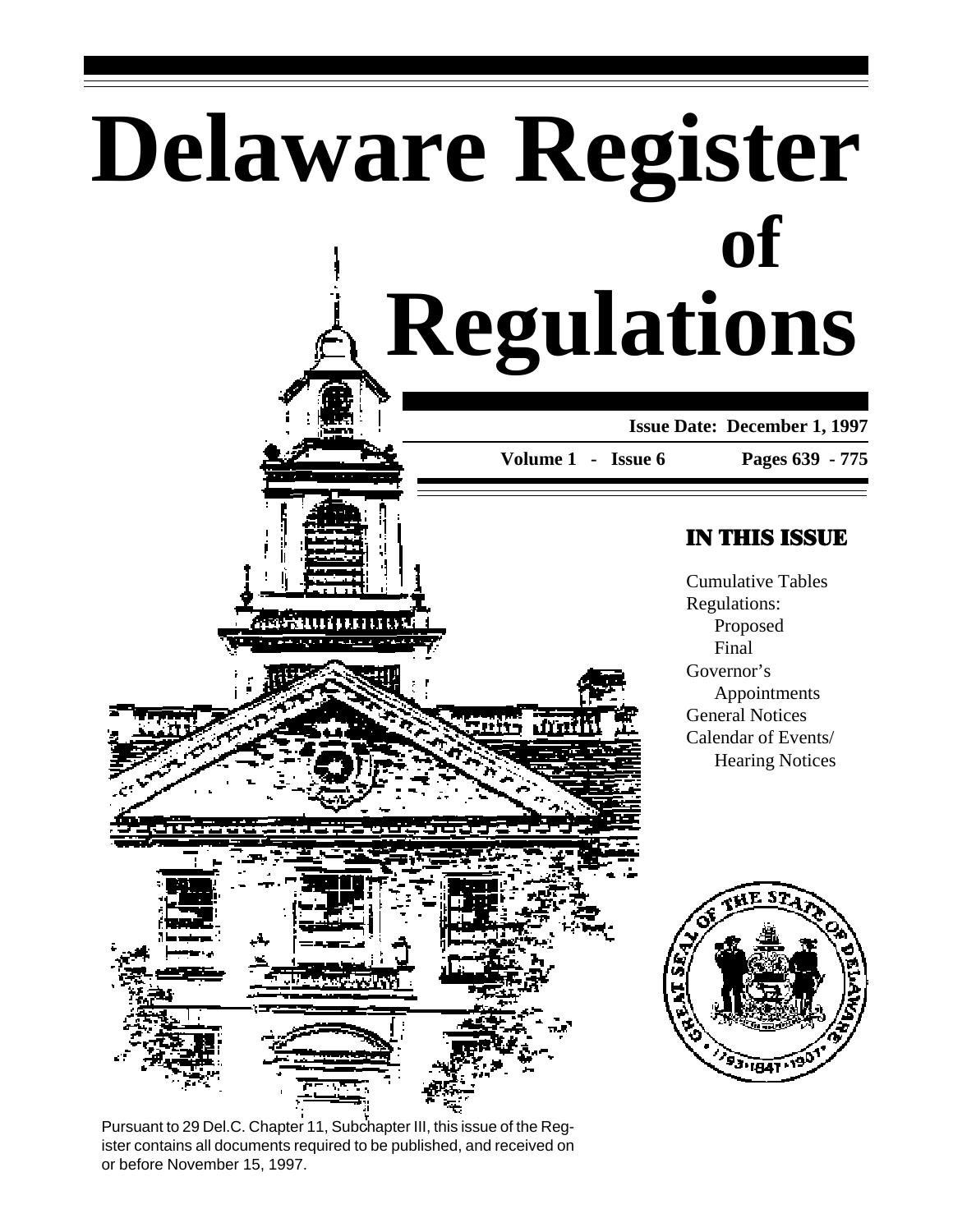### **INFORMATION ABOUT THE DELAWARE REGISTER OF REGULATIONS**

#### **DELAWARE REGISTER OF REGULATIONS**

The Delaware Register of Regulations is an official State publication established by authority of 69 Del. Laws, c. 107 and is published on the first of each month throughout the year.

The Delaware Register will publish any regulations that are proposed to be adopted, amended or repealed and any emergency regulations promulgated.

The Register will also publish some or all of the following information:

- Governor's Executive Orders
- Governor's Appointments
- Attorney General's Opinions in full text
- Agency Hearing and Meeting Notices
- Other documents considered to be in the public interest.

#### **CITATION TO THE DELAWARE REGISTER**

The Delaware Register of Regulations is cited by volume, issue, page number and date. An example would be:

1:1 **Del. R.** 35 - 37 (July 1, 1997) refers to Volume 1, Issue 1, pages 35 - 37 of the Delaware Register issued on July 1, 1997.

### **SUBSCRIPTION INFORMATION**

A yearly subscription for the Delaware Register of Regulations costs \$100.00 per year from January - December, for 12 issues. Single copies are available at a cost of \$9.00 per issue, including postage. For more information contact the **Division of Research at 302-739- 4114 or 1-800-282-8545 in Delaware.**

### **CITIZEN PARTICIPATION IN THE REGULATORY PROCESS**

Delaware citizens and other interested parties may participate in the process by which administrative regulations are adopted, amended or repealed, and may initiate the process by which the validity and applicability of regulations is determined.

Under 29 **Del.C.** §10115 whenever an agency proposes to formulate, adopt, amend or repeal a regulation, it shall file notice and full text of such proposals, together with copies of the existing regulation being adopted, amended or repealed, with the Registrar for publication in the Register of Regulations pursuant to §1134 of this title. The notice shall describe the nature of the proceedings including a brief synopsis of the subject, substance, issues, possible terms of the agency action, a reference to the legal authority of the agency to act, and reference to any other regulations that may be impacted or affected by the proposal, and shall state the manner in which persons may present their views; if in writing, of the place to which and the final date by which such views may be submitted; or if at a public hearing, the date, time and place of the hearing. If a public hearing is to be held, such public hearing shall not be scheduled less than 20 days following publication of notice of the proposal in the Register of Regulations. If a public hearing will be held on the proposal, notice of the time, date, place and a summary of the nature of the proposal shall also be published in at least 2 Delaware newspapers of general circulation; The notice shall also be mailed to all persons who have made timely written requests of the agency for advance notice of its regulation-making proceedings.

The opportunity for public comment shall be held open for a minimum of 30 days after the proposal is published in the Register of Regulations.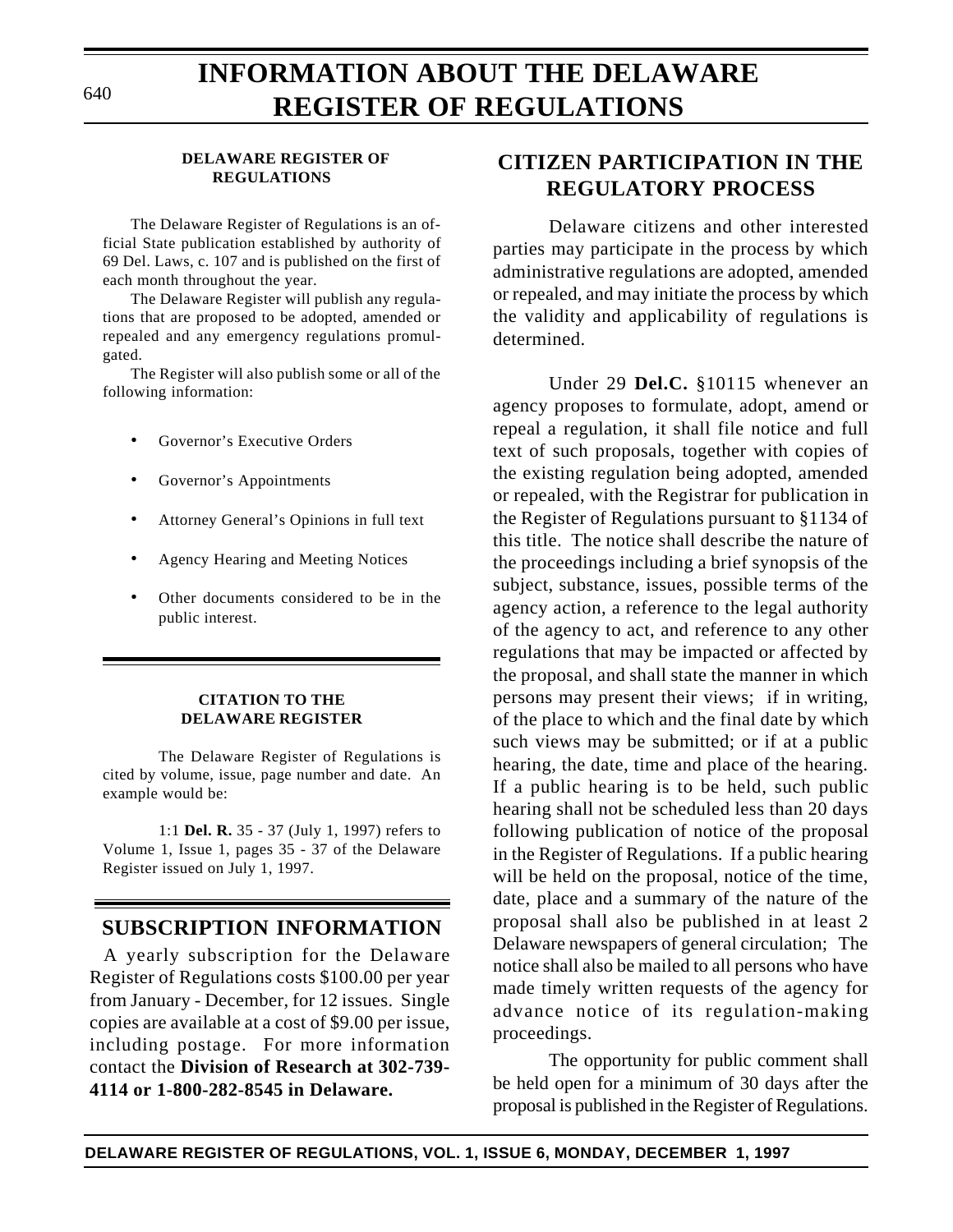# **INFORMATION ABOUT THE DELAWARE REGISTER OF REGULATIONS**

At the conclusion of all hearings and after receipt within the time allowed of all written materials, upon all the testimonial and written evidence and information submitted, together with summaries of the evidence and information by subordinates, the agency shall determine whether a regulation should be adopted, amended or repealed and shall issue its conclusion in an order which shall include: (1) A brief summary of the evidence and information submitted; (2) A brief summary of its findings of fact with respect to the evidence and information, except where a rule of procedure is being adopted or amended; (3) A decision to adopt, amend or repeal a regulation or to take no action and the decision shall be supported by its findings on the evidence and information received; (4) The exact text and citation of such regulation adopted, amended or repealed; (5) The effective date of the order; (6) Any other findings or conclusions required by the law under which the agency has authority to act; and (7) The signature of at least a quorum of the agency members.

The effective date of an order which adopts, amends or repeals a regulation shall be not less than 10 days from the date the order adopting, amending or repealing a regulation has been published in its final form in the Register of Regulations, unless such adoption, amendment or repeal qualifies as an emergency under §10119.

Any person aggrieved by and claiming the unlawfulness of any regulation may bring an action in the Court for declaratory relief.

No action of an agency with respect to the making or consideration of a proposed adoption, amendment or repeal of a regulation shall be subject to review until final agency action on the proposal has been taken.

When any regulation is the subject of an enforcement action in the Court, the lawfulness of such regulation may be reviewed by the Court as a defense in the action.

Except as provided in the preceding section, no judicial review of a regulation is available unless a complaint therefor is filed in the Court within 30 days of the day the agency order with respect to the regulation was published in the Register of Regulations.

### **CLOSING DATES AND ISSUE DATES FOR THE DELAWARE REGISTER OF REGULATIONS**

| ISSUE DATE         | CLOSING DATE        | CLOSING<br><b>TIME</b> |
|--------------------|---------------------|------------------------|
| JANUARY 1          | <b>DECEMBER 15</b>  | 4:30P.M.               |
| FEBRUARY 1         | JANUARY 15          | 4:30P.M.               |
| MARCH <sub>1</sub> | FEBRUARY 15         | 4:30P.M.               |
| APRIL <sub>1</sub> | MARCH <sub>15</sub> | 4:30P.M.               |
| MAX <sub>1</sub>   | APRIL $15$          | 4:30P.M.               |

#### DIVISION OF RESEARCH STAFF:

W illiam S. Montgomery, Director, Division of Research; McDonald T. Coker, Deputy Director; Kathleen K. Amalfitano, Secretary; W alter G.Feindt, Legislatve Attorney; JeffreyW. Hague, Registrar of Regulations; Marlynn H. Hedgecock, Administrative Officer; Maryanne McGonegal, Research Analyst; Ruth Ann Melson, Legislative Librarian; Deborah J. Messina, Graphics Specialist; Deborah A. Porter, Administrative Secretary; Virginia L. Potts, Bill Service Clerk; Thom Shiels, Legislative Attorney; Marquerite P. Smith, Public Information Clerk; Mary Jane Starkey, Senior Secretary; Marvin L. Stayton, Printer; William G.W eller, Print Room Supervisor; Rochelle Yerkes, Senior Secretary.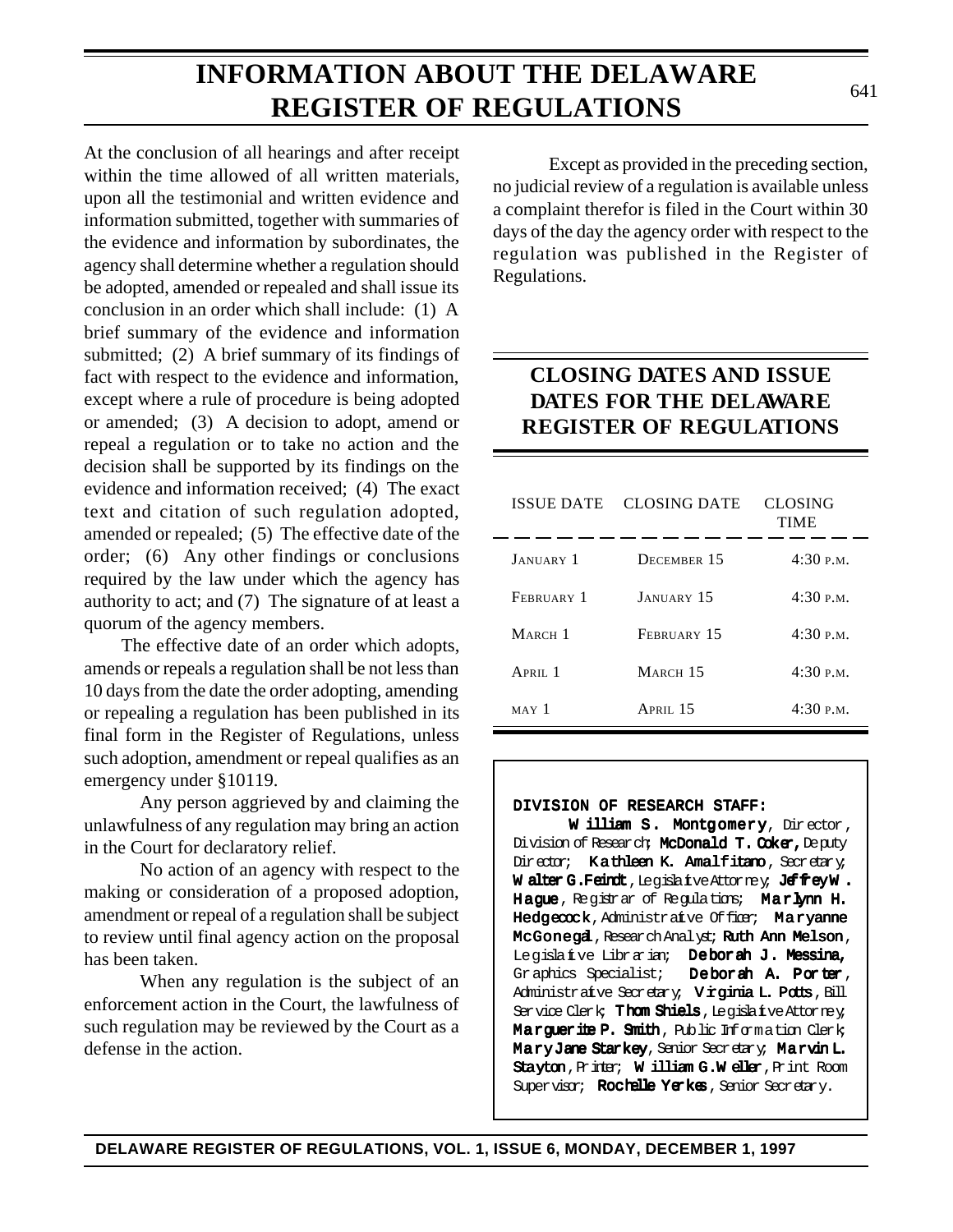### <span id="page-3-0"></span><sup>642</sup> **TABLE OF CONTENTS**

[Cumulative Table of Regulations](#page-5-0) ................................644

#### **PROPOSED REGULATIONS**

#### **DEPARTMENT OF AGRICULTURE**

[Thoroughbred Racing Comm., Bleeder Rule](#page-10-0) ..............649

#### **DEPARTMENT OF EDUCATION**

| <b>Requirements for Vocational Technical</b> |  |
|----------------------------------------------|--|
| Repeal of certain parts of section V,        |  |

#### **DEPARTMENT OF SERVICES FOR CHILDREN, YOUTH AND THEIR FAMILIES DIVISION OF FAMILY SERVICES OFFICE OF CHILD CARE LICENSING**

[Licensing Requirements for Residential](#page-29-0) Child Care Facilities & Day Treatment Programs ................................................668

#### **DEPARTMENT OF HEALTH & SOCIAL SERVICES**

| <b>Revision of Regulation DSSM</b> |  |  |
|------------------------------------|--|--|
|                                    |  |  |

|--|--|--|--|--|

#### **DEPARTMENT OF FINANCE DIVISION OF REVENUE**

[Technical Information Memo. 97-6](#page-73-0) ...........................712

#### **FINAL REGULATIONS**

**DEPARTMENT OF AGRICULTURE**

[Thoroughbred Racing Comm., Rule 13.16](#page-74-0) .................713

**DEPARTMENT OF ADMINISTRATIVE SERVICES DIVISION OF PROFESSIONAL REGULATION BOARD OF PHYSICAL THERAPY**

[Delaware Examing Board of Physical Therapy](#page-75-0) ..........714

#### **DEPARTMENT OF EDUCATION**

| Repeal of certain regulations concerning |  |
|------------------------------------------|--|
| Visual & Performing Arts                 |  |

#### **PUBLIC SERVICE COMMISSION**

| Regulation Docket No. 12, Regulations |  |
|---------------------------------------|--|
| <b>Governing Payphone Service</b>     |  |
|                                       |  |

#### **GOVERNOR**

|--|--|--|--|--|

**DELAWARE REGISTER OF REGULATIONS, VOL. 1, ISSUE 6, MONDAY, DECEMBER 1, 1997**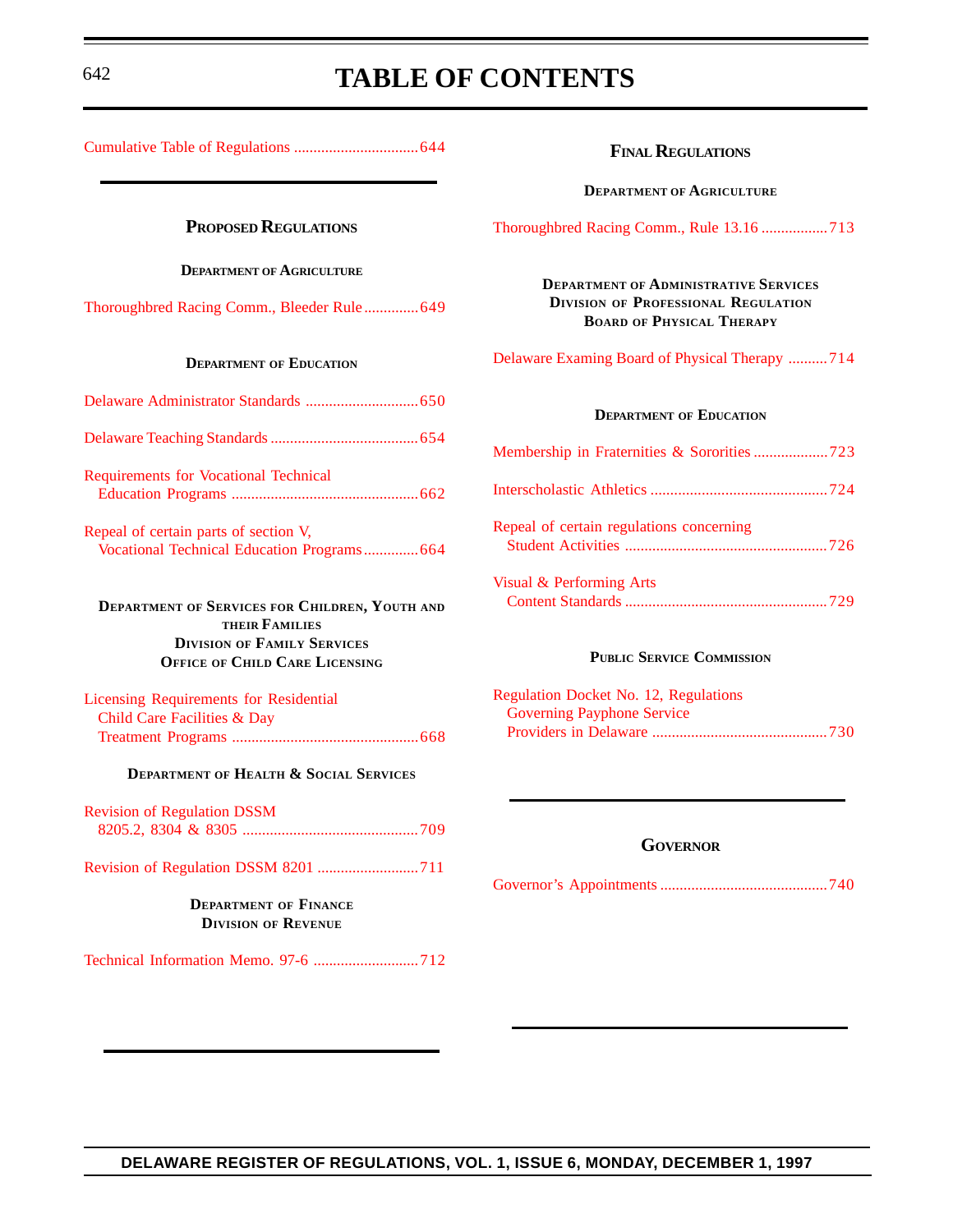### TABLE OF CONTENTS 643

### **GENERAL NOTICES**

| Division of Revenue, Technical Information                                                                                                                                |
|---------------------------------------------------------------------------------------------------------------------------------------------------------------------------|
| Department of Natural Resources & Environmental<br>Control, Summary of the Proposed<br>Delaware 1999 Rate of progress Plan For                                            |
| Division of State Service Centers Office of<br><b>Community Services Community Services</b>                                                                               |
| Public Service Commission, Regulation                                                                                                                                     |
| <b>CALENDAR OF EVENTS/HEARING NOTICES</b>                                                                                                                                 |
| Dept. of Agriculture, Thoroughbred Racing<br>Commission, Public Hearing Notice 772                                                                                        |
| Division of Revenue, Notice of Comment Period  772                                                                                                                        |
| Dept. of Health & Social Services, Reg.<br>DSSM 8205.2, 8304 & 8305,                                                                                                      |
| Dept. of Health & Social Services,<br>DSSM 8201, Notice of Comment Period 772                                                                                             |
| Division of State Service Centers Office of<br><b>Community Services Community Services</b><br>Block Grant (CSBG), Notice of Comment<br>Period & Public Hearing Notice773 |
| DNREC, Rate-of-Progress Public Hearing Notice 773                                                                                                                         |
| DSCYF, Residential Child Care Facilities &<br>Day Treatment Programs, Public                                                                                              |
| Insurance Dept., Auto Bulletin No. 10,                                                                                                                                    |

| PSC, Regulation Docket No. 48, Notice |  |
|---------------------------------------|--|
|                                       |  |

Public Hearing Notice .............................................774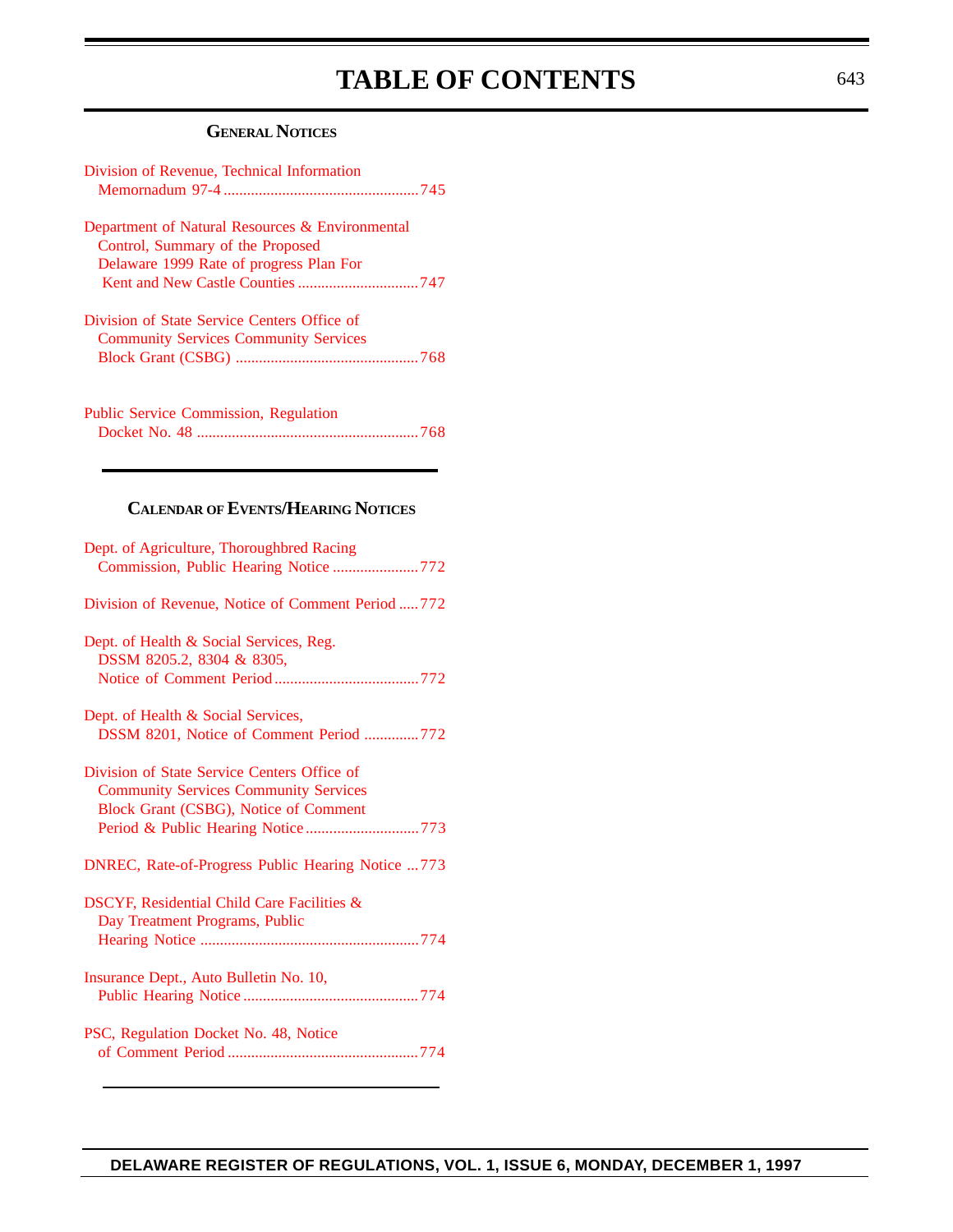The table printed below lists the regulations that have been proposed, adopted, amended or repealed in the preceding issues of the **Delaware Register of Regulations.**

The regulations are listed alphabetically by the promulgating agency, followed by a citation to that issue of the **Register** in which the regulation was published. Proposed regulations are designated with (Prop.); final regulations are designated with (Final); Emergency regulations are designated with (Emer.); and regulations that have been repealed are designated with (Rep.).

| <b>Attorney General's Office</b>                                              |                        |
|-------------------------------------------------------------------------------|------------------------|
| Opinion No. 97I-B01, FOIA Complaint against the Town of Laurel  1:1 Del.R. 74 |                        |
|                                                                               |                        |
| Opinion No. 97I-B03, FOIA Complaint against Woodbridge                        |                        |
|                                                                               |                        |
|                                                                               |                        |
| Opinion No. 97I-B05, FOIA Complaint against the Town of Laurel  1:1 Del.R. 79 |                        |
| <b>Delaware State Fire Prevention Commission</b>                              |                        |
|                                                                               |                        |
|                                                                               |                        |
| Department of Administrative Services                                         |                        |
| Division of Professional Regulation                                           |                        |
|                                                                               |                        |
|                                                                               |                        |
|                                                                               |                        |
|                                                                               |                        |
|                                                                               |                        |
|                                                                               |                        |
|                                                                               |                        |
|                                                                               |                        |
| Department of Agriculture                                                     |                        |
|                                                                               |                        |
|                                                                               |                        |
|                                                                               | 1:5 Del.R. 498 (Final) |
|                                                                               | 1:5 Del.R. 541 (Prop.) |
|                                                                               |                        |
|                                                                               | 1:3 Del.R. 248 (Prop.) |
|                                                                               | 1:5 Del.R. 508 (Final) |
| Department of Education                                                       |                        |
|                                                                               |                        |
|                                                                               |                        |
|                                                                               |                        |

#### **DELAWARE REGISTER OF REGULATIONS, VOL. 1, ISSUE 6, MONDAY, DECEMBER 1, 1997**

<span id="page-5-0"></span>644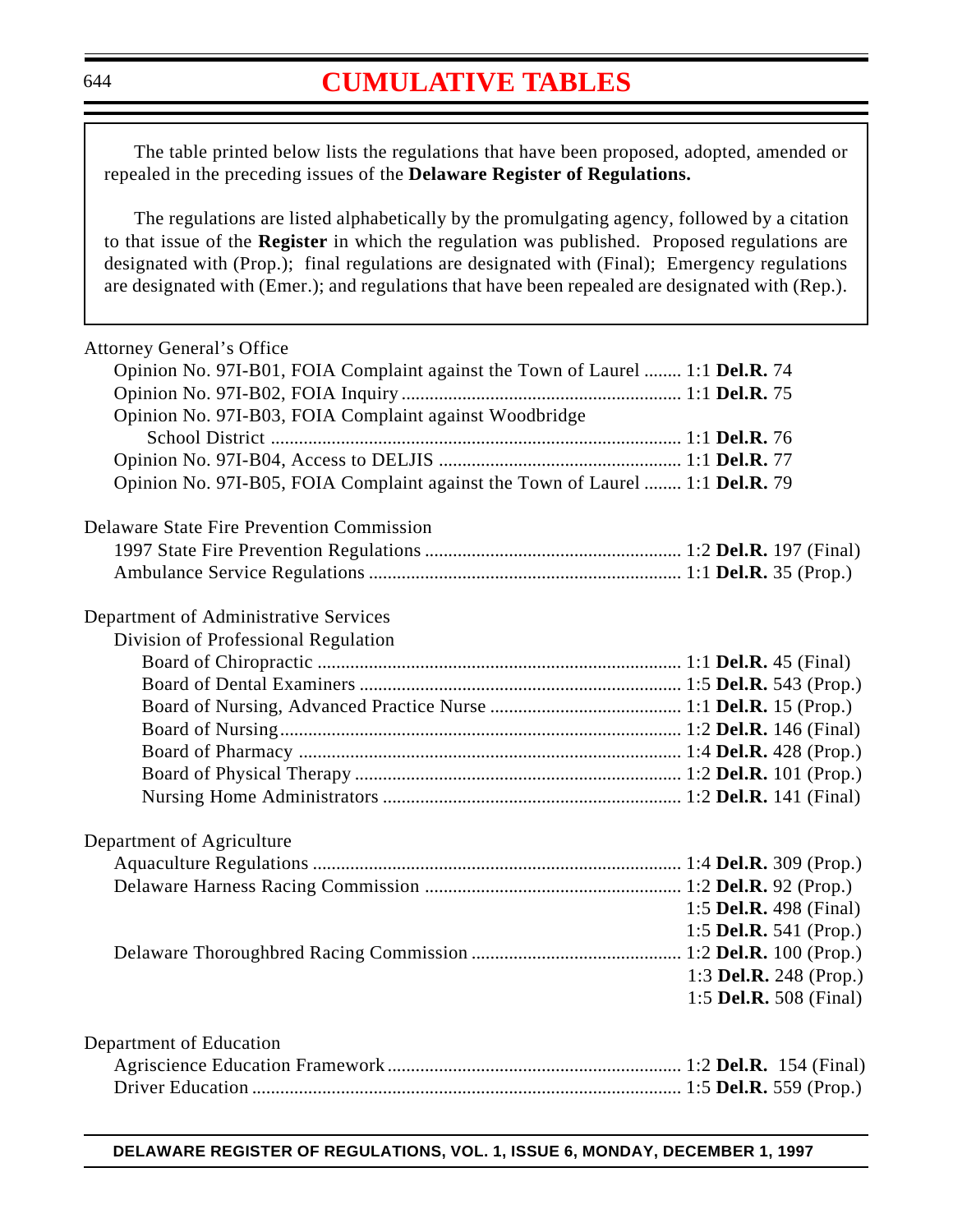| Glossary of Terms, Manual for Certification of Professional                                     |                               |  |
|-------------------------------------------------------------------------------------------------|-------------------------------|--|
|                                                                                                 |                               |  |
|                                                                                                 |                               |  |
|                                                                                                 |                               |  |
| Manual for Certification of Professional School Personnel  1:2 Del.R. 163 (Final)               |                               |  |
|                                                                                                 |                               |  |
|                                                                                                 |                               |  |
|                                                                                                 | 1:5 <b>Del.R.</b> 510 (Final) |  |
| Repeal of certain regulations concerning Student Activities 1:4 Del.R. 365 (Prop.)              |                               |  |
| Repeal of Section B.1.a, Discipline Powers & Responsibilities                                   |                               |  |
|                                                                                                 |                               |  |
|                                                                                                 | 1:5 <b>Del.R.</b> 517 (Final) |  |
|                                                                                                 |                               |  |
|                                                                                                 |                               |  |
|                                                                                                 | 1:5 <b>Del.R.</b> 473 (Final) |  |
|                                                                                                 |                               |  |
|                                                                                                 |                               |  |
|                                                                                                 |                               |  |
| Department of Finance<br>Div. of Revenue, Delaware State Lottery Office, Video Lottery Employee |                               |  |
| Department of Health & Social Services                                                          |                               |  |
| Ambulance Provider Policy Manual, Criteria for Non-Emergency                                    |                               |  |
| Ambulance Transportation for Medicaid Clients in a                                              |                               |  |
|                                                                                                 |                               |  |
|                                                                                                 |                               |  |
| DHS revision of Public Law 104-193, the Personal Responsibility                                 |                               |  |
| and Work Opportunity Reconciliation Act, Se. 403, 8 USC 1613,                                   |                               |  |
| the 1993 Mickey Leland Childhood Hunger Relief Act, the Food,                                   |                               |  |
| Agriculture, Conservation and Trade Act Amendments of 1991                                      |                               |  |
| Public Law 104-203, Title 38, USC, and DSSM Sec. 4006 & 4012 1:4 Del.R. 313 (Prop.)             |                               |  |
| Division of Public Health,                                                                      |                               |  |
| Licensing & Registration of Operators of Public Water                                           |                               |  |
|                                                                                                 |                               |  |
|                                                                                                 |                               |  |
|                                                                                                 |                               |  |
| Prehospital Trauma Triage Scheme, ALS & BLS (Errata)  1:3 Del.R. 213 (Prop.)                    |                               |  |
|                                                                                                 |                               |  |
|                                                                                                 |                               |  |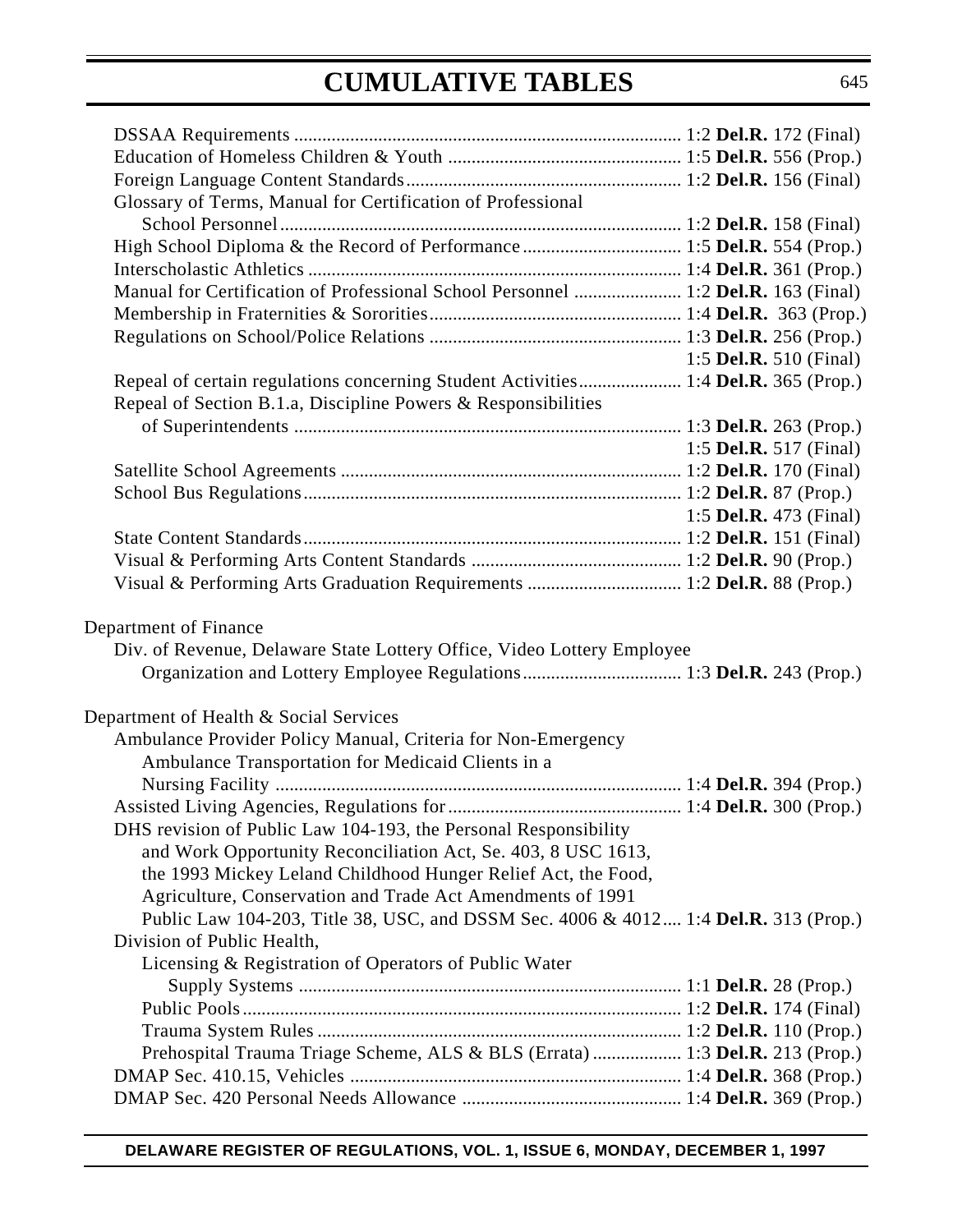| Long-Term Care Provider Manual, Billing of Third Party Payer  1:4 Del.R. 394 (Prop.)   |  |  |
|----------------------------------------------------------------------------------------|--|--|
| Long-Term Care Provider Manual, Criteria for Non-Emergency                             |  |  |
| Ambulance Transportation for Medicaid Clients in a                                     |  |  |
|                                                                                        |  |  |
|                                                                                        |  |  |
| Revision of Regulation of the Medicaid/Medical Assistance Program                      |  |  |
|                                                                                        |  |  |
|                                                                                        |  |  |
|                                                                                        |  |  |
| Department of Labor                                                                    |  |  |
| Div. of Employment & Training, Apprenticeship Programs  1:1 Del.R. 21 (Prop.)          |  |  |
| Div. of Industrial Affairs                                                             |  |  |
|                                                                                        |  |  |
|                                                                                        |  |  |
| Special Employment Practices relating to Health Care & Child Care                      |  |  |
|                                                                                        |  |  |
|                                                                                        |  |  |
| Department of Natural Resources & Environmental Control                                |  |  |
| Div. of Air & Waste Management, Air Quality Management Section,                        |  |  |
|                                                                                        |  |  |
|                                                                                        |  |  |
| Reg. No. 20, Sec. No. 28, Standards for Performance for                                |  |  |
|                                                                                        |  |  |
| Div. of Air & Waste Management, Regulations Governing                                  |  |  |
|                                                                                        |  |  |
| Div. of Fish & Wildlife,                                                               |  |  |
| Shellfish Reg. No. S-41, Growing Areas Closed to Harvesting                            |  |  |
|                                                                                        |  |  |
| Shellfish Regulation No. S-48. Conch Minimum Size Limits  1:3 Del.R. 250 (Prop.)       |  |  |
| Shellfish Reg. No. 55, Crab Trotlines & S-56, Crab Traps  1:4 Del.R. 354 (Prop.)       |  |  |
|                                                                                        |  |  |
| Tidal Finfish Regulation No. 25 for Atlantic Shark  1:4 Del.R. 345 (Prop.)             |  |  |
| Div. of Water Resources, Regulations for Licensing Operators                           |  |  |
|                                                                                        |  |  |
| Regulations Governing the Control of Water Pollution  1:4 Del.R. 395 (Prop.)           |  |  |
| Department of State, Office of the State Bank Commissioner                             |  |  |
| Regulation No. $5.1101(f)$ .0001, Election to be treated for tax purposes as a         |  |  |
| "Subsidiary corporation" of a Delaware chartered banking organization or               |  |  |
| trust company, national bank having its principal office in Delaware, or               |  |  |
| out-of-state bank that operates a resulting branch in Delaware  1:3 Del.R. 219 (Prop.) |  |  |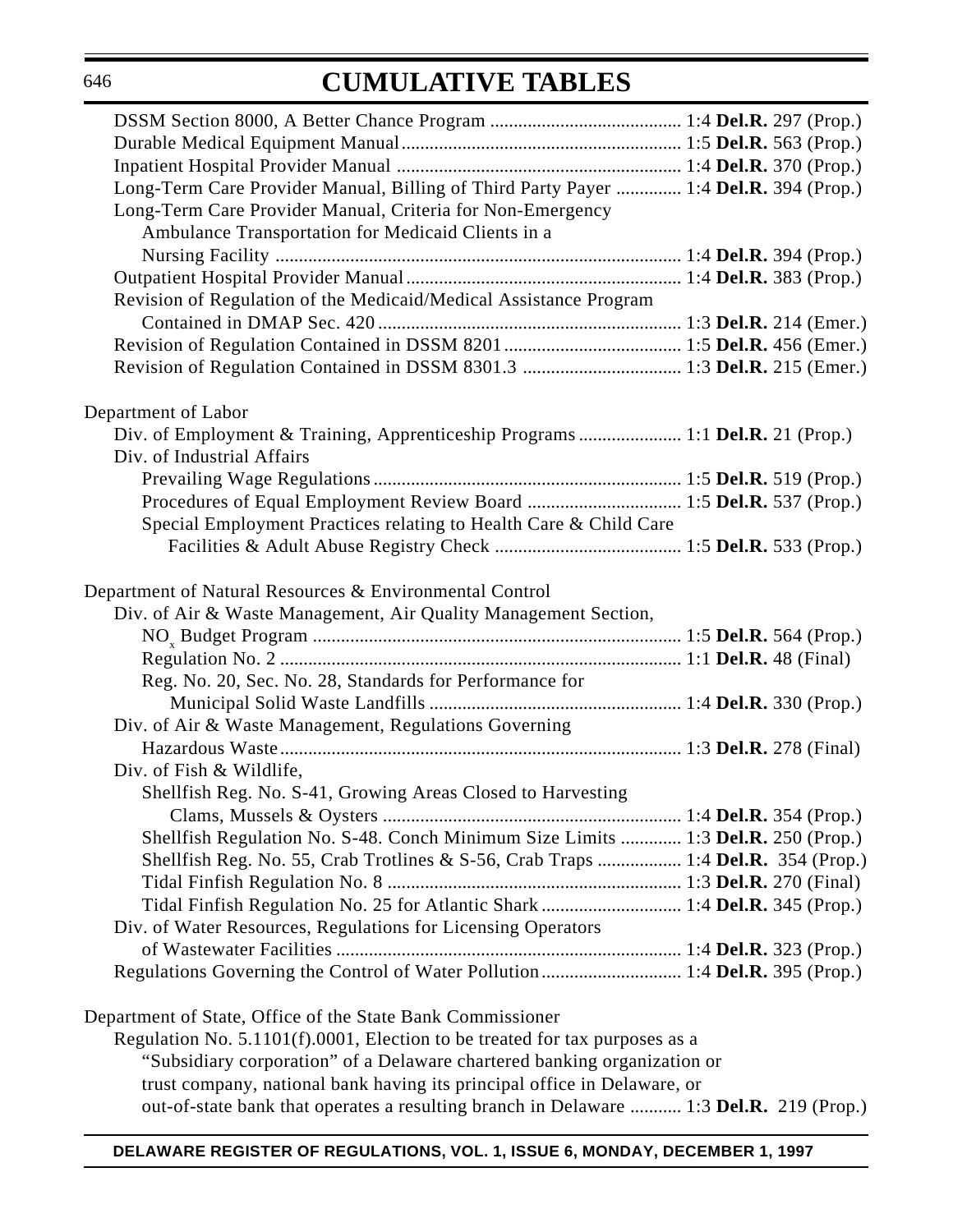|                                                                                        | 1:5 <b>Del.R.</b> 474 (Final) |  |
|----------------------------------------------------------------------------------------|-------------------------------|--|
| Regulation No. 5.1101etal.0002, Instructions for preparation of Franchise              |                               |  |
|                                                                                        |                               |  |
|                                                                                        | 1:5 Del.R. 476 (Final)        |  |
| Regulation No. 5.1101etal.0003, Estimated Franchise Tax Report  1:3 Del.R. 224 (Prop.) |                               |  |
|                                                                                        | 1:5 Del.R. 479 (Final)        |  |
| Regulation No. 5.1101etal.0004, Final Franchise Tax Report  1:3 Del.R. 226 (Prop.)     |                               |  |
|                                                                                        |                               |  |
|                                                                                        |                               |  |
|                                                                                        | 1:5 Del.R. 481 (Final)        |  |
| Regulation No. 5.1101etal.0005, Instructions for preparation of                        |                               |  |
| Franchise Tax for Federal Savings Banks not headquartered in this                      |                               |  |
| state but maintaining branches in this state                                           | 1:3 Del.R. 228 (Prop.)        |  |
|                                                                                        | 1:5 Del.R. 483 (Final)        |  |
| Regulation No. 5.1101etal.0006, Estimated Franchise Tax Report Federal                 |                               |  |
|                                                                                        |                               |  |
|                                                                                        | 1:5 Del.R. 486 (Final)        |  |
| Regulation No. 5.1101etal.0007, Final Franchise Tax Report Federal                     |                               |  |
|                                                                                        |                               |  |
|                                                                                        | 1:5 Del.R. 487 (Final)        |  |
| Regulation No. 5.1101.etal.0008, Instructions for calculation of                       |                               |  |
|                                                                                        |                               |  |
|                                                                                        | 1:5 Del.R. 488 (Final)        |  |
| Regulation No. 5.1101etal.0009, Instructions for preparation of                        |                               |  |
| Franchise Tax for Resulting Branches in this state of out-of-state                     |                               |  |
|                                                                                        |                               |  |
|                                                                                        | 1:5 <b>Del.R.</b> 490 (Final) |  |
| Regulation No. 5.1101etal.0010, Estimated Franchise Tax Report for                     |                               |  |
| Resulting Branches in this state of out-of-state banks  1:3 Del.R. 239 (Prop.)         |                               |  |
|                                                                                        | 1:5 <b>Del.R.</b> 494 (Final) |  |
|                                                                                        |                               |  |
| Regulation No. 5.1101etal.0011, Final Franchise Tax Report for Resulting               |                               |  |
|                                                                                        |                               |  |
| 1:5 Del.R. 496 (Final)                                                                 |                               |  |
| Regulation No. 5.131.0002, Procedures Governing the Creation $\&$                      |                               |  |
|                                                                                        |                               |  |
| Regulation No. 5.701/774.0001, Procedures for applications to form a                   |                               |  |
| bank, bank & trust company or limited purpose trust company                            |                               |  |
| pursuant to Chapter 7 of Title 5 of the Delaware Code  1:5 Del.R. 595 (Prop.)          |                               |  |
|                                                                                        |                               |  |
| Regulation No. 5.770.0009, establishment of a branch office by a bank                  |                               |  |
|                                                                                        |                               |  |
| Regulation No. 5.771.0005, Procedures governing applications to open                   |                               |  |
|                                                                                        |                               |  |
| Regulation No. 5.795etal.0016, Merger with out-of-state banks  1:5 Del.R. 601 (Prop.)  |                               |  |
| Regulation No. 5.833.0004, Application by an out-of-state savings                      |                               |  |
| institution, out-of-state savings & loan holding company or out-of-                    |                               |  |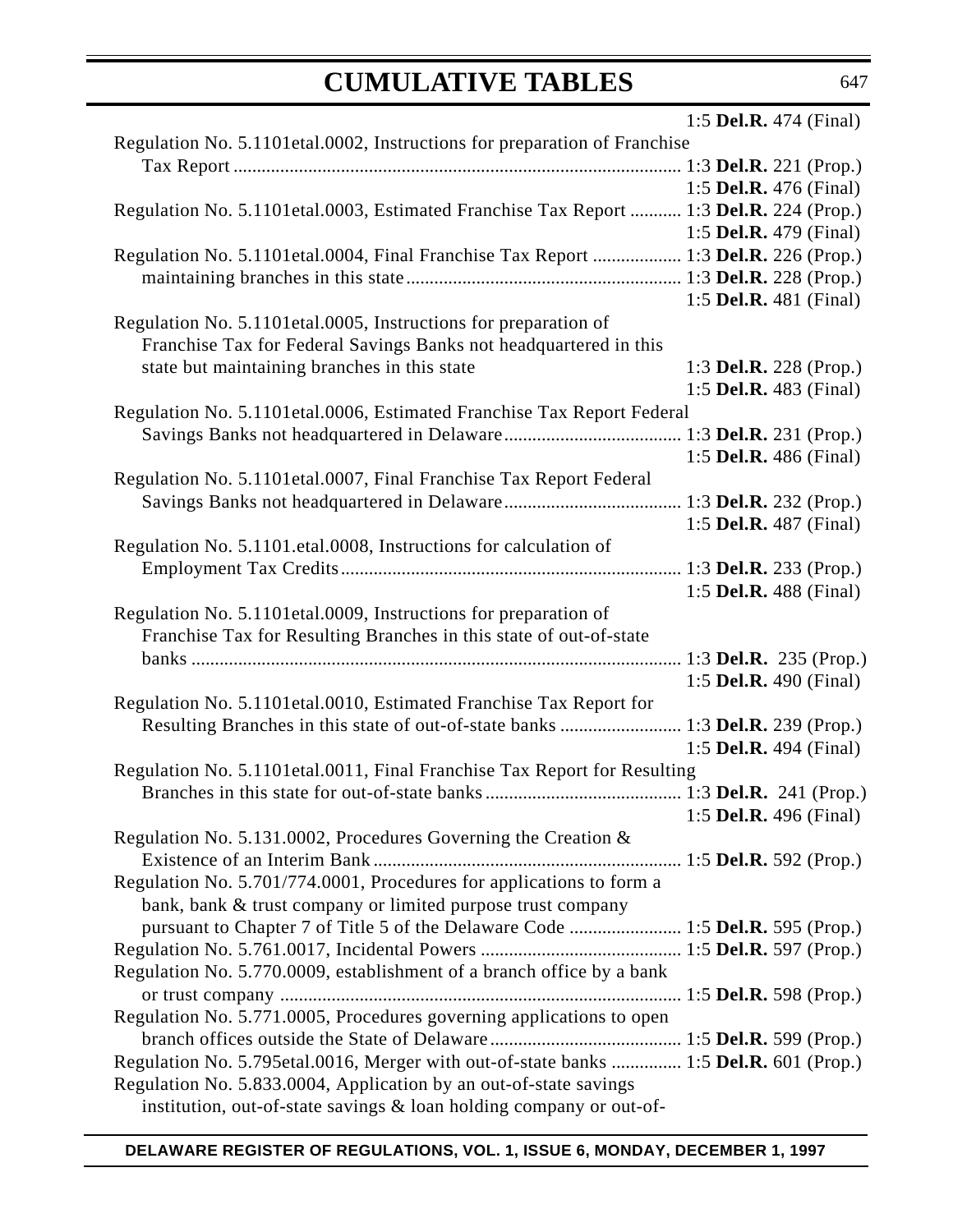648

| state bank holding company to acquire a Delaware savings bank or                     |                  |
|--------------------------------------------------------------------------------------|------------------|
| Regulation No. 5.844.0009, Application by an out-of-state bank holding               |                  |
| company to acquire a Delaware bank or bank holding company  1:5 Del.R. 605 (Prop.)   |                  |
| Regulation No. 5.777.0002, Application for a certificate of public                   |                  |
| convenience & advantage for a limited purpose trust company pursuant                 |                  |
| to subchapter V of Chapter 7 of Title 5 of the Delaware Code  1:5 Del.R. 609 (Prop.) |                  |
|                                                                                      |                  |
|                                                                                      |                  |
| Governor's Office                                                                    |                  |
|                                                                                      |                  |
|                                                                                      |                  |
|                                                                                      | 1:2 Del.R. $200$ |
|                                                                                      | 1:3 Del.R. 281   |
|                                                                                      | 1:4 Del.R. 438   |
|                                                                                      | 1:5 Del.R. 623   |
| Executive Order No. 45, Employee & Labor - Management Relations                      |                  |
|                                                                                      |                  |
| Executive Order No. 46, Governor's Task Force on Violent Crime 1:1 Del.R. 64         |                  |
|                                                                                      |                  |
| Executive Order No. 47, Executive Committee of the Workforce                         |                  |
|                                                                                      |                  |
|                                                                                      |                  |
|                                                                                      |                  |
|                                                                                      |                  |
|                                                                                      |                  |
| Insurance Department, Regulation No. 75, Written Notice by Insurers of               |                  |
|                                                                                      |                  |
| <b>Public Service Commission</b>                                                     |                  |
| Regulation Docket No. 12, Notice of Investigation & Formulation of                   |                  |
|                                                                                      |                  |
| Regulation Docket No. 12, Investigation & Adoption of Rules to                       |                  |
| Govern Payphone Services within the State of Delaware 1:3 Del.R. 263 (Prop.)         |                  |
| Regulation Docket No. 47, Notice of Proposed Rule making Concerning                  |                  |
|                                                                                      |                  |
| Regulation Docket No. 47, Notice of Proposed Rule making Concerning                  |                  |
|                                                                                      |                  |
| Regulation Docket No. 47, Promulgation of Rules Regarding the Discounts              |                  |
| for Intrastate Telecommunications & Information Services Provided                    |                  |
|                                                                                      |                  |
|                                                                                      |                  |
| <b>State Personnel Commission</b>                                                    |                  |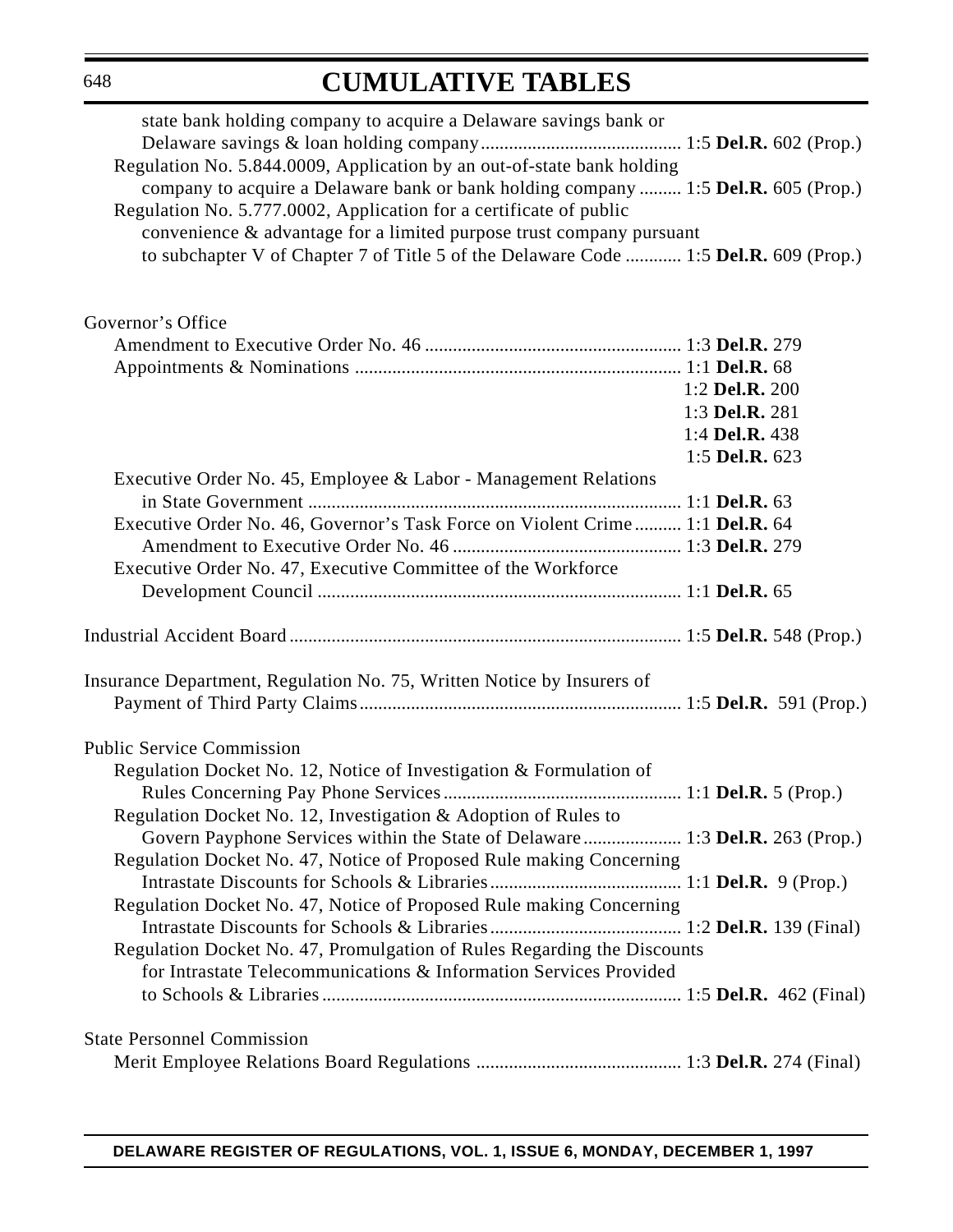#### **Symbol Key**

<span id="page-10-0"></span>Roman type indicates the text existing prior to the regulation being promulgated. Underlined text indicates new text. Language which is striken through indicates text being deleted.

#### **Proposed Regulations**

Under 29 **Del.C.** §10115 whenever an agency proposes to formulate, adopt, amend or repeal a regulation, it shall file notice and full text of such proposals, together with copies of the existing regulation being adopted, amended or repealed, with the Registrar for publication in the Register of Regulations pursuant to §1134 of this title. The notice shall describe the nature of the proceedings including a brief synopsis of the subject, substance, issues, possible terms of the agency action, a reference to the legal authority of the agency to act, and reference to any other regulations that may be impacted or affected by the proposal, and shall state the manner in which persons may present their views; if in writing, of the place to which and the final date by which such views may be submitted; or if at a public hearing, the date, time and place of the hearing. If a public hearing is to be held, such public hearing shall not be scheduled less than 20 days following publication of notice of the proposal in the Register of Regulations. If a public hearing will be held on the proposal, notice of the time, date, place and a summary of the nature of the proposal shall also be published in at least 2 Delaware newspapers of general circulation; The notice shall also be mailed to all persons who have made timely written requests of the agency for advance notice of its regulation-making proceedings.

#### **[DEPARTMENT OF AGRICULTURE](http://www.state.de.us/deptagri/deptagri.htm)**

**[THOROUGHBRED](#page-3-0) RACING COMMISSION** Statutory Authority: 3 Delaware Code Sections 10103 & 10128(m)(1) (3 **Del.C.** 10103, 10128(m)(1)

The Commission proposes the repeal of Rule 15.02(e) pursuant to 3 <u>Del</u>. C. sections 10103 and  $10128(m)(1)$ , and 29 Del. C. section 10115. The proposed repeal of Rule 15.02(e) would allow for two year old horses to participate in the bleeder program. The proposed Rule will be considered by the Commission at its next regularly scheduled meeting on January 5, 1997 at 11:00 a.m. at the Delaware State Lottery Office, 1575 McKee Road, Suite 102, Dover, DE 19904-1903. Copies of the proposed rule may be obtained from the Commission. Comments may be submitted in writing to the Commission Office on or before 4:00 p.m. on December 30, 1998. The Commission Office is located at 2320 South DuPont Highway, Dover, DE 19901 and the phone number is (302) 739-4811.

#### 15.02 Bleeder Medication:

Notwithstanding anything in the Rules of Racing to

the contrary, the Stewards may permit the administration of Furosemide (Lasix) to control epistaxis (bleeding) to horses under the following conditions.

(a) A horse which, during a race or workout at a duly licensed race track in this State or within the first hour immediately following such a race or workout, is observed by the Licensee's Veterinarian or the Stewards to be shedding blood from one or both nostrils or is found to have bled internally. (An endoscopic examination of the horse, in order to confirm bleeding, may be performed by the practicing veterinarian in the presence of the Licensee's Veterinarian at the detention barn within one (1) hour of workout or race.)

(b) A horse which has been certified as a bleeder in another jurisdiction may be placed on the bleeder list provided that the other jurisdiction qualified it as a bleeder using criteria satisfactory to the Licensee's Veterinarian and the Stewards. It shall be the absolute responsibility of the Trainer to report bleeders from other jurisdictions to the Licensee's Veterinarian or Stewards on official forms from that State prior to entry.

(c) The Licensee's Veterinarian shall be responsible to maintain an up-to-date "bleeder" list and the list shall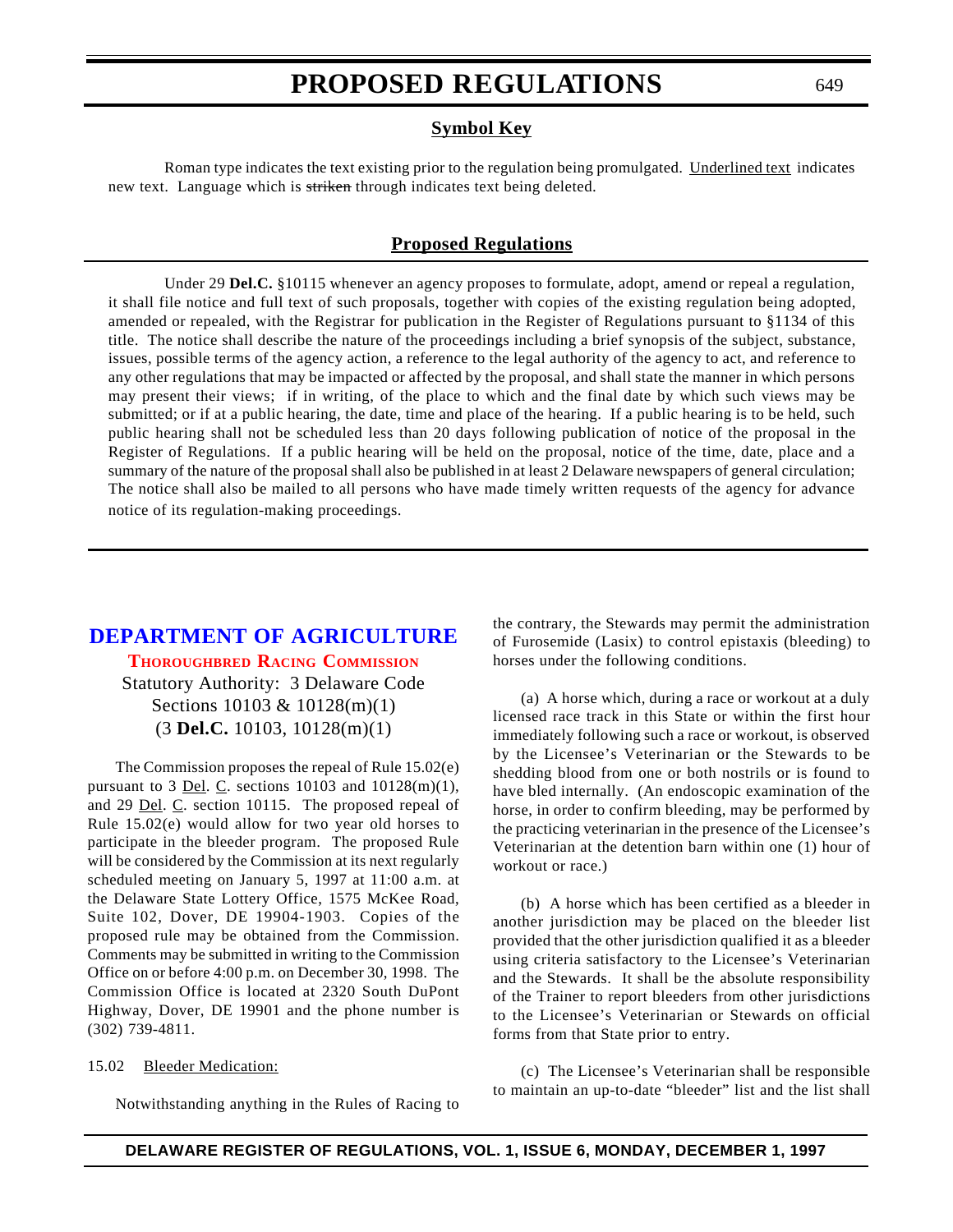#### <span id="page-11-0"></span>650

### **PROPOSED REGULATIONS**

be available in the Racing Secretary's office.

(d) A horse in the Bleeder Program shall be required to be brought to a detention barn designated by the Licensee and approved by the Commission not later than three and one-half (3 1/2) hours before post time for the race in which it is entered and shall remain in said detention barn (in its assigned stall) until called to the paddock prior to post time. During the 3 1/2 hour period, the horse shall be under the care and custody of a groom or caretaker appointed by the Trainer. The approved Furosemide medication may be administered by a licensed practicing veterinarian in the detention barn within three (3) hours before post time. The practicing veterinarian shall make a report to the Stewards of the treatment on forms provided by the Stewards on the same day of treatment.

#### (e) No 2-year-old horse will be acceptable for the Bleeder Program.

(f) A horse which bled for the first time shall not be permitted to run for a period of ten (10) calendar days. A horse which bleeds a second time shall not be permitted to run for sixty (60) calendar days. A horse which bleeds a third time will be barred from further racing in the State of Delaware. A positive endoscopic examination shall be classed as a first time bleeder.

#### *REVISED: 6/19/92*

#### **[DEPARTMENT OF EDUCATION](http://www.doe.state.de.us/docs/index_js.asp)**

Statutory Authority: 14 Delaware Code, Section 122 (14 **Del.C.** 122)

#### EDUCATIONAL IMPACT ANALYSIS PURSUANT TO 14 DEL. C. SECTION 122(d)

#### [THE DELAWARE ADMINISTRATOR STANDARDS](#page-3-0)

#### A. TYPE OF REGULATORY ACTION REQUESTED New Regulation

#### B. SYNOPSIS OF SUBJECT MATTER OF REGULATION

The Delaware Administrator Standards are recommended for adoption as regulation. The Standards are the result of the work of a committee of twenty-one educators representing building administrators, central office administrators, Department of Education staff, teachers, school boards and higher education. The committee convened on January 13, 1997 to begin the task of articulating the standards. The work of the committee was made easier by the fact that an ad hoc committee made up of representatives of various professional groups had been working on the same task, albeit for a different purpose, for the past several years. In addition, the committee was fortunate to have a national leader in the development of administrator standards, Scott Thomson, recently retired Executive Director of the National Policy Board for Educational Administration, as their consultant.

The Administrator Standards are a clear and defining statement of what all school administrators should know and be able to do regardless of specific job responsibilities. These Standards apply to all educational administrators requiring state licensure to practice. Key to building a cadre of school administrators possessing these attributes is an expectation that the profession of educational leadership will possess the characteristics of all other major professions. These characteristics include a common core of knowledge together with demonstrated performance, ethical standards and accountability to the public.

These Delaware Administrator Standards reflect a solid compatibility with the two national documents, Standards for School Leaders prepared by the Interstate School Leaders Licensure Consortium (ISLLC) and Curriculum Guidelines for Advanced Programs in Educational Leadership approved by the National Council for the Accreditation of Teacher Education (NCATE). There is also a high level of compatibility with the Delaware Teaching Standards. The Standards address Systemic Leadership, Instructional Leadership, Community and Political Leadership, Organizational Leadership and Interpersonal and Ethical Leadership.

The Delaware Administrator Standards Regulations include the five Standards with Knowledge and Performance Indicators for each Standard.

#### C. IMPACT CRITERIA

1. Will the regulations help improve student achievement as measured against state achievement standards?

The second Standard which addresses instructional leadership should certainly reinforce and strengthen student work on the state content standards.

2. Will the regulations help ensure that all students receive an equitable education?

These Standards will move the reform another step closer to the intended outcome that all children will have access to the full academic curriculum. These Standards apply to all administrators, and there is a special emphasis within the Standards on diversity and diverse learners.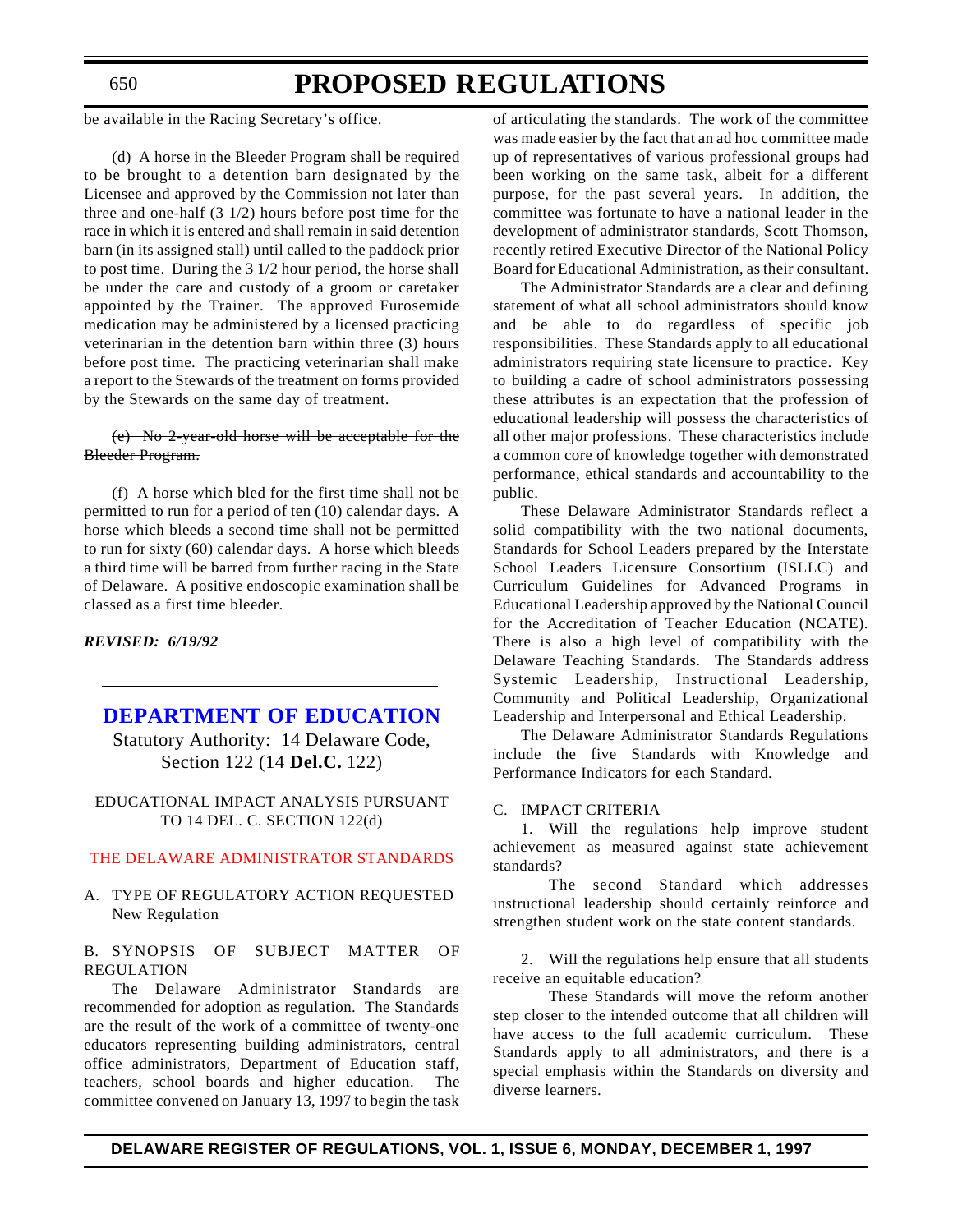3. Will the regulations help to ensure that all students' health and safety are adequately protected?

These regulations are not designed to address health and safety issues, but Standard four, Organizational Leadership, does refer to creating a safe school environment.

4. Will the regulations help to ensure that all students' legal rights are respected?

The Administrator Standards will assure that students have an opportunity for an education that is focused on the content for which they need to show mastery on future statewide assessments.

5. Will the regulations preserve the necessary authority and flexibility of decision makers at the local board and school level?

The Standards define administrative practice and will eventually effect State licensure, professional development and recertification, performance appraisal and accreditation of university programs which prepare educational administrators. These are statewide standards, but implementation authority and flexibility will remain with the local school boards and buildings.

6. Will the regulations place unnecessary reporting or administrative requirements or mandates upon decision makers at the local board and school levels?

It is not anticipated that any additional requirements for reporting or administering the Standards will be imposed and these regulations do not require any at this time.

7. Will decision making authority and accountability for addressing the subject to be regulated be placed in the same entity?

The implementation of the Administrator Standards and the accountability for the implementation will be left with the local school districts.

8. Will the regulations be consistent with and not an impediment to the implementation of other state educational policies, in particular to state educational policies addressing achievement in the core academic subjects of mathematics, science, language arts and social studies?

The Administrator Standards are an integral part of the total accountability plan. They are matched to the Teaching Standards and to the student Content Standards with the intent of placing emphasis on the importance of students meeting the content standards.

9. Is there a less burdensome method for addressing the purpose of the regulation?

It is important that these Standards have regulatory status since they will be the foundation for numerous other initiatives in the accountability plan.

10. What is the cost to the state and local school boards of compliance with the regulation?

The cost of implementing these Standards will be included in the cost projections for the statewide accountability plan.

**THIS REGULATORY CHANGE WILL BE CONSIDERED AT THE DECEMBER 18, 1997 STATE BOARD OF EDUCATION MEETING.**

#### *Delaware Administrator Standards*

**1. Systemic Leadership**: An educational leader possesses the knowledge and skills to foster vision and purpose, to achieve common goals, to frame problems, to utilize information, to exercise leadership processes, and to promote teamwork to achieve the vision.

#### Knowledge

The educational leader has knowledge and understanding of:

- purposes of education.
- strategic planning and vision building.
- learning communities.
- organizational change processes.
- consensus building and negotiating.
- leadership and motivation.
- problem framing and problem resolution.
- data collection, analysis, and interpretation.
- social and political influences affecting schools.

#### Performance

The educational leader prepares for and acts to:

- create a shared vision of learning that promotes high levels of success for all students.
- develop a school community focusing on teaching and learning.
- facilitate collegiality and teamwork by creating conditions that motivate staff, students, and families to achieve the shared vision.
- utilize the change process to improve the organization.
- frame, analyze, and resolve issues using problem-solving techniques and decision-making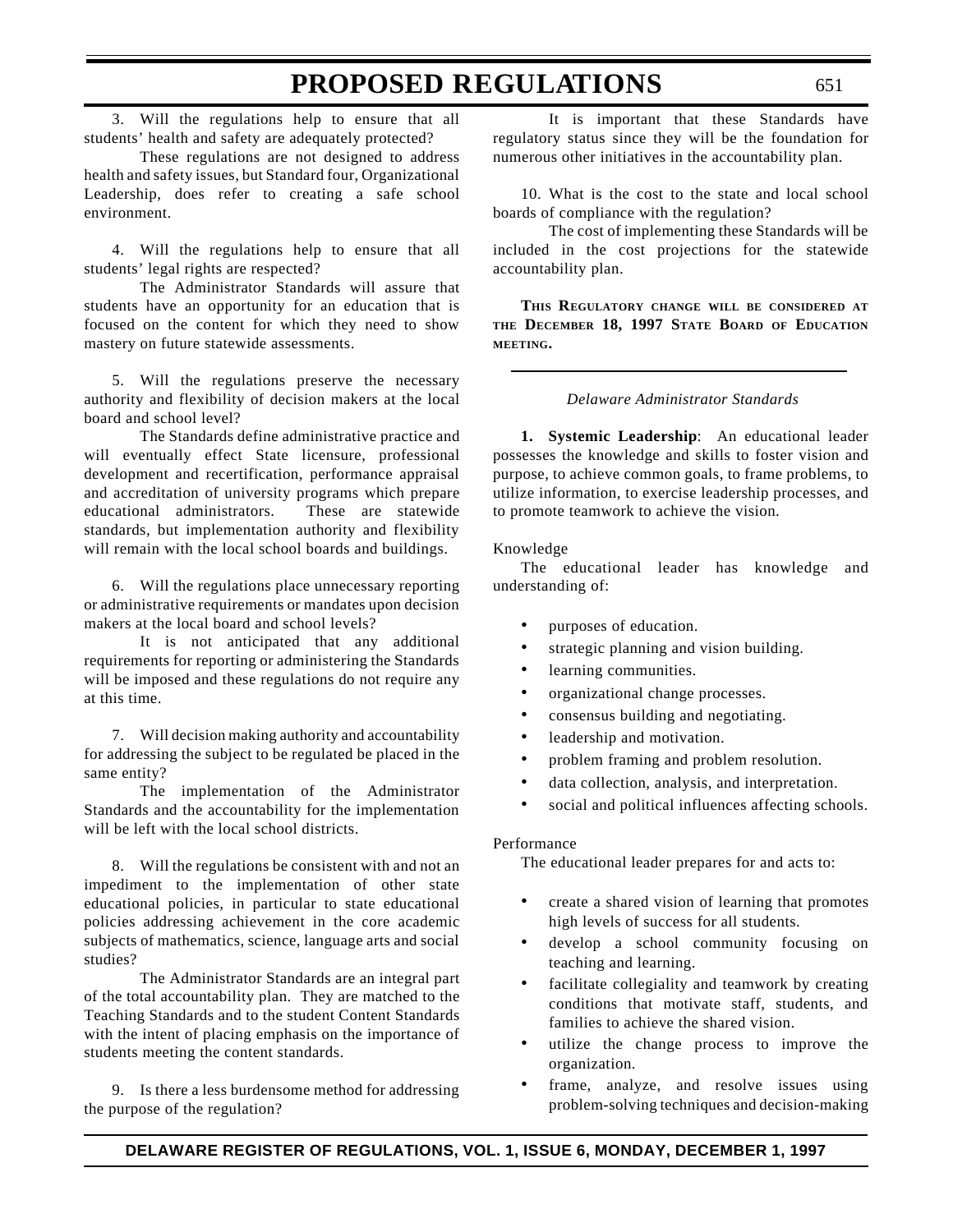#### skills.

- gather, analyze, and utilize data for strategic planning and decision-making using appropriate technologies.
- communicate the vision and core beliefs of the school to the school community.
- recognize potential opportunities and barriers to achieving the school community's vision, and initiate strategies to address them.
- monitor and revise the vision and mission regularly with the school community.

**2. Instructional Leadership:** An educational leader possesses the knowledge and skills to facilitate the design of appropriate standards-based curriculum, to develop a positive learning environment, to initiate with faculty a variety of instructional programs, to assess outcomes, and to plan professional development activities with staff.

#### Knowledge

The educational leader has knowledge and understanding of:

- student growth and development.
- applied learning theories.
- curriculum design, implementation, evaluation and refinement.
- instructional principles and strategies.
- instructional technologies.
- special needs of diverse student populations.
- supervision and performance appraisal strategies.
- measurement theory and assessment related issues.
- adult learning and professional development strategies.
- Delaware content standards.

#### Performance

The educational leader prepares for and acts to:

- model a strong commitment to teaching and learning.
- collaborate with staff to plan and implement curriculum based on student needs, research, informed practice, governmental policies, and the recommendations of national groups.
- develop collaboratively a learning organization that focuses on improving instruction,

incorporates best practice, and promotes student achievement.

- incorporate various staffing patterns, student grouping plans, scheduling patterns, and organizational structures to support teaching strategies appropriate to desired student outcomes.
	- facilitate with teachers the selection of learning materials and experiences appropriate for various learning styles and specific student needs.
	- promote learning responsive to gender, ethnicity, culture, socio-economic needs, and exceptionalities.
	- support instruction that develops thinking skills, promotes problem solving, and applies learning.
	- assure a variety of assessment strategies to measure desired student outcomes.
	- collect and analyze student data to improve curriculum and instruction.
	- incorporate technologies into the instructional system.
	- integrate co-curricular and extra-curricular activities with the instructional program.
	- facilitate the development of professional growth programs which promote continuous improvement.
	- utilize supervisory and performance appraisal techniques consistent with state policy.

**3. Community and Political Leadership**: An educational leader possesses the knowledge and skills to act in accordance with legal provisions and statutory requirements, to influence public policy, to apply regulatory standards, to understand schools as political systems, to inform and involve parents and community groups, and to develop public relations and media relations programs.

#### Knowledge

The educational leader has knowledge and understanding of:

- federal and state constitutional, statutory and regulatory provisions, and judicial decisions governing education.
- common law and contractual requirements.
- political, social, cultural and economic issues and forces affecting education.
- policy formulation, implementation and evaluation at the federal, state and local levels.
- public school governance and school board

<sup>652</sup>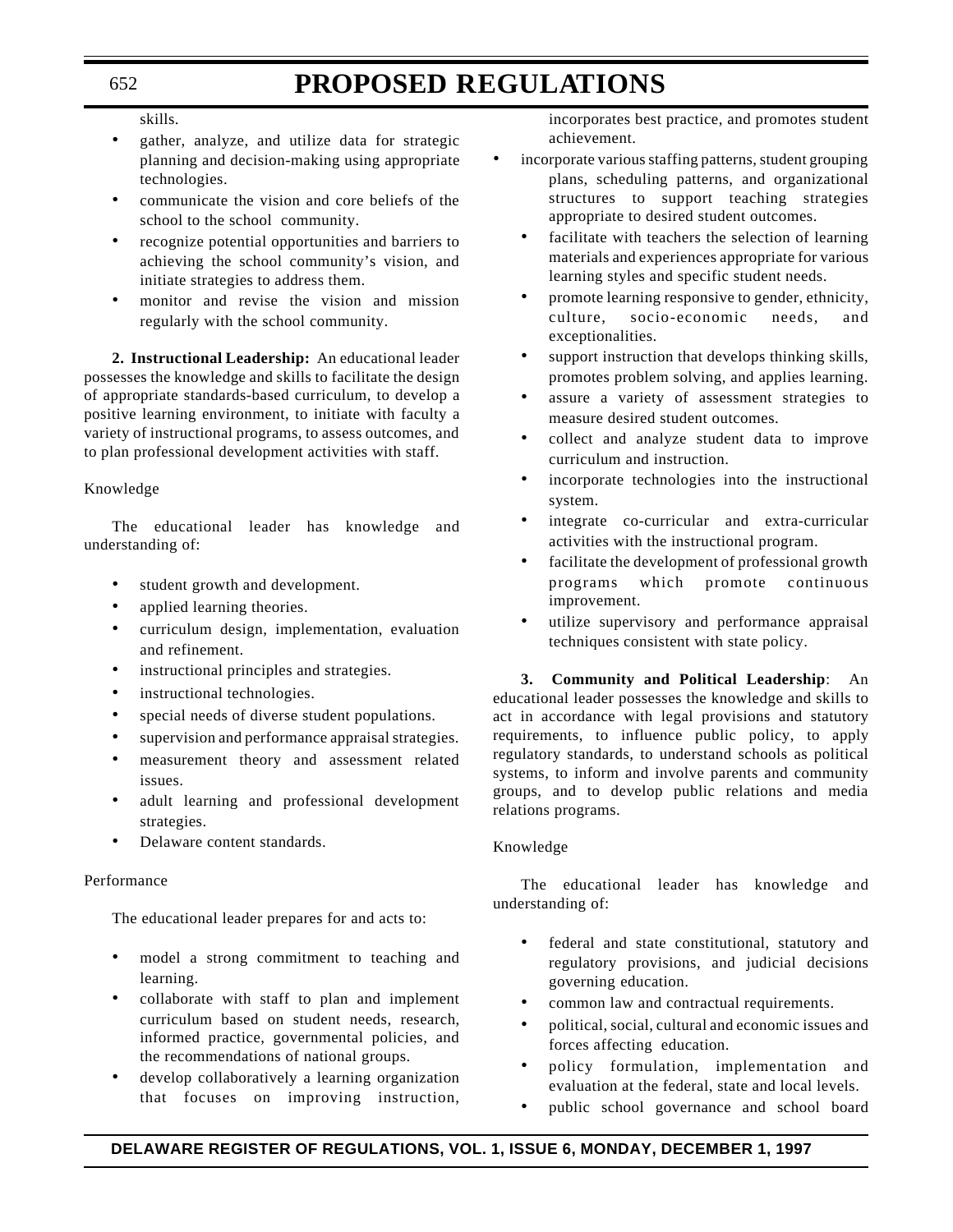functions.

- family and community involvement in appropriate policy development, program planning and assessment procedures.
- conditions and dynamics of the diverse school community.
- school communities as political systems.
- public and media relations.

#### Performance

The educational leader prepares for and acts to:

- apply federal and state constitutional, statutory and regulatory provisions, judicial decisions, common law requirements, and contractual agreements to schools and school personnel.
- propose and influence policies that benefit students and schools.
- interact with the diverse school community to benefit students.
- develop relationships with families to strengthen educational commitment and opportunity.
- identify and influence key opinion leaders and organizations to generate support for school goals and programs.
- assure that ethical standards be applied to the development and implementation of policies.
- involve the school community, as appropriate, in planning and assessing school policies and programs.
- articulate the district and school educational vision and program initiatives.
- develop partnerships with public and private organizations to improve educational opportunities for all students.
- work with local governing boards.
- implement staff communications and public relations strategies for the benefit of students and schools.
- communicate with parents, the community, and school personnel, utilizing available technologies.

**4. Organizational Leadership**: An educational leader possesses the knowledge and skills to establish and improve organizational structure and processes, to design and implement operational plans, to secure and manage resources, and to engage others in the decision making process.

#### Knowledge

The educational leader has knowledge and understanding of:

- organizational and management systems and technologies.
- operational procedures.
- budget planning and management processes.
- management techniques.
- facilities and support services management.

#### Performance

The educational leader prepares for and acts to:

- establish operational plans and procedures to accomplish goals.
- implement management processes and procedures which recognize the value of decentralized and centralized decisions.
- use collaborative processes to develop procedures and make decisions.
- prioritize individual and organizational time to accomplish educational goals.
- review organizational structures and management systems regularly.
- develop a budget planning process which reflects school and district priorities.
- perform budget management and reporting functions.
- apply technologies to management operations.
- utilize the change process for improving organizational structure and management.
- create a safe school environment.
- manage collective bargaining agreements.
- manage capital goods and support services.

**5. Interpersonal and Ethical Leadership:** An educational leader possesses the knowledge and interpesonal skills to facilitate teamwork and collegiality and the attributes to act ethically and with integrity.

#### Knowledge

The educational leader has knowledge and understanding of:

- professional codes of ethics.
- ethical frameworks and perspectives.
- communication processes and skills.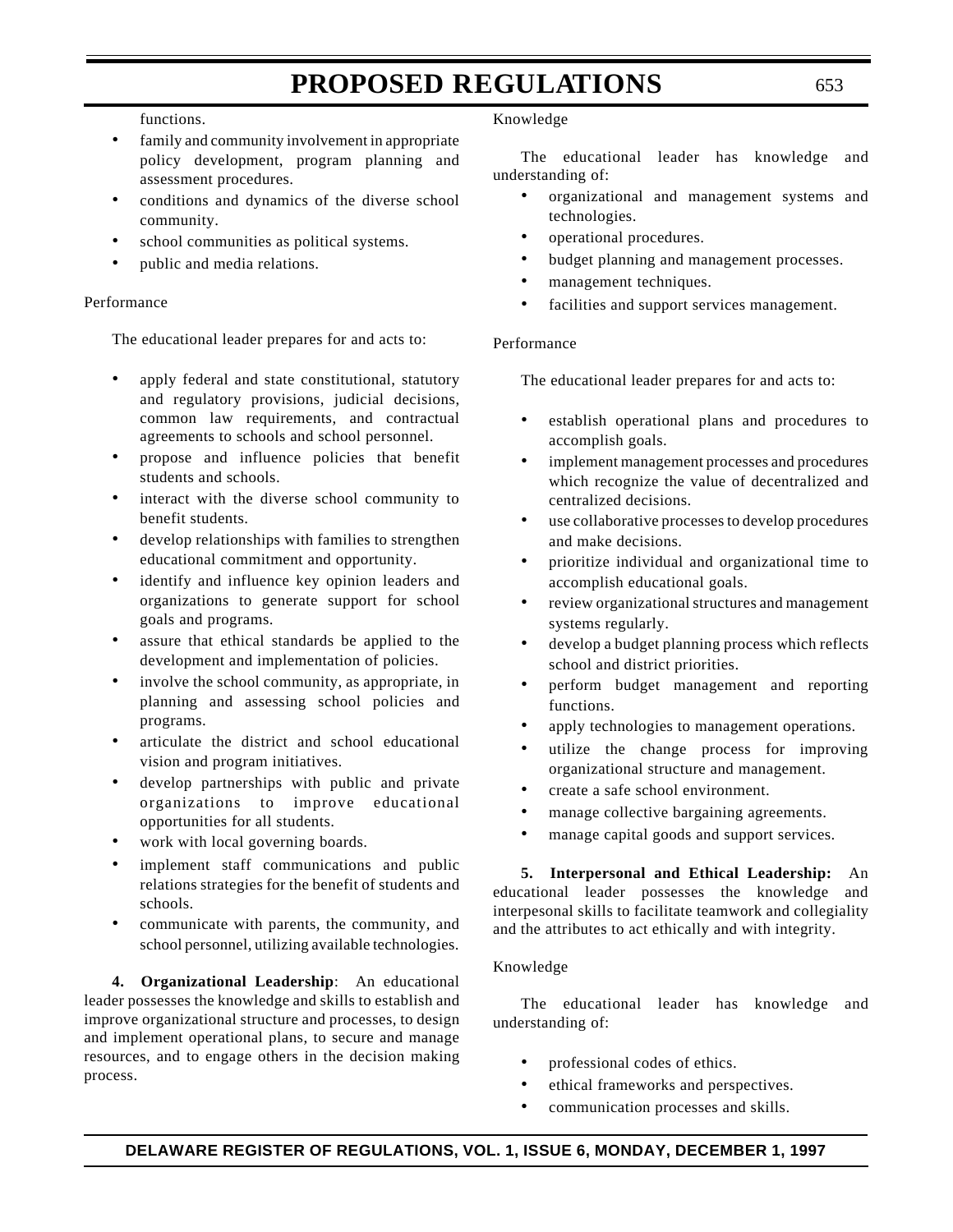- consensus-building and negotiating strategies.
- interpersonal processes.
- conflict management.
- counseling and mentoring.
- values of the diverse school community.
- leadership by example.

#### Performance

The educational leader prepares for and acts to:

- demonstrate by example a high standard of professional and personal ethics.
- make decisions within an ethical framework.
- develop an organizational ethos to guide school policies and programs, and to encourage a positive school culture.
- create a culture of trust and open communication.
- exhibit sensitivity, respect, tact, and consistency in interpersonal relations.
- use effective written, verbal and non-verbal communication.
- foster continuous professional growth.
- develop leadership opportunities for staff.
- utilize the knowledge, skills, and experiences of the diverse school community.
- resolve conflicts and tensions.
- promote awareness of and sensitivity to ethnicity, gender, culture, and exceptionalities.
- utilize counseling and mentoring techniques.
- examine and consider the prevailing values of the community.
- promote integrity and ethical behavior of others within the school community.
- celebrate student and staff accomplishments.

### **[DEPARTMENT OF EDUCATION](http://www.doe.state.de.us/docs/index_js.asp)**

Statutory Authority: 14 Delaware Code, Section 122 (14 **Del.C.** 122)

#### EDUCATIONAL IMPACT ANALYSIS PURSUANT TO 14 DEL. C. SECTION 122(d)

#### [THE DELAWARE TEACHING STANDARDS](#page-3-0)

A. TYPE OF REGULATORY ACTION REQUESTED New Regulation

#### B. SYNOPSIS OF SUBJECT MATTER OF REGULATION

The Delaware Teaching Standards are recommended for adoption as regulation. The Standards are a result of the work of a special Task Force for Professional Teaching Standards comprised of forty one teachers, administrators, teacher educators and representatives of the public. These Standards are composed of a set of performance based standards describing what teachers should know and be able to do, regardless of specialty area. These Teaching Standards are part of the Delaware Professional Standards Council's Educational Plan for Certification and Career Development and reflect the new content standards for Delaware's students as well as to the standards for "accomplished teachers" which are the basis for certification by the National Board for Professional Teaching Standards. The Standards have had an extensive review process by both external experts and educators within the state. All educators in the state were sent a copy of the standards and asked to send their written responses to a questionnaire to the University of Delaware for analysis. Modifications were made to the standards based on the feedback from the questionnaire.

The Delaware Teaching Standards will be used in designing and evaluating teacher education programs, inducting, mentoring and assessing teachers and in organizing in-service and professional development activities. In other words the Teaching Standards will be the foundation for every segment of the professional careers of Delaware teachers, from pre-service through beginning practice and continuing professional growth. In practice these are not generic, one size fits all teaching behaviors. In order to meet the standards, a teacher must exhibit them in the context of his or her actual teaching responsibilities and at a proficiency appropriate to his or her career stage.

The Delaware Teaching Standards Regulations include the twelve Standards Statements, with Knowledge Components and Performance Indicators for each Standard and a Glossary of thirty definitions.

#### C. IMPACT CRITERIA

1. Will the regulations help improve student achievement as measured against state achievement standards?

The Teaching Standards will, when fully implemented in the form of standards by content area, directly reflect the student content standards. Requiring teachers to possess the knowledge that the students are required to learn will be a factor in improving student

#### **DELAWARE REGISTER OF REGULATIONS, VOL. 1, ISSUE 6, MONDAY, DECEMBER 1, 1997**

#### <span id="page-15-0"></span>654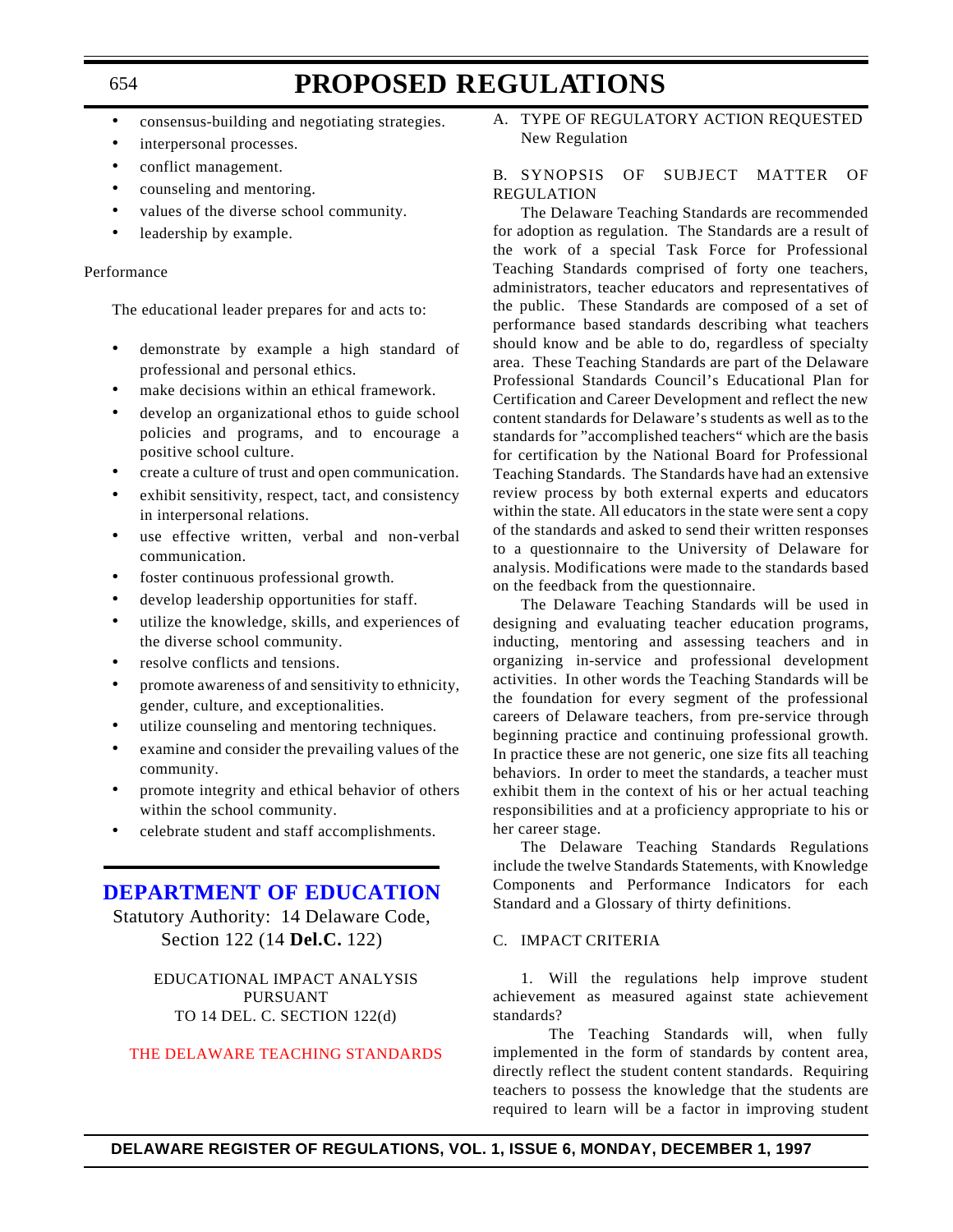achievement and will be part of the total program needed to implement the student content standards.

2. Will the regulations help ensure that all students receive an equitable education?

These regulations will move the reform another step closer to the intended outcome that all children have access to the full academic curriculum. These Standards apply to all teachers and there is a special emphasis within the Standards on diversity and diverse learners.

3. Will the regulations help to ensure that all students' health and safety are adequately protected?

These regulations are not designed to specifically address health and safety issues. One of the Standards specifically addresses the environment in which teaching and learning take place and one of the indicators for this Standard requires that the school environment is safe.

4. Will the regulations help to ensure that all students' legal rights are respected?

The Teaching Standards will assure that students have the opportunity for an education that is focused on the content for which they need to show mastery on future statewide assessments.

5. Will the regulations preserve the necessary authority and flexibility of decision makers at the local board and school level?

The Standards define teaching and teaching behaviors and will eventually effect teacher preparation programs, teacher evaluation instruments and staff development programs. These are statewide standards but implementation authority and flexibility will remain with the local school boards and buildings.

6. Will the regulations place unnecessary reporting or administrative requirements or mandates upon decision makers at the local board and school levels?

It is not anticipated that any additional requirements for reporting or administering the Standards will be imposed and these regulations do not require any at this time.

7. Will decision making authority and accountability for addressing the subject to be regulated be placed in the same entity?

The implementation of the Teaching Standards and the accountability for the implementation will be left with the local school districts.

8. Will the regulations be consistent with and not an impediment to the implementation of other state educational policies, in particular to state educational policies addressing achievement in the core academic subjects of mathematics, science, language arts and social studies?

The Teaching Standards are an integral part of the total accountability plan. When more content or grade level specific teaching standards are developed they will be a direct reflection of the student content standards for each subject area. Teachers will be held responsible for knowing the content that they are responsible for teaching to the students.

9. Is there a less burdensome method for addressing the purpose of the regulation?

It is important that these Standards have regulatory status since they will be the foundation for numerous other initiatives in the accountability plan.

10. What is the cost to the state and local school boards of compliance with the regulation?

The cost of implementing these Standards will be included in the cost projections for the statewide accountability plan.

**THIS REGULATORY CHANGE WILL BE CONSIDERED AT THE DECEMBER 18, 1997 STATE BOARD OF EDUCATION MEETING.**

Delaware Professional Teaching Standards

**1. Content**: The teacher understands the core concepts and structure(s) of the discipline(s) and creates learning experiences that make the content meaningful to students.

The teacher...

*Knowledge Components*

- understands major concepts, principles, and theories that are central to the discipline.
- understands the dynamic and complex nature of the content of the discipline.
- understands the processes of inquiry central to the discipline.
- understands the relationship of knowledge within the discipline to other content areas and to life applications.

#### *Performance Indicators*

uses a variety of explanations and multiple representations of concepts to help develop conceptual understanding*.*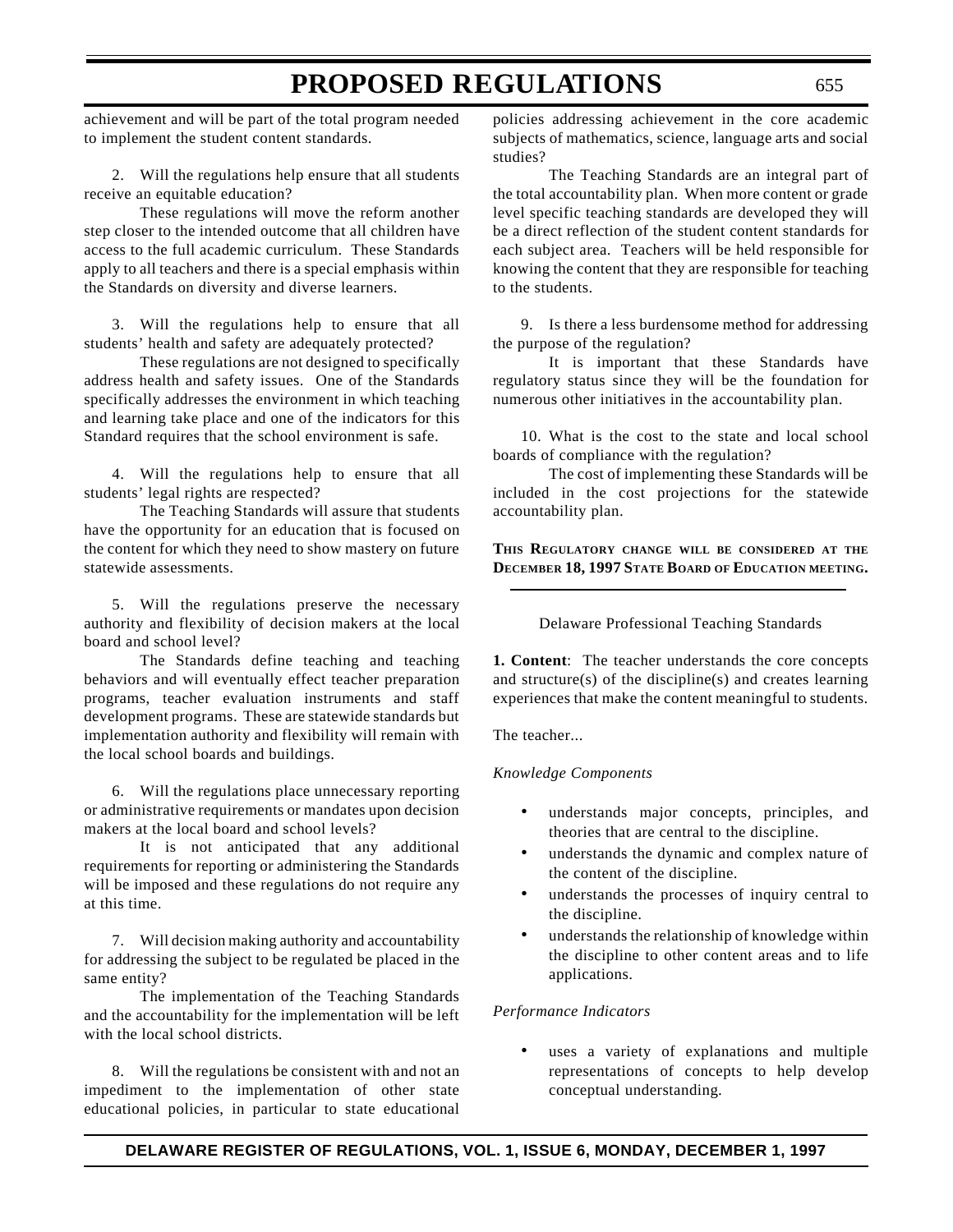- anticipates and adjusts for common misunderstandings that impede learning within the discipline.
- engages students in generating and testing knowledge according to the processes of inquiry of the discipline.
- creates learning experiences that make connections to other content areas and to life experiences.

**2. Human Development and Learning**: The teacher understands how children develop and learn and provides learning opportunities that support the intellectual, social, emotional and physical development of the students.

#### The teacher...

#### *Knowledge Components*

- understands learning theory, including how students construct knowledge, acquire skills, and develop habits of mind.
- understands human development, including the ranges of individual variation within each domain.
- understands the interaction between student development and learning.

#### *Performance Indicators*

- chooses developmentally appropriate instructional strategies that promote student learning.
- develops concepts and principles at different levels of complexity so that they are meaningful to students at varying levels of development.

**3. Diverse Learners**: The teacher understands how students differ and adapts instruction for diverse learners.

The teacher.

#### *Knowledge Components*

- understands how student learning is influenced by individual experiences, talents, and prior learning, as well as language, culture, gender, health, family, and community.
- understands differences in approaches to learning and performance, including learning styles, multiple intelligences, and performance modes.
- understands cultural diversity and how to

incorporate multi-cultural experiences into instruction.

- understands areas of exceptionality in learning, including talented and gifted and special needs, and how to access strategies to accommodate individual differences.
- understands the process of second language acquisition and how to access strategies to support learning for students whose first language is not English.
- understands the needs of culturally and/or linguistically diverse students.
- understands when and how to access appropriate resources or services to meet special learning needs.

#### *Performance Indicators*

- accepts and values all students.
- treats all students equitably.
- respects students as individuals with differing experiences, skills, talents, and interests.
- uses cultural diversity and individual student experiences to enrich instruction.
- designs instructional activities that address the range of student learning styles, multiple intelligences and performance modes.
- makes appropriate provisions for individual students who have particular learning differences or needs.

**4. Communication**: The teacher understands and uses effective communication.

#### The teacher...

*Knowledge Components*

- understands communication theory and its application.
- understands effective oral, written, non-verbal, and media communication techniques.
- understands the importance of audience and purpose when selecting ways to communicate ideas.
- understands how cultural and gender differences may affect communication in the classroom.

#### *Performance Indicators*

uses a variety of communication techniques.

#### **DELAWARE REGISTER OF REGULATIONS, VOL. 1, ISSUE 6, MONDAY, DECEMBER 1, 1997**

#### 656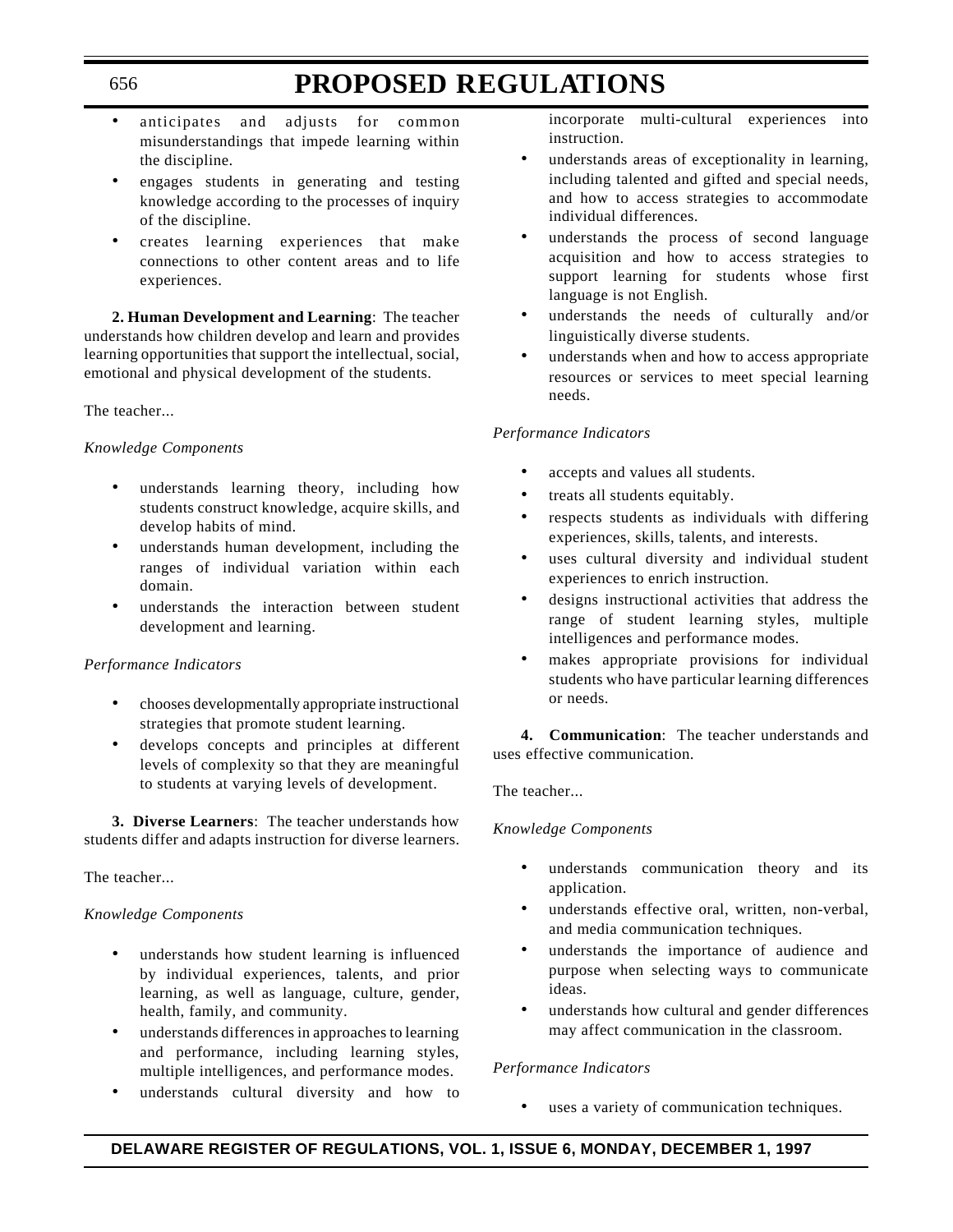- communicates effectively with diverse populations.
- models accurate and grammatically correct language.
- creates opportunities for students to learn effective communication.

**5. Learning Environment**: The teacher understands individual and group behavior and creates a learning environment that fosters active engagement, selfmotivation, and positive social interaction.

The teacher...

#### *Knowledge Components*

- understands principles of effective classroom management.
- understands factors that influence motivation and engagement and how to help students become self-motivated.
- understands individual behavior and how individuals behave in groups.
- understands group dynamics and how groups function within a community.
- understands how to help students learn to participate effectively in groups.

#### *Performance Indicators*

- establishes and maintains a classroom environment with clear expectations and standards of behavior.
- organizes, allocates, and manages time, materials, and physical space to support learning.
- establishes classroom practices that promote a safe environment.
- creates a learning community which respects individual differences.
- establishes a classroom environment which promotes positive relationships, cooperation, and purposeful learning.
- creates a classroom environment where student thoughts and ideas are a basis for exploring and developing understanding.
- creates a learning community in which students work independently and collaboratively.
- encourages students to assume responsibility for their own learning and behavior.

**6. Planning for Instruction**: The teacher understands instructional planning and designs instruction based upon knowledge of the disciplines, students, the community, and Delaware's student content standards.

The teacher...

#### *Knowledge Components*

- understands how to incorporate learning theory, content, curriculum development, and assessment, and student development when planning.
- understands that effective instructional planning includes the alignment of assessment and instruction prior to implementation.
- understands how to develop short- and longrange plans consistent with curriculum goals, learner diversity, and learning theory.
- understands how to make connections between student experiences and education goals.

#### *Performance Indicators*

- evaluates teaching resources and materials for accuracy and usefulness.
- applies principles of scope and sequence when planning instruction.
- creates approaches to learning that are interdisciplinary and that integrate multiple content areas.
- creates and selects learning materials and learning experiences appropriate for the discipline and curriculum goals.
- uses student prior knowledge and principles of effective instruction to plan learning activities relevant to students.
- incorporates authentic experiences into instructional planning.
- creates multiple learning activities that allow for student choice.
- establishes and communicates expectations for student learning.
- creates and adapts short- and long-range plans to achieve the expectations for student learning.
- incorporates assessment components into instructional planning.

**7. Instructional Strategies**: The teacher understands a variety of instructional approaches and uses them to promote student thinking, understanding, and application of knowledge.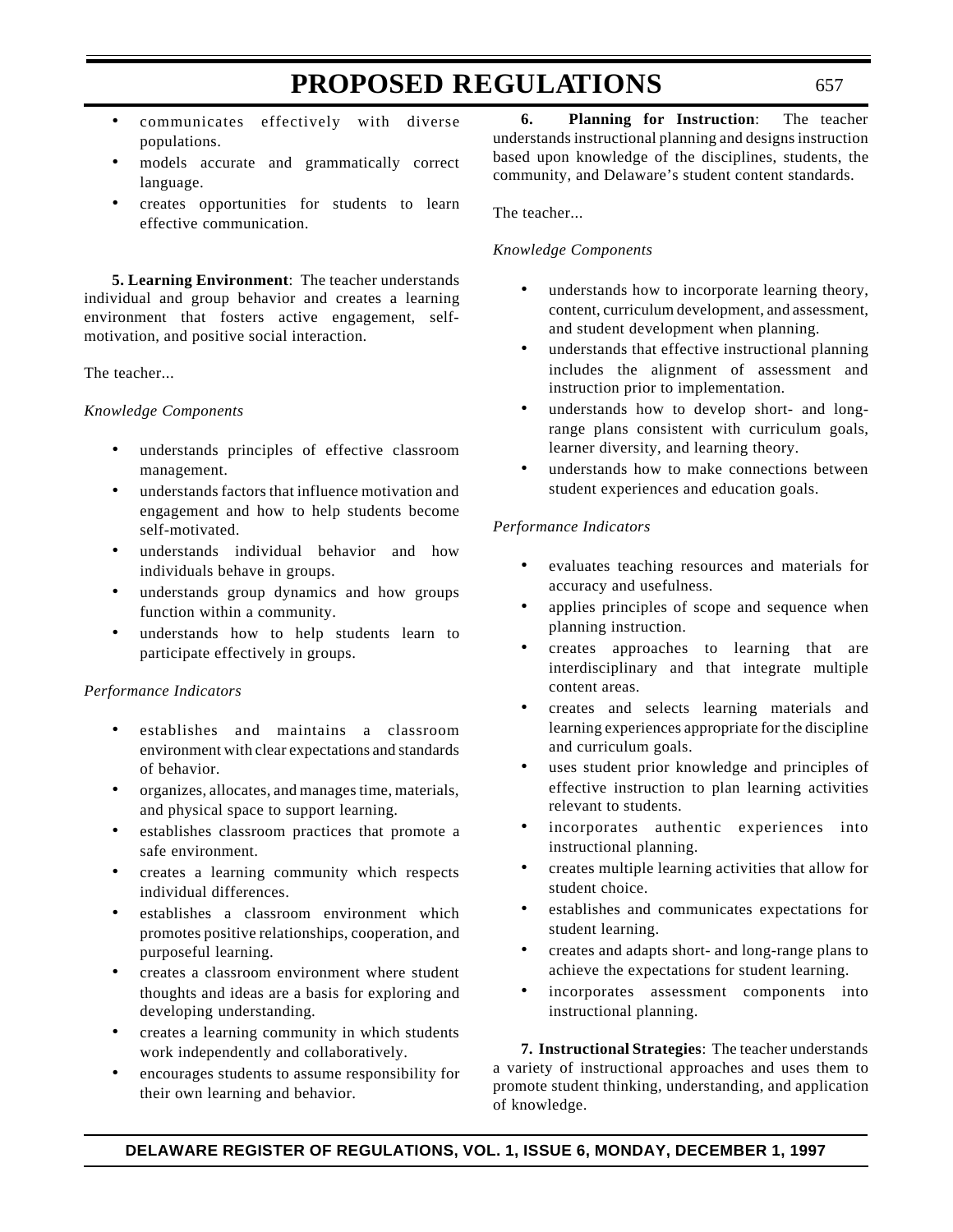#### The teacher...

#### *Knowledge Components*

- understands principles and techniques of a broad range of instructional approaches, including questioning, problem solving, discourse, activation of prior knowledge, and student reflection on learning.
- understands the relationship between instructional approaches, assessment, and the types of learning promoted.
- understands how instructional materials and educational technologies enhance learning.

#### *Performance Indicators*

- uses a range of instructional approaches that allows students to explore concepts and develop an in-depth understanding of content.
- designs lessons that routinely engage students in activities that develop problem solving and critical thinking skills.
- designs instructional activities that provide opportunities for students to apply knowledge.
- uses a variety of materials and educational technologies to enhance student thinking and further conceptual understanding.
- assumes different roles in the instructional process based on the content and purposes of instruction.
- uses a range of questioning techniques to promote different levels of understanding.
- emphasizes communication as a vehicle for learning, through the use of discussion, listening, collaboration, and responding to the ideas of others.
- links new concepts to student prior knowledge.
- promotes student awareness of their own thought processes and how to use reflection to build new understandings.
- incorporates assessment components into instructional delivery.

**8. Assessment**: The teacher understands multiple assessment strategies and uses them for the continuous development of students.

The teacher.

#### *Knowledge Components*

- understands measurement theory, including principles of testing and assessment (e.g., design, validity, reliability, and bias).
- understands assessment as a means of collecting information about student progress.
- understands the purposes and characteristics of different kinds of assessments.
- understands how to select, construct, and use assessment strategies and instruments for diagnosis and evaluation of learning.
- understands how to use the results of assessment to reflect on and modify teaching.

#### *Performance Indicators*

- uses assessment to diagnose student learning needs as a basis for designing instruction.
- uses a variety of assessment modes and multiple measures to evaluate student learning.
- uses both formal and informal assessment strategies to monitor and evaluate student understanding, progress, and performance.
- aligns assessment with instruction.
- maintains accurate records and communicates student progress.
- involves students in self-assessment to help them become aware of their strengths and needs.
- encourages students to establish personal goals for learning based on self-assessment and assessments results.
- modifies instruction based on assessment results.

**9. Professional Growth**: The teacher understands the importance of continuous learning and pursues opportunities to improve teaching.

#### The teacher...

#### *Knowledge Components*

- understands that reflection on teaching is an integral part of professional growth.
- understands the implications of educational research for teaching.
- understands methods of inquiry that provide for a variety of self-assessment and problem-solving strategies for reflecting on practice.

#### **DELAWARE REGISTER OF REGULATIONS, VOL. 1, ISSUE 6, MONDAY, DECEMBER 1, 1997**

658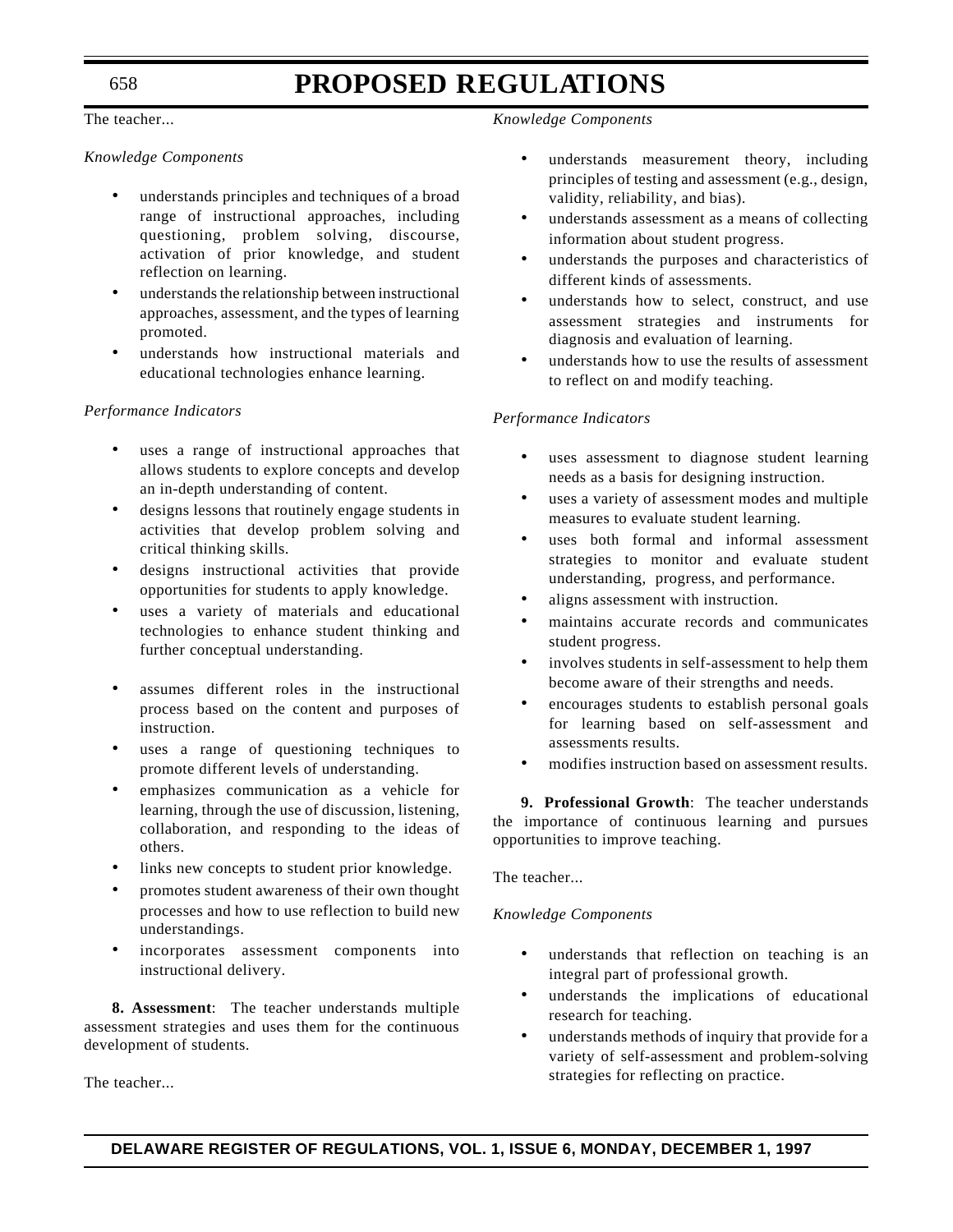#### *Performance Indicators*

- engages in continuous learning.
- participates in professional discourse about educational issues.
- uses classroom observation, information about students, pedagogical knowledge, and research as sources for active reflection, evaluation, and revision of practice.
- collaborates with other professionals as resources for problem solving, generating new ideas, sharing experiences, and seeking and giving feedback.

**10. Professional Relationships**: The teacher understands the role of the school in the community and collaborates with colleagues, parents/guardians, and other members of the community to support student learning and well-being.

The teacher...

#### *Knowledge Components*

- understands how school are organized and operate.
- understands schools as organizations within the larger community context.
- understands the importance of communityschool interaction.
- understands the importance of collaboration in education.

#### *Performance Indicators*

- cooperates with colleagues to develop an effective learning climate within the school.
- collaborates with other professionals to solve problems and make decisions to promote student success.
- develops relationships with parents and guardians to acquire an understanding of the students' lives outside of the school.
- works effectively with parents/guardians and other members of the community to advocate for student need and to promote learning.
- identifies and uses community resources to enhance student learning and to provide opportunities for students to explore career opportunities.

**11. Educational Technology**: The teacher understands the role of educational technology in learning and uses educational technology as an instructional and management tool.

The teacher...

#### *Knowledge Components*

- understands how to use various educational technological tools to access and manage information.
- understands how to integrate educational technology into classroom instruction.
- understands how to review and evaluate educational technologies to determine instructional value.
- understands the uses of instructional technology to address student needs.

#### *Performance Indicators*

- designs instruction to promote student skills in the use of educational technologies to access and manage information.
- uses a wide range of instructional technologies to enhance student learning and problem solving.
- uses technological advances in communication to enrich discourse in the classroom.
- uses appropriate educational technology to create and maintain data bases for monitoring student progress.

**12. Professional Conduct**: The teacher understands and maintains standards of professional conduct guided by legal and ethical principles.

#### The teacher...

#### *Knowledge Components*

- understands school policies and procedures.
- understands legal issues in education.
- understands the codes of conduct of professional education organizations.

#### *Performance Indicators*

- acts in the best interests of students.
- follows school policies and procedures, respecting the boundaries of professional responsibilities,

#### **DELAWARE REGISTER OF REGULATIONS, VOL. 1, ISSUE 6, MONDAY, DECEMBER 1, 1997**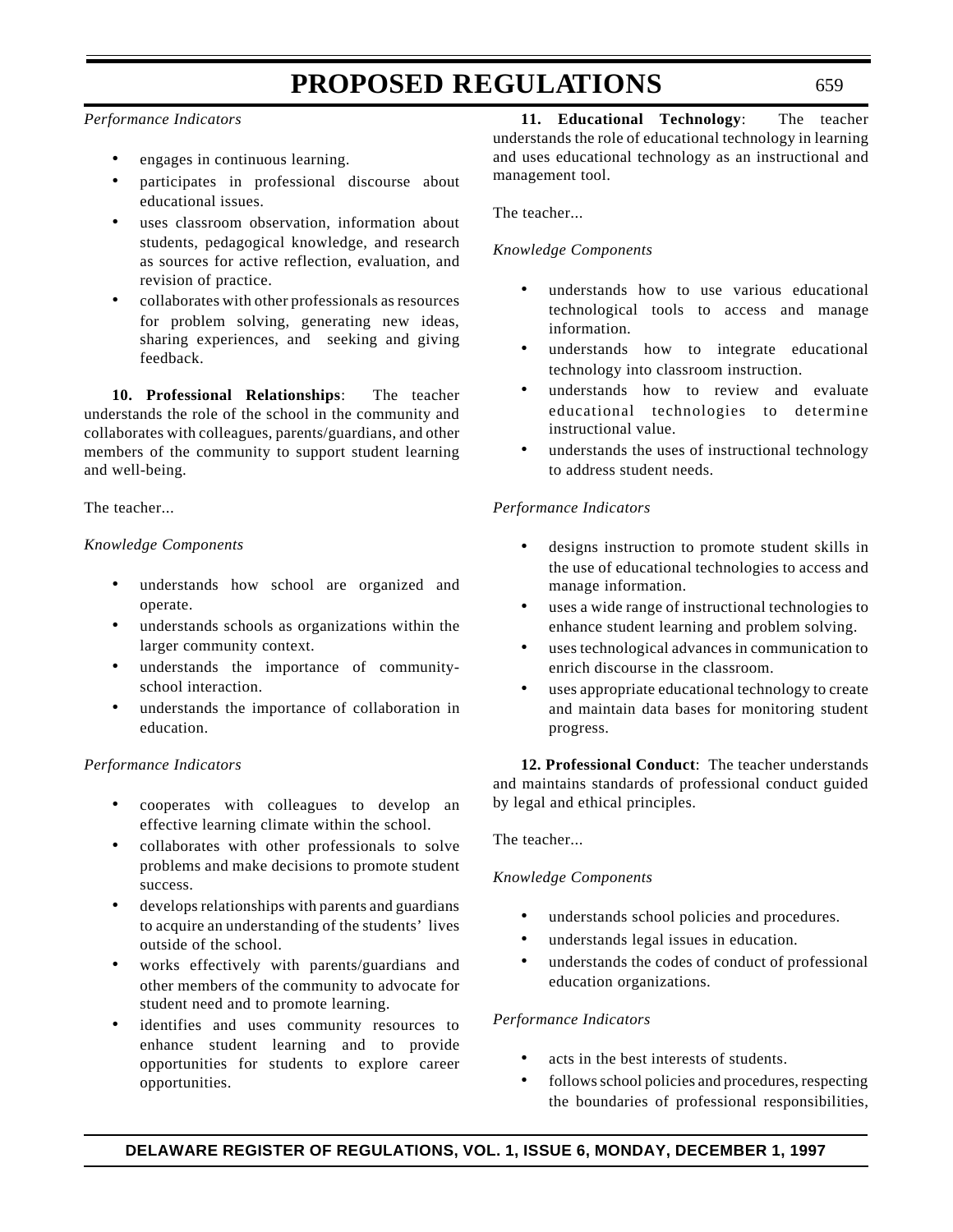#### 660

### **PROPOSED REGULATIONS**

when working with students, colleagues, and families.

- follows local, state, and federal law pertaining to educational and instructional issues, including regulations related to student rights and teacher responsibilities.
- interacts with students, colleagues, parents, and others in a professional manner.
- follows codes of professional conduct adopted by the Delaware Professional Standards Council.\*

\*to be developed.

#### GLOSSARY

#### **Alignment of Assessment**

The ability to determine what students know and are able to do with respect to the curriculum is dependent upon how well the assessment methods and task are aligned with, or in agreement with, the curriculum. Assessments should be aligned with the content of the curriculum, consistent with the instructional approaches, and address the range of topics as weighted in the curriculum.

#### **Authentic Experiences**

The use of performances, or "authentic activities", such as writing a letter, solving a real-world mathematics problem, or investigating a question in science, as a way to teach and to assess student learning.

#### **Culturally and/or Linguistically Diverse**

Students and families who come to schools with cultural and/or language backgrounds that differ from the predominant experience of monolingual English speakers. The term calls attention to the range of geographic background, cultural heritage, and level of English proficiency found among students in schools.

#### **Codes of Conduct**

Many professional educational organizations have adopted codes of conduct that establish the ethical parameters that guide professional behavior. The codes range from general guides for teachers (NEA) to more specific guidelines for teachers of certain subject areas.

#### **Communication Theory**

An understanding of the principles of communication theory (e.g., productive and receptive communication, cultural context of language, metacommunication) as they apply in practice in the classroom.

#### **Community**

The school community includes: teachers, administrators, students, and parents and/or guardians. However, the schools are a part of a larger community (i.e., neighborhood, town, city) that supports the school and the broader society or community in which students will live.

#### **Disciplines**

Academic disciplines include the arts, humanities, languages, mathematics, and natural and social sciences that provide the basis of the subjects taught in schools.

#### **Discourse**

Discourse refers to both the writing and speaking in the classroom that teachers and students engage in as they seek ways to represent ideas, concepts and their thinking. It is the ways in which they discuss, agree and disagree, and explore the discipline.

#### **Diverse Learners**

Students are individuals who differ in the ways in which they learn. They have different learning styles, modalities, interests, talents and personalities, all of which affect the ways in which teachers design instruction.

#### **Domains**

The broad areas of human development - intellectual, social, emotional, and physical - that influence learning.

#### **Educational Technology**

The use of any technology (e.g., word processing, data retrieval, electronic mail ) as a set of skills that can be learned and used to support learning in the classroom.

#### **Habits of Mind**

Mental habits influence what students do and how they learn. The development of habits of mind, like perseverance, confidence, a willingness to explore new ideas and experiment, seeking feedback from others, valuing accuracy and precision, avoiding impulsivity, are a part of the teaching and learning process.

#### **Health**

Health issues that can affect learning range from cerebral palsy, Down's Syndrome, and other severe disabilities to less pronounced and not easily detected concerns such as diabetes or asthma or nutrition. An awareness of these conditions and how they affect learning furthers a teacher's ability to meet the needs of students.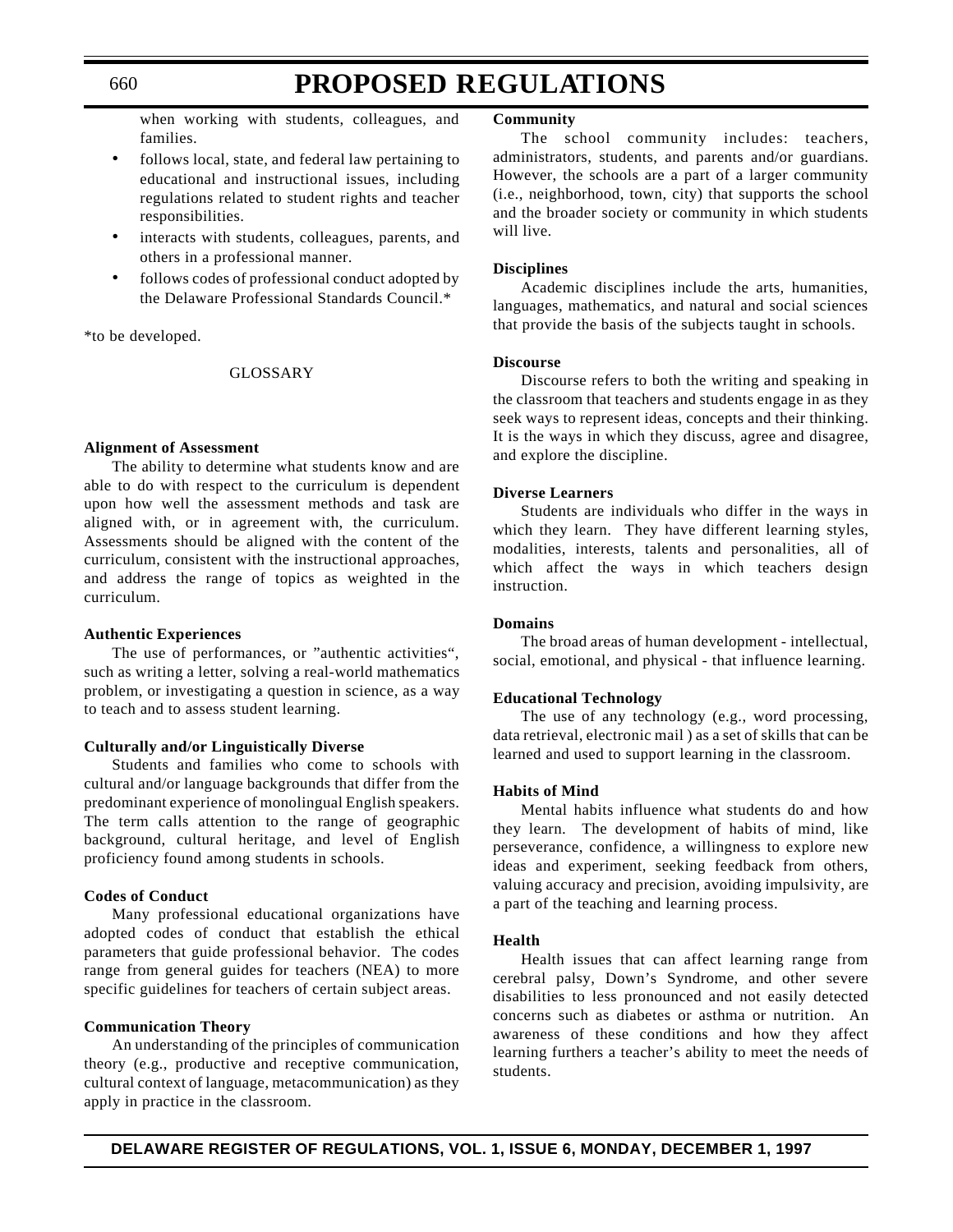#### **Instructional Technology**

The use of specific technologies that are integrated with content to enhance learning within the disciplines (e.g., graphing calculators in mathematics, accounting or tax software in business, editing software for writing).

#### **Learning Theory**

An understanding of the principles of learning theory (e.g., behaviorism, constructivism, transmission of knowledge) as they apply in practice in the classroom.

#### **Meaningful (to students)**

Meaningful is intended to convey a sense of purpose to students for their learning. The content takes on significance because of the connections that are made between the learning and students' lives. It helps students make sense out of what they are learning.

#### **Measurement Theory**

An understanding of the principles of measurement theory (e.g., validity, reliability, bias in testing, test construction, interpretation of tests) as they apply in practice in the classroom.

#### **Media Communication**

The use of technologies that document events (e.g., audio-tape, videotape, electronic transfer of information through computer programs) as a means of communicating information.

#### **Methods (Process) of Inquiry**

Inquiry is the process through which students make new discoveries, extend their knowledge, or deepen their understandings of things they already know. Students need to be able to create, observe, compare, question, record and interpret data, evaluate and revise, search resources, and share information.

#### **Multicultural**

The term multicultural is usually used as an adjective to describe the diverse cultural backgrounds of students and their families and school personnel, with an emphasis on their ethnicity, race, religion, gender, socio-economic status, and family structures. The term takes on importance in the development of teachers as they learn to recognize the importance of these factors in the education process.

#### **Multiple Assessments**

Decisions about what students know and are able to do should be based on an analysis of information obtained from a variety of sources of evidence. Assessments should be conducted in a variety of formats (e.g., written and oral tests, observations, performances) and address the full range of content.

#### **Multiple Intelligences**

Based on the writing of Howard Gardner, the identification of seven abilities (i.e., linguistic, logicalmathematical, spatial, musical, bodily-kinesthetic, interpersonal, intra-personal) that describe distinct aspects of "intelligent".

#### **Non-verbal Communication**

Communication through means other than the use of words (e.g., facial expressions, body position, action).

#### **Pedagogical Knowledge**

Pedagogical knowledge is the knowledge of how to teach - the knowledge of instructional methods.

#### **Performance**

Carrying out or completing an activity or production which displays a student's knowledge and ability through demonstration.

#### **Performance Modes**

The range of ways in which students can demonstrate what they know and are able to do (e.g., writing, speaking, visual works, videotapes, enacting).

#### **Professional Growth**

The process in which teachers examine the relationship between what they and their students are doing and what their students are learning. This process involves self-reflection and feedback from students and colleagues and an exploration of the findings from research, as well as the use of this information as the basis for improving personal practice in the future.

#### **Structures**

The structures of disciplines provide the overall framework which both connect and transcend the skills and content of the discipline. The big picture or outline of the discipline helps students understand the commonalties and the interrelation-ships of concepts within a discipline. An understanding of the structure of a discipline allows students to see connections as they acquire new knowledge.

#### **Technology**

The use of the word technology is meant to encompass both educational and instructional technology within this document unless one of these terms is used specifically.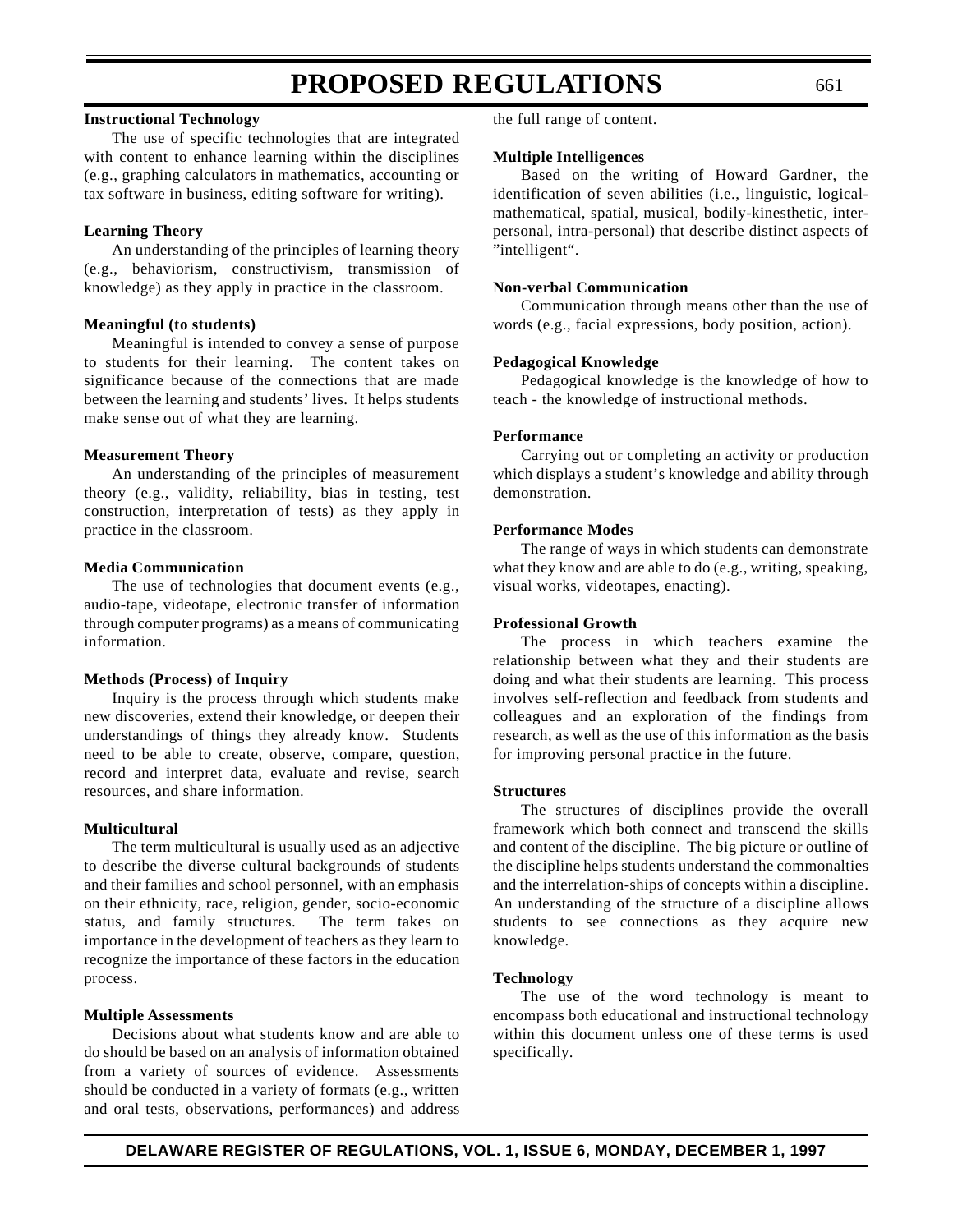#### **Theory**

The knowledge of the principles and methods of a science (e.g., learning, measurement) as contrasted with its application.

### **[DEPARTMENT OF EDUCATION](http://www.doe.state.de.us/docs/index_js.asp)**

Statutory Authority: 14 Delaware Code, Section 122 (14 **Del.C.** 122)

EDUCATIONAL IMPACT ANALYSIS PURSUANT TO 14 DEL. C. SECTION 122(d)

#### [REQUIREMENTS FOR VOCATIONAL TECHNICAL](#page-3-0) EDUCATION PROGRAMS

#### A. TYPE OF REGULATORY ACTION REQUESTED

Amendment to Existing Regulation

#### B. SYNOPSIS OF SUBJECT MATTER OF REGULATION

The Requirements for Vocational Technical Programs, section V.A.3. of the Vocational Technical Education section of the Handbook for K-12 Education must be amended. The amendment is necessary to clearly state the requirements that are regulatory. In order to achieve this end all of the requirements have been restated as "musts" some have been combined and items l., q., r., and s. have been eliminated. Item l. cannot be a requirement and items q., r., and s. are required by state or federal laws. The amended section will now become V.A.1. due to the repeal of other sections. The section will now provide a specific list of what must be in place for a Vocational Technical program to be approved by the State Department of Education.

#### C. IMPACT CRITERIA

1. Will the amendments help improve student achievement as measured against state achievement standards?

If all of the regulations are in place the vocational technical program offered will help students to meet the state achievement standards.

2. Will the amendments help ensure that all students receive an equitable education?

The amendment clarifies the regulations and the regulations were designed to assure that all students received the same high quality vocational technical program offerings.

3. Will the amendments help to ensure that all students' health and safety are adequately protected?

Health and safety concerns are a critical issue for vocational technical programs and the amendments do not change that focus.

4. Will the amendments help to ensure that all students' legal rights are respected?

The student's right to quality programs is reaffirmed by the amendments.

5. Will the amendments preserve the necessary authority and flexibility of decision makers at the local board and school level?

The amendments do not change the authority and flexibility of decision makers at the local board and school level.

6. Will the amendments place unnecessary reporting or administrative requirements or mandates upon decision makers at the local board and school levels?

The amendments do not place any unnecessary reporting or administrative requirements on the decision makers at the local board and school level.

7. Will decision making authority and accountability for addressing the subject to be amended be placed in the same entity?

The amendments as the original regulations, keep the decision making and accountability in the same entity.

8. Will the amendments be consistent with and not an impediment to the implementation of other state educational policies, in particular to state educational policies addressing achievement in the core academic subjects of mathematics, science, language arts and social studies?

The amendments, as the original regulation did, compliment and reinforce the vocational technical program standards as well as those in the core academic areas.

9. Is there a less burdensome method for addressing the purpose of the amendments?

The amendments are necessary to clarify the elements of the regulations.

10. What is the cost to the state and local school boards of compliance with the amendments?

There is no additional cost and presently both state and federal funds support vocational technical programs.

<span id="page-23-0"></span>662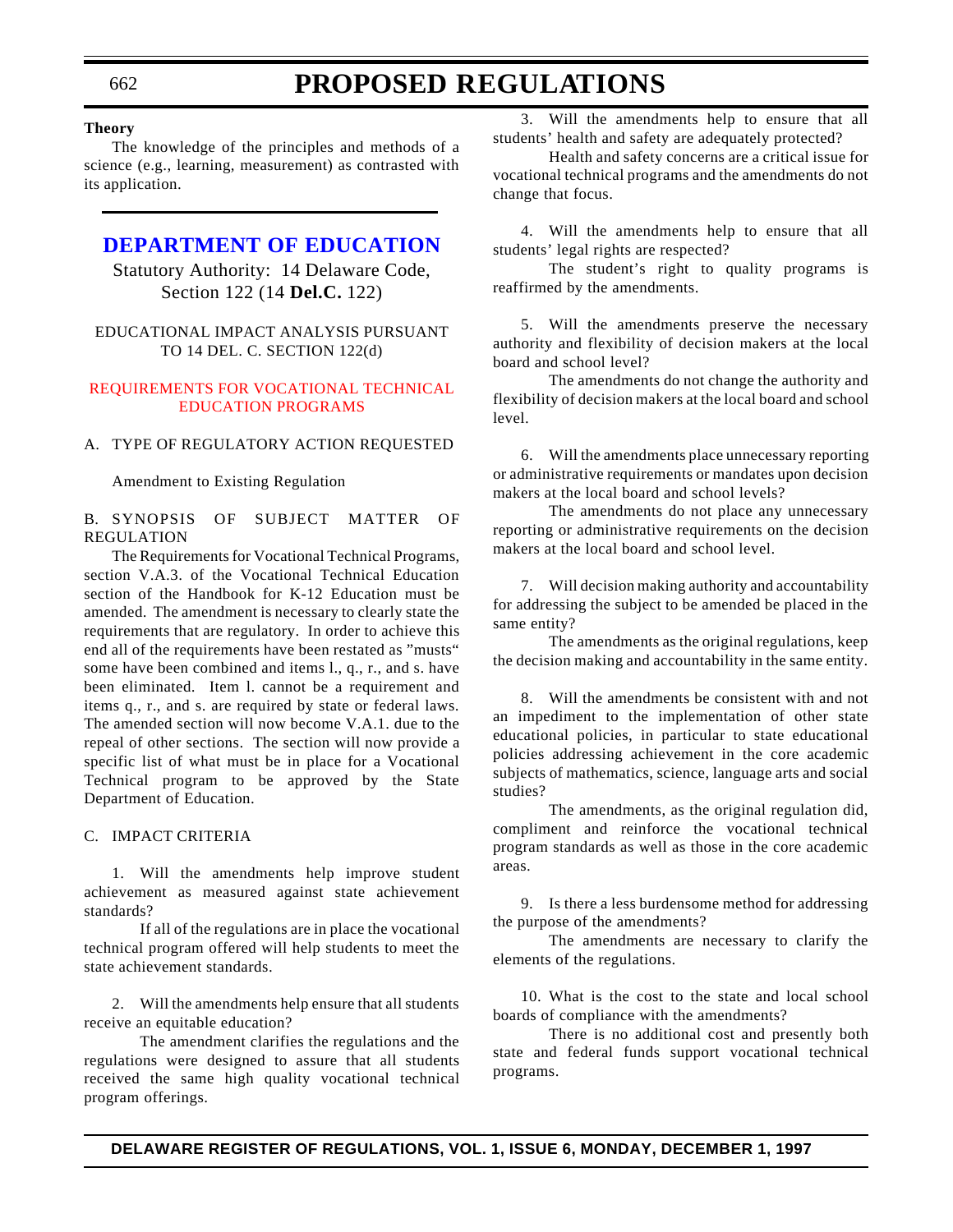**THIS REGULATORY CHANGE WILL BE CONSIDERED AT THE DECEMBER 18, 1997 STATE BOARD OF EDUCATION MEETING.**

#### AS AMENDED

V. VOCATIONAL-TECHNICAL EDUCATION PROGRAMS

A. REQUIREMENTS FOR VOCATIONAL-TECHNICAL EDUCATION PROGRAMS

1. All Vocational Technical Programs must:

a. meet the provisions of Delaware's State Plan for Vocational Education.

b. meet the provisions of the content standards approved by the Department of Education or if there are no approved state content standards meet the national program standards.

2. All local school districts offering state approved vocational-technical education programs must:

a. have the approval of the Department of Education before implementing new programs. New programs of a similar nature may not be approved where enrollment may compete with already existing programs.

b. have adequate funding to support and sustain the instructional program.

c. employ teachers certified in vocational technical education program areas.

d. make provisions for meeting the unique needs of all students.

e. establish and maintain an active advisory committee which includes labor and management personnel to assist in the development and operation of the program.

f. use present and projected labor market information, available from the Delaware Occupational Information Coordinating Committee, to determine the need for new and continuing vocational-technical education programs.

g. survey local business and industry to determine their occupational needs and the availability of placement and employment opportunities for program completers.

h. survey the student population to determine their occupational interests and needs.

i. organize and financially support vocational-technical student organizations as integral components of vocational-technical education programs in public schools that complement and enrich instruction. The following vocational student organizations are affiliated in Delaware:

Business Professionals of America (BPA) Technology Student Association (TSA)

Distributive Education Clubs of America (DECA), an association of marketing students

Future Homemakers of America (FHA/ HERO)

The National FFA Organization

Vocational Industrial Clubs of America (VICA)

j. integrate related academic content into individual vocational-technical courses, and guide students through a course selection process that supports the necessary academic preparation required by the student's career path and educational goals.

k. schedule trade and industrial education programs, when offered, for a minimum of two consecutive periods a day and preferably three periods, five days a week for two or more years. Trade and Industry programs are highly specialized and are conducted in comprehensive vocational technical school districts. Any exception must be requested in writing showing just cause, and be approved by the Department of Education.

l. establish no rules practices or regulations that interfere with, prohibit or otherwise prevent students from having the opportunity to learn about, enroll in and complete a vocational technical education program in a Vocational Technical School District.

m. use equipment and facilities comparable to that used by local business and industry for which the vocational technical program is preparing students.

3. VOCATIONAL-TECHNICAL EDUCATION PROGRAM REQUIREMENTS

Requirements for organizing and implementing vocational education programs include the following:

a. All programs must meet the provisions of Delaware's State Plan for Vocational Education.

b. All programs must meet the provisions of the content standards approved by the State Board of Education.

c. New programs and new courses being established must have the recommendation of the Department of Public Instruction and approval of the State Board of Education prior to implementation on the local level.

d. Funding must be provided to support and sustain the instructional program.

e. A staff member meeting certification requirements in the vocational-technical education program area must be provided to teach the course.

f. Funding provisions must be made for meeting the unique needs of all students.

g. An advisory committee which includes labor and management personnel must be organized to assist in the development and operation of the program.

h. Present and projected labor market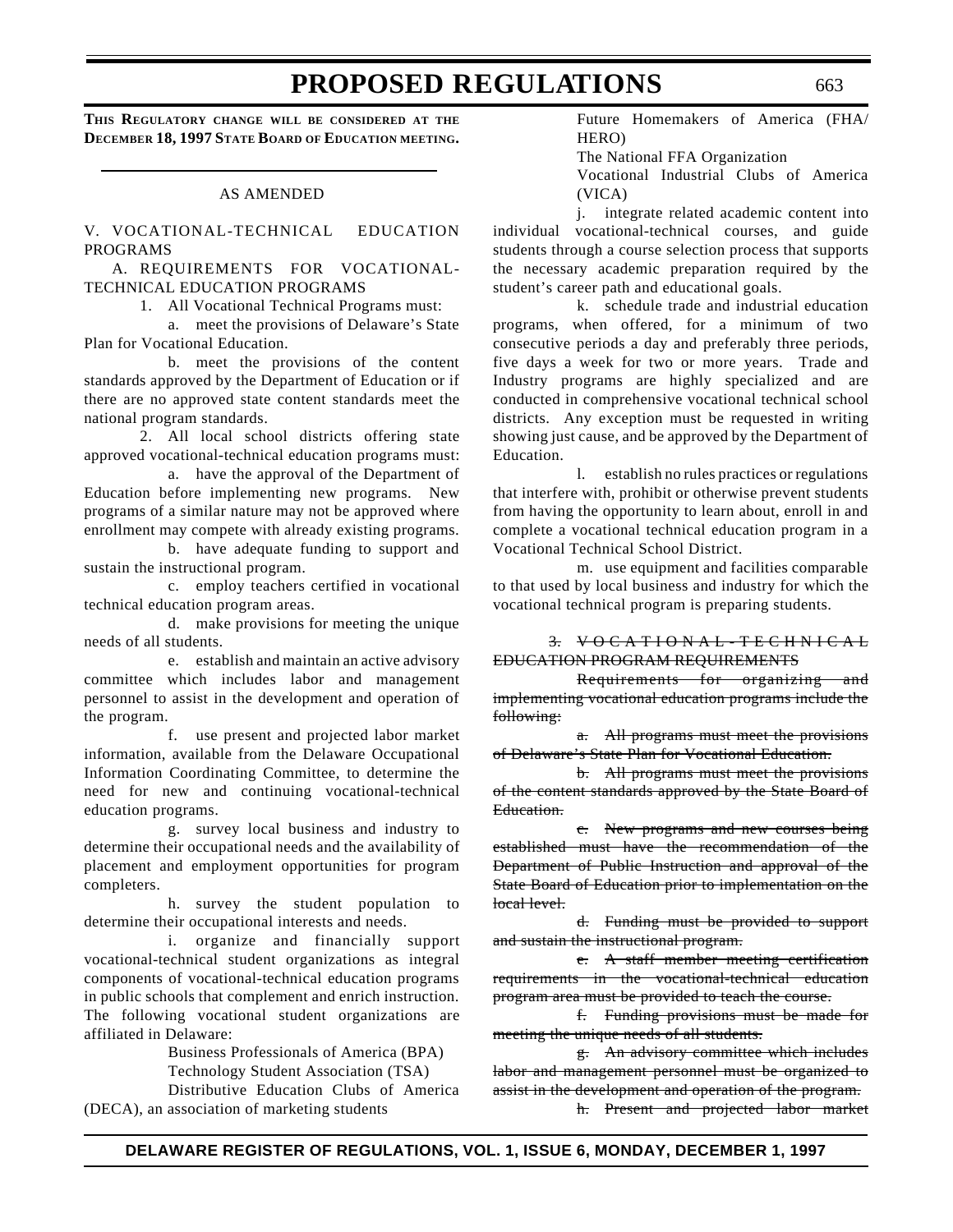information, available from the Delaware Occupational Information Coordinating Committee, should be used in determining the need for new and continuing vocationaltechnical education programs.

i. Local business and industry should be surveyed by local school districts to determine occupational needs, availability of placement and employment opportunities for program completers.

j. The student population should be surveyed by local school districts to determine occupational interests and needs.

k. Equipment and facilities should be comparable to that used by business and industry.

l. Students enrolled in vocational-technical education programs should be able to benefit from the instructional process and have the potential of being employed by business and industry in the occupation for which they were trained.

m. Trade and industrial sequential programs of a highly specialized nature should be conducted at the vocational-technical schools. Programs other than trade and industrial programs which provide entry level skills meeting approved content standards may be conducted in the comprehensive K-12 school district. New programs of a similar nature will not be approved where enrollment may compete with programs at vocational-technical schools or regular high schools.

Trade and industrial education programs must be offered a minimum of two consecutive periods a day and preferably three periods, five days a week for two or more years. Any exception must be requested in writing showing just cause, and be approved by the State Department of Public Instruction.

n. All programs should reflect the National standards developed as quality indicators for Technology Education, Trade and Industrial Education, Home Economics, and Agriculture.

o. Vocational-technical student organizations shall be organized as integral components of vocational-technical education programs in public schools to complement and enrich instruction.

(1) "Local plans and any program proposals submitted for State Board approval and/or funding shall contain adequate provision for support of each vocational student organization affiliated with the vocational-technical education program(s) offered in each school." (State Board Approved June 1973)

(2) The following vocational student organizations are affiliated in Delaware:

|                   | (a)               | Business Professionals of |
|-------------------|-------------------|---------------------------|
| America (BPA)     |                   |                           |
|                   | $\oplus$          | Technology Student        |
| Association (TSA) |                   |                           |
|                   | $\leftrightarrow$ | Distributive Education    |
|                   |                   |                           |

Clubs of America (DECA)

| $\Theta$           | Future Homemakers of               |
|--------------------|------------------------------------|
| America (FHA/HERO) |                                    |
| $\Theta$           | <b>Future Farmers of America</b>   |
| (FFA)              |                                    |
| ₩                  | <b>Vocational Industrial Clubs</b> |
| of America (VICA)  |                                    |

p. Vocational programs of instruction are required to be taught in a manner that fully integrates academic and vocational subject matter. Students should be guided through a sequential course selection process that reflects the necessary academic preparation required by the student's vocational course and career goals.

q. Inventory requirements for equipment purchased with state and federal funds require that equipment records must be maintained and a physical inventory must be taken once every two years. A control system must be in effect to insure against loss, damage, or theft. Adequate maintenance procedures must be implemented, and proper disposal procedures must be followed for unneeded property.

r. Vocational-technical education programs must be monitored by the Department of Public Instruction to assure compliance with the Office for Civil Rights Guidelines for Vocational Education Programs.

s. It is the policy of the Delaware State Board of Education that an effective safety education program be conducted through the school system with its prime objective being accident prevention.

t. Local school districts shall not establish policies, practices, rules or regulations that interfere with, prohibit or otherwise prevent students from having the opportunity of learning about, enrolling in and completing a vocational education program in a Vocational-Technical School District. (State Board Approved March 1985, Revised June 1990)

### **[DEPARTMENT OF EDUCATION](http://www.doe.state.de.us/docs/index_js.asp)** Statutory Authority: 14 Delaware Code, Section 122 (14 **Del.C.** 122)

The repeal of the following parts from section V., [Vocational Technical Education Programs in the](#page-3-0) Handbook for K-12 Education is recommended. The parts include, A.1., Purpose of Vocational Technical Education, A.2., Vocational Technical Program Areas, B.1., Applying for State Vocational Education Program Funding, C., Evaluation and Monitoring, D.1., Technical Preparation Programs, D.3., Work Study Programs, F.1., Regular Vocational Technical Education Students, F.2., Vocational Technical Education Unit, G.1., Federal

<span id="page-25-0"></span>664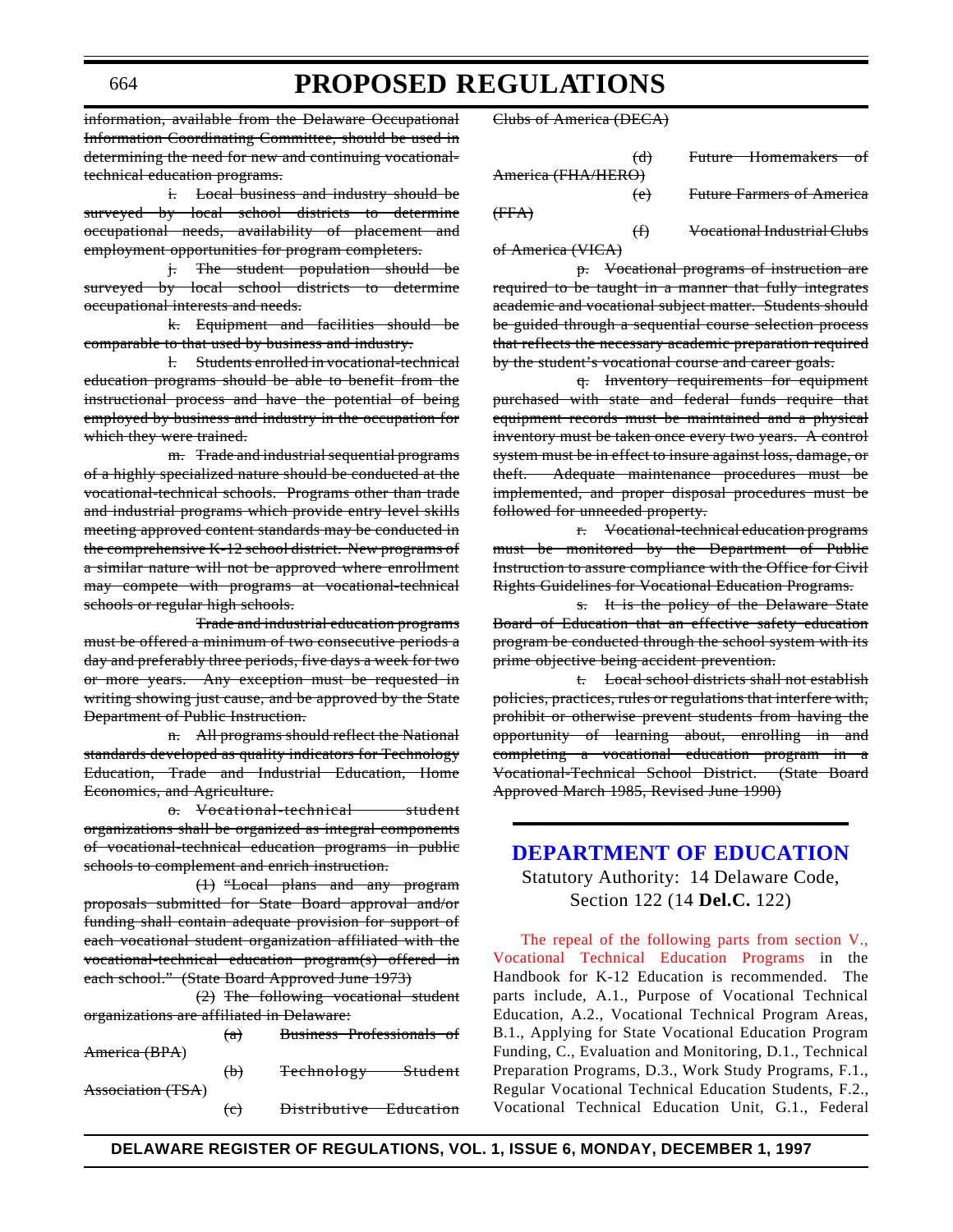Project Application Process and Procedure, and H., Vocational Assessments for Special Populations of Students, H.1., Requirements. The repeals are required because these sections either repeat federal or state laws or simply provide technical assistance on issues. Part A.3., Requirements for Vocational Education Programs, is regulatory as amended and reflects the bulk of the Vocational Technical Program regulations in Section V. of the Handbook for K-12 Education. The two remaining sections D.2. a-g, Cooperative Education, and E.1. a and b., Credit for Vocational Technical Programs, will be brought back with extensive amendments in three or four months. For now, with all of the repealed sections eliminated, D.2. a-g., will become B.1. and 2. (a)  $(1)-(7)$ and E.1. a and b will become C.1. (a) and (b).

**THIS REGULATORY CHANGE WILL BE CONSIDERED AT THE DECEMBER 18, 1997 STATE BOARD OF EDUCATION MEETING.**

V. VOCATIONAL-TECHNICAL EDUCATION PROGRAMS

A. VOCATIONAL-TECHNICAL EDUCATION

1. PURPOSE OF VOCATIONAL-TECHNICAL EDUCATION

a. To provide a total program of offerings which is in full partnership and equal standing with all components of the educational systems and is:

(1) capable of meeting the individual needs, interests, abilities, and aspirations of each student; and

(2) realistic in light of actual or anticipated opportunities for employment, advancement education, and practical life application.

b. Specific purposes of vocational-technical education are:

(1) to prepare individuals for entrylevel employment and adaptability in later employment in recognized occupations, new occupations, and emerging occupations at various levels of competence;

(2) to prepare individuals for participation in advanced or highly skilled postsecondary vocational and technical education such as school-to-work transition programs;

(3) to provide individuals with laboratory experiences and activities for vocational skill development and assist them in making informed and meaningful occupational choices; and

(4) to provide individuals with laboratory experiences and activities which assist them 1) in the making of informed consumer decisions and 2) in the application of practical life skills including but not limited to civic consciousness, social and inter-personal relationships, leadership, responsibility, and an

appreciation for their potential productivity and contribution in the world of work and to provide appropriate programs and supportive services for persons who have academic, socioeconomic, or other disadvantages or disabilities that would prevent them from succeeding in regular programs.

2. VOCATIONAL-TECHNICAL EDUCATION PROGRAM AREAS

- a. Agriscience
- b. Allied Health Education
- c. Business Finance and Marketing
- d. Diversified Occupations
- e. Home Economics
- f. Technology Education
- g. Trades and Industrial Education

B. STATE FUNDED VOCATIONAL-TECHNICAL EDUCATION PROGRAMS

1. APPLYING FOR STATE VOCATIONAL-TECHNICAL EDUCATION PROGRAM FUNDING

State funding is provided for vocationaltechnical education programs conducted in the local school districts which meet or exceed the state curriculum content standards and other criteria established by the school district. In new vocational-technical education programs being requested, the form titled Application for Approval of New Vocational-Technical Education Programs must also be completed and returned. New vocational-technical education program requests must include the following:

a. program purpose, outline and statement of objectives that satisfy or exceed approved state content standards. NOTE: If state curriculum content standards have not been approved for this program, suggested standards developed according to the state format, must be submitted;

b. documentation justifying need for program, i.e., advisory committee membership and minutes, Labor Department projections, and student interest survey results;

c. a signed Statement of Assurances which is included in the application forms sent to chief school officers the first week in January; and

d. course outlines for approved vocationaltechnical education programs are to be updated and resubmitted every three years. Any program on the approved list which has not been in operation during the past two years will be deleted and will require a new application to be reactivated.

#### C. EVALUATION AND MONITORING

All vocational-technical schools are encouraged to participate in the accreditation and review process of the Middle States Association of schools and colleges.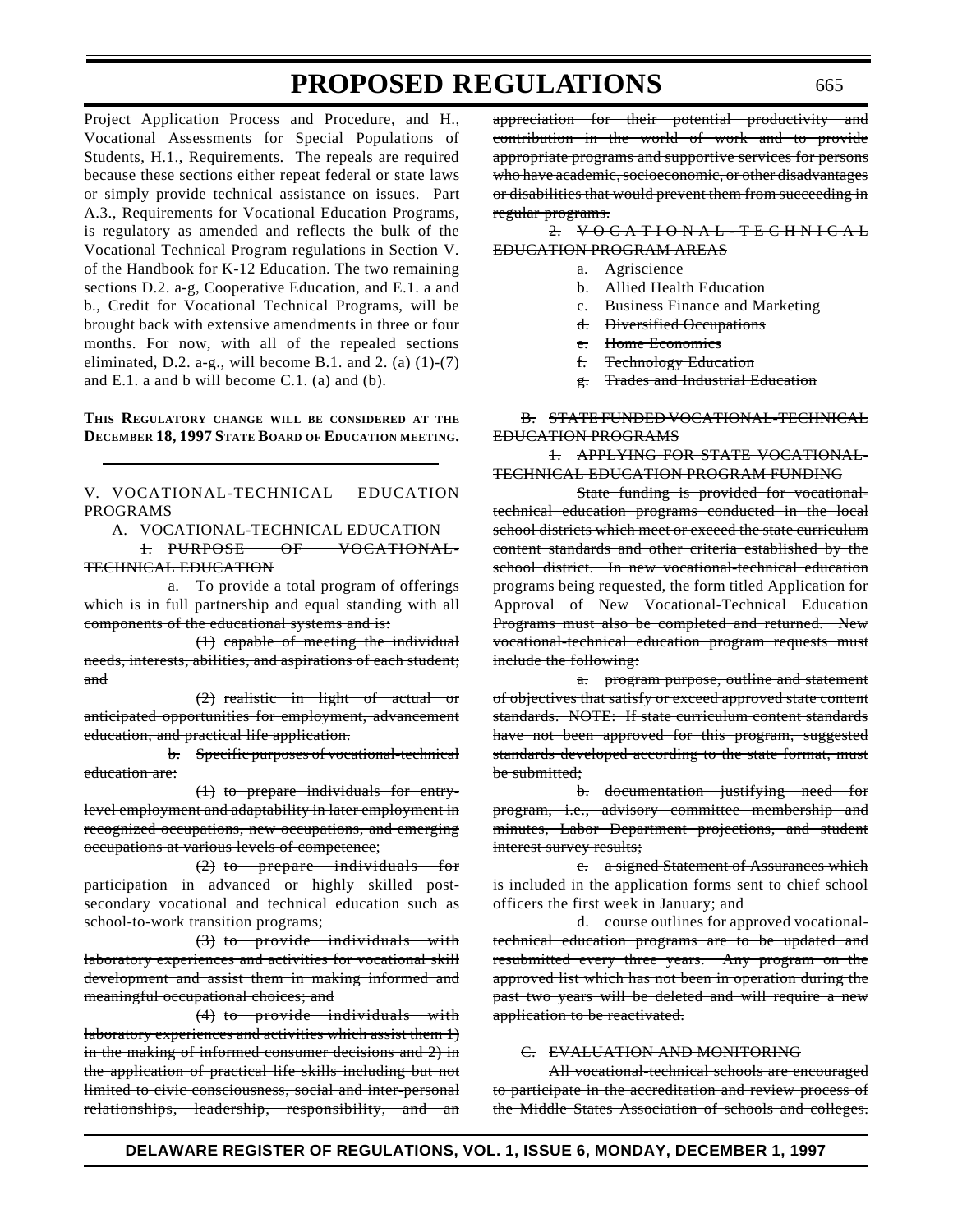666

### **PROPOSED REGULATIONS**

The Department of Public Instruction is responsible for monitoring all federally supported vocational programs.

The Federal program evaluations are based primarily on the objectives, activities, and evaluation criteria stated in the approved project proposals. Evaluation visits are scheduled in conjunction with the State Council on Career and Vocational Education.

#### D. ALTERNATIVE METHODS OF INSTRUCTION 1. TECHNICAL-PREPARATION PROGRAMS

a. The technical preparation program which is also called "Tech Prep" or "Two plus Two" is the formal coordination (through written agreement) of vocational-technical secondary and post-secondary education curricula. This four-year program begins in the junior year of high school and culminates at the second year of post-secondary school.

b. Students may earn post-secondary units of credit prior to high school graduation through participation in this program.

c. A sequential curriculum of academic and technical courses with an integrated approach to the teaching of all subject matter shall be the goal of all tech prep programs.

3. WORK STUDY PROGRAMS

Work study programs that meet established guidelines are specialized programs for disadvantaged students who are in need of financial assistance and are at risk of leaving school. Students must meet the following qualifications:

a. have been accepted for enrollment as a student in an approved vocational education program or already participating in a vocational-technical education plan;

b. are at least fifteen (15) years of age and less than twenty- one (21) years of age at the commencement of employment;

e. are capable of maintaining good standing in their vocational-technical education programs, including other academic content areas, while employed; and

d. are employed by the local educational agency or by other public or nonprofit private agencies or institutions where they may earn up to \$900.00 under minimum wage provisions.

F. VOCATIONAL-TECHNICAL EDUCATION UNIT SYSTEM FOR STATE FUNDING

1. REGULAR VOCATIONAL-TECHNICAL EDUCATION STUDENTS

a. Regular or special education students who are enrolled in State Board of Education approved vocational-technical education courses are to be included in the vocational enrollment and unit count.

b. The distribution of state funds to school districts is based on the "unit" allotment. The secondary unit consists of one teacher for 20 secondary pupils in grades 7-12. (The State makes special provision for children with disabilities by providing for a unit on the basis of a fewer number of pupils.)

c. A maximum of 900 minutes of vocational time per week per student may be credited toward the vocational unit determination.

#### 2. VOCATIONAL-TECHNICAL EDUCATION UNIT

a. The basis for computing the vocational unit of 27,000 pupil minutes is as follows: 30 students per teacher (enrollment 15 to 1 in two 3-hour sessions) times 900 minutes per week instruction for a full-time vocational student (180) minutes per day x 5 days per week) equals 27,000 pupil minutes to the unit:

#### $30 \times 900 = 27,000$

(1) The vocational units for the new full-time New Castle, Polytech, and Sussex Vocational-Technical School Districts shall be calculated on 30 pupils enrolled in vocational-technical education courses as of the last day of September. 14 Del. C. ¤1703(g) prescribes the unit system formula.

b. Where each of 30 full-time students does not apply, any number of students and their minutes may total 27,000, eg., a vocational unit (with the same limits of 180 minutes per day per student and 900 minutes per week per student). For example, 60 students, each with 450 minutes per week, equals a vocational unit of 27,000 minutes.

c. One-half of the vocational units of pupils shall be deducted from the regular unit entitlement of a comprehensive high school according to the following formula:

vocational units  $x \cdot .5$  = deductible (a major fraction shall be considered a whole unit)

d. The "vocational deduct" is applied to partially compensate for the double counting of the vocational students. The deduction is computed on a district basis as follows: The number of Division I vocational units earned in the schools of a district plus the number of "other" vocational units earned by the district's regular and special students who attend vocational programs in area vocational schools divided by two equals the deduct; the deduction will always be rounded off to a whole number. For example:

| District vocational units | $2\theta$        |
|---------------------------|------------------|
| Other vocational units    | $+113115$ deduct |

e. Summer Vocational-Technical Education

Students

Students enrolled in a summer vocational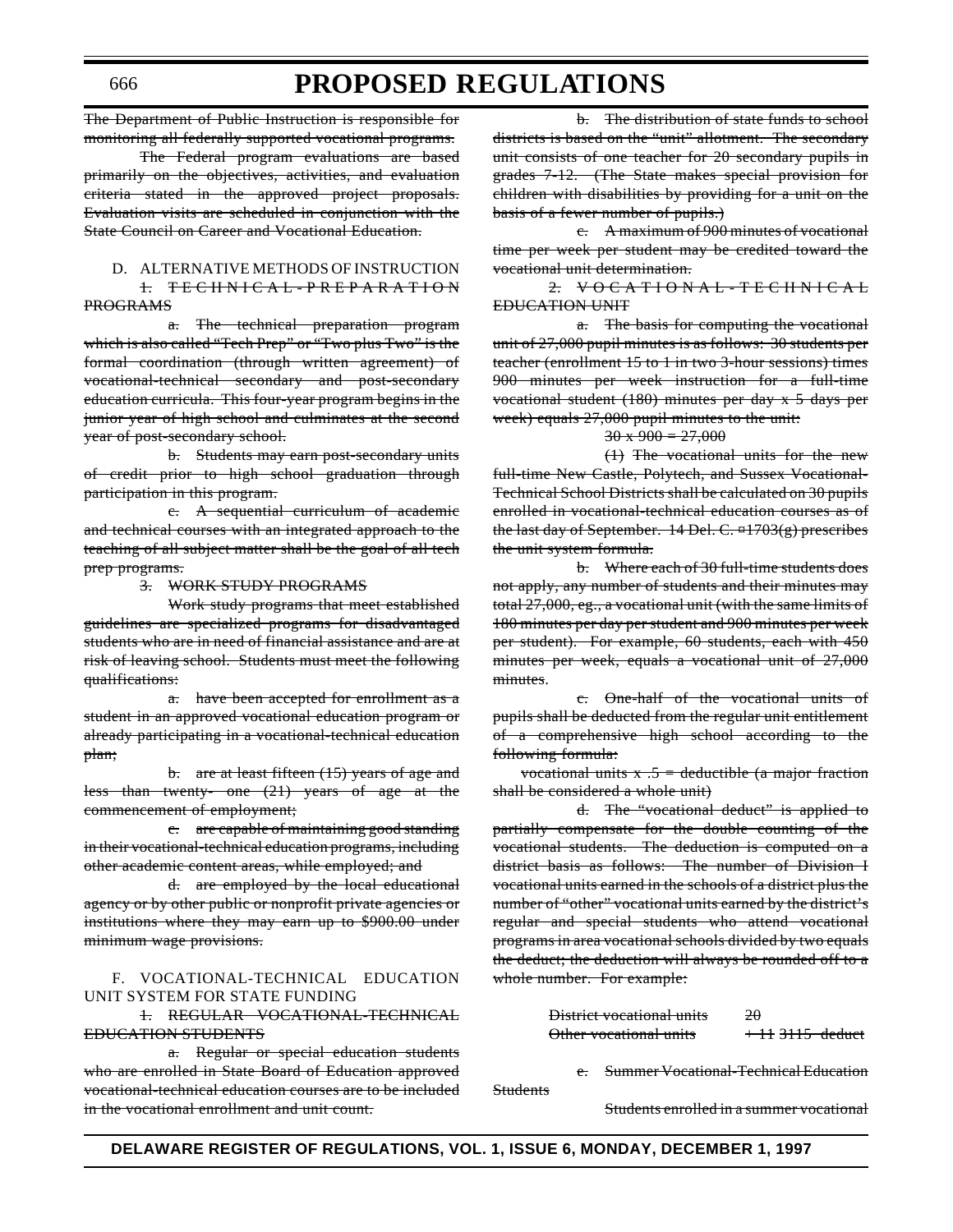program which has been approved annually by the State Board of Education, and which is conducted by any school district beyond and in addition to the school year as defined by 14 Del. C. ¤1023, may be counted in a unit of pupils, grades 7 through 12 inclusive, at the rate of 27,000 pupil minutes per week or major fraction thereof after the first full unit.

f. Co-operative Vocational-Technical Education Students

Minutes generated through co-operative work experience programs shall count one-half as much as those generated by pupils enrolled in school based vocational-technical instruction programs. For example, for a pupil who spends 20 periods per week in a cooperative work experience program, the school district shall claim only one-half the 20 periods, or 10 pupil periods. Teacher class time (one period for each 15 students counted) must be provided for coordination of students' on-the-job experiences. Students must be enrolled in an approved related vocational-technical program.

G. HOW TO APPLY FOR FEDERAL VOCATIONAL-TECHNICAL EDUCATION PROGRAM **FUNDS** 

1. FEDERAL PROJECT APPLICATION PROCESS AND PROCEDURE

a. All persons planning to submit applications for funding should familiarize themselves with the provisions and regulations set forth in the current State Plan for Vocational Education and the appropriate curriculum content standards. Copies of the State Plan for Vocational Education may be found in school libraries and district offices with the person responsible for vocational-technical education programs.

(1) Projects will be reviewed for compliance with Federal regulations and compliance with Office for Civil Rights Guidelines.

(2) Projects will be reviewed by the staff from the Department of Public Instruction according to:

(a) pertinence of programs to the workplace and to new and merging technologies;

(b) responsiveness of programs to the current and projected occupational needs in the state;

(c) capacity of programs to facilitate entry into, and participation in, vocationaltechnical education and to ease the school-to-work and secondary to post-secondary transitions;

(d) technological and educational quality of vocational-technical curricula, equipment and instructional materials to enable vocational students and instructors to meet the technological demands of the workplace;

(e) capacity of vocationaltechnical education programs to meet the needs for general occupational skills and the improvement of academic foundations in order to address changing job requirements.

(3) Technical assistance is provided by the Department of Public Instruction who review the objectives, activities, timelines and evaluation criteria of each project. They are committed to working with potential service providers before and/or during the application process in refining the elements of the project application.

#### H. VOCATIONAL ASSESSMENTS FOR SPECIAL POPULATIONS OF STUDENTS

#### 1. REQUIREMENTS

a. Every student with a disability enrolling or enrolled in a vocational education program shall receive assessment of interests, abilities, and special needs with respect to successfully completing the vocational education program (P.L. 107.392 [c]) for students with disabilities and other special populations of students.

b. Additional vocational assessment may be indicated if test data does not give sufficient information for programming and placement of the student, or the student is not succeeding in the vocational program. Additional information is needed if the student is at risk of dropping out of school, or by the appropriate adult service agency during the formal referral process in the student's final year.

c. Individual programs of students who meet any of these four criteria will be reviewed by the IEP team in the case of identified special education students, and the student's advisor/counselor in other cases, to determine the need for additional vocational assessment.

d. Vocational assessment instruments must be appropriate for the population being tested. This includes: age, disability, reading levels, native language/ primary communication mode.

e. Vocational assessment will be administered by staff trained to give the assessment.

f. Vocational assessment data will be reviewed with students and parents by designated staff members.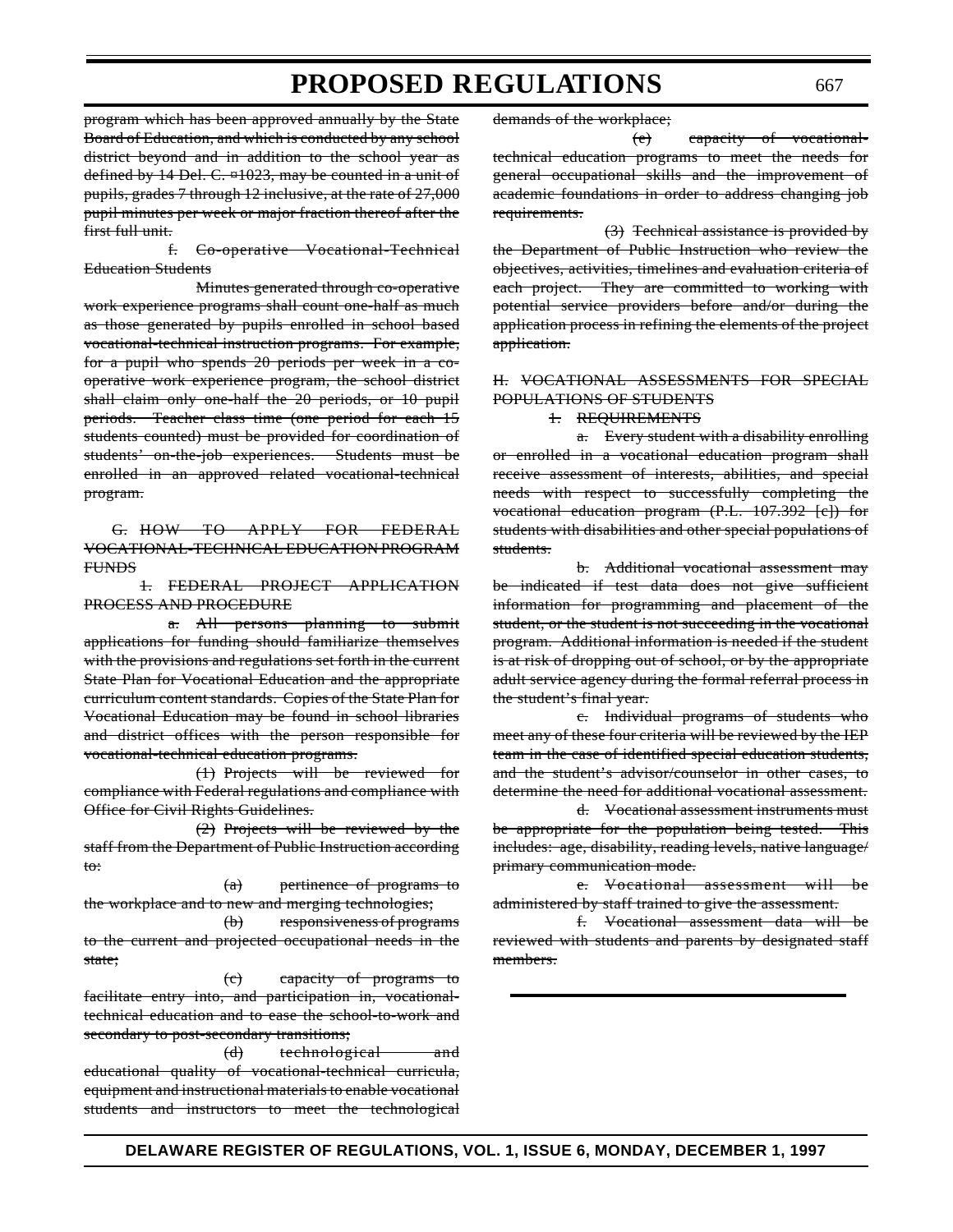### <span id="page-29-0"></span>**[DEPARTMENT OF SERVICES FOR](http://www.state.de.us/kids/index.htm) CHILDREN, YOUTH AND THEIR FAMILIES**

**DIVISION OF FAMILY SERVICES**

**OFFICE OF CHILD CARE [LICENSING](#page-3-0)**

Statutory Authority: 31 Delaware Code, Chapter 3 ( 31 **Del.C.** Ch. 3)

Pursuant to 31 Del.C. Chapter 3, the Division of Family Services has revised licensing requirements for Residential Child Care Facilities and Day Treatment Programs.

A public hearing to consider the proposed regulations has been scheduled as follows:

January 13, 1998, 10:00 a.m. to 12:00 noon Delaware Youth and Family Center First Floor Conference Room 199 1825 Faulkland Road Wilmington, Delaware 19805

The regulations address general requirements, staff qualifications and training, physical environment and safety, program specifications, health and nutrition, ongrounds educational programs and specialized programs which include: secure residential care, shelter care, transitional care, day treatment programs, restrictive procedures, adventure activity, parenting adolescent facility.

Written comments may be submitted to Janet I. Carter, Licensing Supervisor, Office of Child Care Licensing, 400 Court Street, Dover, Delaware 19901.

#### TABLE OF CONTENTS

#### **Chapter 1. Legal Authority, Purpose and Definitions**

|                                   | Page |
|-----------------------------------|------|
| Legal Base                        |      |
| Purpose                           |      |
| Definitions of Regulated Services |      |
| Definitions of Terms              |      |

#### **Chapter 2. Licensing Process and Procedures**

| License Required to Operate                   |   |
|-----------------------------------------------|---|
| Authority to Inspect                          | 7 |
| <b>Issuance of License</b>                    | 7 |
| Posting of License                            | 7 |
| License for Each Separate Facility or Program | 7 |
| Nullification of License                      | 8 |
| Regular License                               | 8 |
| <b>Provisional License</b>                    | 8 |
|                                               |   |

| Replacing a Provisional License with a Regular |    |
|------------------------------------------------|----|
| License                                        | 8  |
| Procedures for Initial Licensure               | 9  |
| Procedures for License Renewal                 | 9  |
| Terms of a License                             | 10 |
| <b>Changes Affecting License</b>               | 10 |
| Denial, Revocation or Refusing to Renew        |    |
| a License                                      | 10 |
| Appeal                                         | 11 |
| Order To Suspend License                       | 11 |
| Rule Variance                                  | 12 |

#### **Chapter 3. General Provisions Part I. Administration**

| Notification of Changes                     | 13 |
|---------------------------------------------|----|
| Governing Body                              | 13 |
| <b>Chief Administrator Responsibilities</b> | 13 |
| Facility or Program Description of Services | 13 |
| Maintenance of Children's Records           | 14 |
| Administrative Records                      | 14 |
| <b>Insurance Coverage</b>                   | 14 |
| <b>Fund Raising and Publicity</b>           | 14 |
| Research                                    | 15 |

#### **Part II. Personnel**

| Personnel Policies and Procedures                   | 15 |
|-----------------------------------------------------|----|
| Personnel; General Qualifications                   | 15 |
| <b>Grandparent Provision</b>                        | 16 |
| <b>Chief Administrator Qualifications</b>           | 16 |
| Direct Care Supervisor Qualifications               | 16 |
| Direct Care Worker Qualifications                   | 17 |
| <b>Service Supervisor Qualifications</b>            | 17 |
|                                                     | 17 |
| Service Worker Qualifications                       |    |
| Administrative Oversight and                        |    |
| Supervisor-to-Staff Ratios                          | 17 |
| Orientation and Training of Employees               |    |
| and Volunteers                                      | 18 |
| <b>Personnel Records</b>                            | 19 |
| Job Descriptions for Employees                      | 20 |
| Use of Volunteers                                   | 21 |
| Child Abuse and Neglect                             | 21 |
| <b>Part III. Children's Services and Activities</b> |    |
| Admission                                           | 21 |
| Information Provided to Children and                |    |
| <b>Their Parents</b>                                | 23 |
| Service Plan                                        | 24 |
| Permission to Have Contact with                     |    |
| <b>Designated Persons</b>                           | 24 |
| Education                                           | 24 |
| Work and Employment                                 | 25 |
| Children's Recreation, Physical Exercise            |    |
| and Leisure Time Activities                         | 25 |
| Religion and Culture                                | 27 |
|                                                     |    |

**DELAWARE REGISTER OF REGULATIONS, VOL. 1, ISSUE 6, MONDAY, DECEMBER 1, 1997**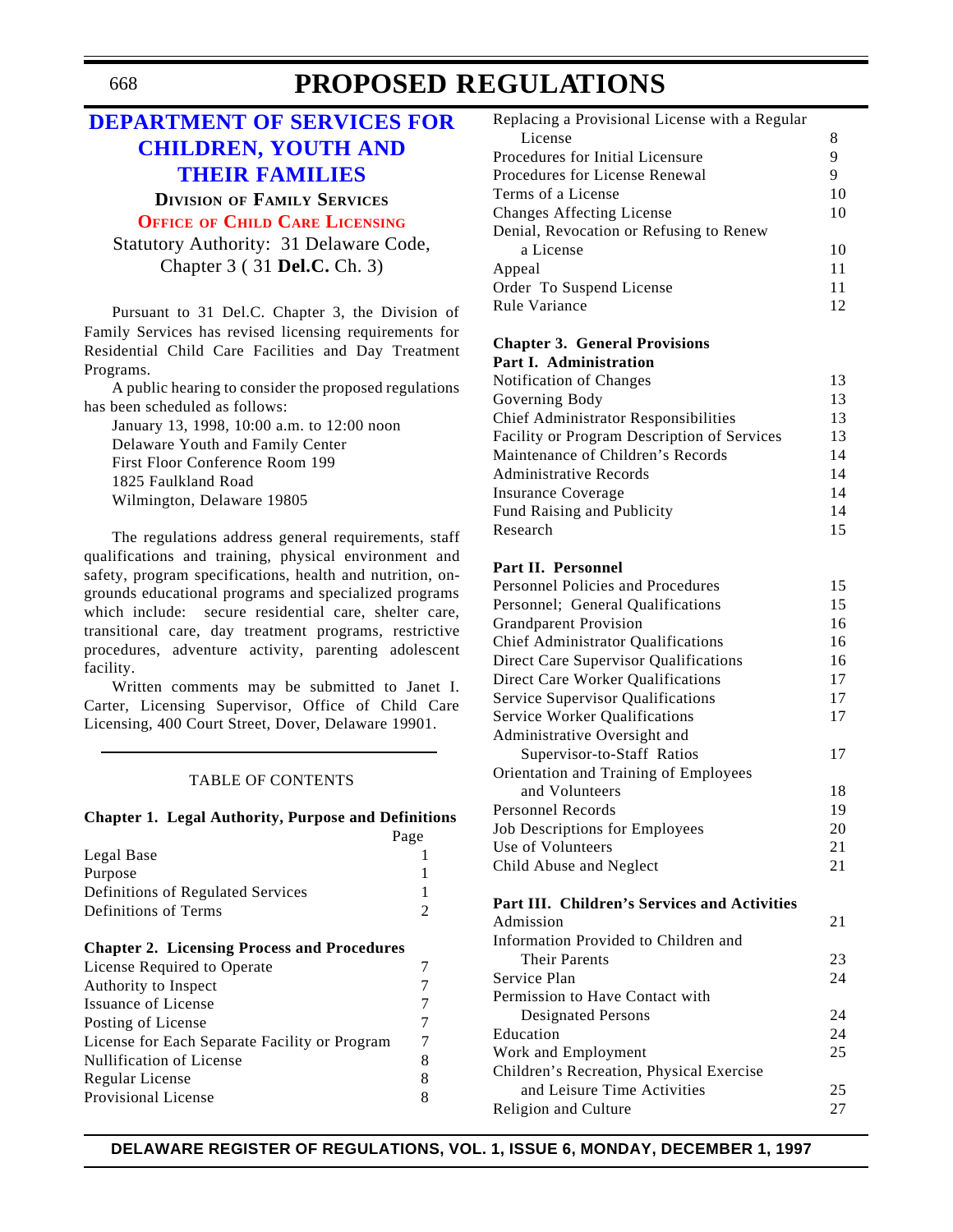| <b>Behavior Management</b>                        | 27 |
|---------------------------------------------------|----|
| <b>Documentation Requirements</b>                 | 28 |
| Time-Out Techniques                               | 29 |
| Non-Violent Physical Intervention Strategies      | 29 |
| Children's Grievance                              | 31 |
|                                                   |    |
| Part IV. Physical Plant                           |    |
| Premises and Equipment                            | 32 |
| Kitchen and Food Storage                          | 32 |
| Water Supply and Sewage Disposal                  | 34 |
| Garbage and Refuse                                | 34 |
| Lighting                                          | 35 |
| Heating                                           | 35 |
| <b>Lead Paint and Asbestos</b>                    | 35 |
| Toilet and Bathing                                | 36 |
| Ventilation                                       | 36 |
| Storage                                           | 37 |
| Furnishings and Maintenance                       | 37 |
| <b>Outdoor Recreation Area</b>                    | 37 |
| Swimming                                          | 38 |
| Access to Telephones                              | 38 |
| <b>Emergency Procedures</b>                       | 39 |
| <b>Emergency Evacuation Drills</b>                | 40 |
| Firearms and Other Weapons                        | 40 |
| Power Equipment                                   | 40 |
| Part V. Health                                    |    |
|                                                   | 40 |
| Employee and Volunteer Health                     |    |
| Child Health                                      | 41 |
| Child Health Records                              | 41 |
| Administration or Assistance with Self-           |    |
| <b>Administration of Medication</b>               | 42 |
| Handwashing                                       | 43 |
| <b>Universal Precautions</b>                      | 43 |
| Disinfectant Solution                             | 44 |
| Diapering and Sanitation                          | 44 |
| <b>Infant Care</b>                                | 45 |
| <b>Emergency Medical Services</b>                 | 45 |
| First Aid Kit                                     | 46 |
| Illness, Injury or Death                          | 46 |
| Nutrition                                         | 47 |
| Pets                                              | 47 |
| Use of Alcohol, Tobacco and Illegal Drugs         | 47 |
| Part VI. Transportation                           |    |
| Transportation                                    | 48 |
| <b>Chapter 4. Residential Child Care Facility</b> |    |
| Part I. Administration                            |    |
| Authorization to Operate a Facility               | 50 |
|                                                   |    |
| Part II. Personnel                                |    |
| Staff-to-Child Ratios During Daylight Hours       | 50 |
| Staff-to-Child Ratios During Night-Time Hours     | 50 |

| Recreation                                               | 51 |
|----------------------------------------------------------|----|
| Part III. Children's Services and Activities             |    |
| Visitation with Children                                 | 51 |
| <b>Facility Visits or Tours</b>                          | 51 |
| Overnight Visits Away from Facility                      | 52 |
| Sending and Receiving Mail                               | 52 |
| Children's Money                                         | 53 |
| Sleep                                                    | 53 |
| Clothing and Other Personal Belongings                   | 53 |
| Nutrition                                                | 54 |
| Discharge and Aftercare Plans                            | 54 |
|                                                          |    |
| Part IV. Physical Plant                                  |    |
| Living Unit Space                                        | 55 |
| Toilet and Bathing                                       | 55 |
| <b>Bedroom Accommodations</b>                            | 55 |
| Part V. Health                                           |    |
| Personal Care and Hygiene                                | 56 |
| Medical and Dental Care                                  | 57 |
| Prenatal Care for Pregnant Adolescents                   | 58 |
| <b>Chapter 5. Secure Residential Child Care Facility</b> |    |
| Authorization to Operate a Secure                        |    |
| <b>Residential Care Facility</b>                         | 60 |
| Admission                                                | 60 |
| <b>Security Measures</b>                                 | 60 |
| <b>Staff-to-Child Ratios</b>                             | 60 |
| <b>Outdoor Recreation Area</b>                           | 61 |
|                                                          | 61 |
| Exemptions                                               |    |
| <b>Chapter 6. Shelter Care Facility</b>                  |    |
| Authorization to Operate a Shelter Care Facility         | 62 |
| <b>Staff-to-Child Ratios</b>                             | 62 |
| <b>Health Care</b>                                       | 62 |
| Duration of Placement                                    | 62 |
| Exemptions                                               | 63 |
|                                                          |    |
| <b>Chapter 7. Transitional Care Facility</b>             |    |
| Authorization to Operate a                               |    |
| <b>Transitional Care Facility</b>                        | 64 |
| Admission                                                | 64 |
| Service Plan                                             | 65 |
| <b>Activity Schedule</b>                                 | 65 |
| <b>Staff Coverage</b>                                    | 65 |
| Exemptions                                               | 66 |
| <b>Chapter 8. Day Treatment Program</b>                  |    |
| Authorization to Operate a Day                           |    |
| <b>Treatment Program</b>                                 | 67 |
| Health Appraisal                                         | 67 |
| Activities                                               | 67 |
| <b>Indoor Space</b>                                      | 68 |
|                                                          |    |

**DELAWARE REGISTER OF REGULATIONS, VOL. 1, ISSUE 6, MONDAY, DECEMBER 1, 1997**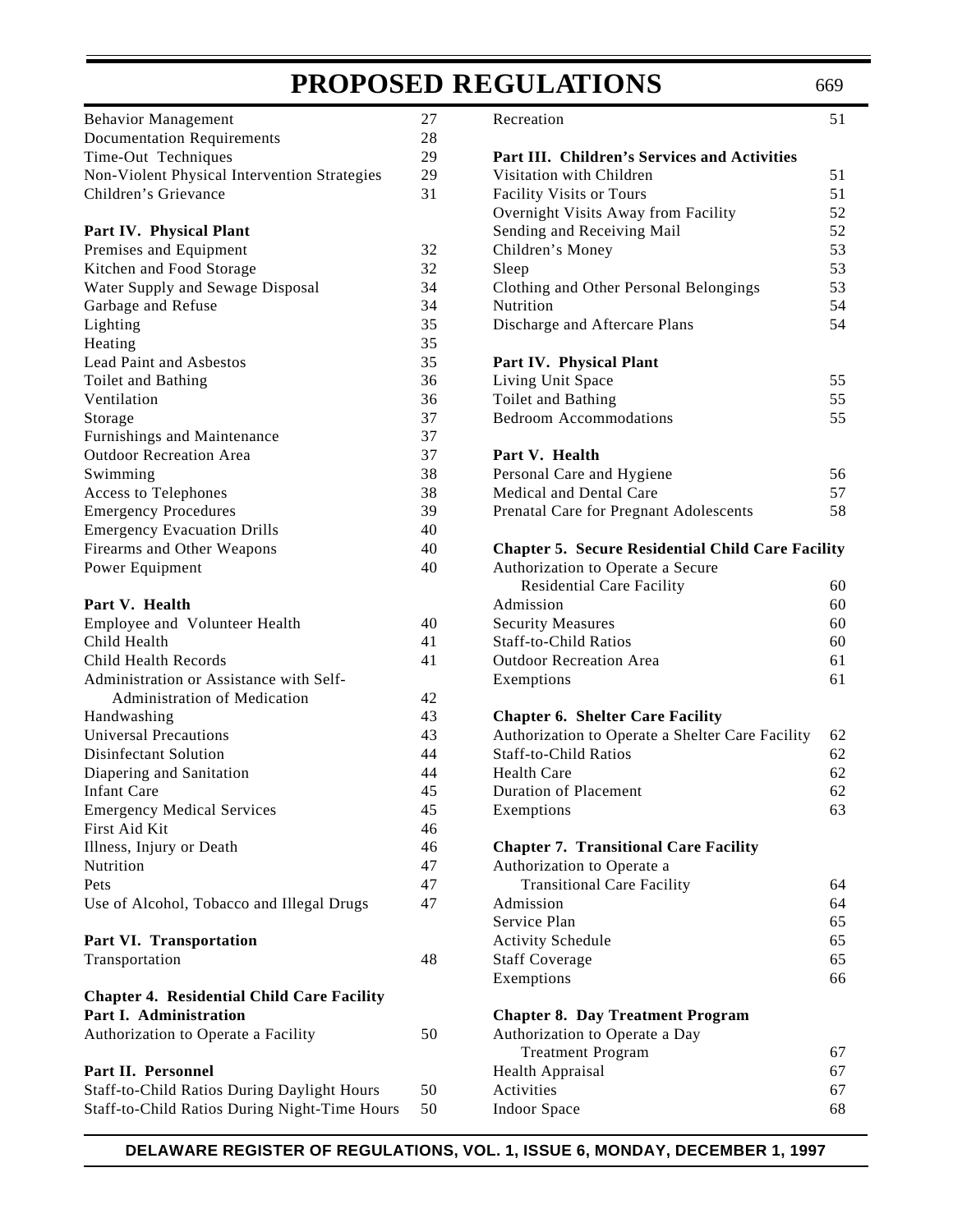| Sleeping Accommodations                            | 68 |
|----------------------------------------------------|----|
| <b>Toilet Facilities</b>                           | 68 |
| <b>Staff-to-Child Ratios</b>                       | 68 |
| Day Treatment Agreement                            | 69 |
| Release of Children                                | 69 |
| Handling of Sick Children                          | 70 |
| Child Accident and Injury                          | 70 |
| <b>Chapter 9. Restrictive Procedures</b>           |    |
| <b>Authorization to Use Restrictive Procedures</b> | 71 |
| Policies and Procedures Governing the              |    |
| Use of Restrictive Procedures                      | 71 |
| Human Rights Committee                             | 72 |
| Orientation And Training                           | 73 |
| <b>Application of Restrictive Procedures</b>       | 73 |
| Exclusion                                          | 74 |
| Locked Isolation                                   | 75 |
| <b>Chemical Restraints</b>                         | 77 |
| <b>Mechanical Restraints</b>                       | 77 |
| Chantar 10 Advanture Activity Dreaman              |    |

#### **Chapter 10. Adventure Activity Program**

| Authorization to Provide Adventure Activities | 80 |
|-----------------------------------------------|----|
| Policies and Procedures                       | 80 |
| Safety/Risk Management Committee              | 81 |
| <b>Staff Qualifications</b>                   | 81 |
| <b>Staff-to-Child Ratios</b>                  | 82 |
| Away from Campus Adventure Activities         | 82 |
| Equipment                                     | 82 |
| Natural Swimming Area Life Saving Equipment   | 83 |
| <b>Aquatic Procedures</b>                     | 84 |
| Watercraft and Water-Skiing Activities        | 85 |

#### **Chapter 11. Parenting Adolescent Facility**

| Authorization to Operate a Parenting |    |
|--------------------------------------|----|
| <b>Adolescent Facility</b>           | 86 |
| Definition of Adolescent             | 86 |
| Direct Care Worker Qualifications    |    |
| for a Parenting Adolescent Facility  | 86 |
| <b>Staff-to-Child Ratios</b>         | 86 |
| One Adolescent Caring for Another    |    |
| Adolescent's Child                   | 87 |
| Service Plan                         | 87 |
| <b>Adoption Counseling Services</b>  | 87 |
| Stimulation of Young Children        | 88 |
| Medical Care for Children of         |    |
| <b>Parenting Adolescents</b>         | 89 |
| Discharge and Aftercare Plans        | 90 |
| Toys and Equipment                   | 90 |
| Premises                             | 91 |
|                                      |    |

#### **Appendix**

Delaware Licensing Law

#### **Delacare Requirements for Residential Child Care Facilities And Day Treatment Programs**

#### CHAPTER 1. LEGAL AUTHORITY, PURPOSE, AND DEFINITIONS

Legal Base

1.01 The legal authority for these licensing Requirements is in the Delaware Code, Title 31, Chapter 3, Paragraphs 341-344.

Purpose

1.02 These provisions shall be known as the Delacare Requirements for Residential Child Care Facilities and Day Treatment Programs. These Requirements are designed to protect the health, safety and well-being of children who are placed in residential child care facilities or are enrolled in day treatment programs.

Definitions of Regulated Services

1.03 "Day Treatment Program" means any program that provides highly structured, intensive, non-

residential services for fewer than 24 hours each day to children who have either:

a. Behavioral dysfunctions;

b. Developmental, emotional, mental or physical impairments; or

c. chemical dependencies.

Licensed residential child care facilities operating an educational program for residents and day students shall be exempted from being a day treatment program when more than 50 percent of the students in that educational program are residents of the facility.

1.04 "Residential Child Care Facility" means any facility that provides out-of-home, 24-hour care, protection and supervision for children who have either: behavioral dysfunctions; developmental, emotional, mental or physical impairments; or chemical dependencies.

Residential Child Care Facility includes, but is not limited to, the following:

a. "Parenting Adolescent Facility" means a residential child care facility for adolescent parents caring for their own child(ren).

b. "Secure Residential Care Facility" means a residential child care facility that is authorized to use locked doors, both exterior and interior, as the means of preventing a child from leaving the building(s) without authorization.

c. "Shelter Care Facility" means a residential child care facility that provides temporary or emergency care for children for a period of time that does not exceed 30

670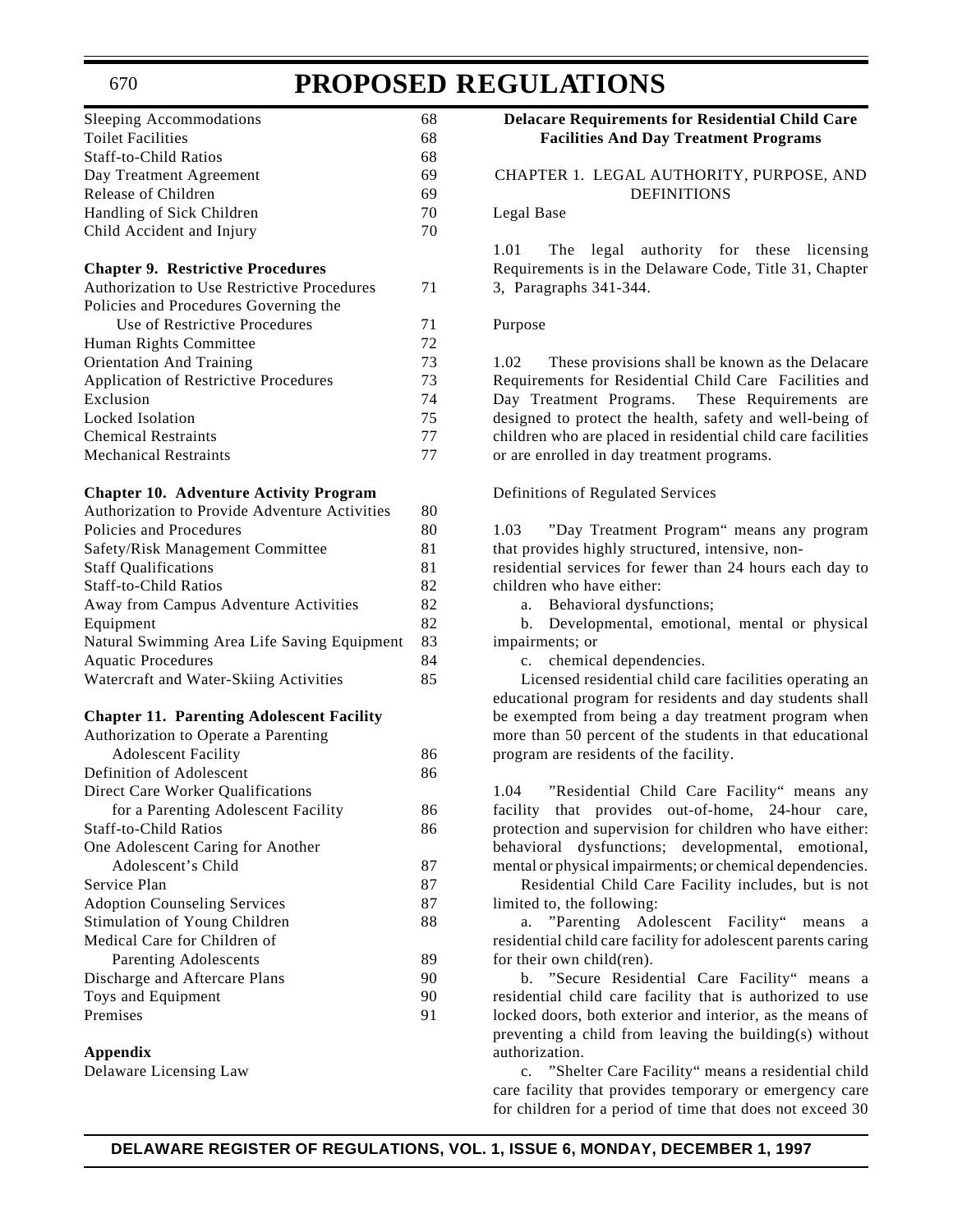consecutive calendar days, except as provided for in Requirement 6.04.

d. "Transitional Care Facility" means a residential child care facility that provides care for 12 or fewer adolescents for the purpose of preparing them to live as self-sufficient adults.

A foster home or a psychiatric hospital in which children have been placed by a licensed or authorized child placing agency are not residential child care facilities.

#### Definition of Terms

1.05 "Adventure Activity Program" means a facility or program whose primary purpose is to engage the children in a course of activities of a hazardous or riskladen nature. The activity may involve strenuous exercise or physical exertion. It includes high rope challenge courses, wilderness trekking, rock climbing and rappelling, as well as a travel camp of more than 120 consecutive hours' duration involving traveling through more than one state.

1.06 "Aversive Conditioning" means the involuntary, time-limited and reasonable use of a technique or procedure that applies an undesirable, noxious or painful stimulus to a child in order to suppress the specific behavior that is potentially harmful to the child or others, for the purpose of behavior management.

1.07 "Behavior Management" means those principles and methods employed by a licensee:

a. To help a child achieve positive behavior; and

b. To address and correct a child's inappropriate behavior in a constructive and safe manner, in accordance with written policies and procedures governing program expectations, treatment goals, child and staff safety and security and the child's service plan.

1.08 "Chemical Restraint" means the involuntary, unplanned and emergency application of a psychotropic drug to restrict the function or movement of a child for the purpose of behavior management. The planned and routine application of a prescribed psychotropic drug is not a chemical restraint.

1.09 "Chief Administrator" means the person designated by the licensee, or by its governing body, as having day-to-day responsibility for the overall administration and operation of a facility or program and for assuring the care, treatment, safety, and protection of children.

a. A person who has not reached 18 years of age.

b. A person in a facility or program who becomes 18 years of age while residing in the facility or participating in the program, and who has not attained the age of 25.

1.11 "Department" means the Delaware Department of Services for Children, Youth and Their Families.

1.12 "Direct Care Supervisor" means a person who is assigned responsibility by a licensee for the supervision of one or more direct care workers.

1.13 "Direct Care Worker" means a person designated by a licensee to provide direct care of children.

1.14 "Division" means the Division of Family Services within the Department.

1.15 "Employee" means any person who is employed by a licensee and any person under contract with a licensee, excluding vendors that do not provide direct services to children.

1.16 "Exclusion" means the involuntary, time-limited removal of a child six years of age or older from his or her environment through the use of non-violent physical intervention and restricting that child in an unlocked room under continuous monitoring and preventing his or her egress, for the purpose of behavior management.

1.17 "Facility" means a residential child care facility.

1.18 "Governing Body" means the person or group of persons with ultimate responsibility for and authority over the operation of a facility or program.

1.19 "Immediately" means an action that is or must be taken without any considerable loss of time.

1.20 "Least Restrictive Treatment" means an intervention method that is the least intrusive into, and least disruptive of, the child's life, and that represents the least departure from normal patterns of living that can be effective in meeting the child's needs.

1.21 "License" means the Division's granting of authority through a written provisional or regular certification to a facility or a program to operate under applicable State law (s).

1.22 "Licensee" means the legally responsible entity for a licensed facility or program.

1.10 "Child" means any of the following:

1.23 "Living Unit" means a designated area or space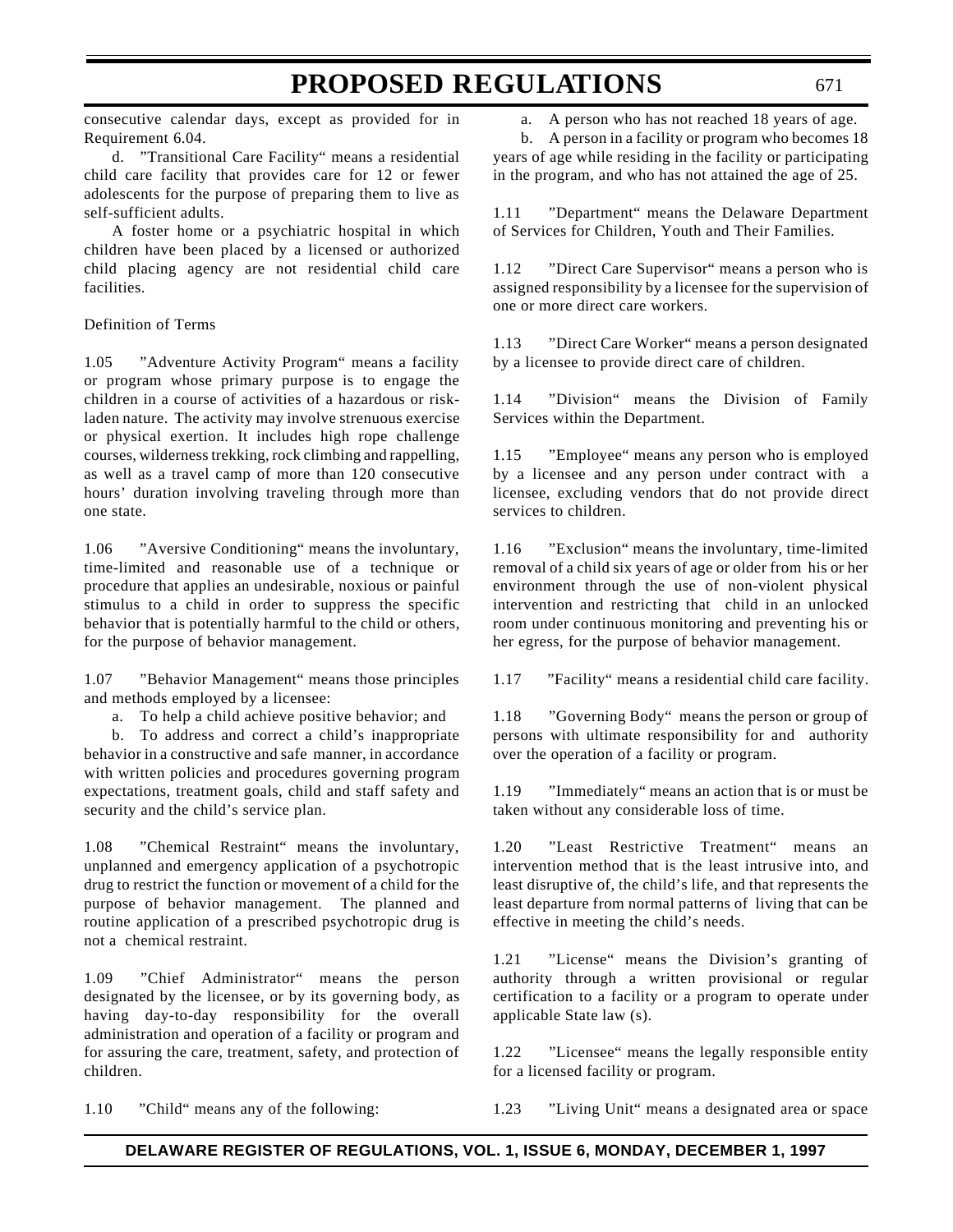### 672

### **PROPOSED REGULATIONS**

in which a group of children reside or receive care.

1.24 "Locked Isolation" means the involuntary and time-limited confinement of a child in a locked room for the purpose of behavior management.

1.25 "Mechanical Restraint" means the involuntary, time-limited and reasonable use of any device in order to restrict a child's movement or functions or the ability to use his or her hands, arms, or legs, for the purpose of behavior management.

1.26 "Non-violent physical intervention strategies" means the non-punitive, age- appropriate, time-limited and reasonable application of physical holding or other physical interventions that are required:

a. To restrict the movement or function of a child for the purpose of preventing harm to the child or to others; or,

b. To prevent the destruction of property when the child fails to respond to non-physical intervention techniques.

1.27 "Parent" means a birth or adoptive parent, legal guardian or any other person having responsibility for, or custody of, a child.

1.28 "Placing Agency" means an organization, either publicly or privately operated, that is legally authorized to place a child in a facility or to refer a child to a program.

1.29 "Positive Reinforcement" means an action that, when systematically and regularly applied following the desired behavior of a child, makes it more likely that the desired behavior will recur.

1.30 "Program" means a Day Treatment Program when it is used alone without an adjective.

1.31 "Psychotropic Drug" means a drug or substance that alters the chemical balance of neurotransmitters in the central nervous system.

1.32 "Record" means the individual file established and maintained for a child.

1.33 "Requirements" means the Delacare Requirements for Residential Child Care Facilities and Day Treatment Programs or a portion thereof.

1.34 "Restrictive Procedure" means the involuntary, non-punitive, age-appropriate, time-limited and reasonable use of any action, device, drug or technique that is designed to restrain or restrict a child's movement, function or mobility for the purpose of:

a. Reducing serious maladaptive behavior of a child;

b. Preventing a child from harming either himself or herself, or others;

c. Preventing the destruction of property; or

d. Controlling maladaptive behavior when the child has failed to respond to other less restrictive means of behavior management.

Restrictive procedures are aversive conditioning, chemical restraint, exclusion, locked isolation, and mechanical restraint. Non-violent physical intervention strategies and time-out techniques are not restrictive procedures.

1.35 "Service Plan" means a written, prescribed plan that specifies the basis for a child's admission to a facility or program, the techniques to be used to address his or her treatment needs, or goals for family reunification and permanency planning. The plan shall identify the persons responsible for developing and implementing the plan, and the time frames for carrying out the plan while the child is residing in a facility or participating in a program.

1.36 "Service Supervisor" means a person who is assigned responsibility by a licensee for the supervision of one or more service workers.

1.37 "Service Worker" means a person designated by a licensee to coordinate, develop and implement the service plan for a child.

1.38 "Time-Out Technique" means the time-limited removal of a child from his or her immediate environment or the time-limited prohibition of a child to participate in an activity, as specified in Requirements 3.78, 3.79 and 3.80.

1.39 "Treatment" means the various services that are designed, developed, and implemented by a licensee to ameliorate the various educational, health care, medical, psychological, social or other needs of a child.

1.40 "Volunteer" means any person who provides an unpaid service or support to a facility or program for more than 40 hours in a calendar year, and whose primary role or function involves having direct contact with children. The term "volunteer" shall include student interns.

#### **CHAPTER 2. LICENSING PROCESS AND PROCEDURES**

License Required to Operate

2.01 An agency, corporation, partnership or individual

#### **DELAWARE REGISTER OF REGULATIONS, VOL. 1, ISSUE 6, MONDAY, DECEMBER 1, 1997**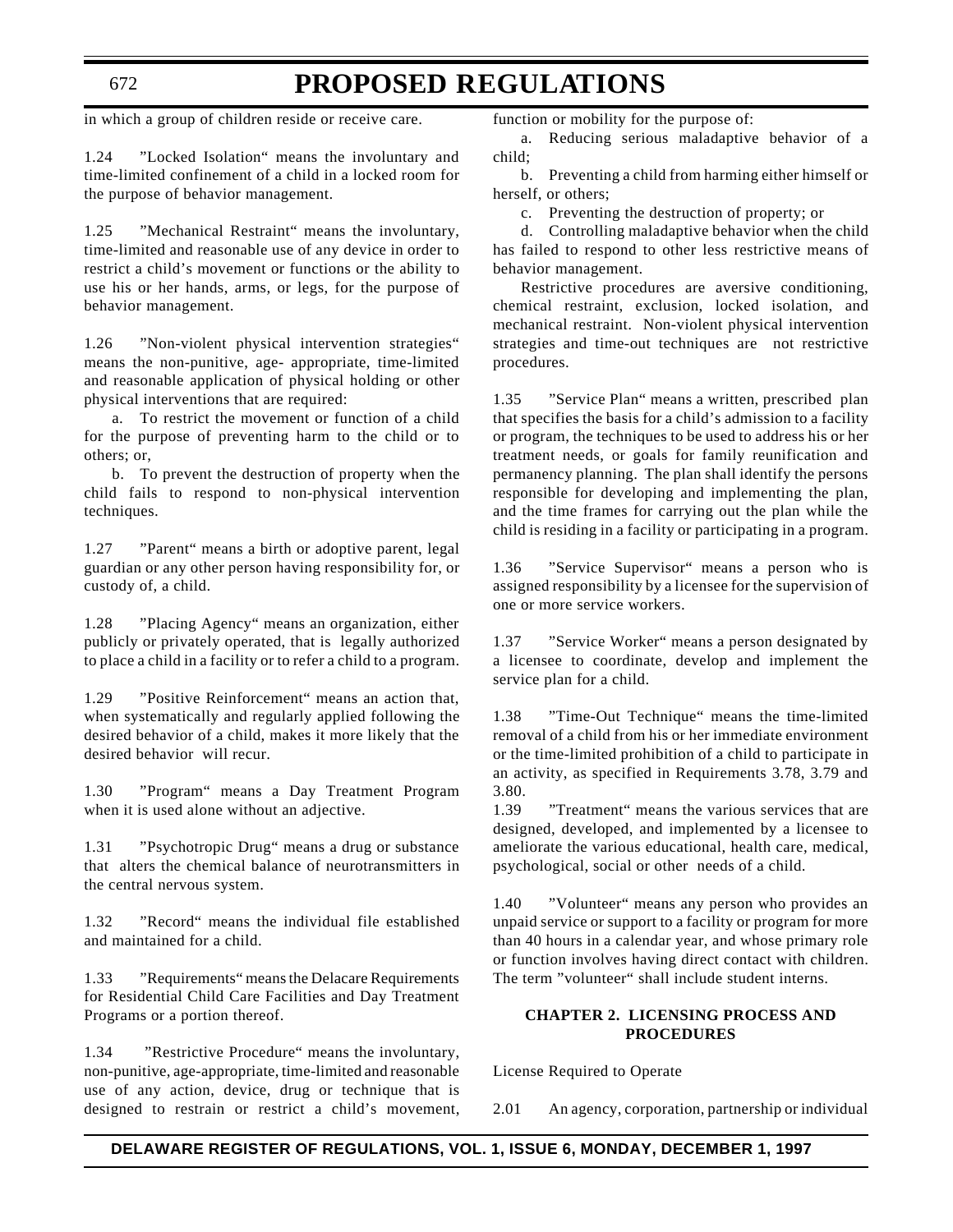shall not operate or maintain a residential child care facility or day treatment program unless issued a license to do so by the Division.

Authority to Inspect

2.02 An applicant or licensee shall allow access to the premises by any authorized representative of the Division, of another state agency, or any local building, fire or health agency for the purpose of determining compliance with applicable provisions of these requirements. On-site inspections may be conducted without prior notice.

2.03 An applicant or licensee shall permit any authorized representative of the Division access to information, files and records relevant to determining compliance with applicable provisions of these requirements.

Issuance of License

2.04 To qualify for a license, an applicant or licensee shall demonstrate to the satisfaction of the Division that it is in full or substantial compliance with applicable provisions of these requirements.

2.05 A license shall be issued only to a facility or program for which application is made and for the address shown on the application. A license shall state the maximum number and age range of children who may be served in a facility or program at any time.

Posting of License

2.06 A licensee shall post its current license to operate a facility or program in a place conspicuous to the public.

License for Each Separate Facility or Program

2.07 A facility or program that operates in two or more buildings at the same site shall have the option of applying for a single license for all buildings at the site, or for a separate license for each building at the site.

2.08 A license shall not be transferable, assignable or subject to sale.

Nullification of License

2.09 When a facility or program is sold, leased, or discontinued, or the operation has moved to a new location, or when the license has been revoked, the current license immediately shall become null and void.

Regular License

2.10 A regular license is issued when the Division determines that an applicant or licensee is in full compliance with applicable provisions of these requirements.

2.11 A regular license is effective for one year from the date of issuance, unless it is:

- a. Modified to a provisional license;
- b. Is revoked; or
- c. Surrendered prior to the expiration date.

Provisional License

2.12 A provisional license may be issued for a period of time not to exceed six months from the date of issuance when the Division determines that an applicant or licensee is in substantial, but not full, compliance with applicable provisions of these requirements, provided that:

a. There is no serious risk to the health, safety, or well-being of children; and

b. An applicant or licensee has submitted to the Division and the Division has approved a written corrective action plan.

2.13 The Division may issue as many consecutive provisional licenses as it deems necessary. However, an applicant or licensee shall not operate pursuant to provisional licenses for more than 12 consecutive months.

Replacing a Provisional License with a Regular License

2.14 A provisional license may be replaced with a regular license when the Division determines that an applicant or licensee has corrected all violations in advance of the expiration date of the provisional license and has come into full compliance with applicable provisions of these requirements.

Procedures for Initial Licensure

2.15 An applicant shall apply for an initial license on a form provided and in a manner prescribed by the Division

2.16 Upon receipt of a completed application, a Division representative shall:

a. Provide assistance to aid the applicant in complying with applicable provisions of these requirements;

b. Review the application, confer with the applicant, and inspect the facility or program to determine whether the applicant has fully complied with applicable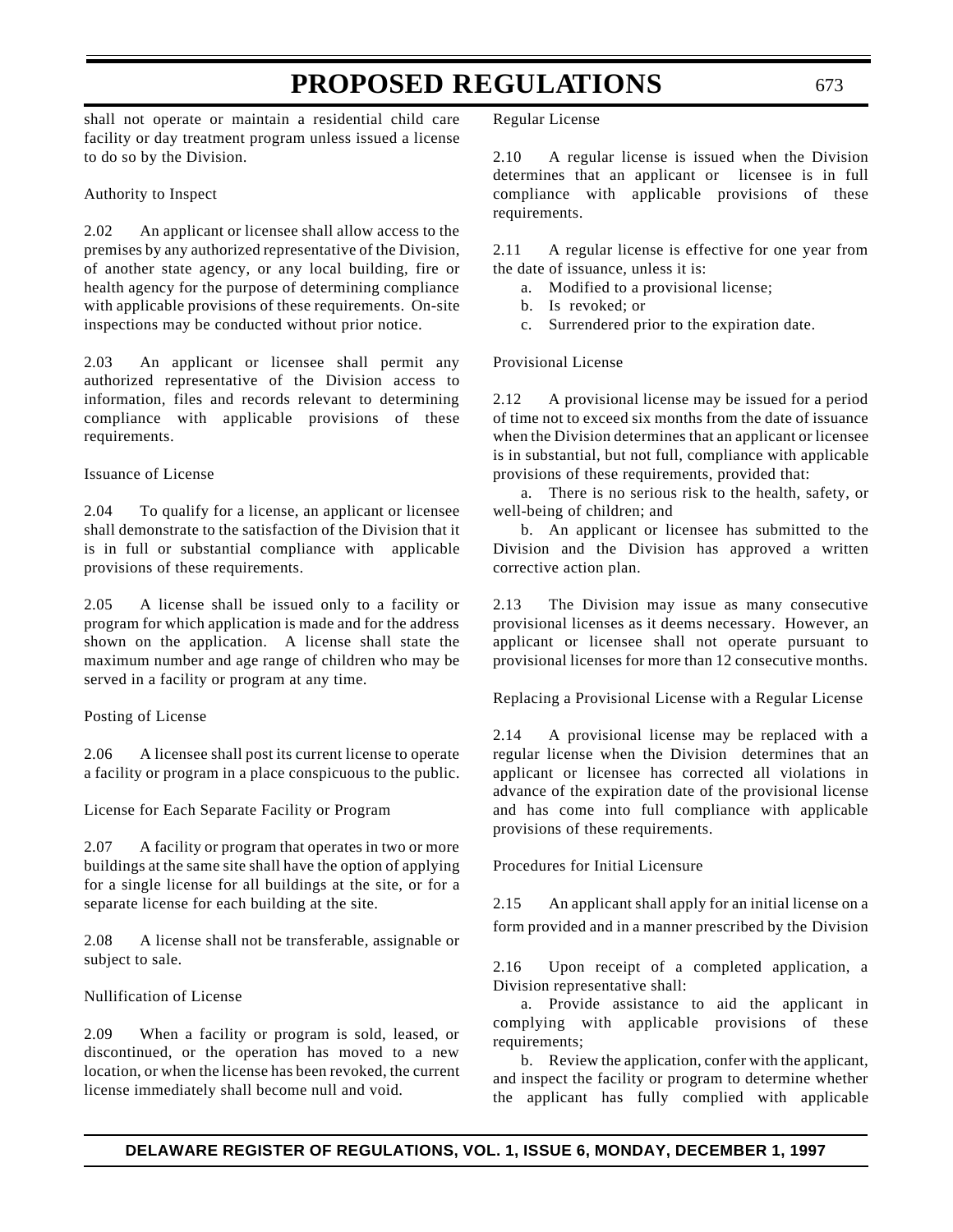674

### **PROPOSED REGULATIONS**

provisions of these requirements;

c .Make a recommendation to the Division regarding the issuance of a license. If a license is granted, the applicant shall initially be issued a provisional license for six months. A regular license shall be issued when the facility or program fully meets applicable provisions of these requirements; and

d. If a license is denied, notify the applicant in writing of the reason(s) for denial and set forth the applicant's rights to an appeal from the decision.

2.17 The expiration date of the first regular license and each subsequent renewal of a regular license shall be one year from the initial date of issuance.

Procedures for License Renewal

2.18 A licensee shall submit a written request to the Division to seek a license renewal application form at least 90 calendar days before the expiration date of the facility's or program's regular license.

2.19 A licensee shall submit a completed application for a regular license renewal to the Division at least 60 calendar days before expiration of its current regular license.

2.20 When a licensee makes timely and sufficient application for renewal of a regular license, the existing license shall not expire until a decision on the renewal application is made by the Division.

2.21 A provisional license may be renewed when the Division determines that a licensee has demonstrated good faith efforts to achieve compliance but requires additional time to achieve full compliance with applicable provisions of these requirements. Terms of a License

2.22 The license shall contain the following:

a. Status of the license: regular, provisional or extension;

- b. Effective date of the license;
- c. Expiration date of the license;

d. The maximum number of children who may be served at one time; and

e. The applicable type of regulated service for which authorization to operate has been granted.

2.23 A licensee shall operate a facility or program within the terms of its license.

Changes Affecting License

2.24 The Division shall determine whether to modify a current license or to require the licensee to submit an application for a new license when any of the following changes occur:

a. A change of ownership or sponsorship;

b. A change of location;

c. A change in the name of the facility or program;

d. A change in the applicable type of regulated service authorized; or

e. A change in child population capacity.

Denial, Revocation or Refusing to Renew a License

2.25 The Division may deny, revoke or refuse to renew a license for good cause, including but not limited to the following:

a. Substantial or willful failure to comply with applicable provisions of State law(s) or of these requirements;

b. Violation of the terms or conditions of its license;

c. Fraud or misrepresentation of facts in obtaining a license; or

d. Engaging in any activity, policy, practice or employee conduct that adversely affects or is deemed by the Division to be detrimental to the education, health, safety, treatment needs or well-being of children, or that otherwise demonstrates unfitness by the chief administrator or by any employees to operate a facility or program.

#### Appeal

2.26 If the Division denies, revokes, or refuses to renew a license, the Division shall notify the applicant or licensee in writing at least 10 consecutive calendar days prior to taking such action, and shall specify the applicant's or licensee's entitlement to appeal from the decision and to request an administrative hearing.

2.27 The Division shall notify the applicant or licensee in writing of the findings of its investigation and of the reasons for the denial, revocation or refusal to renew a license, before taking such action.

2.28 If a written or verbal request for a hearing is received by the Division within the 10-calendar-day period, the Division shall ensure that a hearing is held within 30 consecutive calendar days from the date the request is received.

2.29 The hearing officer shall have had no previous involvement in the matter prompting the hearing.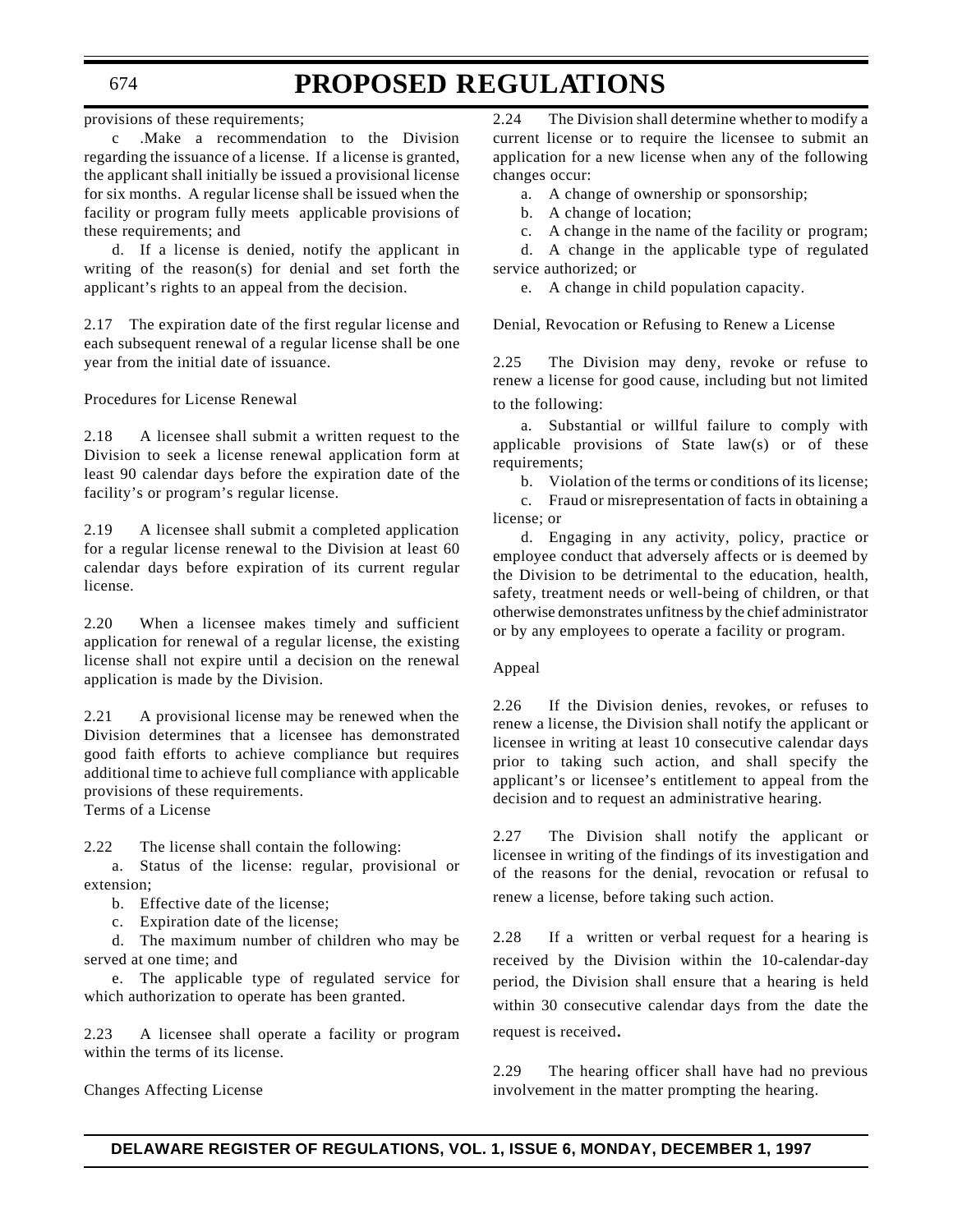2.30 If a licensee files an appeal in a timely manner, its existing license shall remain in effect until an official written decision has been rendered subsequent to the hearing, except that the Division shall have the authority to suspend the license immediately whenever the health, safety or well-being of children in care is in imminent danger or jeopardy.

2.31 If an applicant or licensee does not file an appeal from the decision and does not request a hearing, the action to revoke, deny or refuse to renew a license shall take effect 30 consecutive calendar days after the receipt of the notice. However, if the health or safety of children in care is in jeopardy, the modification, revocation, denial or refusal to renew shall be effective immediately upon the issuance of a written notice by the Division.

### Order to Suspend a License

2.32 If the health, safety or well-being of children in care is in jeopardy or imminent danger, the Division may immediately suspend the license upon issuance of a written suspension order. The order shall state the reason(s) for the suspension. Within 10 consecutive calendar days of the issuance of the suspension order the Division Director, or his or her designee shall hold a conference with the licensee or his or her representative(s).

#### Rule Variance

2.33 Upon the written request of an applicant or a licensee, the Division may grant a variance from any of these requirements if the licensee has documented to the satisfaction of the Division that the intent of the specific requirement will be satisfactorily achieved in a manner other than that prescribed by

the requirement.

2.34 The Division shall render its decision on the request in writing, including the conditions for which the variance is granted, and shall send a signed copy of the decision to the applicant or licensee. A copy of the decision shall be maintained on file by the Division and the licensee.

2.35 The variance may be time-limited or may remain in effect for as long as the licensee continues to maintain the health, care, safety, protection, supervision, and needed services of children.

2.36 The Division shall monitor the licensee's compliance with the variance. If the licensee fails to comply with the variance, the Division shall initiate necessary enforcement action.

### **CHAPTER 3. GENERAL PROVISIONS**

#### **Part I. Administration**

Notification of Changes

3.01 A licensee shall notify the Division in writing at least 90 consecutive calendar days before any of the following changes occur:

a. A change of ownership or sponsorship;

b. A change of location;

c. A change in the name of the facility or program;

d. A change in the applicable type of regulated service being provided;

e. A change in child population capacity; or

f. The anticipated closing of the facility or program.

Governing Body

3.02 A licensee shall have an identifiable functioning governing body. The governing body shall designate a person to function as the chief administrator of the facility or program.

Chief Administrator Responsibilities

3.03 A licensee shall delineate in writing the job responsibilities and functions of the chief administrator. The chief administrator shall adopt and implement a chain of command that ensures the proper and effective supervision and monitoring of employees and volunteers.

Facility or Program Description of Services

3.04 A licensee shall develop, adopt, follow and maintain on file a current written description of the facility's or program's:

a. Admission policies governing the age, specific characteristics, and treatment or service needs of children accepted for care; and

b. Services provided to children and their families, including those provided directly by the licensee or arranged through another source.

3.05 A licensee shall make available to the public a brochure or other generic written description of its mission, policies and the types of services offered by the facility or program.

Maintenance of Children's Records

3.06 A licensee shall develop, adopt, follow and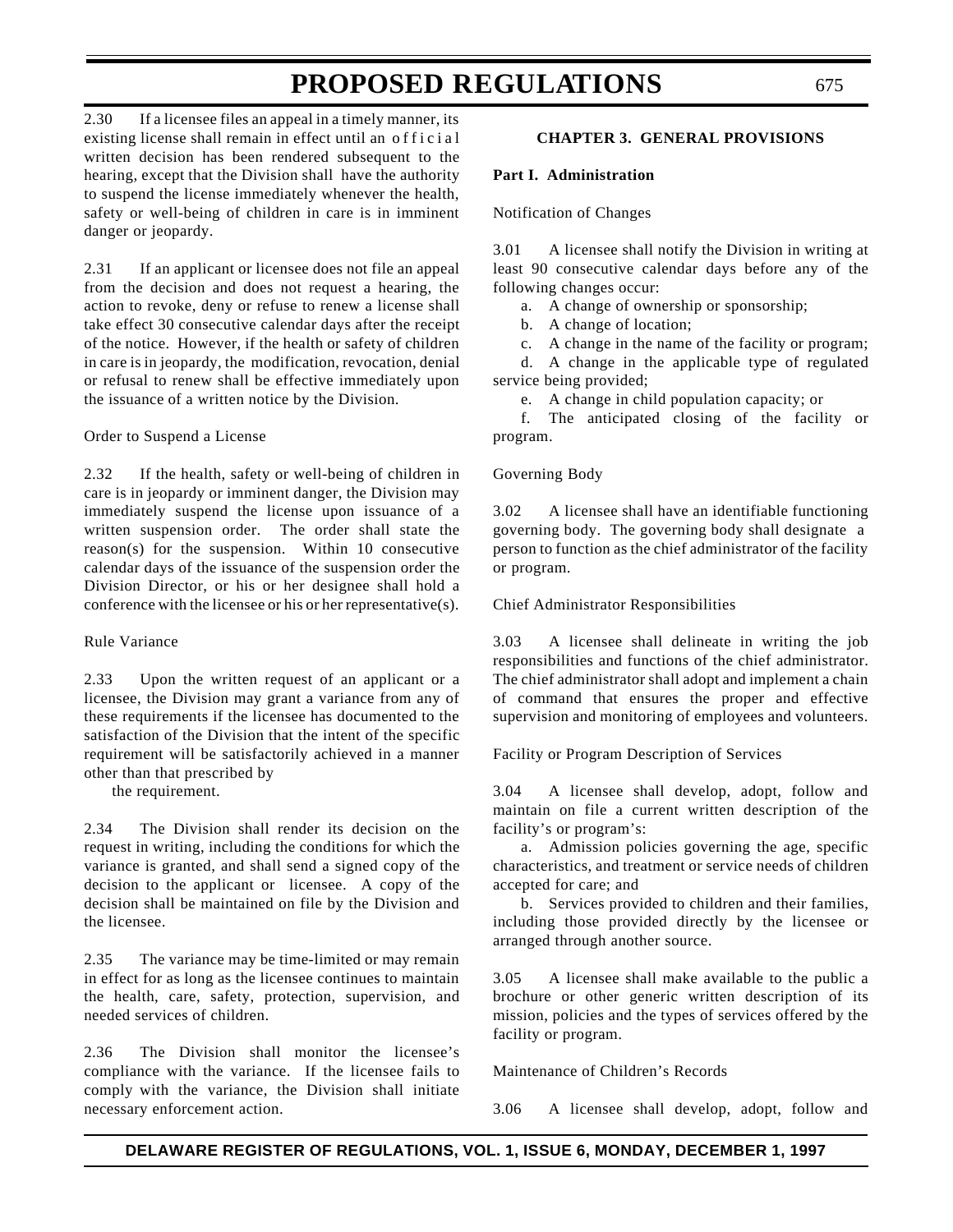### **PROPOSED REGULATIONS**

maintain on file on the premises written procedures governing the maintenance and security of records of children in care. These procedures shall:

a. Assure that records are stored in a secure manner; and

b. Assure confidentiality of and prevent unauthorized access to such records.

#### Administrative Records

3.07 A licensee shall develop, adopt, follow and maintain on file on the premises up-to-date administrative records containing the following:

a. Organizational chart;

b. Name and position of persons authorized to sign agreements and to submit official documentation to the appropriate government agency; and

c. Written standard operating procedures.

#### Insurance Coverage

3.08 A licensee shall secure and maintain on file written documentation of appropriate motor vehicle, fire and comprehensive general liability insurance, as required by State law(s).

#### Fund Raising and Publicity

3.09 A licensee shall develop, adopt, follow and maintain on file written policies and procedures governing the use of children in fund raising or publicity activities. Such policies shall ensure that any involvement of a child in such activities respects the child's dignity, preserves his or her confidentiality and has been authorized by the child's parent(s) or legal guardian in a signed parental consent statement.

Research

3.10 A licensee shall develop, adopt, follow and maintain on file written policies and procedures governing the participation of children in bona fide research projects, which shall embrace the following criteria:

a. The goal(s) of the research are sound, achievable, and feasible;

b. The research design is scientifically valid and appropriate to the goal(s) of the research; and

c. The results of the proposed research will contribute significantly to the body of existing information on the subject.

3.11 The policies and procedures governing approved research projects shall:

a. Safeguard the privacy and protect the identity of

and confidential information about children participating in research or follow-up studies;

b. Preserve the confidentiality of children and their families;

c. Ensure that the child's participation in the approved research project is voluntary; and

d. Ensure that the parent(s) or legal guardian of a child participating in the research project has signed an informed consent statement, which the licensee shall maintain on file.

### **Part II . Personnel**

Personnel Policies and Procedures

3.12 A licensee shall develop, adopt, follow and maintain on file written personnel policies and procedures governing the recruitment, screening, hiring, supervision, training, evaluation, promotion, and disciplining of employees and volunteers.

Personnel; General Qualifications

3.13 A licensee shall employ only those persons who: a. Have an understanding of and respect for children and their needs and have an understanding of and respect for a child's family and culture; and

b. Are physically and emotionally capable of performing activities related to providing child care, which include the ability to supervise children's activities, to support children's physical, intellectual, social and emotional growth, to deal with emergencies in a calm manner, and to carry out methods of behavior management, as stipulated in these requirements.

### Grandparent Provision

3.14 An employee who was approved in accordance with personnel qualification requirements in existence prior to the date on which these requirements became effective shall be deemed qualified for the same position at that facility or program.

Chief Administrator Qualifications

3.15 A chief administrator, at the time of appointment, shall be at least 21 years of age and shall possess one of the following:

a. A master's degree in social work, sociology, psychology, guidance and counseling, education, business administration, criminal justice, a human behavioral science, public administration or a related field, and three years of full-time work experience in child welfare, human services or a related field, at least two years of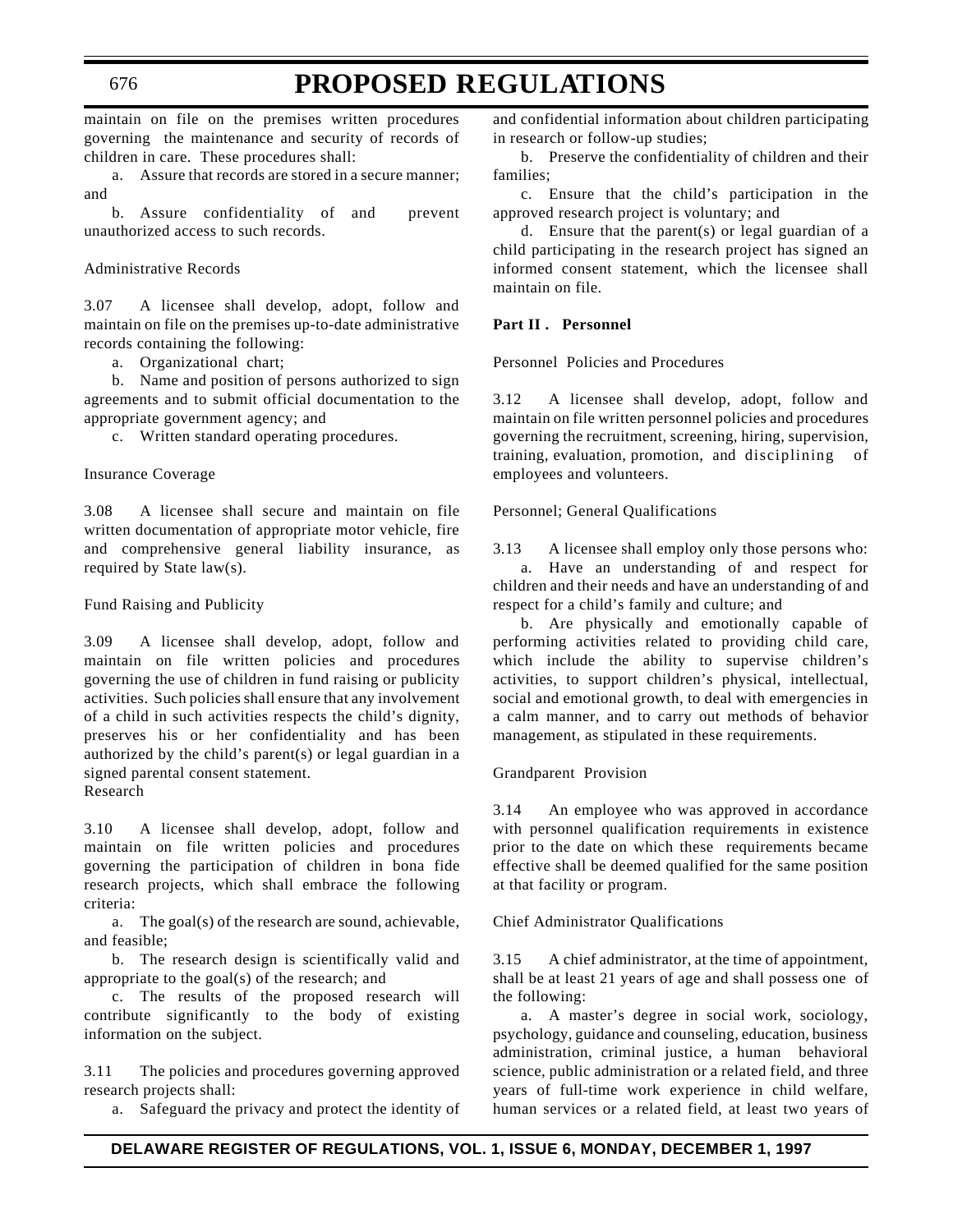which shall have been in an administrative or supervisory capacity; or

b. A bachelor's degree in social work, sociology, psychology, guidance and counseling, education, business administration, criminal justice, a human behavioral science, public administration or a related field, and four years of post-bachelor's degree full-time work experience in child welfare, human services or a related field, at least two years of which shall have been in an administrative or supervisory capacity.

### Direct Care Supervisor Qualifications

3.16 A direct care supervisor, at the time of appointment, shall be at least 21 years of age and shall possess at least one of the following:

a. A bachelor's degree and one year of full-time work experience in a child care facility or program;

b. Two years of college education and two years of full-time work experience in a child care facility or program; or

c. A high school diploma or equivalent and three years of full-time work experience in a child care facility or program.

Direct Care Worker Qualifications

3.17 A direct care worker, at the time of appointment, shall be at least 21 years of age and shall possess a high school diploma or an equivalent.

### Service Supervisor Qualifications

3.18 A service supervisor, at the time of appointment, shall be at least 21 years of age and shall possess at least one of the following:

a. A master's degree in social work, sociology, psychology, criminal justice, education, guidance and counseling, human behavioral science or a related field and at least two years of full-time work experience in child welfare, social work, human services, teaching, counseling or a related field, at least one year of which shall have been in a supervisory capacity; or

b. A bachelor's degree in social work, sociology, psychology, criminal justice, education, guidance and counseling, human behavioral science or a related field and at least four years of full-time work experience in child welfare, social work, human services, teaching, counseling or a related field, at least two years of which shall have been in a supervisory capacity.

Service Worker Qualifications

3.19 A service worker, at the time of appointment,

shall be at least 21 years of age and shall possess a bachelor's degree in social work, sociology, psychology, criminal justice, education, guidance and counseling, a human behavioral science or a related field and at least two years of full-time work experience in child welfare, human services, teaching, counseling or a related field.

Administrative Oversight and Supervisor-to-Staff Ratios

3.20 The chief administrator shall ensure that there are a sufficient number of administrative, supervisory, social service, educational, recreational, direct care, and support employees or volunteers to perform the functions prescribed by these requirements and to provide for the care, needs, protection and supervision of children. The ratio of direct care workers to children during off-grounds activities or excursions shall be the same as the ratios of direct care workers to children that are required during on-grounds activities.

3.21 A licensee shall have either:

a. A full-time chief administrator; or

b. If its licensed capacity is fewer than 13 children, a part-time chief administrator and a full-time service supervisor.

3.22 A licensee shall ensure that a designated employee is in charge on the premises at all times when children are present.

3.23 A licensee shall have a ratio of one service supervisor for every ten service workers or fraction thereof. A full-time chief administrator may also serve as the service supervisor when there are three or fewer service workers.

3.24 A licensee shall have a ratio of one direct care supervisor for every ten direct care workers or fraction thereof. A full-time chief administrator may also serve as the direct care supervisor when there are three or fewer direct care workers.

Orientation and Training of Employees and Volunteers

3.25 A licensee shall ensure that all new employees and volunteers participate in an orientation that includes the purpose, policies and procedures of the facility or program, the employee's role and responsibilities and the requirements to report allegations of child abuse or neglect.

3.26 A licensee shall ensure that each new employee, volunteer, or any current employee or volunteer whose job function changes, and whose primary role or function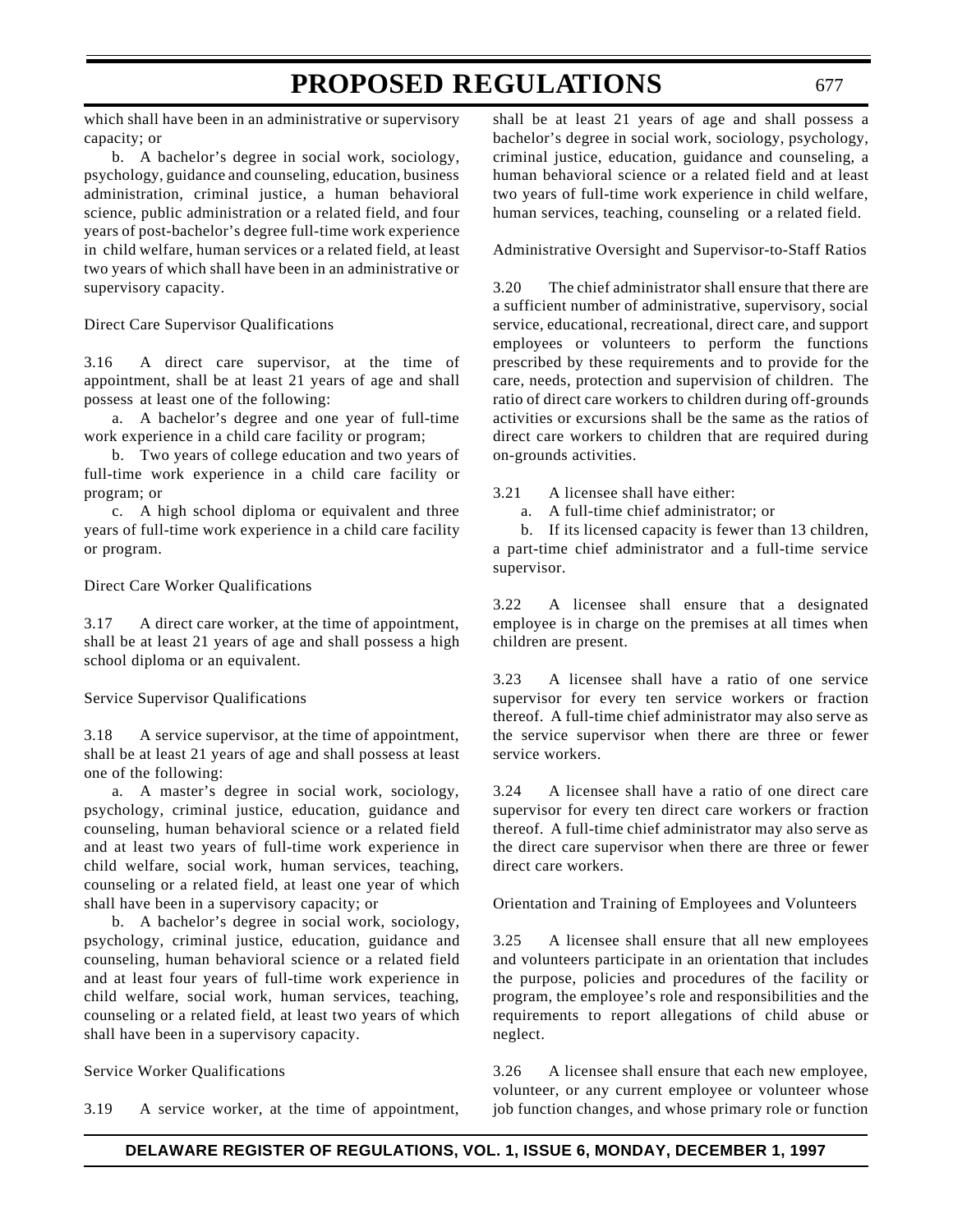# **PROPOSED REGULATIONS**

requires interaction with children, receives at least 15 hours of planned training preceding the assumption of his or her work assignment on an independent basis. The training shall include instruction in:

a. Carrying out job responsibilities;

b. The licensee's purpose, policies and procedures, including those governing behavior management, crisis management and safety;

c. Emergency procedures and the location of emergency exits and emergency equipment, including first aid kits;

d. The role of employees and volunteers in client service delivery and the protection of children;

e. The Delaware child abuse and neglect law(s) and regulations; and

f. The provisions of these licensing requirements.

This requirement shall not apply to licensed professionals under contract with the licensee.

3.27 A licensee shall ensure that each employee and volunteer whose primary role or function requires interaction with children and who works 24 or more hours a week receives at least 40 hours of training annually, including the 15 hours of training provided pursuant to rule 3.26. This training shall cover subject matters designed to maintain, improve or enhance the employee's knowledge of or skills in carrying out his or her job responsibilities, including:

a. Instruction in administering cardiopulmonary resuscitation (CPR) and first aid, including the location of first aid kits. A licensee providing care to children below six years of age shall include training in pediatric first aid and pediatric CPR;

b. cardiopulmonary resuscitation;

c. Cultural sensitivity; and

d. Behavior management policies and procedures. 3.28 A licensee shall ensure that any employee or volunteer whose primary role or function requires interaction with children and who works fewer than 24 hours a week receives at least 20 hours of training annually, including the 15 hours of training provided pursuant to Requirement 3.26. The five hours of training not related to Requirement 3.26 shall be in subject matters identified in Requirement 3.27.

3.29 The licensee shall permit licensed professional employees, such as physicians, psychologists, and nurses, to apply hours of continuing education units (CEUs) earned each year towards the hourly requirements specified in Requirements 3.27 and 3.28. A licensee shall maintain on file written documentation of compliance with this requirement.

3.30 A licensee shall maintain on file written materials documenting the delivery of orientation and training for all employees and volunteers.

Personnel Records

3.31 A licensee shall develop, adopt and maintain on file a personnel record for every employee and volunteer.

3.32 The personnel record shall contain the following: a. Employment application;

b. Name, address and phone number of the employee;

c. Verification of education where specified by these requirements;

d. Documentation of training received prior to and during employment at the facility or program;

e. Work history;

f. Three references from persons who are unrelated to the employee or volunteer, one of which shall be from any previous employer;

g. For job applicants who have worked with an agency that provides care or services to children, one of the three references required in Requirement 3.32. f. shall be from the prior child care employer;

h. Any health verification, as specified in Requirements 3.150 and 3.151;

i. Verification of completed criminal history record information check and child abuse registry information check;

j. Verification of receipt by the employee or volunteer of his or her current job description;

k. An annual employee performance evaluation; and

l. Employee disciplinary actions and history.

Job Descriptions for Employees

3.33 A licensee shall maintain on file a current written job description for every employee and for every volunteer who works more than 24 hours a week.

3.34 A licensee shall ensure that an employee's and volunteer's permanent or temporary assignment and functions shall be consistent with his or her respective current written job description.

Use of Volunteers

3.35 A licensee shall develop, adopt, follow and maintain on file policies and procedures governing the qualifications and use of volunteers. The qualifications shall be appropriate to the duties they perform.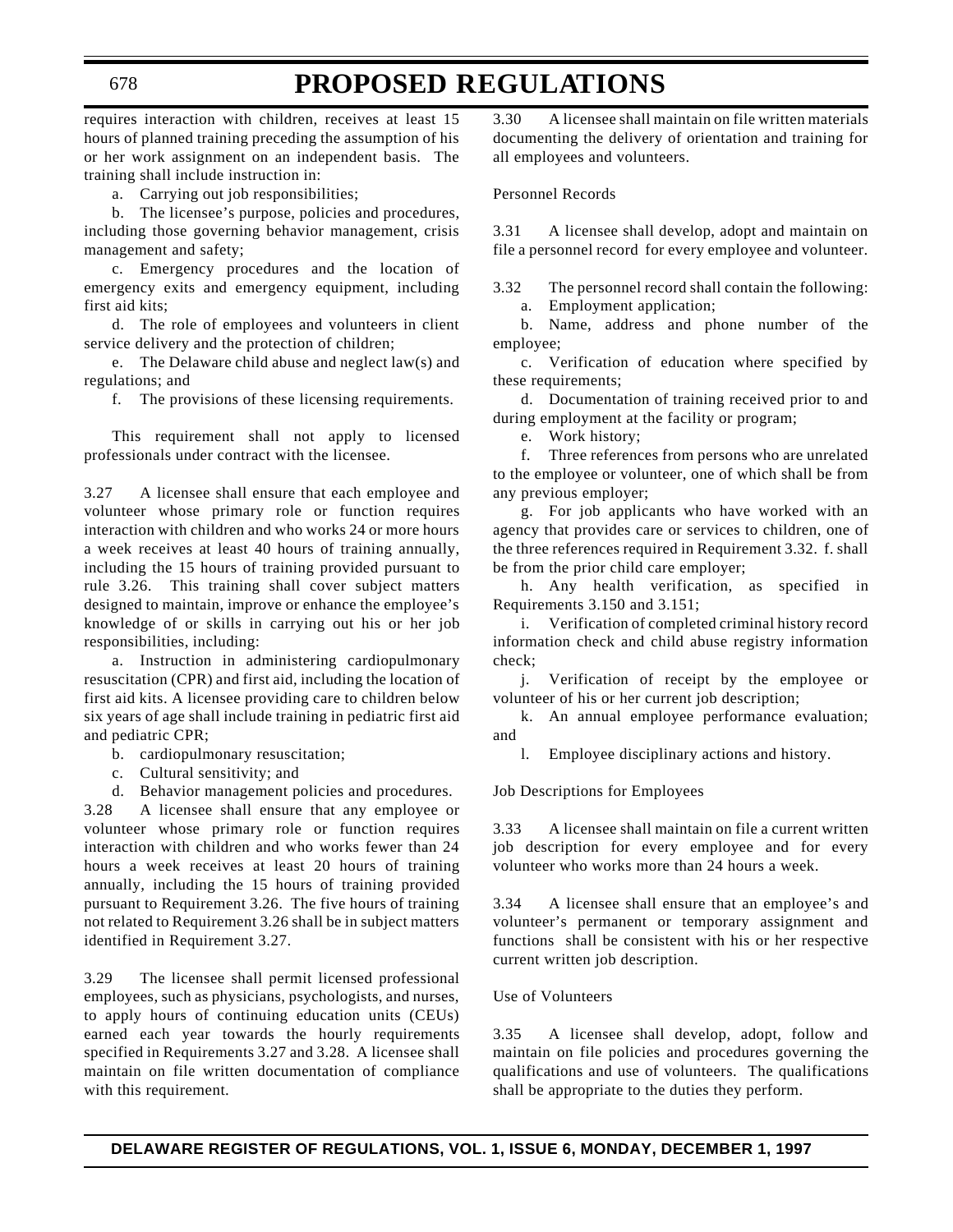3.36 A licensee shall assign designated employees to supervise volunteers.

Child Abuse and Neglect

3.37 A licensee shall provide each employee or volunteer who has contact with children written information governing the reporting provisions of the Delaware child abuse and neglect law(s) and regulations, and shall maintain on file written documentation of their receipt of this information.

3.38 A licensee shall not discourage, inhibit, penalize or otherwise impede any employee or volunteer from reporting any suspected or alleged incident of child abuse or neglect.

3.39. A licensee shall develop, adopt, follow and maintain on file written policies and procedures for handling any incident of suspected child abuse or neglect. The policies and procedures shall contain provisions specifying that:

a. The licensee immediately shall take appropriate remedial action to protect children from harm;

b. The licensee shall take appropriate long-term corrective action to eliminate the factors or circumstances that may have caused or may have otherwise resulted in a continuing risk of abuse or neglect to children;

c. Any employee or volunteer involved in an incident of alleged child abuse or neglect shall be removed or suspended from having direct contact with any child, or shall be reassigned to other duties that do not involve having contact with children until the investigation of the incident has been completed;

d. The licensee shall take appropriate disciplinary action against any employee or volunteer who committed an act of child abuse or neglect.

### **Part III. Children's Services and Activities**

### Admission

3.40 A licensee shall develop, adopt, follow and maintain on file written policies and procedures governing a child's admission to a facility or program. The policies and procedures shall be made available to those persons considering admission of a child to a facility or program and shall include:

a. Age range of children served;

b. Gender of children served;

c. Presenting problems and treatment needs of children served;

d. Materials, documents and reports required, including a child's social, education, medical evaluation and histories;

e. A description of the types of treatment services provided; and

f. The identifying information about a child to be recorded at the time of admission or as a part of the preadmission process. Such information shall include the child's name, birth date, gender, religious preferences, race or ethnicity, names, addresses, telephone numbers of parent(s) or legal guardian, other service workers or contact persons, the referring agency, if applicable, known medical history and allergies, date of admission, and a brief social history, including the presenting problems.

3.41 When a licensee refuses the admission of a child, the licensee shall provide the child's parent(s), legal guardian and the referring agency with a written explanation of the reasons for refusal, if requested.

3.42 A licensee shall ensure that the child, his or her parent(s), legal guardian, and the referring agency and any other appropriate party, are provided a reasonable opportunity to participate in the facility's or program's admission process.

3.43 Where involvement of the child's parent in the admission process is neither possible nor desirable, the licensee shall record the reasons for exclusion in the admission records.

3.44 A licensee shall not admit a child into care until an admission evaluation has been completed.

3.45 In an emergency admission, a licensee shall complete Requirements 3.42, 3.43 and 3.44 within five consecutive business days.

3.46 A licensee shall develop, adopt, follow and maintain on file a written admission agreement with the parent(s), legal guardian or the referring agency. The admission agreement shall be signed by all parties and include:

a. The basis for admission;

b. The service or treatment goals;

c. The specific services or treatment to be provide;

d. The religious orientation and practices of the child;

e. The roles and responsibilities of the licensee and all persons and agencies involved with the child and his or her family;

f. Authorization to provide services to the child;

g. Authorization to provide or obtain routine medical care for the child;

h. Authorization to provide emergency medical or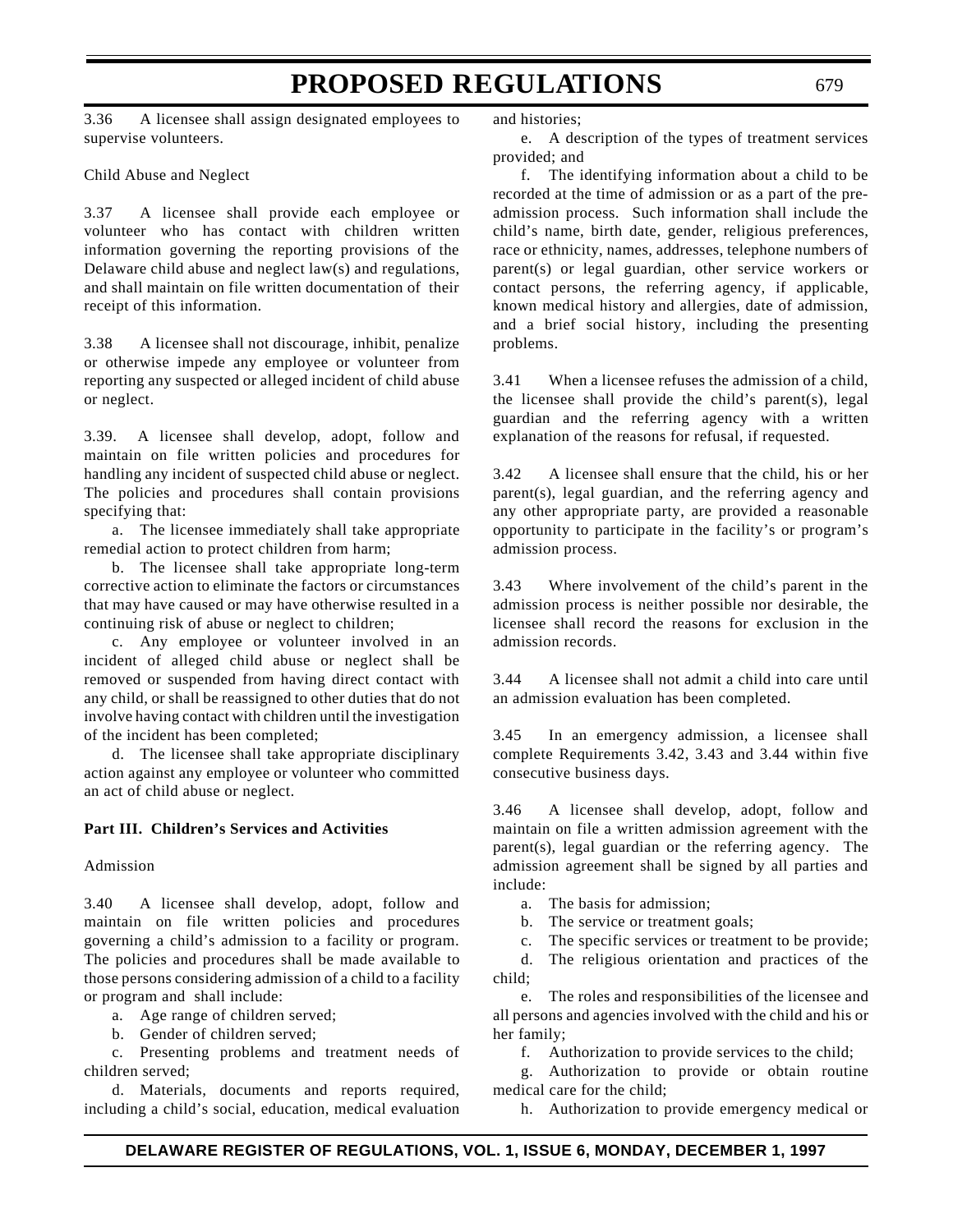surgical care for the child; and

i. Authorization to enable the child to participate in recreational and out-of-state activities.

Information Provided to Children and Their Parents

3.47 A licensee shall provide to children and their parent(s) or legal guardian, or upon request to the referring agency the following:

a. Operational rules of the facility or program;

b. Policies governing visiting, telephone use, and other forms of communication with family, friends, and other persons important to the child;

c. Religious orientation and practices observed by the licensee;

d. A description of services and activities provided;

e. A description of the licensee's behavior management policies and procedures;

f. Grievance policies and procedures;

g. Name of the child's service worker;

h. Information on how to obtain a copy of these requirements, and on reporting any suspected violations of these requirements; and

i. The child's service plan.

Service Plan

3.48 A licensee shall develop, adopt, follow and maintain on file a written service plan for each child admitted into a facility or program.

3.49 A licensee shall complete the service plan within 30 consecutive calendar days of a child's admission and shall update the plan at least every 90 consecutive calendar days thereafter.

3.50 A licensee shall afford the child, his or her parent(s) or legal guardian, and the referring agency an opportunity to be involved in the development of the service plan unless there is written documentation justifying the non-participation of any such parties.

Permission to Have Contact with Designated Persons

3.51 A licensee shall allow a child's parent(s) or legal guardian, attorney, clergy, authorized representative of the referring agency, or a Division representative, to be permitted to have telephone, mail and in-person contact and to confer in private with any child.

Education

3.52 A licensee shall ensure that each school-age child receives an appropriate education, in accordance with

applicable federal and State law(s) and regulations. Education shall be provided either in a public or private school, or in an approved on-grounds school operated by the licensee.

3.53 A licensee shall ensure that every school-age child attends either an on-grounds or community-based educational program that has been approved by the appropriate Delaware authorities.

3.54 If a licensee chooses to provide an educational program directly, the licensee shall ensure that such educational programs comply with the following:

a. Teachers shall possess valid teaching certificates appropriate to the age of the children they teach;

b. The educational program operates on at least as many calendar days and clock hours as are required by State law(s) and regulations;

c. A core curriculum that is appropriate to the population to be served is followed;

d. Special education services are provided or arranged by the licensee for each child whose special education needs have been identified and as appropriate in collaboration with the child's school district; and

e. Appropriate written records shall be maintained on file for each child that reflect the use of a uniform grading system and a process for transfer and release of these records to and from other schools or facilities.

3.55 If a licensee chooses not to provide an educational program directly, the licensee shall develop, adopt, follow and maintain on file written policies and procedures governing the assignment of any child to an educational program.

3.56 A licensee shall provide appropriate space and supervision for quiet study after school hours.

3.57 A licensee shall ensure the each child has access to necessary educational references and other resource materials.

3.58 A licensee shall ensure that adolescent children receive career preparation services, life skills training, and employment counseling unless such services, training and counseling are being provided in their regular or special education school program. Such services, training and counseling shall be appropriate to the age and capabilities of the child.

Work and Employment

3.59 A licensee shall not engage a child in any work assignment unless the assignment offers the child a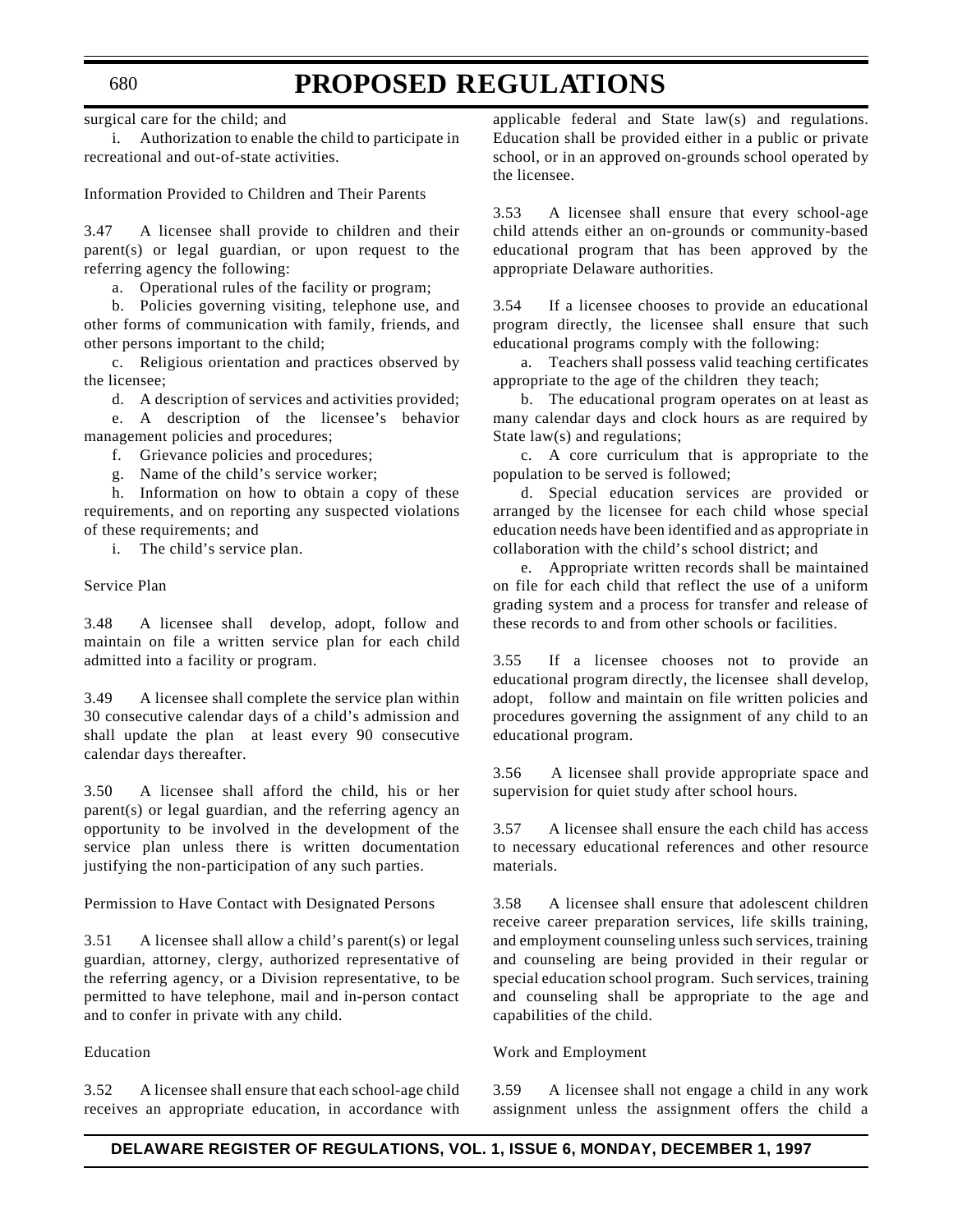constructive experience, in accordance with the child's age, capabilities and service plan.

3.60 For any adolescent who is legally not obliged to attend school, a licensee shall ensure that the child is either gainfully employed or enrolled in a training program geared to the acquisition of suitable employment or necessary life skills appropriate to the child's level of functioning.

Children's Recreation, Physical Exercise and Leisure Time Activities

3.61 A licensee shall develop, adopt, follow and maintain on file written policies and procedures ensuring developmentally appropriate recreation, physical exercise and leisure time activities both on and off the premises, including planned trips and excursions. The policies and procedures shall contain provisions requiring:

a. A list of the types of activities to be offered to children both on and off the premises;

b. A balanced mixture of planned recreation, physical exercise and leisure time activities, so that children have a reasonable choice of alternatives in which to participate;

c. Opportunities for both individual and group activities; and

d. A written schedule of monthly planned recreation, physical exercise and leisure time activities be developed and posted in a conspicuous and readily accessible location on the premises, and be maintained on file for at least 90 consecutive calendar days.

3.62 A licensee shall ensure that reasonable precautions and safeguards are utilized to prevent or minimize the risk of serious injury or harm to children.

3.63 A licensee shall ensure that children utilize only bathing, biking, boating, camping, canoeing, hiking, kayaking, sailing, swimming, water skiing, white water rafting or other sporting or recreation areas or facilities that are in compliance with applicable provisions of federal, state, county and municipal law(s), regulations and ordinances.

3.64 A licensee shall not threaten, coerce or intimidate a child to participate or engage in any recreation, physical exercise or leisure time activity, but may require a child to attend while not participating in the activity.

3.65 A licensee shall ensure that staff provide adequate and appropriate supervision of children engaging in recreation, physical exercise or leisure time activities and shall offer instruction, guidance and support to assist a child in learning to do so in a safe manner.

3.66 A licensee shall not permit children to engage or participate in high-risk activities unless:

a. the licensee complies with applicable provisions governing such activities, as specified in Chapter 10; or

b. The licensee utilizes an existing high adventure activity provider that is certified or approved by an appropriate governmental or private accrediting agency and that assumes responsibility for safety precautions and risk reductions.

3.67 A licensee shall prohibit children from participating in bungee jumping, hang gliding, parachute jumping, parasailing, and riding in airborne gliders.

Religion and Culture

3.68 A licensee shall respect the religious preference of the child and his or her parent(s) or legal guardian.

3.69 A licensee shall ensure that each child is afforded opportunities to attend religious services or activities in his or her religious faith of choice. A licensee shall directly arrange for or ensure that other reasonable means are provided for the transportation of a child to services or activities that are off site.

3.70 A licensee that has a particular religious or denominational orientation shall provide a written description of its orientation or beliefs to the child and to the child's parent(s) or legal guardian prior to the child's admission, or within seven consecutive calendar days following the admission of the child.

3.71 A licensee shall not require or coerce children to participate in religious services or activities, shall not discipline, discriminate against, or deny privileges to any child who chooses not to participate, and shall not reward any child who chooses to participate.

3.72 A licensee shall recognize and take into account the racial, cultural, ethnic and religious backgrounds of children when planning various activities or religious services.

### Behavior Management

3.73 A licensee shall develop, adopt, follow and maintain on file written policies and procedures governing the behavior management of children. The policies and procedures shall delineate the approved methods of behavior management techniques that are to be used to assist children in developing self control, self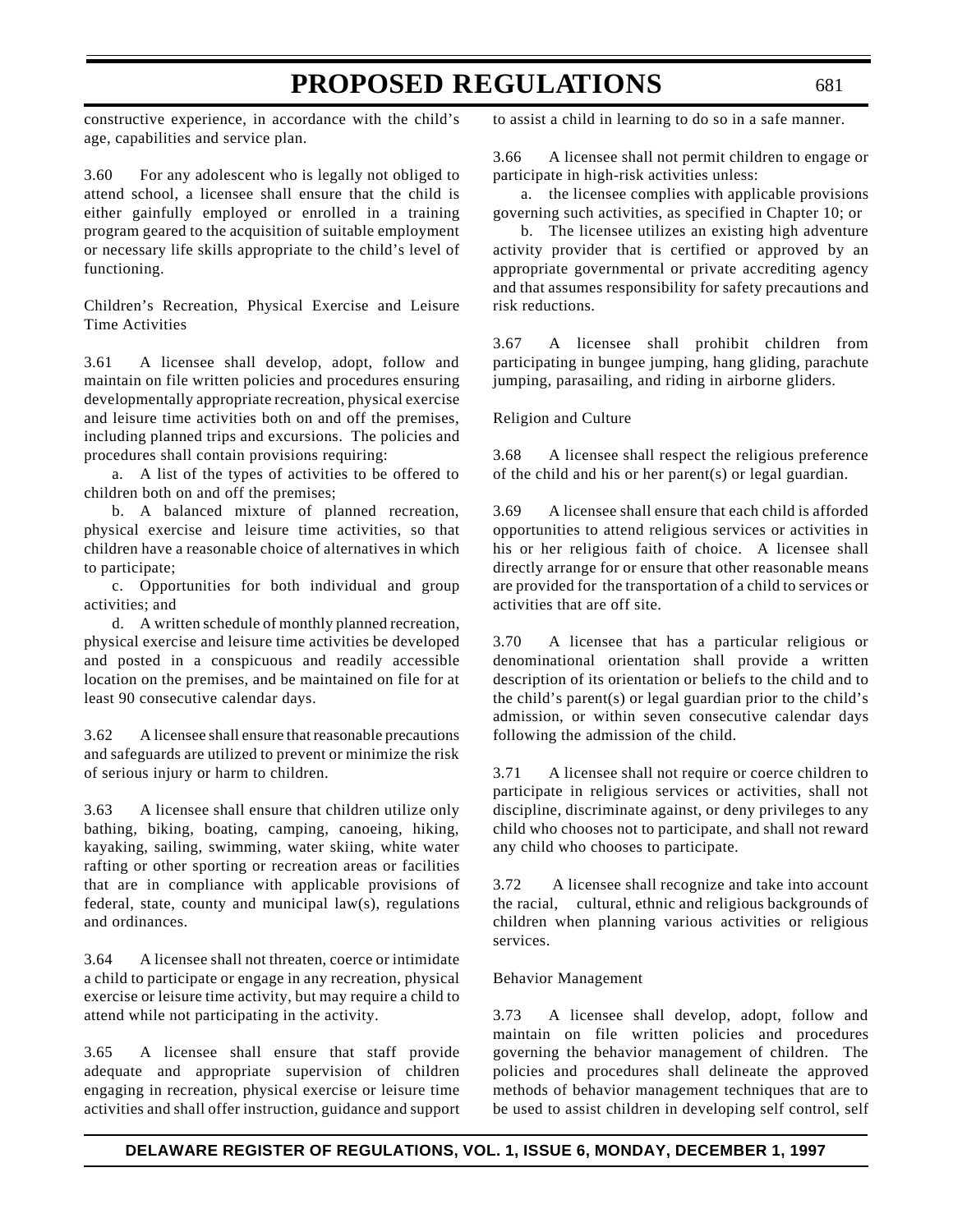direction, self esteem, and acceptable patterns of social behavior. The policies and procedures shall include the concepts and application of least restrictive treatment and positive reinforcements. The policies and procedures shall prohibit:

a. The delegation of responsibility for the control or supervision of children to other children;

b. The use of corporal punishment or the threat of corporal punishment inflicted in any way on a child's body, including but not limited to shaking, biting, pinching, slapping, hitting or spanking;

c. The use of any form of forced physical exercise or activity or work assignment that produces pain or discomfort;

d. The use of verbal abuse, including humiliation, profanity, ridicule, or other forms of degradation;

e. The withholding of any meal;

f. The use of group punishments for misbehaviors of a child or a group of children unless the policies and procedures clearly prescribe the specific circumstances and safeguards under which such would be authorized;

g. The denial of essential services, including medical or dental care;

h. The denial of visits or communications with family;

i. The denial of shelter, appropriate clothing, bedding, or any other essential personal needs;

j. The denial of access to a toilet or bathing accommodations;

k. The denial of access to a telephone;

l. The use of excessive force or inappropriate physical force;

m. The use of restrictive procedures unless authorized by the Division and in compliance with the requirements of Chapter 9;

n. The exploitation of a child; and

o. The denial of sleep or needed rest.

3.74 A licensee shall disseminate copies of the behavior management policies and procedures to all employees and children within 10 consecutive calendar days of employment or admission, respectively, and shall make copies available to the parent(s), legal guardian or the referring agency.

3.75 A licensee shall ensure that all employees and volunteers who have regular contact with children receive a copy of the policies and procedures.

#### Documentation Requirements

3.76 A licensee shall develop, adopt, follow and maintain on written file policies and procedures governing the accurate and timely recording of each

incident in which a time-out technique or a non-violent physical intervention strategy is used. Such policies and procedures shall ensure that the identity of the child, the date, time, place, and circumstances of, and the name of the employee or volunteer who administered the time-out technique or the non-violent physical intervention strategy is recorded. The nature of the technique or strategy and the elapsed time used shall also be recorded.

3.77 A licensee shall ensure that the chief administrator or his or her designee reviews the documentation on a weekly basis.

Time-Out Techniques

3.78 A licensee shall develop, adopt, follow and maintain on file written policies and procedures governing the use of appropriate time-out techniques. The policies and procedures shall require that appropriate time-out techniques may be used only:

a. For a child six years of age or older, except as noted in Requirement 3.80;

b. When a child's behavior is judged by the employee to be disruptive to the child's ability to learn from the activity, to participate appropriately in the activity, or to function appropriately with other children engaged in an activity; and

c. For a duration of time that shall not exceed 60 consecutive minutes. If there are more than 25 time-outs for an individual child or a cumulative total of four hours spent in time-out within any consecutive 24-hour period, a licensee shall ensure that:

1. A review is conducted by the chief administrator or his or her designee to determine the suitability of the child to remain in placement in the facility or program, or whether modifications to the child's service plan are warranted; and

2. Appropriate action is taken in response to the findings of the review.

3.79 A licensee shall ensure that:

a. At least one employee has been designated to be responsible for making visual contact with the child every 30 consecutive minutes;

b. The child does not spend the time-out period in a closet, a bathroom or an unfinished basement or attic; and

c. The child is reintroduced to the group in a sensitive and non-punitive manner as soon as he or she has re-gained control.

3.80 A licensee shall ensure that any use of a Time-Out Technique for a child below six years of age is:

a. Limited to a period of time not to exceed one minute for each year of the child's age; and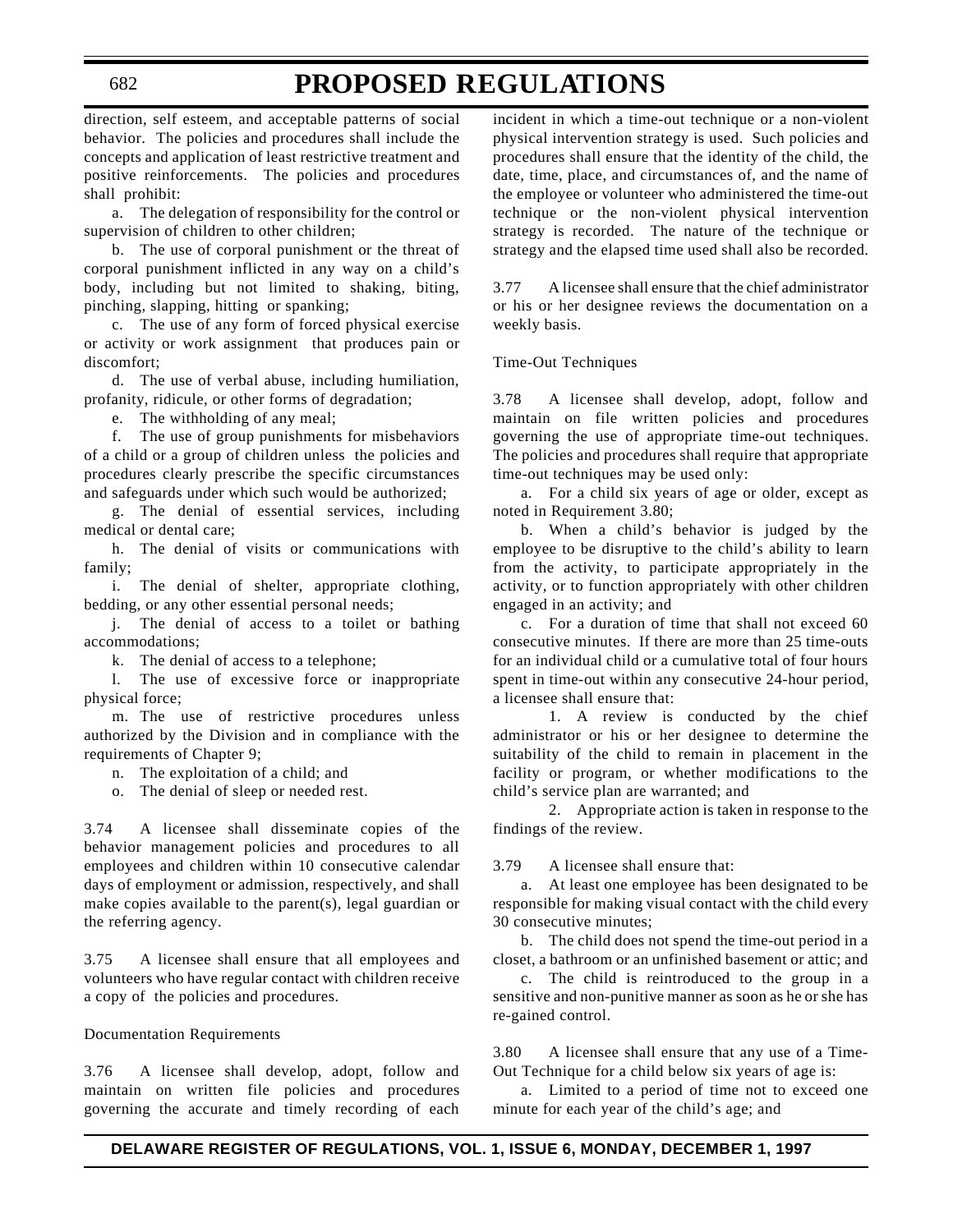b. Employed as a supplement to, not a substitute for, other developmentally appropriate, positive methods of behavior management.

Non-Violent Physical Intervention Strategies

3.81 A licensee shall develop, adopt, follow and maintain on file written policies and procedures governing the appropriate use of non-violent physical intervention strategies. These policies and procedures shall require that non-violent physical intervention strategies may be used only:

a. When a child is out of control and could physically harm himself or herself or others;

b. To prevent the destruction of property when the child fails to respond to non-physical behavior management interventions;

c. For a duration of time that shall not exceed 15 consecutive minutes, without written documentation on attempts made to release the child from the hold if more than 15 minutes is required. A licensee shall ensure that a child is released from a physical intervention strategy as soon as he or she gains control, or before 15 consecutive minutes have elapsed, whichever occurs first; and

d. By employees or volunteers who have been specifically trained in its use and authorized to apply such strategies.

3.82 A licensee shall not permit the application of a non-violent physical intervention strategy if a child has a documented physical condition that would contraindicate its use, unless a licensed physician has previously and specifically authorized its use in writing. Such documentation shall be maintained on file.

3.83 Whenever the provisions of Requirement 3.81 have been exceeded, a licensee shall ensure that:

a. A review is conducted by the chief administrator or his or her designee to determine the suitability of the child to remain in placement in the facility or program, or whether modifications to the child's service plan are warranted;

b. Written documentation of the review is forwarded to the Division; and

c. Appropriate action is taken in response to the findings of the review.

3.84 A licensee shall prohibit employees from intentionally utilizing any of the following practices:

- a. Pulling a child's hair;
- b. Pinching a child's skin;

c. Twisting a child's arm or leg in a way that would cause pain or injury to the child;

d. Kneeling or sitting on the chest of a child;

- e. Placing a choke hold on a child;
- f. Bending back a child's finger(s);

g. Shoving or pushing a child into the wall, floor or other stationary object; or

h. Allowing another child or other children to assist in the application of a physical intervention strategy.

Children's Grievance Procedure

3.85 A license shall develop, adopt, follow and maintain on file written policies and procedures governing the handling of grievances by children. The policies and procedures shall:

a. Be written in clear and simple language;

b. Be communicated to children in an age or developmentally appropriate manner;

c. Be posted in an area easily accessible to children and their parent(s) and legal guardian;

d.Ensure that any grievance shall be investigated by an objective employee who is not the subject of the grievance; and

e. Require continuous monitoring by the licensee of any grievance to assure there is no retaliation against the child.

3.86 A licensee shall not take or threaten to take any punitive or other retaliatory action against a child who utilizes the grievance procedure.

### **Part IV. Physical Plant**

Premises and Equipment

3.87 A licensee shall ensure that the facility's or program's premises and equipment accessible to or used by children are free from any danger to their health, safety and well-being.

3.88 A licensee shall maintain on file written documentation that the buildings and premises of the facility or program conform to all applicable State and local fire, health and construction laws, ordinances and regulations.

3.89 A licensee shall ensure that porches, elevated walkways and elevated play areas of more than two feet in height shall have barriers to prevent falls.

3.90 A licensee shall ensure that all indoor and outdoor areas, toilets, wash basins, tubs, sinks, and showers are maintained in an operable, safe and sanitary manner.

3.91 A licensee shall utilize approved products and

### **DELAWARE REGISTER OF REGULATIONS, VOL. 1, ISSUE 6, MONDAY, DECEMBER 1, 1997**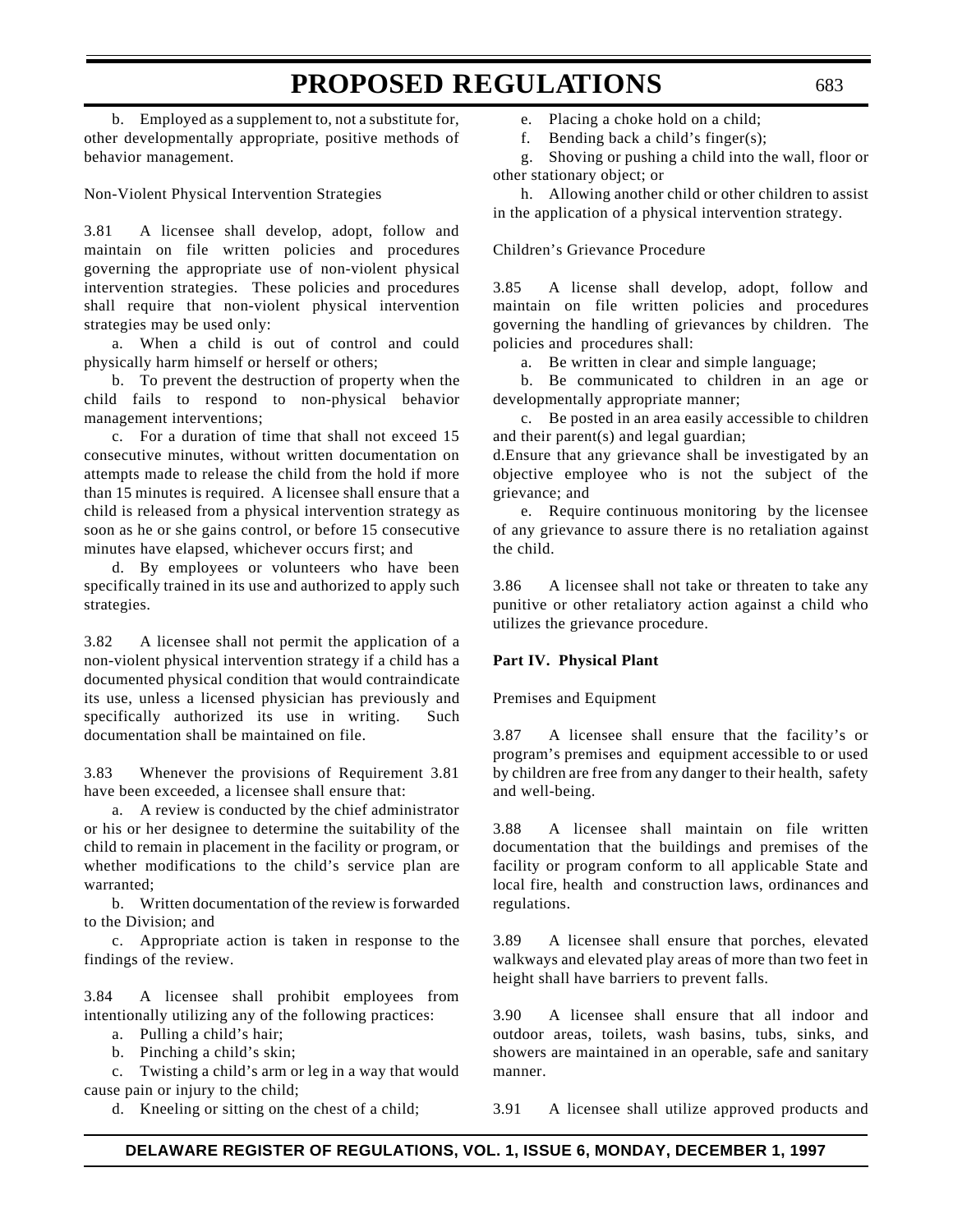### **PROPOSED REGULATIONS**

procedures in accordance with labeled instructions to ensure that the premises are protected from insect infestation.

3.92 A licensee shall ensure that all premises used by children are rodent free.

Kitchen and Food Storage

3.93 A licensee shall ensure that kitchens are provided with the necessary operable equipment for the preparation, storage, serving and clean-up of all meals for all of the children and employees regularly served by such kitchens. A licensee that does not prepare food on the premises and that utilizes singe-service (disposable) dishes, pots, pans and utensils shall not be governed by this Requirement and Requirements 3.94, 3.95, 3.98, 3.100 and 3.102.

3.94 A licensee with a licensed capacity of 12 or fewer children shall ensure that:

a. A mechanical dishwasher is used; or

b. Dishes, pots, pans and utensils are manually washed and rinsed after each meal in a sanitary manner using a two-compartment sink. When dishes, pots, pans and utensils are manually washed, a chlorinated detergent is used; and dishes, pots, pans and utensils, are immersed in warm water for a duration of time that is at least one minute. The water is to contain a sanitizing solution that is self-made, consisting of one teaspoon of household bleach to one gallon of water, or an appropriate commercial sanitizing solution that is used in accordance with labeled instructions.

c. All dishes, pots, pans and utensils are air dried.

3.95 A licensee with a licensed capacity of 13 or more children shall ensure that:

a. A mechanical dishwasher is used for the cleaning and sanitizing of all dishes, pots, pans and utensils after each meal; and

b. The dishwasher is capable of sanitizing at the proper time, temperature and pressure ratio, and that dishes, pots, pans and utensils are washed in accordance with manufacturer's instructions.

3.96 A licensee shall ensure that all food service equipment and utensils are constructed of material that is nontoxic, easily cleanable and maintained in good repair.

3.97 A licensee shall ensure that all food services equipment, eating and drinking utensils, counter-tops and other food contact areas are thoroughly cleaned and sanitized after each use.

3.98 A licensee shall ensure that a kitchen or food preparation area has a hand washing sink within the food preparation area and separate from the sink used for food preparation and dish washing.

3.99 A licensee shall ensure that the floor, walls and counter-top surfaces of the kitchen are made of cleanable materials and impervious to water to the level of splash.

3.100 A licensee shall ensure that the kitchen has a cook stove and oven with an appropriately vented hood that is maintained in a safe and operable condition.

3.101 A licensee shall ensure that the kitchen is so constructed or supervised as to limit access by children when necessary.

3.102 A licensee shall ensure that food preparation areas and appliances, dishes, pots, pans, and utensils in which food was prepared or served are cleaned following each meal.

3.103 A licensee shall ensure that all potentially hazardous foods are stored at temperatures that will protect against spoilage. This means that:

a. All refrigerated foods are to be kept cold at 40 degrees Fahrenheit or below.

b. All frozen foods are to kept at 0 degrees Fahrenheit or below.

c. All hot foods are to be kept at 140 degrees Fahrenheit or above, except during periods that are necessary for preparation and serving.

d. Refrigerators and freezers shall be equipped with approved thermometers.

3.104 A licensee shall ensure that:

a. All food storage areas are clean, dry and free of food particles, dust and dirt;

b. All packaged food items and can goods are stored at least six inches above the floor in sealed or closed containers that are labeled; and

c. All dishes, pots, pans and utensils are stored in a clean and dry place.

Water Supply and Sewage Disposal

3.105 A licensee shall maintain on file written documentation that the building's water supply and sewage disposal system are in compliance with applicable State laws and regulations of the Delaware Division of Public Health and the Delaware Department of Natural Resources and Environmental Control, respectively.

3.106 A licensee shall ensure that hot tap water does not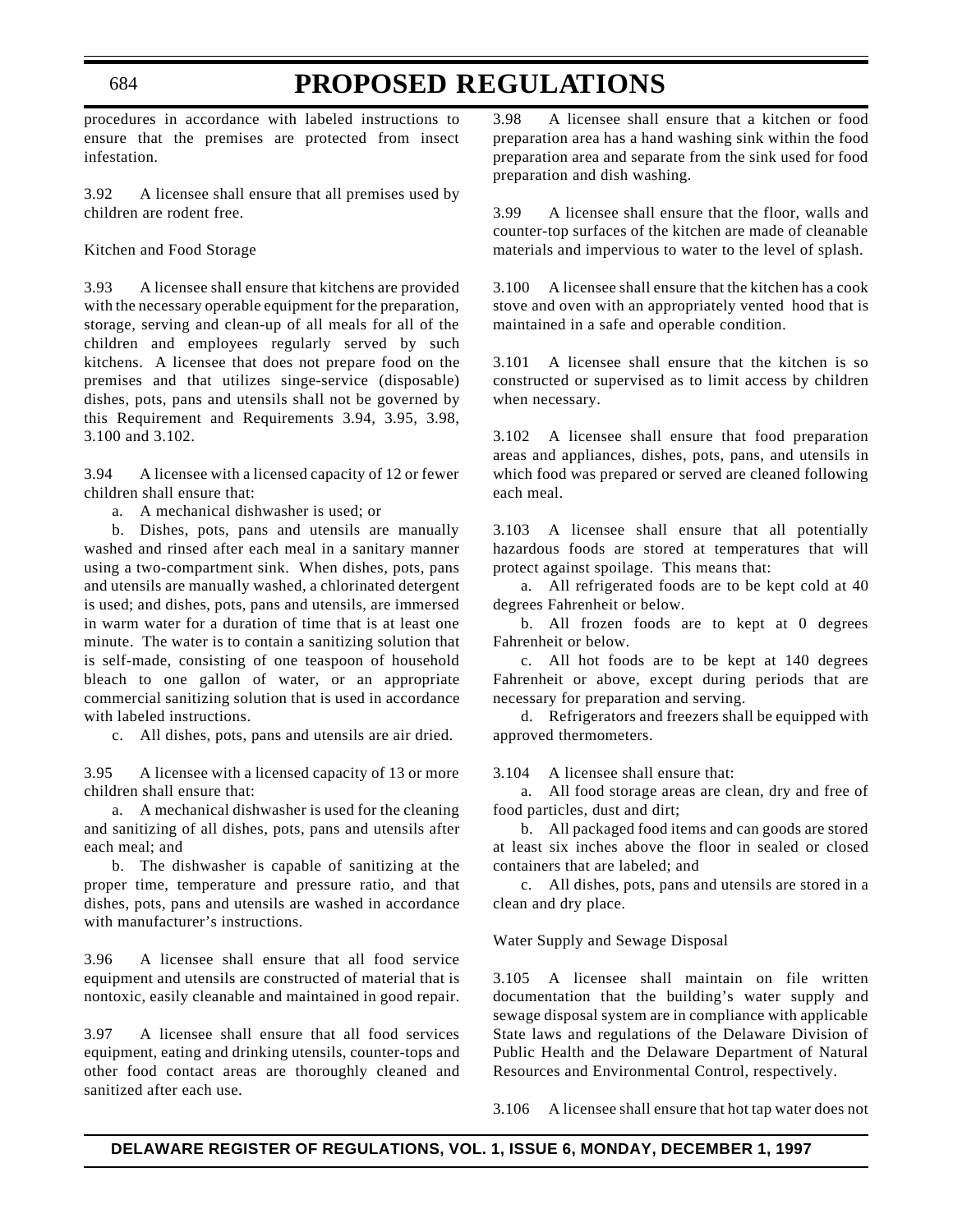exceed 120 degrees Fahrenheit at all outlets accessible to children, and that cold or tempered water are also provided.

Garbage and Refuse

3.107 A licensee shall ensure that:

a. Garbage is stored in watertight containers with tight-fitting covers that are insect and rodent proof;

b. Garbage and refuse are removed from the premises at intervals of at least once a week; and

c. Garbage and refuse are contained in an area that is separate from any outdoor recreation areas.

### Lighting

3.108 A licensee shall ensure that kitchens and all rooms used by children, including bedrooms, dining rooms, recreation rooms and classrooms, are suitably lighted for safety and comfort, with a minimum of 30 foot candles of light. All other areas shall have a minimum of 10 foot candles of light.

3.109 A licensee shall ensure that all lights located over, by or within food preparation, serving and storage areas shall have safety shields or light covers.

3.110 A licensee shall ensure that all corridors are illuminated during night-time hours.

3.111 During night-time hours, a licensee shall provide for exterior lighting of the building(s), parking areas, pedestrian walkways or other premises subject to use by children, employees and volunteers.

### Heating

3.112 A licensee shall ensure that a minimum temperature of 68 degrees Fahrenheit is maintained at floor level in all rooms occupied by children.

3.113 A licensee shall ensure that all working fireplaces, pipes, and electric space heaters accessible to children are protected by screens, guards, insulation or any other suitable, non-combustible protective device. All radiators accessible to children below six years of age shall be protected by screens, guards, insulation or any other suitable, non-combustible protective device.

3.114 Portable fuel burning or wood burning heating appliance shall be prohibited.

Lead Paint and Asbestos

3.115 A licensee shall not use lead paint on the interior or exterior surfaces of any building used by children or on any furniture, toys or other equipment used by children.

3.116 A licensee that accepts children who are under six years of age, mentally retarded or severely emotionally disturbed shall ensure that the premises are free of lead paint hazards and shall maintain on file documentation that the premises have been tested and found to be free from lead paint hazards.

3.117 A licensee shall not use spray coatings containing asbestos on any interior or exterior portion of buildings or on any equipment used therein.

Toilet and Bathing

3.118 A licensee shall ensure that toilets, showers, sinks, and bathing facilities and other toilet accessories are provided for children and:

a. Allow for individual privacy unless this privacy is in conflict with toilet training or needed supervision; and

b. Are maintained in a safe and sanitary manner.

3.119 A licensee shall ensure that bathroom surfaces subject to splash shall be cleanable and impervious to water.

3.120 A licensee shall ensure that bathroom floors, showers, and bathtubs have slip-proof surfaces. Glass shower doors shall be marked for safety.

3.121 A licensee shall ensure that bathrooms are equipped with openable windows or mechanical ventilation systems to the outside.

### Ventilation

3.122 A licensee shall ensure that each habitable room has direct outside ventilation by means of windows, louvers, air conditioning or mechanical ventilation.

3.123 A licensee shall ensure that:

a. Each door, operable window and other opening to the outside is equipped with insect screening in good repair and not less than 16 mesh to the inch, unless the facility is air conditioned and provided that it does not conflict with applicable fire safety requirements; and

b. This screening can be readily removed in emergencies.

3.124 A licensee shall ensure that ventilation outlets are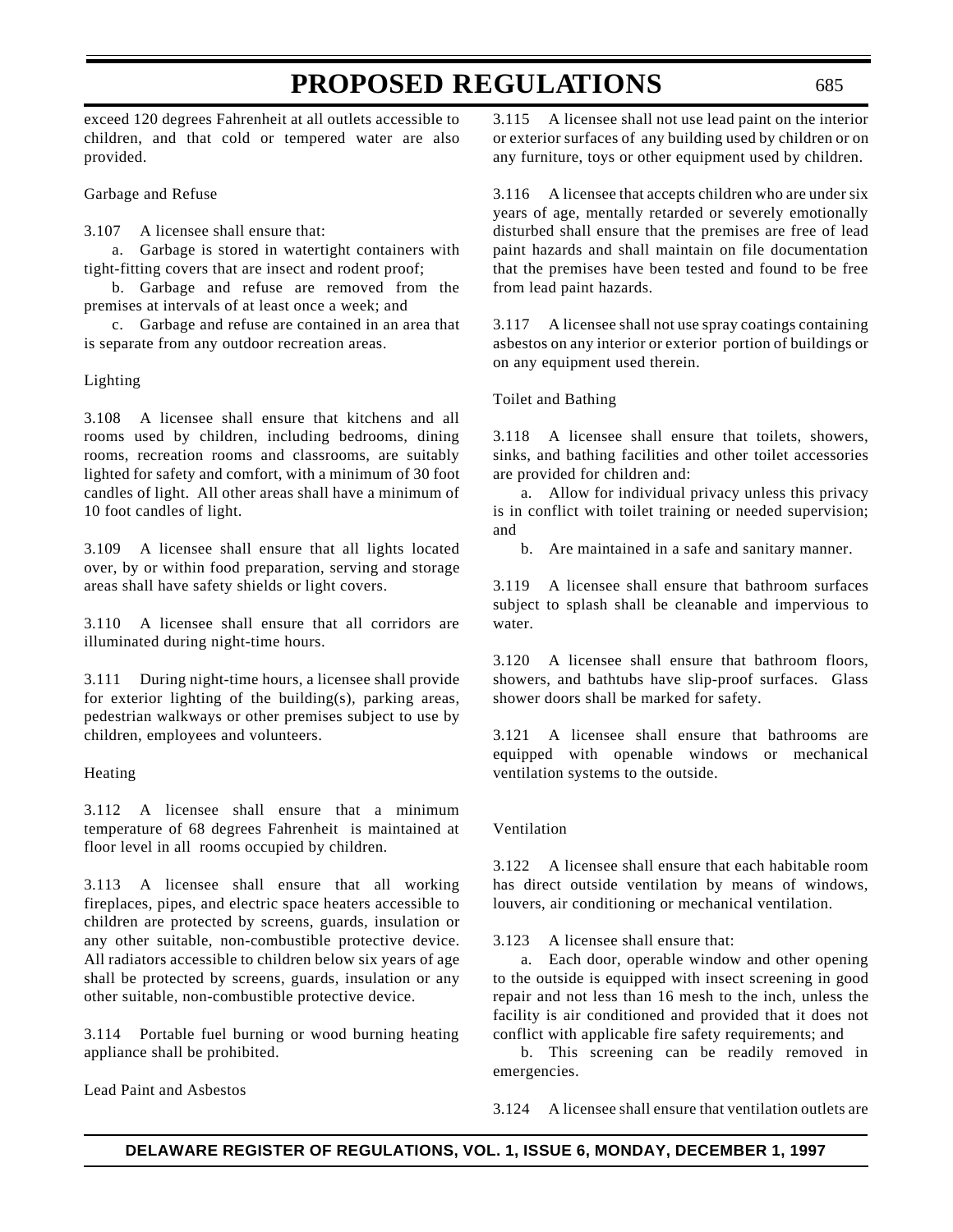# **PROPOSED REGULATIONS**

maintained in a clean and sanitary manner, and kept free from obstructions.

3.125 A licensee shall ensure that all floor or window fans accessible to children have a protective grill, screen or other protective covering.

### Storage

3.126 A licensee shall provide areas with sufficient space for storing all supplies and equipment in a safe and sanitary manner.

3.127 A licensee shall ensure that all poisonous and toxic materials are stored in accordance with the following:

a. All poisonous and toxic materials shall be prominently and distinctly labeled for easy identification as to contents;

b. All poisonous and toxic materials shall be stored so as to not contaminate food or constitute a hazard to children, employees and volunteers;

c. All poisonous and toxic materials shall be stored in a secure and locked room with access only by authorized employees, except those products that are required for routine cleaning and maintenance; and

d. All flammable liquids, gasoline, or kerosene shall not be stored on the premises except in a manner and place that has been authorized in writing by the Office of the Fire Marshal.

### Furnishings and Maintenance

3.128 A licensee shall ensure that buildings are furnished with comfortable, clean furniture in good repair and appropriate to the age, size and capabilities of children.

3.129 A licensee shall ensure that the premises are maintained and cleaned in a scheduled or routine manner.

3.130 A licensee shall ensure that all cleaning equipment, including mops and buckets, are cleaned and stored in an area separate and distinct from the kitchen and food preparation, serving and storage areas. Kitchen and bathroom sinks shall not be utilized for cleaning mops, emptying mop buckets, or for any other purpose not connected with food preparation or the cleaning of dishes, pots, pans and utensils.

Outdoor Recreation Area

3.131 A licensee shall maintain or have access to an outdoor recreation area with at least 50 square feet for each child for the maximum number of children who will use the outdoor recreation area at one time.

3.132 When a licensee is not able to comply with Requirement 3.131, the licensee shall provide a minimum of 700 square feet of open, accessible indoor play space suitable for large muscle activity, group and individual sports conducive to indoor facilities and other forms of recreation activities.

3.133 A licensee shall ensure that all outdoor recreation areas are free from hazards and have adequate drainage.

3.134 A licensee shall ensure that all areas determined to be unsafe including steep grades, cliffs, open pits, swimming pools, high voltage boosters, or high speed roads or highways shall fenced off or have a natural barrier to protect children.

3.135 A licensee shall ensure that its outdoor recreation program area has age-appropriate equipment for vigorous play, large muscle activity, physical exercise and group sports. Such equipment shall be maintained in a clean, safe, and operable condition and shall be free of hazards.

### Swimming

3.136 A licensee that operates and utilizes an aboveground or in-ground swimming pool on its premises for use by children shall ensure that:

a. The pool fully complies with applicable swimming pool construction, sanitation, water purity, water temperature, recreational bathing and life saving provisions of federal, state, county and municipal law(s), regulations and ordinances;

b. The pool is maintained in a clean, safe, and sanitary manner;

c. At least one employee who has secured a valid lifesaving or life-guard certificate issued by an appropriate governmental or private certifying agency is assigned to monitor the pool whenever children are present;

d. The employee(s) assigned to monitor bathers and swimmers using the pool is located in a position out of the water where he or she can clearly observe all bathers and swimmers; and

e. The pool is secured and not utilized by children during night-time hours.

### Access to Telephone

3.137 A licensee shall ensure that each building used by children has at least one working telephone that is directly available for immediate access or that is connected to an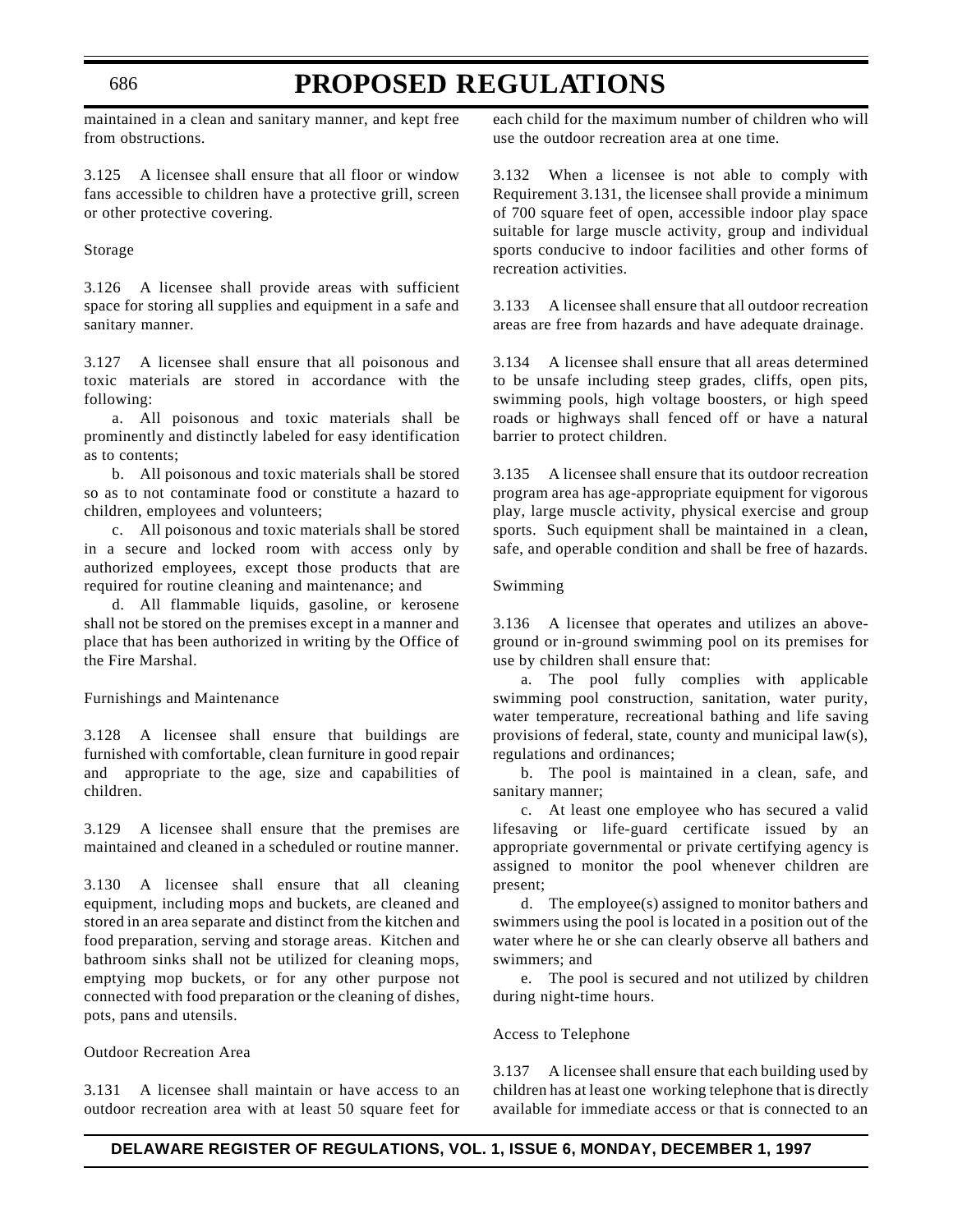operating central telephone system.

3.138 A licensee shall ensure that the licensee's telephone number is clearly posted and available to children, their parent(s) or legal guardian, and the general public.

3.139 A licensee shall provide children reasonable access to a pay or free telephone.

3.140 A licensee shall provide children reasonable privacy for telephone use.

3.141 A licensee shall not charge children for telephone calls to their Division case manager or the Department rights representative.

Emergency Procedures

3.142 A licensee shall develop, adopt, follow and maintain on file written policies and procedures governing the handling of emergencies, including:

- a. Accident;
- b. Bomb threat;
- c. Fire;
- d. Flooding;
- e. Medical;
- f. Missing child;
- g. Power outage; or
- h. Severe weather conditions.

3.143 The policies and procedures shall include:

a. An emergency evacuation plan;

b. Instructions and telephone numbers for contacting ambulance, emergency medical response team, fire, hospital, poison control center, police, and other emergency services;

c. Location and use of first aid kits; and

d. Roster and telephone numbers of employees to be contacted during an emergency.

3.144 A licensee shall post its emergency evacuation plan and diagram depicting all exits in a conspicuous location on each floor of a building.

3.145 A licensee shall ensure that each newly admitted child is provided an orientation regarding emergency procedures and the location of all exits within 48 hours of admission.

Emergency Evacuation Drills

3.146 A licensee shall conduct at least four emergency evacuation drills annually and maintain on file a record of each drill. Two of these drills shall include evacuations, unless the Division, in writing, has determined that an evacuation is clinically contraindicated. Where a licensee utilizes two or more employee shifts, there shall be at least four emergency evacuation drills conducted annually for each shift.

3.147 Emergency evacuation drills shall include all persons on the premises, including employees, volunteers, children and visitors.

Firearms and Other Weapons

3.148 A licensee shall prohibit the storage or use of any firearms or other weapons on the grounds of the facility or program or in any building used by children.

### Power Equipment

3.149 A licensee shall ensure that power-driven equipment shall be appropriately shielded and maintained in good repair. Children shall be permitted to use such equipment only when it is age appropriate and only under the direct supervision of an employee.

### **Part V. Health**

Employee and Volunteer Health

3.150 Prior to employing any person or accepting any volunteer, a licensee shall secure and maintain on file written documentation certifying and verifying that the prospective employee and volunteer has had a general physical examination within 12 months prior to the date of employment. The examination shall include a medically accepted procedure for screening for tuberculosis.

3.151 To be eligible to work in the facility or program, an employee or volunteer shall be:

a. Free from tuberculosis; and

b. Verified every three years thereafter as being free from tuberculosis.

3.152 If a licensee determines that the prospective employee or volunteer has not had a general physical examination within 12 consecutive calendar months prior to the anticipated date of employment or volunteer work, or if a licensee is unable to document that such an examination was completed, a licensee shall require the prospective employee or volunteer, as a condition of employment, to have such a general physical examination, as specified in Requirements 3.150 and 3.151, within three consecutive calendar months of the date of employment or volunteer work.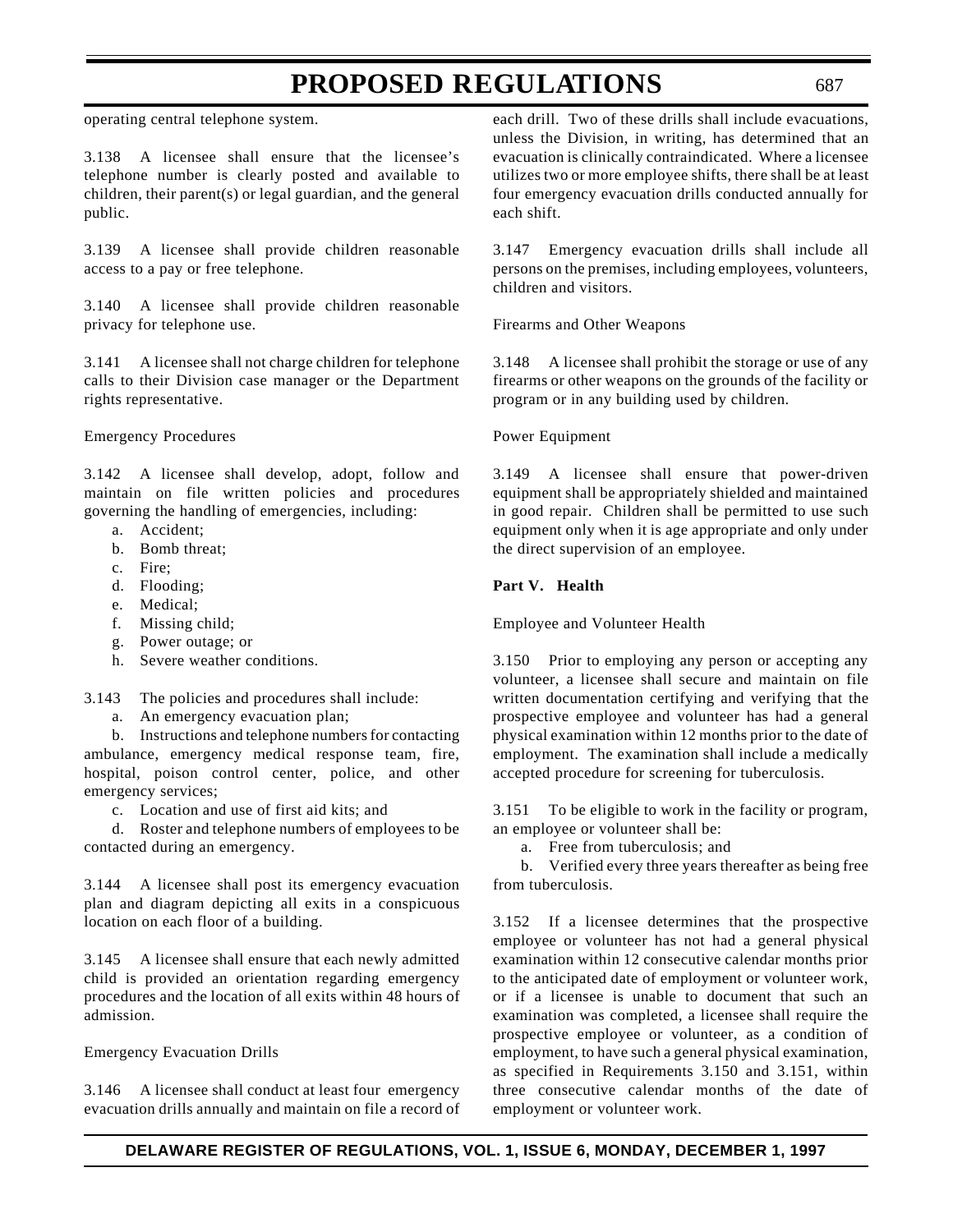Child Health

3.153 A licensee shall secure from and maintain on file written documentation of each child's current immunizations, as required by the Delaware Division of Public Health.

3.154 If a licensee cannot obtain written documentation of immunization for a child, the licensee shall:

a. Coordinate with the child's parent(s), legal guardian, or referring agency for the provision of required immunizations; and

b. Ensure that the child is immunized within 30 consecutive calendar days of admission, unless a statement from a physician indicating that immunizations are contraindicated is included in the child's health record.

Child's Health Records

3.155 A licensee shall maintain on file a written health record for each child that includes information on:

a. All available past medical history;

b. Inventory and assessment of medications in use at the time of admission;

- c. All immunizations;
- d. All medications dispensed;

e. Medical consents and releases of the child's parent(s) or legal guardian;

f. All medical, dental, psychological or psychiatric examinations; and

g. All medical treatment currently being provided.

3.156 A licensee shall ensure that child health records are available to employees for emergency use.

Administration or Assistance With Self-Administration of Medication

3.157 A licensee shall develop, adopt, follow and maintain on file written policies and procedures governing the use, administration or assistance with the self-administration of medications, prescription and nonprescription, to children. The policies and procedures shall:

a. Identify those employees who may administer or assist with the self-administration of medications, in accordance with applicable State law(s) and regulations;

b. Prohibit the administration of psychotropic medications unless a physician determines that such medication is clinically indicated;

c. Prohibit the administration of psychotropic medications for disciplinary purposes, for the convenience

of an employee, or as a substitute for appropriate treatment services;

d. Require that an informed, written consent of the child's parent(s) or legal guardian is secured and maintained on file prior to the administration of any psychotropic medication;

e. Provide for a means of recording in writing the administration of all medications. Such records shall include the identity of the child, the date and time the medication was administered, and the identity of the employee who administered or assisted in the selfadministration of the medication; and

 f. Ensure that any known prescribed medication previously taken by a child is not changed, altered or failed to be dispensed without first consulting with a physician.

3.158 A licensee shall develop, adopt, follow and maintain on file a written schedule for each child receiving prescribed medications.

3.159 A licensee shall ensure that all medications are contained in the original container, properly labeled and stored in a secure locked area or as needed, in a locked refrigerated area. Keys to the secure area shall be safeguarded and kept out of the reach of children.

#### Handwashing

3.160 A licensee shall ensure that handwashing procedures follow the recommendations of the US Centers for Disease Control and Prevention to prevent the spread of illness. Hands shall be scrubbed for a minimum of 10 seconds using soap and warm running water.

3.161 A licensee shall ensure that employees and children wash their hands at least at the following times and whenever hands are contaminated with body fluids:

a. Before any food service activity including food preparation, food serving, table setting and tableware handling;

- b. After toileting;
- c. After changing diapers;

d. After assisting a child with toileting or nose wiping, or after cleaning from a child's having vomited;

- e. Before eating meals or snacks; or
- f. After handling pets or other animals.

3.162 A licensee shall ensure that soap and toilet paper are available at all times. Paper towels or individual clean cloth towels shall be available for each child. If cloth towels are used, a licensee shall ensure that they are washed or replaced daily.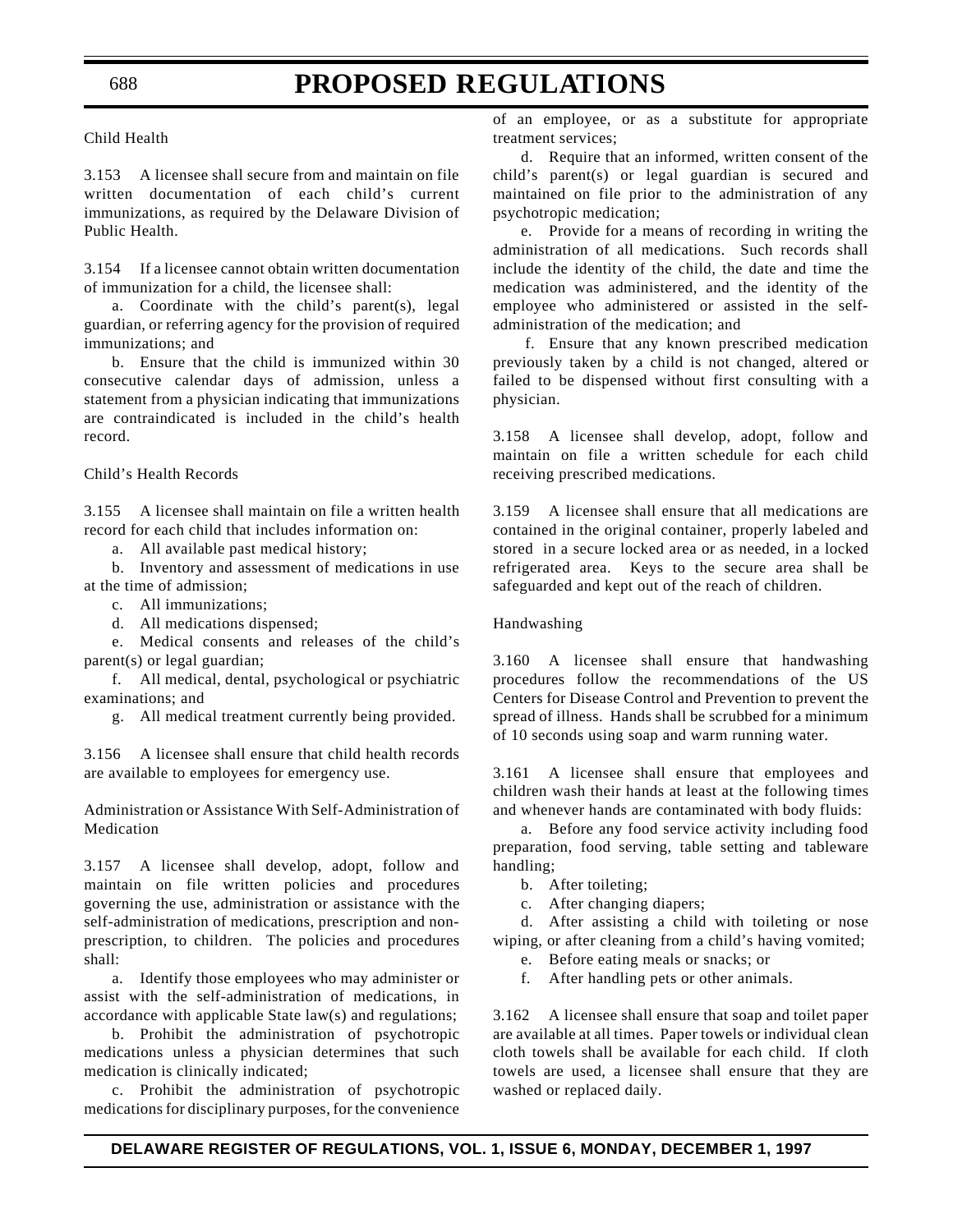3.163 A licensee shall ensure that rest equipment, cribs, beds, mats and bedding are age-appropriate and assigned to one individual child for his or her exclusive use. All bedding shall be cleaned weekly or when soiled or wet, and shall not be assigned to another child until it has been cleaned and sanitized.

#### Universal Precautions

3.164 A licensee shall employ universal precautions for protection from disease and infection. Spills of body fluids (i.e., blood, eye discharge, feces, injury or tissue discharges, nasal discharge, saliva, or urine) shall be cleaned up immediately, as follows:

a. Spills of vomit, urine, or feces on any surface including floors, walls, bathroom fixtures, table tops, furniture, diaper-changing tables, the area shall be cleaned and disinfected;

b. Spills of blood or blood-containing body fluids and injury and tissue discharges, the area shall be cleaned and disinfected. Nonporous disposable gloves shall be used in these situations unless the amount of blood or body fluids is so small that it can easily be contained by the material used for cleaning without coming into contact with the person doing the cleaning;

c. Persons involved in cleaning contaminated surfaces shall avoid exposure of open skin sores or mucous membranes to blood or blood-containing body fluids and injury or tissue discharges by using nonporous disposable gloves to protect hands when cleaning contaminated surfaces;

d. Blood-contaminated material and diapers shall be disposed of in a plastic bag with a secure tie; and

e. Mops shall be cleaned, rinsed, disinfected, wrung dry and hung to dry.

#### Disinfectant Solution

3.165 A licensee shall use a disinfectant solution for disinfecting areas that have been contaminated by body fluids. The disinfectant solution shall be self-made consisting of one-fourth cup of household bleach to each gallon of water, which shall be prepared daily, labeled, and placed in a bottle or a plastic container that is sealed with a cap and stored out of reach of children.

Diapering and Sanitation

3.166 A licensee shall ensure that a diaper-changing area is:

a. Separate from food preparation and serving areas;

b. Easily accessible to a handwashing sink; and

c. Surfaces used for diaper-changing are nonabsorbent and washable, and are disinfected between use by different children or protected by a disposable covering discarded after each use.

3.167 A licensee shall:

a. Use cloth diapers or disposable diapers;

b. Place non-disposable soiled diapers and training pants without rinsing into a separate leakproof plastic bag, labeled with the child's name, before transporting to a laundry or laundering;

c. Place soiled disposable diapers into a cleanable, covered container with a leakproof liner;

d. Use disposable towels, disposable wipes, or clean, reusable towels laundered between use for different children;

e. Immediately wash his or her hands after diapering or helping a child with toileting; and

f. Immediately wash the hands of a child after toileting.

3.168 A licensee shall use toilet training chairs only in an area separate from food preparation areas and in an area that ensures a child's privacy while permitting supervision.

3.169 A licensee shall disinfect toilet training equipment after each use.

Infant Care

3.170 A licensee shall ensure that feeding bottles, nipples, and pacifiers are cleaned and disinfected after each use or when dropped on the floor or ground.

3.171 A licensee shall ensure that toys that are mouthed by infants or children are cleaned and disinfected after each use and stored between use in a clean container.

Emergency Medical Services

3.172 A licensee shall develop, adopt, follow and maintain on file written policies and procedures governing medical emergencies. These policies and procedures shall require that at least:

a.One employee is on duty who is qualified to administer first aid and cardiopulmonary resuscitation; and

b.One fully equipped first aid kit is placed in each building used by children, and in any indoor recreation area.

First Aid Kit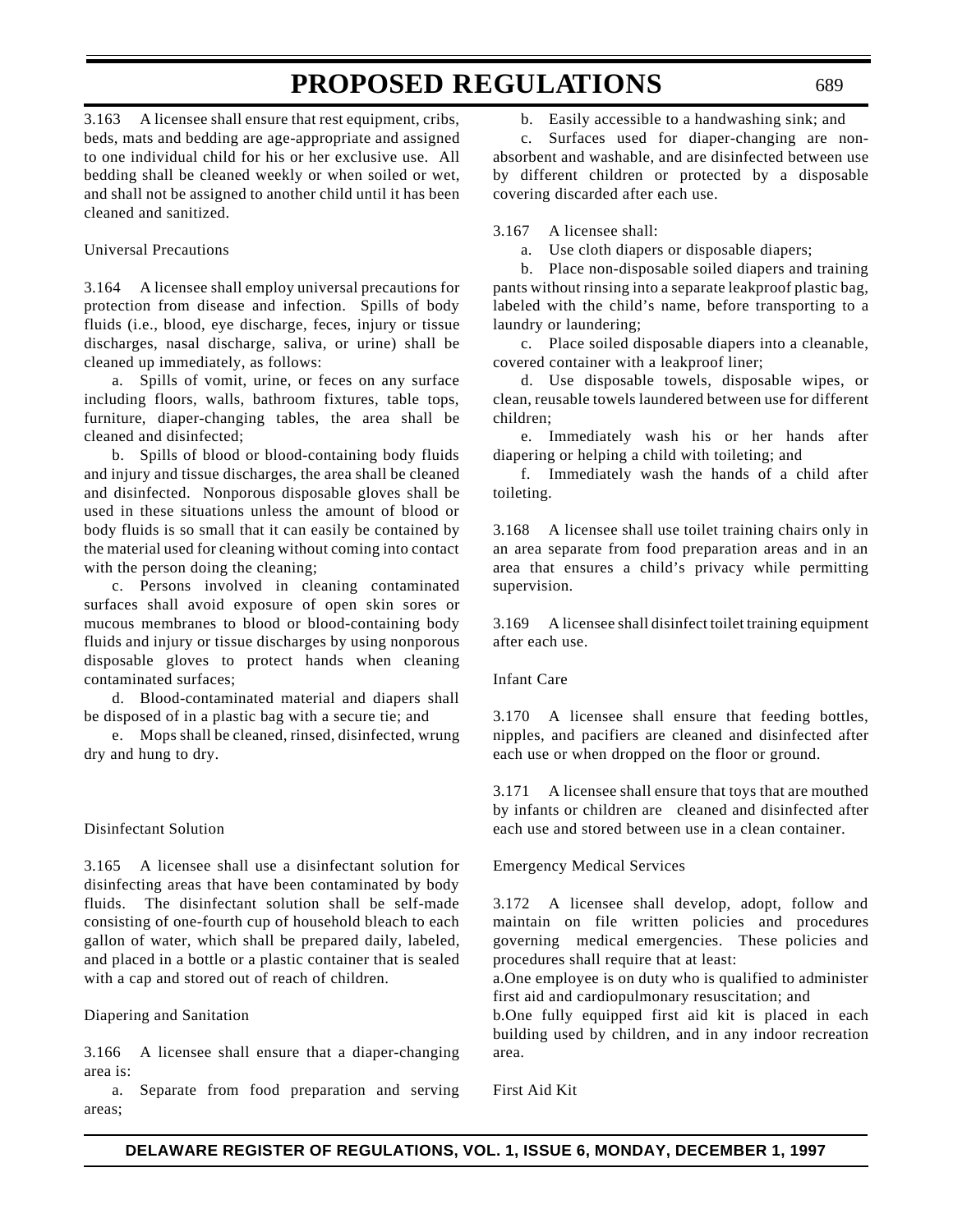# **PROPOSED REGULATIONS**

3.173 A licensee shall ensure that first aid kits are readily available and contain the following:

- a. Nonporous disposable gloves;
- b. Scissors;
- c. Tweezers;
- d. Safety pins;
- e. Thermometer;

f. Current American Academy of Pediatrics or American Red Cross first aid book or an equivalent first aid guide;

- g. Emergency telephone numbers;
- h. Self-adhesive bandages of various sizes;
- i. Bandage tape;
- j. Sterile gauze pads;
- k. Flexible roller gauze;
- l. Triangular bandages; and
- m. Antiseptic wipe.

Illness, Injury or Death

3.174 A licensee shall notify the child's parent(s) or legal guardian and the referring agency of any serious illness, incident involving serious bodily injury or any severe psychiatric episode of a child requiring hospitalization.

3.175 A licensee shall immediately notify the child's parent(s) or legal guardian and the referring agency, the Division and the medical examiner in the event of the death of a child.

### Nutrition

3.176 A licensee shall ensure that all children are provided nutritionally balanced meals and snacks, and portions suitable to the size and age of the child in care, in accordance with the Recommended Dietary Allowances of the National Research Council or its equivalent.

3.177 A licensee shall ensure that a written menu is posted on a daily basis in a conspicuous location on the premises. Any change or substitution to the menu shall be noted and considered as part of the original menu. Menus shall be maintained on file and made accessible for review for at least six months.

3.178 A licensee shall ensure that meals and snacks are served in accordance with the following schedule based upon the number of hours that a child is present at the facility or program:

- a. Two to four hours one snack;
- b. Four to six hours one meal and one snack;
- c. Six to 10 hours two meals and one snack,

or one meal and two snacks, based upon the arrival of the child; or

d. Ten hours or more - three meals and two snacks.

3.179 A licensee shall ensure that alternate meals and snacks are provided for children on special diets when prescribed by a physician.

Pets

3.180 A licensee shall ensure that animals or household pets are free from disease and cared for in a safe and sanitary manner.

3.181 A licensee shall secure and maintain on file written documentation of rabies and other vaccinations of pets, as required by State law(s), regulations or local ordinances.

Use of Alcohol, Tobacco and Illegal Drugs

3.182 A licensee shall prohibit all use of tobacco by employees, volunteers, children and visitors in any building used by children.

3.183 A licensee shall prohibit all use of alcohol and illegal drugs by employees, volunteers, children and visitors in any building or on the premises used by children and in the presence of children.

3.184 A licensee shall prohibit all use of alcohol, tobacco and illegal drugs by employees, volunteers, children and visitors in any vehicle owned, leased or provided by the licensee and utilized for transporting children.

3.185 In vehicles owned by employees or volunteers, a licensee shall prohibit all use of alcohol, tobacco and illegal drugs by employees, volunteers, children and visitors while transporting children.

### **Part VI. Transportation**

3.186 A licensee that chooses to provide for the transportation of children to or from the premises, or in connection with an authorized activity, shall ensure that transportation is provided, in accordance with the provisions of these requirements.

3.187 A licensee shall maintain on file a photocopy or other written record of the following documents for every motor vehicle used by the licensee to transport children:

- a. A valid motor vehicle license;
- b. A current motor vehicle registration; and
- c. A current motor vehicle insurance coverage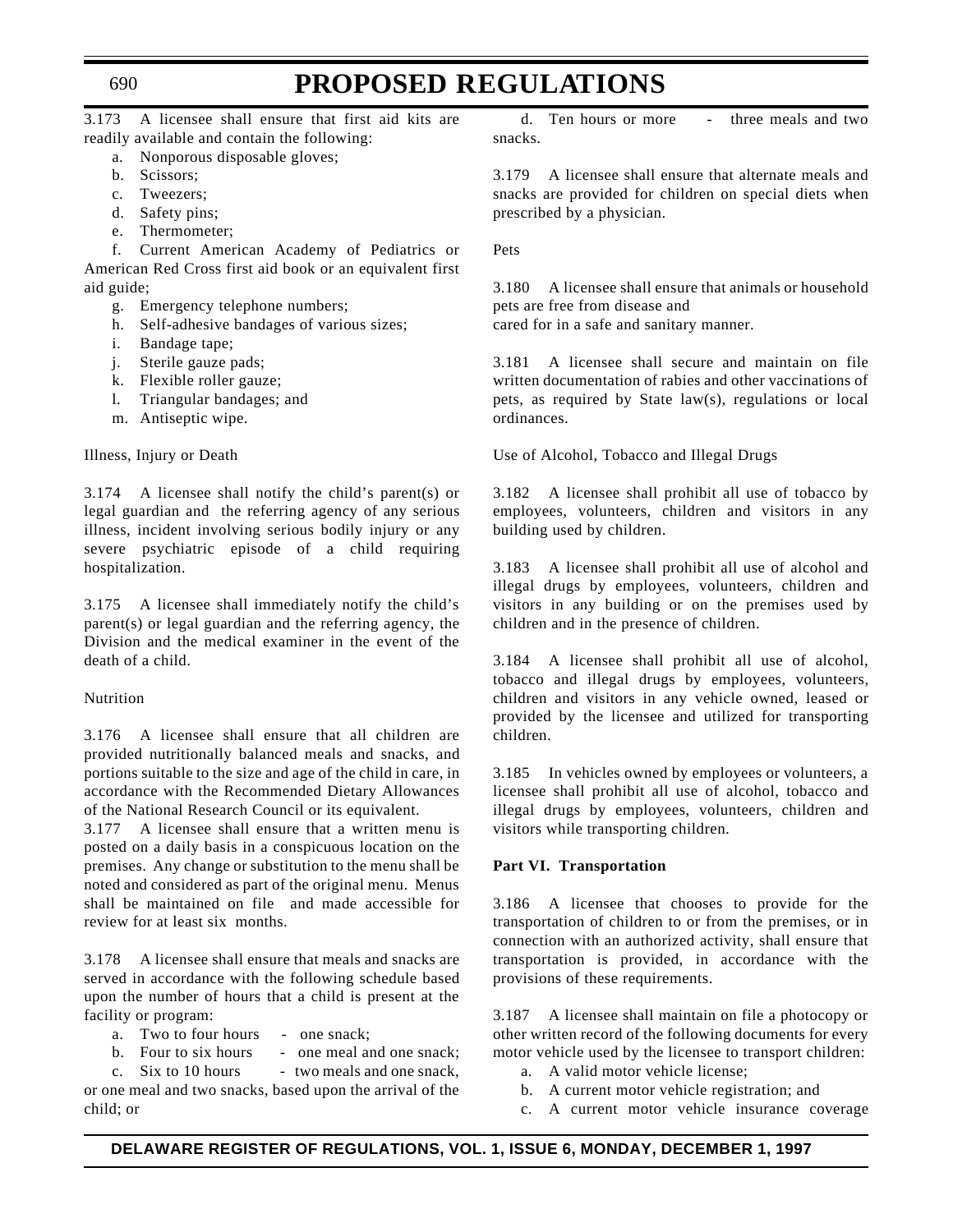contract.

3.188 A licensee shall ensure that the driver of any motor vehicle used to transport children enrolled in a facility or program has a valid driver's license to operate the specific type of motor vehicle used to transport children.

3.189 A licensee that chooses to transport nonambulatory children with disabilities shall ensure that the following additional equipment is provided for all vehicles except automobiles used for transporting children:

a. A ramp device to permit entry and exit of a child;

b. A fastening system for wheelchairs that secures the chair to the vehicle floor; and

c. Adequate aisle space that does not impede access to the exit door.

3.190 A licensee shall ensure that all vehicles used to transport children:

a. Are maintained in a clean and safe condition;

b. Are equipped with a triangular red portable reflector device;

c. Are equipped with a fully stocked first aid kit located on the inside of the vehicle;

d. Have seats and back rests that are securely fastened;

e. Have all seats facing sideways or backward securely locked in place; and

f. Have an operable heater capable of maintaining a temperature of 60 degrees Fahrenheit.

3.191 A licensee shall ensure that the following safety procedures are followed:

a. An employee or volunteer is always present when a child is in the vehicle;

b. All children are secured in a car seat that is appropriate for their age and that complies with applicable provisions of federal and state law(s) or regulations;

c. Children who are not in a car seat are using seat belts; and

d. When transporting more than four children below six years of age, that there is one adult, in addition to the driver, in the vehicle.

#### **CHAPTER 4: RESIDENTIAL CHILD CARE FACILITY Part I. Administration**

Authorization to Operate a Facility

4.01 As a condition for being authorized by the Division to operate a facility, a licensee shall make

application to and have been determined by the Division to be in full compliance with the Requirements of this Chapter, in addition to the Requirements of Chapters 1 through 3.

#### **Part II. Personnel**

Staff-to-Child Ratios During Daylight Hours

4.02 During daylight hours, a building with a licensed capacity of 12 or fewer children shall have no fewer than one direct care worker on duty on the premises when children are present. When no children are present, there shall be one employee who can be reached by telephone.

4.03 During daylight hours, a building with a licensed capacity of 13 children or more, shall have one direct care worker on duty on the premises for every 10 children or fraction thereof when children are present. When no children are present, there shall be one employee who can be reached by telephone.

Staff-to-Child Ratios During Night-Time Hours

4.04 During night-time hours, a building with a licensed capacity of 12 or fewer children, all of whom are of the same gender, shall have one direct care worker on duty on the premises when children are present. The direct care worker shall be in the area where children sleep or in any area within close proximity to the area(s) where children sleep. The direct care worker shall not be required to be awake. An additional employee shall be on call and available to reach the building, when called, within 30 consecutive minutes. If the building is coeducational, the direct care worker shall be on duty and awake.

4.05 During night-time hours, a building with a licensed capacity of 13 children or more, shall have one direct care worker on duty on the premises and awake for each 16 children or fraction thereof, when children are present. The direct care worker shall be in the area where children sleep or in any area within close proximity to the area(s) where children sleep. An additional employee shall be on call and available to reach the facility, when called, within 30 consecutive minutes.

#### Recreation

4.06 A facility with a licensed capacity of 13 children or more shall designate one full-time employee to plan, coordinate and lead recreational, physical exercise and leisure time activities for children.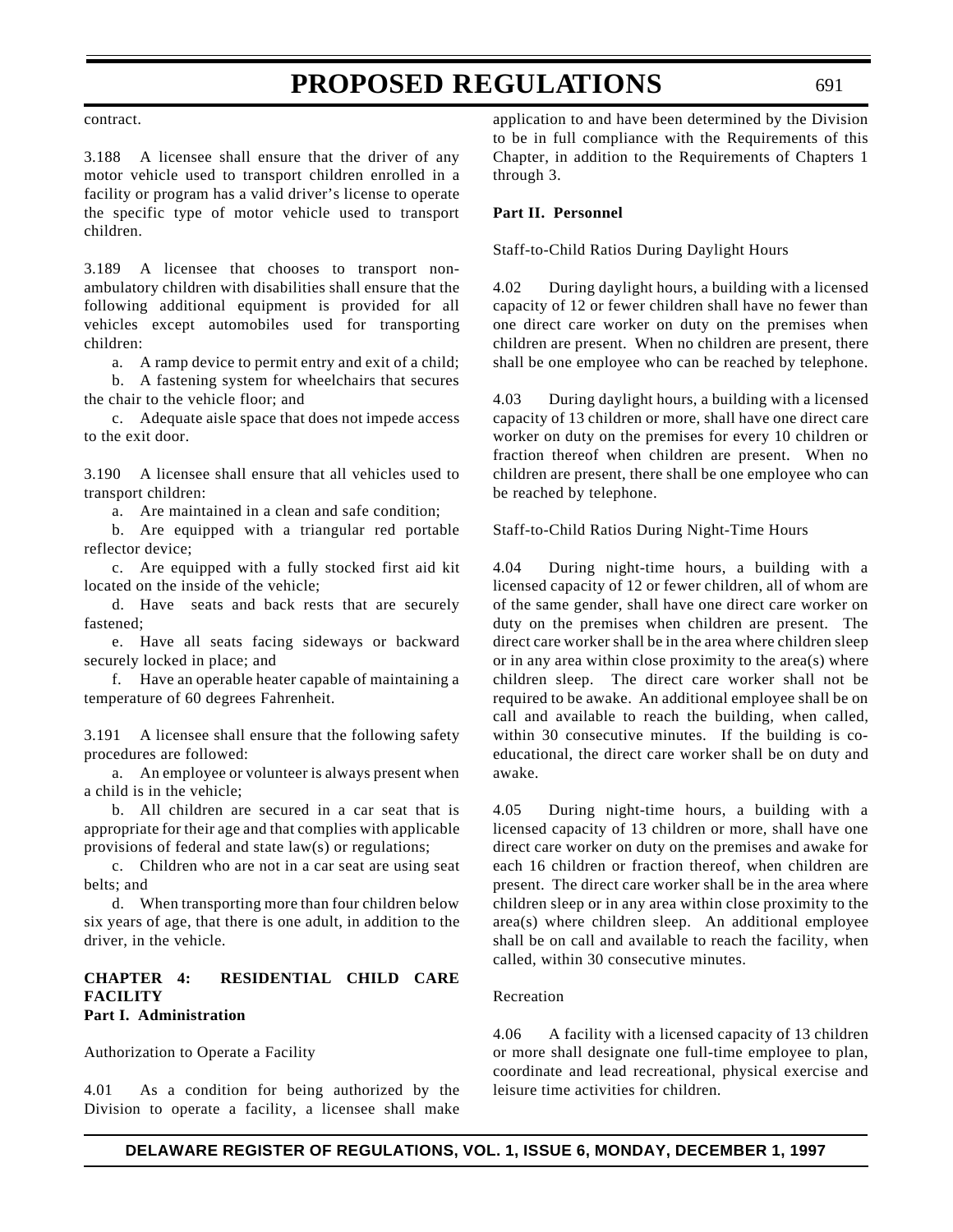**Part III. Children's Services and Activities** Visitation with Children

4.07 A facility shall develop, adopt, follow and maintain on file written policies and procedures governing visits between children and their parent(s), legal guardian, relatives and friends, both at the facility, at the children's own homes and at other suitable locations. These policies and procedures shall address the days and hours of visits, frequency of visits permitted, any exceptions governing whom the child may visit, and whom to contact to arrange for special accommodations in the event of hardship or emergencies and shall be consistent with applicable State law(s), regulations or court orders.

4.08 A facility shall explain the policies and guidelines to the child and his or her parent(s) or legal guardian.

4.09 A facility shall provide accommodations within the buildings to enable visits with children to be conducted in reasonable privacy, except where the service plan indicates that visits are to be directly supervised, or when the facility has reason to believe that a particular visitor would not be in the best interest of the child.

4.10 A facility shall not deny or restrict children's visits in the facility with their parent(s), legal guardian, relatives or friends based upon a child's behavior or infraction of these requirements, unless specified in the child's service plan.

Facility Visits or Tours

4.11 A facility shall develop, adopt, follow and maintain on file written policies and procedures governing visits to or tours within the facility by volunteers, members of the facility's governing board, advisory committees or councils, public officials, the media and members of the public-at-large who are not related to children in care. The policies and procedures shall address:

a. The process by which such persons shall be required to seek and secure prior written approval to visit or tour the facility;

b. The purpose and extent of such visits or tours;

c. The days, hours, frequency and duration of any such visits or tours;

d. The circumstances and conditions under which such persons may visit or tour, including a requirement that such visits or tours be supervised by employees;

e. Precautions to protect the health, safety and wellbeing and to prevent risk or harm to children in care;

f. Requirements designed to protect the privacy rights of children in care; and

g. Conditions to ensure that such visits or tours do not:

• Cause a major or serious disruption of services or treatment to children;

Interfere with the implementation of the child's service plan;

• Intimidate or embarrass children or employees; or

Seriously interfere with or disrupt program operations.

Overnight Visits Away from Facility

4.12 A facility shall include in the visitation policies and procedures provisions for verifying the identity of any visitor(s) not known to the facility and for securing prior to the visit pertinent information about the location of the overnight visit and the adult(s) responsible for the child's care during the visit.

Sending and Receiving Mail

4.13 A facility shall not deny or restrict a child's right to send and receive mail without censorship and without limiting the amount of mail a child sends or receives, except when:

a. The facility has reason to believe that a child's mail may contain unauthorized, injurious or illegal materials;

b. A court order restricts this right; or

c. A facility has reason to believe that a particular child's mail may present a security risk.

4.14 A facility shall ensure that each child has reasonable access to writing materials and postage.

Children's Money

4.15 A facility shall develop, adopt, follow and maintain on file written policies and procedures governing the handling and management of children's money. These policies and procedures shall include provisions on:

a. The conditions under which a child may possess his or her own money;

b. The management of individual monetary accounts, ensuring that there is an accurate, individual accounting of all monies belonging to a child, including the receipting and disbursing of all monies;

c. Prohibiting a facility from requiring a child to assume responsibility for the cost of his or her own care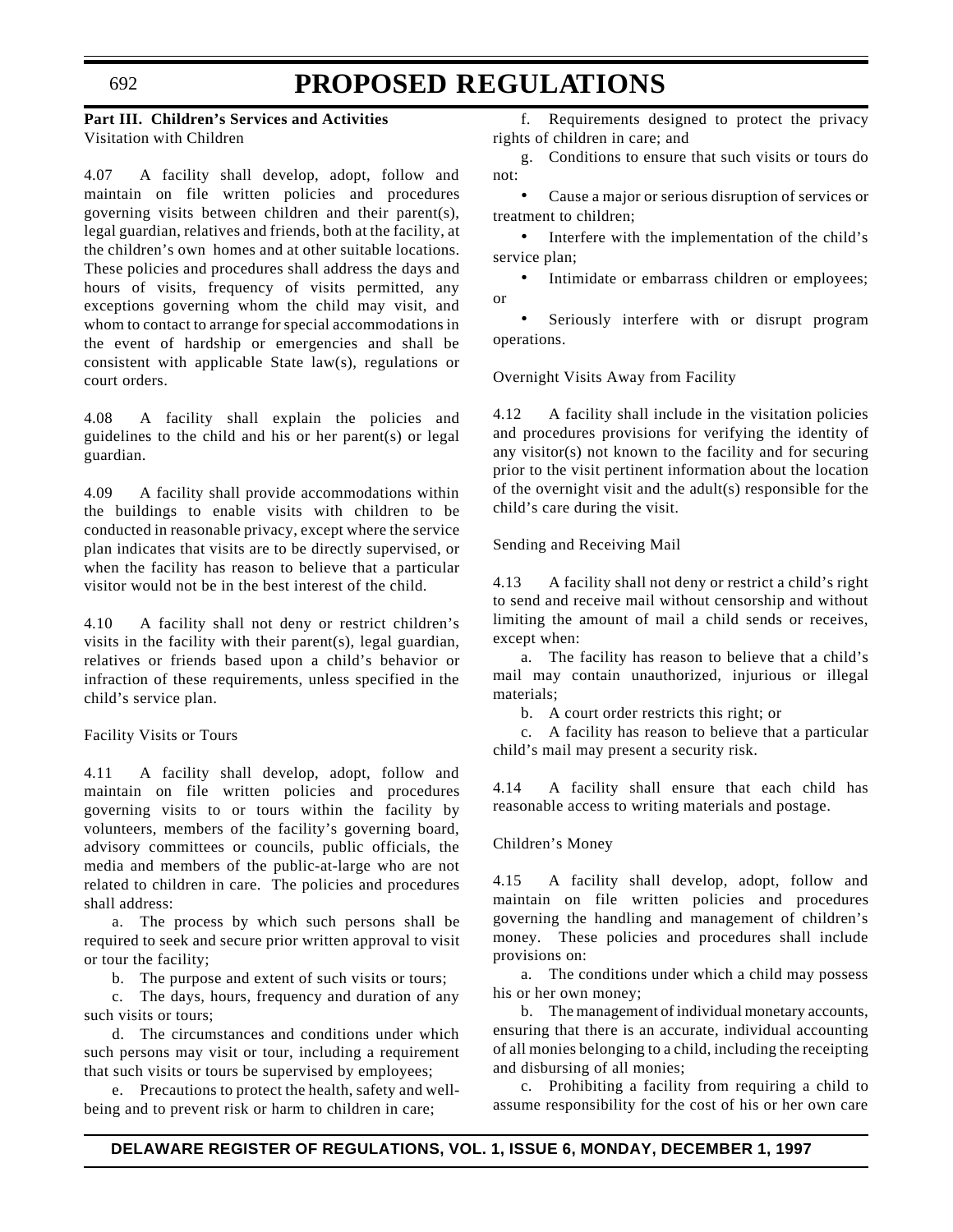and treatment, except for the reasonable reimbursement of costs required to pay for purposeful damage to the facility or to the property of another person by a child; and d.Allowing or facilitating opportunities for a child to earn an allowance or to earn money through work assignments.

### Sleep

4.16 A facility shall develop, adopt, follow and maintain on file written policies and procedures governing the time to be set aside for uninterrupted daily sleep for each child. The policies and procedures shall ensure that each child is given the opportunity for at least eight hours of uninterrupted rest on a daily basis, unless the service plan or health needs of the child indicate otherwise.

Clothing and Other Personal Belongings

4.17 A facility shall ensure that each child has adequate, clean, and seasonally appropriate clothing.

4.18 A facility shall permit a child to bring clothing and other personal belongings to the facility, unless prohibited by the facility's policies and procedures.

4.19 A facility shall make adequate provisions for storing a child's clothing and other personal belongings while the child is enrolled, so that clothing used by a child does not come into contact with clothing used by another child.

4.20 A facility shall permit a child to take with him or her all clothing and other personal belongings identified as his or hers at the time of discharge.

### Nutrition

4.21 A facility shall provide at least three nutritiously balanced meals for each child on a daily basis at regular times, with not more than 14 hours between the evening meal and breakfast.

Discharge and Aftercare Plans

4.22 A facility shall develop, adopt, follow and maintain on file written policies and procedures governing discharge and aftercare planning. The policies and procedures shall include:

a. The roles and responsibilities of the child's parent(s) or legal guardian, the referring agency, and the facility;

b. The handling of an emergency discharge of a child that ensures the immediate notification of his or her

parent(s) or legal guardian, or the referring agency;

c. The involvement of the child in developing the discharge and aftercare plan, consistent with the child's ability to understand the plan and process; and

d. The contents of the discharge report, which shall include the name, address telephone number of the person or agency to whom the child was discharged. In addition, the report shall include a summary of the services provided to the child while in care, goals specified within the service plan that have been achieved, service needs that remain to be addressed, and recommendations for appropriate follow-up services.

The discharge report shall be completed within 30 consecutive calendar days of the child's discharge.

4.23 A facility that discharges a child under circumstances that are not consistent with the child's service plan shall document in writing the following in the discharge report:

a. The circumstances leading to the unplanned discharge;

b. The actions taken by the facility and other parties; and

c. The reason for the actions taken.

### **Part IV. Physical Plant**

Living Unit Space

4.24 A facility shall ensure that the living unit(s) areas where children live -- have designated space for daily living activities, including dining, recreation, indoor activities and areas where children may visit with their parent(s), legal guardian, relatives and friends.

4.25 A facility shall ensure that a dining area is provided which shall be maintained in a clean manner, be well-lighted and ventilated. The licensee shall ensure that dining room tables and chairs or benches are sturdy and appropriate for the sizes and ages of the children in care.

Toilet and Bathing

4.26 A facility shall ensure that there are toilet and bathing accommodations that meet the following specifications:

a. For every eight residents, there shall be at least one flush toilet, wash basin, and bathtub or shower;

b. These toileting and bathing facilities shall not be located more than one floor from any bedroom; and

c. Bathrooms shall have at least one mirror fastened to the wall at an age appropriate height.

Bedroom Accommodations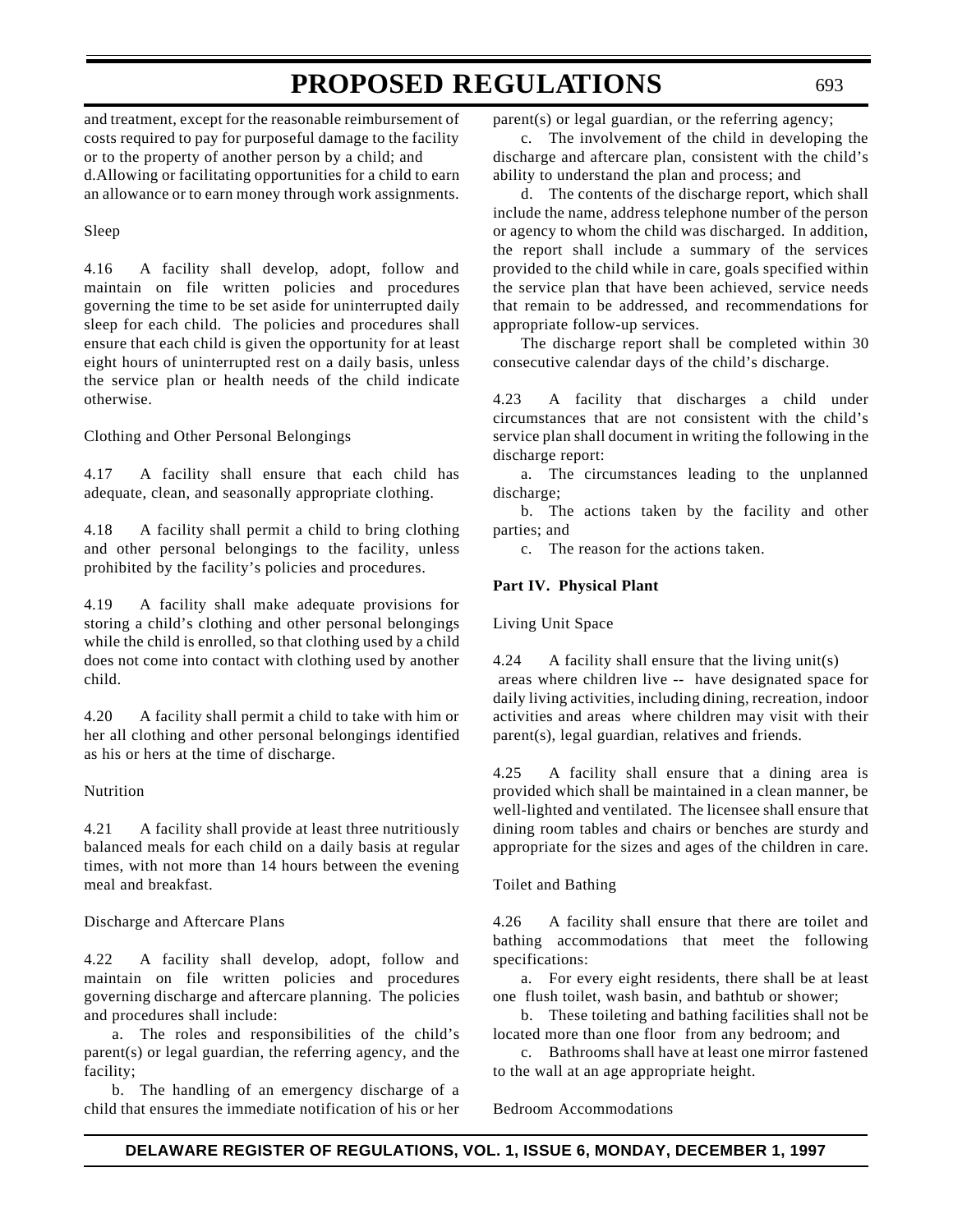4.27 A facility shall ensure that any bedroom used by children includes:

a. A designated area for sleeping;

b. A floor area of at least 70 square feet in a singleoccupancy bedroom and at least 50 square feet in a multiple-occupancy bedroom, excluding closet space;

c. Sufficient space for beds to be at least three feet apart at the head, foot, and sides. Bunk beds shall be at least five feet apart at the head, foot and sides;

d. No more than four children for sleeping per room;

- e. A door that may be closed;
- f. A window covering to ensure privacy; and
- g. Lights with safety covers or shields.

4.28 A facility shall ensure that each child is provided with:

- a. A bed;
- b. A cleanable, fire retarding mattress;

c. Clean bed linens on at least a weekly basis;

- d. A pillow; and
- e. Blanket(s) appropriate for season and weather.

4.29 A facility shall use cots or portable beds in an emergency only and for no longer than a period of 72 hours.

4.30 A facility shall ensure that there are no more than two tiers when bunk beds are used. In addition, the facility shall ensure that the distance between the top bunk mattress and ceiling is of sufficient height to enable the child to sit upright in bed without his or her head touching the ceiling.

4.31 A facility shall ensure that bed linens are changed at least every seven calendar days, or more often, if needed.

4.32 A facility shall provide and locate in the bedroom for each child a chest of drawers, a bureau, or other bedroom furniture for the storage of clothing and other personal belongings.

4.33 A facility shall not permit a child to share the same bed with any other child.

4.34 A facility shall ensure that a child of five years of age or older may occupy a bedroom only with members of the same sex.

### **Part V. Health**

Personal Care and Hygiene

4.35 A facility shall develop, adopt, follow and maintain on file written policies and procedures that ensure that:

a. Children will receive guidance and instruction in personal care and hygiene appropriate to their age, gender, race and culture;

b. Children follow personal care and good hygiene practices; and

c. All necessary hygiene supplies, towels, washcloths and toiletries are provided to children in harmony with their age, gender, race and culture.

4.36 A facility shall develop, adopt, follow and maintain on file written policies and procedures governing preventative, routine and emergency dental and medical care, including provisions for effective coordination of such dental and medical care with those responsible for the child's aftercare. The policies and procedures shall include:

a. Periodic appraisal of the general health of each child;

- b. Initial and continuing health screening procedures;
- c. Emergency procedures;
- d. Maintenance of health records;

e. Arrangements with a licensed physician(s) and dentist(s) to provide needed care; and

f. Availability of medical care on a 24-hours-aday, seven-days-a-week basis.

4.37 A facility shall ensure that children receive timely, competent care when they are ill and continue to receive necessary follow-up care.

Medical and Dental Care

4.38 If a facility cannot document that each child has received a complete physical examination within 12 consecutive calendar months before admission to the facility, the facility shall arrange for the child to have a new physical examination, to be completed within 45 consecutive calendar days after admission.

4.39 A facility shall ensure that every child receives a physical examination no later than 12 consecutive calendar months after his or her previous physical examination and once a year thereafter.

4.40 A facility shall ensure that, upon admission, a child is asked if he or she has any physical illnesses or injuries. If a child shows symptoms of illness or injury, the facility shall arrange for the child to be examined immediately by a licensed physician or by a licensed nurse practitioner. The facility shall document the results of this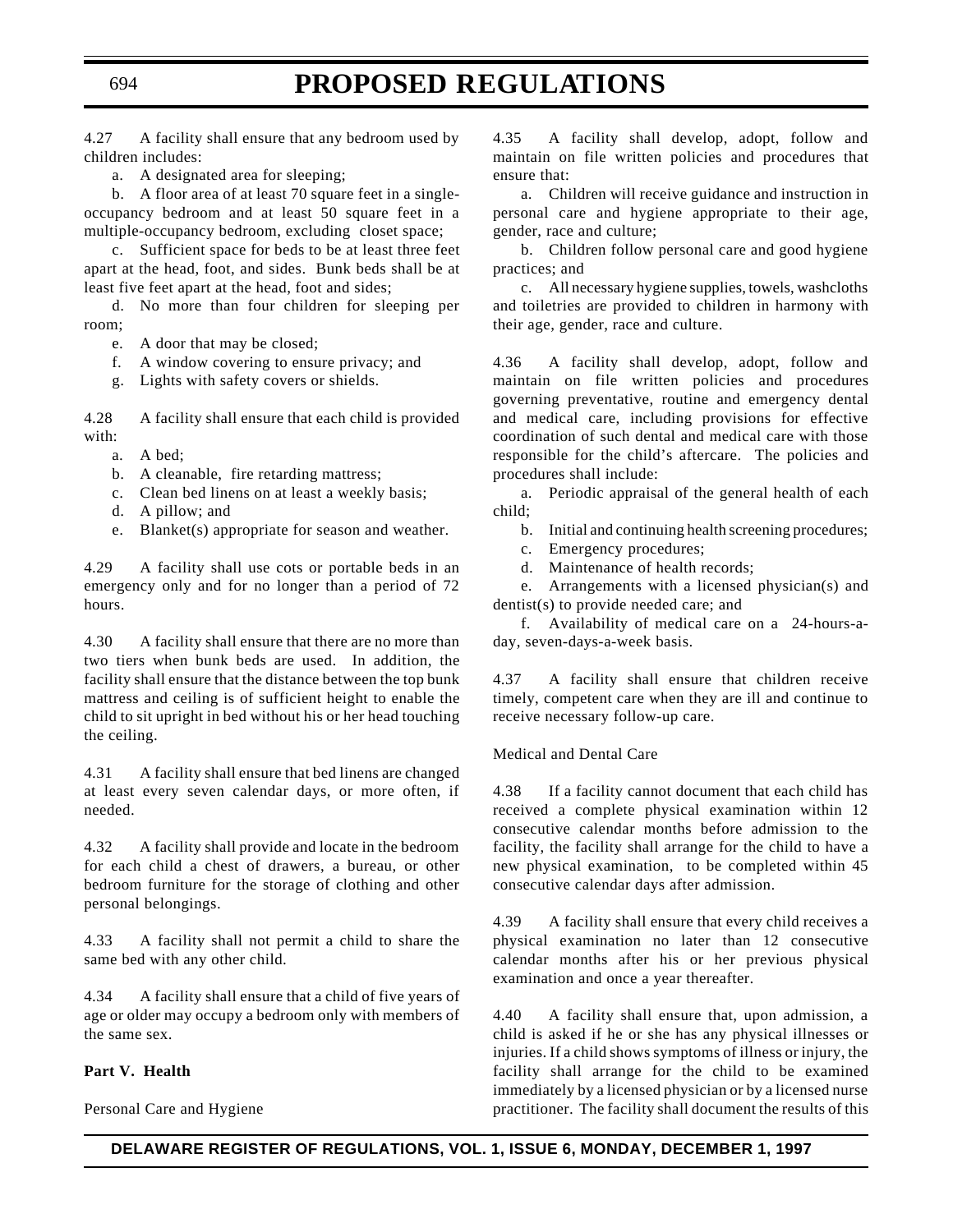procedure in writing and maintain them on file in the child's record.

4.41 A facility shall ensure that a child receives necessary medical care throughout the year.

4.42 A facility shall ensure that every child over three years of age receives a dental examination annually.

4.43 A facility shall ensure that a child receives necessary, non-cosmetic dental care throughout the year.

4.44 A facility shall make provisions for a child to receive any needed eyeglasses, hearing aids, prosthetic devices or other corrective devices, as medically indicated by a licensed physician.

Prenatal Care for Pregnant Adolescents

4.45 A facility caring for a pregnant adolescent shall ensure that:

a. All pregnant adolescents receive comprehensive prenatal care, including:

1. Monthly visits to an obstetrician or certified nurse mid-wife during the first 28 weeks of gestation;

2. Biweekly visits to an obstetrician or certified nurse mid-wife from the 29<sup>th</sup> to the 36<sup>th</sup> week of gestation;

3. Weekly visits to an obstetrician or certified nurse mid-wife from the 36<sup>th</sup> week of gestation until delivery; and

4. Participation in a child birth class provided by a registered nurse or child birth educator.

b. Arrangements for the delivery of the child are made by the end of the second trimester, or in situations wherein the adolescent is already pregnant beyond the second trimester upon admission to the facility, arrangements shall be made within 15 consecutive calendars days of the adolescent's admission to the facility;

c. A system is established to provide background medical information on the pregnant adolescent to the hospital identified for delivery or at the birthing center identified for delivery;

d. Delivery arrangements are clearly recorded in the adolescent's medical record to which employees are to have access in an emergency; and

e. Pregnant adolescents receive a dental examination within three consecutive calendar months of admission, and that needed non-cosmetic dental care is provided.

### **CHAPTER 5. SECURE RESIDENTIAL CHILD CARE FACILITY**

Authorization to Operate a Secure Residential Care

Facility

5.01 As a condition for being authorized by the Division to operate a secure residential care facility, a licensee shall make application to and have been determined by the Division to be in full compliance with the Requirements of this Chapter, in addition to the Requirements of Chapters 1, 2, 3 and 4.

Admission

5.02 A facility shall only admit a child who has been adjudicated by a court of law or placed by the Delaware Division of Child Mental Health Services or any other instate or out-of-state governmental agency.

#### Security Measures

5.03 A facility shall develop, adopt, follow and maintain on file a written statement identifying the specific security measures employed at the facility, and the basis for using these measures.

#### Definition

5.04 For purposes of this Chapter only, "automatic fail-safe system" means a combination of a mechanical and an electronic system that automatically unlocks all resident room doors and other doors required for building egress purposes in the event of either a power failure or a fire.

### Staff-to-Child Ratios

5.05 A facility that is equipped with an automatic failsafe system that allows full and free egress from all individual rooms and buildings in the event of a power failure or fire shall have at least one direct care on duty and on the premises for every five children or fraction thereof, during daylight hours, and shall have at least one direct care worker awake and on duty on the premises for every 10 children or fraction thereof during night-time hours. There shall always be a minimum of two direct care workers awake and on duty when children are present during night-time hours.

5.06 A facility that is not equipped with an automatic fail-safe system shall have at least one direct care worker on duty on the premises for every four children or fraction thereof, when children are present during daylight hours, and shall have at least one direct care worker awake and on duty on the premises for every six children or fraction thereof when children are present during night-time hours. There shall always be a minimum of two direct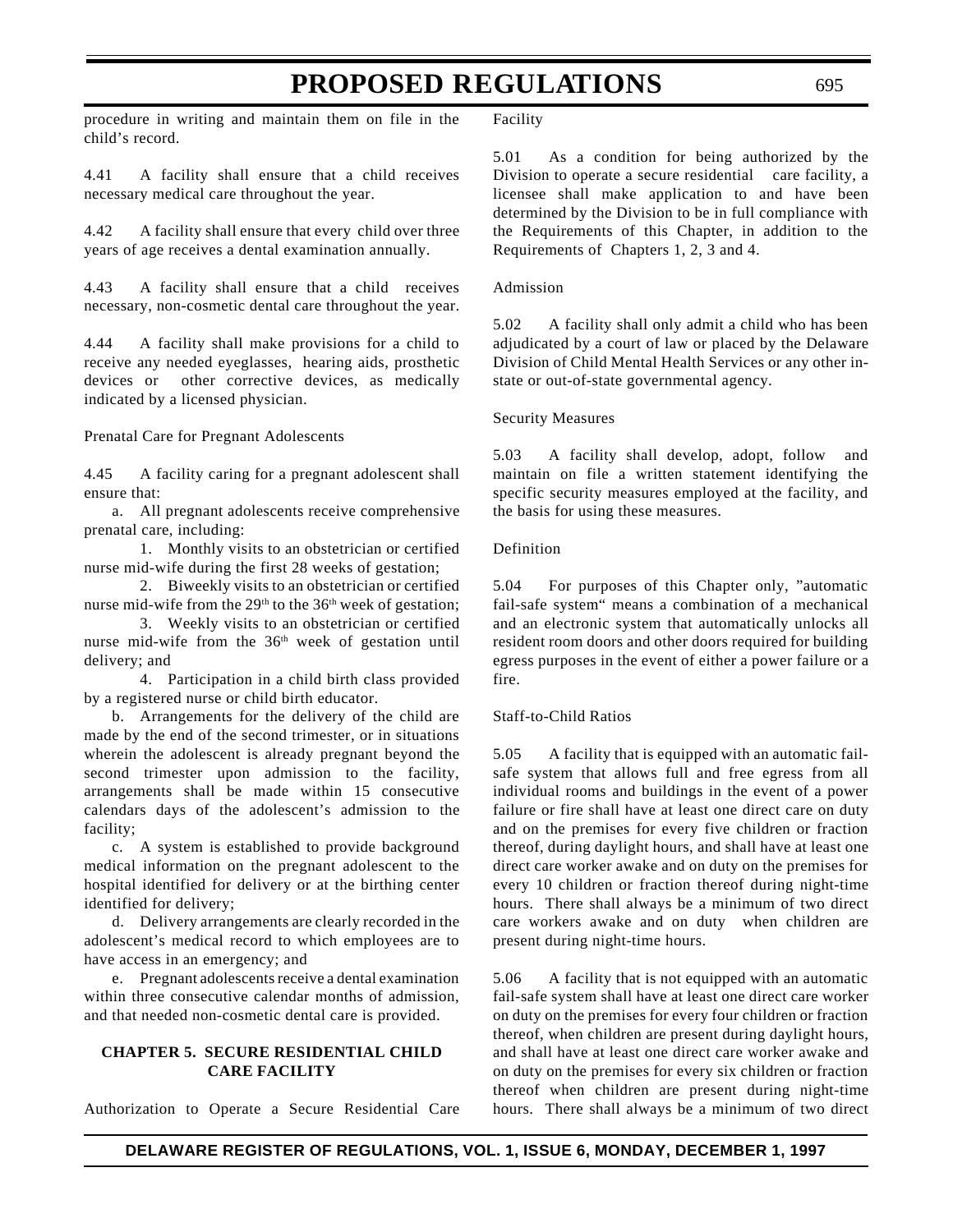care workers awake and on duty when children are present during night-time hours.

5.07 A facility shall assign direct care workers to cover no more than one living unit at the same time.

5.08 A facility shall have at least one additional employee immediately available at all times to assist on-duty employees in an emergency.

Outdoor Recreation Area

5.09 A facility shall ensure that the outdoor recreation area is enclosed with a suitable security fence.

Exemptions

5.10 A secure residential care facility shall be exempt from the following requirements:

a. That portion of Requirement 3.69 regarding participation in off-site religious services or activities.

b. Requirements 4.02 through 4.05 regarding staffto-child ratios.

#### **CHAPTER 6. SHELTER CARE FACILITY**

Authorization to Operate a Shelter Care Facility

6.01 As a condition for being authorized by the Division to operate a shelter care facility, a licensee shall make application to and have been determined by the Division to be in full compliance with the Requirements of this Chapter, in addition to the Requirements of Chapters 1, 2, 3 and 4.

Staff-to-Child Ratios

6.02 During daylight hours, a facility shall provide at least one direct care worker on duty on the premises for every five children, or fraction thereof, when children are present. During night-time hours, a facility shall provide at least one direct care worker awake and on duty on the premises for every 10 children, or fraction thereof, when children are present.

Health Care

6.03 A facility shall either:

a. Secure written documentation that a child has received a complete physical examination within the 12 consecutive calendar months prior to his or her admission to the shelter care facility; or

b. Provide or arrange for the provision of a complete physical examination within seven consecutive

calendar days of a child's admission to the shelter care facility.

Duration of Placement

6.04 A facility shall provide care to children for a period of time that is not to exceed 30 consecutive calendar days, unless:

a. There is documentation in the child's service plan that clearly justifies a longer placement; or

b. There is evidence that a strict adherence to the 30-day limit would require the child's release to another short-term placement, in which case the child may remain in the shelter care facility until a more permanent or longterm placement has been identified, or not later than 60 consecutive calendar days, whichever occurs first.

#### Exemptions

6.05 A shelter care facility shall be exempt from the following requirements:

a. Requirement 3.153 regarding written documentation of a child's current immunizations;

b. Requirement 3.154 regarding obtaining necessary immunizations within 30 consecutive calendar days of admission; and

c. Requirement 3.155 regarding the essential health records to be maintained on file. If the items listed in Requirement 3.155 are available, they shall be kept on file by the facility.

### **CHAPTER 7. TRANSITIONAL CARE FACILITY**

Authorization to Operate a Transitional Care Facility

7.01 As a condition for being authorized by the Division to operate a transitional care facility, a licensee shall make application to and have been determined by the Division to be in full compliance with the Requirements of this Chapter, in addition to the Requirements of Chapters 1, 2, 3 and 4.

Admission

7.02 A facility shall admit children who:

a. Have reached the age of 16 or older;

b. Have demonstrated a level of maturity that will enable them to be involved in some community activities, including education or employment; and

c. Require minimum guidance or supervision.

7.03 A facility shall accept a child into care only after a current comprehensive admission evaluation has been completed in accordance with Requirement 3.40 and only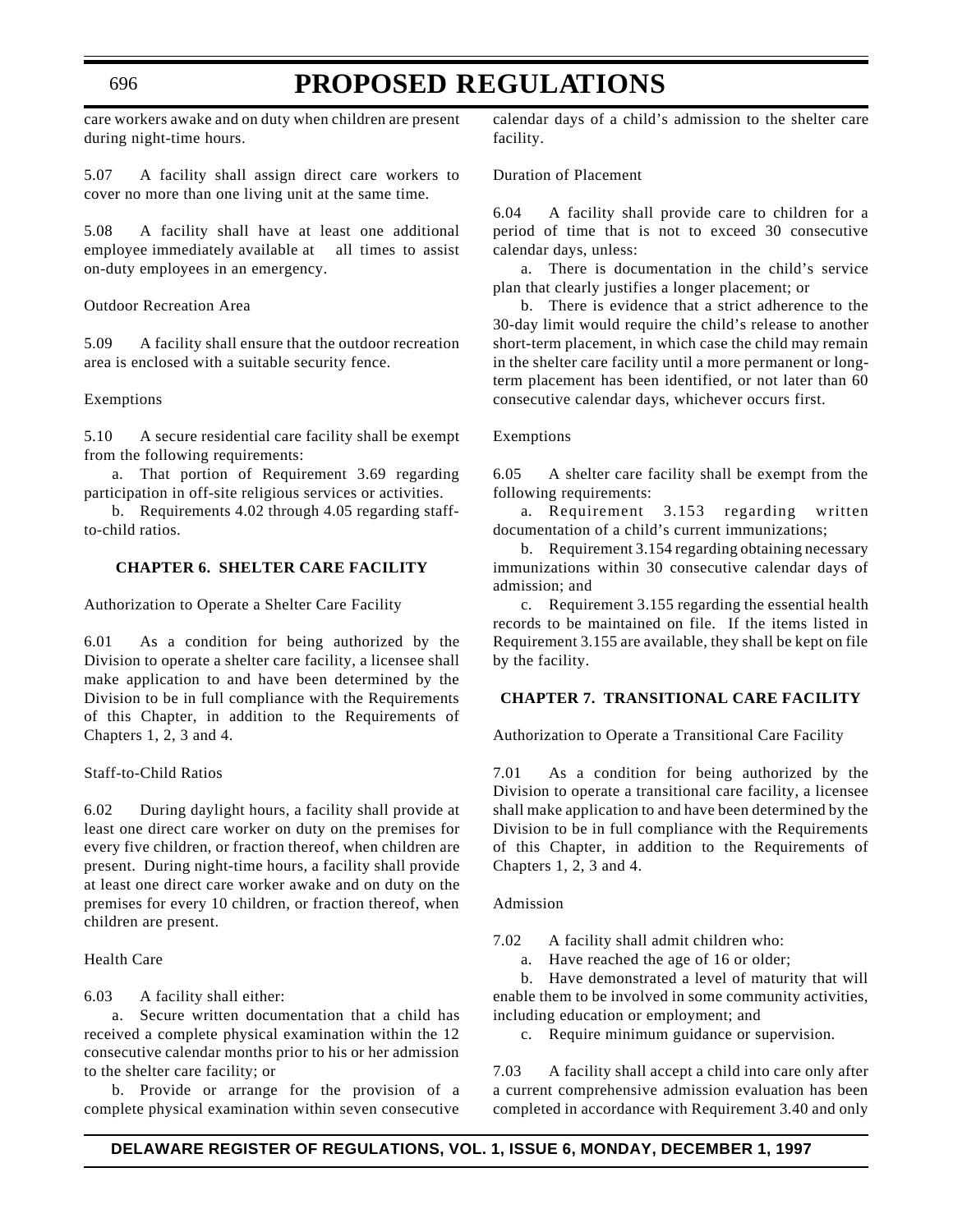when the evaluation indicates that preparation for selfsufficiency or independent living is the primary goal for the child.

7.04 At the time of admission, a facility shall enter into a written agreement with each child. The agreement shall include:

a. A delineation of the respective roles and responsibilities of the facility, the child, and other involved parties;

b. A description of the rules governing the conduct and consequences of inappropriate behavior of the child while in care;

c. A statement of any financial arrangements related to placement, in accordance with Requirement 4.15; and

d. The approval signature of the child and the signature of a representative of the facility.

#### Service Plan

7.05 In addition to the provisions of Requirements 3.48, 3.49 and 3.50, a facility shall ensure that the service plan includes:

a. The type and frequency of supervision needed;

b. The respective roles and responsibilities of the facility, the child and other involved parties;

c. The time-frames and methods to be used to gradually reduce dependency while appropriately increasing personal responsibility;

d. Identification of all persons responsible for the implementation of the plan;

e. The life skills the youth will need to acquire before discharge;

f. The criteria for achieving a successful discharge; and

g. The preliminary plan for discharge and aftercare, in accordance with Requirements 4.22 and 4.23.

### Activity Schedule

7.06 A facility shall assist each child to develop and follow a written activity schedule that includes:

a. Life skills training and practice appropriate to achieving independent living;

b. Household chores to be completed by children in care;

c. Employment, job skill training or educational activities;

d. Leisure-time or recreational activities; and

e. Contacts with employees, volunteers or community people.

Staff Coverage

7.07 A facility shall develop, adopt and follow written policies and procedures governing the type and frequency of employee supervision provided for each child. The policies and procedures shall:

a. Contain criteria for determining the type and frequency of employee supervision. The criteria shall be based on an assessment of each child's maturity, suitability and readiness for responsibly and safely handling various degrees of responsibility and independence; and

b. Delineate a mechanism by which a child can communicate with a facility for information, assistance or guidance, or to express a concern or need that the child cannot resolve alone.

#### Exemptions

7.08 A transitional care facility shall be exempt from the following requirements:

a. Requirements 3.131 through 3.135 regarding the outdoor recreation area.

b. Requirements 3.153 and 3.154 regarding child immunizations.

c. Requirements 4.02 through 4.05 regarding staffto-child ratios.

d. Requirement 4.15 c, regarding the prohibition that a child pay for his or her own care and treatment.

### **CHAPTER 8. DAY TREATMENT PROGRAMS**

Authorization to Operate a Day Treatment Program

8.01 As a condition for being authorized by the Division to operate a day treatment program, a licensee shall make application to and have been determined by the Division to be in full compliance with the Requirements of this Chapter, in addition to the Requirements of Chapters 1, 2 and 3.

8.02 If a day treatment program chooses to use any form of restrictive procedure as defined by Requirement 1.34, the day treatment program shall secure prior written authorization from the Division and shall comply with the Requirements of Chapter 9.

#### Health Appraisal

8.03 A program shall ensure that within one month following admission, there shall be on file an ageappropriate health appraisal conducted within 12 consecutive calendar months prior to admission for each child enrolled. Health appraisals shall be certified by a licensed physician or nurse practitioner and shall be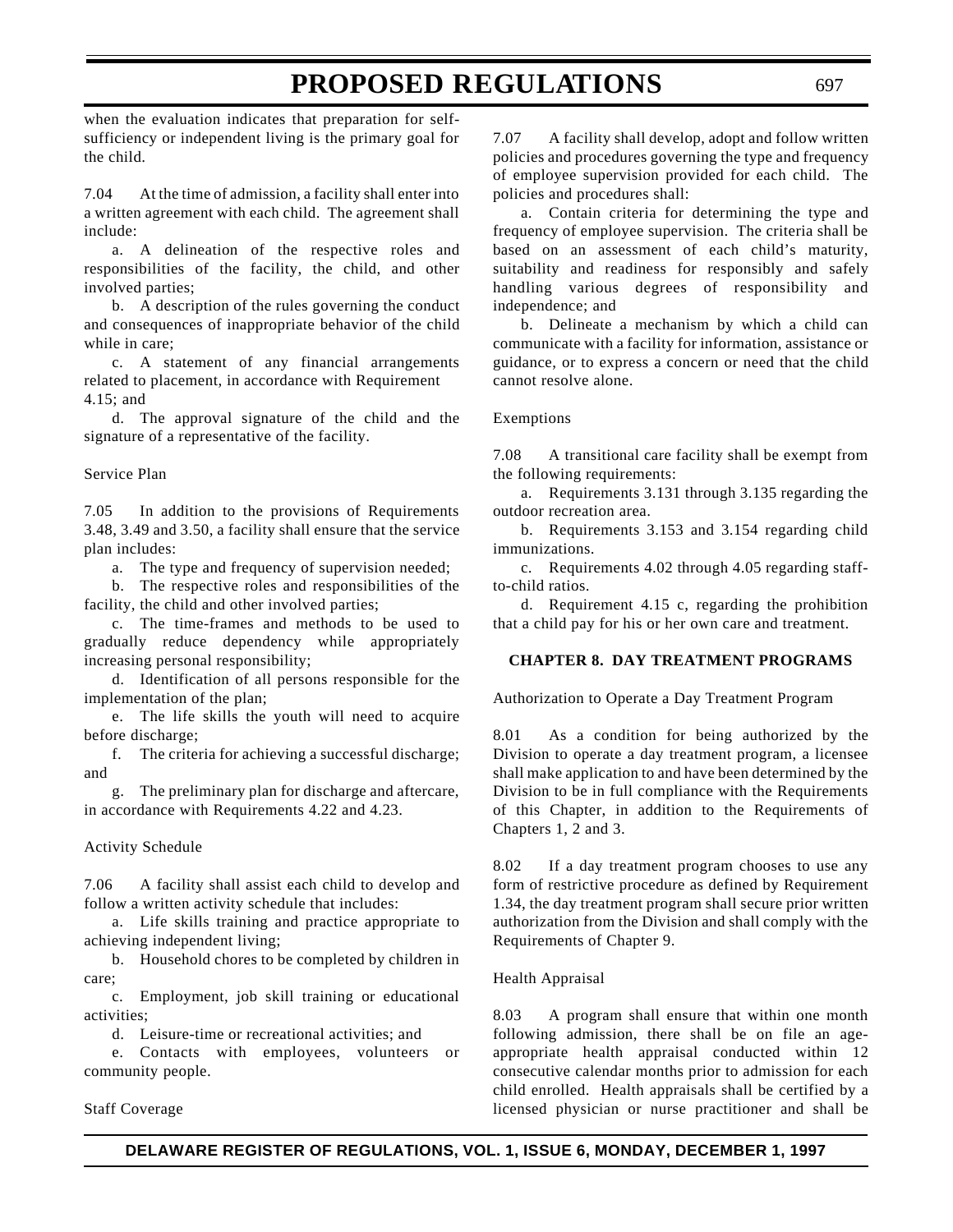updated annually. The health appraisal shall include:

a. A health history;

b. A physician's examination;

c. Recommendations regarding restrictions or modifications of the child's activities, diet or care;

d. Prescriptions for medication or recommendations regarding medications; and

e. Documentation of the immunization status.

#### Activities

8.04 The program shall ensure that all children are provided activities and physical exercise or routines that are developmentally and age-appropriate.

8.05 The program shall ensure that children under six years of age are provided with opportunities for rest after the noon meal. The rest area shall be adequately lighted to allow for visual supervision at all times.

#### Indoor Space

 8.06 A program shall have at least 35 square feet of usable indoor space per child, exclusive of toilet rooms, kitchen areas, eating areas, isolation rooms, offices, storage spaces, hallways, closets and gymnasiums.

#### Sleeping Accommodations

8.07 A program shall ensure that each child under six years of age who is present during scheduled rest time possesses age-appropriate, clean rest equipment and bedding, and that equipment and bedding are safely maintained for the exclusive use of that child. Disposal bedding shall be acceptable as an alternative to maintaining rest equipment for the exclusive use of that child.

### Toilet Facilities

8.08 A program shall have enclosed toilet rooms inside the building on the same floor that houses the recreation or play areas.

8.09 A program serving children between two and five years of age shall maintain a sink and toilet ratio in accordance with the following table:

| No. of Children | Number of Toilets Number of Sinks |               | Ratios |
|-----------------|-----------------------------------|---------------|--------|
| $1 - 15$        |                                   |               | 1/15   |
| $16 - 35$       |                                   | $\mathcal{D}$ | 1/17.5 |
| $36 - 100$      | $3-5$                             | $3 - 5$       | 1/20   |
| Over $100$      |                                   |               | 1/25   |
|                 |                                   |               |        |

8.10 A program serving children between six and 18 years of age shall have one sink and toilet for every 25 children, or fraction thereof, based upon licensed capacity. A urinal shall be counted as one-half of a toilet, provided that the population served includes a significant number of males and that at least two flush toilets are available and accessible to both males and females.

#### Staff-to-Child Ratios

8.11 A program shall maintain the following direct care worker to child ratios for each age group when children are present during daylight hours:

| Age of child | Minimum direct care worker to child ratio |
|--------------|-------------------------------------------|
| $0 - 5$      | 1.4                                       |
| 6-12         | 1:6                                       |
| $13+$        | 1:10                                      |

8.12 A program shall ensure that at least two employees are present and on duty on the premises at all times when children are present, regardless of the number of children.

#### Day Treatment Agreement

8.14 A program shall develop, adopt, follow and maintain on file a written day treatment agreement. The agreement shall be completed prior to the child's admission and shall be signed by the licensee, the child, if appropriate, the child's parent(s) or legal guardian and the referring agency and shall include:

a. A description of the respective expectations, roles and responsibilities of the program, child, family and other involved parties;

b. Specification of the hours of operation, arrangements for service of meals, equipment to be provided by the family, transportation arrangements and visitation policies;

c. Specification of the behavior management policy, the release policy and the procedures for handling child and parent complaints; and

d. Specification of grounds for termination of enrollment.

### Release of Children

8.15 A program shall develop, adopt, follow and maintain on file written policies and procedures governing the release of children. Such policies and procedures shall require that a copy is given to all parents, employees, volunteers and children and shall include provisions:

a. To ensure documentation of the release of the

### **DELAWARE REGISTER OF REGULATIONS, VOL. 1, ISSUE 6, MONDAY, DECEMBER 1, 1997**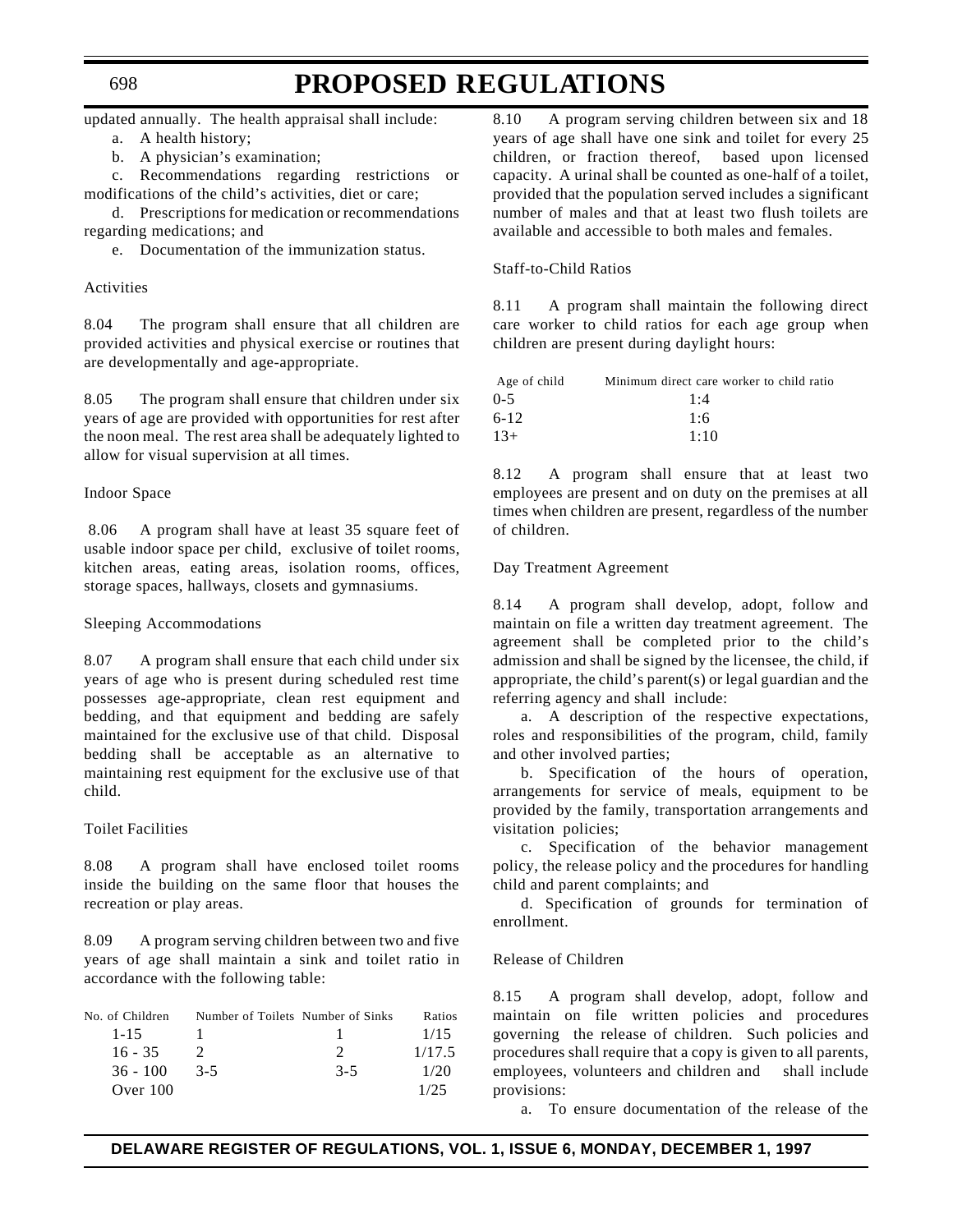child to an authorized person, agency or public school bus service;

b. For the emergency release of children. When a parent calls the program requesting emergency release of the child, the program shall verify the identity of the parent prior to releasing the child;

c. Regarding the release of the child to a person not known to the licensee. A program shall verify the identity of any person not known to employees prior to the release of a child and shall retain verification for at least 24 hours;

d. To be followed when a person not authorized to receive a child requests release of a child. A program shall ensure that a child is released only to his or her parent(s), legal guardian or other person authorized by the parent(s) to receive a child; and

e. To be followed when a person showing clear signs of drug or alcohol impairment requests release of a child.

### Handling of Sick Children

8.16 A program shall have a separate area where children who are exhibiting symptoms of illness that require isolation from the group may be cared for until they can be released to their parent(s) or legal guardian or are diagnosed by a licensed physician or nurse as posing no risk to themselves or others. The area shall not be located in the kitchen or toilet areas.

### Child Accident and Injury

8.17 A licensee shall ensure that a child who is injured by an accident or fall is provided with necessary first aid treatment, or is taken to an emergency medical treatment center, and that the parent(s) or legal guardian is immediately notified.

### **CHAPTER 9. RESTRICTIVE PROCEDURES**

Authorization to Use Restrictive Procedures

9.01 As a condition for being authorized by the Division to implement restrictive procedures, a licensee shall make application to and have been determined by the Division to be in full compliance with the Requirements of this Chapter, in addition to the Requirements of Chapters 1, 2, and 3.

9.02 A licensee shall not utilize or administer a restrictive procedure on any child below six years of age.

Policies and Procedures Governing the Appropriate Use of Restrictive Procedures

9.03 A licensee shall develop, adopt, follow and maintain on file written policies and procedures governing the appropriate use of each type of restrictive procedure to be employed. The policies and procedures shall:

a. Identify the types of behavior or conditions for which restrictive procedures are to be permitted;

b. Document that the licensee's use of restrictive procedures are in accordance with established, accepted clinical practice and is age-appropriate;

c. Delineate the name, position and qualifications of the employees who have direct responsibility for applying and for supervising the application of restrictive procedures;

d. Restrict the use of these procedures only by designated and authorized employees who have been given prior training in how to administer and supervise the application of such procedures;

e. Require that an application of a restrictive procedure is done in concert with the current service plan for that child, taking into account the child's developmental and medical needs;

f. Require that a legal, informed written consent from the parent(s) or legal guardian of a child is obtained prior to the application of any restrictive procedure, except in emergency situations, in which case, the policies and procedures shall outline safeguards for the use of a restrictive procedure in such a circumstance;

g. Require that these procedures may only be employed as ancillary techniques to accompany positive reinforcement techniques;

h. Require that a technique may only be employed when its use outweighs the risk of harm accompanying its use;

i. Indicate time limitations and other restrictions on the use of each form of restrictive procedure;

j. Require that a technique may only be employed when it is the least restrictive means to address the behavior that necessitated its use;

k. Require that the chief administrator or his or her designee provides administrative oversight of each use of a restrictive procedure to ensure that these procedures are humanely and appropriately applied; and

l. Require that a written record of each application of a restrictive procedure be maintained. The record shall contain: the name of the child; the identity of the employee(s) who administered the procedure; the date, time and duration of the procedure; the circumstances surrounding the use of the procedure; and a description of the child's demeanor.

Human Rights Committee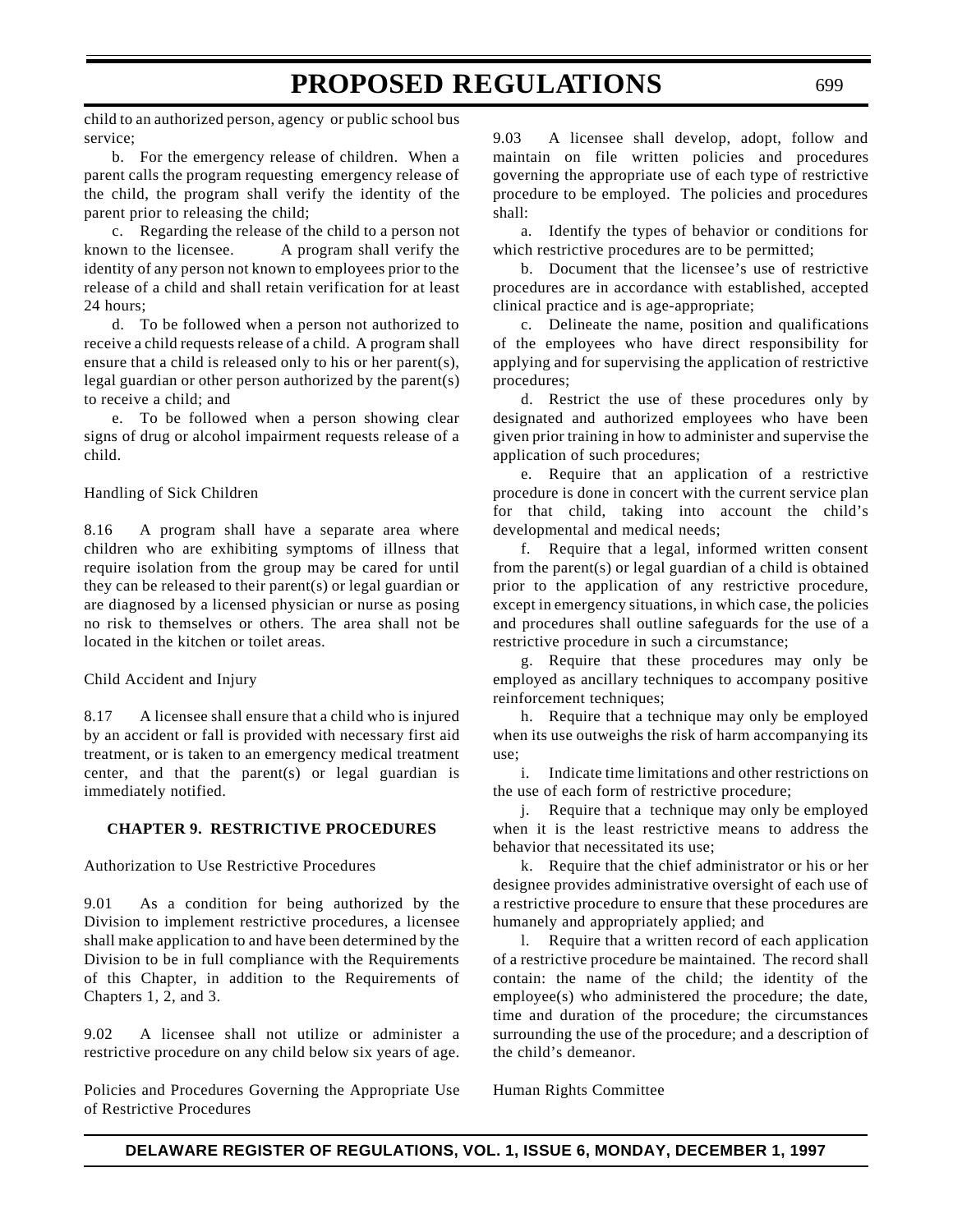### **PROPOSED REGULATIONS**

9.04 A licensee shall establish a Human Rights Committee of at least five adult individuals of known reputation, two of whom shall be professionally knowledgeable or experienced in the theory and ethical application of various treatment techniques used to address behavioral problems. The Human Rights Committee shall include members from the licensee and external to the licensee or its parent organization. A majority of Committee members shall be external to the licensee or its parent organization, and one member of the Committee shall be either a licensed mental health professional, a licensed physician, a licensed clinical psychologist, or a clinical social worker. The Committee shall meet at least on a quarterly basis.

9.05 The Human Rights Committee shall be responsible for:

a. Determining that children in care are receiving humane and proper treatment;

b. Reviewing and making recommendations regarding the licensee's policies and procedures governing the use of restrictive procedures;

c. Reviewing the restrictive procedures records and advising the Chief Administrator accordingly;

d. Recording and maintaining on file written minutes of all of its meetings, and providing the Chief Administrator with a copy of these minutes;

e. Making inquiries into any allegations of abusive techniques or the misuse of restrictive procedures. A report of the inquiry shall be provided by the Committee to the Chief Administrator and sent to the Division;

f. Monitoring the qualifications and training of employees who have been given responsibility for administering restrictive procedures and to make recommendations to the Chief Administrator accordingly; and

g. Reviewing and making recommendations on individual treatment plans that include the application of some form of restrictive procedures.

9.06 An emergency application of a restrictive procedure may occur for a specific child without the prior review of the Human Rights Committee, but only when the situation is deemed to be an emergency.

#### Orientation and Training

9.07 In addition to complying with Requirements 3.25 through 3.30, a licensee shall ensure that employees authorized to apply a restrictive procedure also receive orientation and training on:

a. The various types of restrictive procedures;

b. The acceptable way to administer and supervise the application of restrictive procedures;

c. The possible side effects of psychotropic medications; and

d. The policies and procedures governing the appropriate use of restrictive procedures.

Application of Restrictive Procedures

9.08 A child who is having a restrictive procedure applied shall be under continuous monitoring and observation to prevent the child from harming himself or herself, or others. A child shall be given an opportunity for a minimum of 10 consecutive minutes of release within each two consecutive hours of the application of a restrictive procedure for the purpose of moving about or exercising, and shall be permitted to go to a toilet, when requested, or be given the opportunity to go to a toilet at least once every two consecutive hours.

9.09 A licensee shall not authorize or permit restrictive procedures to be used in a punitive, retributive, harsh or abusive manner, nor for the convenience of staff or as a substitute for other less restrictive, appropriate means of social treatment or intervention.

9.10 A licensee shall ensure that any allegation(s) of an inappropriate or abusive application of a restrictive procedure is brought to the attention of the Human Rights Committee promptly.

9.11 A licensee shall ensure that the Human Rights Committee initiates an investigation of any allegation(s) of an inappropriate or abusive application of a restrictive procedure within two consecutive business days of having received the allegation(s).

9.12 A licensee shall use the least restrictive form of restrictive procedure necessary to control a child's dangerous, violent, or seriously disruptive behavior.

9.13 A licensee shall ensure that employees immediately release a child from a prescribed restrictive procedure when the situation necessitating its need no longer exists or when the maximum time allowed for use of such a procedure has expired, whichever occurs first.

#### Exclusion

9.14 A licensee shall utilize exclusion only:

a. For a prescribed duration of time that shall not exceed 60 consecutive minutes; and

b. If there are more than 10 exclusions for an individual child or a cumulative total of six hours within any consecutive 24-hour period, a licensee shall ensure that: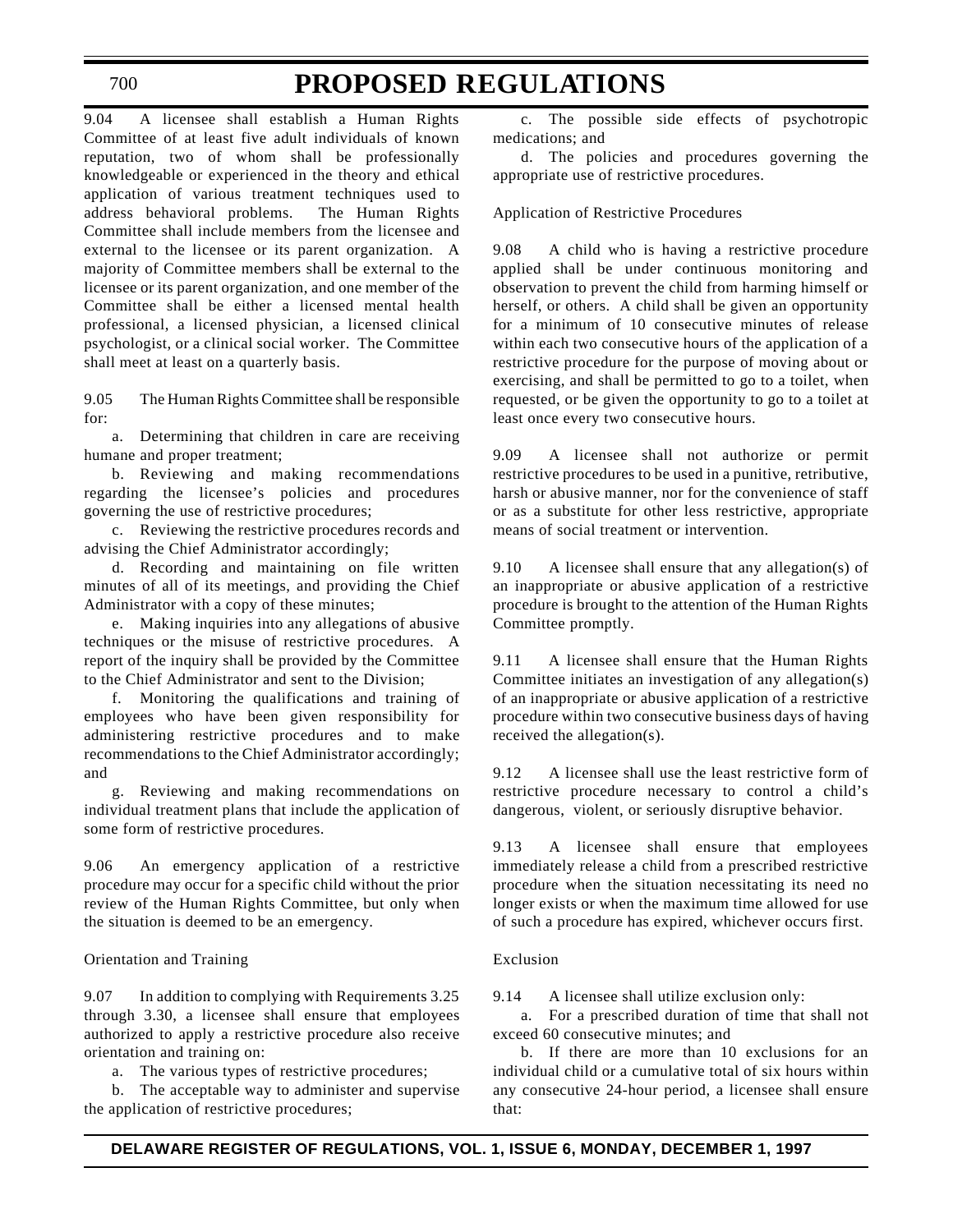1. A review is conducted by the chief administrator, or his or her designee, to determine the suitability of the child to remain in placement, or whether modifications to the child's service plan are warranted; and

2. Appropriate action is taken in response to the findings of the review.

9.15 A licensee shall ensure that:

a. At least one employee is responsible for providing continuous monitoring of the child;

b. The child is not excluded in a closet, bathroom or unfinished basement or attic; and

c. The child is reintroduced to the group in a sensitive and non-punitive manner as soon as he or she has re-gained control.

Locked Isolation

9.16 A licensee shall utilize locked isolation only:

a. When a child's behavior is so violent or disruptive as to present a high risk of physical or emotional harm to the child or others;

b. When other less restrictive and less punitive physical interventions have been applied without success; and

c. For a duration of time that does not exceed two consecutive hours or a total of six non-consecutive hours within any 24-hour period.

9.17 A licensee shall ensure that:

a. There is a minimum length of time for placement when a child is isolated in a locked room;

b. The application of locked isolation is prohibited for non-violent or non-assaultive offenses or behaviors or for practices designed to prevent children from running away, to seclude a child who is ill, to punish a child for stealing, cursing or failing to comply with house rules, or to facilitate supervision for the convenience of employees; and

c. The child is re-introduced to the group in a sensitive and non-punitive manner as soon as he or she has re-gained control.

9.18 A licensee shall ensure that a child placed in locked isolation is not in possession of belts, matches, weapons or any other potentially harmful object or material that could present a risk of harm to a child.

9.19 A licensee shall ensure that an employee who is assigned to monitor a child placed in locked isolation shall have no other immediate responsibility and shall:

a. Be in visual and auditory contact with the child at all times;

b. Ensure that all personal needs of the child are met;

c. Ensure that a child has access to toilet facilities, as needed; and

d. Ensure that the child receives the same number and frequency of meals and snacks provided to other children in the facility or program.

9.20 A licensee shall utilize locked isolation only:

a. For a prescribed duration of time that shall not exceed 60 consecutive minutes unless authorized by the chief administrator, or his or her designee, and then the locked isolation shall not exceed 120 consecutive minutes; and

b. If a child is in locked isolation for a cumulative total of six cumulative hours within a 24-hour period, the licensee shall ensure that:

1. A review is conducted by the chief administrator or his or her designee to determine the suitability of the child to remain in placement, or whether modifications to the child's service plan are warranted; and

2. Appropriate action is taken in response to the finding of the review.

9.21 A licensee shall ensure that the child is reintroduced to the group in a sensitive and non-punitive manner as soon as he or she has regained control.

9.22 A licensee shall ensure that any room to be used for locked isolation has:

a. At least 75 square feet and a ceiling height of at least eight feet;

b. A safety glass window, mirror or camera that allows for full observation of the locked isolation room;

c. No hardware or furnishings that obstruct observing the child at all times;

d. Installed hardware, equipment and furnishings that do not present a physical hazard or a suicide risk;

e. Installed either the means for natural or mechanical ventilation to provide ventilation at a level deemed appropriate to maintain the child's health and well-being;

f. The capacity to maintain a temperature of at least 68 degrees Fahrenheit; and

g. A minimum of 10 foot-candles of light in all areas of the room.

Chemical Restraint

9.23 A licensee shall ensure that each administration of chemical restraint is prescribed by a licensed physician who has personally reviewed the child's health records and has examined the child at the time of the episode.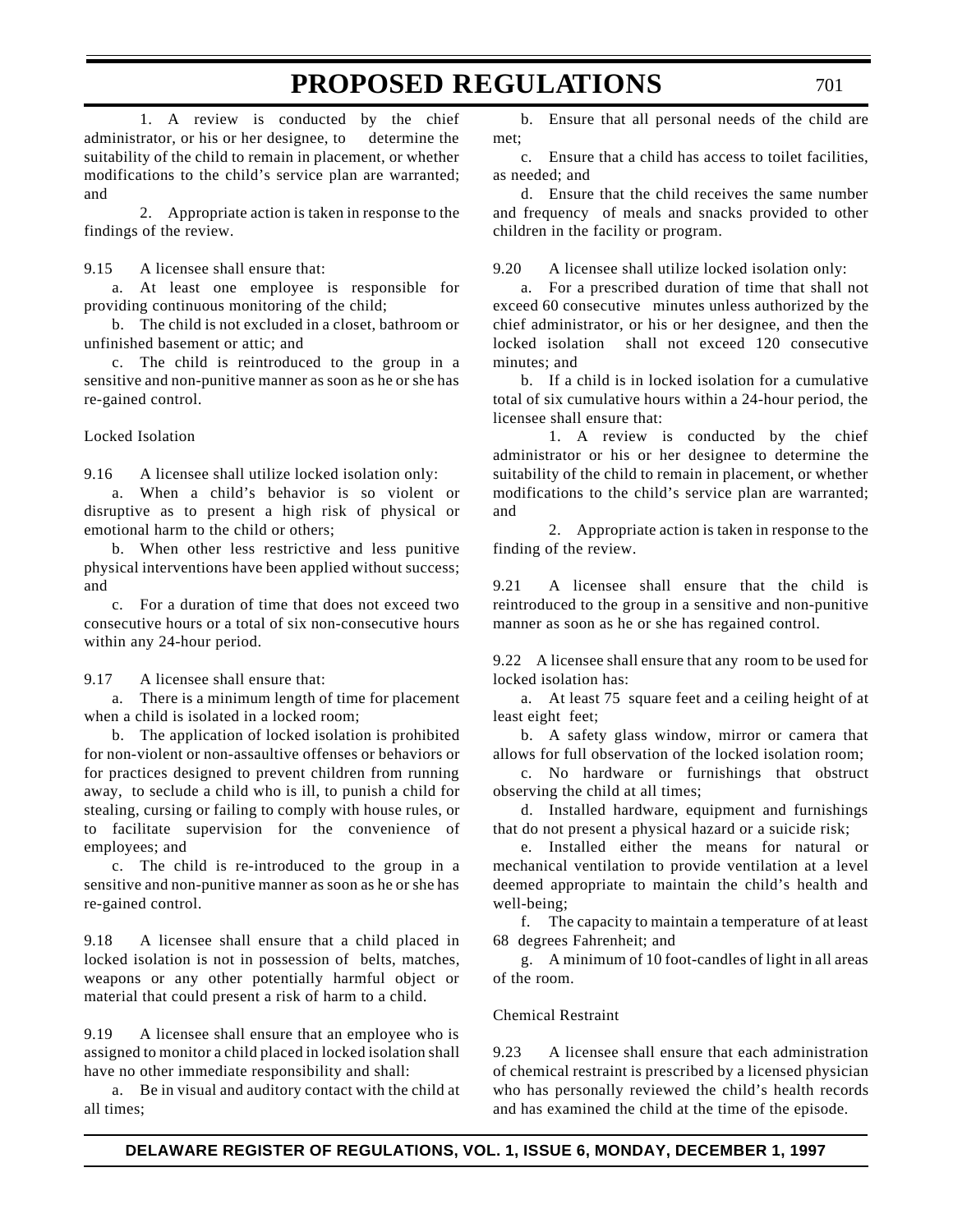9.24 A licensee shall not allow the use of a physician's standing order (ProReNata) for purposes of authorizing the application of a chemical restraint.

9.25 A licensee shall ensure that any application of a chemical restraint, whether administered orally or by intramuscular injection, is administered only by a licensed nurse or by a licensed physician.

9.26 When a child requires chemical restraint on more than six occasions in any 30 consecutive calendar-day period, the chief administrator, or his or her designee, shall determine the appropriateness of the child's continued placement in the facility or program.

9.27 A licensee shall not administer a chemical restraint as a punishment, for the convenience of employees, or as a substitute for a treatment program.

9.28 A licensee shall ensure that:

a. The initial administration of a chemical restraint does not exceed 24 consecutive hours in duration;

b. Only a licensed physician who has reviewed the child's health records and who has examined the child may authorize the application of an additional chemical restraint and then only for an additional consecutive 24 hour period and only upon determining that the continuance of chemical restraint on an emergency basis is clinically necessary and appropriate;

c. Employees regularly monitor the child under chemical restraint, observe the child's condition or state and immediately advise the prescribing physician of any observed side effects; and

d. A written record of the child's receipt of a chemical restraint and his or her condition, including any observed side effects, is maintained in the child's health records.

Mechanical Restraint

9.29 A licensee shall utilize a mechanical restraint only:

a. When a child's behavior is so violent or disruptive as to present a high risk of physical harm to the adolescent or others;

b. Other less restrictive and less intrusive physical interventions have been applied without success;

c. When transporting a child to or from a court hearing or other circumstances requiring that truancy prevention be exercised and that no other means of prevention is appropriate;

d. For a duration of time that shall not exceed two consecutive hours or a total of four consecutive hours

within any consecutive 24-hour period or that is utilized more than four times within a consecutive five-day period. An exception to this is allowed only for purposes of transporting a child to or from a court hearing or other off-premises location wherein truancy prevention is required; and

e. Employees utilizing the restraint have received training in properly applying it.

9.30 A licensee shall ensure that:

a. The child being mechanically restrained is protected and handled by an employee in a safe manner designed to avoid injury or pain in applying the restraint;

b. Only one child is mechanically restrained in the same room or area at the same time, unless being transported in a vehicle to and from a court hearing;

c. An employee maintains visual contact with the child at all times while the mechanical restraint is being applied;

d. An employee inspects the child's wrists, arms, or legs every 15 consecutive minutes to prevent injury or circulation problems from occurring, and attempts to release each limb every 60 consecutive minutes for a duration of 10 consecutive minutes; and

e. The restrained child has reasonable access to toilet facilities and to all scheduled meals while restraints are being applied.

9.31 A licensee shall prohibit the use of the following mechanical restraints:

- a. Papoose boards.
- b. Ropes.

### **CHAPTER 10. ADVENTURE ACTIVITY PROGRAM**

Authorization To Provide Adventure Activity Program

10.01 As a condition for being authorized by the Division to involve children in an Adventure Activity Program, a licensee shall make application to and have been determined by the Division to be in full compliance with the Requirements of this Chapter, in addition to the Requirements of Chapters 1, 2, and 3.

Policies and Procedures

10.02 A licensee shall develop, adopt, follow and maintain on file written policies and procedures that contain:

a. A comprehensive description of the various types of adventure activities in which the licensee plans to involve children, including the specific destinations for each day, routes to be followed whether by highway, trail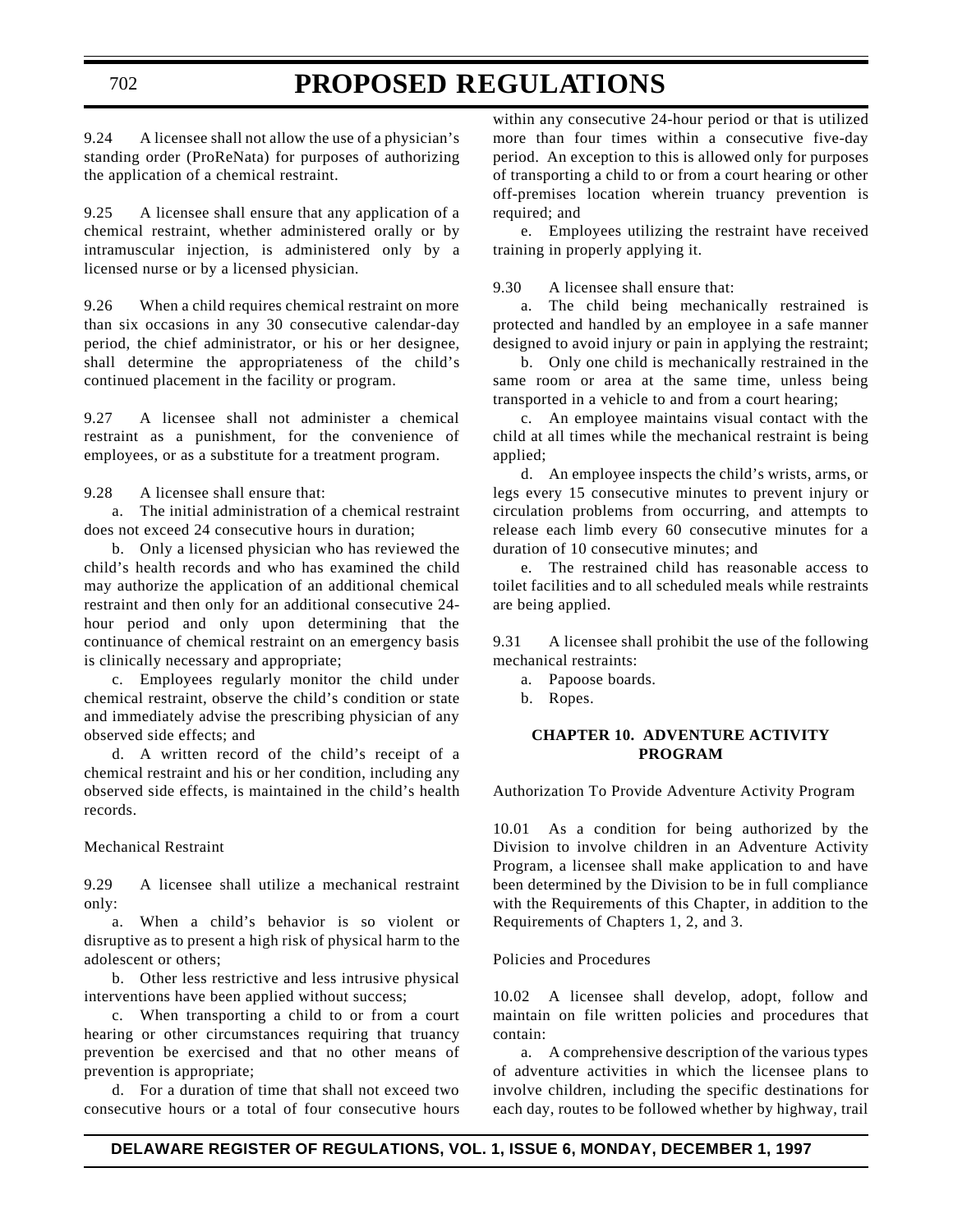or waterway, and the modes of transportation to be used;

b. Safety rules that are to be used by employees, volunteers and children when engaged in each of the types of adventure activities that are described in this Chapter;

c. Recognized standards of safety pertaining to each of the specified adventure activities to be utilized;

d. Criteria based on recognized standards for employees and volunteers who are responsible for leading, instructing and supervising children engaged in any of the adventure activities to be utilized;

e. Descriptions of appropriate safety equipment and clothing, such as safety glasses or goggles, helmets, gloves, special shoes and outdoor clothing that are required to be used for adventure activities;

f. Procedures to be employed to ensure that the environment is protected and any waste materials or trash are appropriately disposed of;

g. Instructions for posting itineraries, preparing for emergency medical services, and notifying, at agreed upon times, the licensee's main office when the adventure activity takes place in a location or locations that are remote from the main premises of the licensee;

h. Guidelines to ensure that adventure activities include opportunities for problem-solving, developing a positive self-image, and developing an appreciation for the natural environment and conservation;

i. Guidelines to ensure that adventure activities are followed by opportunities for reflection and life application;

j. Guidelines to ensure that participation is conducted within the boundaries of the child's capabilities, dignity and respect for self-determination;

k. Procedures to ensure that necessary potable water, nutritious food, appropriate clothing, shelter, rest and other essentials are available and planned for;

l. Procedures for obtaining signed consent forms from a child's parent(s), legal guardian or referring agency; and

m. Procedures that ensure the reporting to the Division of any fatalities or any accidents resulting in the hospitalization of a child.

#### Safety/Risk Management Committee

10.03 A licensee shall establish a Safety/Risk Management Committee consisting of representatives of management, employees, and individuals with experience and expertise in adventure activities. This Committee shall review the licensee's policies and procedures governing adventure activities and monitor risk management and safety practices employed in the various adventure activities, and advise the licensee's chief administrator of any revisions, omissions or additions that are deemed necessary and appropriate. The Committee

shall review any accident that may occur and the circumstances surrounding the accident and send written findings and recommendations to the licensee's chief administrator.

#### Staff Qualifications

10.04 A licensee shall ensure that employees and volunteers who have responsibility for a particular adventure activity are qualified and experienced in the specific adventure activity. If certification is required, such as is for swimming and certain other aquatic activities, such employees or volunteers shall have current certification.

10.05 An aquatic supervisor shall be an adult who has satisfactorily completed the training and certification requirements for a water safety instructor that are equivalent to those adopted by the American Red Cross for water safety.

#### Staff-to-Child Ratios

10.06 A licensee shall ensure that the ratio of employees and volunteers to children is in conformity with standards for the specified adventure activity being applied and that have been recognized by a national accrediting or other recognized organization.

10.07 A licensee shall ensure that an aquatic supervisor or water safety instructor is on duty at each aquatic activity. The aquatic supervisor shall be responsible for the enforcement of the licensee's safety rules, policies and procedures governing aquatic activities, including swimming, boating, canoeing, kayaking, water skiing and white water rafting.

#### Away From Campus Adventure Activities

10.08 A licensee shall maintain on file at the licensee's administrative office a list of all children, employees, and volunteers who participate in an adventure activity that occurs away from the premises of the licensee.

10.09 A licensee shall ensure that a fully stocked First Aid kit that is adventure activity- appropriate and readily available accompanies the employee who is the lead person for the away-from-campus adventure activity.

10.10 A licensee shall develop, adopt, follow and maintain on file:

a. A written copy of its itinerary and pre-established check-in times; and

b. The names of children, employees and volunteers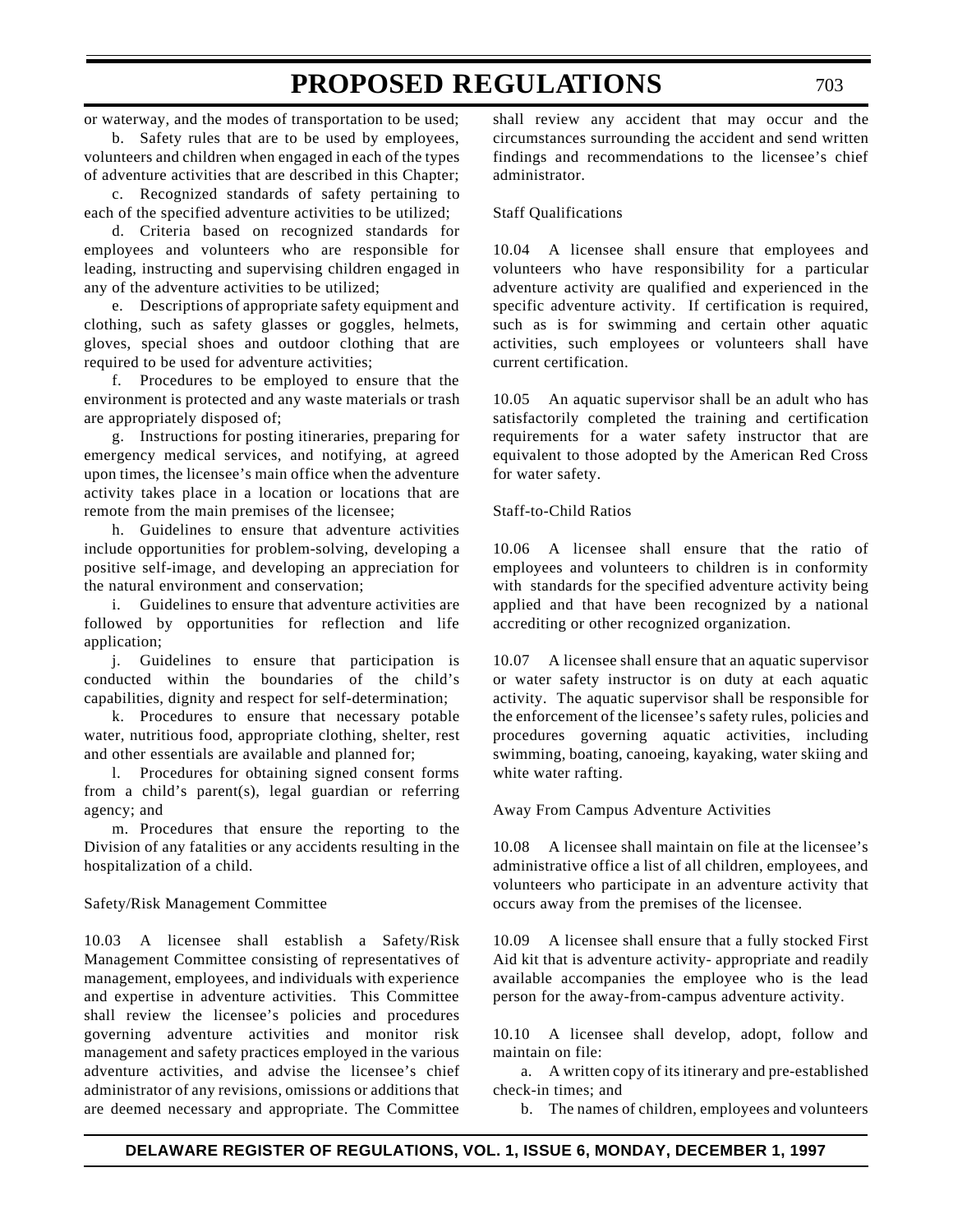### **PROPOSED REGULATIONS**

participating in an adventure activity that involves out-ofstate travel or within-state travel of more than 48 consecutive hours duration.

The licensee shall send a copy of the itinerary to the Division at least 15 consecutive calendar days prior to departing on the adventure activity and shall provide the child's parent(s), legal guardian or referring agency with a copy of the itinerary.

#### Equipment

10.11 A licensee shall ensure that any equipment and gear that is to be used in connection with a specified adventure activity is appropriate to the activity, certified if required, in good repair, in operable condition, and ageand body-size appropriate.

10.12 A licensee shall ensure that all ropes and paraphernalia used in connection with rope rock climbing, rappelling, high and low ropes courses or other adventure activities in which ropes are used are approved by the Union of International Alpine Association (UIAA), or an equivalent certifying organization, and have been inspected by employees responsible for supervising the adventure activity before engaging children in the activity.

10.13 A license shall ensure that all participants are appropriately equipped, clothed, and wearing safety gear, such as a helmet, goggles, safety belt, life jacket or a flotation device, that is appropriate to the adventure activity in which a child is engaged.

Natural Swimming Area Life Saving Equipment

10.14 A licensee shall clearly delineate the areas for swimmers and non-swimmers in any natural swimming area used by children, such as a lake, river, bay, ocean or gulf.

10.15 A licensee shall ensure that lifesaving equipment is provided at each permanent swimming area and shall be placed so it is immediately available in case of an emergency. The following equipment shall be available:

a. A whistle or other audible signal device for each employee on duty;

b. An assist pole or other appropriate reaching device;

c. A ring buoy or other appropriate throwing assist device that has a rope attached to it which is of sufficient length for the area;

d. A backboard that has appropriate rigid cervical collars and a minimum of six straps;

- e. A first aid kit; and
- f. A rescue tube.

10.16 A licensee shall ensure that lifesaving equipment is provided for all other aquatic activities and is placed so that it is immediately available in case of an emergency. At a minimum, the equipment shall include:

- a. A whistle or other audible signal device;
- b. A throwing assist device; and
- c. A first aid kit.

Aquatic Procedures

10.17 A licensee shall ensure that before engaging in any aquatic activity, each child shall be classified by the aquatic supervisor according to swimming ability in one of two classifications: swimmer and non-swimmer.

10.18 A licensee shall not permit a child to participate in an aquatic activity that requires higher skills than the child's swimming classification, except during formal instruction.

10.19 A licensee shall establish and enforce a method, such as the buddy system, for supervising children who are involved in an aquatic activity. The system used shall include procedures for check-in, check-out, and the periodic accounting for the whereabouts of each child by an employee of the licensee. A licensee shall ensure that an accounting of the number of swimmers is conducted at least once every 10 consecutive minutes.

10.20 A licensee shall develop, adopt, follow and maintain on file a written aquatic emergency plan, for each aquatic activity. The plan shall include:

- a. Rescue procedures and frequency of drills;
- b. Child accountability;
- c. Prompt evacuation; and
- d. Notification of outside emergency services.

10.21 A licensee shall ensure that swimming at sites other than a waterfront or pool that is on the premises of the licensee is supervised by an aquatic supervisor who shall be assisted by one aquatic observer for every 10 children, or fraction thereof, in the water.

10.22 A licensee shall ensure that the buddy system is used and that buddy checks are conducted every five minutes whenever swimming is permitted at nonpermanent sites.

10.23 A licensee shall not conduct or permit swimming programs during periods of darkness. This provision does not prohibit the use of swimming pools that have underwater and deck lighting that provides unrestricted vision.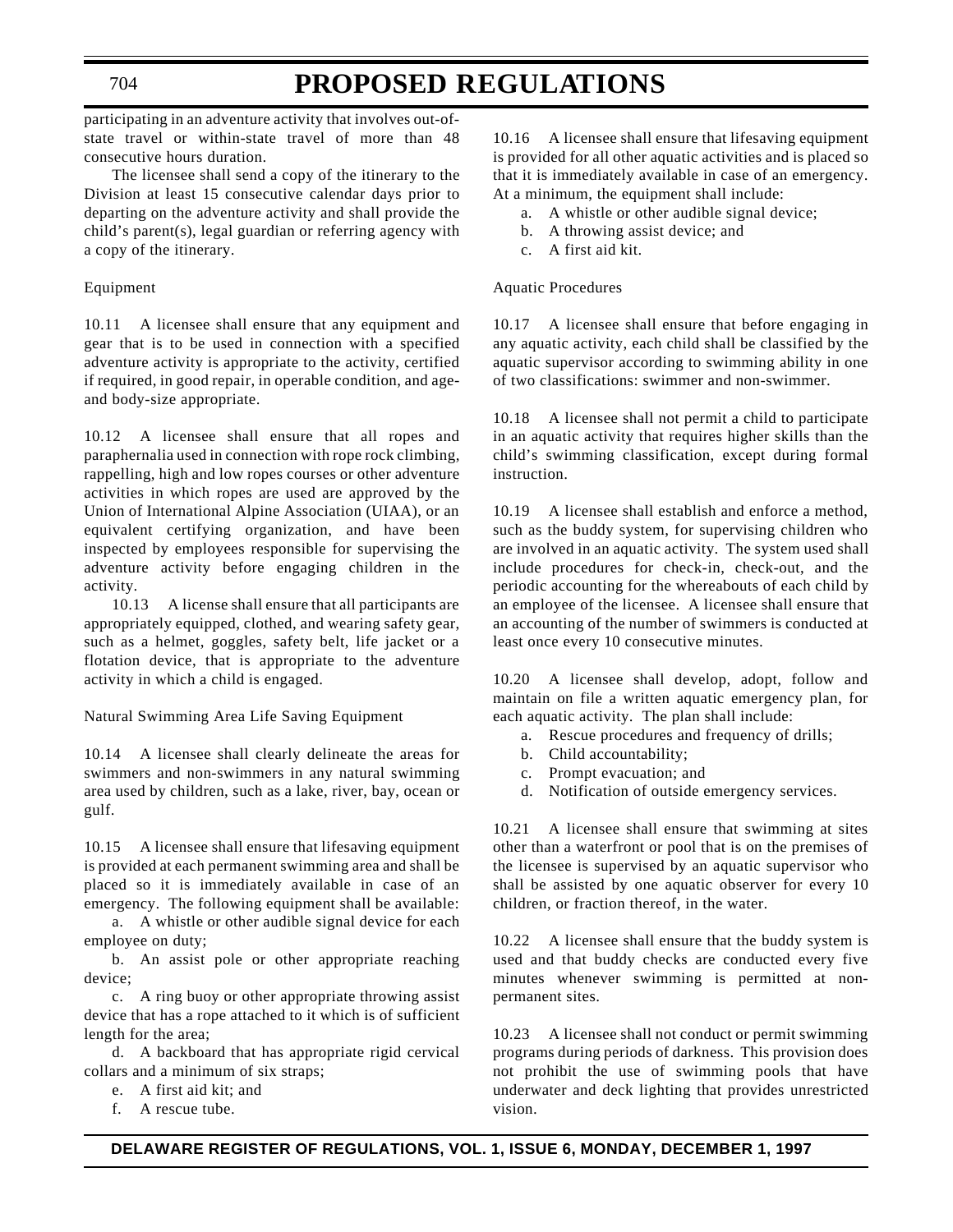10.24 A licensee shall ensure that headfirst diving occurs only in designated areas and only in water that is five feet deep or more.

#### 10.25

A licensee shall adhere to the following table to determine minimum diving area depths and distances from the end of the board or platform:

|                          | Water Depth | Distance |
|--------------------------|-------------|----------|
| Competitive Swim/Classes | 5 feet      | 10 feet  |
| Platform less than two   |             |          |
| feet above water         | 8 feet      | 10 feet  |
| Board two feet or less   |             |          |
| above water              | 10 feet     | 15 feet  |
| Board more than two feet |             |          |
| above water              | 15 feet     | 20 feet  |
|                          |             |          |

Watercraft and Water-Skiing Activities

10.26 A licensee shall conduct watercraft activities only during daylight hours.

10.27 A licensee shall provide an appropriately sized, coast guard-approved, personal flotation device for each occupant of a watercraft and ensure that such a device is worn by every occupant of a watercraft.

10.28 A licensee shall ensure that an appropriately sized, coast guard-approved, personal flotation device shall be worn by any water-skier, by any participant in a sailing activity, or by any participant of a white water adventure activity.

10.29 A licensee shall not use personal flotation devices of kapok construction.

10.30 A licensee shall not permit a non-swimmer to board a sailboat unless accompanied by an adult swimmer.

10.31 A licensee shall ensure that the aquatic supervisor or an adult aquatic observer has immediate access to a watercraft with which to provide emergency assistance on the permanent swimming site.

10.32 A licensee shall ensure that a watercraft docking area is not adjacent to a swimming area, and that a swimming area is not used for the launching or dropping off of water-skiers.

10.33 A licensee shall ensure that, when a watercraft has a rated capacity, the capacity is observed and when a watercraft does not have a rated capacity, all occupants

wear an appropriately sized, coast guard-approved personal flotation device. This provision does not apply when the non-rated watercraft is a canoe being used by one or two advanced swimmers during formal instruction.

### **CHAPTER 11. PARENTING ADOLESCENT FACILITY**

Authorization to Operate a Residential Facility for Parenting Adolescents

11.01 As a condition for being authorized by the Division to operate a residential facility for parenting adolescents, a licensee shall make application to and have been determined by the Division to be in full compliance with the Requirements of this Chapter, in addition to the Requirements of Chapters 1, 2, 3 and 4.

#### Definition

11.02 For purposes of this chapter only, "Adolescent" means a child who is parenting a child.

Direct Care Worker Qualifications for a Parenting Adolescent Facility

11.03 A direct care worker, at the time of appointment, shall possess at least:

a. One year of work experience in a child care facility or program; and

b. Fifteen hours of training in early childhood development.

### Staff-to-Child Ratios

11.04 A facility shall maintain the following staff-tochild ratios when adolescents and their children are present:

a. During daylight hours, one direct care worker on duty and awake on the premises for a combined total of every eight adolescents and their children below three years of age, or fraction thereof;

b. During night-time hours, one direct care worker on duty on the premises for a combined total of every ten adolescents and their children below three years of age, or fraction thereof. The direct care worker shall not be required to be awake;

c. When two direct care workers are required by the ratios during night-time hours, at least one direct care worker shall be required to be awake; and

d. A facility shall not allow more than a combined total of 12 adolescents and their children below three years of age to reside in the facility at the same time.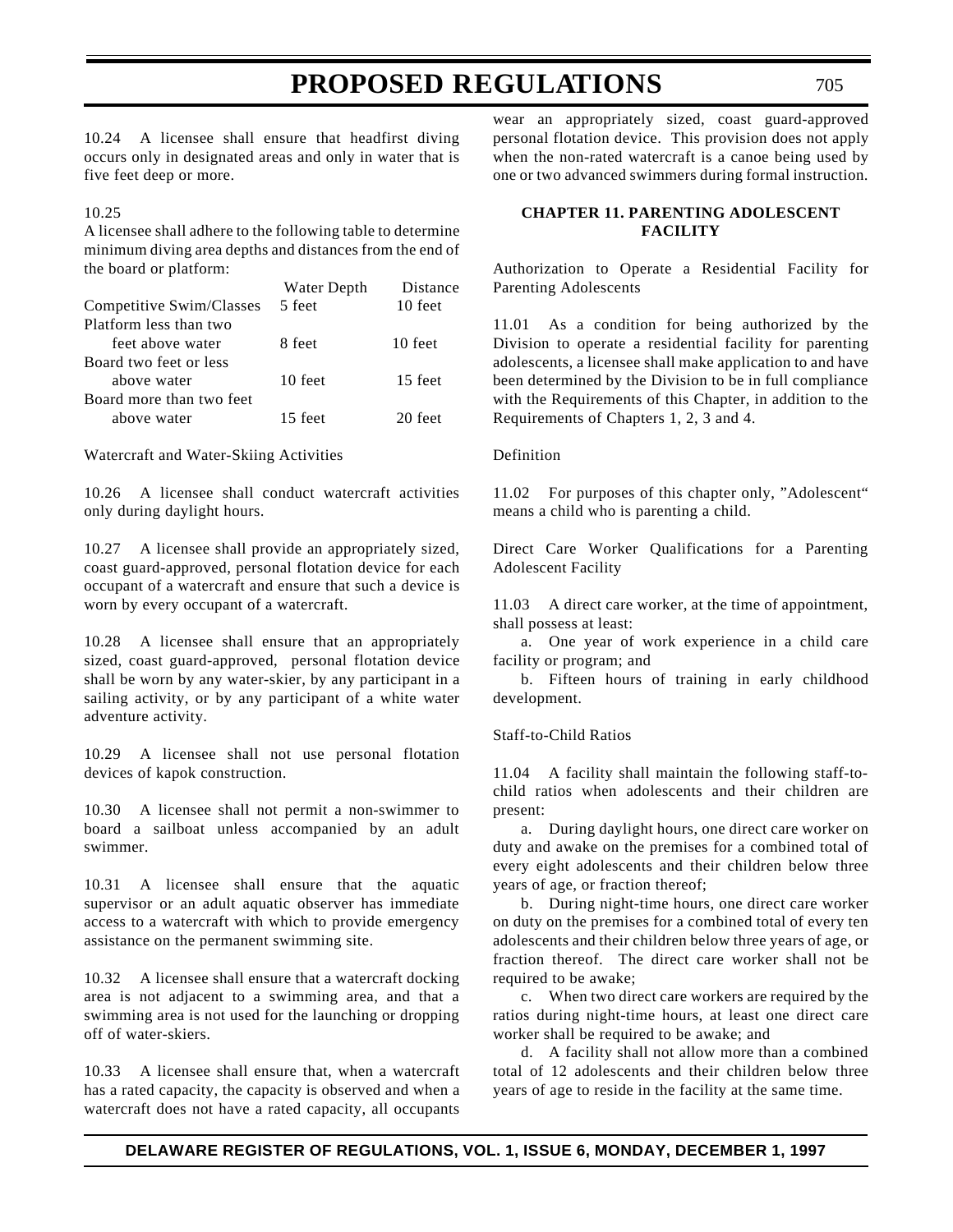#### One Adolescent Caring for another Adolescent's Child

11.05 A facility may permit an adolescent in residence to care for the child of another adolescent in residence only if the following conditions are met:

a. The adolescent who is assuming the care of another adolescent's child cares for no more than one other child in addition to her own at any time;

b. The adolescents discuss the expectations of the caregiver, including duration of child care, the child's nutritional and toileting needs, and whether the mother will make arrangements for compensation or exchange of baby-sitting; and

c. The arrangement is reviewed and approved by the chief administrator or his or her designee.

#### Service Plan

11.06 The service plan shall include:

a. An assessment of the child's health, nutritional, medical, and developmental needs;

b. An assessment of the interest of the child's father, and the role that he is to have with the child and with the child's mother;

c. An assessment of the interests of the grandparents and the role that they are to have with the child and with the child's mother; and

d. Self-sufficiency goals for the adolescent mother, including child care and level of understanding of her child's developmental needs, food preparation skills, budgeting and money management, and job readiness.

Adoption Counseling Services

11.07 A facility shall provide adoption counseling if the adolescent expresses an interest in surrendering her child for adoption. The counseling shall include:

- a. An explanation of adoption;
- b. The types of adoptions available;

c. The processes involved in surrendering a child for adoption; and

d. The provision of a list of agencies licensed to provide these services.

#### Stimulation of Young Children

11.08 A facility shall ensure that all infants are held and spoken to and placed in a position to observe activities when they are awake at some point during the day.

11.09 A facility shall ensure that all infants under seven months of age are held throughout all bottle feedings, and older infants if they are incapable of holding a bottle on their own.

11.10 A facility shall ensure that all infants have access to age-appropriate toys and are provided opportunity for visual and sound stimulation.

11.11 A facility shall ensure that, when an adolescent mother is in school or is working, her infant is appropriately cared for, either in a licensed child care center or licensed family child care home, or in the facility.

11.12 A facility shall ensure that all children under 18 months of age are engaged in at least four of the following activities with their mothers for at least a total of 45 cumulative minutes each day:

a. Sensory activities, such as the use of crib mobiles, teething toys, busy boxes, baby mirrors, rattles, melody chimes, squeeze toys, or other comparable toys or equipment;

b. Language activities, such as the use of picture books, toy telephones, audio equipment with age appropriate music or sounds, hand puppets, stuffed animals, soft washable dolls, photographs, or other comparable items;

c. Manipulative activities, such as the use of squeeze toys, grip toys, sorting and stacking toys, three or four piece inlay type puzzles, puzzle blocks, simple threading toys, mobile pull toys, balls, or other comparable age appropriate play equipment;

d. Building activities, such as the use of building blocks, toy cars, figures of animals and people, nesting toys, and other comparable toys or equipment;

e. Large muscle activities, such as the use of low climbers, slides, riding or rocking toys, foam or plastic balls, gym mats, play tunnels, or other comparable play equipment; and

f. Music activities such, as the use of rhythm instruments, record player and records, toys equipped with musical tones, musical mobiles, busy boxes, drums, xylophones, piano, or other comparable equipment or toys.

11.13 A facility shall ensure that all children 18 months of age or older are engaged in at least four of the following activities with their mother for at least one cumulative hour each day:

a. Language activities, such as being read to from a book, playing with flannel boards and telling a story or having the child tell the story, pictures, identification or classification, puppets, audio-visual equipment, or other comparable equipment or toys;

b. Science and math related activities, such as planting or gardening, playing with sand or the use of a sand table, fish or small animal care, and other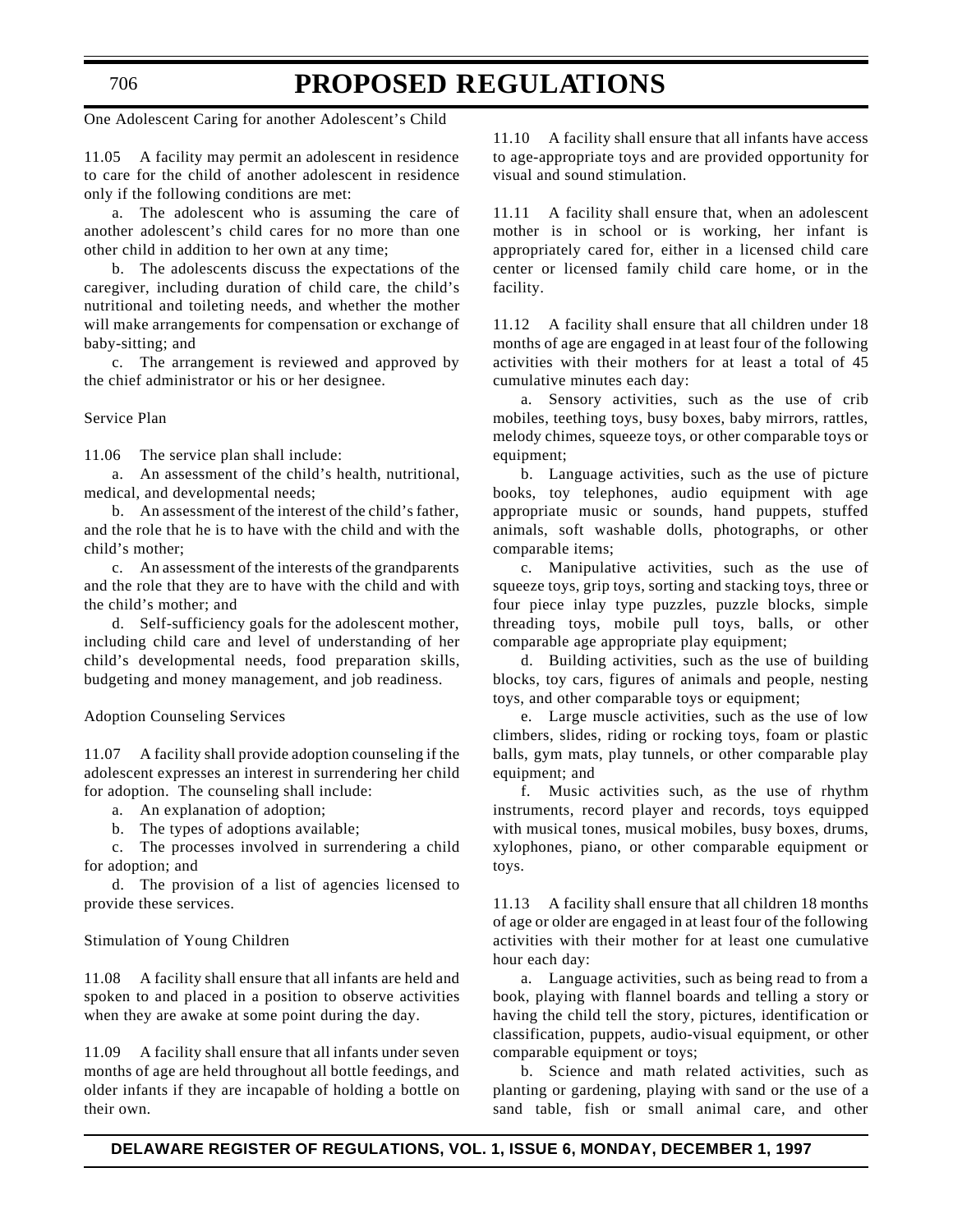comparable activities;

c. Manipulative activities, such as the use of puzzles, pegs and a pegboard, lacing boards, table stop building toys, dominoes, and other age appropriate comparable toys and equipment;

d. Building activities, such as the use of unit blocks, transportation toys, farm animals, play people, age appropriate, child size work bench or other household equipment;

e. Art activities, such as the use of crayons, tempera paint, large brushes and newsprint, finger paint, construction paper, past or glue, blunt scissors, collage materials, non-toxic felt-tip markers, clay or playdough, or other comparable play equipment or toys; and

f. Music activities, such as the use of rhythm sticks, drums, cymbals, bells, tape recorder, piano, or other comparable equipment.

Medical Care for Children of Parenting Adolescents

11.14 A facility shall ensure adolescents use only prescription and non-prescription medication that is authorized by a licensed physician or a licensed nurse practitioner for themselves and for their children.

11.15 A facility shall ensure that adolescents follow the advice of a licensed physician regarding the health care of the adolescent's child.

11.16 A facility shall ensure that an adolescent obtains for her infant:

a. A physical examination at the age of one month, and again by no later than the age of two-and-one-half months;

b. Immunizations as required by the Delaware Division of Public Health; and

c. Between three-and-one-half and four months of age, a physical examination and periodically thereafter as recommended by the infant's attending physician or medical clinic.

### Discharge and Aftercare Plans

11.17 A facility shall include in the discharge and aftercare plan specific information regarding the status of the adolescent's child and health care, immunization, and medical needs that the child may require; and an assessment of the adolescent's ability to parent the child and to follow-up appropriately on the child's aftercare plan.

Toys and Equipment

11.18 A facility shall ensure that all toys and equipment

to be used by children are sturdy, of safe construction, non-toxic and free of hazards. A facility shall use a choker tube to ensure that all parts of all toys used by children under three years of age are large enough so that they cannot be swallowed by the child.

11.19 A facility shall provide an age-appropriate-sized crib for each infant or child, but may allow an infant to sleep in a playpen or on a mat during daytime hours. A facility shall ensure that:

a. Crib and playpen slats are no more than 2.3 inches apart;

b. The top rails of the crib or playpen are at least 19 inches above the mattress;

c. Any locks or latches on the dropside of a crib are safe from accidental release;

d. The mattresses used in all cribs and playpens fits snugly;

e. Each infant has sheets, blankets and other coverings for his or her exclusive use;

f. Wet or soiled or damaged sheets, mattress, blankets or other coverings are immediately replaced;

g. All sheets and blankets are laundered at least once a week, or if soiled, are laundered before next use;

h. Cribs and playpens are free of hazards and an excessive number of toys; and

i. Beds or cribs not used solely for a specific infant shall have linens and blankets replaced with clean linens and blankets before each use by a different infant.

#### Premises

11.20 A facility shall provide:

a. A separate bedroom with at least 100 square feet for the adolescent and her child, and an additional 50 square feet for each additional child;

b. Sufficient space to accommodate tables, high chairs, chairs for adolescents and their children, and on duty staff to eat meals together; and

c. Sufficient locked or secure storage space that can accommodate the personal belongings of the adolescent and her child(ren) which is reasonably accessible to the adolescent.

11.21 A facility shall ensure that all rooms used by children or infants are accessible to employees, including bedrooms.

11.22 A facility shall ensure that all buildings and grounds are maintained in a safe and sanitary manner.

11.23 A facility shall ensure that:

a. There are no poisonous plants accessible to children;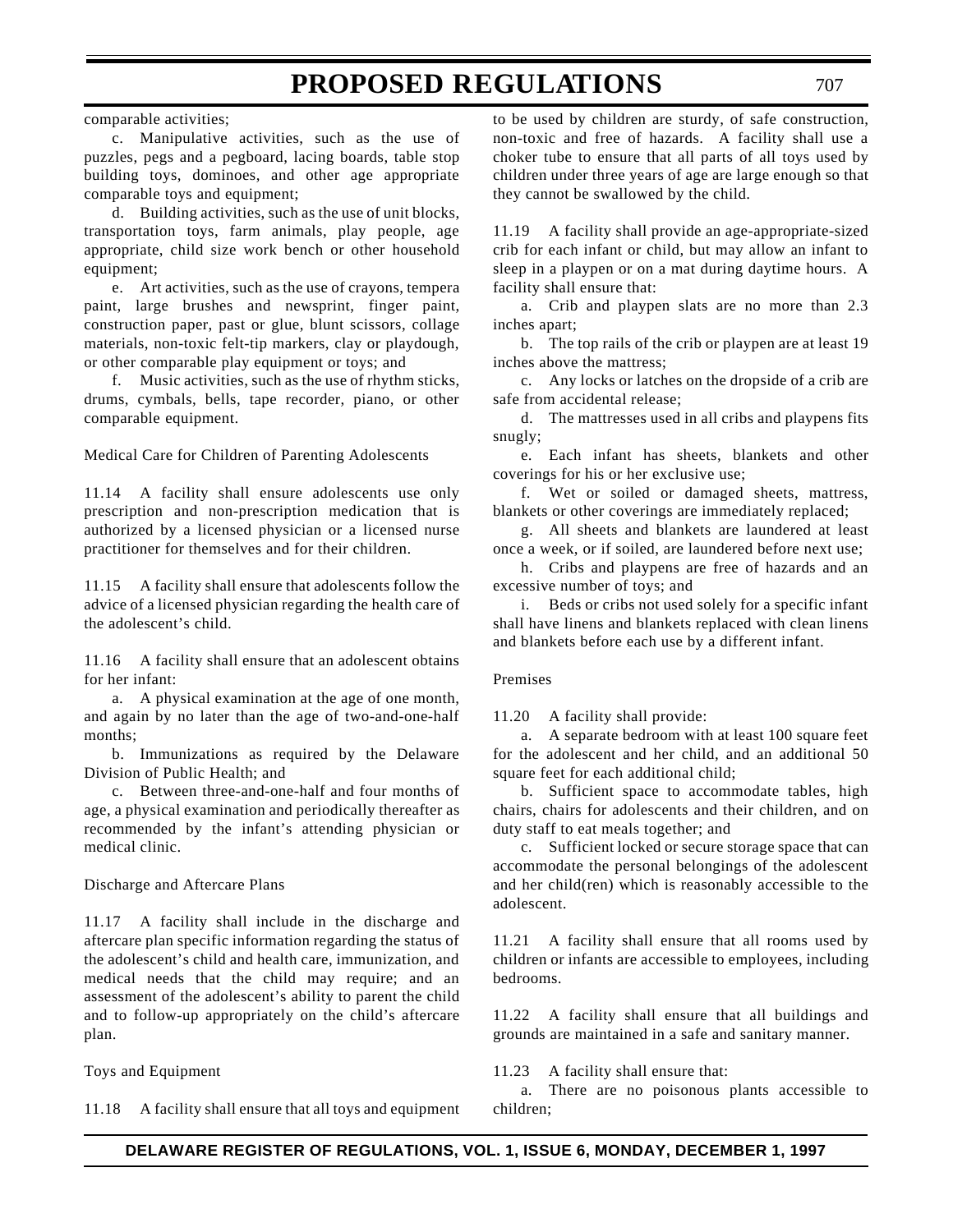### **PROPOSED REGULATIONS**

b. All corrosive agents, insecticides, bleach products, detergents, furniture polish, any products under pressure in an aerosol spray can, or any toxic substances are stored in a locked cabinet or closet and are not accessible to infants or young children;

c. All furniture and equipment used by the adolescents or their children, whether used indoors or outdoors, are of sturdy and safe construction; and

d. Non-permanent safety barriers, such as safety gates, are installed in a manner that will prevent infants and young children from falling down stairways, or ramps, or from gaining access to balconies or porches or elevated play areas.

#### APPENDIX

#### DELAWARE LICENSING CODE

Title 31, Chapter 3, Paragraphs 341 through 344, Delaware Code

341. Definition of "boarding home."

For the purpose of interpreting the meaning of the words "boarding home," any person, association, agency, or organization is the keeper of a boarding home for children if, for hire, he or it:

(1) Advertises or holds himself or itself out as conducting such a boarding home;

(2) Has in custody or control one child or more under the age of 18, unattended by parents or guardian, for the purpose of providing such child or children with care, food or clothing for compensation.

Homes in which children have been placed by any child placement agency, properly licensed to place children in this State, shall not be regarded as "boarding homes."

342. Powers of Division with respect to boarding homes for children.

Any person or association conducting a boarding home for children and all institutions, agencies, associations or organizations, receiving and placing or caring for dependent, neglected or delinquent minors, including organizations providing care of children whether dependent or otherwise, in lieu of the care and supervision ordinarily provided by parents in their own homes for periods of less than 24 hours a day, must accord the Division or its authorized agents, right of entrance, privilege of inspection and access to its accounts and reports.

A person or association conducting a boarding home for children and all institutions, agencies, associations, or organizations, caring for dependent, neglected and delinquent children shall make reports at such time as is

required by the Division, as to conditions of such boarding home, institution, agency, association or organization, the manner and way in which children are taken care of, former addresses and such other information as will show the social status of the child, how and to whom dismissed, the extent and source of its income, the cost of maintenance, and such other reasonable information as will enable the Division to promote the general welfare of the children and to work out a general program for their care and protection.

The Division may prescribe reasonable standards for the conduct of such boarding home, institutions, agencies, associations or organizations and may license such of these as conform to such standards.

343. Boarding home licenses; investigation; requirements.

(a) Any person conducting a boarding home for children and all such institutions, agencies, associations or organizations must obtain licenses annually from the Division; except, however, those institutions, agencies, associations, or organizations under state ownership and control and maternity wards of general hospitals. In the case of a person conducting a boarding home for children, such licenses shall not be issued to such person until the Division has made a thorough investigation and has determined in accordance with reasonable standards:

(1) the good character of the person applying for the license;

(2) educational and religious needs of the average child.

(b) In the case of institutions, agencies, associations or organizations, before such license is issued,

the Division shall make a thorough investigation and favorably pass upon:

(1) the good character and intention of the applicant or applicants;

(2) the present and prospective need of the service rendered;

(3) the employment of capable, trained, and experienced workers;

(4)sufficient financial backing to ensure effective work;

(5) the probability of the service being continued for a reasonable period of time;

(6) whether the methods used and the disposition made of the children served will be to their best interests and that of society.

344. Penalties for violations of subchapter.

Whoever violates a provision of this subchapter shall be fined not more than \$100 or imprisoned not more than 3 months, or both.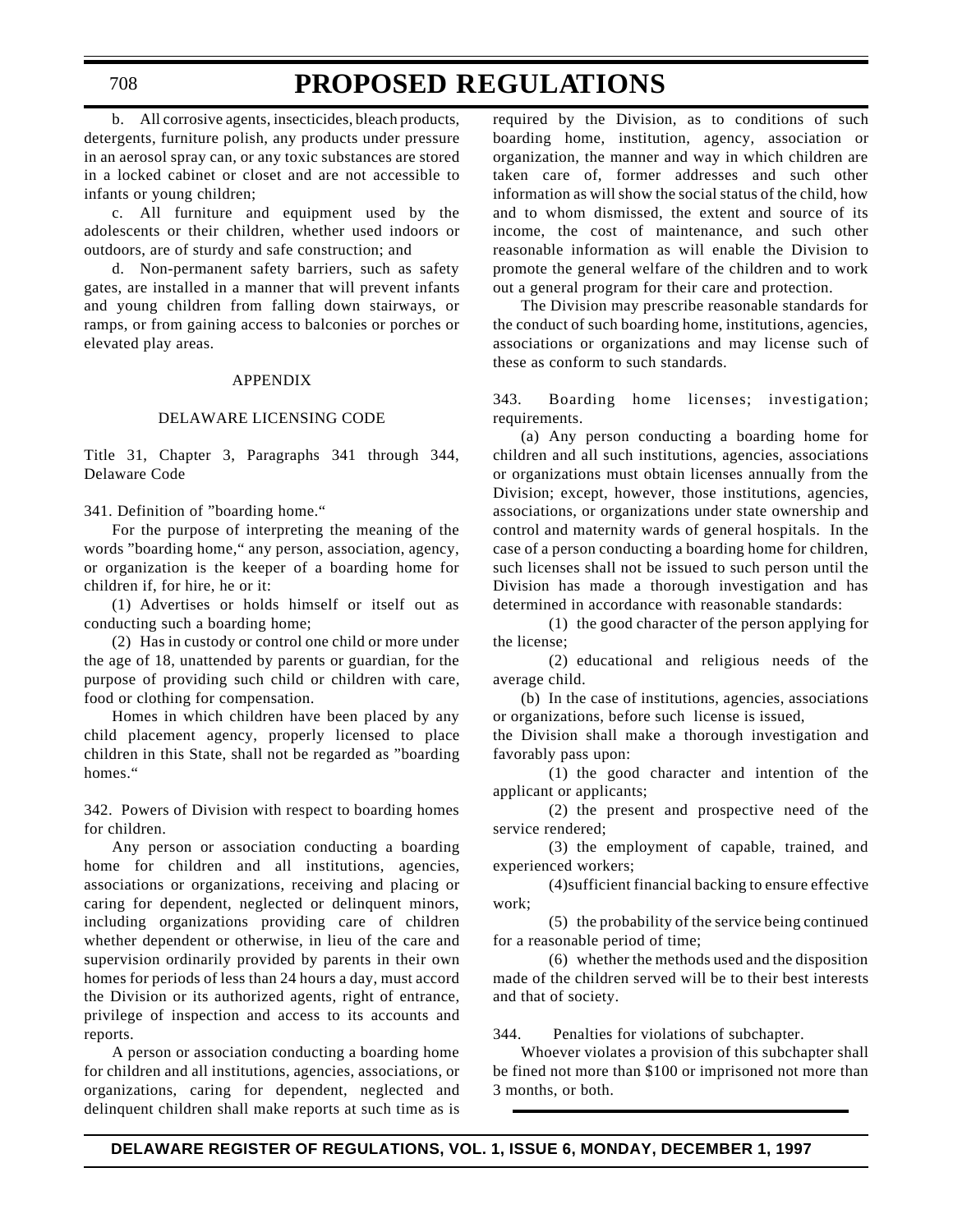Statutory Authority: 16 Delaware Code, Section 122(c)(3) (16 **Del.C.** (c)(3))

|

### IN THE MATTER OF:

### REVISION OF | **REGULATIONS** CONTAINED IN DSSM | [8205.2, 8304, AND 8305](#page-3-0) |

#### NATURE OF THE PROCEEDINGS:

Delaware Health and Social Services has implemented on an emergency basis the below revision of regulations contained in DSSM Section 8000 and is now accepting comments in preparation for adoption of these changes on a permanent basis.

#### PROPOSED REVISIONS:

#### 8205.2 EXCEPTIONS

The family cap restrictions will not apply in the following cases:

- to an additional child conceived or fathered as a result of incest or sexual assault; or
- to a child who does not reside with his or her parent; or
- to a child that was conceived or fathered in a month the assistance unit (i.e., the entire family) was not receiving ABC. This does not apply in a case that is closed due to sanctioning.

8301.1.4 FAILURE TO COMPLY WITH THE CONTRACT AND THE IMPOSITION OF SANCTIONS

Failures to comply with self-sufficiency requirements are not treated as separate activity violations, but as one component. Accordingly, a person who quits employment without good cause and is sanctioned 1/3, receives a  $2/3$ sanction for the second violation whether it is for a job quit or noncompliance with employment and training activities or cooperation to ensure compliance with school attendance for dependent children under age 16.

### 8301.3 BENEFIT REDUCTION FOR MULTIPLE SANCTION TYPES

The sanctions for failure to meet Contract requirements allow for the possibility of multiple penalties to be

imposed at the same time. The hierarchy is as follows:

1. If in place, the one-third penalty for failing to meet work and training requirements and the one-third penalty for not cooperating with school or agency officials to meet attendance requirements for dependent children under the age of 16 is first imposed by DCIS.

2. If in place, the \$68 sanction for 16 and over teens who fail to meet school attendance requirements and an additional \$68 for their parents who do not cooperate to remedy the situation is imposed next.

3. If in place, the \$50 sanction for failure to meet enhanced family functioning requirements is the last to be imposed by DCIS.

### 8304 SELF-SUFFICIENCY REQUIREMENTS - EMPLOYMENT AND TRAINING, WORK, AND COOPERATION TO ENSURE SCHOOL ATTENDANCE BY DEPENDENTS UNDER AGE 16

DSS expects employable adults to participate in either employment or activities related to finding work (e.g. employment and training activities) for AFDC benefits to continue uninterrupted. Either an employable adult is working or is participating in activities to secure employment. DSS also expects caretakers to cooperate as necessary with school and other officials to ensure satisfactory school attendance by dependent children under age 16. The failure of clients to maintain any of these activities represent sanctionable offenses, which are components of the self-sufficiency requirements.

#### 8304.1 REQUIREMENTS FOR SELF-SUFFICIENCY

Parents are expected to cooperate with school officials and other service providers in helping their child(ren) maintain satisfactory attendance. Penalties can be imposed if parents do not cooperate. Since parents with children under age 16 are expected to exert more influence over their children, and since early school attendance is so important in moving children down the path to self-sufficiency, this requirement is grouped with employment and training and work requirements as part of the overall self-sufficiency requirements, which invoke harsher penalties for noncompliance. (See section 8305 for requirements and sanctions related to cooperation to ensure school attendance by children over the age of 16).

### 8304.2 SANCTIONS FOR FAILING TO COMPLY WITH SELF-SUFFICIENCY REQUIREMENTS

Self-sufficiency requirements include those related to employment and training, work, and cooperation with officials to ensure satisfactory school attendance by dependents under age 16.

The penalty for noncompliance with any of the selfsufficiency requirements be: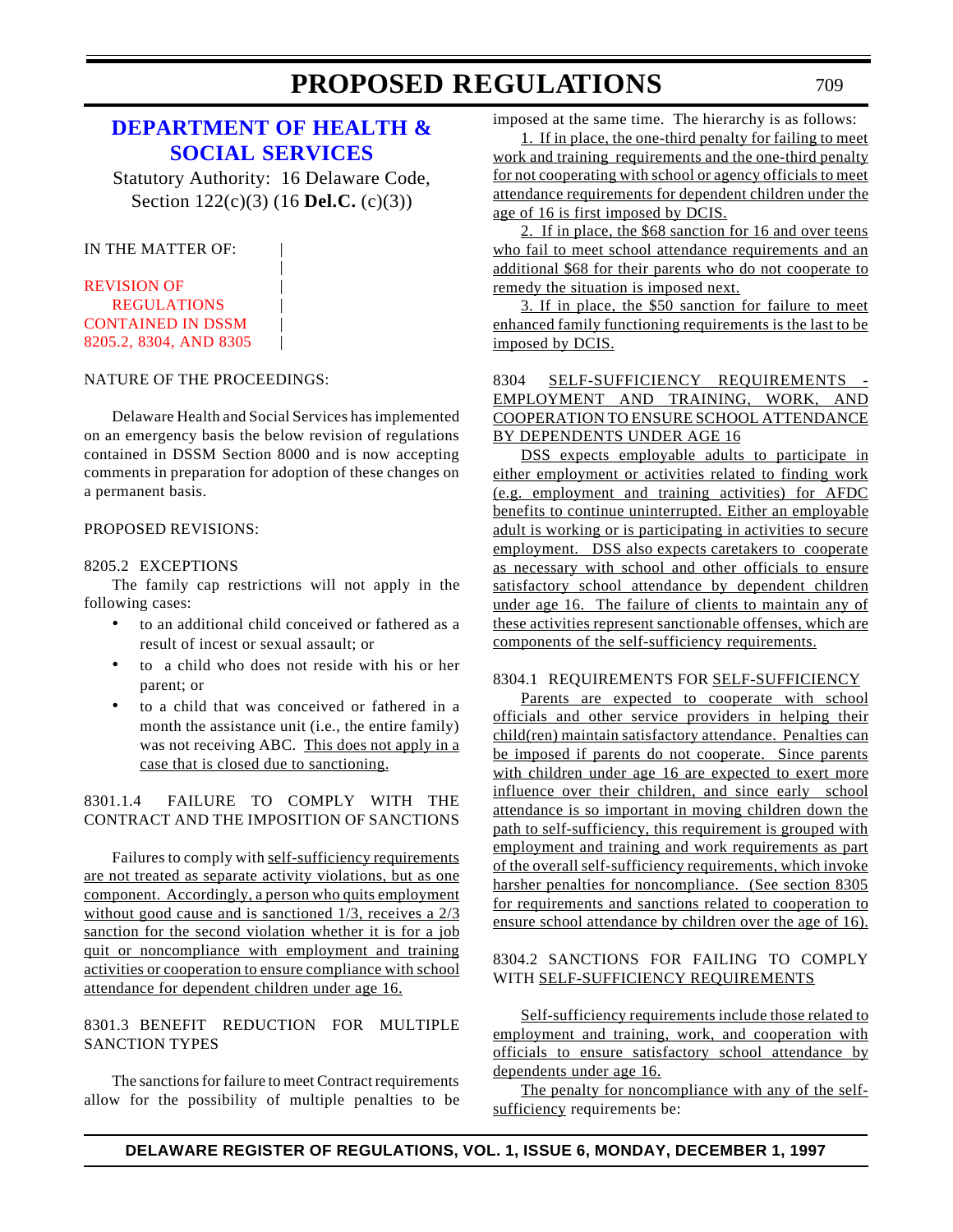a) for the first offense, a 1/3 reduction in AFDC

b) for the second offense, a 2/3 reduction in AFDC

c) for the third offense, a loss of all cash benefits.

The penalty for individuals who quit their jobs without good cause, but who comply with subsequent job search requirements, will be:

a) for a first offense, a 1/3 reduction in AFDC, to be imposed for a period of two months or until the individual obtains a job of equal or higher pay.

b) for a second offense, a 2/3 reduction in AFDC, to be imposed for a period of two months or until the individual obtains a job of equal or higher pay.

c) for a third offense, a permanent loss of all cash benefits.

The penalty for individuals who quit their jobs without good cause and do not comply with subsequent job search requirements will be loss of all cash benefits for two months or until the individual obtains a job of equal or higher pay.

| Contract          | Amount/Duration              | Increase/2 months |
|-------------------|------------------------------|-------------------|
| Requirement       | of Sanction                  | if not Compliant? |
| Employment &      | $1/3$ reduction for 2 months |                   |
| Training          | or until compliance          |                   |
|                   | whichever is shorter         | Yes               |
|                   | for first offense;           |                   |
|                   | $2/3$ reduction              |                   |
|                   | for 2 months or              |                   |
|                   | until compliance             |                   |
|                   | whichever is shorter         |                   |
|                   | for second offense           |                   |
| Caretaker         | $1/3$ reductions for         |                   |
| cooperation       | 2 months or until            |                   |
| to ensure School  | compliance                   |                   |
| Attendance for    | whichever is shorter;        |                   |
| children under 16 | $2/3$ reduction for 2        |                   |
| vears             | months or until              |                   |
|                   | compliance whichever         | Yes               |
|                   | is shorter for second        |                   |
|                   | offense                      |                   |
| Keeping a job,    | If meeting job search        |                   |
| unless            | requirements, 1/3            |                   |
| good cause exists | reduction for 2 months       |                   |
| to quit the job   | or until person enters       |                   |
|                   | a job of equal or higher     |                   |
|                   | pay, whichever is shorter;   | No                |
|                   | $2/3$ reduction for 2        |                   |
|                   | months or until enters       |                   |
|                   | a job of equal or higher     |                   |
|                   | pay whichever is shorter     |                   |
|                   | for second offense           |                   |
| Keeping a job,    | If not meeting job search    |                   |
| unless good cause | requirements, full loss      |                   |
| exists to         | of benefits until compliance |                   |
| quit the job      | of either meeting job search | N/A               |
|                   | requirements or person       |                   |
|                   | enters a job of equal or     |                   |
|                   | higher pay                   |                   |
|                   |                              |                   |
|                   |                              |                   |

Noncompliance with more than one of the selfsufficiency requirements at a point in time will result in a one-third benefit reduction for each sanction.

Example: A person fails to attend the DOL orientation and, prior to a cure, then fails to cooperate with officials to ensure school attendance by his/her 14year-old child. The resulting sanctions would result in a  $2/3$  ( $1/3$  +  $1/3$ ) loss of cash benefits.

### 8304.3 CURING THE SANCTION FOR SELF-SUFFICIENCY REQUIREMENTS

Clients must keep appointments with Employment and Training staff, complete the Employability Development Plan and follow through with the recommendations of the Employment and Training staff for a minimum period of two weeks. This means clients under 25 must participate in the activity recommended by employment and training staff for a minimum period of two weeks. That activity can be any one of a number of activities from Basic Skills to Work Readiness and Job Search. Clients 25 and over, unless indicated otherwise, must participate in the work attachment model for a minimum period of two weeks.

EXAMPLE: A 25-year-old client fails to keep her initial appointment with Employment and Training staff and is sanctioned. In order to cure this sanction, the 25 year-old client must not only keep her appointment with Employment and Training staff, but must also keep her appointment with DOL staff and follow through with her DOL activity for a minimum period of two weeks before the sanction is considered cured.

8305.1 SANCTIONS FOR UNSATISFACTORY SCHOOL ATTENDANCE

### A. CHILDREN UNDER AGE 16, INCLUDING TEEN PARENTS WHO ARE DEPENDENT CHILDREN

The fiscal sanction for failure, without good cause, to meet the school attendance requirements for a child under 16 are the same as for other self-sufficiency requirements. See Section 8304.2.

### NOTICE OF COMMENT PERIOD

The Department will receive and consider comments regarding the proposed changes. Such comments must be forwarded by December 31, 1997, to the Director, Division of Social Services, P.O. Box 906, New Castle, DE 19720.

CARMEN R. NAZARIO SECRETARY

**DELAWARE REGISTER OF REGULATIONS, VOL. 1, ISSUE 6, MONDAY, DECEMBER 1, 1997**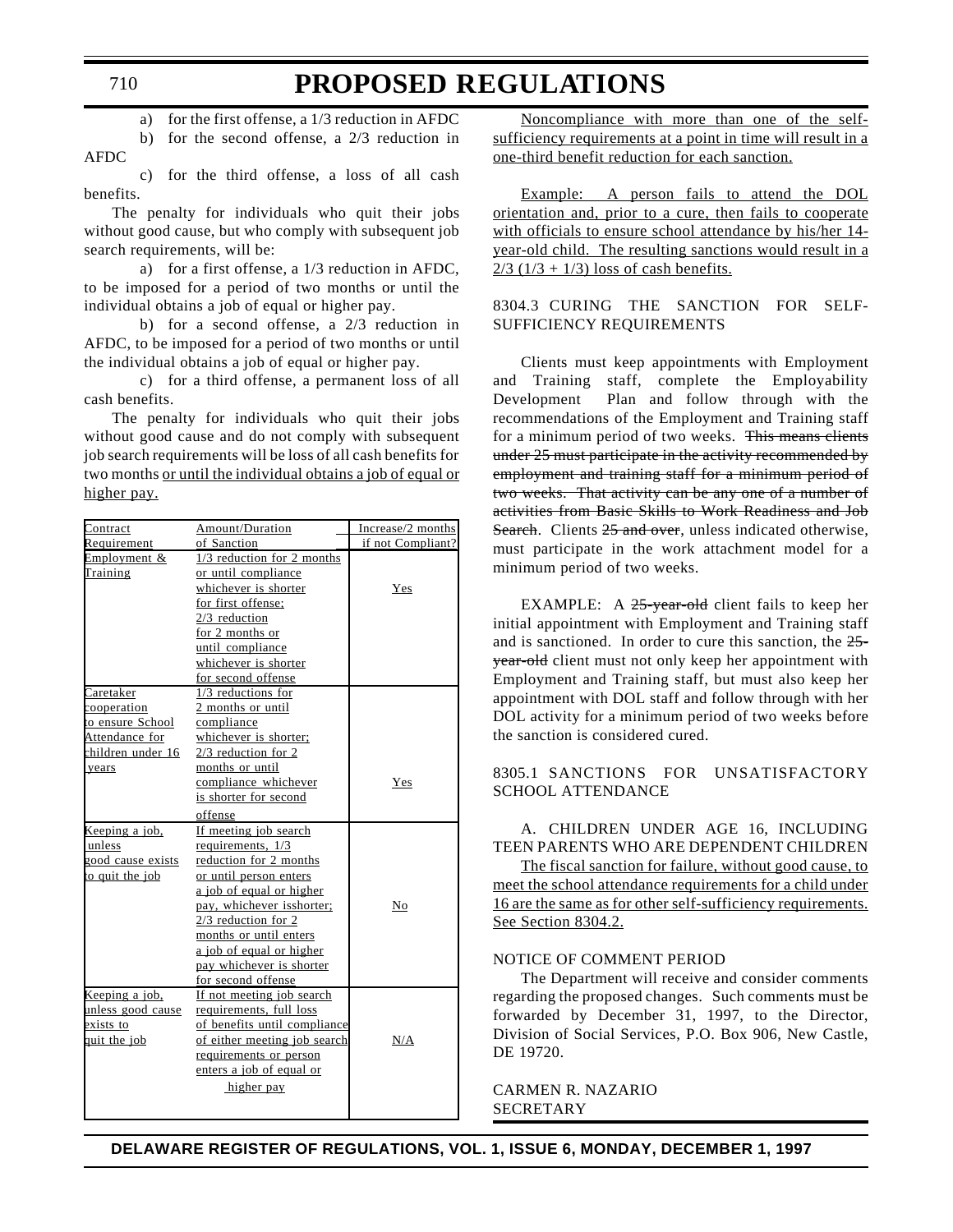# **PROPOSED REGULATIONS**

### **[DEPARTMENT OF HEALTH &](http://www.state.de.us/govern/agencies/dhss/irm/dhss.htm) SOCIAL SERVICES**

Statutory Authority: 16 Delaware Code, Section 122(c)(3) (16 **Del.C.** (c)(3))

|

#### IN THE MATTER OF:

#### [REVISION OF REGULATION](#page-3-0) | CONTAINED IN DSSM 8201

#### NATURE OF THE PROCEEDINGS:

Delaware Health and Social Services has implemented on an emergency basis the below revision of regulations contained in DSSM Section 8201 and is now accepting comments in preparation for adoption of these changes on a permanent basis.

#### NATURE OF PROPOSED REVISIONS:

#### 8201 Time Limit, Temporary Welfare Program

8201.1 Two-Parent Families - Time Limit, Temporary Welfare Program

A) Cash benefits will be time-limited for households headed by two employable adults age 19 or older who are included in the grant. The time limit is forty-eight (48) cumulative months. Families will receive these benefits only through participation in a pay-after performance work experience position or if the adults are working and the family's countable income is below the need standard.

Time limits will not apply when Delaware's unemployment rate exceeds the national average by 2% or when the Delaware unemployment rate is greater than 7.5%.

Time limits apply when four conditions are met:

- the caretaker is included in the grant,
- the caretaker is age 19 or older,
- the caretaker is employable, and
- the unemployment rate does not exceed the national average by 2% or the Delaware unemployment rate is equal to or lower than 7.5%.

When one or more of the conditions listed above is not met, the family receives benefits in the non-time limited program known as the Children's Program.

B) During the time-limited period, employable adult recipients will receive full cash benefits only as long as they fulfill their Contract of Mutual Responsibility, and participate in a pay-after-performance work experience program or they are working and family income is below the need-standard of 75% of the Federal Poverty level.

The pay-after-performance work experience position is intended for families who do not have unsubsidized employment. Determine the number of hours of work required by dividing the ABC benefit by the minimum wage. In addition, participants will be required to conduct up to ten (10) hours of job search each week. Failure to comply with the job search requirements will result in an employment and training sanction being applied as described in Section 8303.2.

C) Periodic Alerts to Families Regarding Time Remaining before the Family Reaches the Time Limit

The Division will track the time remaining before a family's time limits expire and alert the family. The Division will notify families on a quarterly basis of the time they have remaining before the time limits expire.

8201.2 Single Parent / Non-Parent Caretaker Families

A) Under A BETTER CHANCE, AFDC cash benefits will be time-limited for households headed by an employable adult age 19 or older who is included in the grant. The time limit is twenty-four (24) cumulative months. Families will receive benefits for an additional twenty-four (24) cumulative months only through participation in a pay-after-performance work experience position or if the adult is working and the family's countable income is below the need standard.

Time limits will not apply when Delaware's unemployment rate exceeds the national average by 2% or when the Delaware unemployment rate is greater than 7.5%.

Time limits apply when four conditions are met:

- the caretaker is included in the grant;
- the caretaker is age 19 or older;
- the caretaker is employable; and
- the unemployment rate does not exceed the national average by 2% or the Delaware unemployment rate is equal to or lower than 7.5%.

When one or more of the conditions listed above is not met, the family receives benefits in the non-timelimited program known as the Children's Program.

B) Periodic Alerts to Families Regarding Time Remaining Before the Family Reaches the Time Limit

The Division will track the time remaining before a family's time limits expire and alert the family. The Division will notify families on a quarterly basis of the time they have remaining before the time limits expire.

711

**DELAWARE REGISTER OF REGULATIONS, VOL. 1, ISSUE 6, MONDAY, DECEMBER 1, 1997**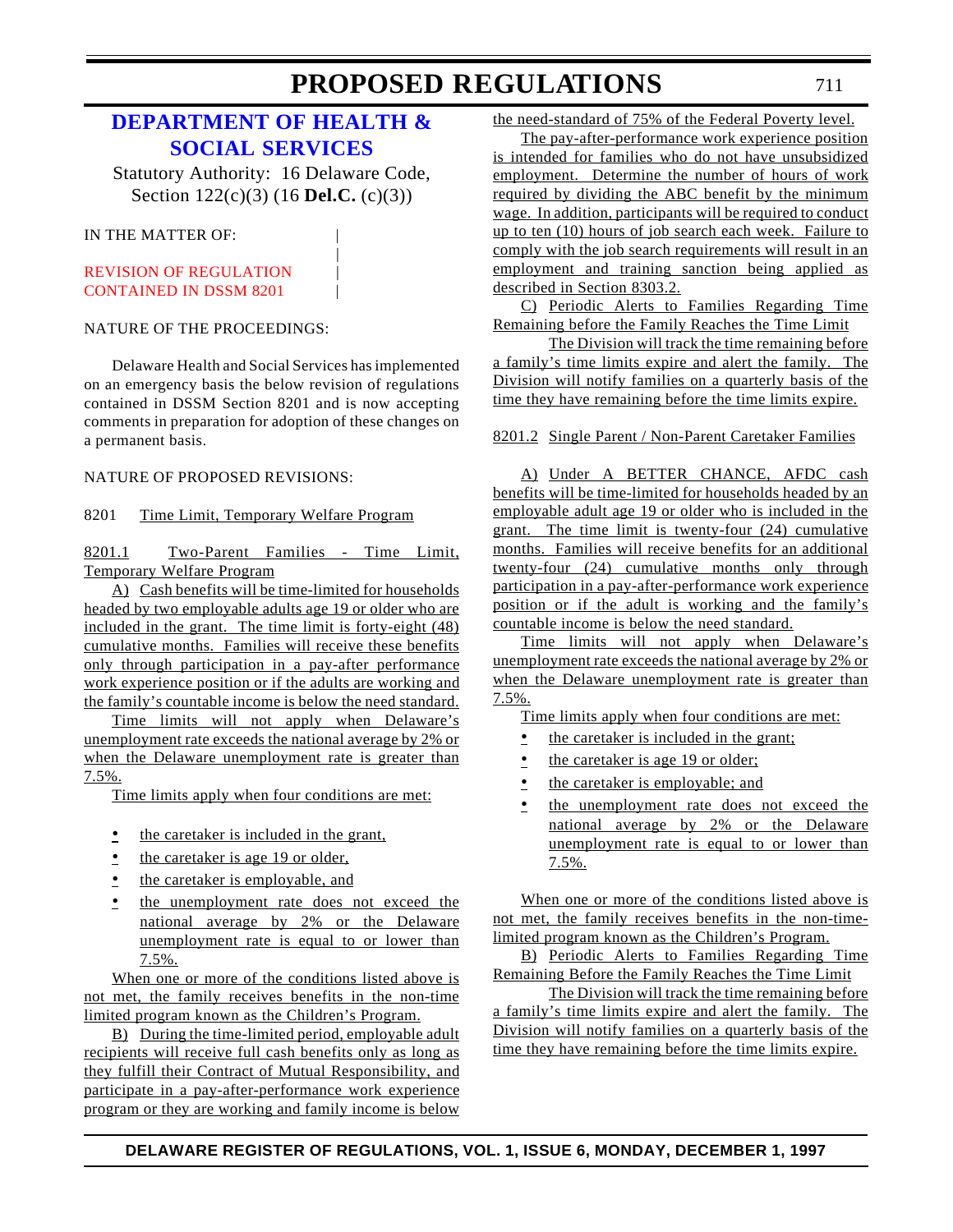### **PROPOSED REGULATIONS**

#### NOTICE OF COMMENT PERIOD

The Department will receive and consider comments regarding the proposed changes. Such comments must be forwarded by December 31, 1997, to the Director, Division of Social Services, P.O. Box 906, New Castle, DE 19720.

CARMEN R. NAZARIO SECRETARY

### **[DEPARTMENT OF FINANCE](http://www.state.de.us/govern/agencies/revenue/revenue.htm) DIVISION OF [REVENUE](#page-3-0)**

Statutory Authority: 30 Delaware Code, Sections 354 & 563 (30 **Del.C.** 354, 563)

The following shall constitute Regulations of the Division of Revenue as authorized in 30 Del. C. §§ 354 and 563. The comment period shall run from December 1, 1997, to December 31, 1997, and comments should be addressed to William M. Remington at the above address.

Thirty *Del. C.* § 1306(a) provides for inclusion in the gross estate of "the value of all taxable gifts, as defined in § 1401 of this title, made by the decedent in contemplation of death."

Subsection (b) of that section provides that taxable gifts made within six months of death are presumed to have been made in contemplation of death and also provides that no gifts made more than six months before death are to be treated as having been made in contemplation of death.

The state gift tax is repealed effective for gifts made on or after January 1, 1998. 71 Del. Laws. ch. 130.

The legislative history of ch. 130 does not reveal an intent to alter the treatment of gifts made in contemplation of death and in fact manifests an intention that such treatment continue for purposes of the state inheritance tax. Thus, gifts that are taxable for federal gift tax purposes (i.e., those in excess of the \$10,000 annual per donee exclusion) shall be presumed made in contemplation of death and thereby included in the gross estate if they were made within six months of the donor's death.

This Regulation unless subsequently changed or withdrawn shall be effective for gifts made after December 31, 1997.

#### CONTACT:

William M. Remington, Director of Revenue Division of Revenue 820 North French Street Wilmington, Delaware 19801 (302) 577-8686 email: wremington@state.de.us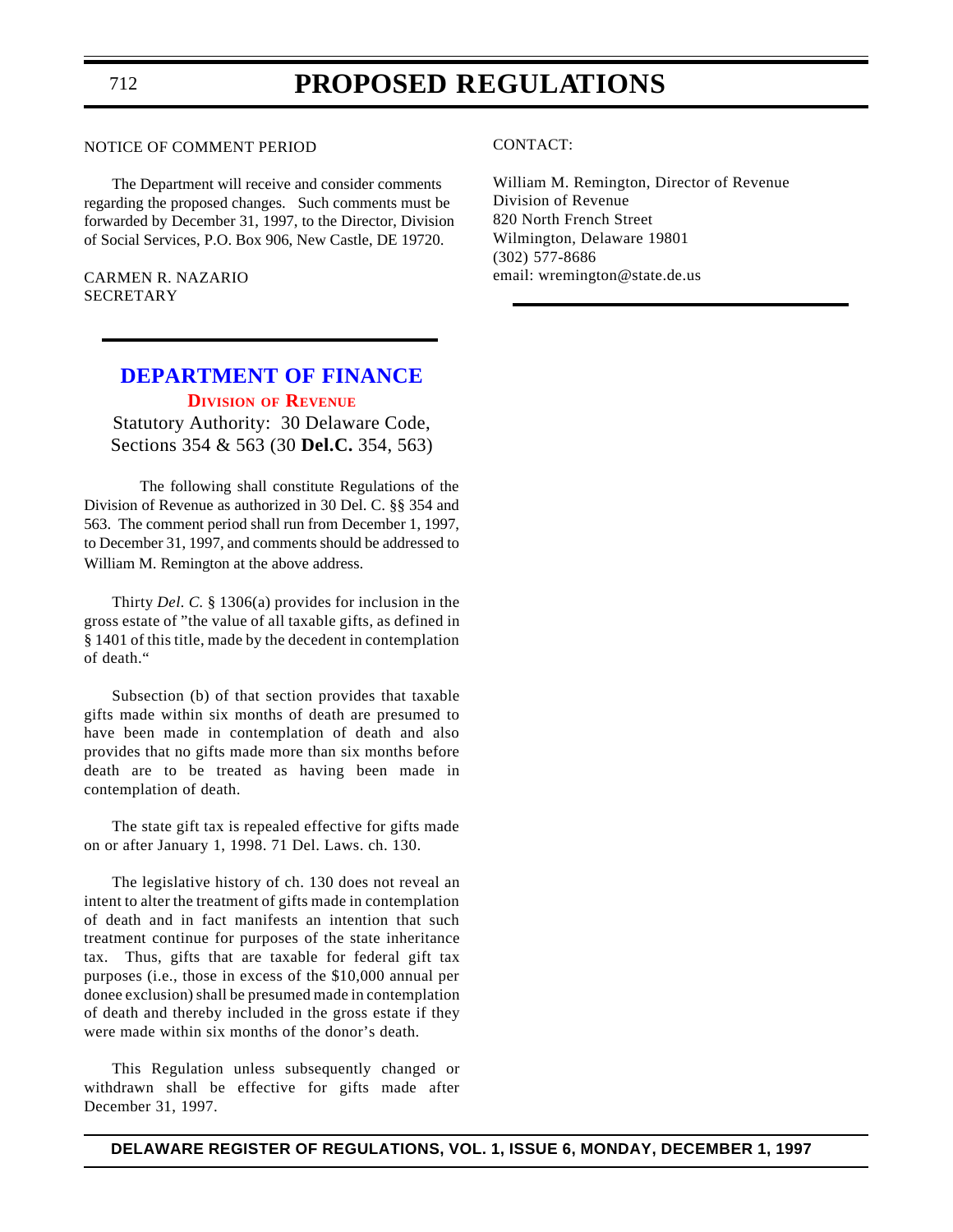#### **Symbol Key**

Roman type indicates the text existing prior to the regulation being promulgated. Underlined text indicates new text added at the time of the proposed action. Language which is striken through indicates text being deleted. **[Bracketed Bold language]** indicates text added at the time the final order was issued. **[Bracketed striken through]** indicates language deleted at the time the final order was issued.

#### **Final Regulations**

The opportunity for public comment shall be held open for a minimum of 30 days after the proposal is published in the Register of Regulations. At the conclusion of all hearings and after receipt within the time allowed of all written materials, upon all the testimonial and written evidence and information submitted, together with summaries of the evidence and information by subordinates, the agency shall determine whether a regulation should be adopted, amended or repealed and shall issue its conclusion in an order which shall include: (1) A brief summary of the evidence and information submitted; (2) A brief summary of its findings of fact with respect to the evidence and information, except where a rule of procedure is being adopted or amended; (3) A decision to adopt, amend or repeal a regulation or to take no action and the decision shall be supported by its findings on the evidence and information received; (4) The exact text and citation of such regulation adopted, amended or repealed; (5) The effective date of the order; (6) Any other findings or conclusions required by the law under which the agency has authority to act; and (7) The signature of at least a quorum of the agency members.

The effective date of an order which adopts, amends or repeals a regulation shall be not less than 10 days from the date the order adopting, amending or repealing a regulation has been published in its final form in the Register of Regulations, unless such adoption, amendment or repeal qualifies as an emergency under §10119.

### **[DEPARTMENT OF AGRICULTURE](http://www.state.de.us/deptagri/deptagri.htm) DELAWARE [THOROUGHBRED](#page-3-0) RACING COMMISSION**

Statutory Authority: 3 Delaware Code, Section 10103, 10128(m)(1) (3 **Del.C.** 10103, 10128(m)(3)

#### **ORDER**

Pursuant to 29 Del.C. §10118, the Delaware Thoroughbred Racing Commission ("Commission") hereby issues this Order promulgating the proposed amendments of Rule 13.16 and Rule 15.02 of the Commission's Rules. Following notice and a public hearing held on September 23, 1997, the Commission makes the following findings and conclusions.:

#### SUMMARY OF EVIDENCE AND INFORMATION SUBMITTED

1. The Commission posted public notice of the proposed revisions to Rules 13.16 and 15.02 in the Register of Regulations and in the News-Journal and Delaware State News. The Commission received no written comments from the public concerning the proposed regulations.

2. The Commission conducted a public hearing on the proposed Rule amendments on September 23, 1997. The Commission was informed by the Steward jack Houghton that he was in favor of the proposed amendment to Rule 13.16. The Horsemen's representative Roger Legg also approved of the amendment to Rule 13.16. The Commission notes that the proposed draft of Rule 13.16 was produced with the assistance of the stewards and the horsemen's group.

3. As to Rule 15.02(e), Commission Patterson stated that the Commission should consider allowing all two year old horses to run on lasix in the bleeder program. Commissioner Patterson stated that this is the proctice in surrounding states and Delaware will only cause horses to go run in other states by continued enforcement of this rule.

#### FINDINGS OF FACT

4. The public was given notice and an opportunity to provide the Commission with comments in writing and by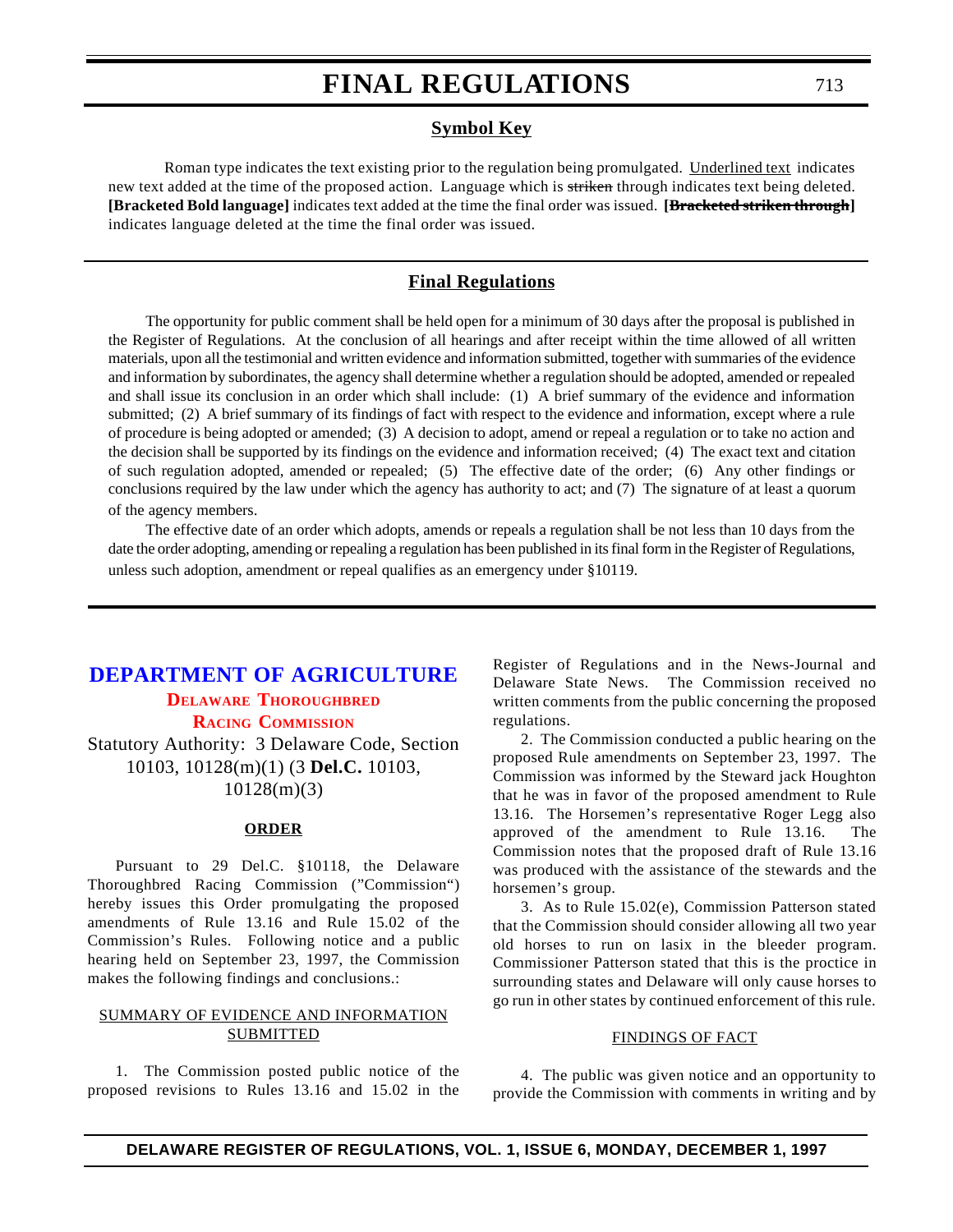oral testimony on the proposed amendments to Rules 13.16 and 15.02. The evidence received by the Commission is summarized in paragraphs #2 and #3.

5. The commission has considered the comments elicited from the public in the final draft of the rules. The proposed Rule 13.16 would extend the time period for a person with an eliminated stable to claim horses in a new race meet. The rule is consistent with the intent of the Commission's rules and allows for flexibility in the claiming procedures. The Commission finds that the proposed rule is necessary to comply with the statutory authority of the Commission under 3 Del.C. §10103 to regulate the conduct of participants in thoroughbred racing and for the efective enforcement of 3 Del.C. Chapter 101.

6. The Commission find that Rule 15.02(e) should not be adopted in its proposed form. The proposed rule would have allowed two year old horses to enter the Bleeder Program after September of the race meet. This proposal conflicts with the practice in other states and does not appear to be in the best interests of the public and the sport of thoroughbred racing. The Commission will not adopt this proposed Rule 15.02(e) and will renotice a new proposed Rule 15.02(e) to delete subsection (e). Since this is a substantive change, the Commission will post renotice of the proposed rule change.

#### **CONCLUSIONS**

7. The proposed Rule 13.16 was promulgated by the Commission in accord with its statutory duties and authority as set forth in 3 Del.C. §10103.

8. The Commission deems this rule amendment necessary for the effective enforcement of 3 Del.C. chapter 101 and for the full and efficient performance of its duties thereunder.

9. The Commission concludes that the adoption of the proposed Rule 13.16 would be in the best interests of the citizens of the State of Delaware and necessary to insure the integrity and security of the conduct of thoroughbred racing in the State of Delaware.

10. The Commission, therefore, adopts Rule 13.16 as revised and amended pursuant to 3 Del.C. §10103 and 29 Del.C. §10113. The Commission has considered the comments and suggestions made by the witnesses at the public hearing.

11. This adopted Rule 13.16 shall replace in entirety the former Rule 13.16 of the Rules of the Delaware Thoroughbred Racing Commission. The adopted Rule 13.16 now provides as follows:

13.16 Claiming Privileges - Eliminated Stables

If a person's stable shall be eliminated with thirty (30) racing days or less remaining in the current racing season,

and such person is unalbe to replace the horse(s) lost via a claim by the end of the recing season, such person may apply to the Stewards for an additional thirty (30) racing days of eligibility to claim in the new race meeting as long as the person owns no other horses at the start of the next race meeting.

12. The Commission does not adopt the proposed rule amendment to Rule 15.02(e) and will post notice of a new proposal to delete subsection (e) from this rule.

13. The effective date of this Order shall be ten (10) days from the date of publication of this Order in the Register of Regulations on December 1, 1997.

Bernard Daney, Chairman Duncan Patterson, Commissioner Deborah Killeen, Commissioner

13.16 Claiming Privileges - Eliminated Stables

An Owner whose stable has been completely eliminated by claiming shall have the right to claim during the remainder of the meeting at which his stable was eliminated. After claiming a horse under the conditions of this Rule, the Owner shall be required to reinstate his eligibility to claim befroe being eligible to make another claim.

If a person's stable shall be eliminated with thirty (30) racing days or less remaining in the current racing season, and such person is unalbe to replace the horse(s) lost via a claim by the end of the recing season, such person may apply to the Stewards for an additional thirty (30) racing days of eligibility to claim in the new race meeting as long as the person owns no other horses at the start of the next race meeting.

### **DEPARTMENT OF ADMINISTRATIVE SERVICES DIVISION OF PROFESSIONAL REGULATION [BOARD OF PHYSICAL THERAPY](#page-3-0)**

Statutory Authority: 24 Delaware Code, Section 2604 (24 **Del.C.** 2604)

**ORDER NATURE OF THE PROCEEDINGS**

Pursuant to 24 **Del.C.** §2615 and 29 **Del.C.** §10115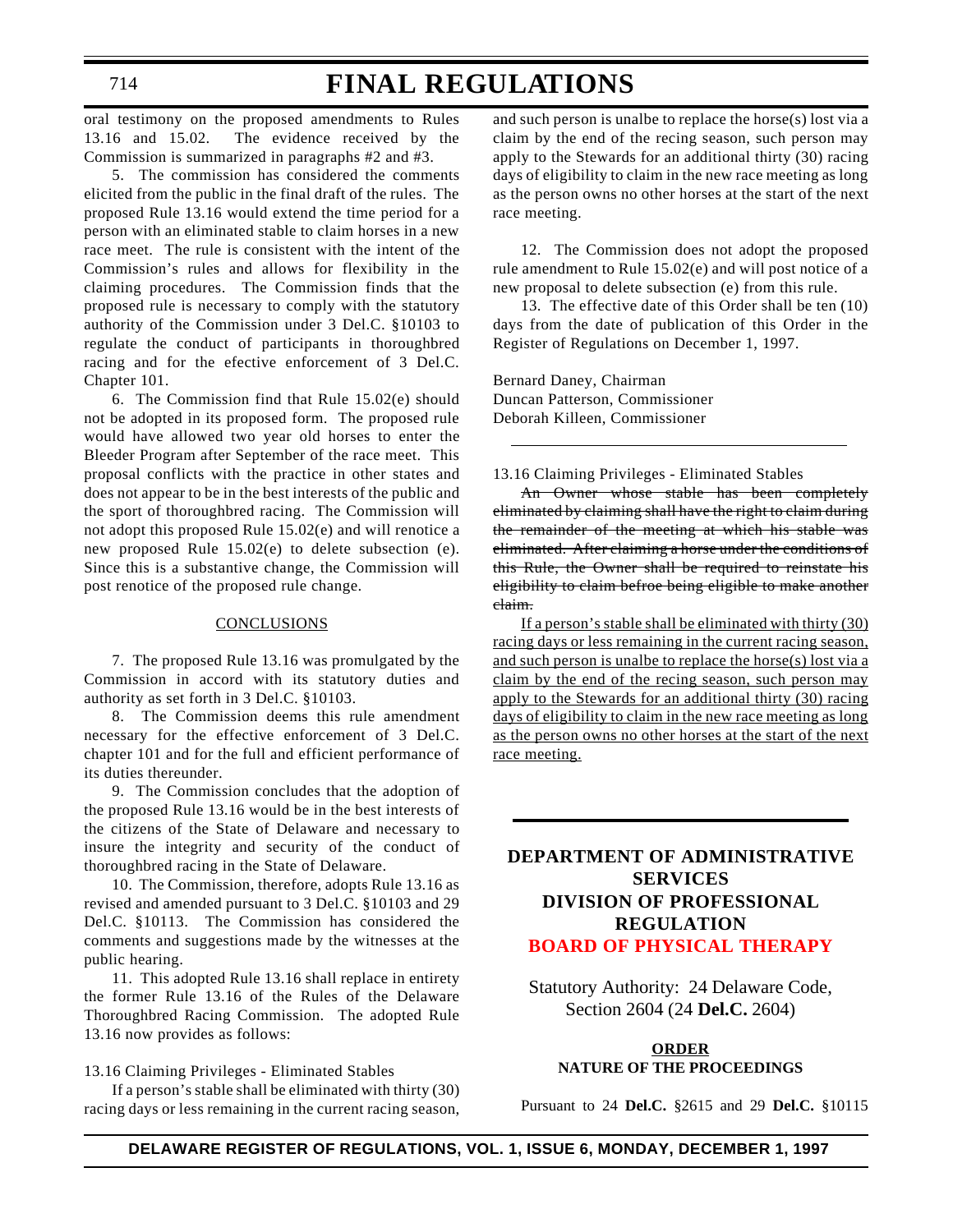notice was given that the Delaware Examing Board of Physical Therapy (hereinafter "Board") intended to revise its regulations, and that a public hearing would be held on September 2, 1997, at 6:00 p.m. in dover, Delaware. A quorum of the Board was present for the hearing.

#### **SUMMARY OF THE EVIDENCE**

No written comments were submitted to the Board prior to the public hearing. No one appeared before the Board on September 2, 1997, to present written comments or to testify. no written comments were received by the Board within the thirty (30) days following the publication or the public hearing. 29 **Del.C.** §10118(a).

#### **FINDINGS OF FACT**

The Board finds that no comments opposing the proposed revisions or in support thereof were submitted to the Board in writing or orally.

The Board further finds that no changes, substantive or non-substantive, are necessary to the proposed revisions as published in the **Delaware Register of Regulations**, Vol. 1, Issue 2, dated August 1, 1997, at pages 101 through 109. A copy thereof is attached hereto and incorporated herein.

**IT IS SO ORDERED** this 21st day of October, 1997, that the proposed amendments to the regulations of the Examing Board of Physical Therapy be adopted as written and published, to become effective ten (10) days after this order is published in the **Delaware Register of Regulations**. 29 **Del.C.** §10118(e).

Carolyn Cotter, Chair Philip Barkins Faith K. Hannagan Lynn Doherty Bruce Goldsborough Jeffrey G. Konin Edward C. Painter Kathy Watson

#### DELAWARE STATE EXAMINING BOARD OF PHYSICAL THERAPY RULES AND REGULATIONS

SECTION 1: Scope and Objectives (sec. 2601) SECTION 2: Definitions

- A. Physical Therapy (sec. 2602(1)
- B. Physical Therapist (sec. 2602(2)
- C. Consultation

D. Direct Supervision of a Physical Therapist with a Temporary License

E. Physical Therapist Assistant (sec. 2602(3)

- F. Direct Supervision of a PTA
- G. Athletic Training
- H. Athletic Trainer (AT)
- I. Direct Supervision of AT
	- J. Physical Therapy Aide (sec. 2615)
	- K. Direct Supervision of an Aide
	- L. Unprofessional Conduct (sec. 2616(8)

SECTION 3: Board (sec. 2603, 2616) SECTION 4: Physical Therapists (sec. 2607a) SECTION 5: Physical Therapist Assistants (sec. 2615) SECTION 6: Athletic Trainers (sec. 2602) SECTION 7: Physical Therapy Aides (sec. 2615) SECTION 8: Admission to Practice: License by Examination (sec. 2608) SECTION 9: Continuing Education Units (sec. 2606) SECTION 10: Admission to Practice: License by Reciprocity (sec. 2610) SECTION 11: Temporary Licensure (sec. 2611) SECTION 12: Foreign Trained Applicant for Licensure  $(sec. 2606(b)(2))$ SECTION 13: Reactivation of Licensure (sec. 2607b) SECTION 14: Disciplinary Action (sec. 2616)

#### RULES AND REGULATIONS

#### SECTION 1: SCOPE AND OBJECTIVES

Under 24 Del.C. Chapter 26 (The Practice Act), a State Examining Board of Physical Therapists is created to meet the following objectives:

A. to protect the general public,

B. to maintain minimum standards of practitioner competency, and

C. to maintain certain standards in the delivery of service to the public.

The Board regulates the practice of Physical Therapists (PTs), Physical Therapist Assistants (PTAs) and Athletic Trainers (ATs) in the State of Delaware.

SECTION 2: DEFINITIONS

A. The definition of "Physical Therapy" by Delaware Law is provided by the Practice Act, 24 Del.C. sec. 2602(1). Physical Therapy includes the performance and interpretation of tests and measurements of bodily function as an aid in the examination, evaluation or treatment of any human conditions. Physical therapy does not include the practice of Athletic Training as defined in Subsection 4.A., Section 2602, Chapter 26, Title 24.

B. Physical Therapist or PT means a person who is licensed under Chapter 26 to practice Physical Therapy.

C. Consultation

(1) Consultation in direct access. A physician must be consulted if a patient is still receiving physical therapy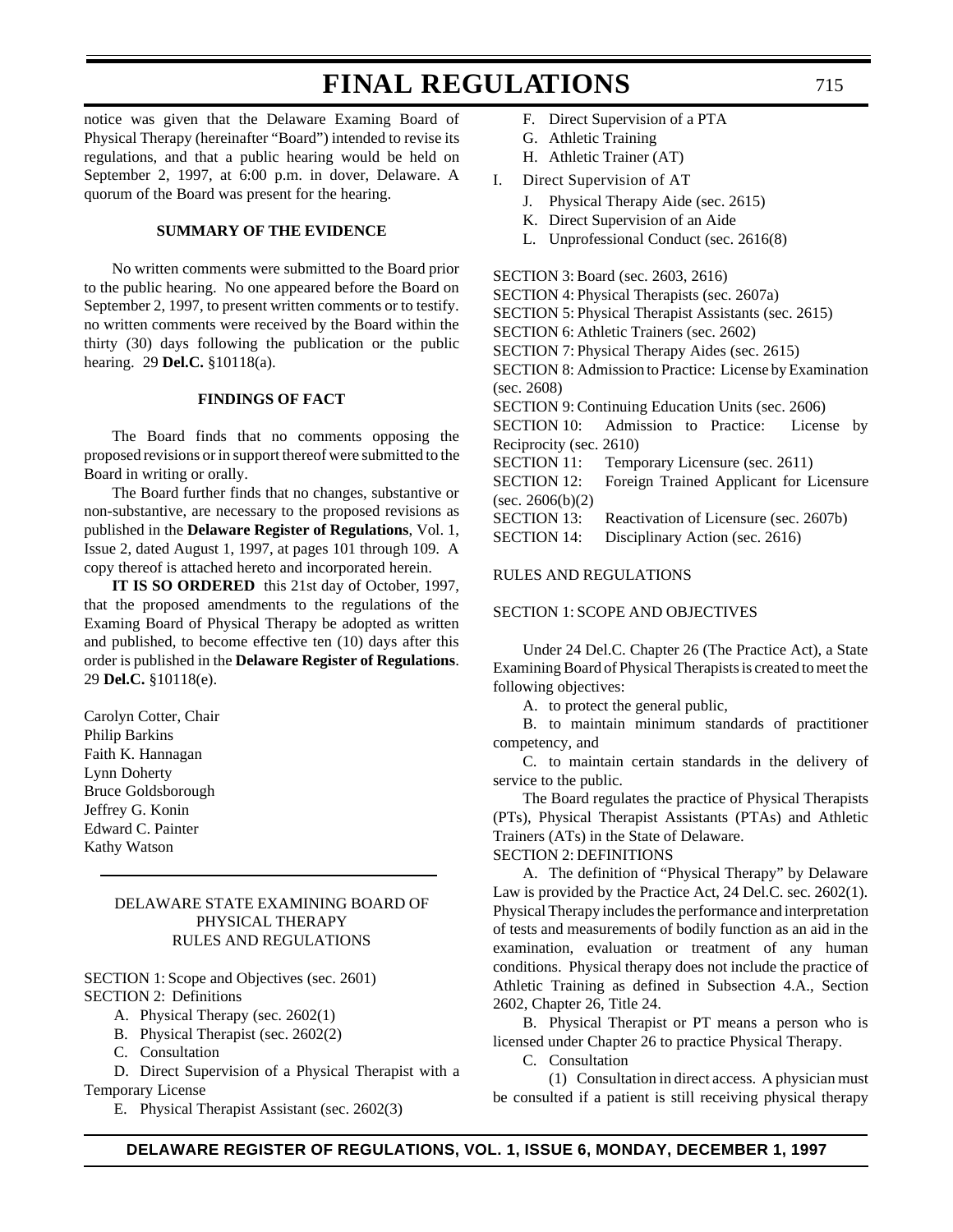after 30 calendar days have lapsed from the date of the initial assessment. This consultation must be documented and could take place at any time during the initial thirty day period. The consultation can be made by telephone, fax, in writing, or in person. There is nothing in these Rules and Regulations or in the Physical Therapy Law that limits the number of consultations the physical therapist can make on the patients behalf. The consult should be with the patient's personal physician. If the patient does not have a personal physician, the physical therapist is to offer the patient at lease three physicians from which to choose. The referral to a physician after the initial thirty day period must not be in conflict with Section 2616(8) of this chapter which deals with referral for profit. If no physician consult has been made in this initial thirty day period then treatment must be terminated. A patient is not to receive physical therapy from the same practitioner, for the original complaint, during the 6 months following discharge unless he or she has a physician referral.

(2) Consultation with written prescription from a physician, dentist, podiatrist, or chiropractor. A prescription accompanying a patient must not be substantially modified without documented consultation with the referring practitioner. The consultation can be made by telephone, fax, in writing, or in person.

D. Direct supervision in connection with a PT practicing under a temporary license means 1) a licensed PT supervisor shall be on the premises when the individual with a temporary license is practicing and 2) evaluations and progress notes written by the individual with a temporary license shall be co-signed by the licensed PT supervisor.

E. Physical Therapist Assistant or PTA means a person who is licensed under Chapter 26 to assist licensed Physical Therapists.

F. Direct supervision in connection with a PTA or an AT means a PT shall be on the premises at all times and see each patient.

F. Supervision

19. Direct supervision in relation to a PTA with less than one (1) year experience means a PT shall be on the premises at all times and see each patient.

20. Direct supervision in relation to a PTA with one (1) year or more experience means that a PTA must receive onsite, face to face supervision at least once every fifth treatment day or once every three weeks whichever occurs first. The supervising PT must have at least one (1) year clinical experience. The PT must be available and accessible by telecommunications to the PTA during all working hours of the PTA.

3. The PT is responsible for the actions of the PTA when under his/her supervision. All supervision must be documented.

G. The definition of "Athletic Training" by Delaware Law is provided by the Practice Act, 24 Del.C. sec. 2602(4).

Athletic Training means and includes: (1) prevention of athletic injuries, (2) recognition and evaluation of athletic injuries, (3) management, treatment, and disposition of athletic injuries, (4) rehabilitation of athletic injuries, (5) organization and administration of athletic training programs, and (6) education and counseling of athletes regarding a program(s) of athletic training. Athletic Training shall also include prevention, conditioning, and reconditioning of nonathletic injuries as defined by law and in regulation by the Board.

H. Athletic Trainer or AT means a person who is licensed under Chapter 26 and is defined by the Practice Act 24 Del.C. sec. 2602(5).

I. Direct supervision in connection with an AT means a PT shall be on the premises at all times in a clinical setting and see every patient.

J. On site or on premises, in connection with supervision of a PTA or AT means that the PTA or AT must be in the same physical building as the supervising PT. On site or on premises does not refer to attached buildings.

 $H. K.$  Physical Therapy Aide or aide or technician means a person who performs certain routine, designated physical therapy tasks under the direct supervision of a licensed physical therapist or physical therapist assistant. There shall be documented evidence of sufficient inservice training to assure safe performance of the duties assigned to the aide.

K. L. Direct supervision in connection with an aide means a licensed physical therapist or physical therapist assistant shall be personally present and immediately available within the treatment area to give aid, direction, and instruction when procedures are performed.

E. M. Unprofessional Conduct. A Physical Therapist, PTA, or AT whose behavior fails to conform to legal standards and accepted standards of their profession, and who thus may adversely affect the health and welfare of the public, may be found guilty of unprofessional conduct. Such unprofessional conduct shall include, but not be limited to, the following:

1. Assuming duties within the practice of physical therapy or athletic training without adequate preparation or supervision or when competency has not been maintained.

2. The PT who knowingly allows a PTA to perform prohibited activities may be guilty of unprofessional conduct.

3. The PTA who knowingly performs prohibited activities may be guilty of unprofessional conduct.

2. 4.Performing new physical therapy or athletic training techniques or procedures without proper education and practice or without proper supervision.

3. 5.Failing to take appropriate action or to follow policies and procedures in the practice situation designed to safeguard the patient.

4. 6.Inaccurate recording, falsifying, or altering a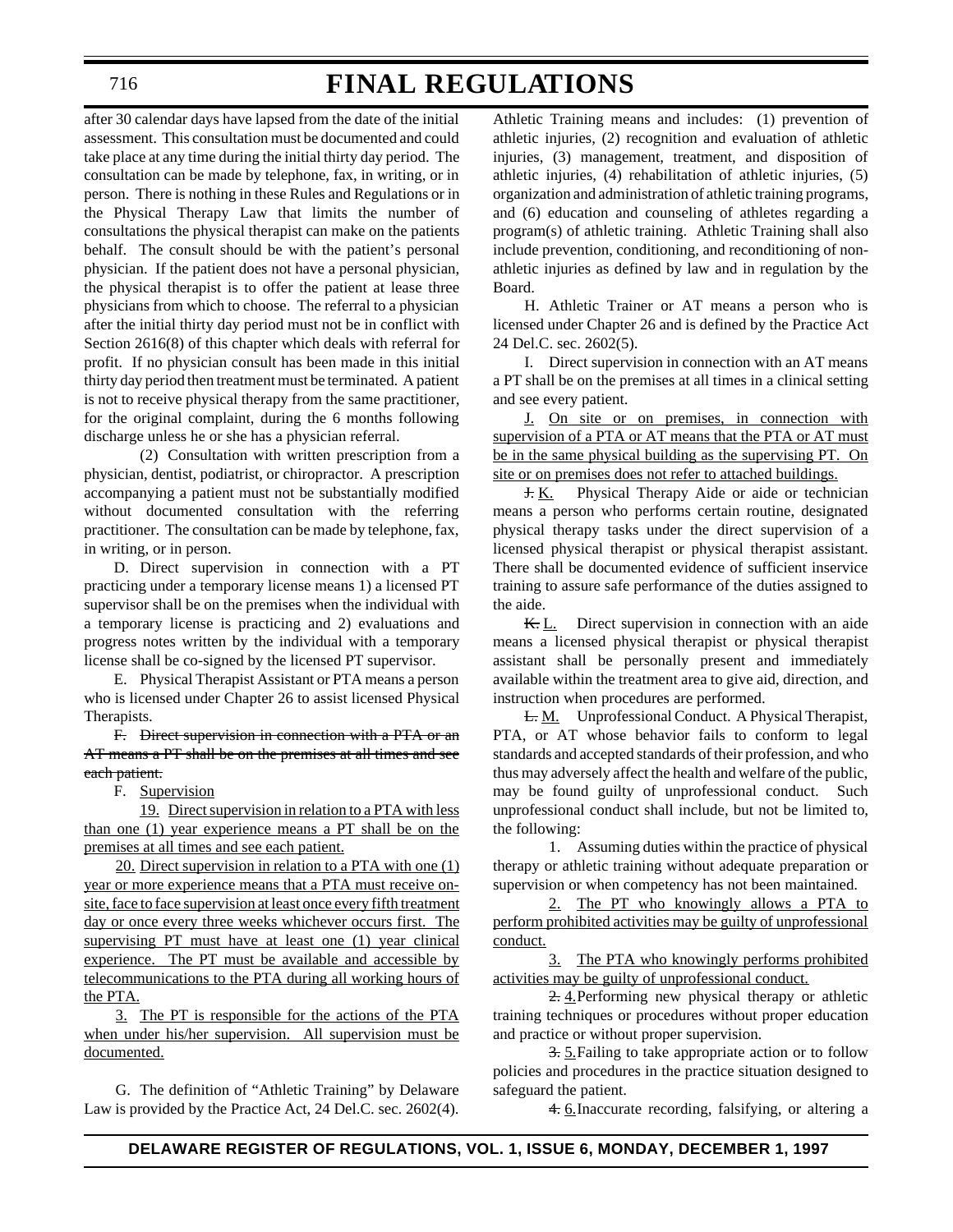patient or facility record.

5. 7.Committing any act of verbal, physical, mental or sexual abuse of patients.

6. 8. Assigning untrained persons to perform functions which are detrimental to patient safety, for which they are not adequately trained or supervised, or which are not authorized under these Rules and Regulations.

7. 9. Failing to supervise individuals to whom physical therapy tasks have been delegated.

8. 10. Failing to safeguard the patient's dignity and right to privacy in providing services regardless of race, color, creed and status.

9. 11. Violating the confidentiality of information concerning the patient.

 $10.12$ . Failing to take appropriate action in safeguarding the patient from incompetent health care practice.

11. 13. Practicing physical therapy as a PT or PTA or athletic training as a trainer when unfit to perform procedures or unable to make decisions because of physical, psychological, or mental impairment.

12. 14. Practicing as a PT, PTA or AT when physical or mental ability to practice is impaired by alcohol or drugs.

13. 15. Diverting drugs, supplies or property of a patient or a facility.

14. 16. Practicing physical therapy or athletic training as a PT or AT and/or practicing under the supervision of a PT as a PTA or AT when a license has expired.

15. 17. Allowing another person to use his license.

16. 18. Resorting to fraud, misrepresentation, or deceit in taking the licensing examination or obtaining a license as a PT, PTA or AT.

17. 19. Impersonating any applicant or acting as proxy for the applicant in a PT, PTA, or AT licensing examination.

18. 20. Continues to treat a patient, who initiated treatment without a formal referral, for longer than thirty days without a physician consult.

19. 21. Modifies a treatment prescription without consulting referring physician.

20. 22. Failing to comply with the Mandatory Continuing Education Requirements of 24 Del.C. sec. 2606(a)(4) and Section 9 of these rules and regulations.

**M.** N. Examination means the approved examination (see Section 7.3).

SECTION 3: THE STATE EXAMINING BOARD OF PHYSICAL THERAPISTS

SECTION 3.1: The Board shall consist of nine members

who shall be residents of Delaware and who shall be appointed by the Governor. A list of professional nominees shall be submitted to the Governor by the President of the Delaware Chapter of the American Physical Therapy Association (APTA). Each of the four PT Board members shall be a licensed PT, have a least three years experience immediately preceding his appointment, and be actively engaged in Physical Therapy during his/her incumbency. Three members shall be consumers, one shall be a registered PTA and one shall be a registered AT.

SECTION 3.2: The Board shall be composed of a Chairperson, Vice-Chairperson, Secretary, and six members. Elections shall be held annually.

SECTION 3.3: Each member of the Board shall receive compensation for each day actually engaged in the discharge of his duties. The compensation shall be a reasonable amount based on the time spent on work pertaining to the affairs of the Board in accordance with the limitations imposed by the State.

SECTION 3.4: The Board shall have the authority to review, revise, adopt and administer the Rules and Regulations in accordance with the Administrative Procedures Act, and shall have the authority to perform the following:

A. Approval of qualified applicants for examination and for reciprocity.

B. Issuance of licenses and registrations through the Division of Professional Regulation to Applicants who are qualified under these Rules and Regulations.

C. Refer to the Division of Professional Regulation and assist in the investigation of individuals who are charged with violation of legal, moral, or ethical propriety. The Board may refuse to grant or may revoke a PT, PTA or AT license if the PT, PTA or AT:

1. has found to misuse drugs or alcohol;

2. has been convicted of a state or federal law related to the use, sale or possession of drugs;

3. has obtained or attempted to obtain a license by fraud or material misrepresentation;

4. is guilty of any act derogatory to the standing and ethics of the profession of Physical Therapy or athletic training;

5. is unable to practice as a competent PTA, AT or Physical Therapist because of a physical or mental condition;

6. is guilty of unprofessional conduct;

7. otherwise violates 24 Del.C. Chapter 26.

D. The Administrative Assistant provided to the Board by the Division of Professional Regulation shall maintain the meeting records and a register of current valid licenses which shall be available for public examination. The Administrative Assistant shall also keep other records pertinent to the operation of the Board.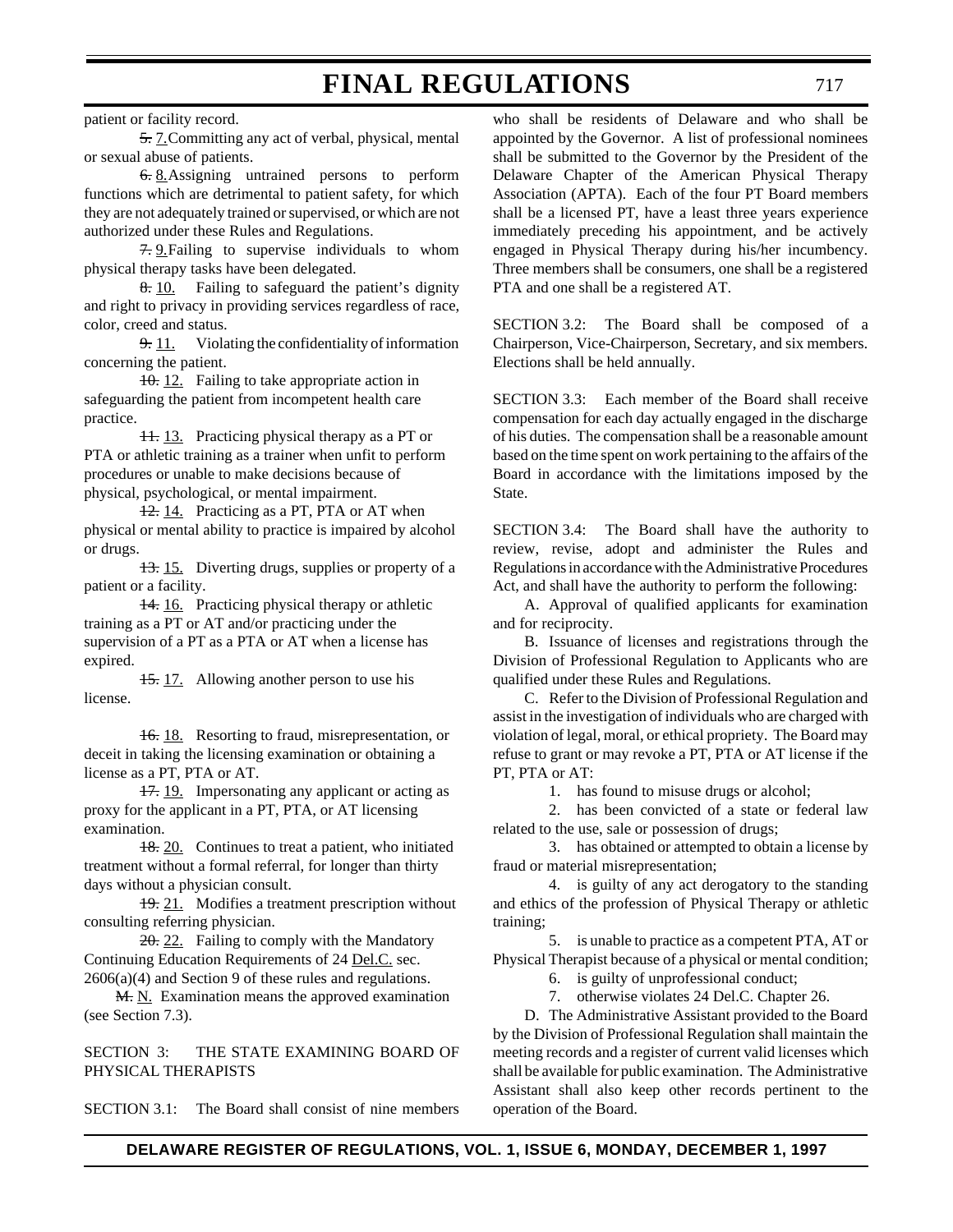E. Communication with the Delaware Chapter of the APTA. The Chairperson shall represent the Board at the Chapter's official meeting. The AT member shall represent the Board at NATA's official meeting.

F. Performance of all other necessary acts consistent with the Law to administer these Rules and Regulations and enforce 24 Del.C. Chapter 26.

G. Specific duties of the officers:

The Chairperson:

1. Shall call meetings of the Board at lease twice a year. A majority of the Board shall have the authority to call a meeting.

2. Shall arrange for the location of the examination and appoint a proctor with the approval of the Division of Professional Regulation.

3. Shall represent the Board in all official functions and act as Board spokesperson.

The Vice-Chairperson:

1. Shall substitute for the Chairperson during the officer's absence.

2. Shall maintain a file on amendments to the regulations.

3. Shall receive information (in conjunction with the Administrative Assistant).

#### The Secretary:

1. Shall perform clerical duties of processing applications, requesting required information for reciprocity and administering the examinations.

2. Shall maintain a liaison with the Division of Professional Regulation, which provides services of printing, mailing and record keeping.

3. Shall receive information from the applicant for granting a license for the applicant.

4. Shall compile the Board's decisions and take action on the decisions as the Board requests.

5. Shall be responsible together with the Division of Professional Regulation for the preparation, communication, and distribution of official forms used in the operations of the Board.

6. Shall arrange reviews of foreign-trained applicants.

#### SECTION 4: PHYSICAL THERAPISTS

SECTION 4.1: The Physical Therapy license issued to qualified professionals does permit them to treat any person.

#### SECTION 5: PHYSICAL THERAPIST ASSISTANTS

SECTION 5.1: The PTA may treat patients only under the direct supervision direction of a PT as defined in Section 2.F. The PTA may perform physical therapy procedures and

related tasks that have been selected and delegated by the supervising PT. The PTA may administer treatment with therapeutic exercise, massage, mechanical devices, and therapeutic agents that use the properties of air, water, electricity, sound or light. The PTA may make minor modifications to treatment plans within the predetermined plan of care, assist the PT with evaluations, and document treatment progress. The ability of the PTA to perform the selected and delegated tasks shall be assessed by the supervising PT. The PTA shall not perform interpretation of referrals, physical therapy evaluation and reevaluation, major modification of the treatment plan, final discharge of the patient, or therapeutic techniques beyond the skill and knowledge of the PTA or without proper supervision.

#### SECTION 6: ATHLETIC TRAINERS

SECTION 6.1: The athletic trainer functioning in the nonclinical setting may evaluate, treat, and provide appropriate first aid to injuries incurred by the athlete during participation in or training for scholastic, professional, or sanctioned amateur athletic activities. All treatments for injuries to athletes require a physician's referral, except for minor sprains, strains, and contusions, first aid excluded. Evaluation and/or treatment by the athletic trainer to supportive staff, spectators, and other persons other than the athlete shall be limited to first aid. An athletic trainer functioning in a clinical setting may use therapeutic exercises and modalities such as heat, cold, light, air, massage, water, sound, and electricity, for the treatment of musculoskeletal injuries. The athletic trainer may also provide first aid in the clinical setting. All treatment by the athletic trainer in a clinical setting must be performed while under the direct, onsite supervision of a physical therapist. The AT may make minor modifications to treatment plans within the predetermined plan of care, assist the PT with evaluations, and document treatment progress. The ability of the AT to perform the selected and delegated tasks shall be assessed by the supervising AT. The athletic trainer in a clinical setting may not independently initiate, modify, or discharge a patient's program.

SECTION 6.2: The PT who knowingly allows an AT to perform prohibited activities may be guilty of unprofessional conduct.

SECTION 6.3: At no time may a PT supervise more than 2 PTAs, 2 ATs or 1 PTA and 1 AT. A PT may only supervise 1 PTA off site. ATs must be supervised on site.

#### SECTION 7: PT AIDES

SECTION 7.1: Treatments which may be performed by aides under direct supervision are:

#### **DELAWARE REGISTER OF REGULATIONS, VOL. 1, ISSUE 6, MONDAY, DECEMBER 1, 1997**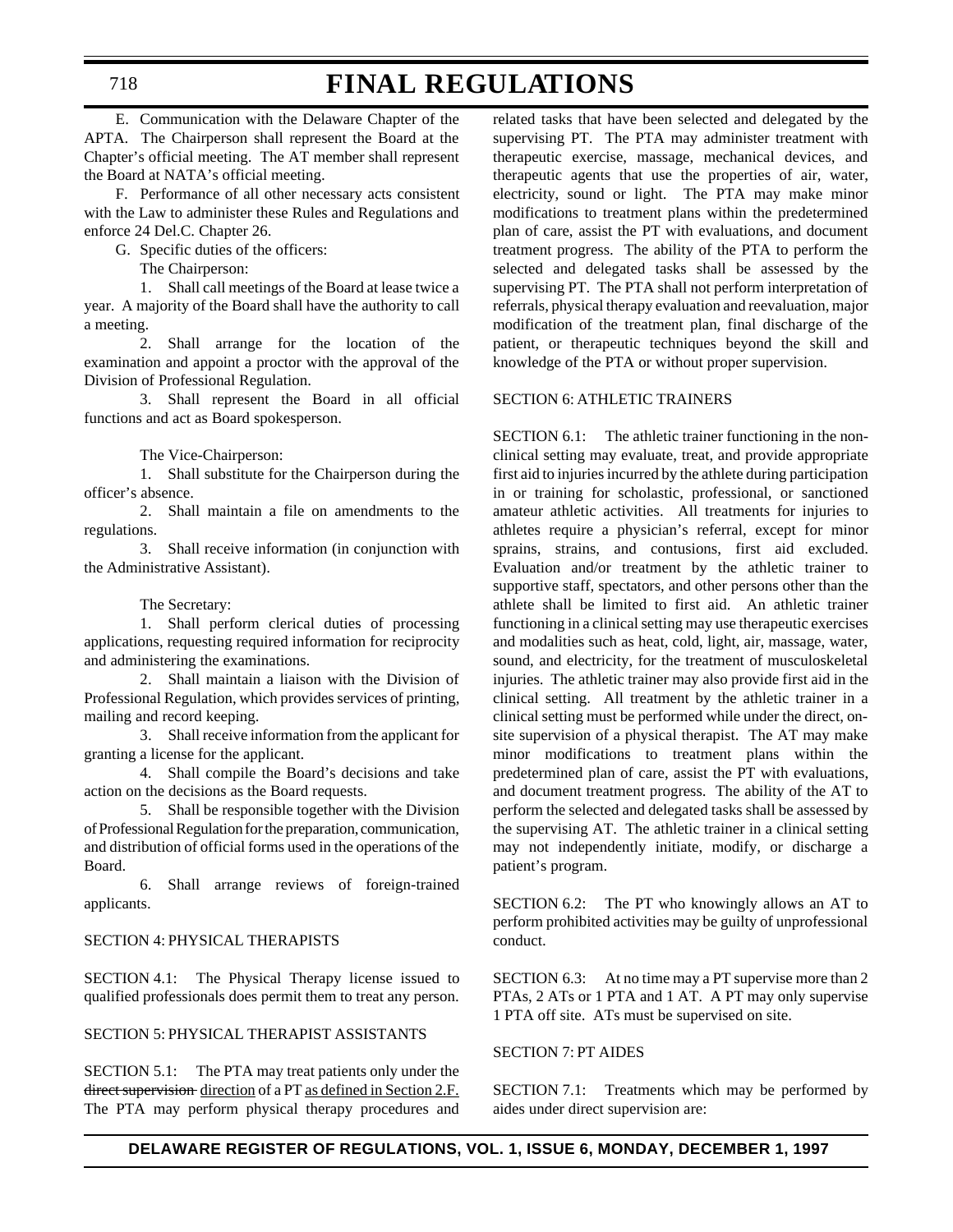- A. gait practice and ambulation
- B. functional activities
- C. transfers
- D. routine follow-up of specific exercises
- E. hot or cold packs
- F. whirlpool/Hubbard tank
- G. contrast bath
- H. infrared
- I. paraffin bath
- J. developmental stimulation
- K. ultra sound

SECTION 7.2: Exceptions - An aide may perform:

A. non-treatment related activities, such as secretarial, clerical, and housekeeping duties without direct supervision,

B. patient related activities that do not involve treatment, including transporting patients, undressing and dressing patients, and applying assistive and supportive devices without direct supervision, and

C. set up and preparation of patients requiring treatment using PT modalities.

SECTION 7.3: Prohibited Activities - An aide may not perform:

- A. evaluation, or
- B. treatments other than those listed in Section 7.1.

SECTION 7.4: The PT or PTA who knowingly allows a PT aide to perform prohibited activities may be guilty of unprofessional conduct.

SECTION 7.5: An aide who violates these regulations shall be considered by the Board to be practicing in violation of the Practice Act.

SECTION 8: ADMISSION TO PRACTICE: LICENSE BY EXAMINATION

SECTION 8.1 Applications, copies of the Rules and Regulations, and copies of the Practice Act are available from the Division of Professional Regulation.

SECTION 8.2: Applicants for PT or PTA licensure shall not be admitted to the examination without the submission of the following documents four weeks prior to the examination date:

A. Professional Qualifications - proof of graduation (official transcript) from an educational program for the PT or PTA which is accredited by the appropriate accrediting agency as set forth in the Practice Act. If the applicant graduated from a school prior to 1936, the school shall have been approved by the APTA at the time of graduation.

B. A fee in check or money order payable to the State of Delaware (Appendix I: Fee Schedule).

C. A completed application form. (Appendix II: Application Form).

SECTION 8.3: The Board shall conduct examinations at least twice a year for PTs and PTAs. Any United States citizen applicant taking the PT or PTA exam must show legal proof of identity, such as a driver's license or passport. The proof of identity must have a picture and signature. The Board may use the PT and PTA examination endorsed by the APTA, the Federation of State Boards of Physical Therapy or National Athletic Trainers Association. AT candidates must pass the Certification Examination endorsed by National Athletic Trainers' Association (NATA). Uniform national test dates will be used if available.

SECTION 8.4: All applicants for licensure as a PT or PTA must successfully pass the examination described in Section 8.3 in order to become eligible for licensure. The Board will adopt the criterion-referenced passing point recommended by the Federation of State Boards of Physical Therapy. The passing score for each examination shall be determined by the Board point shall be set to equal a scaled score of 600 based on a scale ranging from 200 to 800. All sections of the examination shall be passed. In case of failure, the applicant may take a second examination after submitting the applicable fee. Only sections failed must be repeated. The second examination shall be taken after six months and within two years from the date of the first examination. If the applicant fails any subsequent examination, the applicant must show satisfactory proof to the Board that he/she has taken Board approved corrective action (e.g. refresher course) before being allowed to take the examination again.

SECTION 8.5: Applicants for licensure as an AT must submit to the Board the following:

A. Professional Qualifications - proof of graduation (official transcript) from an educational program accredited by the appropriate accrediting agency.

B. A passing grade on the Professional Certification Examination as determined by the National Athletic Trainers Association (NATA).

C. All sections of the examination shall be passed.

D. A check or money order made payable to the State of Delaware, as noted on the application form.

E. The completed application form.

SECTION 8.6: Licenses shall expire biennially on every odd numbered year. The following items shall be submitted upon application for renewal:

A. completed renewal application form

B. applicable fee, and

C. for individuals seeking relicensure evidence of continuing education courses as provided by Section 9.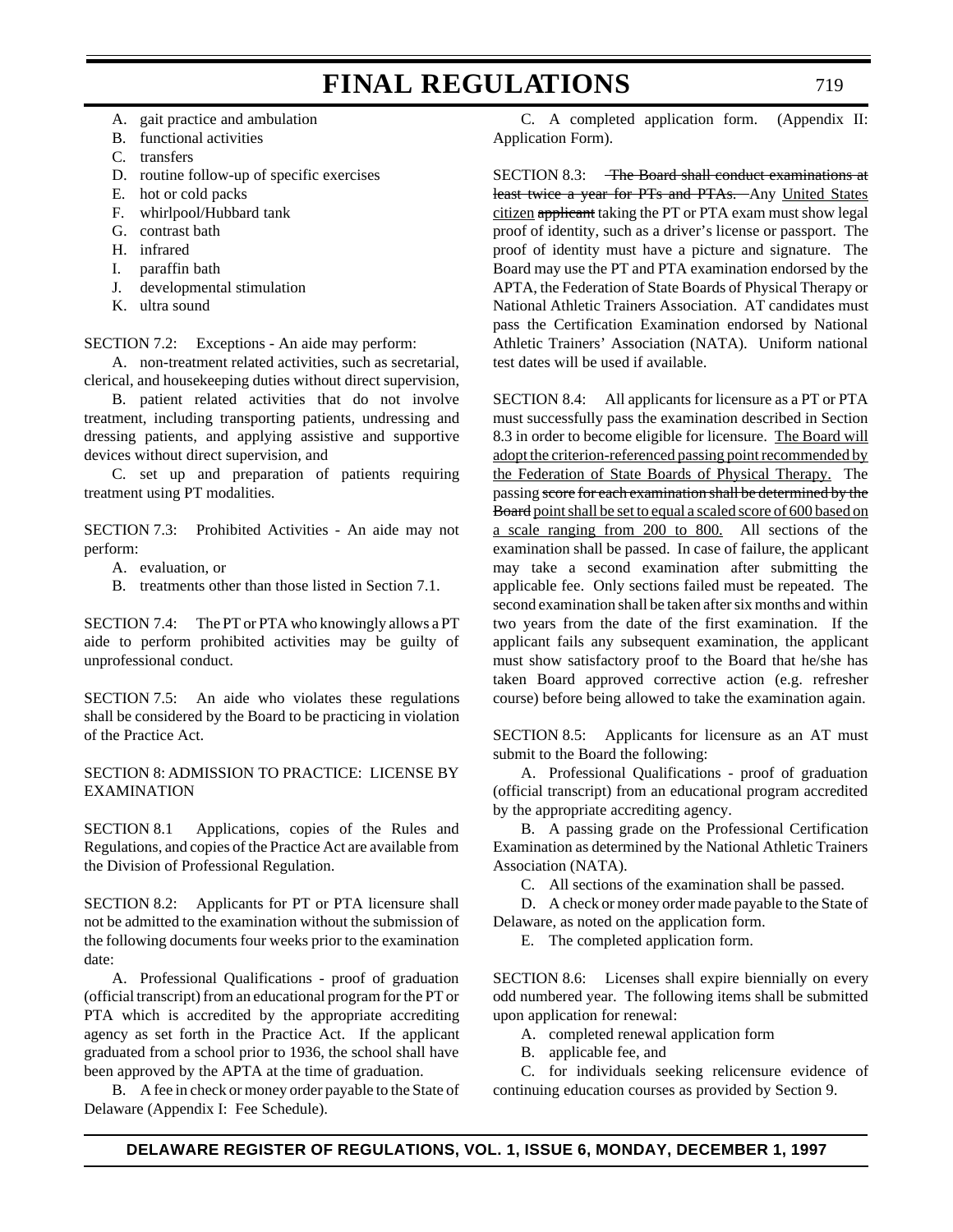#### SECTION 9: MANDATORY CONTINUING EDUCATION UNITS (CEU's)

SECTION 9.1: Three CEU's are required for every biennial license renewal for Physical Therapists, Physical Therapist Assistants, and Athletic Trainers. The CEU's reports will be randomly audited CEU Continuing Education Unit Activity Record (CEUAR) credits shall be received at the Division of Professional Regulation, Dover, Delaware, no later than November 1st every even numbered year and shall be received every 2 years after such date.

SECTION 9.2: Individuals shall maintain the following items in order to receive credit for CEU's:

- A. name of applicant at seeking renewal
- B. license classification (PT, PTA, AT)
- B. C. license number of applicant
- E. D. proof of attendance at CEU course
- **D.** E. date of CEU course
- $E E$ . instructor(s) of CEU course
- F. G. sponsor of CEU course
- G. H. title of CEU course
- H. I. number of hours of CEU course

SECTION 9.3: Continuing Education Regulations, 24 Del.C. sec. 2607. Licenses shall expire biennially on January 1st and may be renewed upon submission of a renewal application provided by the Board and payment of a renewal fee along with evidence of continuing education courses as may be required by the Rules and Regulations set forth by the Board. Each licensed Physical Therapist, Physical Therapist Assistant and Athletic Trainer is responsible for continuing his/her education so that professional skills are maintained in accordance with the advancement of the profession. The purpose of this is to help Physical Therapists, Physical Therapist Assistants and Athletic Trainers become more effective and efficient in achieving their objectives.

A. For a licensee to renew a license, documentation of three continuing education units over the two year period immediately preceding application are required for renewal. CEU requirements shall be prorated for new licensees if application is made by examination only. If the license is granted during the six month period shown below, the following will be required for renewal:

| <b>Odd Numbered Year</b> | Even Numbered Year    |
|--------------------------|-----------------------|
| $1/1 - 6/30$ 2.5 CEUs    | $1/1 - 6/30$ 1.5 CEUs |
| $7/1 - 12/31$ 2.0 CEUs   | $7/1 - 12/31$ .5 CEUs |

Applicants who are issued licenses via endorsements will be required to complete the full requirements for continuing education units prior to the next renewal time.

B. One CEU will be given for every 10 hours of an

approved continuing education course.  $(1 \text{ contact hour} = .1)$ CEU). Each course must be in a field of health care relevant to include topics relevant to the field of health care as it pertains to Physical Therapy or Athletic Training. Approval of CEU's shall be within the discretion of the State Examining Board of Physical Therapists. Sponsors and licensees shall receive prior written approval of CEU courses from the Board. Continuing education units that have been previously approved during the current licensing period by another agency such as a national governing body or a fellow state licensing board shall be acceptable to the Examining Board for the State of Delaware as appropriate CEU's. Any sponsors or licensees wishing to receive prior written approval of CEU courses from the Examining Board must complete a CEU Application Form. CEU requirements may not be carried over from one biennial period to the next one.

C. At the time of license renewal, the appropriate forms will be supplied by the Board. (Appendix III: CEU Form). Proof of attendance shall be enclosed by the licensee when requested by the Board. While course brochures may be used to verify contact hours, they are not considered to be acceptable proof for use of verification of course attendance. The CEU Activity Record (CEUAR) must be received by the Board no later than 60 days prior to license expiration. All licensees must complete and submit to the Board the CEUAR. If randomly selected, the licensee must submit documentation of the CEU's. All questionable CEUAR's will be investigated re-evaluated.

D. The Board shall not issue a permanent license to any licensee who has failed to complete his/her CEU requirement. The Board may issue a temporary license to an individual who has failed to complete his CEU requirement which may be valid for a maximum of six months. A PT, PTA or AT who has failed to complete his/her DEU obligation in a timely fashion may complete such obligation while holding a temporary license. After six months, a permanent license will be reissued after the submission of proof that the requried CEUs were completed and a new application fee and form are submitted. In the event a licensee shall fail to complete the required credits at the end of the applicable period, the Board may withhold issuance of a permanent license unless the CEUAR required by Section 9.3. C. is accompanied by a specific plan for making up the deficiency of necessary credits within 120 days after the date the CEUAR is signed by the licensee. The plan shall be deemed accepted by the Board unless within 60 days after the receipt of the CEUAR the Board notifies the licensee to the contrary. Full completion of the licensee's plan shall be reported by CEUAR not later than 15 days following the end of the 120 day period. Failure to complete the specific plan within the 120 day period may result in the Board suspending the license issued, following a hearing pursuant to the Administrative Procedures Act, for unprofessional conduct as defined by Section 2.M. 22.

E. The Board has the power to waive any part of the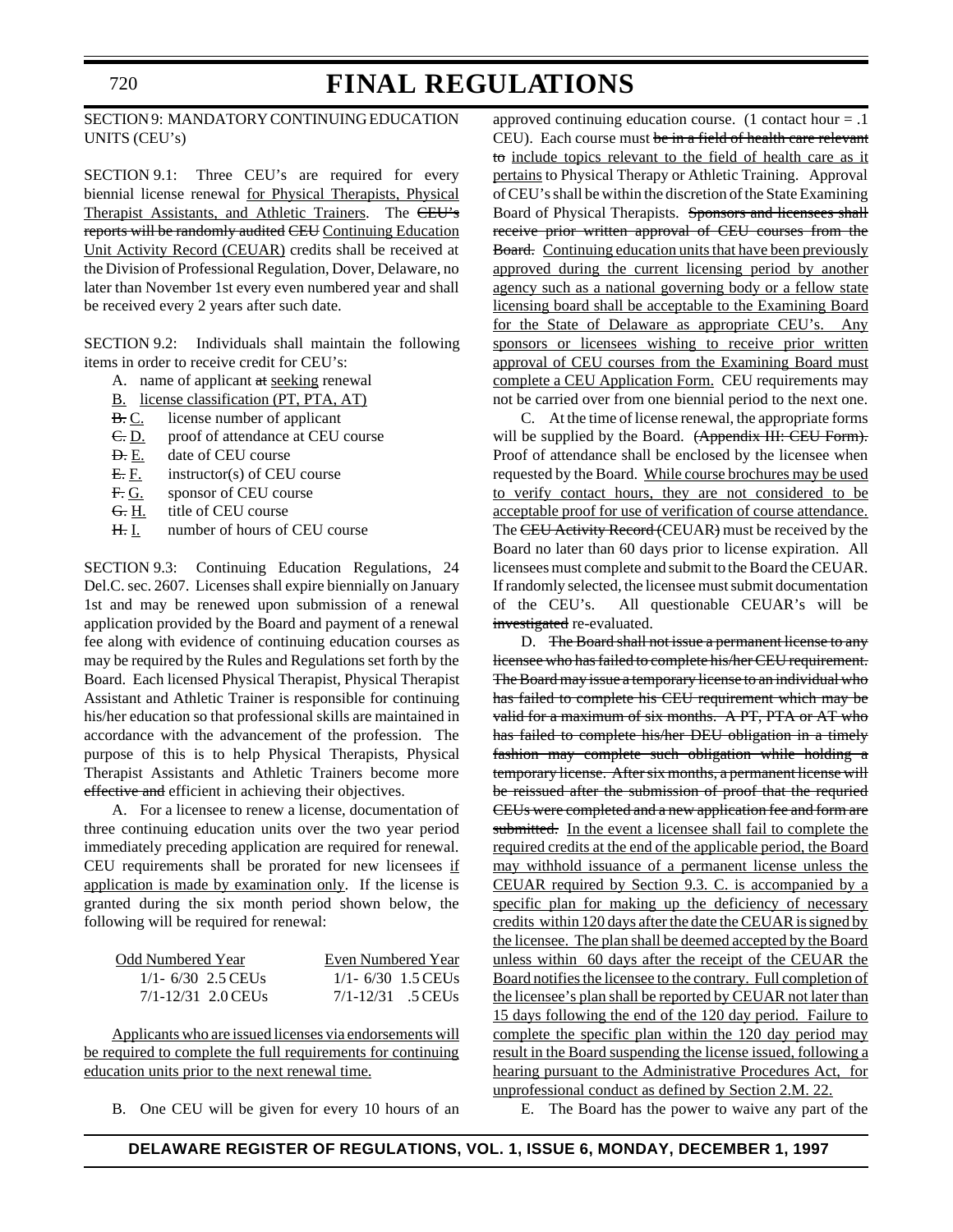entire CEU requirement. Exemptions to the CEU requirement may be granted due to prolonged illness or other incapacity. Application for exemption shall be made in writing to the Board by the applicant for renewal and must be received by the Board no later than November 1st of the end of the respective CEU term. The Board will decide the merits of each individual case.

F. CEU's may be earned through Board approved courses in colleges and universities, extension courses, independent study courses, workshops, seminars, conferences, lectures, videotapes, professional presentations and publications, and inservices oriented toward the enhancement of their respective professional's practice. CEU programs shall be conducted under responsible sponsorship, capable direction and qualified instruction. The program may include staff development activities of agencies and crossdisciplinary offerings. <del>, but may not be of a narrow procedural</del> or administrative nature.

G. Examples of acceptable continuing education which may be approved by the Board fall under the following categories:

1. Approved continuing education courses/ workshops/seminars/inservices.

2. professional meeting-chapter educational meetings, national conferences, nedically oriented programs, etc. (Proof of attendance)

- 3. university/college courses
- 4. passing licensing examination (1.5 CEUs)

5. approved self studies (not to exceed 1.0 CEUs) (It is the candidates responsibility to secure all documentation).

6. First time presentation of professional-oriented course.

- 1. professional meetings\*. To include:
- national, state, chapter (not to exceed 2.0 CEU's) 2. seminars/workshops\*

(not to exceed 2.5 CEU's)

- 3. university/college courses 1.0 CEU for semester 0.8 CEU for trimester 0.7 CEU for quarter
- 4. staff/faculty inservices\* (not to exceed .5 CEU's)
- 5. passing of licensing examination (1.5 CEU's)

6. first time presentation of professionally oriented course/lecture\* (0.3 CEU/hour, not to exceed .6 CEU's per presentation, not to exceed 1.2 total)

7. original publication in peer reviewed publication (.3  $CEU's$ 

8. original publication in non-peer reviewed publication  $(1$  CEU's)

9. approved self studies\*. To include: (not to exceed 1.0 CEU's) videotapes, if: - there is a sponsoring agency - there is a facilitator or program official present - the program official is not the only attendee

- correspondence course, if:

includes certificate of completion by sponsoring

agency

 (not to exceed 1.0 CEU's) 10. Holding of an office, to include:

- executive officer's position for the national or state professional associations (Pres, VP, Sec, Treas)

- member, Examining Board of Physical Therapy (.3 CEU's)

11. Acting as the direct clinical instructor providing supervision to a PT, PTA or AT student officially enrolled in an accredited institution during an internship (40 contact hours  $= .1$  CEU, not to exceed  $.5$  CEU's

\* The Board will determine the appropriate number of contact hours.

At least two CEUs from category 2 is required biennally. Questions and concerns should be directed in writing to the State Examining Board of Physical Therapists, Division of Professional Regulation.

#### SECTION 10: ADMISSION TO PRACTICE

Licensure/Registration by Reciprocity :

Definition - The granting of a license or registration to an applicant who meets all the requirements set forth in this section and who holds a valid current license/registration in another state, territory, or the District of Columbia.

SECTION 10.1: The reciprocity applicant shall submit the documentation listed in Section 8.2 or 8.5.

SECTION 10.2: The reciprocity applicant shall submit proof that he/she is currently licensed or registered as a PT, PTA or AT by a regulatory body of another state, territory or the District of Columbia, including a copy of his valid current license/registration issued by such regulatory body; and that the standards for licensure or registration by such regulatory body were substantially equivalent to the standards for licensure in Delaware at the time of the applicant's licensure. An applicant shall be deemed to have satisfied this Section upon evidence satisfactory to the Board that he has complied with the standards set forth below:

A. The PT or PTA applicant has passed the examination in the state, territory, or the District of Columbia in which he/ she was initially licensed/registered. The passing score shall be 1.5 standard deviation below the national norm for those PTs and PTAs having taken the examination prior to 1990. For the AT candidate, the passing score shall be that which was established at time of examination. All sections of the examination shall be passed. The reciprocity applicant shall supply his/her examination scores to the Board. applicant may obtain his/her scores from the regulatory body of the state, territory, or the District of Columbia in which he/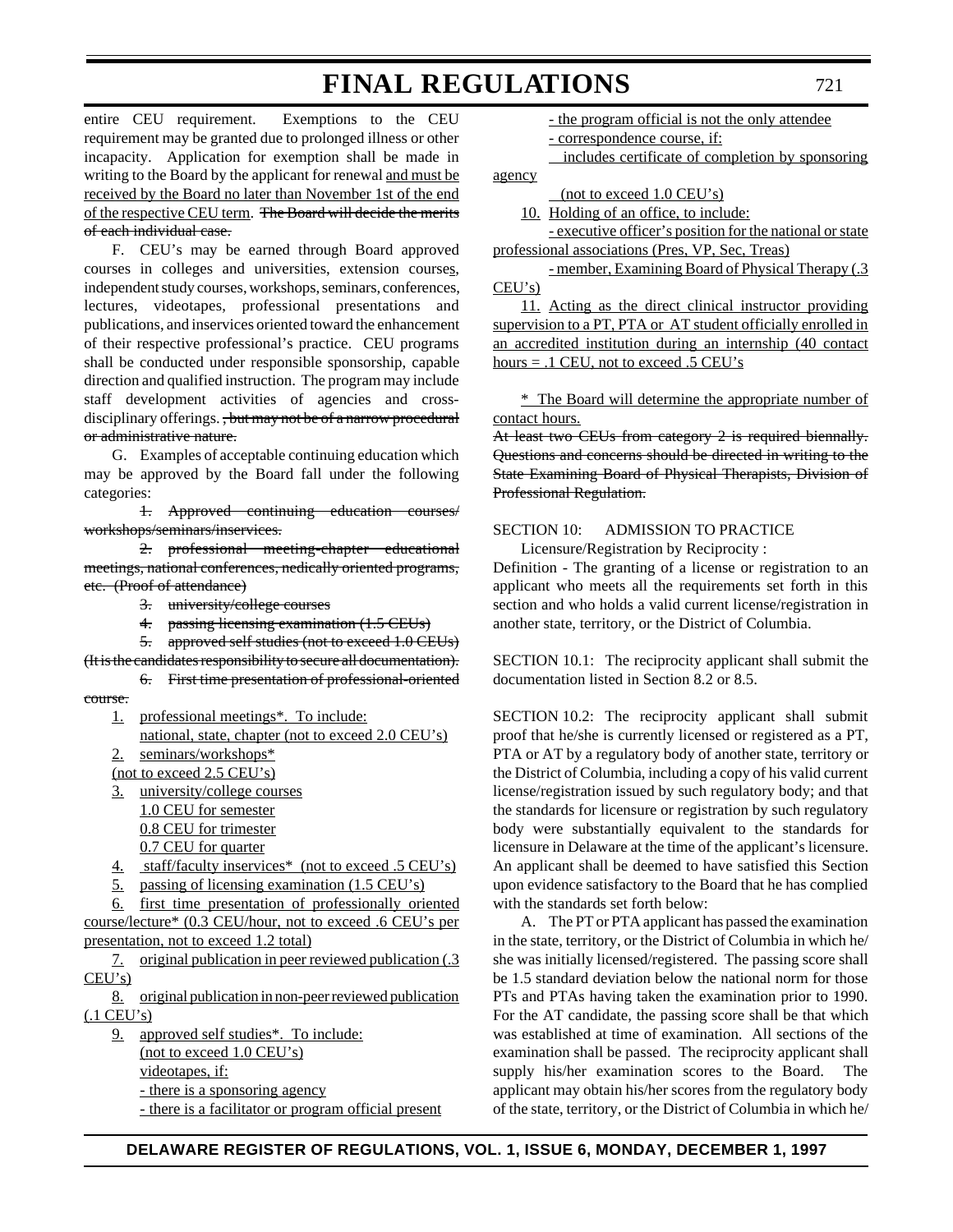she was currently licensed/registered or from the Interstate Reporting Service (IRS). From PT applicants who were licensed/registered by a state, territory, or the District of Columbia only prior to 1963, the Board shall accept the following:

1. Professional Examination Service-American Physical Therapy Association (PES-APTA) examination scores with a passing grade of 1.5 standard deviation below the national norm on all sections, or

2. other examining mechanisms which in the judgment of the Board were substantially equal to the mechanisms of the State of Delaware at the time of examination.

SECTION 10.3: The AT seeking reciprocity shall meet all criteria in Section 8.5.

SECTION 11: TEMPORARY LICENSURE (four situations)

(Appendix V: Temporary License Form)

A. PT and PTA applicants waiting to take the examination. The Board may issue a temporary license to applicants who have submitted to the Board the documents listed in Section 8.2 and Section 8.5 respectfully who have been determined by the Board to be eligible to take the examination. The Board shall accept a letter signed by the applicant's school official stating that the applicant has completed all requirements for graduation; provided, however, that the applicant shall submit to the Board an official transcript as soon as it becomes available. Such applicants may practice only under the direct supervision of a licensed Physical Therapist. The license shall remain effective for two months after the examination date. It shall automatically expire upon notice to the applicant of his/her failure to pass the license examination. After the applicable fee and written application have been submitted, the Board may renew the temporary license if the applicant is eligible to retake the examination. The temporary license of an applicant who has passed the examination may be extended at the discretion of the Board chair or other officer, upon a showing of extenuating circumstances pending the next scheduled Board meeting.

B. Applicants requesting reciprocity as a PT, PTA, and AT. The Board may issue a temporary license to an applicant upon the applicant's compliance with all requirements listed in Section 8.2 and 8.5, provided that submission of the applicant's examination scores shall not be required. The temporary license shall not be renewable. The temporary licensee may practice only under the direct supervision of an applicable licensed professional.

C. Applicants engaged in a Special Project. The Board may issue a temporary license to applicants practicing in the State on a temporary basis in order to: 1) assist in a medical emergency, or 2) engage in a special project or teaching

assignment, provided that the applicant complies with the requirements of Section 8.2 or 8.5. The temporary license may remain in effect for a maximum of one year from the date of issuance. It may be renewed once.

1. An AT certified by NATA, or licensed by the State where the professional is employed may practice athletic training in Delaware, if he/she is in Delaware with a visiting team, or an athlete, and only in a non-clinical setting.

D. Applicants who have failed to complete the CEU requirements. The Board may issue a provisional license to a PT, PTA or AT who has failed to complete his CEU requirement in a timely fashion for good cause but is otherwise eligible for relicensure. The provisional license is not renewable.

#### SECTION 12: FOREIGN TRAINED APPLICANT FOR LICENSURE

Applicants for licensure who are graduates of a PT, PTA school or AT program located in a foreign country shall complete all of the following requirements before being admitted to the examination.

SECTION 12.1: The applicant shall submit proof satisfactory to the Board of graduation from an education program appropriate to their profession in a foreign country. The foreign trained candidate must also submit proof that he/she has met all the qualifications for licensure and has been licensed as a physical therapist in the country of education. The program shall have a curriculum determined by the Board to be equivalent to the curriculum required by the appropriate accrediting agency recognized by the U.S. Commissioners of Education and/or the Council on Postsecondary Accreditation. Each foreign applicant must demonstrate that they have met the minimum education requirements as presented by the Federation of State Boards. See addendum. The applicant shall arrange and pay for a credential evaluation of such foreign school's program to be completed by one of three independent agencies:

> International Educational Research Foundation, Inc. P.O. Box 24679 Los Angeles, CA 90024

International Consultants of Delaware, Inc. 5 Barksdale Road Newark, DE 19711

Educational Credential Evaluators, Inc. P.O. Box 92970 Milwaukee, WI 53202-0970

SECTION 12.2: The applicant shall complete the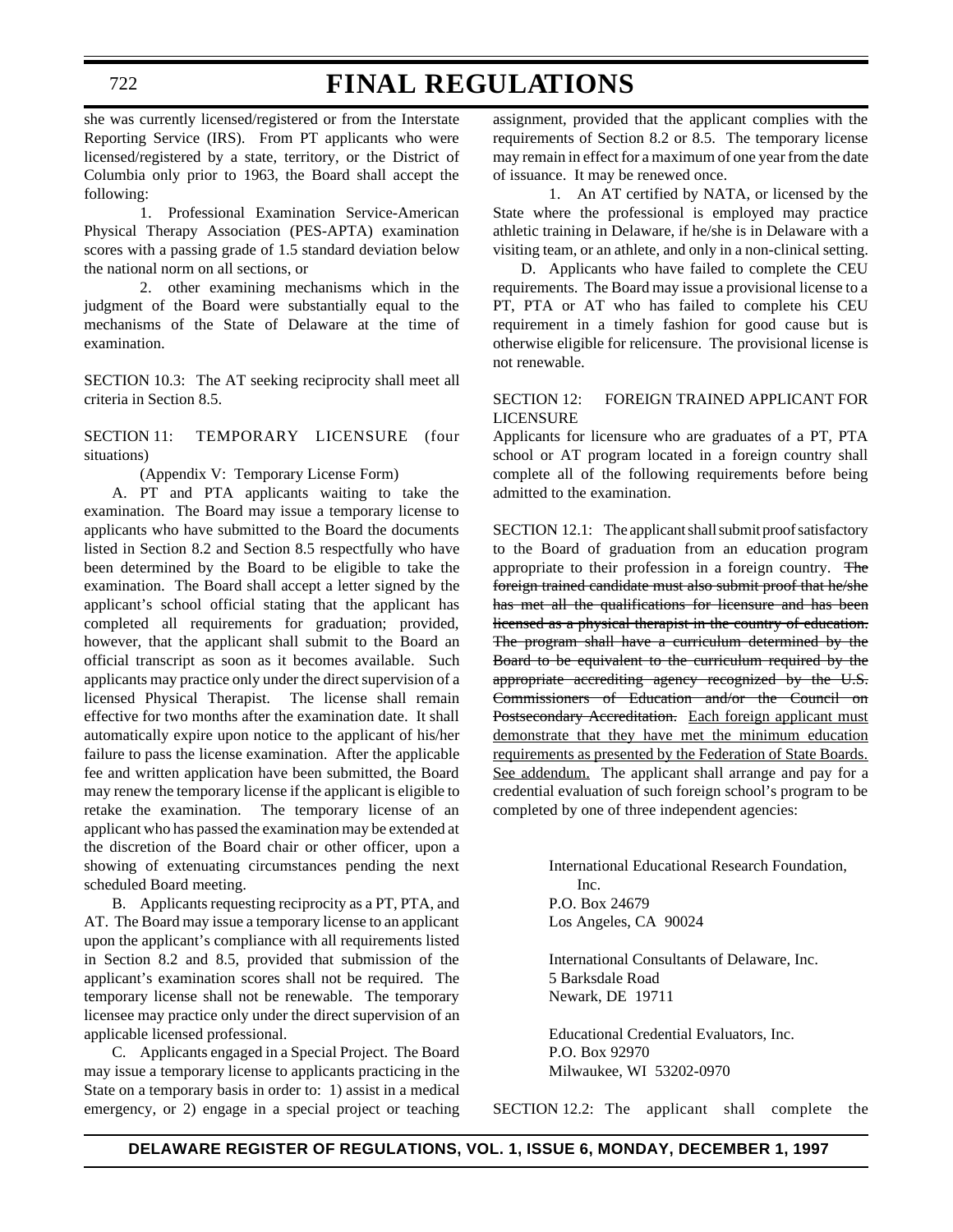requirements of Section 8.2 or 8.5.

SECTION 12.3: The applicant shall pass the examination described in Sections 8.3 and 8.4.

#### SECTION 13: THE BOARD SHALL KEEP AN INACTIVE REGISTER.

Any person who has been registered in the State and is neither residing within the State nor actively engaged in the practice of physical therapy in the State may at their request be placed on the inactive register. The Board may reactivate an inactive license upon receipt of the following:

A. a written request for reactivation;

B. the applicant for licensure as a PT, PTA or AT that has been actively engaged in the practice for the past five years. The applicant for registration as a PTA has been actively engaged in the assistance of a licensed PT for the past five years. If the applicant for licensure/registration has not met this condition, the following requirements shall be completed:

1. he/she shall work under the direct supervision of a PT/AT in Delaware for a minimum of six months. The supervising PT/AT shall certify to the completion of the six month applicant's clinical competence on forms supplied by the Board (Appendix IV);

C. Applicable renewal fee;

D. notice of intent to resume practice of Physical Therapy in Delaware, and

E. proof of completion of 1.5 CEUs during the previous 12 months.

SECTION 14: DISCIPLINARY ACTION SHALL BE TAKEN ACCORDING TO TITLE 29, CHAPTER 88

### **[DEPARTMENT OF EDUCATION](http://www.doe.state.de.us/docs/index_js.asp)**

Statutory Authority: 14 Delaware Code Section 122 (14 **Del.C.** 122)

#### REGULATORY IMPLEMENTING ORDER

#### [READOPTION OF REGULATION, MEMBERSHIP IN](#page-3-0) FRATERNITIES AND SORORITIES

#### I. SUMMARY OF THE EVIDENCE AND INFORMATION SUBMITTED

The regulations entitled, Membership in Fraternities

and Sororities, found in the *Handbook for K-12 Education*, I.K.8., Pages A-33 and 34 should be readopted. These regulations forbid any public school student from becoming a member of any fraternity or sorority or any other secret, exclusive, self-perpetuating social organization composed in whole or part of public school pupils which seeks to organize and perpetuate itself by taking in members from among the pupils enrolled in such school based upon the decisions of the membership of such organization rather than from the free choice of any pupil in such school who is otherwise qualified to fulfill the special aims of such an organization. These regulations also authorize local school districts to take certain actions concerning the existence of such fraternities and sororities and/or any pupils who belong to them. Because this is still a potential problem for local school districts readopting the regulation is necessary. Notice of the proposed readoption of this policy was published in the News Journal and the Delaware State News on October 13, 1997, in the form attached as Exhibit A. No comments were received regarding readopting these regulations.

#### II. FINDINGS OF FACT

The Secretary and the State Board of Education find that these regulations, Membership in Fraternities and Sororities, should be readopted because this is still be an important issue in local school districts and there needs to be a unified statewide position on the issue to insure that students' rights are preserved concerning their membership in student organizations.

#### III. DECISION TO READOPT REGULATIONS

For the foregoing reasons, the Secretary and the State Board of Education conclude that these regulations should be readopted. The proposed regulations are necessary to preserve student rights as to their membership in student organizations. Therefore, pursuant to 14 Del. C., Section 122, the regulations attached hereto as Exhibit B are hereby readopted. Pursuant to the provisions of 14 Del. C., Section 122(e), the amendment hereby adopted shall be in effect for a period of five years from the effective date of this order as set forth in Section V. below.

#### IV. TEXT AND CITATION

The text of the regulations as readopted hereby shall be in the form attached hereto as Exhibit B, and said regulations shall be cited in section I.K.3. in the Handbook for K-12 Education.

#### V. EFFECTIVE DATE OF ORDER

The actions hereinabove referred to were taken by the Secretary and the State Board of Education pursuant to 14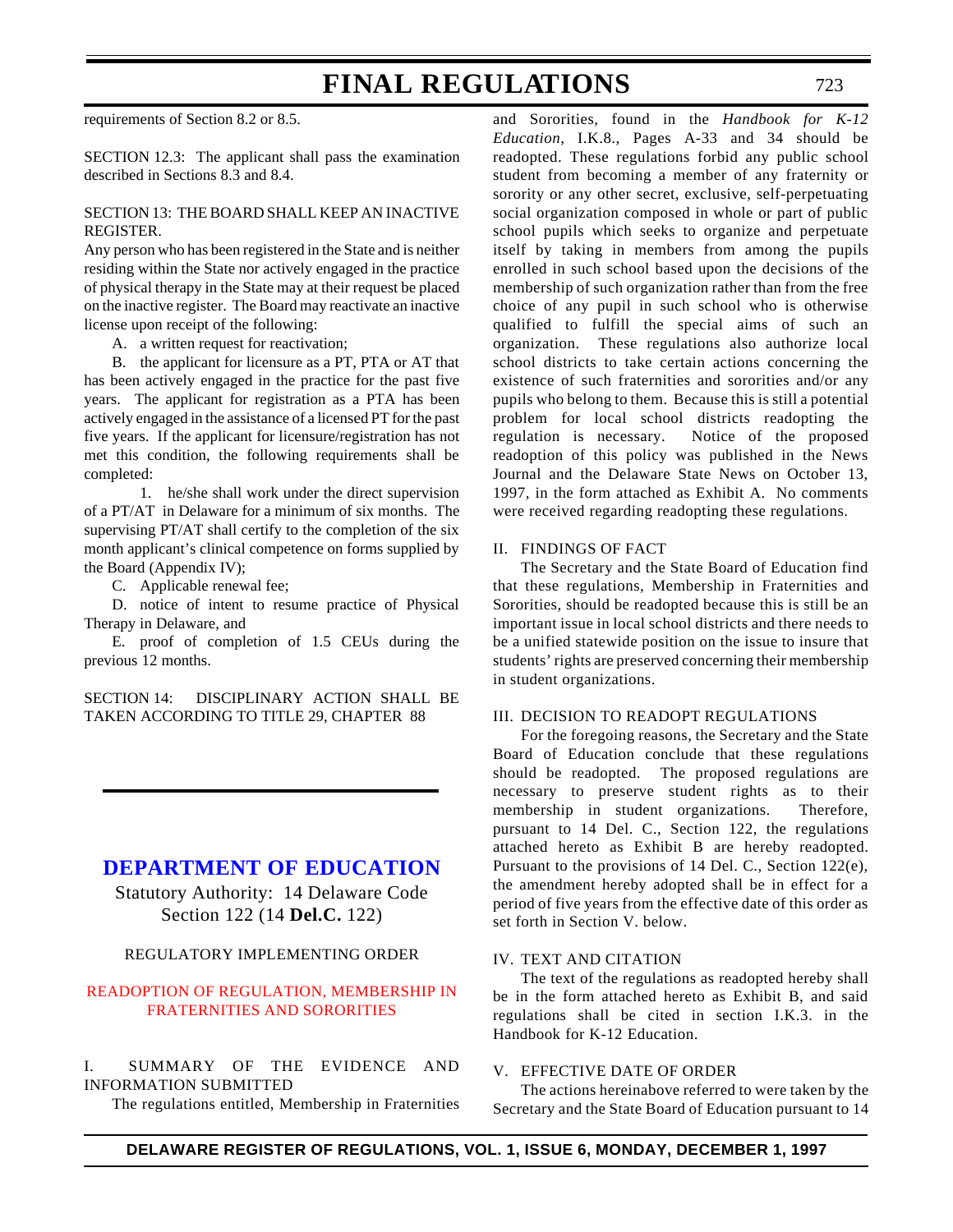#### 724

### **FINAL REGULATIONS**

Del. C., Section122, in open session at the said Board's regularly scheduled meeting on November 20, 1997. The effective date of this Order shall be ten days from the date this order is published in the Delaware Register of Regulations.

#### IT IS SO ORDERED this 20<sup>th</sup> day of November, 1997.

Dr. Iris T. Metts, Secretary of Education

Consented to this 20<sup>th</sup> day of November, 1997.

#### STATE BOARD OF EDUCATION

Dr. James L. Spartz, President Jean W. Allen, Vice President Nancy A. Doorey John W. Jardine, Jr. Dr. Joseph A. Pika Dennis J. Savage Dr. Claibourne D. Smith

#### AS AMENDED

I. K. 8. 3. MEMBERSHIP IN FRATERNITIES AND SORORITIES

a. No pupil enrolled in a public school in any school district of Delaware shall be a member of a fraternity or sorority, or any other secret, exclusive, self-perpetuating social organization composed in whole or part of public school pupils which seeks to organize and perpetuate itself by taking in members from among the pupils enrolled in such school based upon the decisions of the membership of such organizations rather than from the free choice of any pupil in such school who is otherwise qualified to fulfill the special aims of such an organization.

b. The local board of education is hereby authorized upon finding that any pupil is a member of a high school fraternity, sorority or social organization as above defined to exclude such pupil from representing the school in any public activity, contest, or exhibition such as athletic, literary, or dramatic and from participating in any school activity other than class attendance and from holding a position of authority in any school or class organization.

c. Nothing in this regulation shall be deemed as prohibiting the local board of education from excluding any pupil from class in those instances where the behavior of such pupil is detrimental to school discipline.

d. Any definition of fraternity, sorority, or secret exclusive self-perpetuating social organization shall not be deemed to include youth organizations or fraternal orders, religious and church organizations, or similar organizations which are institutionally sponsored and approved and which are organized with responsible adult leadership and supervision.

e. Where schools do approve of student organizations and clubs which do not fall under the definition of fraternity, sorority, or secret organization, it becomes the responsibility of the school administration and the sponsoring persons to develop these recommended procedures:

(1) establishment of the purposes and criteria for membership in the organization;

(2) establishment of guidelines to be followed in the selection of members; and

(3) establishment of methods to notify applicants or candidates as to acceptance or non-acceptance as a member in the organization. This procedure assures that students are made aware of the reasons for nonadmittance to membership selectivity.

### **[DEPARTMENT OF EDUCATION](http://www.doe.state.de.us/docs/index_js.asp)**

Statutory Authority: 14 Delaware Code Section 122 (14 **Del.C.** 122)

#### REGULATORY IMPLEMENTING ORDER

#### [AMENDMENT TO INTERSCHOLASTIC ATHLETICS](#page-3-0)

#### I. SUMMARY OF THE EVIDENCE AND INFORMATION SUBMITTED

The regulations on Interscholastic Athletics found in Section I.K.6., Page A-32 in the *Handbook for K-12 Education* must be amended to reflect the new language in H.B. 81 concerning the role of the Secretary of Education and the State Board of Education in relation to the Delaware Secondary School Athletic Association (DSSAA). The new legislation states that the Secretary with the consent of the State Board may delegate to a nonprofit organization the authority to implement the Department's rules and regulations on interscholastic athletics. These amended regulations delegate this authority to the Delaware Secondary School Athletic Association (DSSAA) and define DSSAA's relationship with the Secretary and the State Board. The amended regulations also define, as the original regulations did, DSSAA's structure and its relationship with the building principals. Notice of the proposed amendment was published in the News Journal and the Delaware State News on October 13, 1997, in the form attached as Exhibit A. No comments were received regarding the proposed amendment.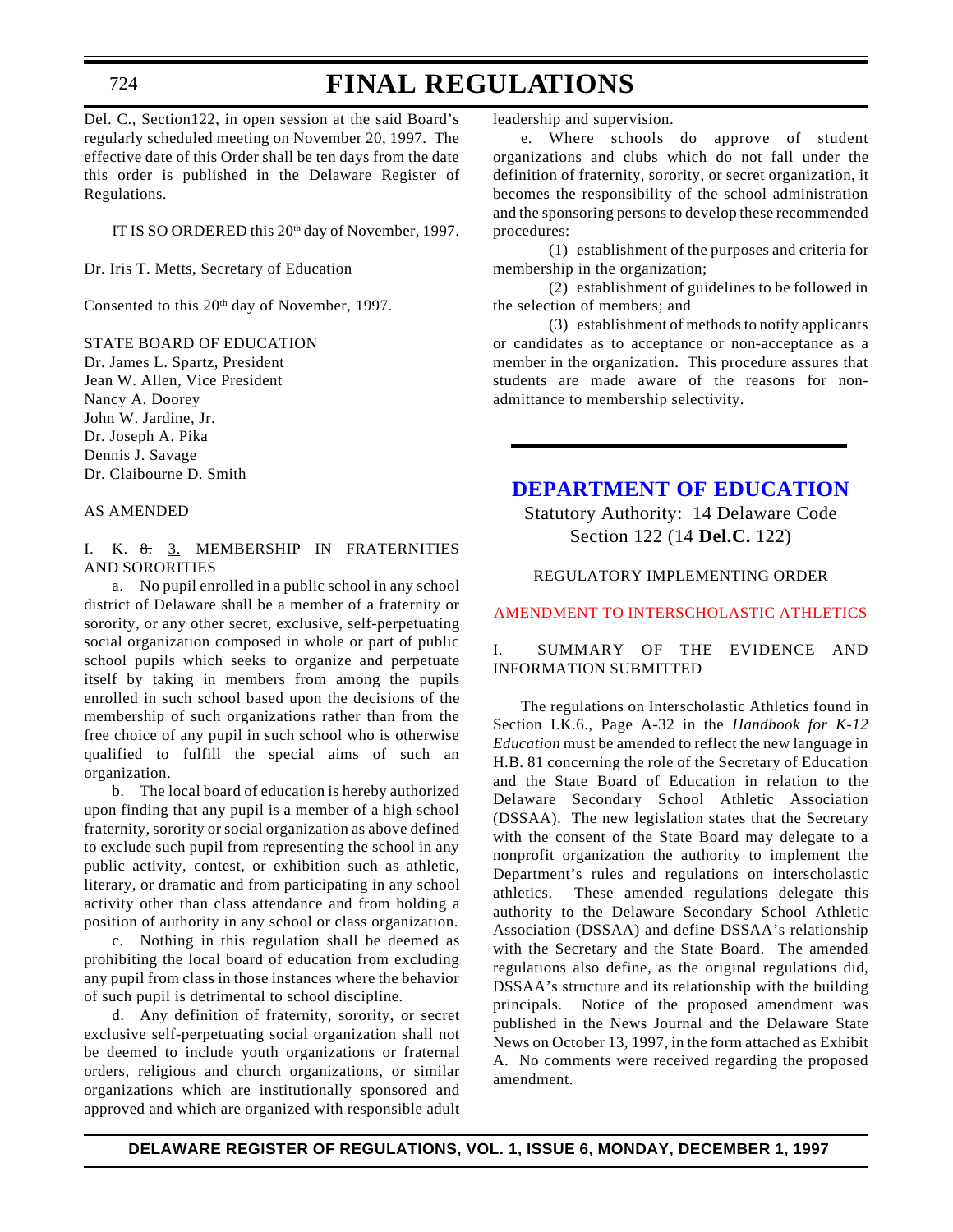I. K. 2.

#### II. FINDINGS OF FACT

The Secretary with the consent of the State Board of Education finds that these regulations must be amended to reflect the new language in H.B. 81, in order to formalize the relationship between the DSSAA and the Secretary and the State Board.

#### III. DECISION TO AMEND REGULATIONS

For the foregoing reasons, the Secretary and the State Board of Education conclude that the proposed regulations are necessary to reflect the new language in H.B. 81. Therefore, pursuant to 14 Del. C., Section 122 the amendments attached hereto as Exhibit B are hereby adopted. Pursuant to 14 Del. C., Section122(e) the amendments hereby adopted shall be in effect for a period of five years from the effective date of this order as set forth in Section V. below.

#### IV. TEXT AND CITATION

The text of the amendments adopted hereby shall be in the form attached hereto as Exhibit B, and said regulations shall be cited in the *Handbook for K-12 Education,* Section I.K.2.

#### V. EFFECTIVE DATE OF ORDER

The actions hereinabove referred to were taken by the Secretary and the State Board of Education pursuant to 14 Del. C., Section 122 in open session at the said Board's regularly scheduled meeting on November 20,1997. The effective date of this Order shall be ten days from the date this order is published in the Delaware Register of Regulations.

IT IS SO ORDERED this 20<sup>th</sup> day of November, 1997.

Dr. Iris T. Metts, Secretary of Education

Consented to this 20<sup>th</sup> day of November, 1997.

#### STATE BOARD OF EDUCATION

Dr. James L. Spartz, President Jean W. Allen, Vice President Nancy A. Doorey John W. Jardine, Jr. Dr. Joseph A. Pika Dennis J. Savage Dr. Claibourne D. Smith

The principal of the middle level and the high school

a. Responsibility

Handbook for K-12 Education

6.INTERSCHOLASTIC ATHLETICS

is responsible for the conduct of the interscholastic athletic program in which representative teams participate. The extent of the athletic program for the secondary school necessitates leadership consideration and coordination on part of the principal and staff members responsible for the organization and scheduling of individual and team sports.

#### b.Jurisdiction

Interscholastic athletics are under the jurisdiction of the Delaware Secondary School Athletic Association composed of all member schools. The Athletic Association is under the general management of a Board of Directors with the Education Associate for Interscholastic Athletics in the Department of Public Instruction serving as the Executive Secretary. All policies and recommendations for modifying the rules and bylaws of the Athletic Association must be approved by the State Board of Education.

c. Rules

All interscholastic athletic activities in the middle level and high schools must be conducted in accordance with the rules and regulations established in the Official Handbook of the Delaware Secondary School Athletic Association and subscribed to by all member schools.

#### As Amended

#### 6. INTERSCHOLASTIC ATHLETICS

a)The Delaware Secondary School Athletic Association (DSSAA) shall, as the official designee of the Secretary of Education, have the authority to implement the Department of Education's rules and regulations governing the conduct of interscholastic athletics. This authority is granted with oversight by the Department of Education. Disputes involving the rules and regulations governing interscholastic athletics are subject to State Board review.

b)The Delaware Secondary School Athletic Association shall be under the general management of a Board of Directors with the Education Associate for Interscholastic Athletics in the Department of Education serving as the Executive Director. All recommendations for modifying the rules and regulations as they appear in the *DSSAA Official Handbook* must be proposed by the Secretary of Education and approved by the State Board of Education with the advice and guidance of the DSSAA Board of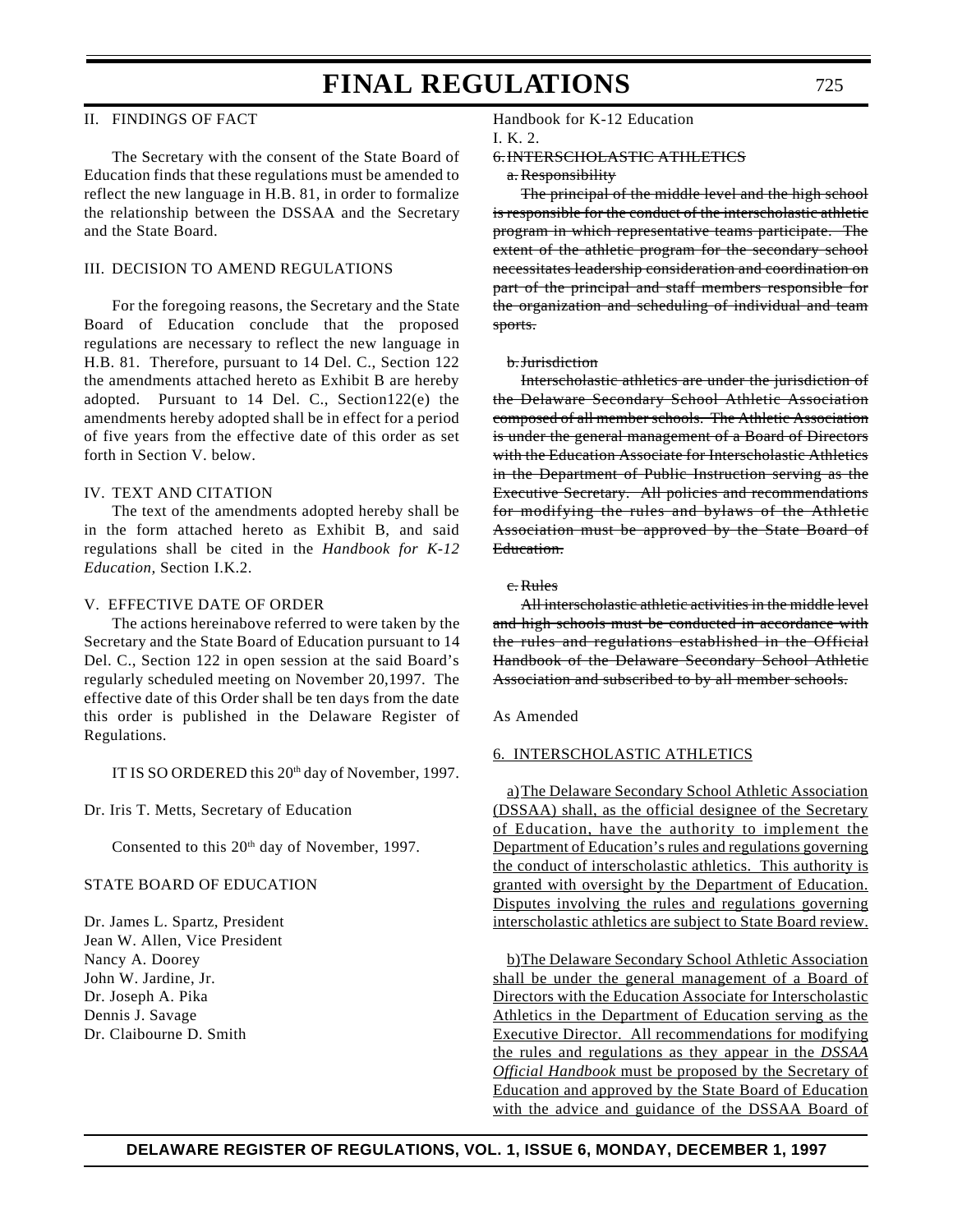#### Directors.

c)The principals of middle level and high school member schools shall be responsible for the conduct of the interscholastic athletic program in which representative teams participate including the organization and scheduling of individual and team sports.

d)All interscholastic athletic activities in the middle level and high school must be conducted in accordance with the Department of Education's rules and regulations as they appear in the *DSSAA Official Handbook* and as they may be amended hereafter as proposed by the Secretary of Education and approved by the State Board with the advice and guidance of the DSSAA Board of Directors.

### **[DEPARTMENT OF EDUCATION](http://www.doe.state.de.us/docs/index_js.asp)**

Statutory Authority: 14 Delaware Code Section 122 (14 **Del.C.** 122)

#### REGULATORY IMPLEMENTING ORDER

#### [REPEAL OF REGULATIONS CONCERNING](#page-3-0) STUDENT ACTIVITIES

#### I. SUMMARY OF THE EVIDENCE AND INFORMATION SUBMITTED

The following regulations concerning student activities found in the *Hand book for K-12 Education*, Section I.K.2., K.3., K.4., K.5., and K.7., on pages A-28 to A-32 should be repealed. These regulations include the following: Local Financing of School Activities, K.2., General Guidelines for Contests and Activities, K.3., Guidelines from the National Association of Secondary School Principals (NASSP) for Student Contests and Activities, K.4., Student Travel Procedures and Activities, K.5., and Student Organizations, K.7. These regulations, as presently written, are general in nature and mainly make statements about desired behaviors. Regulations in this area are best made by the local boards of education who are much closer to the specific situations in each district. Notice of the proposed repeal of these regulations was published in the News Journal and the Delaware State News on October 13, 1997 in the form attached as Exhibit A. No comments were received regarding the proposed repeal of these regulations.

#### II. FINDINGS OF FACT

The Secretary and the State Board of Education find

that these regulations concerning student activities should be repealed because the existing regulations are general in nature and mainly make statements about desired behaviors and because these types of regulations should now and in the future be made by local boards of education who are closer to the specific situations in each district.

#### III. DECISION TO REPEAL REGULATIONS

For the foregoing reasons, the Secretary and the State Board of Education conclude these regulations should be repealed. Therefore, pursuant to 14 Del. C., Section 122, the regulations attached hereto as Exhibit B are hereby repealed.

#### IV. TEXT AND CITATION

The text of the regulations repealed hereby shall be in the form attached hereto as Exhibit B, and said regulations shall be removed from the *Handbook for K-12 Education*, Section I.K.2, 3. 4, 5, and 7.

#### V. EFFECTIVE DATE OF ORDER

The actions hereinabove referred to were taken by the Secretary and the State Board of Education pursuant to 14 Del. C., Section 122, in open session at the said Board's regularly scheduled meeting on November 20, 1997. The effective date of this Order shall be ten days from the date this order is published in the Delaware Register of Regulations.

IT IS SO ORDERED this 20<sup>th</sup> day of November, 1997.

Dr. Iris T. Metts, Secretary of Education

Consented to this 20<sup>th</sup> day of November, 1997.

#### STATE BOARD OF EDUCATION

Dr. James L. Spartz, President Jean W. Allen, Vice President Nancy A. Doorey John W. Jardine, Jr. Dr. Joseph A. Pika Dennis J. Savage Dr. Claibourne D. Smith

#### K. STUDENT ACTIVITIES, ATHLETICS AND ORGANIZATIONS

#### 2.LOCAL FINANCING OF SCHOOL ACTIVITIES

School activities which are not financed by the regular school allotment must be paid for by funds which are raised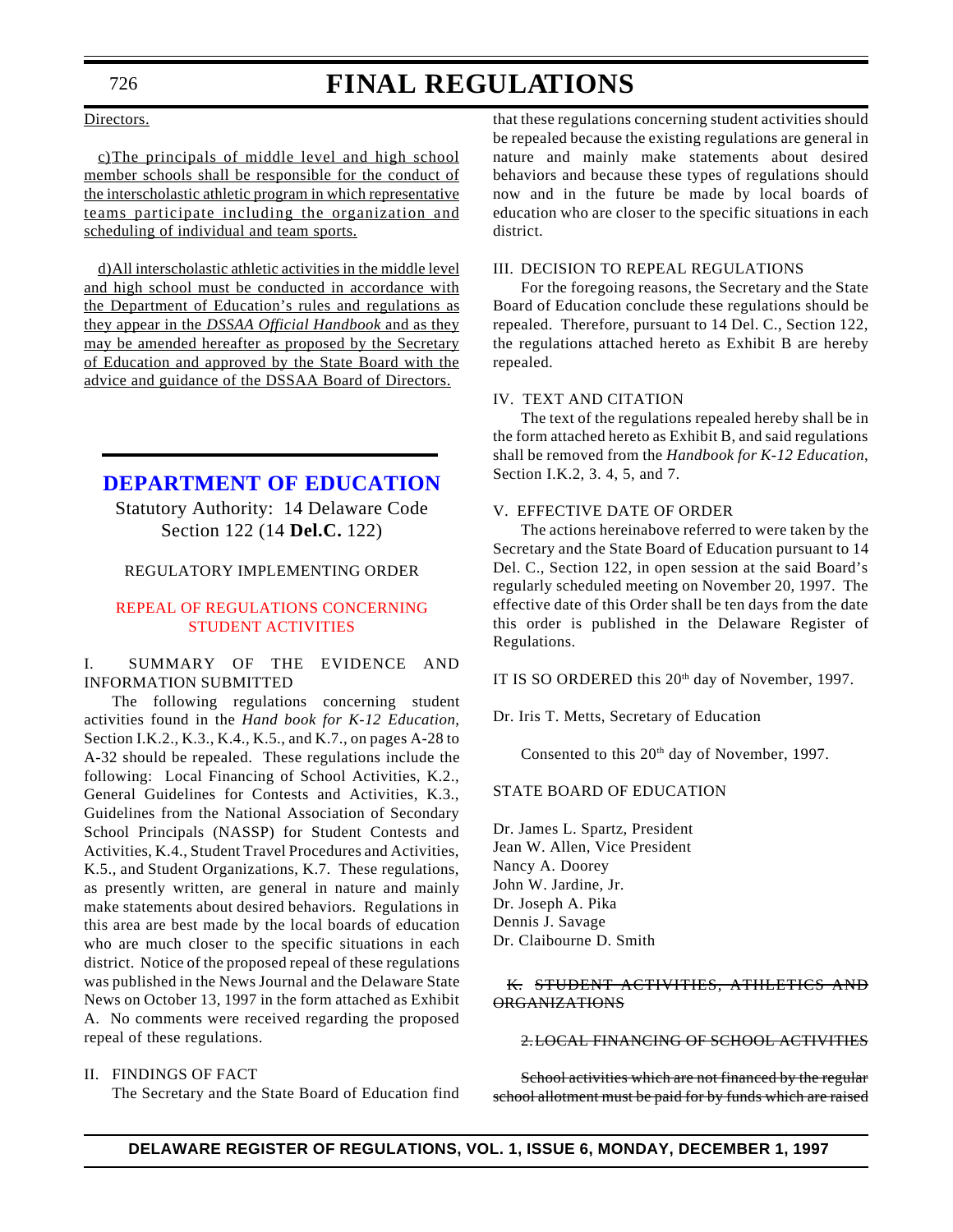locally. Since many of these activities are of importance to the school and are highly desirable, it would be far better if they could be paid out of the regular instruction allotment, but that is sometimes impossible. If funds are raised locally by means other than taxation, the following guidelines must be followed:

a. Public education is provided free of charge to students. This includes admission to any functions held during the time when the schools are in session.

b.It is essential that adequate accounting procedures exist for student activity funds. Such records must be open for inspection by interested parties at all times.

c. Any fund raising activities must be approved by the chief school officer of the district.

d.All funds collected shall be kept in a safe repository where accounting can be made at regular intervals and shall be handled in accordance with the provisions of the State of Delaware Budget and Accounting Manual.

3.GENERAL GUIDELINES FOR CONTESTS AND **ACTIVITIES** 

The following general guidelines are recommended to serve as an appropriate frame of reference:

a. No school should enter any national contest except those approved by the National Association of Secondary School Principals or approved Advisory Committees appointed by the Department of Public Instruction.

b.Local contests should have the approval of the school principal and school superintendent on behalf of the local board of education.

c. Participation in any contest or competition should be outside class time unless considered as part of the curricular activities.

d.The "Guidelines" established by the NASSP as contained in the Approved List of National Contests and Activities should be followed in the selection and conduct of national, state, and local contests and activities.

e. Nothing in this section shall preclude the conduct of contests and activities on a county or regional basis provided all parties concerned have granted approval for such participation.

f. Ad hoc committees may be organized from timeto-time to consider procedures for the conduct of special contests or competition.

4. GUIDELINES FROM THE NATIONAL ASSOCIATION OF SECONDARY SCHOOL PRINCIPALS (NASSP) FOR STUDENT CONTESTS AND ACTIVITIES

The National Association of Secondary School Principals through its Committee on National Contests and Activities has established guidelines regarding contests

and activities which involve student participation in seven or more states. These guidelines, prepared as part of the Advisory List of NationalContests and Activities, are as follows:

a. A contest or activity should be designed solely to benefit secondary school youth in educational, civic, social, and ethical development. Statements expressing: (1) the educational benefits anticipated to accrue to participating students; (2) the educational objectives the activity is designed to serve; and (3) justification of the activity as a needed and functional means of serving schools and students and as expressed in  $(1)$  and  $(2)$  are to be submitted with the sponsor's application.

b. Cost of participation must be minimal to the student, school, and community. No profit should be realized at the expense of the participant. Contests and activities that are profit-oriented or tend to promote or advertise a product or an ideology will not be listed. A financial accounting, giving specific per pupil or per school cost estimates in such areas as administration, promotion, housing, travel, food, entertainment, health and recreation, and other incidental expenses, shall be submitted to the committee to demonstrate that no profit is made from sponsorship.

c. Contests and activities that motivate students to be creative and to demonstrate excellence are encouraged.

d. Contests and activities must be open to all students, regardless of race, creed, sex, or national origin. The eligibility of a student to participate shall not depend upon an individual teacher's membership in the sponsoring organization.

e. Contests and activities must provide for appropriate and adequate supervision for the duration of the event.

f. Contests and activities must not place an undue burden on students, professional staff, or schools. The involvement of teachers and/or principals in the selection or judging process is discouraged where there is a conflict of interest.

g. Team or delegate competitive events are strongly discouraged on a national level.

h. Contests and activities should be held on nonschool time (weekends, vacation, etc.). When a group of students and/or teachers from a school are involved, regional contests and activities will, in most instances, not be listed when more than one day of absence from school is required for participation; and national contests and activities will not normally be listed when more than two days of absence from school are required. Contests and activities that utilize school time or involve extensive travel by students or supervising teachers must be evaluated in terms of the benefits to all students affected by the loss of instructional time.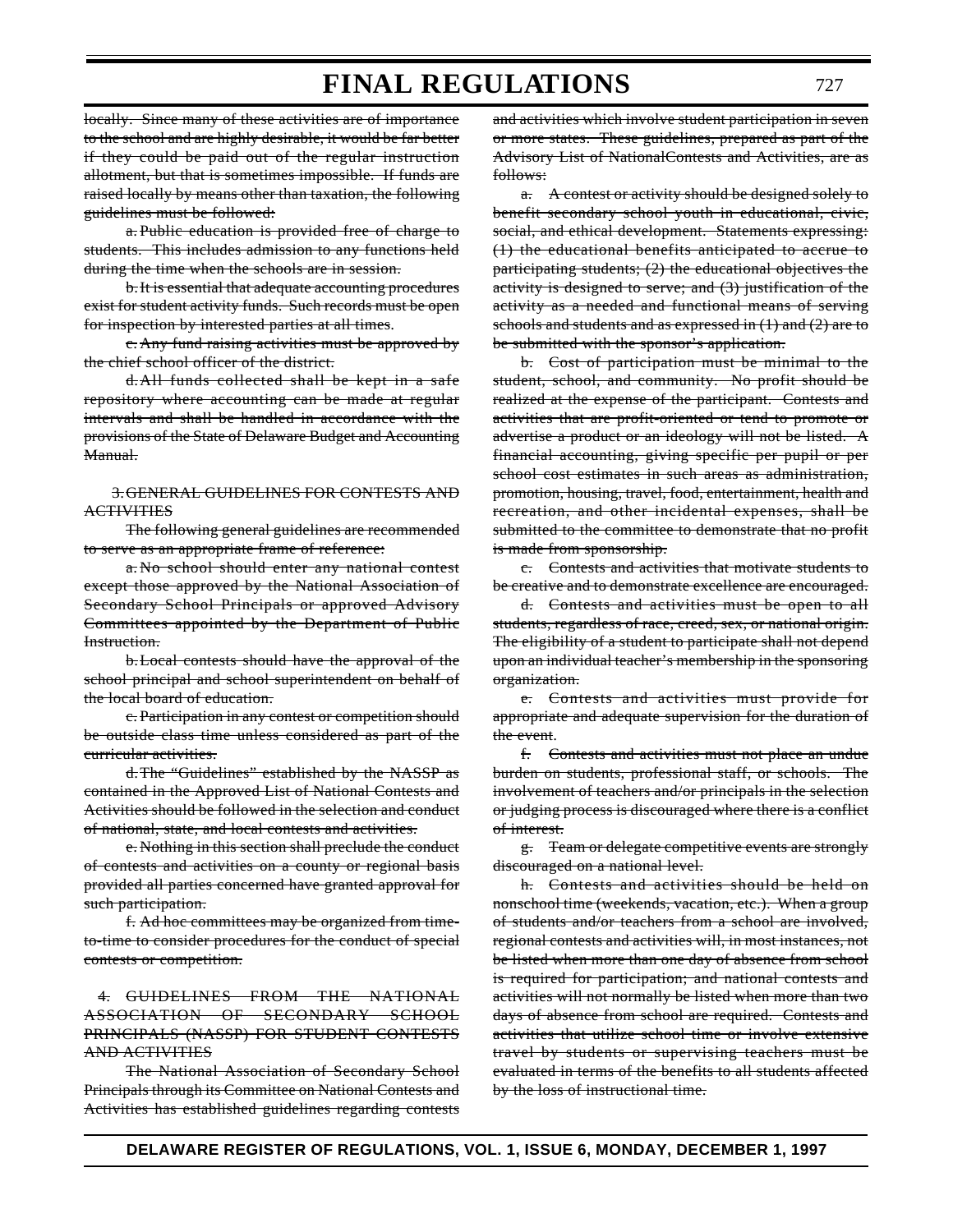# i. Awards should be appropriate in number, kind,

and value and must comply with the state amateur eligibility requirements. Scholarships are regarded as the most desirable type of award, and should be paid directly to the institution selected by the student.

j. Unsupervised essay and poster contests will not be listed.

k. Activities designed primarily to raise funds for groups or individuals will not be considered.

l. Adjudication and competitive programs involving cheerleading, pompon, drill teams and spirit groups beyond the state level are strongly discouraged and will not be listed.

m. Because of the number of students involved, commitment of faculty time, cost in comparison to the educational benefits, and exposure of the school to liability, schools should very carefully consider any proposal to participate in a group music festival. The Committee, while wishing to support music education, often finds that music festivals and music-travel programs, particularly those tied to theme/amusement parks or highly attractive tourist areas, warrant additional and special standards for review. Therefore, the Committee will consider listing music festivals and music-travel programs, if they meet the following additional guidelines:

(1) Music programs should be scheduled so that no absence from regularly scheduled classes is involved for students or teachers. In most instances no program will be listed by the Committee if in its estimation more than two school days, including travel, are required for participation.

(2) The arrangements for travel, housing, and meals for participants shall not be mandated by the sponsor. Any such arrangements offered by the sponsor must be purely an option available to schools as a service. Activities sponsored by travel agents/bureaus must stipulate in their announcements that schools may arrange their own travel or arrange travel packages through travel agents of their own choice.

(3) The amount of time spent by participating groups in musical performance, instruction, and evaluation must be substantial in relation to the total time spent at the site of the activity.

(4) Events sponsored by commercial organizations for promotional purposes shall not require admissions and/or entry fees be paid by participating schools or groups. Programs offering package deals which include entry to parks may not be listed.

(5) Festivals conducted on the grounds of theme parks shall provide free admission to the park to the participating students.

(6) Adjudication and recognition provided must not, in any respect, suggest a national championship nor any special status other than achievement in the context of the activity.

 $(7)$  Due to the vast numbers of summer music camps established to improve skills of students for competition, the Committee will not evaluate these programs unless they are an outgrowth of an ongoing school activity and participation requires school nomination or sponsorship.

The National Association of Secondary School Principals believes that the "Guidelines" listed above and the specific activities making up the Advisory List can assist principals in protecting students, teachers, and schools from some undesirable and unwarranted pressures that often are detrimental to the educational process.

5.STUDENT TRAVEL PROCEDURES AND **ACTIVITIES** 

Educators recognize the value and contribution of the field trip as a learning experience. Well planned and executed field trips can enrich learning to an extent not otherwise possible in the classroom. The principal of each school concerned has the responsibility for determining whether or not student groups should participate in educationally-related activities which require travel provisions. The following guidelines are recommended for student activities involving travel:

a. Approval of overnight trips shall follow local district regulations.

b. The dates and time of the project should be considered in relation to the rest of the school program.

c. An appropriately developed plan pertaining to the student activity should be submitted to theprincipal in writing by the sponsoring member of the teaching staff.

d. The financing of the activity should not take inordinate amounts of student, teacher, or parent time or impose a financial hardship on any student.

e. Students must be under planned supervision at all times and provision should be made for adequate housing and meals.

f. Project or activity arrangements must comply with insurance regulations as stated in Title 14, Section 2904, of the Delaware Code. Copies of written evidence of insurance coverage for out-of-state travel should be on file in the office of the chief school officer or school principal at least 3 days before the scheduled departure of the student group.

g. The school should establish a procedure to secure parental or guardian permission and to provide information on the proposed activity, its purpose, and various organizational details. This information should be forwarded to parents well in advance of the activity.

h. Some provision shall be made for those students who choose not to participate in a planned activity.

i. Each activity should be evaluated as a learning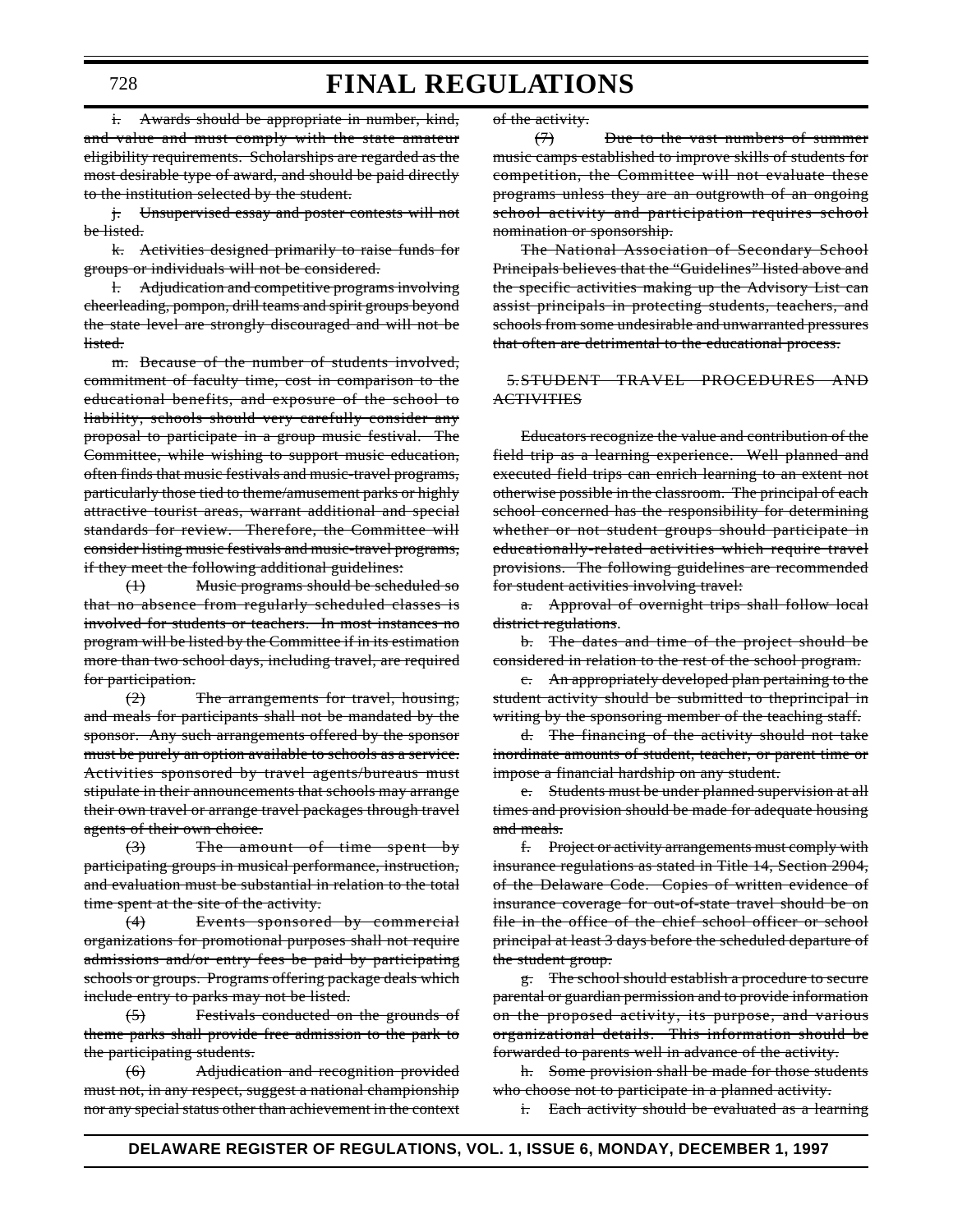experience in respect to the stated purpose or objectives of the activity.

j. Participation in strictly commercial projects is prohibited. Performances involving strictly entertainment purposes are not recommended.

k. All interscholastic athletic activities in middle level and high schools must be conducted in accordance with the rules and regulations established in the Official Handbook of the Delaware Secondary School Athletic Association and subscribed to by all member schools.

#### 7.STUDENT ORGANIZATIONS

Student organizations provide individuals with an opportunity to share similar interests and gain recognition in their educational program. When acknowledged as an integral part of instruction, the primary role of student organizations is to promote good teaching and learning. They vitalize and enrich the instructional program by motivating students to learn, by supplementing the course of study, and by extending and recognizing learning experiences beyond the classroom. Student organizations also develop career understanding, civic and social competencies, and provide leadership training.

### **[DEPARTMENT OF EDUCATION](http://www.doe.state.de.us/docs/index_js.asp)**

Statutory Authority: 14 Delaware Code Section 122 (14 **Del.C.** 122)

#### [REGULATORY IMPLEMENTING ORDER](#page-3-0)

#### I. SUMMARY OF THE EVIDENCE AND INFORMATION SUBMITTED

Since November 1994, the 49 member Visual and Performing Arts Curriculum Framework Commission has worked to formulate content standards in music, the visual arts, theatre, and dance. To provide automatic connections for teachers, vignettes or teaching examples were included in the document to illustrate how the standards might be delivered in classrooms throughout Delaware. More than half of the Commission members were classroom teachers (including special education) with the rest consisting of school administrators; school board members; higher education faculty; parents; students; and representatives of business, the arts, and the community at large. Multiple drafts were disseminated for review by national content experts, state educators, and the public. The State of Delaware Visual and Performing Arts Content Standards are in alignment with the National Standards for Arts Education and are mandatory for all visual and performing arts programs of study, K-12. The intent to adopt the State of Delaware Visual and Performing Arts Content Standards was published in the News Journal and the Delaware State News on September 8, 1997, in the form hereto attached as Exhibit A. No comments concerning the adoption of the standards were received.

#### II. FINDINGS OF FACT

The Secretary and the State Board of Education find that the State of Delaware Visual and Performing Arts Content Standards should be approved because visual and performing arts programs are essential components of quality education. Since research indicates that study in the arts has a positive impact on achievement in content areas throughout the curriculum, these standards will provide the foundation that will ensure that all students receive an education in the arts, one of the six content areas identified in the National Educational Goals as "challenging subject matter" in the core curriculum.

#### III. DECISION TO ADOPT THE REGULATION

For the foregoing reason it is necessary to adopt the regulation. Pursuant to 14 Delaware Code, Section 122 the regulation hereto attached as Exhibit B is hereby adopted. Pursuant to Delaware Code, Section 122(e), the regulation shall be in effect for a period of five years from the effective date of the order as set forth in V. below.

#### IV. TEXT AND CITATION

The text of this regulation shall hereby be in the form of the attached hereto known as Exhibit B and the regulation shall be cited as State of Delaware Visual and Performing Arts Content Standards.

#### V. EFFECTIVE DATE OF ORDER

The actions herein above referred to were taken by the Secretary and the State Board of Education pursuant to 14 Delaware Code, Section 122 in open session at the said Board's regularly scheduled meeting on November 20, 1997. The effective date of this Order shall be ten days from the date this order is published in the Delaware Registry of Regulations.

IT IS SO ORDERED this 20th day of November, 1997.

Dr. Iris T. Metts, Secretary of Education

Consented to this 20<sup>th</sup> day of November, 1997.

#### STATE BOARD OF EDUCATION

Dr. James L. Spartz, President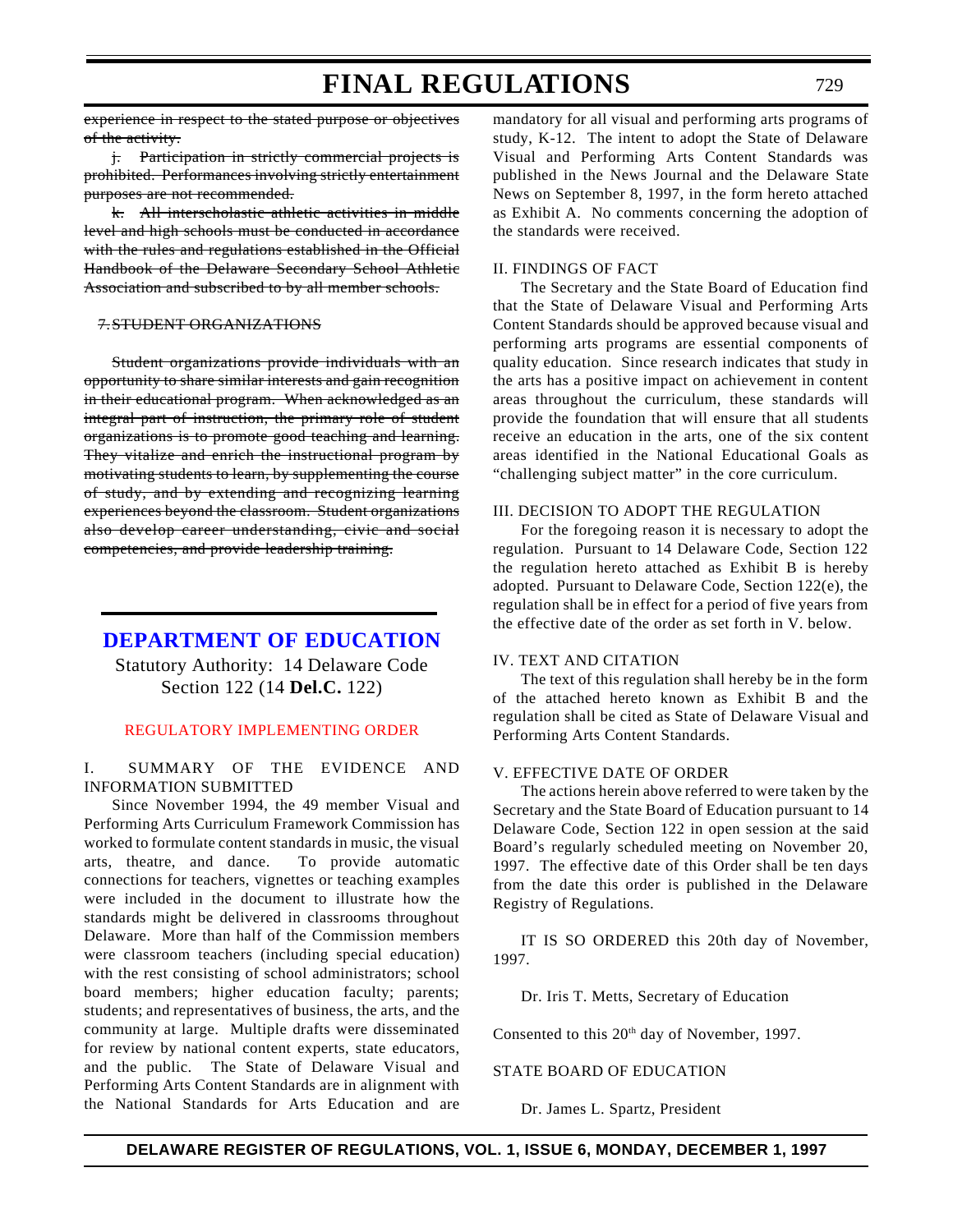Jean W. Allen, Vice President Nancy A. Doorey John W. Jardine, Jr. Joseph A. Pika Dennis J. Savage Dr. Claibourne D. Smith

**\* PLEASE NOTE THAT IT IS REQUESTED THAT PERSONS INTERESTED IN OBTAINING THE STANDARDS CONTACT THE DEPARTMENT OF EDUCATION AT 739-4885.**

### **[PUBLIC SERVICE COMMISSION](http://www.state.de.us/govern/agencies/pubservc/delpsc.htm)**

IN THE MATTER OF THE TERMS AND CONDITIONS | [UNDER WHICH CUSTOMER-](#page-3-0) | PSC REGULATION OWNED, COIN-OPERATED | DOCKET NO. 12 TELEPHONES MAY BE UTILIZED WITHIN THE | Track I STATE OF DELAWARE

#### FINDINGS, OPINION & ORDER NO. 4651

AND NOW, to-wit, this 18th day of November, 1997, the Commission finds and orders as follows:

#### I. BACKGROUND

1. Under the provisions of 47 U.S.C. § 276, as added by the Telecommunications Act of 1996<sup>1</sup> ("the Act"), Congress directed the Federal Communications Commission ("FCC") to promulgate regulations to ensure fair compensation for all payphone service providers ("PSPs") and to ensure competitive parity between independent PSPs and payphone services provided by Bell Operating Companies ("BOCs"). In its orders implementing § 276, the FCC directed a twophase restructuring and deregulation of payphone services.

2. In the first phase, the FCC directed states to review and remove from their payphone regulations any rules that impose market entry or exit requirements. Additionally, pursuant to the FCC's orders, as of October 7, 1997, rates for local calls from payphones are no longer subject to regulatory oversight and will be set by the competitive marketplace. Thus, as of October 7, 1997, a state may regulate local coin rates only if it demonstrates to the FCC that "market failures" within the State do not allow market-based rates. Implementation of the Pay Telephone Reclassification and Compensation Provisions of the Telecommunications Act of 1996, CC Docket No. 96-128, Report and Order, FCC 96-388 (rel. Sept. 20, 1996) ("First Report and Order"); Order on Reconsideration, FCC 96-439 (rel. Nov. 8, 1996) ("Second

#### Report and Order").

3. During the second phase, which will end September 20, 1998, the states must develop mechanisms to administer and fund a plan, consistent with the FCC's guidelines, relating to the placement of "public interest" payphones in locations where payphones are needed but might not otherwise exist.

4. By Order No. 4525, dated June 17, 1997, the Commission determined to investigate the repeal or revision of its existing "Rules and Regulations Governing Service By Customer Owned Coin-Operated Telephones" ("COCOT Rules" $)^2$  and the possible adoption of new rules to govern payphone services within Delaware in light of § 276 and the FCC's implementing orders. Accordingly, the Commission's Order designated a Hearing Examiner to organize, classify and summarize the materials submitted in this matter by interested persons, and to conduct, upon due notice, such public hearings, as might be necessary. In light of the two implementation phases established by the FCC, the Commission determined to pursue this proceeding in two tracks.

5. Track I, in which this Order is entered, considered issues relating to the removal of exit and entry barriers, the implementation of market-based local calling rates, and such regulations as may be needed to protect consumers in a competitive payphone market place. Track II will consider design of a state plan to implement, administer, and fund public interest payphones.

6. The Commission's Order instructed the Hearing Examiner to endeavor to submit his Track I Findings and Recommendations in time to allow for final Commission action by October 7, 1997, the date on which, under the First Report and Order, payphone rates were scheduled to become unregulated. However, the publication, notice and comment periods mandated under 29 Del. C. §§ 10115 and 10118, as amended by 71 Del. Laws 48 (June 4, 1997), did not allow the Hearing Examiner to complete the rulemaking process within the desired time frame.

7. Pursuant to 29 Del. C. §§ 1133 and 10115, on June 12, 1997, the Commission's Secretary filed with the State Registrar of Regulations for publication in the Delaware Register of Regulations a Notice of Investigation and Formulation of Rules Concerning Pay Phone Services, together with a copy of the current COCOT Rules. In addition, the Commission's Secretary mailed a copy of such Notice to the Public Advocate and to all persons who had made timely requests for advance notice of rulemaking proceedings.

8. The Commission's Notice solicited comment on the following issues:

(a) What provisions of the present COCOT Rules constitute entry or exit barriers or are otherwise inconsistent with § 276 or the FCC's Orders?

(b) Should the Commission continue to deem Payphone Service Providers as regulated "Public Utilities?"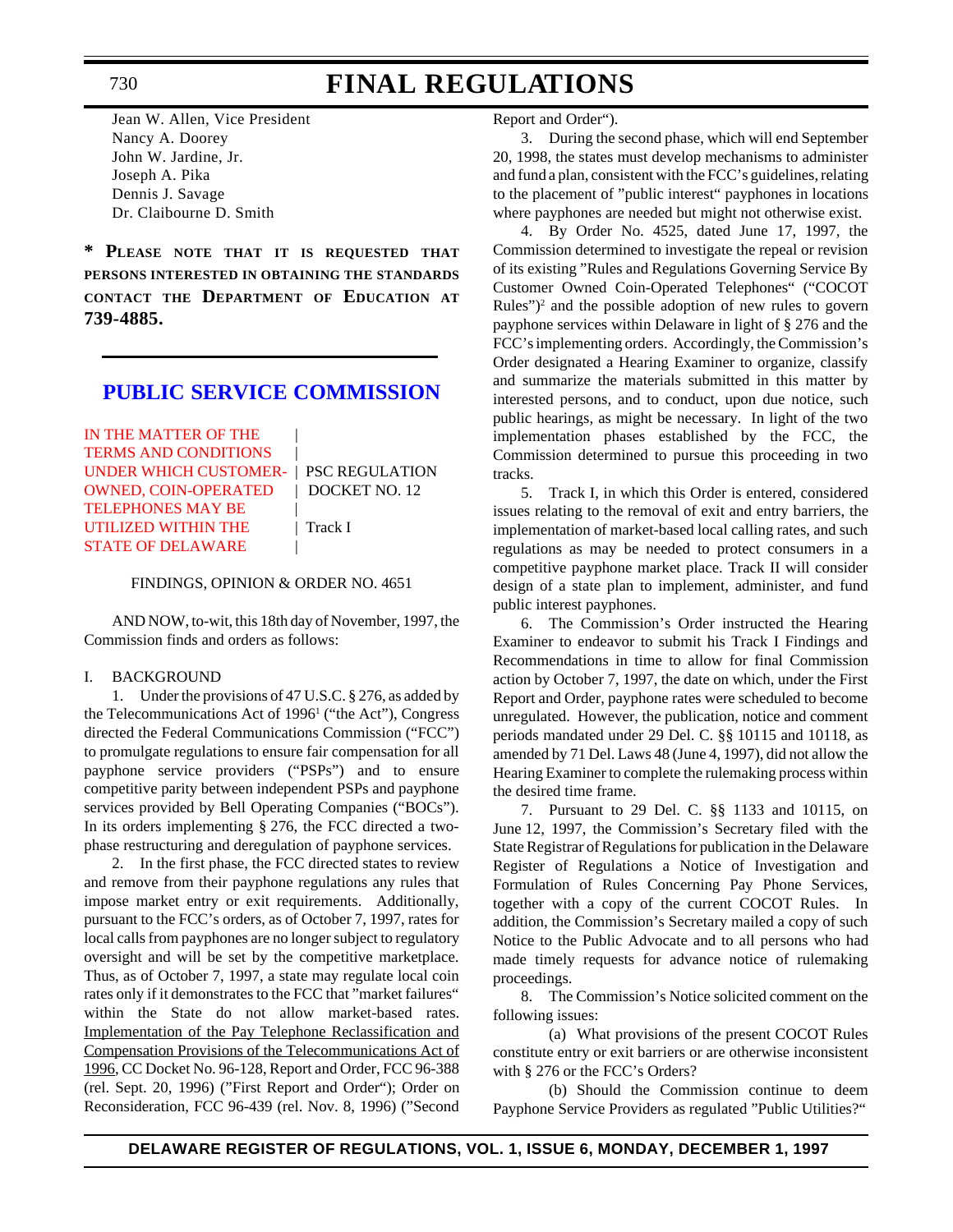(c) What type of mechanism should the Commission adopt to identify "market failures" which might call for continued local call rate regulation?

(d) What type of price and service disclosures should the Commission require for payphones in a competitive payphone market?

9. In response to the Notice, the Diamond State Payphone Coalition ("Coalition") and AT&T Communications of Delaware, Inc. ("AT&T") submitted comments addressing the identified issues.

10. Staff then drafted proposed "Regulations Governing Payphone Services Providers In Delaware" ("Proposed Rules"). In accordance with 29 Del. C. § 10115, the Commission, by Order No. 4572, dated August 26, 1997, instructed its Secretary to transmit to the Registrar of Regulations for publication in the Delaware Register a "Notice of Comment Period and Public Hearing on Proposed Rules Governing Payphone Services," accompanied by a copy of the Proposed Rules. Publication in the Delaware Register took place on August 27, 1997. Further, pursuant to Order No. 4572, the Secretary of the Commission caused notice to be published in *The News Journal* and *Delaware State News* newspapers on September 1, 1997.

11. AT&T and BA-Del submitted Comments on September 9, 1997 concerning the Proposed Rules. Having considered these Comments, Staff filed responsive comments on September 16, 1997, in which it advocated various modifications to the Proposed Rules. Staff subsequently submitted a revised version of the Proposed Rules, setting forth therein its suggested modifications.

12. The Hearing Examiner conducted a duly-noticed public evidentiary hearing in Wilmington on September 24, 1997. Staff, the Coalition, AT&T, and BA-Del attended the hearing. No party presented the testimony of witnesses. At the hearing, Staff stated that it had recently contacted the Architectural Accessibility Review Board ("AARB"), a state agency which protects the interests of disabled Delawareans in matters concerning accessibility, for its views concerning whether the accessibility requirements set out in the COCOT Rules should be reproduced in the new Rules, given the fact that federal regulations implementing the Americans with Disabilities Act also impose standards for access to payphones by the disabled. Staff asked that the record be held open to receive the expected response of the AARB.

13. At the conclusion of the September 24, 1997 hearing, the evidentiary record consisted of 9 exhibits and a 28-page *verbatim* transcript of proceedings. Except for receiving into evidence the comments of the AARB and public comment for the remainder of the public comment period mandated by 29 Del. C. § 10118(a), the Hearing Examiner closed the evidentiary record. The AARB's comments were submitted on October 16, 1997 and received into evidence. The public comment period closed on October 1, 1997, without receipt of comments from members of the public.

14. At the conclusion of the September 24, 1997 hearing, it appeared that there were only three matters that remained in dispute among the participants. Only BA-Del and Staff filed post-hearing briefs. On October 16, 1997, the Hearing Examiner submitted his Report, containing his Findings and Recommendations (the "Hearing Examiner's Report"), and a text of the Proposed Rules modified to reflect his recommendations. Only BA-Del filed exceptions to the Hearing Examiner's Report. The Commission considered the Hearing Examiner's Report and heard the positions of the parties at its regularly scheduled public session held November 4, 1997 in its offices in Dover, Delaware.

#### II. ISSUES ON WHICH THE COMMISSION, THROUGH ITS PUBLISHED NOTICE, SOLICITED COMMENTS

A. Do the proposed Rules impose barriers to entry or exit, or are they otherwise inconsistent with § 276 or the FCC's Orders or Regulations?

15. The Issue. The First Report and Order requires states to review their payphone regulations and remove "those regulations that affect competition, such as entry and exit restrictions." First Report and Order at ¶ 50. In addition, as of October 7, 1997, states are required to allow the market, rather than regulation, to set rates for local coin calls. (Id. at ¶ 51.) Thus, the Commission should not approve the Proposed Rules unless they meet these standards.

16. Comments of the Participants. All participants agreed that the existing COCOT regulations must be significantly modified or entirely replaced in order to remove barriers to market entry or exit and to achieve consistency with § 276 and the FCC's orders. Thus, all participants considered it fundamental that the regulations apply evenhandedly to all PSPs, *i.e.*, both BA-Del and independent payphone providers ("IPPs"),<sup>3</sup> rather than only to COCOT providers, as the existing regulations do. All participants urged that the Commission minimize inspection, certification, and reporting requirements so as not to pose barriers to market entry or exit. All participants agreed that any attempt to impose rate regulation would be inconsistent with the FCC's Order. The Coalition and AT&T each observed that it would be improper to continue to require (as the COCOT Rules do) that payphone providers purchase access lines from BA-Del or to continue to restrict allowable technical arrangements for provisioning payphone service.

17. The Proposed Rules. The Proposed Rules appear to address all the concerns articulated by the participants. The Proposed Rules are intended to entirely replace the Commission's existing COCOT Rules. They would apply equally to all PSPs, not only to COCOT providers. PSPs would no longer be required to obtain a Certificate of Public Convenience and Necessity ("CPCN") for each separate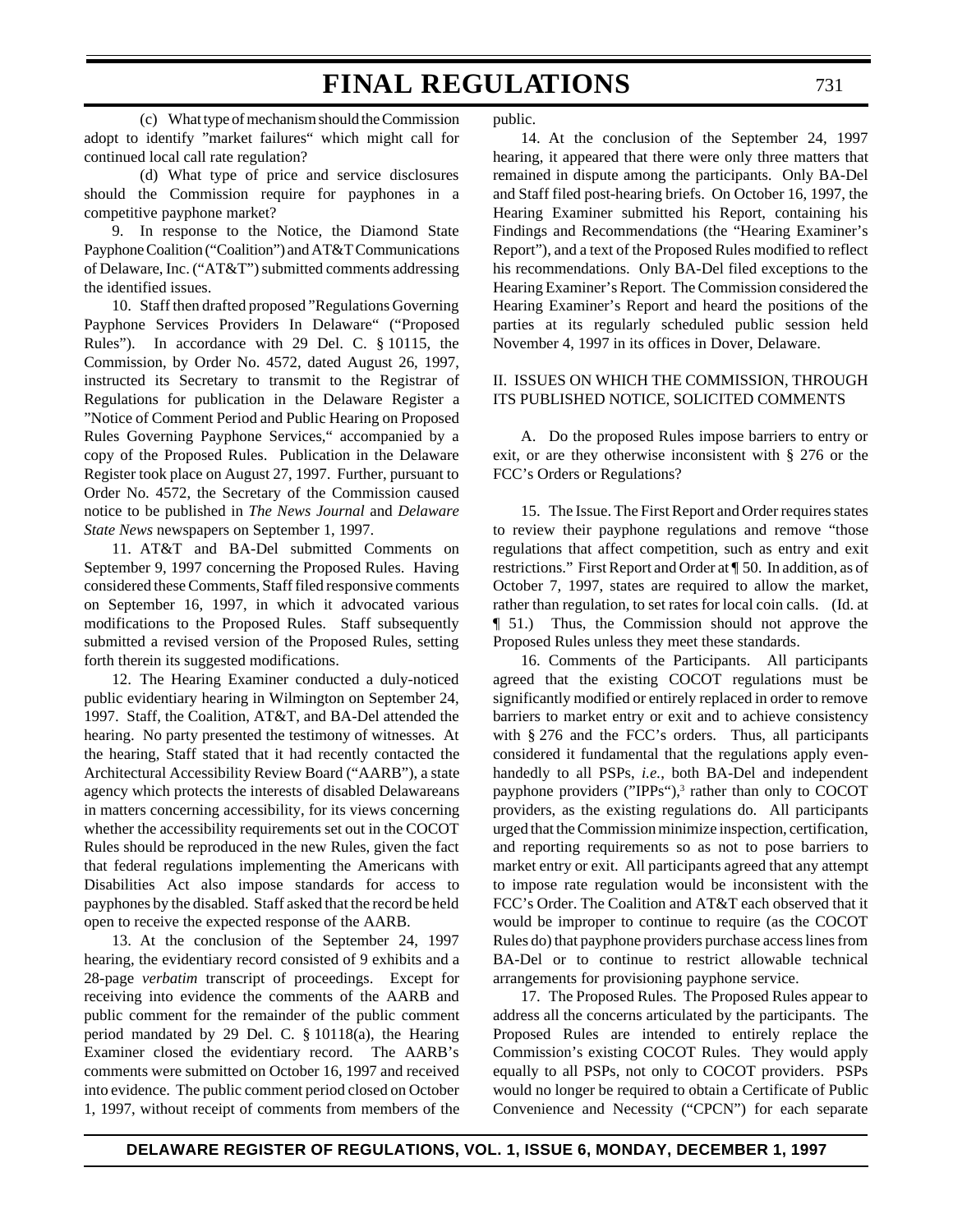#### 732

### **FINAL REGULATIONS**

payphone location, nor would they be required to await the Commission's approval of an application prior to placing payphones in service. Rather, a PSP would need to apply for a CPCN only once, and the application would be deemed approved upon completion of the certification process. Further, the Proposed Rules eliminate the requirement that payphone locations be inspected prior to commencing service. Lastly, the Proposed Rules do not seek to regulate local coin rates.

18. Discussion. Section 276 and the FCC's Orders require the state to review its existing payphone service regulations and remove barriers to entry and exit. The Hearing Examiner concluded that the Proposed Rules, as modified by Staff, do not impose barriers to entry or exit. Moreover, he found that the Rules: (a) apply equally to all PSPs, not only to BA-Del's competitors; (b) streamline the CPCN process to the extent that it should not impede market entry; (c) lift unnecessary technical restrictions; and (d) do not impose even implicit rate regulation.

19. Thus, the Hearing Examiner recommended that the Commission find that the Proposed Rules, as modified by Staff, do not impose restrictions on entry or exit to the payphone market, and are not otherwise inconsistent with § 276 or the FCC's implementing orders or regulations. He, therefore, recommended that the Commission adopt the text of the Proposed Rules.

20. No participant opposed the Hearing Examiner's recommended finding that the Proposed Rules do not impose restrictions on entry or exit and are otherwise consistent with § 276. The Commission is persuaded that the Proposed Rules (with a single revision explained herein) meet the requirements of the Act. Accordingly, the Commission adopts the Regulations Governing Payphone Service Providers in Delaware, attached hereto as Exhibit "A" (the "Rules") and finds that the Rules are free of barriers to entry and exit and are otherwise consistent with § 276 of the Act.  $(5-0).$ 

B. Should the Commission Continue to Regulate Payphone Service Providers as "Public Utilities"?

21. The Issue. Under 26 Del. C. § 201, the Delaware General Assembly granted the Commission "exclusive original supervision and regulation of all public utilities . . ." Section 102 of the same title defines "public utility" as any entity that operates, among other things, "any . . . telephone . . . service, system, plant or equipment, for public use." Thus, the Commission may exercise regulatory jurisdiction over PSPs if they are deemed "public utilities."

22. Comments of the Participants. AT&T asserted that under 26 Del. C. § 102(2), PSPs would be deemed public utilities and, as such, are subject to regulatory constraints and regulatory oversight by the Commission. However, AT&T noted that the classification of PSPs as regulated public

utilities "could erect unnecessary market entry barriers in contravention of the stated purpose of § 276 of the Act and FCC Implementation Orders."

23. BA-Del's only comment concerning this issue was a suggestion that PSPs and other aggregators who provide payphone service for a fee (*e.g.*, hotels and hospitals) should be treated equally, particularly with respect to assessments.

24. The Coalition stated that the critical question is not whether PSPs should continue to be regulated as public utilities but the level of regulation to be imposed by the Commission. In this regard, the Coalition asserted that under § 276 and the implementing FCC Orders and Regulations, states are permitted to continue to impose regulations which provide competitively neutral consumer protections, primarily in the areas of information and price disclosure to end users. The Coalition, therefore, recommended that the Commission limit its regulation of PSPs to this level, as any higher level of regulation would no longer be appropriate.

25. The Proposed Rules. Under Section 2(a) of the Proposed Rules, any "person or entity providing intrastate payphone service shall be deemed to be a public utility under 26 Del. C. § 102(2) and shall be governed by these regulations."

26. Discussion. The Hearing Examiner observed that by the plain language of 26 Del. C. § 102(2), PSPs are, by definition, public utilities. The real issue is, the Hearing Examiner noted, the level of regulation to be imposed on PSPs by the Commission. In this regard, he recommended that the Commission limit its regulation of PSPs to provide competitively neutral consumer protections. The Hearing Examiner found that the Proposed Rules would, if adopted, precisely accomplish this goal.

27. In PSC Dockets Nos. 92-2 and 96-37, the Commission recognized that 26 Del. C. § 201(c) provides it with flexibility in "competitive" situations to determine the extent of regulation to be exercised over a public utility. Moreover, such regulatory flexibility is consistent with the spirit of the Regulatory Flexibility Act<sup>4</sup> and is within the Commission's discretion, pursuant to authority granted under 26 Del. C. §§ 201 (a) and 201(c). The Hearing Examiner recommended that the Commission exercise such regulatory flexibility here.

28. In sum, the Hearing Examiner proposed and recommended that the Commission adopt Section 2 (a) of the Proposed Rules as written, but also declare, as a matter of policy, that the regulation of PSPs in Delaware will be limited largely to the Commission's providing competitively neutral consumer protection to Delaware payphone users. The Commission finds these recommendations reasonable and appropriate, and hereby accepts them. (5-0)

29. Having concluded that PSPs are public utilities under Delaware law and should be subject to a limited form of regulation, the Commission turns now to the issue surrounding Section 6 of the Proposed Rules which provides that "[e]ach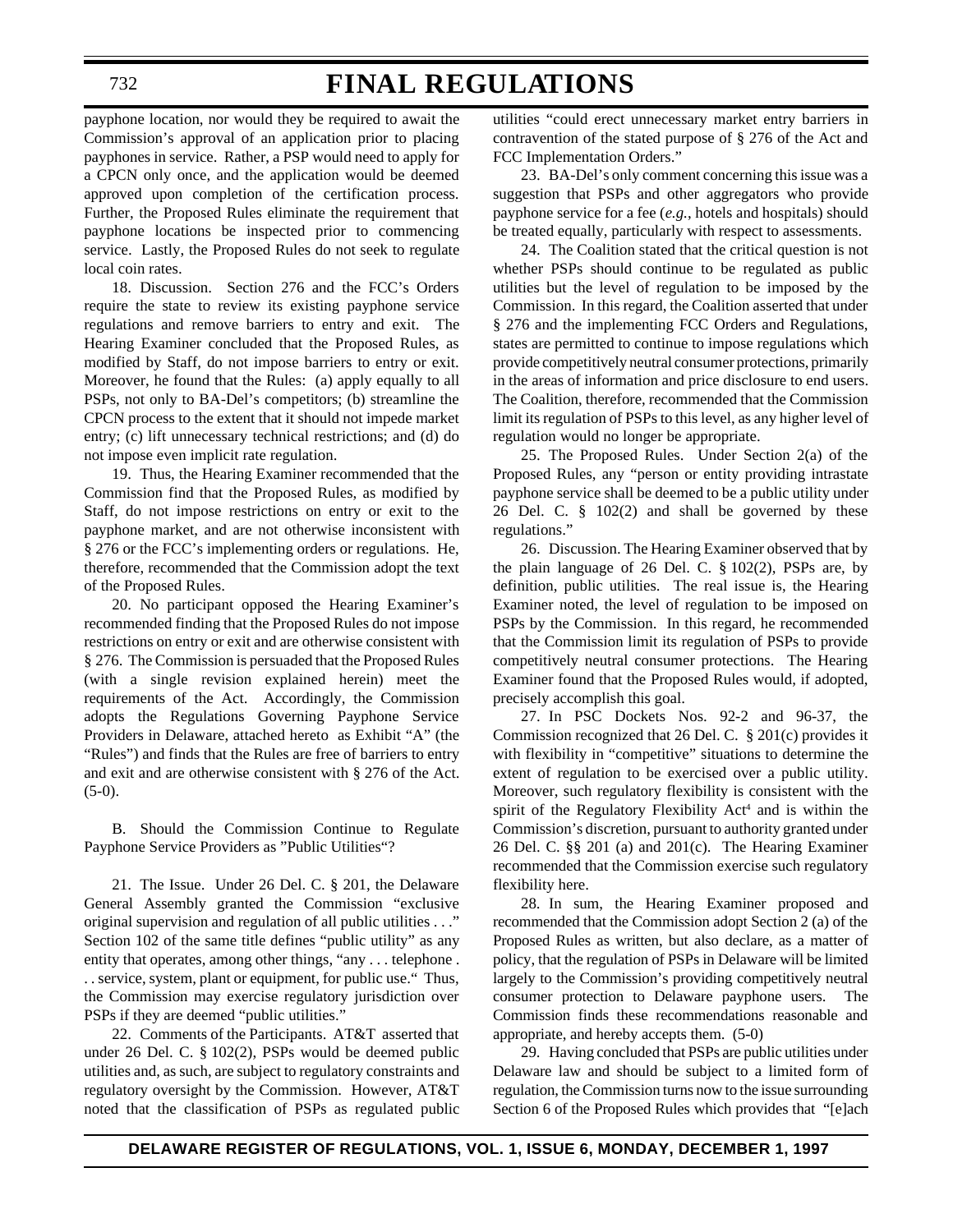Payphone Service Provider shall comply with the provisions of 26 Del. C. §115." Section 115 provides, among other things, that ". . . public utilities subject to the regulation of [the Commission] . . . shall bear the expense of regulation by means of an assessment on such privilege . . ."

30. BA-Del acknowledges that the Commission may not be free to directly excuse PSPs from this requirement" but suggested to the Hearing Examiner that the Commission should exercise the "discretion" to "limit this assessment by way of a refund."

31. According to BA-Del, since the payphone market is now competitive, it requires less burdensome regulation. Thus, BA-Del asserted "the Commission's oversight over PSPs . . . will be substantially diminished initially and should be increasingly diminished over time, presumably resulting also in a diminution in the cost of regulation. Those savings should be returned to the industry participants."

32. The Coalition offered no position with respect to this issue.

33. The Hearing Examiner recommended that the Commission decline BA-Del's invitation to refund assessments collected from PSPs, on the basis that:

> There simply is no legal or factual basis upon which the Commission could (or, for that matter, should) adopt such a proposal. Under 26 Del. C. § 116(c), all funds collected by the Commission, including regulatory assessments, "shall be deposited in the State Treasury to the credit of the Delaware Public Service Commission Regulatory Revolving Fund to be used in the operation of the Commission as authorized by the General Assembly." To the best of my knowledge, except for the provisions of 26 Del. C.  $\S$  116 (f),<sup>5</sup> no specific authority has been granted the Commission to make refunds to utilities; and I would not recommend that the Commission seek such authority at this time on the basis of this record.

34. As the Hearing Examiner further pointed out, the fact that there is more competition in areas heretofore reserved for regulated monopolies does not necessarily translate into "diminished" oversight and/or lower administrative costs for the Commission. He, therefore, recommended that the Commission not adopt the BA-Del proposal. Though BA-Del noted in its exceptions that it continues to believe that diminished assessments may be appropriate, it did not take exception to the Hearing Examiner's recommendation. The Commission finds the Hearing Examiner's recommendations to be well-reasoned and adopts them. (5-0)

C. What Type of Mechanism Should the Commission Adopt to Identify "Market Failures"?

35. The Issue. The First Report and Order imposes market-based pricing for local coin calling except "for states that are able to demonstrate to the [FCC] that there are market failures within the state that would not allow market-based rates." First Report and Order at ¶ 61. The Commission sought participants' views on how it should seek to identify the existence of market failures.

36. Comments of the Participants. The Coalition suggested that the Commission need adopt no specific mechanism for monitoring the existence of possible market failures. Instead, the Coalition suggested the Commission need only "monitor" the market and, if deemed necessary, open an investigation to document the relationship of price to cost for presentation to the FCC. AT&T took no position on this issue. Like the Coalition, BA-Del urged that the Commission should adopt no specific mechanism to attempt to identify market failure, but rely instead on consumer complaints and its own investigative powers.

37. The Proposed Rules. Though Staff initially proposed rules requiring each PSP to disclose to the Commission annually each payphone location where the PSP imposes a charge of more than \$0.50 for a local call of less than three minutes' duration, Staff voluntarily withdrew this proposal in view of BA-Del's position that such a rule might constitute an implicit price cap which could chill competition. However, Staff asserted that it "reserves the right to seek amendment of this Rule in the future if it is unable otherwise to determine whether market failure exists."

38. Discussion. In view of the parties' agreement that, at least at this time, it is unnecessary to impose any mechanism for determining the possible existence of market failure except through the existing consumer complaint process and independent investigation, the Hearing Examiner recommended that the Commission rely on these measures rather than any policing mechanism. The Commission agrees. Should it subsequently appear that the Commission requires enhanced information to identify market failures, it may consider modifying these rules. (5-0)

D. What Type of Price and Service Disclosures Should the Commission Require of PSPs?

39. The Issue. Although the First Report and Order requires states to remove those regulations which impose barriers to entry or exit, the Order emphasizes that "the states remain free at all times to impose regulations, on a competitively neutral basis, to provide consumers with information and price disclosures." First Report and Order at ¶ 60. Thus, the Commission sought comment on what consumer disclosures it should require PSPs to post on or near payphones.

40. Comments of the Participants. All participants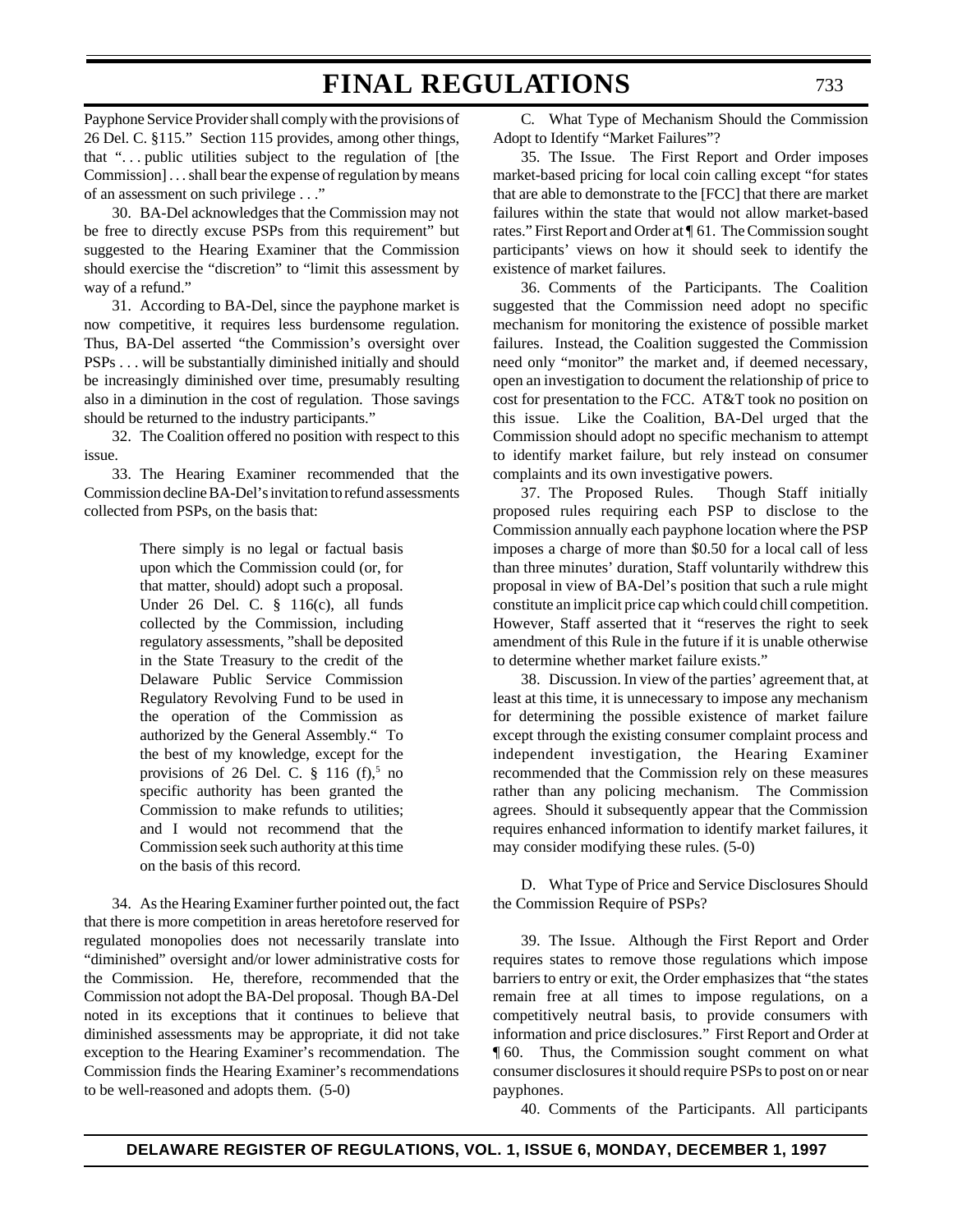commented that the disclosures required under the current COCOT regulations are sufficient and should not be significantly modified. In particular, BA-Del took issue with a term of Staff's Proposed Rules which would require PSPs to post "the rate, including any time increment for local calls." BA-Del pointed out that the COCOT Rules do not mandate time increment disclosure, so that this Rule would require it to immediately replace each of its existing notice cards.

41. The Proposed Rules. The Proposed Rules impose disclosure requirements which are somewhat more detailed than those of the current COCOT regulations. For the most part, these additional requirements reflect the changing marketplace for payphone services. Thus, for instance, in addition to the operating instructions, pricing, emergency number, refund, and complaint information required to be posted under the COCOT Rules, the proposed regulations also require PSPs to disclose: the name, address, and toll free number of the payphone service provider or presubscribed operator service provider; any restrictions in making or receiving calls; the payphone's primary intraLATA and interLATA carriers and their toll free numbers; and instructions on how callers may access the toll carriers of their choice.

42. Staff's Proposed Rules also initially contained the time increment disclosure of which BA-Del complains. In its Responsive Comments, however, Staff suggested modifying this requirement, so that it would require disclosure only of any initial time increment, if applicable, and to apply only to local coin calls. This wording, Staff suggested, would require BA-Del to replace payphone notice cards only when it changes its current pricing. BA-Del accepted this proposed modification.

43. Discussion. Despite the participants' shared concern that disclosure requirements not be unduly burdensome, they did not take issue with the disclosures imposed by the Proposed Rules, modified in the manner Staff suggested. The Hearing Examiner found that the Proposed Rules and disclosure provisions are competitively neutral, as required by the First Report and Order, and that they appear no more burdensome than required to reasonably inform consumers of their rights and choices in a competitive environment.

44. Accordingly, he found and concluded that the disclosure requirements in the Proposed Rules are reasonable and appropriate and recommended their adoption. The Commission agrees. (5-0)

#### IV. OTHER ISSUES

A. Should Location Reporting Information be Considered Proprietary Information Not to be Released by the Commission?

45. The Issue. Section 3 of Staff's Proposed Rules imposed a requirement on PSPs to report to the Commission the location, telephone number, make, model, and

identification number for each payphone. BA-Del contended that such information should be considered proprietary. Staff considered the information ineligible for proprietary treatment as, in Staff's view, it is not appropriately classified as a "trade secret" under the provisions of the state Freedom of Information Act, 29 Del. C. § 10002(d)(2).

46. Discussion. After consideration of the arguments raised by Staff and BA-Del, the Hearing Examiner recommended that the Commission find, on balance, the public interest weighs in favor of non-proprietary treatment of the location information. He thus did not include, in the Proposed Rules, a clause conferring proprietary status on this information.

47. BA-Del took exception to the Hearing Examiner's recommendation and, in its exceptions, suggested the Commission follow a compromise approach under which the information would be designated proprietary but which would also give the Commission and Staff discretion to release specific location information in the public interest. At the Commission's deliberations, Staff voiced its support for this proposal.

48. The Commission is persuaded that the compromise approach now urged by both BA-Del and Staff is reasonable and protects the public interest as well as BA-Del's legitimate business interests. Accordingly, the Commission adopts the following additional text to be added as Section 3(e) of the Rules:

> (e) All data provided in response to this section shall be considered proprietary information and shall not be released by the Commission; provided, however, that the Commission or its Staff may, at its discretion for good cause shown, provide for limited disclosure of necessary information relating to specific payphones in order to respond to customer complaints, law enforcement inquiries, or similar matters in the public interest.

B. Should the Regulations Impose Standards Concerning Access By the Disabled Different From Those Imposed by Regulations Implementing the Americans With Disabilities Act?

49. The Proposed Rules. Section 4(j) of the Proposed Rules requires payphones to be placed and structured so as to comply with federal and state law and regulations concerning access by the disabled and hearing impaired. In addition, section 4(j) of Staff's Proposed Rules originally incorporated the specific wheelchair accessibility requirements which the Commission adopted on September 13, 1988.<sup>6</sup>

50. Staff asserted that the Commission-adopted standards were developed and supported by the Delaware Architectural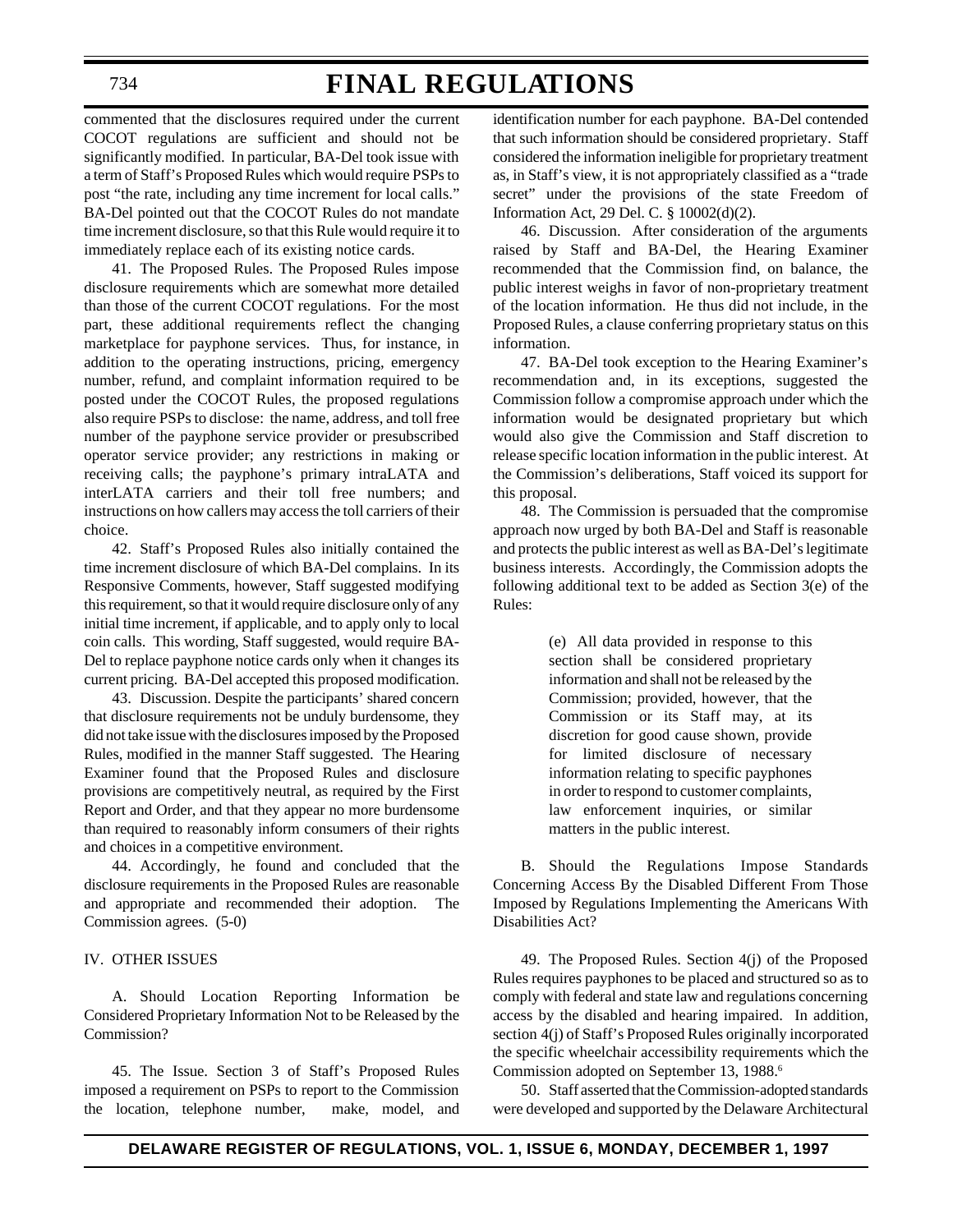Accessibility Review Board ("AARB"), which protects the interests of disabled Delawareans in matters concerning accessibility. Staff explained at the September 24, 1997 hearing that it had contacted the AARB to seek its views concerning whether the state specific standard should be duplicated in the Proposed Rules, given the intervening promulgation of similar regulations under the Americans with Disabilities Act, 42 U.S.C. § 121-1, et. seq. ("ADA").

51. Discussion. BA-Del urged that the requirements of Section 4(j) be eliminated because the ADA and its implementing regulations, impose standards governing payphone accessibility for the disabled. (BA-Del at 6.) BA-Del, therefore, suggested that the Commission incorporate the ADA standards into the Proposed Rule by reference and decline to adopt any additional state specific standard because such action would be "burdensome and unnecessary." (Id.)

52. On October 16, 1997, Staff Counsel submitted a letter from Gerard I. Landreth, Chief Administrator of the Architectural Accessibility Board, dated October 10, 1997, concerning the need for detailed rules governing payphone accessibility. Mr. Landreth wrote:

> The Board advises that present Rule 5 may be replaced with a rule containing language to the effect that: "Outdoor public payphones shall comply with the Americans with Disabilities Act and its regulations so that the payphones are readily accessible to, and usable, by persons with disabilities, including persons who use wheelchairs."

According to Mr. Landreth, the Board felt this language is necessary because, in its opinion, the ADA regulations do not clearly apply to outdoor payphones.

53. The Hearing Examiner concurred with the Board that additional clarity on this point would not be amiss. Thus, the Hearing Examiner recommended the Commission adopt the following text to replace Proposed Rule 4(j):

> All payphones, including outdoor payphones, shall comply with federal and state laws and regulations regarding accessibility by individuals with disabilities and hearing aid compatibility.

The Commission agrees. (5-0)

C. Are the Proposed Rules, As Set Forth in Exhibit A, Substantively Changed From the Proposed Rules as Published in the Delaware Register?

54. The Issue. Twenty-nine Del. C. § 10118(c) states: In the event an agency makes substantive changes in the proposal, as a

result of the public comments, evidence and information, the agency shall consider the revised proposal as a new proposal subject to the notice requirements of §10115 of this title and all other requirements of this subchapter. If the changes are not substantive, the agency shall not be required to re-propose the regulation change. Whether a change constitutes substantive or non-substantive matter shall be determined by the agency head.

Thus, if the text of the Rules adopted herein is "substantively" changed from that published in the Register, the Proposed Rules must be re-published.

55. Comments of the Participants. All of the participants stated at the hearing that, in their view, the modifications under discussion did not substantively change the Proposed Rules from the version published in the Register.

56. Discussion. Though the text of the Proposed Rules recommended herein contains a number of revisions from the initially published version, the Hearing Examiner agreed with the participants that the changes are not substantive. Instead, the Hearing Examiner found they enhance the clarity of the Rules or slightly modify their intended scope. Accordingly, the Hearing Examiner recommended the Commission find that the text of the Rules as shown on Exhibit "A" make no substantive change to the previously published version, and that re-publication is not required. The Commission so finds. (5-0)

#### NOW THEREFORE, IT IS HEREBY ORDERED:

A. That the Commission adopts the Regulations Governing Payphone Service Providers In Delaware attached hereto as Exhibit "A".

B. The Secretary of the Commission shall forthwith arrange for the publication of the Regulations in their final form, attached hereto as Exhibit "A", in the Register of Regulations.

C. The effective date of this Order shall be ten (10) days from the date of such publication.

D. That the Commission repeals its existing Rules and Regulations Governing Service By Customer-Owned Coin-Operated Telephones, effective ten (10) days from the date of publication.

E. That the Commission reserves the jurisdiction and authority to enter such other and further Orders in these matters as may be deemed necessary or proper.

BY ORDER OF THE COMMISSION: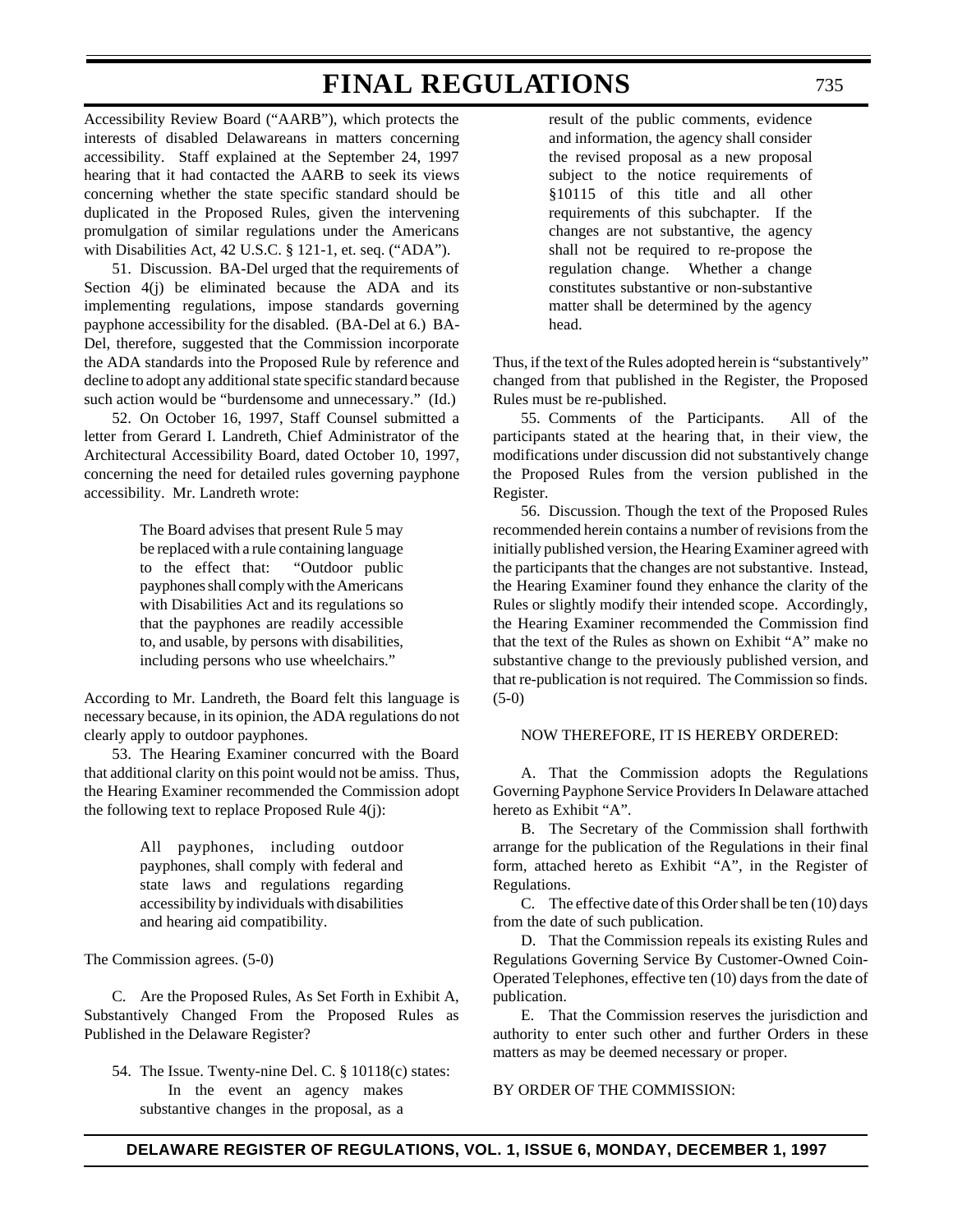1 Public Law No. 104-104, 110 Stat. 56.

<sup>2</sup> The Commission initially adopted these rules in this docket by PSC Order No. 2662, dated July 9, 1985.

<sup>3</sup> Before enactment of the Telecommunications Act of 1996, IPPs were considered customers of the BOCs who resold payphone service to the public; and payphones owned and operated by IPPs were designated as COCOTs. BOC-owned and operated payphones were not subject to COCOT rules and were considered and regulated as part of the BOC's tariffed services.

4 29 Del. C. Ch. 104

<sup>5</sup> Twenty-six Del. C. § 116 (f) provides that "[t]he maximum balance which shall remain in the Delaware Public Service Regulatory Revolving Fund at the end of any fiscal year shall not exceed \$500,000 in addition to the annual appropriation for the next fiscal year as authorized by the General Assembly for operation of the Commission. Any amount in excess thereof shall be reverted to each public utility in an amount proportionate to the sum paid by that public utility in the previous calendar year pursuant to subsection (b) of this section."

6 See, In the Matter of the Terms and Conditions Under Which Customer-Owned Coin-Operated or Pay Telephones may be Utilized Within the State of Delaware, PSC Regulation Docket No. 12, Order No. 2981, September 13, 1988.

#### **EXHIBIT "A"**

#### REGULATIONS GOVERNING PAYPHONE SERVICE PROVIDERS IN DELAWARE

Section 1: Definitions

(a) "Coin-**[implemented][operated]** payphone" means a payphone that requires the deposit of coins for calls other than those calls which are:

(1) billed to another telephone or to a calling card;

(2) 911 or telephone relay service calls; or

(3) to toll free numbers, such as 800 or 888 numbers.

(b) "Interexchange carriers" means telephone companies who provide long distance interstate and/or intrastate telephone service.

(c) "Payphone" means any telephone made available to the public on a fee-per-call basis, independent of any other commercial transaction, for the purpose of making telephone calls, whether the telephone is coin-operated or is activated either by calling collect or using a credit card. The term

"payphone" includes both instrument-implemented and central-office implemented telephones.

(d) "Payphone service provider" means a person or entity that offers **[telephone][payphone]** service **[by payphone] [as defined by Section 276 of the Telecommunications Act of 1996, Pub.L. No. 104 - 104, 110 Stat. 56 (1996)]**. The term includes both independent owners or operators of payphones and telecommunications carriers, including local exchange carriers, who offer payphones.

**[(e) "Semi-public payphone" means a payphone for which the location provider is charged a recurring monthly rate for payphone service.]**

Section 2: Certification of Payphone Service Providers

(a) A person or entity providing intrastate payphone service shall be deemed to be a public utility under 26 Del. C. § 102(2) and shall be governed by these regulations.

(b) Except as permitted under paragraph (f) below, no person or entity shall **[install or offer for service a payphone] [offer payphone service]** in Delaware until that person or entity has received from the Commission a Certificate of Public Convenience and Necessity **["CPCN"]** to provide payphone service. **[One CPCN is required for each provider. Separate CPCN's are not required for each payphone.]**

(c) Each applicant seeking a Certificate of Public Convenience and Necessity to provide payphone service shall make application on a form prescribed by the Commission. Each applicant seeking certification to provide payphone service shall supply the following:

(1) the business name and address of the applicant;

(2) the name and address of a contact person or persons;

(3) the telephone and facsimile numbers and the email address **[,if available,**] of the contact person;

(4) a description of the manner the applicant will assure service and equipment maintenance for the payphones, including the name, address, and telephone number of the person or entity providing such services if different from the applicant;

(5) a written statement affirming that the applicant has the required state and local business licences;

(6) a written statement affirming that the applicant agrees to comply with all the provisions of these regulations;

(7) the applicant's signature and the title of the person signing the application; and

(8) the date of signature of the application.

(d) A person or entity installing or offering for service a payphone shall comply with the provisions of 47 C.F.R Part 68 and any other order, rule, or regulation of the Federal Communications Commission related to telephone service offered from payphones, unless exempted from compliance by the Federal Communications Commission.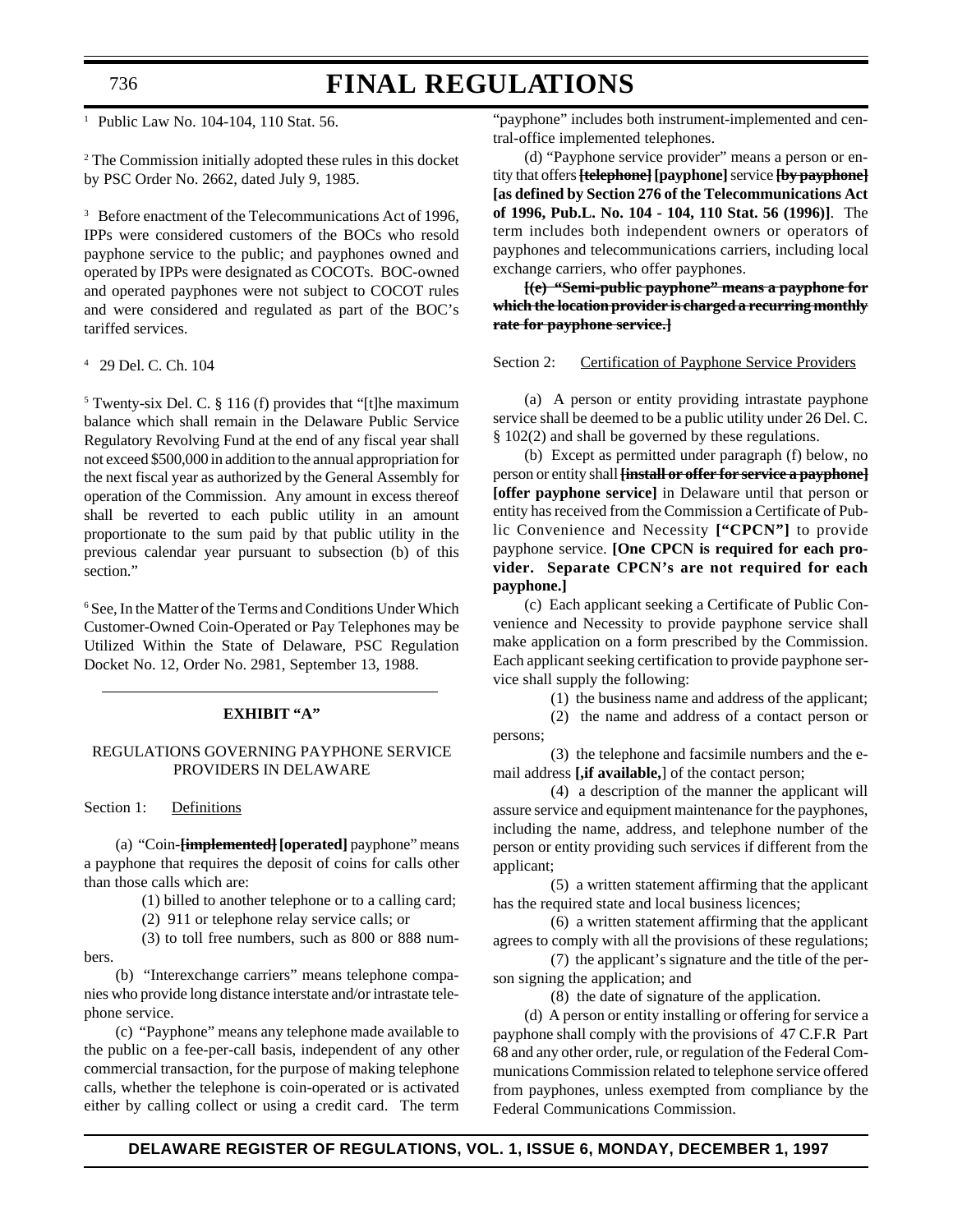(e) If an applicant correctly completes and submits the application, has complied with the requirements of the Federal Communications Commission, and has paid the required application fee, **[the application shall,]** upon executionby the Executive Director or the Chief of Technical Services, **[the application]** shall be deemed approved and shall act as a Certificate of Public Convenience and Necessity to provide payphone service within Delaware.

(f) Any person or entity providing payphone service on the effective date of these regulations pursuant to a previously-granted Certificate of Public Convenience and Necessity or pursuant to other legal authority may continue to provide such payphone service. Such person or entity shall, within ninety (90) days of the effective date of these regulations, file with the Commission an application under paragraph (c) of this section and the information required by paragraph (a) of Section 3.

(g) Each certificated payphone service provider shall notify the Commission in writing within ten (10) days following the change of any information required by **[paragraph (c) of this section] [Sections 2(c)(1) through 2(c)(8)**.

(h) Each certificated payphone service provider shall provide written notice to the Commission ten (10) days prior to the cessation of **[all]** operations **[as a payphone service provider in Delaware]**.

(i) The application fee for a Certificate of Public Convenience and Necessity to provide payphone service is one hundred dollars (\$100). Such application fee is waived for persons or entities filing applications under paragraph (f) of this section.

#### Section 3: Location Reporting

(a) At the time of the application described in paragraph (c) of Section 2, the applicant shall provide to the Commission in writing the following information for each payphone to be installed and offered in Delaware:

(1) the make, model, and identification number for the payphone;

(2) the telephone number for the payphone; and

(3) the location of the payphone, described in sufficient detail to allow the payphone to be located for purposes of mapping and inspection.

(b) If after certification, a payphone service provider **[intends to install or offer an additional payphone, relocate an existing payphone, or remove a existing payphone, the payphone service provider shall, prior to such new installation, relocation, or removal, notify the Commission in writing] [installs a payphone at an additional location, relocates an existing payphone to such an extent that its previously filed location description does not allow it to be readily located for inspection purposes, or removes a payphone from an existing location, the payphone service provider shall notify the Commission in writing semi-annually, of all such new installations, relocations and removals]**. Such written notification shall state:

(1) **[the make, model, and identification number for the additional, relocated, or removed payphone] [the number of additional, relocated, or removed payphones by location]**;

(2) the telephone number for the additional, relocated, or removed payphone; and

(3) the location of the additional, relocated, or removed payphone, described in sufficient detail to allow the payphone to be located for purposes of mapping and inspection.

(c) The Commission may **[also require] [request]** the information in paragraphs (a) and (b) of this Section to be submitted in electronic format.

(d) A payphone service provider shall not install or offer payphone where the installation or maintenance of the payphone would violate any state or local law designed to protect the health, safety, and welfare of citizens.

**[(e) All data provided in response to this section shall be considered proprietary information and shall not be released by the Commission; provided, however, that the Commission or its Staff may, at its discretion for good cause shown, provide for limited disclosure of necessary information relating to specific payphones in order to respond to customer complaints, law enforcement inquiries, or similar matters in the public interest.]**

#### Section 4: Payphone Equipment.

(a) All payphones shall be of a type registered with the Federal Communications Commission pursuant to 47 C.F.R. Part 68, unless such payphone has been exempted under an applicable order or ruling of the Federal Communications Commission. All payphones shall be installed in accordance with generally accepted telecommunications industry standards, applicable local codes, and the National Electric Safety Code.

(b) All payphones shall provide, at no charge to the caller and without advance deposit of any coins:

(1) dial tone;

(2) access to 911, any other emergency number, and an operator qualified to route emergency calls;

(3) access to a number for reporting repairs or service for the payphone; and

(4) telecommunications relay service.

(c) Providers of payphone service shall provide that each payphone shall:

(1) be equipped with an audible signaling device and receive incoming calls at no charge, except that a payphone service provider may elect to bar the receipt of calls by a payphone if the provider posts notice of such restriction;

(2) except as provided in (d) and (e) of this Section, provide access to the network by a dial 0 and a dial 1 capability and/or 7-digit **[or 10-digit]** dialing;

(3) permit dialing of subscriber "800" or "888" tollfree numbers without the advance deposit of coins, except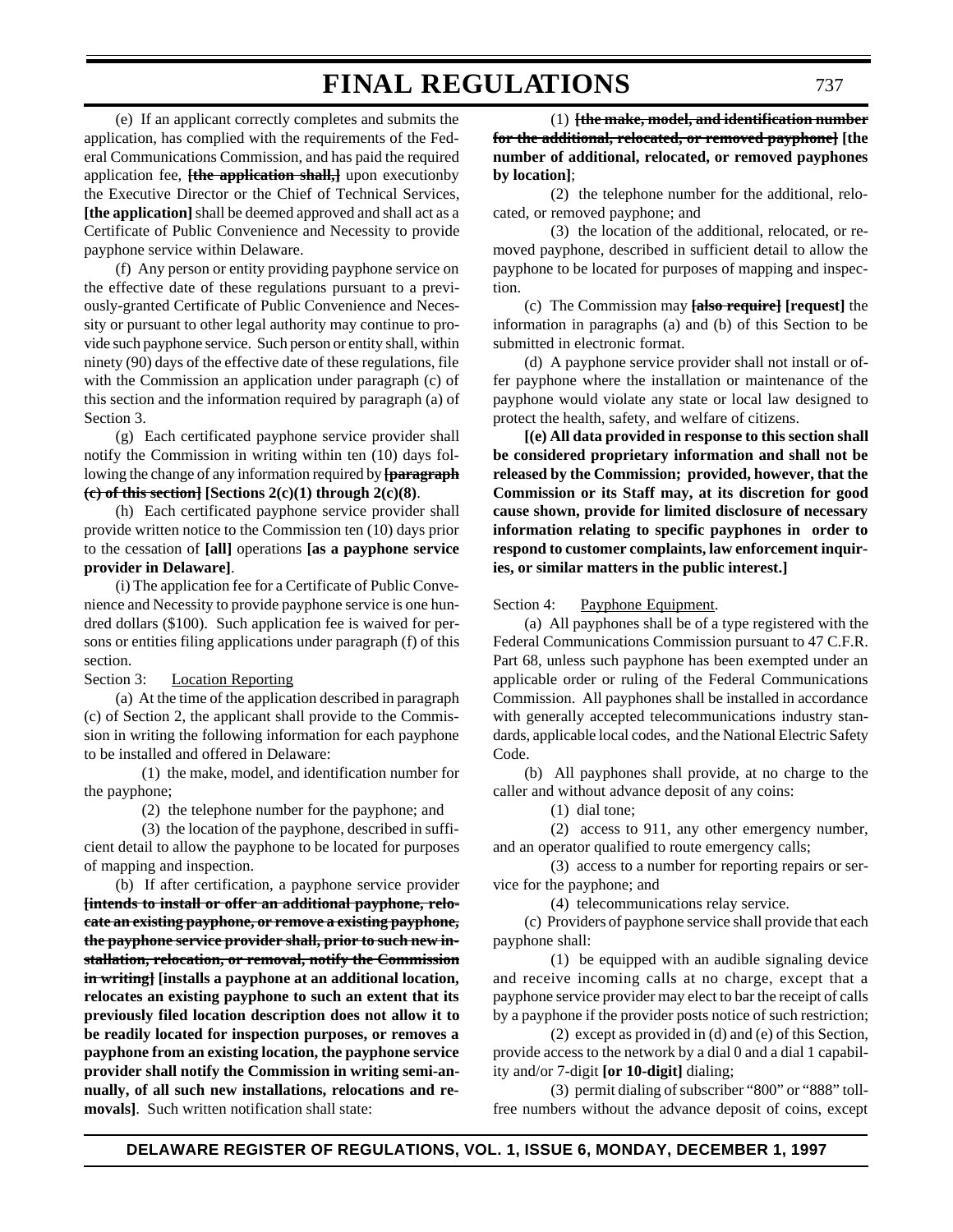#### those numbers that have been **[permissibly blocked from the payphone] [blocked in accordance with applicable law or regulations]**;

(4) provide, without the advance deposit of coins, access to the caller's desired interexchange carrier or operator service provider by use of an "800," "888," or "950" access toll-free call or by use of a carrier access code; and

(5) permit calls using **[credit] [calling]** cards, collect calls, and calls billed to a third party without the advance deposit of coins and be **[programmed so that collect and third party calls cannot be billed to the payphone number, except, at the option of the payphone provider, in the case of semi-public payphones] [provisioned to prohibit the billing of calling card, collect and third party calls to the payphone number, except, at the option of the payphone service provider]**;

(d) Payphones provided for inmates shall not be required to comply with **[(c)(1), (c)(2), (c)(3) or (c)(4) of this Section] [Sections 3(b), 4(b), 4(c) or 4(f), including all subsections thereof]**.

(e) Coin-less payphones shall not be required to provide dial 1 capability;

(f) Each payphone service provider shall post on **[or]** near the payphone, in plain view of callers:

(1) relevant emergency numbers;

(2) the rate, including **[any] [the initial]** time increment **[if any]**, for a local **[coin]** call;

(3) the telephone number of the payphone;

(4) the name, address, and toll-free number of the payphone service provider or presubscribed operator service provider;

(5) a free phone number for maintenance and repairs;

(6) any restrictions in making or receiving calls, and if the payphone does not accept incoming calls, a statement to that effect;

(7) the primary intrastate or intraLATA carrier and the primary interstate or inter LATA carrier and toll-free telephone numbers to call for the pre-subscribed carriers' rate information, along with a statement that the rates for operator-assisted calls are available upon request;

(8) any other information necessary to facilitate calls, refunds or repairs;

(9) dialing instructions and the charges, if any, for directory assistance; and

(10) a statement that callers have the right to obtain access to the toll carrier of their choice and may contact their preferred carriers for information on how to access that carrier's service by use of the payphone.

(g) A payphone service provider shall change the posted information required by paragraph (f) of this Section within thirty (30) days of any such change.

(h) All coin-implemented payphones shall be equipped to accept nickels, dimes and quarters and to return coins to

the caller in **[the]** case **[of an incomplete call] [the call is not answered by the called party]**.

(i) All payphones shall be installed and maintained in a manner to assure the privacy of use is not compromised through any type of electrical or acoustical coupling device, extension telephone, or similar instrument.

(j) All payphones **[, including outdoor payphones,]** shall comply with federal and state laws and regulations regarding accessability by individuals with disabilities and hearing aid compatibility. **[Any payphone which is placed in an outdoor location available twenty four hours a day must face a paved area such as a sidewalk of parking lot which is either flush with the surrounding surface or is wheelchair accessible by way of a ramp or reasonably graduated incline. If bumpers or posts are installed to protect the payphone, such posts or bumpers must be fifty (50) inches apart, thirty-six (36) inches in height, and a minimum of six (6) inches and a maximum of nine (9) inches from the front of the payphone enclosure.]**

#### Section 5: Local Coin Call Rates

(a) Payphone service providers need not file tariffs **[for local coin calling rates]**. The rate for local coin call for a payphone location may be determined by the payphone service provider. A payphone service provider may not charge for a local coin call or for directory assistance greater than the rate posted on the payphone. A payphone service provider may not charge for an uncompleted call.

(b) The Commission **[may undertake remedial action if it determines that market failures have not allowed for market-based local coin calling rates at specific payphone locations] [reserves the right to seek to demonstrate to the FCC that there are market failures within the State that would not allow market-based rates]**.

Section 6: Reporting.

**[(a) Each payphone service provider shall file an annual report with the Commission on or before March 31 of each year.**

**(b) Each payphone service provider shall provide in its annual report the following information:**

**(1) the name of the payphone service provider;**

**(2) the address and telephone and facsimile numbers of the payphone service provider;**

**(3) the total annual intrastate gross revenues from payphone services for the immediately precedingcalendar year;**

**(4) the total number of payphones which the provider maintains in service as of the end of its fiscal year; and**

**(5) a signed and dated statement sworn to under oath by an authorized representative of the payphone service provider as to the accuracy of the information contained in the annual report.**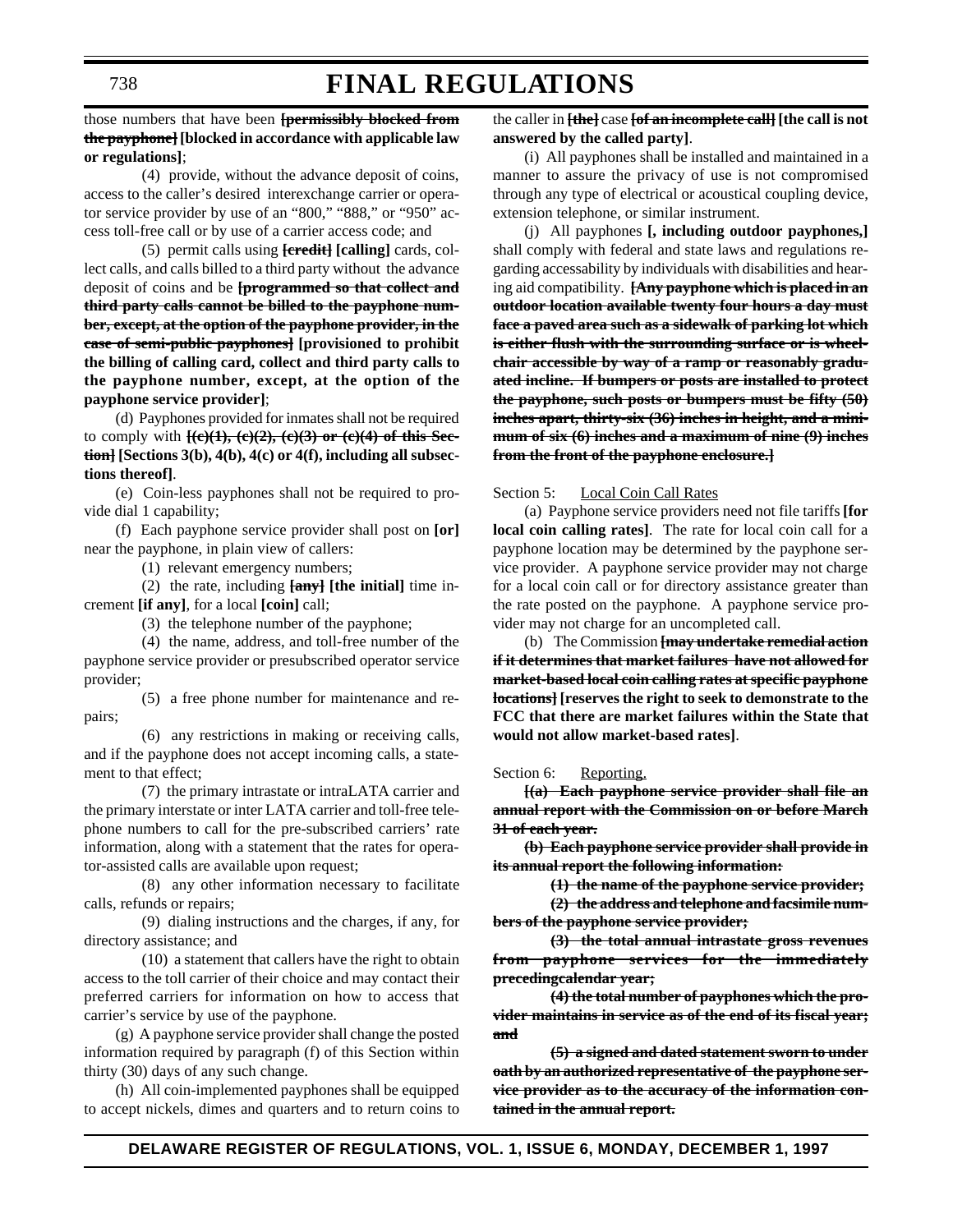**(c) A payphone service providers shall be assessed as a public utility under the provisions of 26 Del. C. § 115. A payphone service provider shall submit the regulatory assessment with the payphone service provider's annual report.**

**(d) In addition to the annual report, each payphone service provider shall submit to the Commission by March 31 of each year, the following information:**

**(1) a description of each location within Delaware, where, during the preceding calendar ear, the local calling rate charged by the payphone service provider exceeded fifty cents for a call of less than three minutes duration; and**

**(2) an affirmation by the payphone service provider that each payphone installed and maintained by that provider complies with all of these regulations, including the requirements of paragraphs (b), (c), and (f) of Section 4.] [Each payphone service provider shall comply with the provisions of 26 Del.C. § 115.]**

#### Section 7: Violations

(a) If, after notice and an opportunity to be heard, the Commission determines that good cause exists, it shall issue an order to a payphone service provider :

(1) revoking, suspending or modifying its Certificate of Public Convenience and Necessity;

(2) imposing fines or penalties, or;

(3) requiring reparation to a customer or affected party; or

(4) providing for such other relief as the Commission may reasonably require.

(b) Good cause, pursuant to (a) above, shall include, but is not limited to, the following actions by a payphone service provider:

(1) violation of these regulations, including the information disclosure requirements;

(2) conducting business in an unfair or deceptive manner; or

(3) actions which result in revocation of its registration by the Federal Communications Commission.

Section 8: Miscellaneous

These regulations shall become effective **[ten (10) days after publication in the Delaware Register. The effective date shall then be noted on the rules.]**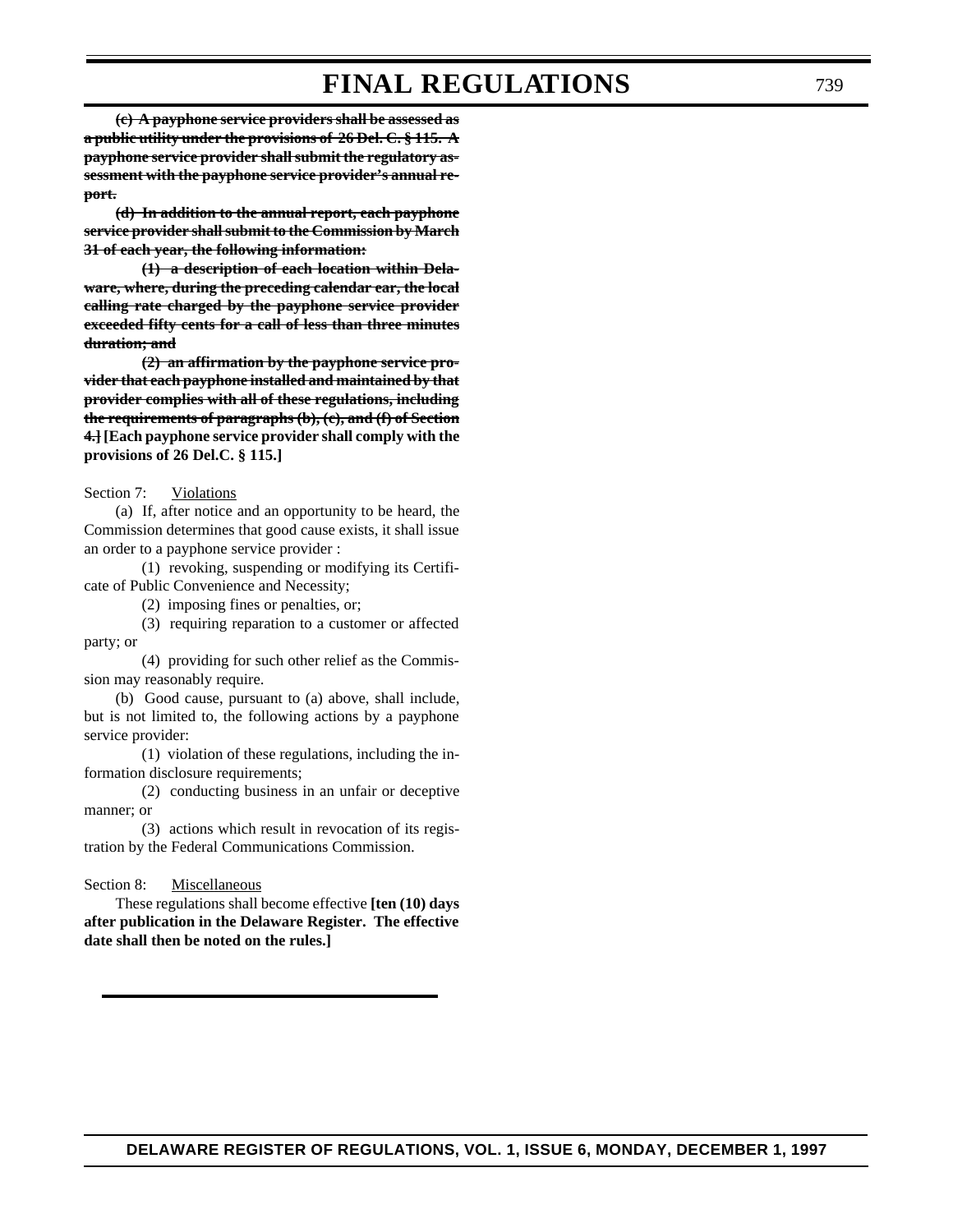| <b>BOARD/COMMISSION</b><br><b>OFFICE</b>                     | <b>APPOINTEE</b>          | <b>TERM OF</b><br><b>OFFICE</b> |
|--------------------------------------------------------------|---------------------------|---------------------------------|
| Advisory Council for Children,                               | Mr. Charles E. Wilt       | 10/30/99                        |
| <b>Youth and Their Families</b>                              | Mr. Daniel L. Young       | 10/30/99                        |
|                                                              | Mr. Duane Brown           | 10/30/99                        |
|                                                              | Mr. John Hollis           | 10/30/99                        |
|                                                              | Mr. Russell L. Fiske      | 10/30/99                        |
|                                                              | Mr. Steven L. Anderson    | 10/30/99                        |
|                                                              | Ms. Elizabeth Y. Olsen    | 10/30/99                        |
|                                                              | Ms. Eveline C. Armstrong  | 10/30/99                        |
|                                                              | Ms. Lorena M. Stone       | 10/30/99                        |
| <b>Advisory Panel on Intergovernmental</b>                   | Mr. Arthur Henry          | 10/15/00                        |
| Planning & Coordination                                      | Mr. W. Steven Cooper      | 10/15/00                        |
| Architectural Accessibility Board                            | Ms. Sandra A. Reyes, Esq. | 10/15/00                        |
| Authority on Radiation Protection                            | Dr. Frances S. Esposito   | 10/15/00                        |
|                                                              | Ms. LaRay A. Fox          | 10/15/00                        |
|                                                              | Ms. Sandra J. Moody       | 10/15/00                        |
| <b>Board of Architects</b>                                   | Ms. Devona E. Williams    | 10/15/00                        |
| Board of Cosmetology & Barbering                             | Ms. Miriam Harris         | 10/15/00                        |
|                                                              | Ms. Vera Murrell          | 10/15/00                        |
|                                                              | Ms. Myrtle Shockley       | 10/15/00                        |
| Board of Examiners for Nursing<br><b>Home Administrators</b> | Ms. Ellen Magee           | 11/10/00                        |
| <b>Board of Medical Practice</b>                             | Dr. Bentley A. Hollander  | 10/17/00                        |
|                                                              | Dr. Janet Kramer          | 10/17/00                        |
|                                                              | Dr. Venerando J. Maximo   | 10/17/00                        |
|                                                              | Ms. Cleo H. Fountain      | 10/17/00                        |
| Board of Professional Counselors of                          | Mr. H. Davis Shockley     | 10/09/00                        |
| <b>Mental Health</b>                                         | Ms. Mariam M. Cerasari    | 10/09/00                        |
|                                                              | Ms. Susan A. Eichler      | 10/09/00                        |
| <b>Cabinet Committee on State</b><br><b>Planning Issues</b>  | Hon. Iris T. Metts, Ed.D. | Pleasure of the<br>Governor     |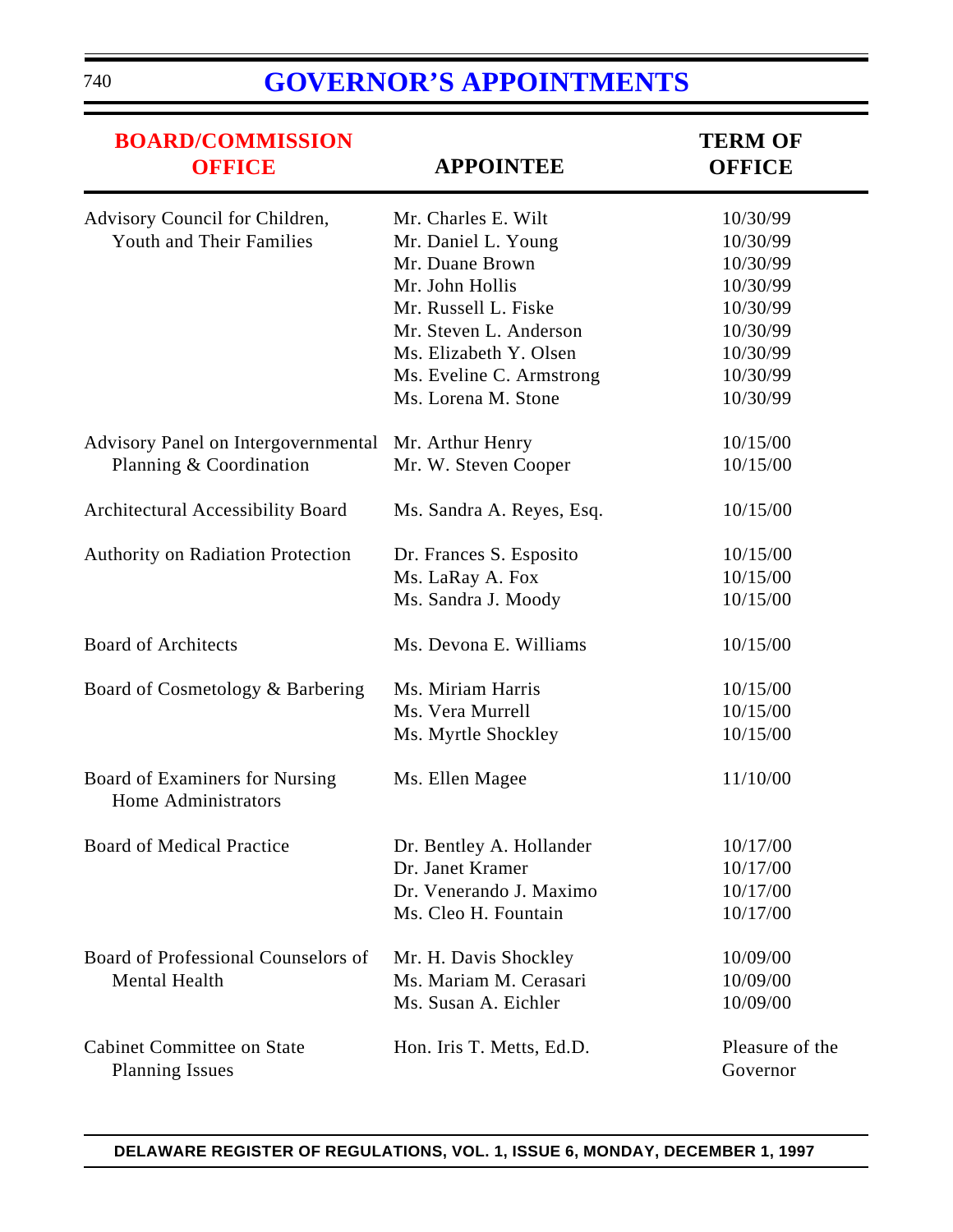| <b>BOARD/COMMISSION</b>                                      |                                  | <b>TERM OF</b>  |
|--------------------------------------------------------------|----------------------------------|-----------------|
| <b>OFFICE</b>                                                | <b>APPOINTEE</b>                 | <b>OFFICE</b>   |
| <b>Child Protection Accountability</b>                       | <b>Colonel Alan Ellingsworth</b> | Pleasure of the |
| Commission                                                   |                                  | Governor        |
| <b>Child Protection Accountability</b>                       | Colonel John Cunningham          | Pleasure of the |
| Commission                                                   |                                  | Governor        |
|                                                              | Dr. Allan DeJong                 | Pleasure of the |
|                                                              |                                  | Governor        |
|                                                              | Mr. Joseph Dell'Olio             | Pleasure of the |
|                                                              |                                  | Governor        |
|                                                              | Mr. Matthew Denn                 | Pleasure of the |
|                                                              |                                  | Governor        |
|                                                              | Mr. William Murray               | Pleasure of the |
|                                                              |                                  | Governor        |
|                                                              | Ms. Gloria Fine                  | Pleasure of the |
|                                                              |                                  | Governor        |
| Children's Trust Fund Board                                  | Mr. Clinton W. Walker            | 10/15/00        |
| of Directors                                                 | Ms. Alice B. Ripsom              | 10/15/00        |
|                                                              | Ms. Rebecca W. Craft             | 10/15/00        |
|                                                              | The Reverend Naomi G. Winchester | 10/17/00        |
| Commission on National and                                   | Mr. Albert Stumpf                | 10/03/00        |
| <b>Community Service</b>                                     | Mr. Richard Kapolka              | 10/03/00        |
|                                                              | Ms. A. Hughlett Kirby            | 10/03/00        |
|                                                              | Ms. Ariadna Castaneda-Clare      | 10/03/00        |
|                                                              | Ms. Audrey Helfman               | 10/03/00        |
|                                                              | Ms. Isabel Rivera                | 10/03/00        |
|                                                              | Ms. Iwana Smith                  | 08/29/00        |
|                                                              | Ms. Nancy Landskroener           | 10/03/00        |
|                                                              | Ms. Robin Fisher                 | 10/03/00        |
|                                                              | Ms. Sharon Ayres                 | 10/03/00        |
|                                                              | The Honorable William Gordon     | 10/17/00        |
|                                                              | Mr. Alfred H. Wassynger          | ex-officio      |
| Committee on Disposition of<br><b>Unmarked Human Burials</b> | Mr. Ronald A. Thomas             | 10/15/98        |
| Committee on Massage/Bodywork                                | Mr. Allan F. Angel               | 10/27/00        |
| Practitioners                                                | Ms. Sheri McGuffey               | 10/15/00        |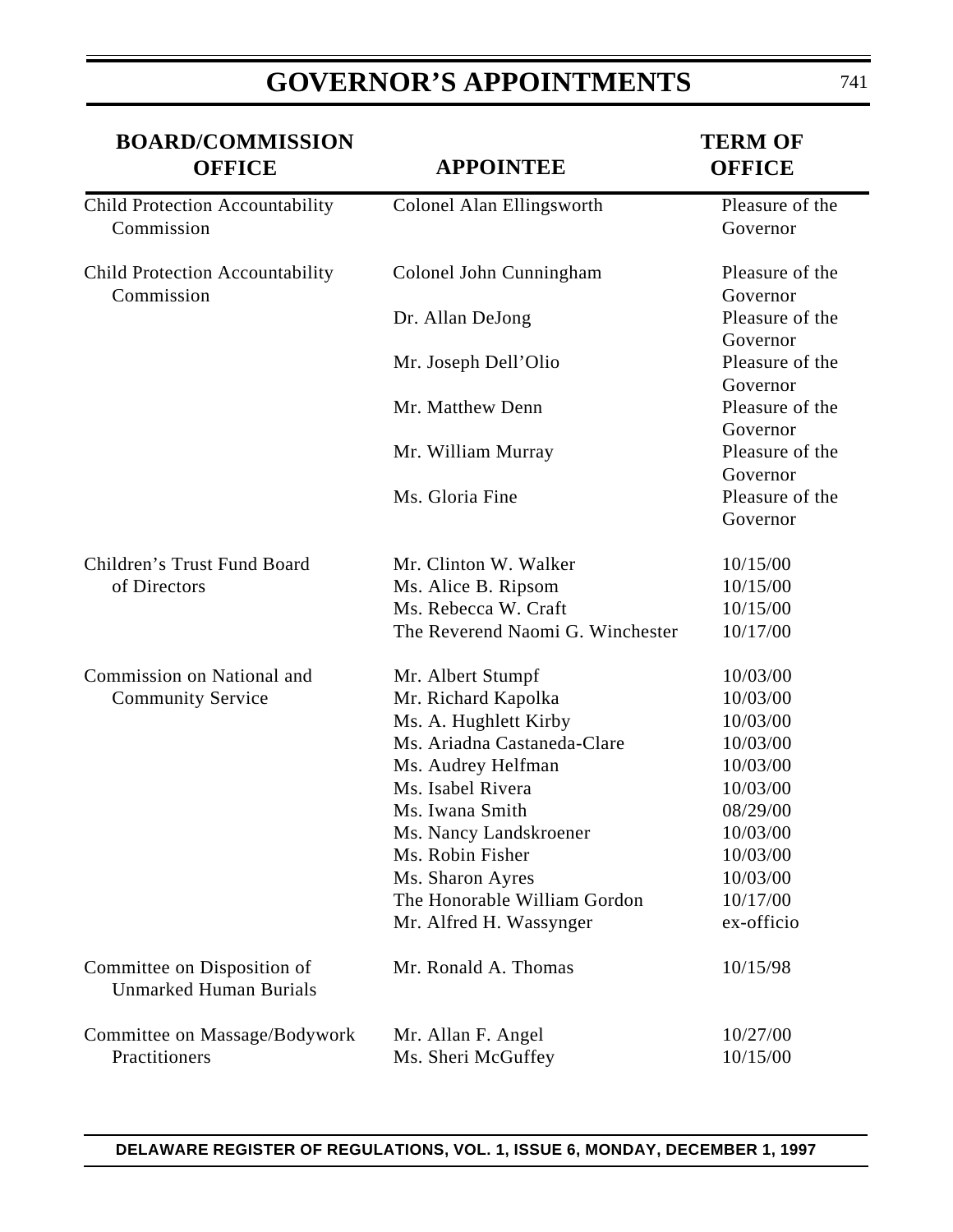| <b>BOARD/COMMISSION</b><br><b>OFFICE</b>               | <b>APPOINTEE</b>             | <b>TERM OF</b><br><b>OFFICE</b> |
|--------------------------------------------------------|------------------------------|---------------------------------|
| Council on Aging and Adults                            | Mr. David B. Webb            | 10/30/00                        |
| with Disabilities                                      | Mr. George P. Conklin        | 10/30/00                        |
| Council on Hipanic Affairs                             | Ms. Margaret Lopez-Waite     | 10/30/00                        |
|                                                        | Mr. Henry Cruz               | 10/30/00                        |
| Council on Housing and<br><b>Community Development</b> | Mr. Thomas W. Chambers       | 10/30/00                        |
| Delaware Advisory Council on                           | Dr. Thomas Welch             | Pleasure of the                 |
| <b>Career Education</b>                                |                              | Governor                        |
|                                                        | Mr. Daniel Wolfensberger     | Pleasure of the                 |
|                                                        |                              | Governor                        |
|                                                        | Ms. Judith Widdowson         | Pleasure of the                 |
|                                                        |                              | Governor                        |
|                                                        | Ms. Shirley O'Connor         | Pleasure of the                 |
|                                                        |                              | Governor                        |
| Delaware Bicycle Council                               | Mr. William B. Davis         | 10/15/00                        |
|                                                        | Ms. Jana R. Simpler          | 12/10/99                        |
| <b>Delaware Commission for Women</b>                   | Ms. Yrene E. Waldron         | 10/30/00                        |
| Delaware Commission on<br><b>Veterans Affairs</b>      | Mr. Alfred A. Antonelli, Sr. | 10/30/01                        |
| Delaware Greenway and<br><b>Trails Council</b>         | Mr. E. Turner Darden         | 10/17/00                        |
|                                                        | Mr. Paul Layton              | 10/17/00                        |
|                                                        | Mr. Paul H. Morrill, Jr.     | Chairman                        |
|                                                        |                              | 10/27/98                        |
|                                                        | Ms. Gail VanGilder           | 10/17/00                        |
| Delaware State Boundary                                | Dr. Susanne Fox              | Pleasure of the                 |
| Commission                                             |                              | Governor                        |
| Delaware Thoroughbred<br>Racing Commission             | Ms. Debra L. Berry           | 03/01/98                        |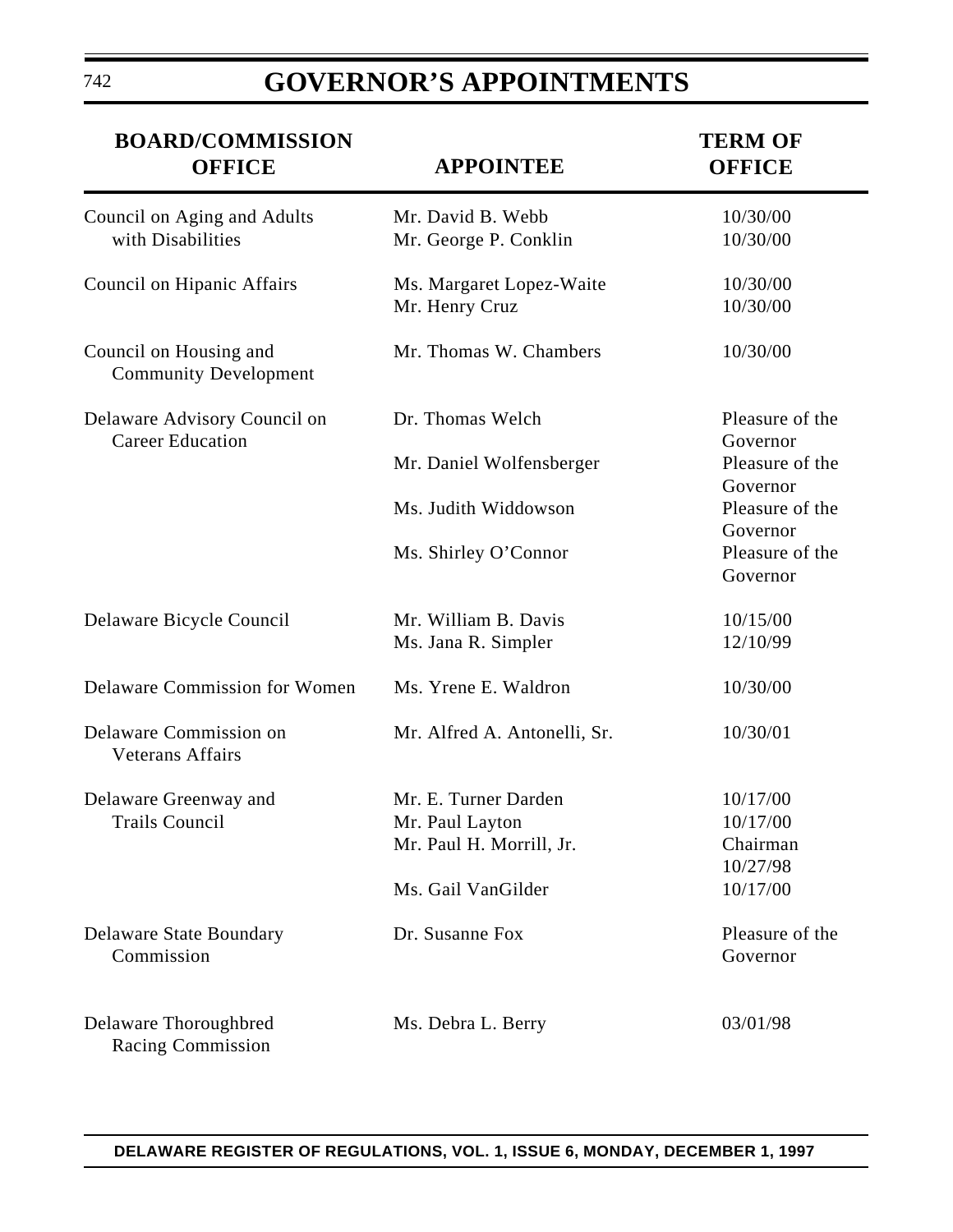| <b>BOARD/COMMISSION</b><br><b>OFFICE</b>                           | <b>APPOINTEE</b>                               | <b>TERM OF</b><br><b>OFFICE</b> |
|--------------------------------------------------------------------|------------------------------------------------|---------------------------------|
| Delaware's Veterans Day 1997<br>- Retired Officers Association     | Mr. Robert Dr. Marcinkowski<br>Chairman        | Veterans Day 1997               |
| Delaware Workforce Development<br>Council                          | Hon. Iris T. Metts, Ed.D.                      | Pleasure of the<br>Governor     |
|                                                                    | Hon. Stan Taylor                               | Pleasure of the<br>Governor     |
| <b>Foster Care Review Board</b>                                    | Ms. Debra L. Waters                            | 10/17/00                        |
| Governor's Advisory Council on<br><b>Exceptional Citizens</b>      | Mr. Thomas Brazell                             | Pleasure of the<br>Governor     |
|                                                                    | Ms. Gwynneth Warren                            | Pleasure of the<br>Governor     |
| <b>Historical Records Advisory Board</b>                           | Dr. James R. Soles<br>Dr. Richmond D. Williams | 10/30/00<br>10/30/00            |
| <b>Motor Vehicle Task Force</b>                                    | Mr. Randy Murrill                              | Pleasure of the<br>Governor     |
|                                                                    | Mr. William Miller                             | Pleasure of the<br>Governor     |
| Pesticide Advisory Committee                                       | Mr. Richard L. Bergold                         | 10/30/00                        |
| <b>SBAP Advisory Council</b>                                       | Mr. Delbert Mills                              | Pleasure of the<br>Governor     |
| <b>Selective Service Board</b>                                     | Mr. Gary Fullman                               | Nomination to<br>President      |
|                                                                    | Mr. Patrick H. Rhodes                          | Nomination to<br>President      |
| <b>State Examining Board of</b><br><b>Physical Therapists</b>      | Ms. Tara J. Manal                              | 10/15/00                        |
| <b>State Human Relations Commission</b>                            | Mr. Ira W. Hitchens                            | 10/17/01                        |
| State Rehabilitation Advisory Council Ms. Anne Marie E. Aghazadian | Ms. Kimberly Pierce                            | 10/15/00<br>11/10/00            |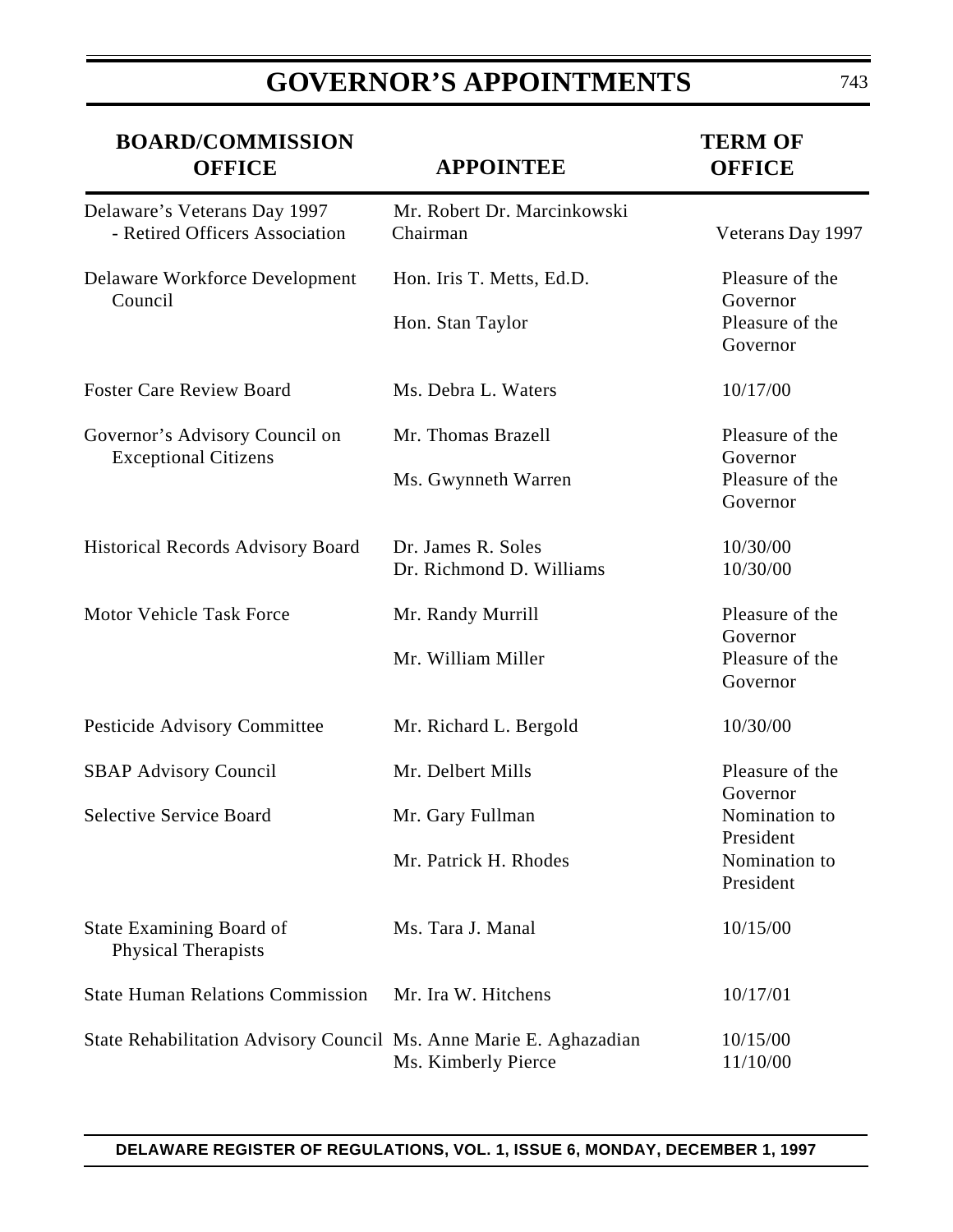| <b>BOARD/COMMISSION</b><br><b>OFFICE</b>                                                     | <b>APPOINTEE</b>  | <b>TERM OF</b><br><b>OFFICE</b> |
|----------------------------------------------------------------------------------------------|-------------------|---------------------------------|
| Sussex County Vocational-Technical Mr. Richard Ira Lewis<br><b>School Board of Education</b> | Ms. Judy L. Emory | 10/03/04<br>10/03/04            |

**DELAWARE REGISTER OF REGULATIONS, VOL. 1, ISSUE 6, MONDAY, DECEMBER 1, 1997**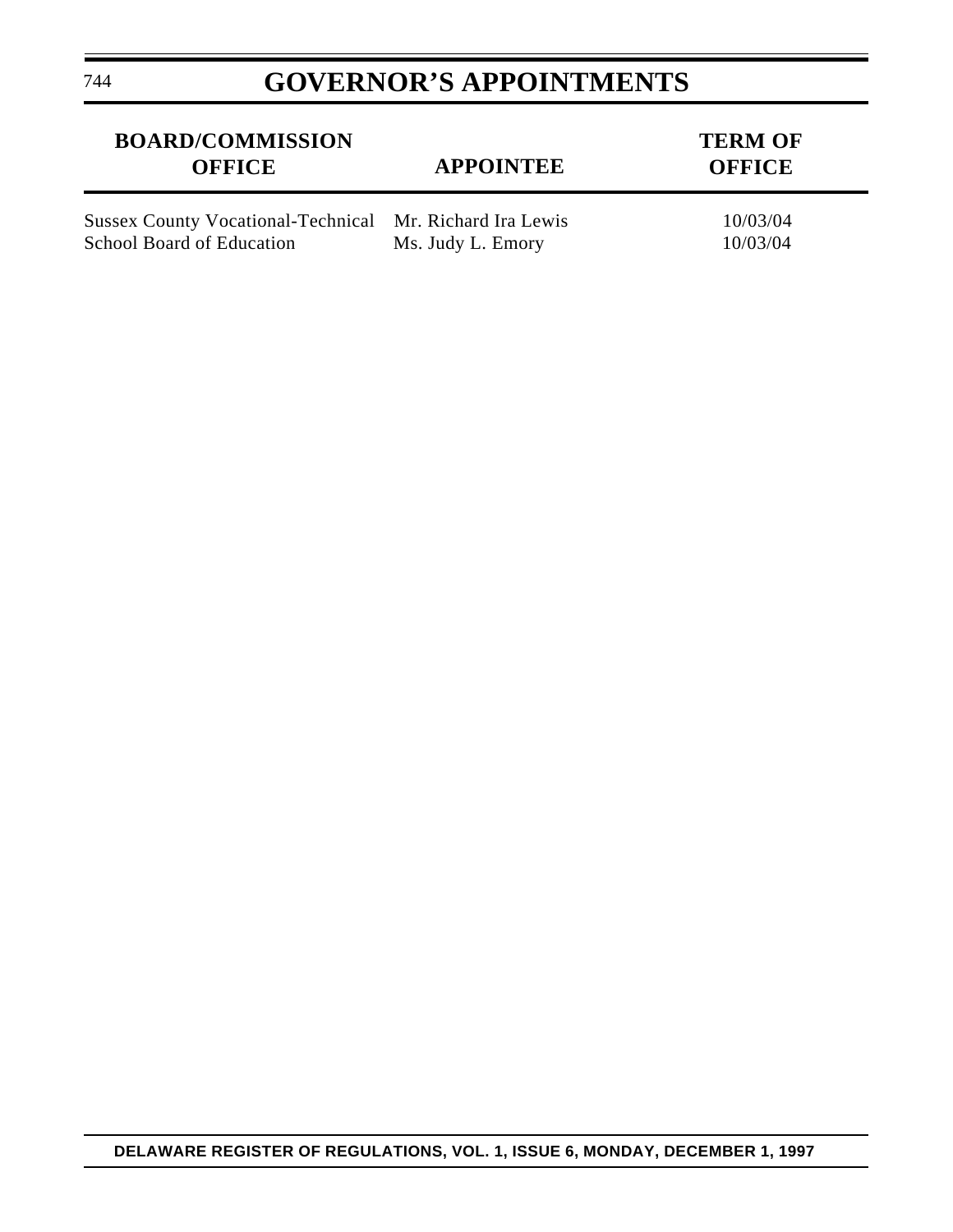#### PUBLIC UTILITY TAX

### **DEPARTMENT OF FINANCE**

**DIVISION OF [REVENUE](http://www.state.de.us/govern/agencies/revenue/revenue.htm)**

#### [TECHNICAL INFORMATION](#page-4-0) MEMORANDUM 97-4 October 21, 1997

SUBJECT: Tax Laws Enacted During the 1997 Regular Session of the Delaware General Assembly.

#### PERSONAL INCOME TAX

Expansion of Pension Exclusion. Senate Bill No. 219; ch. 131, Vol. 71, Laws of Delaware, expands the \$3,000 "pension" exclusion available to persons age 60 or older to include distributions from all qualified retirement plans as defined in §4974 of the Internal Revenue Code, §401(k) plans, or §457 plans; dividends; interest; and net rental income. This provision is effective for tax year 1997 and thereafter.

#### BUSINESS AND OCCUPATIONAL GROSS RECEIPTS TAX

Clarification Regarding Exchanges. Senate Bill No. 38; ch. 39, Vol. 71, Laws of Delaware, clarifies the application of the gross receipts tax to exchanges by wholesalers of fungible goods and codifies Delaware's current administrative exemption of goods certified to be delivered in Delaware for immediate transportation out-of-state.

Specifically, it makes clear that the gross receipts tax does not apply to an exchange of fungible goods between or among wholesalers when the goods are received by the wholesaler for the purpose of resale. Sales by an exchange partner direct to a customer of the other party to an exchange remain taxable as heretofore. The exemption is effective for exchanges occurring after December 31, 1996.

Qualification for Economic Development Credits Relaxed. See description of House Bill No. 257 under 'MISCEL-LANEOUS" below.

#### GIFT TAX

Gift Tax Repealed. House Bill No. 402; ch. 130, Vol. 71, Laws of Delaware, repeals the gift tax effective for gifts made on or after January 1, 1998.

Public Utility Tax Imposed on Use of Natural Gas not Purchased from "Distributor"; Rate of Tax on Natural Gas Equalized with Rate on Electricity. House Bill No. 320, ch. 170, Vol. 71, Laws of Delaware, imposes a tax on the use of natural gas when such gas is not purchased from a "distributor" as defined. The Act also reduces the rate of tax to 2% with regard to natural gas distributed to, or used by, manufacturers and agri-business. The Act is effective for deliveries and distributions made after December 31, 1997.

#### INHERITANCE TAX

Inheritance Tax Exclusion Raised and Certain Inheritances of Small Business Property Excluded. House Bill No. 403; ch. 129, Vol. 71, Laws of Delaware, increases the threshold for inheritance taxes as follows: Class A (spouses - in most cases not required to pay inheritance taxes) from \$70,000 to \$140,000; Class B (parents, grandparents and lineal descendants of the decedent from \$25,000 to \$100,000; Class C (all other related persons up to 5 degrees of consanguinity) from \$5,000 to \$10,000; and Class D (all other inheritances) from \$1,000 to \$2,000.

This Act also allows in the case of Class A or Class B beneficiaries an inheritance tax deduction for transfers of the value of interests in closely held businesses (those, in general, with 15 or fewer owners).

This Act is effective for decedents dying after December 31, 1997.

#### TAXES PERTAINING TO TRUSTS

Qualified Settlement Funds Exempt. House Bill No. 143; ch. 189, Vol. 71, Laws of Delaware, exempts from income tax qualified settlement funds as defined in §468B of the Internal Revenue Code.

Real Estate Investment Trusts Exempt. See description of House Bill No. 257 under "MISCELLANEOUS" below.

#### CORPORATION INCOME TAX

Technical Amendments. See Description of House Bill No. 257 under "MISCELLANEOUS" below.

#### ALCOHOLIC BEVERAGE TAX

Tax Imposed on Farm Wineries, Microbreweries and Brewery-Pubs. House Bill No. 132; ch. 211, Vol. 71, Laws

#### **DELAWARE REGISTER OF REGULATIONS, VOL. 1, ISSUE 6, MONDAY, DECEMBER 1 , 1997**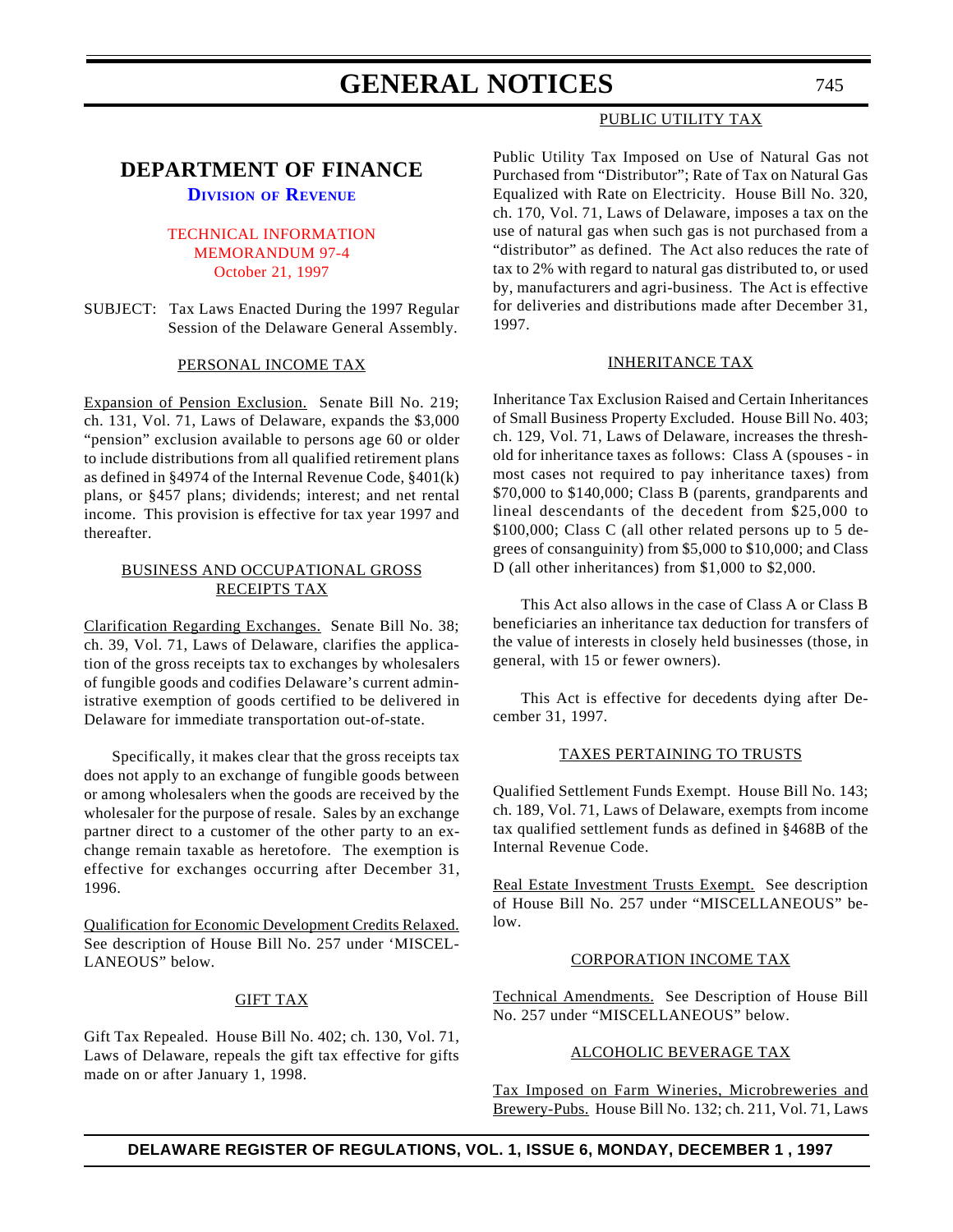#### 746

### **GENERAL NOTICES**

of Delaware, imposes the alcoholic beverage tax on farm wineries, microbreweries, and brewery-pubs equal in amount to the tax imposed on importers with regard to the same beverage to the extent the beverage is sold to consumers within Delaware. If sold to an importer, the tax is imposed on the importer. If sold to a distributor for resale in another state, the beverage is not subject to the alcoholic beverage tax. Sales of beverages by a farm winery, microbrewery, or brewery-pub are not subject to the wholesale gross receipts tax.

#### MISCELLANEOUS

Rounding on Returns. Senate Bill No. 33, ch. 14, Vol. 71, Laws of Delaware, allows the Division of Revenue to require rounding to whole dollars on any line or set of lines on tax returns.

Miscellaneous Technical Amendments. House Bill No. 257, ch. 217, Vol. 71, Laws of Delaware, contains the following provisions: (1) Clarification that real estate investment trusts (REIT's) are exempt from personal income tax; (2) Clarification that foreign dividends, interest income, and royalties are exempt from corporation income tax only to the extent the tax is paid, accrued or deemed paid; (3) Elimination of a requirement for filing tentative corporation income tax returns and paying tentative corporation income tax for short periods; (4) Clarification that taxpayers who receive relief from business license fees on account of investment in new employment and new qualified facilities are not exempt from the payment of the tax levied pursuant to the Hazardous Substance Cleanup Act. (5) Clarification that REIT's and other taxpayers licensable as commercial lessors are subject to the occupation license tax only on rents received on commercial units located in Delaware; (6) Clarification that various kinds of gains and losses for purposes of the corporation income tax allocation provisions are reduced by applicable or related expenses; (7) Conforms estimated tax penalties under the bank franchise tax to similar provisions with regard to the corporation income tax  $-$  specifically, the "safe harbor" with regard to 100% of prior year liabilities for banks with \$200,000 or more in liability for any of the three preceding tax years; (8) Eliminates the requirement that, in order to qualify for economic development tax credits, the taxpayer must make qualified investment and employ the requisite number of employees during the same taxable year and instead requires that the two events occur during the same consecutive twelve months; and (9) Changes, from the last day of the taxpayer's taxable year in which the facility is placed in service to a date one year after it is placed in service, the date used to determine the number of employees eligible for consideration in calculating economic development credits and, in addition, allows an alternative measure based on a date one year after the taxpayer first employs five qualified employees.

Assessment and Collection of Taxes in Case of Bankruptcy. Senate Bill No. 201; ch. 144, Vol. 71, Laws of Delaware ensures that the period of time for collection and assessment of taxes outside bankruptcy will not expire during the period assessment and collection is stayed pursuant to an order of the United States Bankruptcy Court under Title 11 of the United States Code. The Act will allow an additional 60 days after the lifting of the stay to make an assessment and 6 months to commence collection proceedings, which is the same suspension period provided by the Internal Revenue Code, Section 6503(h).

These bills may be accessed on the State's World Wide Web site:

http://www.state.de.us./research/dor/lis.htm

\\William M. Remington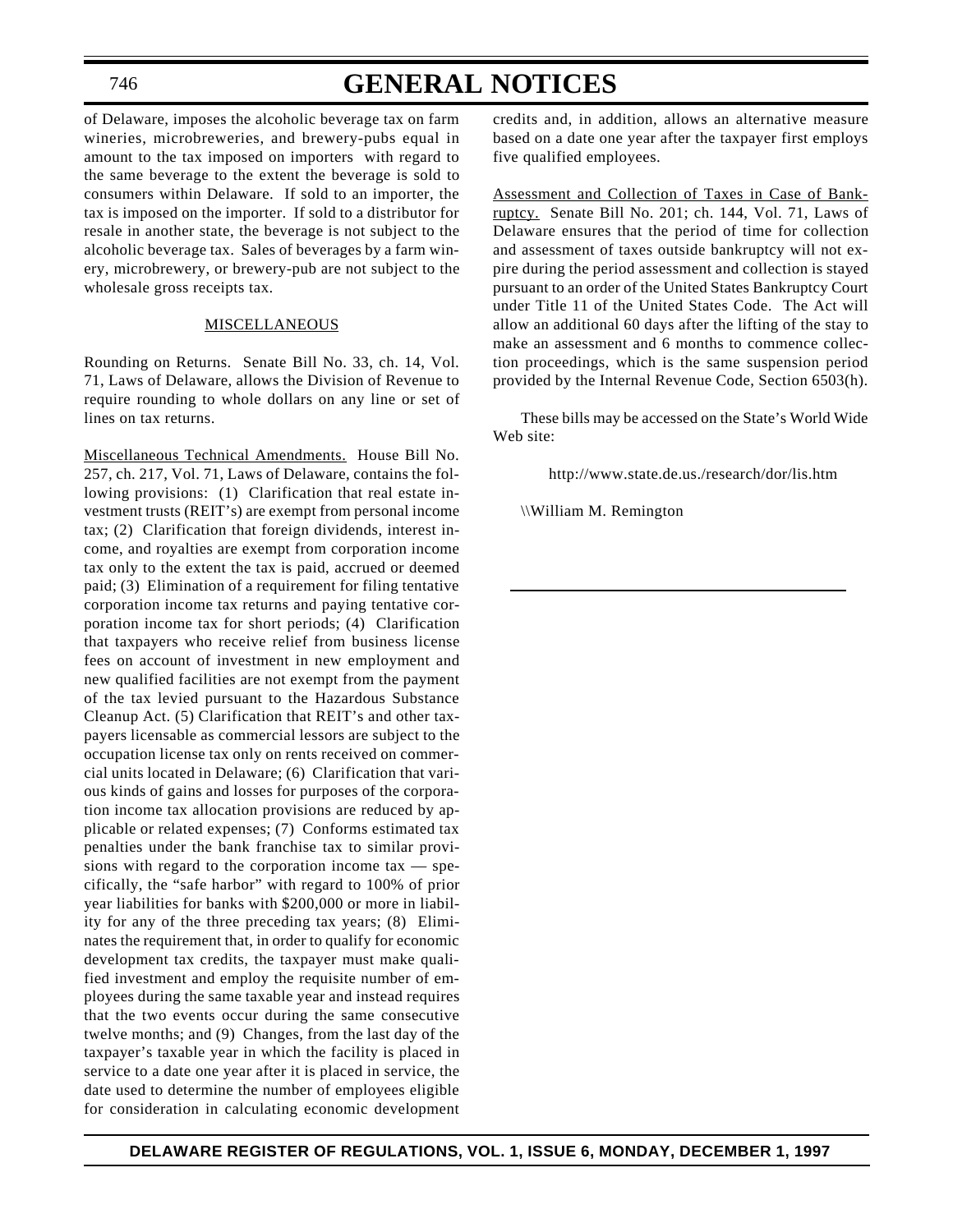### **[DEPARTMENT OF NATURAL RESOURCES &](http://www.dnrec.state.de.us/) ENVIRONMENTAL CONTROL**

### REGISTER NOTICE

### 1. TITLE OF THE REGULATIONS:

[The Delaware 1999 Rate-of-Progress Plan for Kent and New Castle Counties](#page-4-0)

### 2. BRIEF SYNOPSIS OF THE SUBJECT, SUBSTANCE AND ISSUES:

The Clean Air Act Amendments (CAAA) of 1990 require States with ground-level ozone nonattainment areas classified as severe or above to provide for, in addition to 15-percent reduction in volatile organic compounds (VOC) emissions by 1996, a VOC reduction or an equivalent nitrogen oxide (NO<sub>x</sub>) reduction of 3 percent per year averaged over each 3-year period beginning November 1996 until the area's applicable attainment date. These reductions are achieved through the development and implementation of Rate-of-Progress Plans that contain pollution control measures. Kent and New Castle Counties are classified as a severe nonattainment area, with an attainment date of November 2005. Therefore, rate-of-progress plans for Kent and New Castle Counties must be submitted to the USEPA for milestone years 1999, 2002, and 2005. The first of these plans, the 1999 Rate-of-Progress Plan, has been developed and is now being proposed as a revision to Delaware's State Implementation Plan for attaining the ozone standard. The 1999 Rate-of-Progress Plan explains the methods and pollution control strategies that will achieve the required average pollution reduction of three percent per year between 1997 and 1999.

### 3. POSSIBLE TERMS OF THE AGENCY ACTION:

N/A

### 4. STATUTORY BASIS OR LEGAL AUTHORITY TO ACT:

7 Del. C., Chapter 60 Section 6010 Clean Air Act Amendments of 1990

### 5. OTHER REGULATIONS THAT MAY BE AFFECTED BY THE PROPOSAL:

None

### 6. NOTICE OF PUBLIC COMMENT:

The Department is holding a Public Hearing on "The Delaware 1999 Rate-of-Progress Plan for Kent and New Castle Counties" on Monday, December 22, 1997 at 6:30 p.m. at Richardson and Robbins Building Auditorium, 89 Kings Highway, Dover, Delaware. If you have any questions or need any additional information, please contact Mr. Alfred R. Deramo at (302) 739-4791.

Summary of the Proposed Delaware 1999 Rate of progress Plan For Kent and New Castle Counties as Required by the Clean Air Act Amendments of 1990 for Demonstrating Progress Toward Attainment of the National Ambient Air Quality Standard for Ozone

> The Delaware Department of Natural Resources and Environmental Control in Conjunction with The Delaware Department of Transportation November 1997

747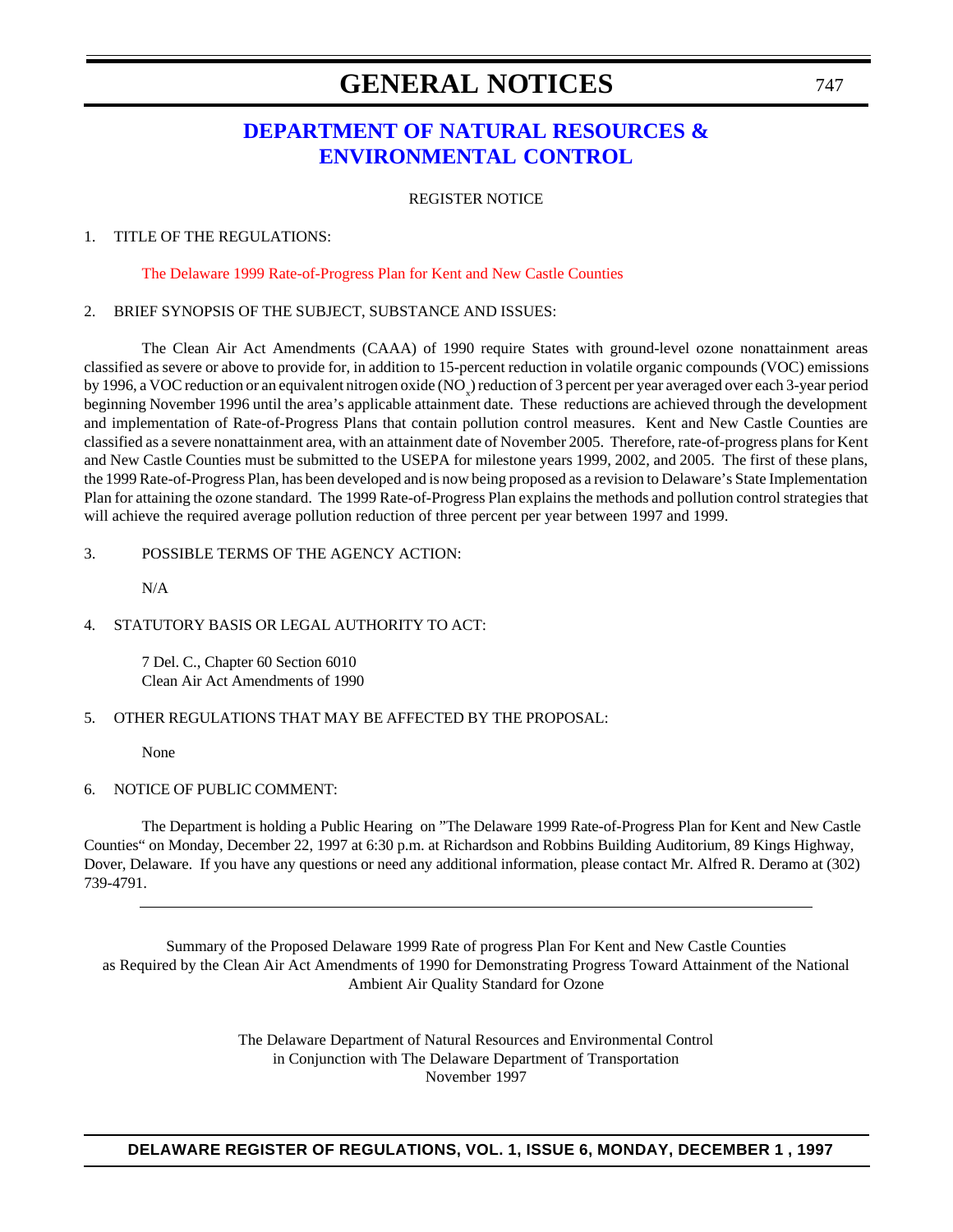### TABLE OF CONTENTS

| <b>INTRODUCTION</b>                                                         |    |
|-----------------------------------------------------------------------------|----|
| Background                                                                  |    |
| Responsibilities                                                            | 2  |
| PART I - THE 1990 BASE YEAR INVENTORY SUMMARY AND 1999 TARGET               |    |
| LEVEL OF VOC AND NO <sub>v</sub> EMISSIONS                                  | 4  |
| The 1990 Base Year Inventory Summary                                        | 4  |
| The 1999 Target Level of VOC Emissions without NO <sub>z</sub> Substitution | 8  |
| The 1999 Target Level of VOC Emissions with NO <sub>v</sub> Substitution    | 12 |
| PART II - THE 1999 GROWTH FACTORS AND THE 1999 CURRENT CONTROL              |    |
| PROJECTION INVENTORY                                                        | 16 |
| The 1999 Current Control Projection Inventory                               | 16 |
| <b>Growth Factors</b>                                                       | 22 |
| The 1999 Current Control Projection Methodology                             | 23 |
| Calculation of Total Required VOC Emissions Reduction                       | 24 |
| PART III -<br>1999 CONTROL STRATEGY PROJECTION INVENTORY AND                |    |
| <b>CONTROL MEASURES</b>                                                     | 26 |
| The 1999 Control Strategy Projection Inventory                              | 26 |
| The 1999 Control Strategy Projection Methodology                            | 27 |
| <b>Control Measures</b>                                                     | 30 |

### **\* PLEASE NOTE THAT THE ABOVE PAGE NUMBERS REFER TO THE ORIGINAL DOCUMENT**

### **INTRODUCTION**

### **BACKGROUND**

This document is a summary of Delaware's 1999 Rate of progress Plan (RPP) which addresses Delaware's nonattainment of the National Ambient Air Quality Standard (NAAQS) for ozone, as required by the Clean Air Act Amendments of 1990 (CAAA).1 Section 182(d) of the CAAA requires states to submit a plan to the United States Environmental Protection Agency (EPA), for each ozone nonattainment area classified as severe or above, that achieves a 15 percent net reduction by November 15, 1996, of actual anthropogenic Volatile Organic Compound (VOC) emissions. The SIP revision for 1990-1996 reductions is widely known as the "15 Percent Rate of progress Plan (RPP)". Delaware submitted its 15 Percent Rate of progress Plan to the EPA in February 1995. In addition to the 15 percent reduction, Section 182(d) of the CAAA requires states to submit a plan that achieves an actual VOC emission reduction of at least 3 percent per year averaged over each consecutive 3-year period beginning November 15, 1996, until the area's applicable attainment date. The attainment date for the Kent and New Castle County severe ozone nonattainment area is November 15, 2005. A March 2, 1995 memorandum from Ms. Mary D. Nichols, EPA's Regional Administrator, provides for states within the Ozone Transport Region (OTR) with serious and above ozone nonattainment areas a two-phased approach to the post-1996 rate of progress and attainment plan.<sup>2</sup> Under the first phase, States are required to submit a plan with a set of specific control measures to show at least a 9 percent net reduction of VOC and/or  $\rm NO_x$  emissions between 1996 and 1999 to satisfy the rate of progress requirements. In addition, the SIP revision should include modeling results with interim assumptions about ozone transport. The second phase is a 2-year process that assesses regional and local control strategies to show attainment and resolve transport issues of ozone and ozone precursors. The Delaware 1999 Rate of progress Plan satisfies the rate of progress requirements for Phase I.

The NAAQS are air quality standards for pollutants that pose public health risks. Delaware exceeds the standard for only one of these pollutants, ozone. High levels of ozone can harm the respiratory system and cause breathing problems, throat irritation, coughing, chest pains, and greater susceptibility to respiratory infection. Ozone is generally not directly emitted to the atmosphere, but is formed in the atmosphere by a chemical reaction between volatile organic compounds (VOC), oxides of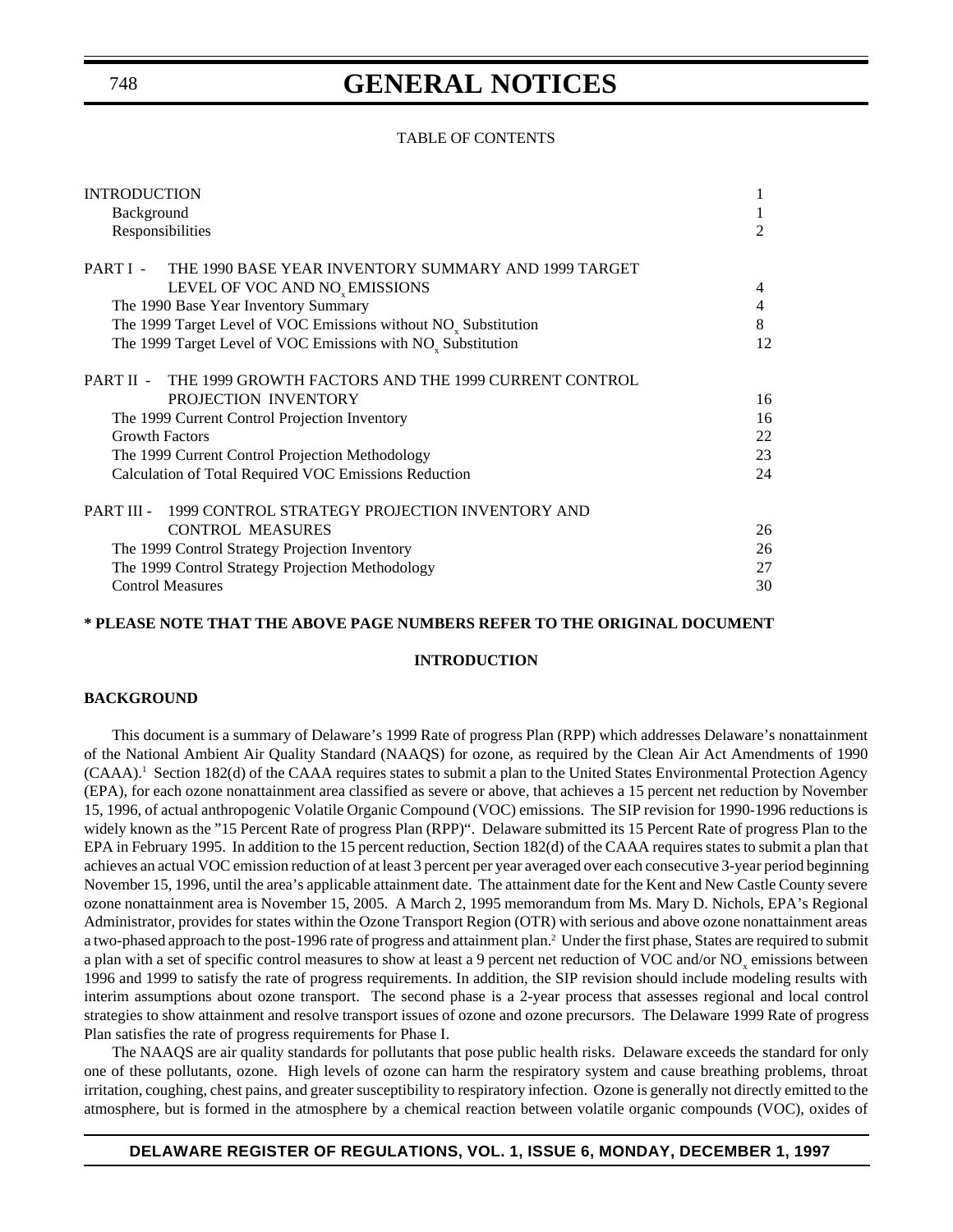nitrogen  $(NO_x)$ , and carbon monoxide  $(CO)$  in the presence of sunlight. Consequently, in order to reduce ozone concentrations, the CAAA requires specific amounts of reductions in anthropogenic VOC emissions and NO<sub>x</sub> emissions over a specified period of years until the ozone standard is met.

The CAAA defines five nonattainment area classifications for areas that exceed the NAAQS, based on the severity of the pollution problem. They are, in order of increasing severity, "marginal", "moderate", "serious", "severe",and "extreme". Attainment dates and plan submission requirements depend on the classification for each area.<sup>3</sup> As shown in Figure 1, Kent and New Castle Counties fall within the Philadelphia Consolidated Metropolitan Statistical Area (CMSA), which is classified as a severe nonattainment area for ozone. Kent and New Castle are the two counties for which Delaware is required to develop a Post-1996 RPP. All discussions and data presented in this summary apply only to Kent and New Castle Counties.

The 3 percent per year emissions reduction requirement is based on the 1990 Base Year Ozone SIP Emission Inventory which is an inventory of 1990 actual VOC,  $NO_x$ , and CO emissions from sources in Delaware. The amount of VOC emissions reduction that the State must achieve to meet the 3 percent per year emissions reduction requirement is determined from 1990 Base Year emissions levels after accounting for any growth in emissions between the base year (1990) and the milestone year 1999. In effect, the State must plan to implement control measures that will not only reduce 1990 emissions levels at least by an average of 3 percent per year for the 1996-1999 period, but also offset emissions that will be produced as a result of economic growth. The plan must show that expected emissions reductions from federal and State control measures are enough to meet the required 3 percent per year emissions reduction net of growth.

#### **RESPONSIBILITIES**

The agency with direct responsibility for preparing and submitting the 1999 Rate of progress Plan is the Delaware Department of Natural Resources and Environmental Control (DNREC), Division of Air and Waste Management, Air Quality Management Section (AQM), under the direction of Darryl D. Tyler, Program Administrator. The Delaware Department of Transportation (DelDOT) in conjunction with Vanasse Hangen Brustlin, Inc. is responsible for performing the work associated with the on-road mobile source portions of this plan. Various other State agencies, including the Department of Labor, the Department of Public Safety, and the Department of Agriculture provided information for use in developing the plan.

Figure 1. Philadelphia CMSA Nonattainment Area to be inserted here. Please contact DNREC for information

### **PART I**

### **THE 1990 BASE YEAR INVENTORY SUMMARY** AND 1999 TARGET LEVEL OF VOC AND NO<sub>x</sub> EMISSIONS

### **THE 1990 BASE YEAR INVENTORY SUMMARY**

The nonattainment plan provisions in the CAAA require states in nonattainment areas to submit to the EPA an initial inventory of actual emissions from all sources of relevant pollutants.4 This inventory is to be used as the basis for determining required emissions reductions. Calendar year 1990 is the time frame for this first emissions inventory, which is called the 1990 Base Year Ozone State Implementation Plan (SIP) Emissions Inventory (hereafter referred to as the 1990 Base Year Inventory). Delaware's final 1990 Base Year Inventory was submitted to the EPA as a SIP revision on May 27, 1994, and approved by EPA on March 25, 1996.

The 1990 Base Year Inventory is categorized into point, stationary area, off-road mobile, on-road mobile, and biogenic sources of emissions. Volatile organic compounds (VOC), nitrogen oxides  $(NO_x)$ , and carbon monoxide  $(CO)$  are the ozone precursor emissions reported for each category in the 1990 Base Year Inventory. Because CO is only marginally reactive in producing ozone, the CO component of the 1990 Base Year Inventory does not figure into the rate of progress requirements. Therefore, only the VOC and NO<sub>x</sub> components of the 1990 Base Year Inventory are summarized here. The results of Delaware's 1990 Base Year Inventory are summarized in Table 1 for VOC and  $NO<sub>x</sub>$  emissions from Kent and New Castle Counties. The values in Table 1 are reported in tons per peak ozone season day. The peak ozone season for Delaware is defined as June 1 through August 31.

The percent VOC contribution of each source component listed in Table 1 to the total VOC emissions from Kent and New Castle Counties is shown in Figure 2. These relative proportions are shown both for the total inventory of all sources, and for the anthropogenic inventory which excludes biogenic emissions. In order to produce the 1999 Rate of progress Plan, adjustments must be made to the 1990 Base Year Inventory following EPA guidelines, and the 1999 target level of emissions must be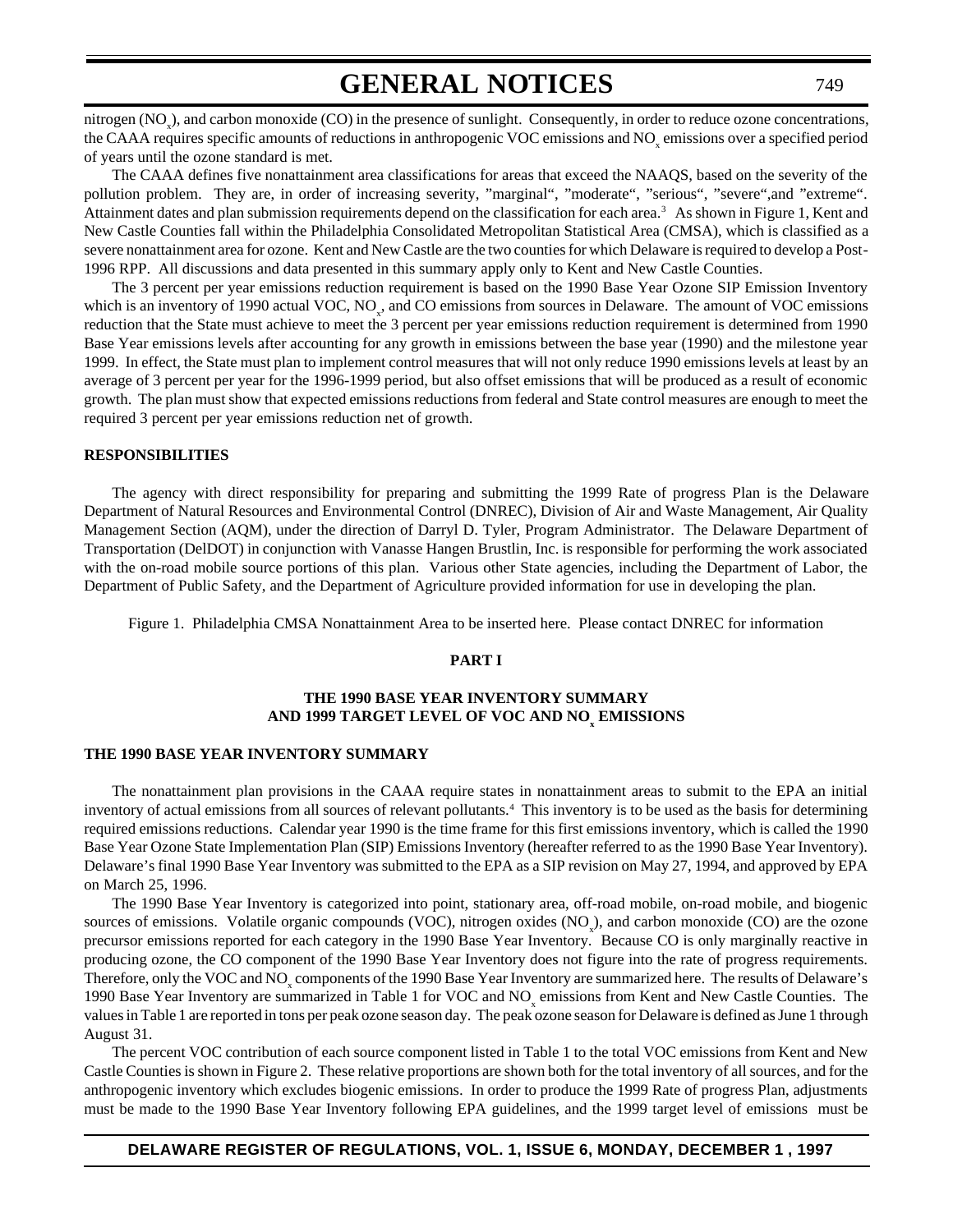750

### **GENERAL NOTICES**

calculated from that Adjusted Base Year Inventory. The anthropogenic inventory is the inventory from which the Adjusted Base Year Inventory is calculated.

The percent  $NO_x$  contribution of each source component listed in Table 1 to the total  $NO_x$  emissions from Kent and New Castle Counties is shown in Figure 3. All NO<sub>x</sub> emissions in the 1990 Base Year Inventory are from anthropogenic sources. NO<sub>x</sub> emissions from biogenic sources are considered to be negligible and are not included in the 1990 Base Year Inventory.

| TABLE 1<br>1990 BASE YEAR INVENTORY SUMMARY OF VOC AND NO, EMISSIONS<br>IN TONS PER PEAK OZONE SEASON DAY |                                                       |        |         |         |                     |         |  |
|-----------------------------------------------------------------------------------------------------------|-------------------------------------------------------|--------|---------|---------|---------------------|---------|--|
| SOURCE CATEGORY                                                                                           | KENT<br>NEW CASTLE<br>COUNTY<br>COUNTY<br><b>AREA</b> |        |         |         | TOTAL NONATTAINMENT |         |  |
|                                                                                                           |                                                       |        |         |         |                     |         |  |
| Point Sources                                                                                             | 3.242                                                 | 6.130  | 27.078  | 85.767  | 30.320              | 91.897  |  |
| Stationary Area Sources                                                                                   | 12.967                                                | 1.202  | 34.754  | 5.398   | 47.721              | 6.600   |  |
| Off-Road Mobile Sources                                                                                   | 3.494                                                 | 7.891  | 16.674  | 18.777  | 20.168              | 26.668  |  |
| On-Road Mobile Sources                                                                                    | 13.070                                                | 10.620 | 35.280  | 27.060  | 48.350              | 37.680  |  |
| Biogenic Sources                                                                                          | 32.460                                                | 0.000  | 17.510  | 0.000   | 49.970              | 0.000   |  |
| Total Emissions                                                                                           | 65.233                                                | 25.843 | 131.296 | 137.002 | 196.529             | 162.845 |  |

Figure 2. Contribution of Source Components to Total 1990 Base Year VOC Emissions in the Severe Nonattainment Area (Kent and New Castle Counties Only) to be inserted here. Please contact DNREC for information.

Figure 3. Contribution of Source Components to Total 1990 Base Year NO<sub>x</sub> Emissions in the Severe Nonattainment Area (Kent and New Castle Counties Only) to be inserted here. Please contact DNREC for information.

### THE 1999 TARGET LEVEL OF VOC EMISSIONS WITHOUT NO<sub>x</sub> SUBSTITUTION

The 1999 Target Level of VOC emissions is the maximum amount of anthropogenic VOC emissions allowed in 1999 under the rate of progress requirement. However, Section  $182(c)(2)(C)$  of the CAAA allows states to substitute actual NO<sub>x</sub> emissions reductions occurring after 1990 to meet the post-1996 VOC emissions reduction requirements. Such a substitution is permitted provided the emissions reduction meets the criteria outlined in the EPA's December 15, 1993, *NO<sub>x</sub> Substitution Guidance*<sup>5</sup>. The condition for meeting the rate of progress requirement is that the sum of all creditable VOC and  $NO<sub>x</sub>$  emissions reductions must be equal to 3 percent per year averaged over the applicable 3-year period.

In addition, the overall VOC and  $NO<sub>x</sub>$  emissions reductions must be consistent with the area's modeled attainment demonstration. However, the EPA issued policy memorandum *Clarification of Policy for Nitrogen Oxides (NO<sub>x</sub>) Substitution<sup>6</sup>,* dated July 12, 1994, modifies the consistency requirement. The new policy requires that the State must have adopted NO<sub>x</sub> RACT regulations and completed at least one Urban Airshed Modeling (UAM) or Regional Oxidant Modeling (ROM) analysis supporting the use of NO<sub>x</sub> controls to reduce ozone in the area under consideration. The State of Delaware has satisfied these two requirements. The Department adopted  $NO<sub>x</sub>$  RACT regulations on November 24, 1993, and these regulations went into effect from May 31, 1995. A preliminary analysis of UAM for the Philadelphia-New Jersey UAM Airshed has demonstrated that as much as 75% of VOC and 75% of NO<sub>x</sub> controls could be necessary to achieve the ozone NAAQS standard. Therefore, NO<sub>x</sub> control is critical for Delaware's severe nonattainment area to reach attainment of the ozone standard.

This section presents the method of calculating the target level of VOC emissions for the milestone year 1999 without NO<sub>x</sub> substitution as outlined in the *Guidance on the Post-1996 Rate of progress Plan and the Attainment Demonstration*, Ozone/ Carbon Monoxide Programs Branch, U.S. Environmental Protection Agency, Office of Planning and Standards, Research Triangle Park, NC 27711, February 18, 1994 (hereafter referred to as the *Guidance on the Post-1996 Rate of progress Plan)*. Then the 1999 VOC target levels will be compared to the expected level of VOC emissions for the milestone year 1999 which is the result of applying all expected national, regional and State control measures. If this comparison demonstrates that the expected VOC emissions level for the milestone year 1999 does not meet the target level, then the NO<sub>x</sub> substitution will be made.

The target level of VOC emissions for the 1999 milestone year represents the maximum amount of anthropogenic VOC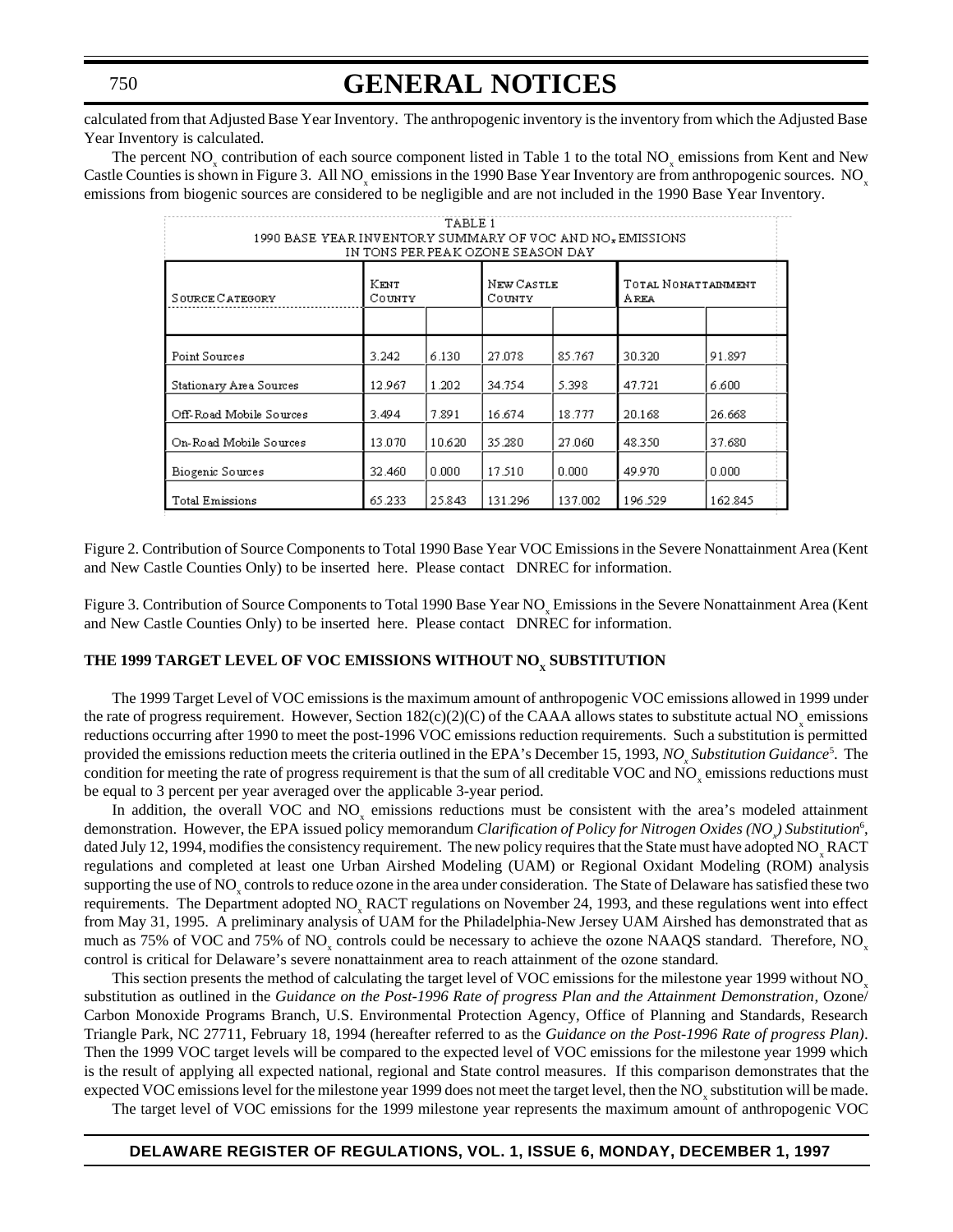emissions that the nonattainment area can emit in 1999 while complying with the post-1996 rate of progress requirements. The *Guidance on the Post-1996 Rate of progress Plan* gives the target level of any milestone year *x* as:

$$
TL_{x} = TL_{y} - BG_{r} - FT_{x}
$$

where:

*x* = current milestone year

*y* = previous milestone year

 $TL_x$  = target level of emissions for year *x*<br> $TL_y$  = target level of emissions for year *y* 

 $TL_y$  = target level of emissions for year *y*  $BG_z$  = Emission reduction requirement for

 $BG_r =$  Emission reduction requirement for year *x*  $FT_r =$  Fleet turnover correction term for year *x* 

*Fleet turnover correction term for year x* 

That is, the target level of emissions for the milestone year *x* is calculated by subtracting the 3 percent per year rate of progress emission reduction requirement and the fleet turnover correction from the previous milestone's target level. There are six major steps involved in calculating the 1999 target level of VOC emissions. The first four steps are needed to calculate the 3 percent per year rate of progress emissions reductions.

### **Step 1 - Development of the 1990 Base Year Inventory**

The 1990 base year inventory serves as the starting point for all other inventories. A breakout by source category of the 1990 base year inventory of VOC and  $NO<sub>x</sub>$  emissions is presented in Table 1.

### **Step 2 - Development of the 1990 Rate of progress or Baseline Inventory**

This inventory forms the "baseline" from which to calculate the 9 percent emissions reduction for the 1996-1999 period. The 1990 baseline inventory accounts for all anthropogenic emissions in the Delaware's severe nonattainment area. Therefore, this emissions inventory is calculated by removing biogenic emissions and any emissions from the sources located outside of the nonattainment area from the base year inventory. In addition, perchloroethylene (PERC) emissions are subtracted from the 1990 Base Year Inventory. PERC emissions were originally classified by the EPA as a photochemically reactive VOC for emission inventory purposes. The EPA reclassified PERC as photochemically *non-reactive* after the 1990 Base Year Inventory was compiled. Because only the photochemically *reactive* VOCs participate in the formation of ozone, the PERC emissions, are subtracted from the 1990 Base Year Inventory prior to the target level calculations. A breakout by source category of the 1990 baseline inventory of VOC emissions is presented in Table 2.

#### **Step 3 - Development of the 1990 Adjusted Base Year Inventory**

Section 182(b)(1)(D) requires the removal of emissions reductions that will occur by the milestone year due to the Federal Motor Vehicle Control Program (FMVCP) and Reid Vapor Pressure (RVP) regulations promulgated prior to 1990. Therefore, the 1990 baseline inventory is adjusted by subtracting the VOC emissions reductions that are expected to occur between 1990 and the target milestone year as a result of the FMVCP and RVP regulations. The result of this step is called the 1990 Adjusted Base Year Inventory.

The FMVCP and RVP VOC emissions reductions that are expected to occur between 1990 and milestone year 1999 are determined using the on-road mobile source emission modeling software, MOBILE5a, provided by the EPA. The MOBILE5a input and output files for the 1990 Adjusted Base Year Inventory for the target year 1999 are provided by the Delaware Department of Transportation (DelDOT) through their contractor Vanasse Hangen Brustlin, Inc. (VHB). The VOC emissions reductions that will occur between 1990 and the milestone year 1999 as a result of the FMVCP and RVP regulations are determined by subtracting the 1990 Adjusted Base Year Inventory of on-road mobile source emissions relative to each milestone from the 1990 Baseline Inventory of on-road mobile source emissions. This operation is shown in Table 3.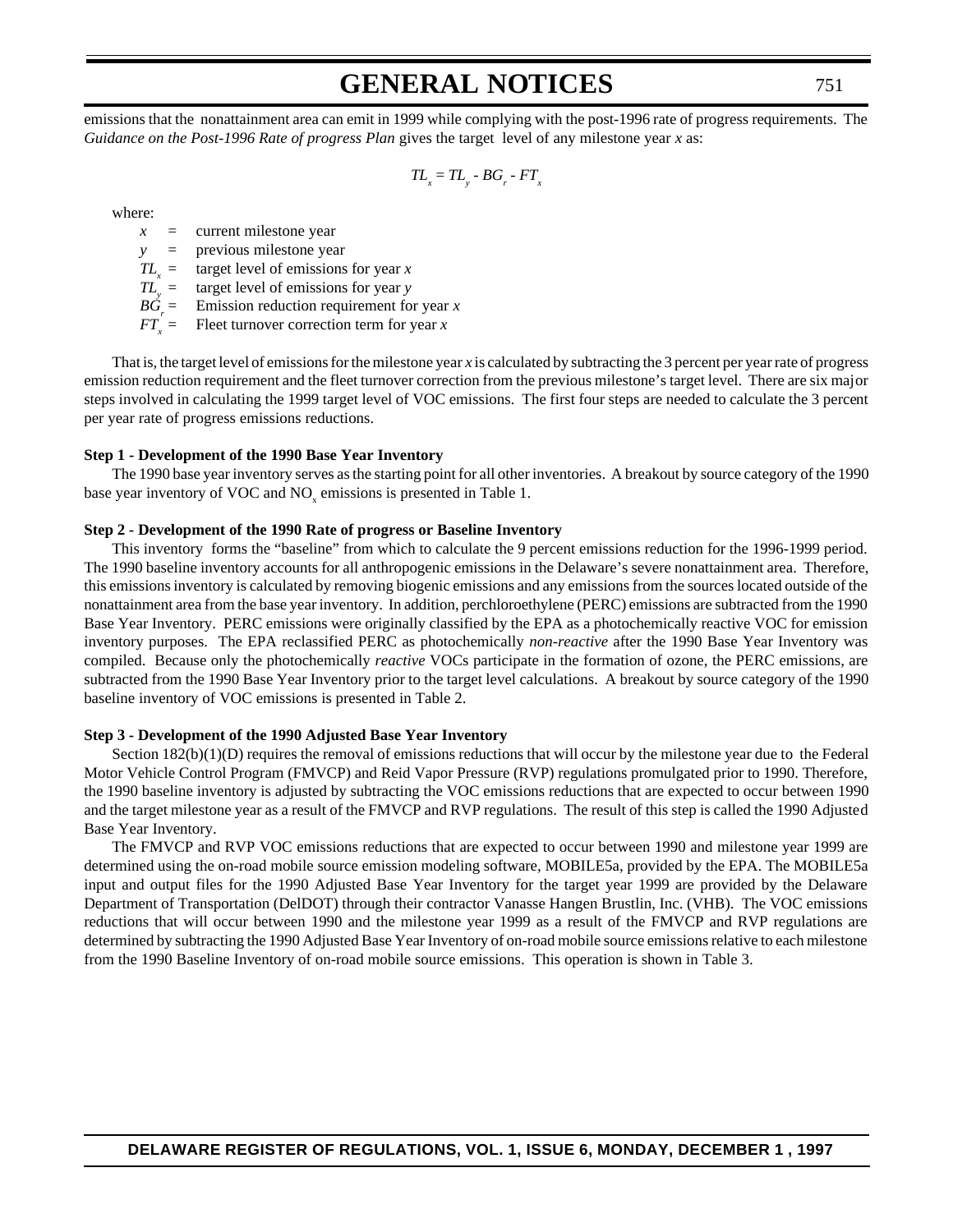### TABLE 2 1990 BASELINE INVENTORY SUMMARY OF VOC AND NO $_{\mathrm{x}}$  EMISSIONS IN TONS PER PEAK OZONE SEASON DAY

| <b>SOURCE CATEGORY</b>  | KENT<br>COUNTY |        |         |         | New Castle County    Total Nonattainment<br>Area |         |
|-------------------------|----------------|--------|---------|---------|--------------------------------------------------|---------|
|                         | VOC            | NQ.    | VOC     | NQ.     | VOC                                              | NQ.     |
| Point Sources           | 3.242          | 6.130  | 26.938  | 85.767  | 30.180                                           | 91.897  |
| Stationary Area Sources | 12.779         | 1.202  | 34.366  | 5.398   | 47.145                                           | 6.600   |
| Off-Road Mobile Sources | 3.494          | 7.891  | 16.674  | 18.777  | 20.168                                           | 26.668  |
| On-Road Mobile Sources  | 13.070         | 10.620 | 35.280  | 27.060  | 48.350                                           | 37.680  |
| Total Emissions         | 32.585         | 25.843 | 113.258 | 137.002 | 145.843                                          | 162.845 |

### TABLE 3 NON-CREDITABLE FMVCP/RVP VOC AND NO $_{\mathrm{x}}$  EMISSIONS REDUCTIONS IN TONS PER PEAK OZONE SEASON DAY

| ∥1990 Base Year On-Road Mobile Source Emissions                    | 148.350 | 37.680  | (a)              |
|--------------------------------------------------------------------|---------|---------|------------------|
| ∥1990 Adjusted Base Year On-Road Mobile Inventory Relative to 1996 | 138.760 | 134.700 | (Ъ)              |
| 1990 Adjusted Base Year On-Road Mobile Inventory Relative to 1999  | 36.850  | 33.730  | l(c)             |
| FMVCP/RVP Emissions Reductions for 1990-1999<br>11.500             |         | 3.950   | $ (d)=(a)-(c)$   |
| Fleet Turnover Correction for 1996-99                              | 1.910   | 10.970  | $ (e)= (b)-(c) $ |

### **1990 Adjusted Base Year Inventory Calculation**

The total 1990 Adjusted Base Year Inventory relative to a milestone year is obtained by subtracting the non-creditable FMVCP/RVP emissions reductions from the 1990 Baseline Inventory. This operation is shown in Table 4.

### **Step 4 - Calculation of Required 3 Percent per Year VOC Reductions**

The required average 3 percent per year VOC emissions reduction for the 1996-1999 period is determined by multiplying the 1990 Adjusted Base Year Inventory determined in step 3 by 9 percent (0.09). The reductions are:

Required 9 Percent VOC Reductions for 1996-99 period  $= 134.343 \times 0.09$ 

 $= 12.091$  tons VOC/day

### TABLE 4

ADJUSTED 1990 VOC AND NO $_{\rm x}$  EMISSIONS INVENTORY RELATIVE TO MILESTONE YEAR 1999 IN TONS PER PEAK OZONE SEASON DAY

| 1990 Baseline Inventory from Step 2                                           | 145843  | 162.845 |         |
|-------------------------------------------------------------------------------|---------|---------|---------|
| FMVCP/RVP Emissions Reductions between 1990 and<br>  Post-1996 Milestone Year | 11.500  | 13.950  | l (g)   |
| 1990 Adjusted Base Year Inventory Relative to Milestone <br>∥Year 1999        | 134 343 | 158.895 | (f)-(g) |

### **DELAWARE REGISTER OF REGULATIONS, VOL. 1, ISSUE 6, MONDAY, DECEMBER 1, 1997**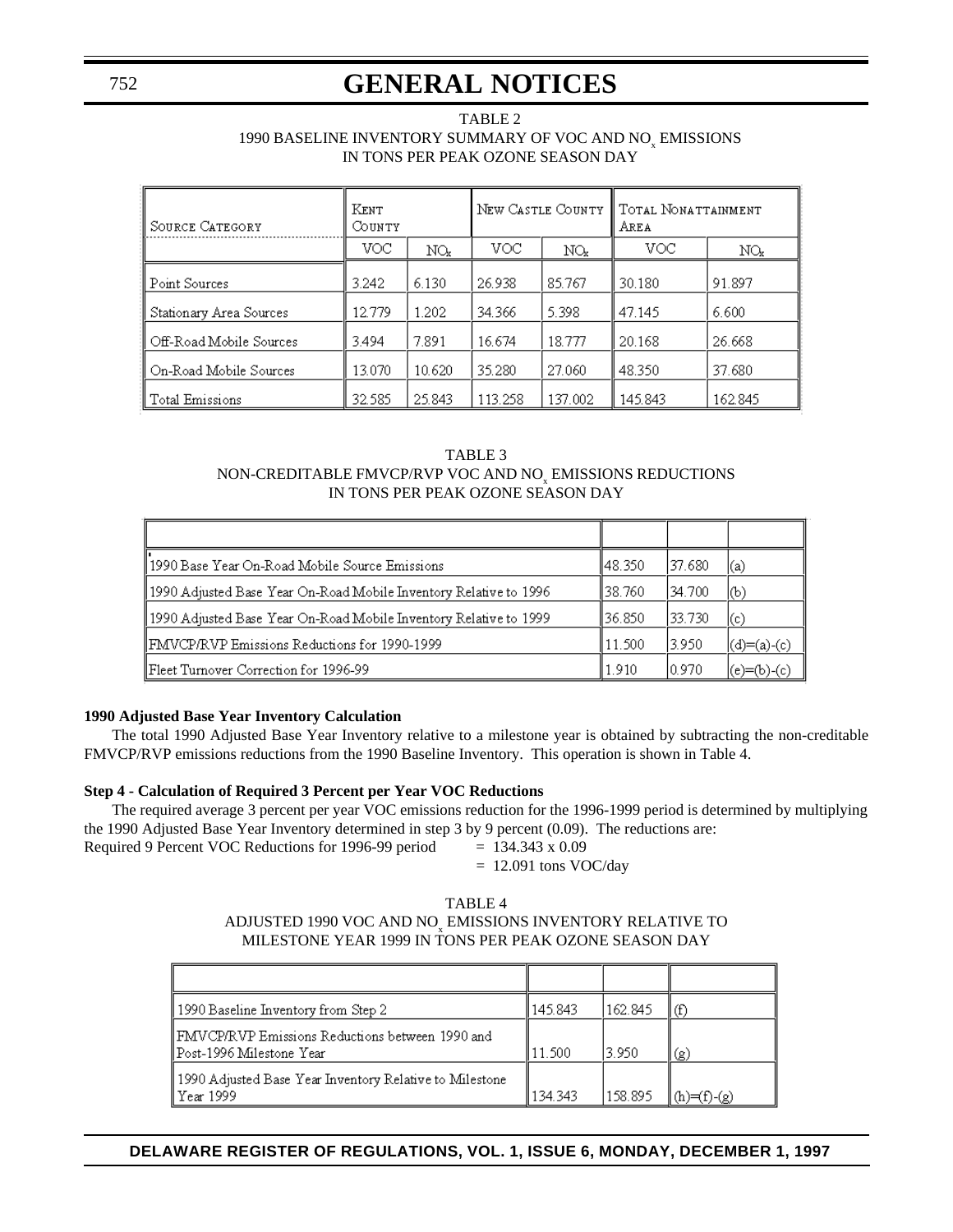### **Step 5 - Calculation of Fleet Turnover Correction Term**

In the absence of any new requirements of the CAAA, there would still be some decrease in motor vehicle emission factors for many years as a result of fleet turnover, the gradual replacement of older pre-control vehicles with newer vehicles with controls. The CAAA does not allow States to take credit for these reductions for rate of progress purposes. The emissions reductions due to any fleet turnover during the consecutive milestone years are not creditable, and therefore, need to be accounted in figuring the target level of emissions for a milestone year. Hence, the 1999 target level of VOC emissions is estimated from the 1996 VOC target level, which does not account for fleet turnover correction for the 1996-1999 period. Therefore, the 1999 target level is obtained by subtracting the 9 percent reduction and the fleet turnover correction from the previous target level. The fleet turnover correction for the 1999 target level is obtained by subtracting the adjusted mobile source emissions of 1999 from the adjusted mobile source emissions of 1996. This operation is shown in Table 3.

### **Step 6 - Calculation of the 1999 Target Level of VOC Emissions**

The 1999 target level of VOC emissions is determined by subtracting the 9 percent emissions reductions calculated in step 4 and the fleet turnover correction term in step 5 from the 1996 VOC target level. This operation is indicated in Table 5.

### TABLE 5 1999 TARGET LEVEL OF VOC EMISSIONS WITHOUT NO $_{\mathrm{x}}$  SUBSTITUTION IN TONS PER PEAK OZONE SEASON DAY

| DESCRIPTION                              | VOC     |                   |
|------------------------------------------|---------|-------------------|
| ∥Target Level for 15% Plan               | 115.815 |                   |
| 9% Required Reductions                   | 12.091  |                   |
| Fleet Turnover Correction                | 1.910   | l (k)             |
| VOC Target Level for Milestone Year 1999 | 101.814 | $(1)=(j)-(j)-(k)$ |

### **Comparison of the 1999 VOC Target Level with the Expected 1999 VOC Level**

In order to meet the 3 percent per year rate of progress requirement, Delaware's 1999 anthropogenic VOC emissions in Kent and New Castle Counties must not exceed the target levels indicated in Table 5. The expected VOC emissions for the milestone year 1999 with all possible known national, regional and local control measures are estimated and listed Table 14. These are the maximum achievable emissions considering all feasible VOC control measures contained in the 15% plan and any new national, regional and local VOC control measures that will be implemented after 1996. When the 1999 expected VOC emissions level of 110.185 tons VOC/day is compared to the 1999 target level of 101.814 tons VOC/day, it is observed that Kent and New Castle Counties do not meet the 1999 target level. Therefore, it has become clear that  $NO<sub>x</sub>$  substitution is necessary to meet the 1999 rate of progress requirement.

### THE 1999 TARGET LEVEL OF VOC EMISSIONS WITH NO<sub>x</sub> SUBSTITUTION

Section 182(c)(2)(C) of the CAAA states that the actual NO<sub>x</sub> emissions reductions occurring after 1990 can be used to meet the post-1996 emissions reduction requirement, provided that such reductions meet the criteria outlined in the EPA's December 15, 1993 *NO<sub>x</sub>* Substitution Guidance. The conditions set forth in the *NO<sub>x</sub>* Substitution Guidance are:

- the sum of all creditable VOC and NO<sub>x</sub> emission reductions must equal 3 percent per year averaged over each applicable milestone period,
- the overall VOC and NO<sub>x</sub> emission reductions must be consistent with the area's modeled attainment demonstration.

The second condition, i.e. the consistency requirement, is modified by the EPA issued policy memorandum *Clarification of Policy for Nitrogen Oxides (NO<sub>x</sub>)* Substitution, dated July 12, 1994. The new policy requires that the State must have adopted NO<sub>x</sub> RACT regulations and demonstrate, through modeling of at least one episode with photochemical modeling or ROM analysis, the usefulness of  $NO<sub>x</sub>$  controls in reducing the ozone concentrations. The State of Delaware satisfies these two requirements. The Department has adopted NO<sub>x</sub> RACT regulations on November 24, 1993 and these regulations went into effect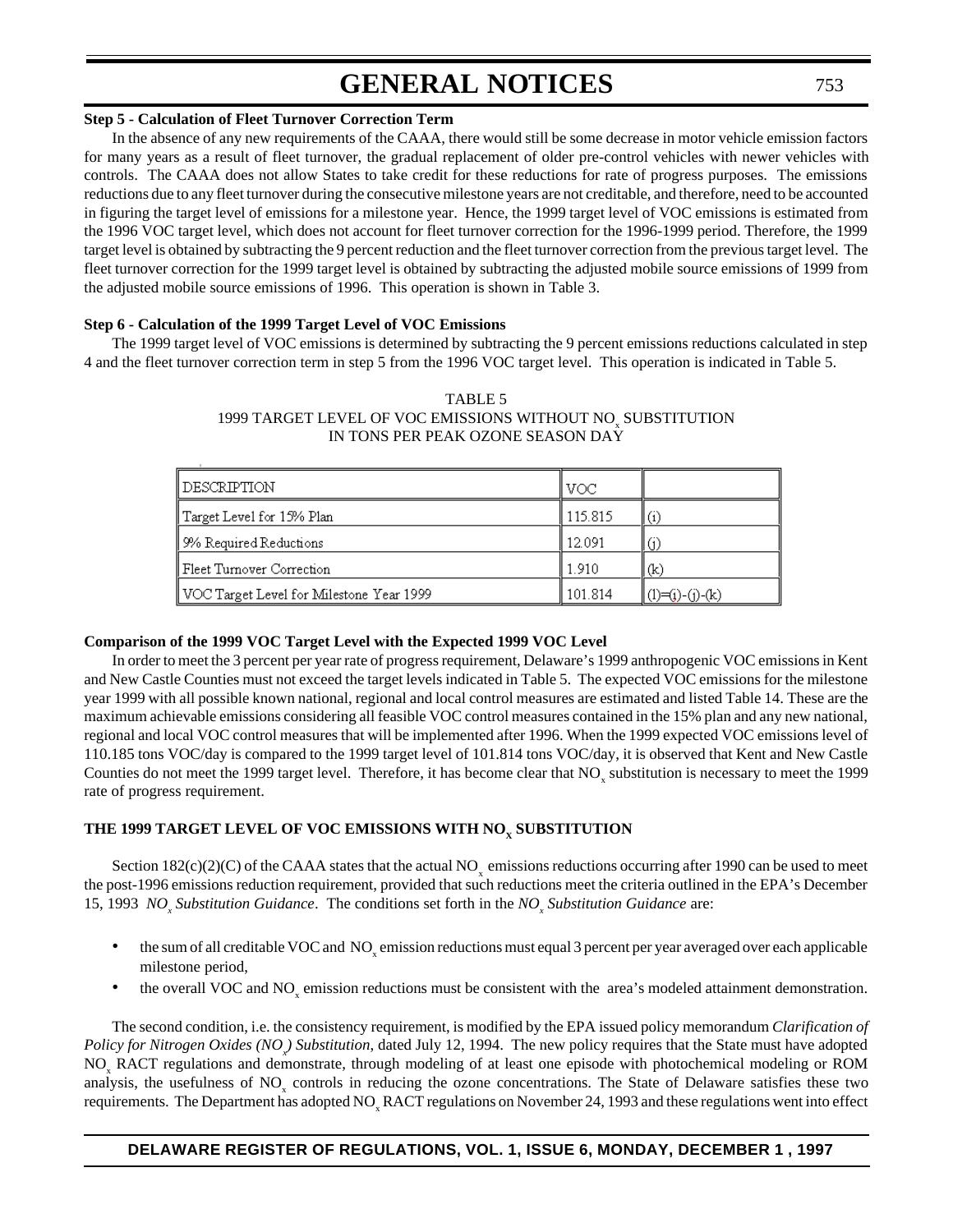754

## **GENERAL NOTICES**

from May 31, 1995. The UAM sensitivity analysis for the Philadelphia-New Jersey UAM Airshed has demonstrated that as much as 75 percent of VOC and 75 percent of  $NO_x$  controls could be necessary to achieve the ozone standard in that domain. Therefore, Delaware meets the consistency requirement for  $NO<sub>x</sub>$  substitution.

### Calculation of the 1999 VOC and NO<sub>x</sub> Target Levels

The 1999 VOC and NO<sub>x</sub> target levels of emissions represent the maximum amounts of VOC and NO<sub>x</sub> emissions permitted for the milestone year 1999 satisfying the 3 percent per year rate of progress requirement. The steps required for determining the target levels are similar to those required without  $NO_x^x$  substitution. The 1999 milestone  $NO_x^x$  target level, however, is calculated differently since there is not a 1996  $NO_x$  target that can be used to calculate the 1999 target. There are six major steps in calculating the 1999 VOC and  $NO<sub>x</sub>$  target levels of emissions:

### **Step 1- Development of the 1990 Base Year Inventory**

The 1990 base inventory serves as the starting point for all other inventories. A breakout by source category of the 1990 base year inventory of VOC and  $NO<sub>x</sub>$  emissions is presented in Table 1.

### **Step 2 - Development of the 1990 Rate of progress or Baseline Inventory**

This inventory forms the "baseline" from which to calculate the 9 percent emissions reduction for the 1996-1999 period, and accounts for all anthropogenic emissions in Delaware's severe nonattainment area. It is calculated by removing biogenic emissions and any emissions from the sources located outside of the nonattainment area from the base year inventory. A breakout by source category of the 1990 baseline inventory of VOC and  $NO<sub>x</sub>$  emissions is presented in Table 2.

### **Step 3 - Development of the 1990 Adjusted Base Year Inventory**

Section 182(b)(1)(D) requires the removal of emissions reductions that will occur by the milestone year due to FMVCP and RVP regulations promulgated prior to 1990. Therefore, the 1990 baseline inventory excludes VOC and  $NO<sub>x</sub>$  emissions that would be eliminated by FMVCP and RVP regulations prior to the enactment of CAAA. The result of this step is the 1990 Adjusted Base Year Inventory.

The FMVCP and RVP NO<sub>x</sub> emissions reductions that are expected to occur between 1990 and 1999 are determined using the on-road mobile source emissions modeling software, MOBILE5a, provided by the EPA. The MOBILE5a input and output files for the 1990 Adjusted Base Year Inventory were provided by the Delaware Department of Transportation (DelDOT) through their contractor Vanasse Hangen Brustlin, Inc. (VHB). The NO<sub>x</sub> emissions reductions that will occur between 1990 and 1999 as a result of the FMVCP and RVP regulations are determined by subtracting the 1990 Adjusted Base Year Inventory of On-Road Mobile Source Emissions from the 1990 Baseline Inventory of On-Road Mobile Source Emissions. The results are presented in Table 4.

### **Step 4 - Calculation of Required Creditable Reductions**

The percent reduction required for VOC and NO<sub>x</sub> emissions is calculated separately. The sum of all creditable VOC and NO<sub>x</sub> emissions reductions must equal the average 3 percent per year required reductions. The VOC emissions reduction that can be applied for the rate of progress of milestone year 1999 is obtained by subtracting the sum of non-creditable fleet turnover correction term and the expected VOC emissions level in the milestone year from the previous milestone year target level of VOC emissions. The results are summarized in Table 6.

The percent of VOC reduction creditable toward the 3 percent per year rate of progress is determined from the 1990 Adjusted Base Year Inventory of VOC Emissions. The creditable VOC emissions reduction obtained for milestone year 1999 (Table 6) is converted to equivalent percentages, and is found to be 2.770%. The percent  $NO_x^x$  reduction that can be substituted to meet the average 3 percent per year rate of progress is obtained from the fact that the sum of all creditable VOC and  $NO<sub>x</sub>$  emissions reduction must equal 9 percent between successive milestone years. The percent of VOC and NO  $_{\rm x}$  emissions reductions required to meet the 3 percent per year rate of progress requirement are indicated in Table 7.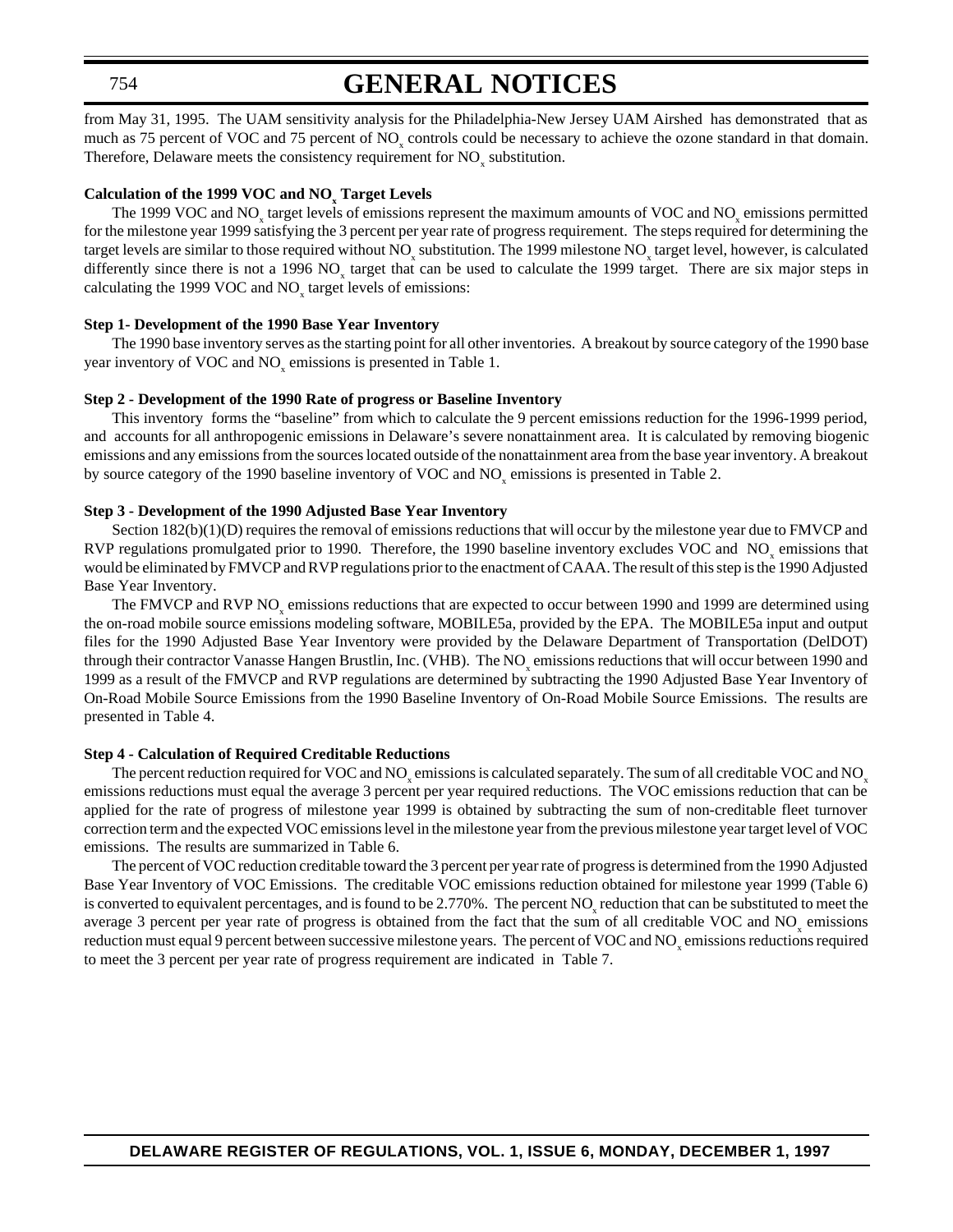TABLE 6

### VOC EMISSIONS REDUCTIONS CREDITABLE FOR THE 3 PERCENT PER YEAR RATE OF PROGRESS REQUIRE-MENT IN TONS PER PEAK OZONE SEASON DAY

| DESCRIPTION                                               | VOC     |                 |
|-----------------------------------------------------------|---------|-----------------|
| VOC Target Level for Previous Milestone                   | 115.815 | (m)             |
| VOC Fleet Turnover for Applicable Period                  | 1.910   | (n)             |
| VOC Control Strategy Projections of Milestone Year 1999   | 110.185 | 60)             |
| VOC reduction creditable for 3% per year rate of progress | 3.720   | $(p)=m-(n)-(o)$ |

### TABLE 7 PERCENT OF VOC AND NO $_{\rm x}$  EMISSION REDUCTIONS NEEDED FOR THE 3-PERCENT PER YEAR RATE OF PROGRESS REQUIREMENT

| MILESTONE YEAR | VOC REDUCTION (%) | $NO_x$ Reduction $(\%)$ | Total<br>-96) |
|----------------|-------------------|-------------------------|---------------|
| .aao           | ን 77ሰ             | 6.230                   |               |

The amount of  $NO<sub>x</sub>$  emissions reduction in tons per day that can be substituted for VOC reductions is obtained by multiplying the percent NO<sub>x</sub> emissions reductions obtained in Table 7 with the appropriate 1990 Adjusted Base Year Inventory of NO<sub>x</sub> emissions. The VOC and NO<sub>x</sub> emissions reductions in tons per day required to meet the average 3 percent per year rate of progress are summarized in Table 8.

#### TABLE 8 VOC AND NO EMISSION REDUCTIONS NEEDED FOR THE 3-PERCENT PER YEAR RATE OF PROGRESS REQUIREMENT IN TONS PER PEAK OZONE SEASON DAY

| MILESTONE YEAR | VOCREDUCTION | NO. REDUCTION |
|----------------|--------------|---------------|
| 1999           | 3.720        | 9.900         |

### **Step 5 - Calculation of Fleet Turnover Correction Term**

The fleet turnover correction is the difference between the FMVCP/RVP emissions reductions calculated in step 3 and the previous milestone year's FMVCP/RVP emissions reductions. However for the milestone year 1999, this term is not calculated for NO<sub>x</sub> emissions. Unlike the VOC target level, the NO<sub>x</sub> target level is determined differently because there is no 1996 NO<sub>x</sub> target level. The 1999 NO<sub>x</sub> target level is calculated by adjusting the 1990 baseline as described in Step 6. Therefore, the estimation of fleet turnover correction for 1999  $NO_x$  target level is not required. The non-creditable fleet turnover corrections for the milestone year 1999 are indicated in Table 3.

### Step 6 - Calculation of the 1999 Target Level of VOC and NO<sub>x</sub> Emissions

The 1999 VOC and NO<sub>x</sub> target levels are calculated by subtracting the required emissions reductions calculated in step 4 and the fleet turnover correction term estimated in step 5 from the previous target level. As mentioned above, the 1999  $NO_x$  target is calculated by subtracting the emissions reductions calculated in step 4 and the non-creditable FMVCP/RVP emissions reductions calculated in step 3 from the 1990 baseline. The 1999 target level of VOC and NO  $_{\rm x}$  emissions are summarized in Table 9.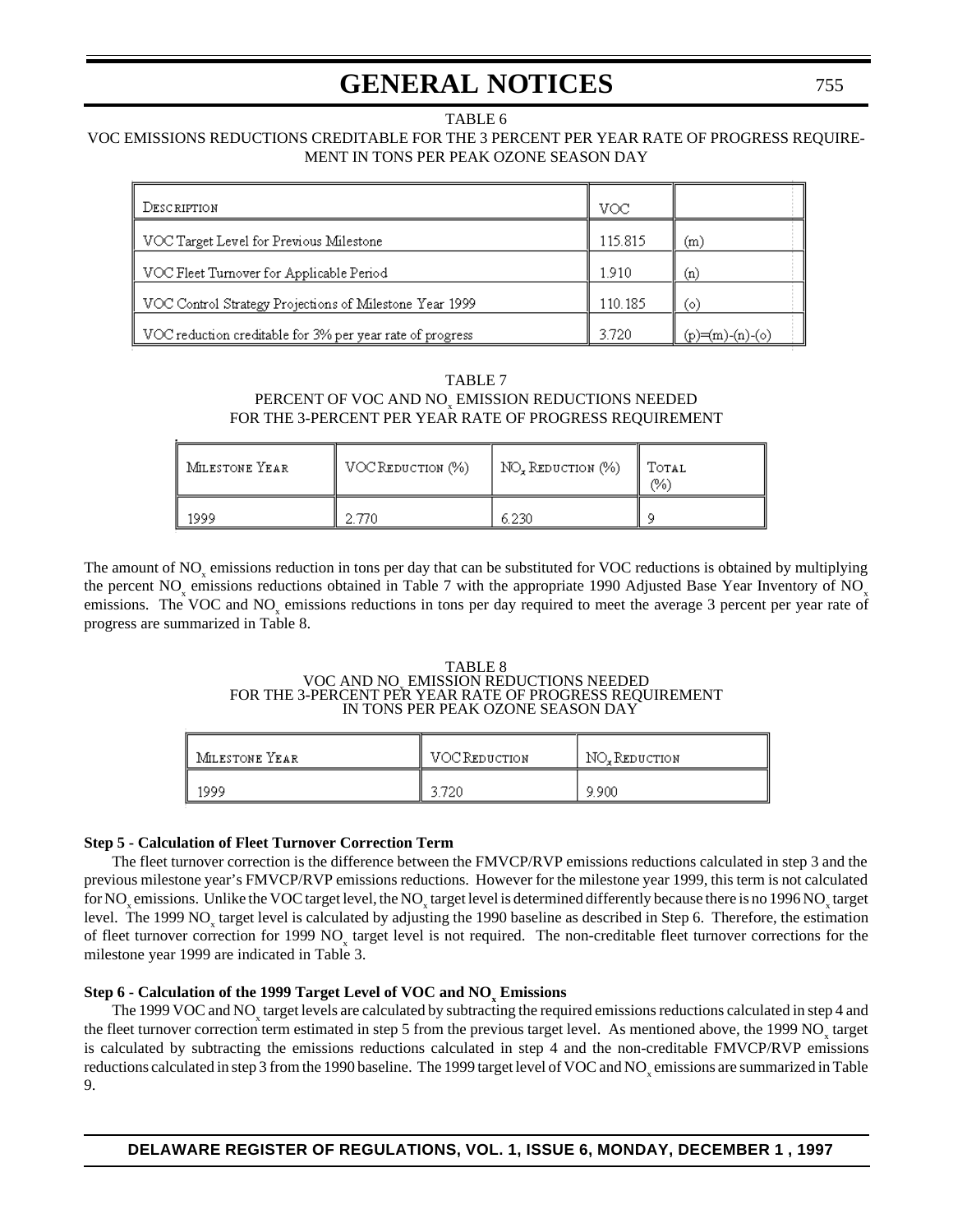| TABLE 9                                       |
|-----------------------------------------------|
| THE 1999 TARGET LEVEL OF VOC AND NO EMISSIONS |
| IN TONS PER PEAK OZONE SEASON DAY             |

| ∥1996 VOC Target Level/1990 NO <sub>x</sub> Baseline | 115.815 | 162.845 |
|------------------------------------------------------|---------|---------|
| $\parallel$ VOC/NO <sub>x</sub> Fleet turnover       | 1.910   | N/A     |
| NO <sub>x</sub> FMVCP/RVP during 1990-1999           | ΝA      | 3.950   |
| Emission Reduction Requirement                       | 3.720   | 9.900   |
| 1999 Target Levels                                   | 110.185 | 148.995 |

In order to meet the average 3 percent per year rate of progress requirement for the milestone year 1999, the anthropogenic VOC and  $NO<sub>x</sub>$  emissions in Kent and New Castle Counties must not exceed the target levels shown in Table 9.

### **PART II THE 1999 GROWTH FACTORS AND THE 1999 CURRENT CONTROL PROJECTION INVENTORY**

### **THE 1999 CURRENT CONTROL PROJECTION INVENTORY**

In order to determine the total amount of VOC and NO<sub>x</sub> emissions reductions for the 1996-1999 period, the emissions levels for the milestone year 1999 must be estimated. For this purpose, the 1999 growth factors are developed for various source categories of emissions based on economic indicators. The 1990 baseline emissions are multiplied by these growth factors, and the resulting inventory is called the 1999 Current Control Projection Inventory. The 1999 Current Control Projection Inventory is an estimation of the amount of  $VOC/NO<sub>x</sub>$  emissions that will occur in 1999, if no new emission control measures are implemented between 1990 and 1999. The difference between the 1999 Current Control Projection Inventory and the 1999 Target Level of Emissions is the total amount of emissions that the State must plan to reduce in order to meet the 3 percent per year VOC reduction requirement for the 1999 target year. This section contains a discussion of how the total VOC and NO<sub>x</sub> emissions reduction requirement is determined.

The 1999 Current Control Projection Inventory of VOC and  $NO<sub>x</sub>$  emissions for the Kent and New Castle Counties is summarized in Table 10. The VOC and  $NO_x$  emissions projections by county are summarized in Tables 11 and 12, respectively. Also included for comparison purposes in these tables are the 1990 Baseline and 1996 Current Control Projection emissions for each category. The 1999 Current Control Projection and Baseline VOC and NO<sub>x</sub> data are shown graphically in Figures 4 and 5, respectively. Figures 6 and 7 show the relative proportions of VOC and  $NO<sub>x</sub>$  emissions for each source category in the 1999 Current Control Projection Inventory for the entire severe nonattainment area.

### TABLE 10 SUMMARY OF 1999 CURRENT CONTROL PROJECTION INVENTORY OF VOC AND NO $_{\mathrm{x}}$  EMISSIONS FOR THE KENT AND NEW CASTLE COUNTY NONATTAINMENT AREA IN TONS PER PEAK OZONE SEASON DAY

| CATEGORY                 | VOC EMISSIONS PROJECTIONS |         |         | NO <sub>x</sub> Emissions Projections |         |         |
|--------------------------|---------------------------|---------|---------|---------------------------------------|---------|---------|
|                          | 1990                      | 1996    | 1999    | 1990                                  | 1996    | 1999    |
| ∥Point Sources           | 30.180                    | 29.826  | 30.461  | 91.897                                | 101.726 | 103.231 |
| Stationary Area Sources  | 47.145                    | 48.516  | 49.955  | 6.600                                 | 6.966   | 7.204   |
| ∥ Off-Road Mobile Source | 20.168                    | 20.984  | 21.622  | 26.668                                | 27.727  | 28.474  |
| ∥ On-Road Mobile Source  | 48.350                    | 54.720  | 57.700  | 37.680                                | 42.800  | 45.150  |
| ∥Total Emissions         | 145.843                   | 154.046 | 159.738 | 162.845                               | 179.219 | 184.059 |

**DELAWARE REGISTER OF REGULATIONS, VOL. 1, ISSUE 6, MONDAY, DECEMBER 1, 1997**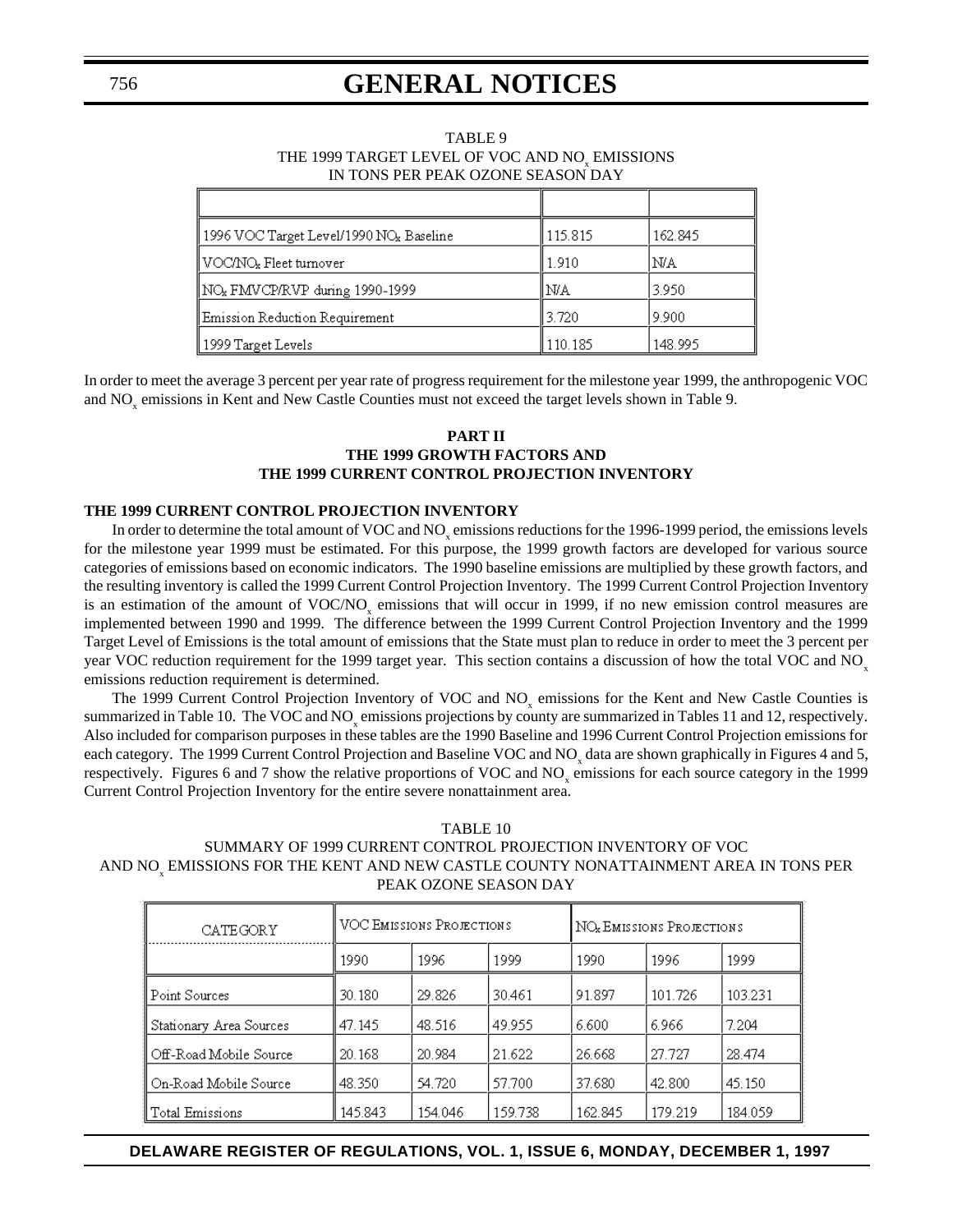### TABLE 11 SUMMARY OF 1999 CURRENT CONTROL PROJECTION INVENTORY VOC EMISSIONS BY COUNTY IN TONS PER PEAK OZONE SEASON DAY

| CATEGORY                | KENT COUNTY |        | NEW CASTLE COUNTY |         |         |         |
|-------------------------|-------------|--------|-------------------|---------|---------|---------|
|                         | 1990        | 1996   | 1999              | 1990    | 1996    | 1999    |
| Point Sources           | 3.242       | 3.179  | 3.267             | 26.938  | 26.647  | 27.194  |
| Stationary Area Sources | 12.779      | 13.099 | 13.473            | 34.366  | 35.417  | 36.482  |
| Off-Road Mobile Sources | 3.494       | 3.788  | 3.923             | 16.674  | 17.196  | 17.699  |
| On-Road Mobile Sources  | 13.070      | 14.660 | 15.460            | 35.280  | 40.060  | 42.240  |
| Total Emissions         | 32.585      | 34.726 | 36.123            | 113.258 | 119.320 | 123.615 |

### TABLE 12

### SUMMARY OF 1999 CURRENT CONTROL PROJECTION INVENTORY NOx EMISSIONS BY COUNTY IN TONS PER PEAK OZONE SEASON DAY

| CATEGORY                | KENT COUNTY |        |        | New Castle County |         |         |
|-------------------------|-------------|--------|--------|-------------------|---------|---------|
|                         | 1990        | 1996   | 1999   | 1990              | 1996    | 1999    |
| Point Sources           | 6.130       | 6.269  | 6.538  | 85.767            | 95.457  | 96.693  |
| Stationary Area Sources | 1.202       | 1.269  | 1.311  | 5.398             | 5.697   | 5.893   |
| Off-Road Mobile Sources | 7.891       | 8.298  | 8.555  | 18.777            | 19.429  | 19.919  |
| On-Road Mobile Sources  | 10.620      | 11.920 | 12.570 | 27.060            | 30.880  | 32.580  |
| Total Emissions         | 25.843      | 27.756 | 28.974 | 137.002           | 151.463 | 155.085 |

The point, stationary area, and off-road mobile source portions of the 1999 Current Control Projection Inventory are essentially created by multiplying 1990 Baseline Inventory emissions values by the appropriate growth factors. The on-road mobile source emissions are projected by multiplying emission factors generated using the MOBILE5a software by the projected vehicle miles traveled (VMT) for each of the 1999 milestone years. The remainder of this section is broken down into discussions of the development of growth factors; the methods used to project emissions from the point, stationary area, off-road mobile, and on-road mobile source categories; and the calculation of the required VOC and  $NO<sub>x</sub>$  reductions.

Figure 4. Comparison of 1996 and 1999 Current Control Projection VOC Inventories with the 1990 Baseline VOC Emissions Inventory for the Kent and New Castle County Nonattainment Area to be inserted here. Please contact DNREC for information.

Figure 5. Comparison of 1996 and 1999 Current Control Projection NO<sub>x</sub> Inventories with the 1990 Baseline NO<sub>x</sub> Emissions Inventory for the Kent and New Castle County Nonattainment Area to be inserted here. Please contact DNREC for information.

Figure 6. Current Control Projection Inventory of VOC Emissions for the Kent and New Castle County Nonattainment Area by Source Category and County to be inserted here. Please contact DNREC for information.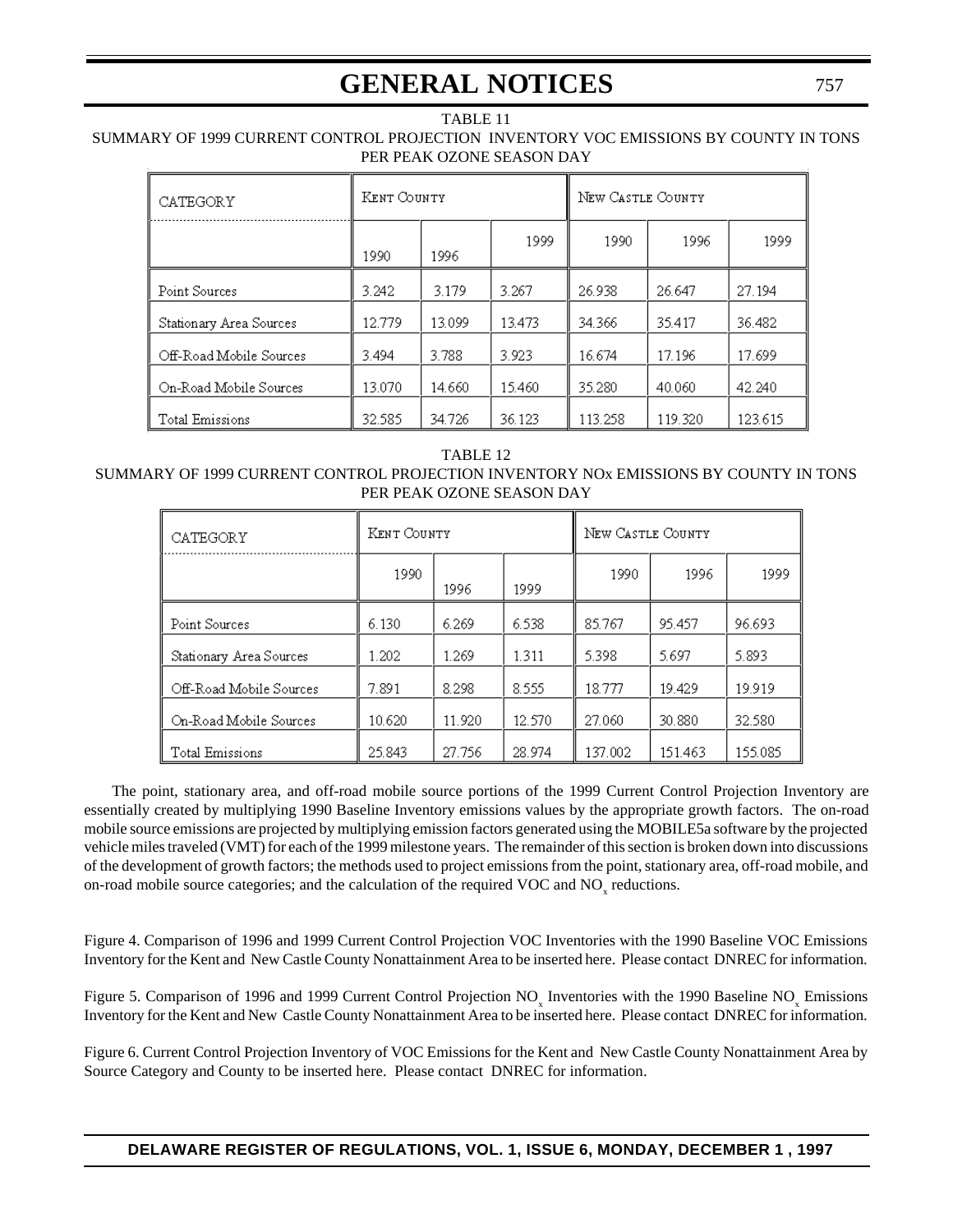Figure 7. Current Control Projection Inventory of NO<sub>x</sub> Emissions for the Kent and New Castle County Nonattainment Area by Source Category and County to be inserted here. Please contact DNREC for information.

### **GROWTH FACTORS**

The first step in calculating the 1999 Current Control Projection Inventory is to develop growth factors for all source categories of VOC emissions except on-road mobile sources. Growth factors are ratios which compare the amount of emissionproducing activity expected in the projection year to that which occurred in the base year (1990). Thus, growth factors quantify the proportional increase or decrease that economic growth or decline is expected to have on emission levels from 1990 to the projection year. Because growth in emissions for all source categories cannot be directly determined, growth factors are derived using surrogate measures of growth which are indirect, quantifiable measures of activities that are expected to grow in a manner similar to emissions from the various source categories. For example, growth in gasoline tank truck loading and unloading is related to growth in vehicle miles traveled (VMT), since demand for gasoline determines the need for gasoline transport. Similarly, population growth serves as a good indicator of expected increases in emissions from residential fuel use.

Sources of data used to derive Delaware's growth factors include population statistics from *Population Projections, Version 1992.0*, Delaware Population Consortium, Dover, DE, January 1992; earnings and employment data by industry type from *BEA Regional Projections to 2040, Volumes I, II, and III*, U.S. Department of Commerce, Bureau of Economic Analysis (BEA), Washington, D.C., U.S. Government Printing Office, October 1990; and local surveys conducted by the Air Quality Management Section of the Delaware Department of Natural Resources and Environmental Control (DNREC). The growth factors were derived according to *Procedures for Preparing Emissions Projections*, EPA-450/4-91-019, July 1991, (hereafter referred to as *Procedures/Projections*), and the *Guidance for Growth Factors, Projections, and Control Strategies for the 15 Percent Rate of progress Plans*, EPA-452/R-93-002, March 1993, (hereafter referred to as the *Guidance for Growth/Projections/ Strategies*), U.S. Environmental Protection Agency, Office of Air Quality Planning and Standards, Research Triangle Park, NC.

For point sources, growth factors are developed for facility level Standard Industrial Classification (SIC) code categories. SIC codes are a series of number codes devised by the federal Office of Management and Budget to classify establishments according to the type of economic activity in which they are engaged. Point source emissions are grouped by two or four digit SIC code for purposes of applying growth factors. Growth factors for projecting electric utility  $NO<sub>x</sub>$  emissions are developed differently because the document *Procedures/Projections* prescribes a different methodology for projecting NO<sub>x</sub> emissions from electric utilities. This methodology yields projection year unit-level annual  $NO<sub>x</sub>$  emissions by fuel type. The ratio of the projection year and base year annual  $\rm NO_x$  emissions gives the projection year unit-level growth factor by fuel type. For stationary area and off-road mobile sources, growth factors are developed for source classification code (SCC) categories. Source classification codes are a series of number codes developed by EPA to define specific types of VOC or  $NO_x$  emitting activities. Area source emissions are generally grouped by four digit SCC code for purposes of applying growth factors. The growth factors are used to develop the point, stationary area and off-road mobile source portions of the 1999 Current Control Projection Inventory. Growth factors are not applicable to the on-road mobile source category because on-road mobile source projections are determined through modeling.

### **THE 1999 CURRENT CONTROL PROJECTION METHODOLOGY**

#### **PROJECTION METHODOLOGY FOR POINT SOURCES**

Point sources are projected according to the *Guidance for Growth/Projections/Strategies*. Although point source growth factors are developed based on broad SIC groupings, the projections for the point sources are accomplished on a process-byprocess basis because point source VOC controls are generally applied at the process level. Point source emissions are projected using either 1990 actual emissions rates or 1990 allowable emissions rates depending on whether or not a source will be subject to new VOC controls by the projection year. Per a memo from John Seitz, Director of EPA's Office of Air Quality Planning and Standards, dated April 13, 1993, emissions projections for point sources must be evaluated at allowable emissions rates rather than 1990 actual emission rates for sources that will have new controls by the projection year. The memo also states that projections for sources whose 1990 regulatory limit will not be changed in the projection year can be based on 1990 actual emissions. Therefore, point source emissions are projected using the following two methods:

Method 1

Emissions for point sources that will have new controls by the post-1996 milestone year are determined at allowable emissions rates. Allowable emissions are determined from *enforceable* (1990 regulatory or permit) emissions rates, *anticipated* operating rates, and *anticipated* operating schedules. The 1999 Current Control Projection Inventory emissions for point sources are determined by inserting the 1990 regulatory or permit conditions and 1990 operating data into the projection equations from

#### 758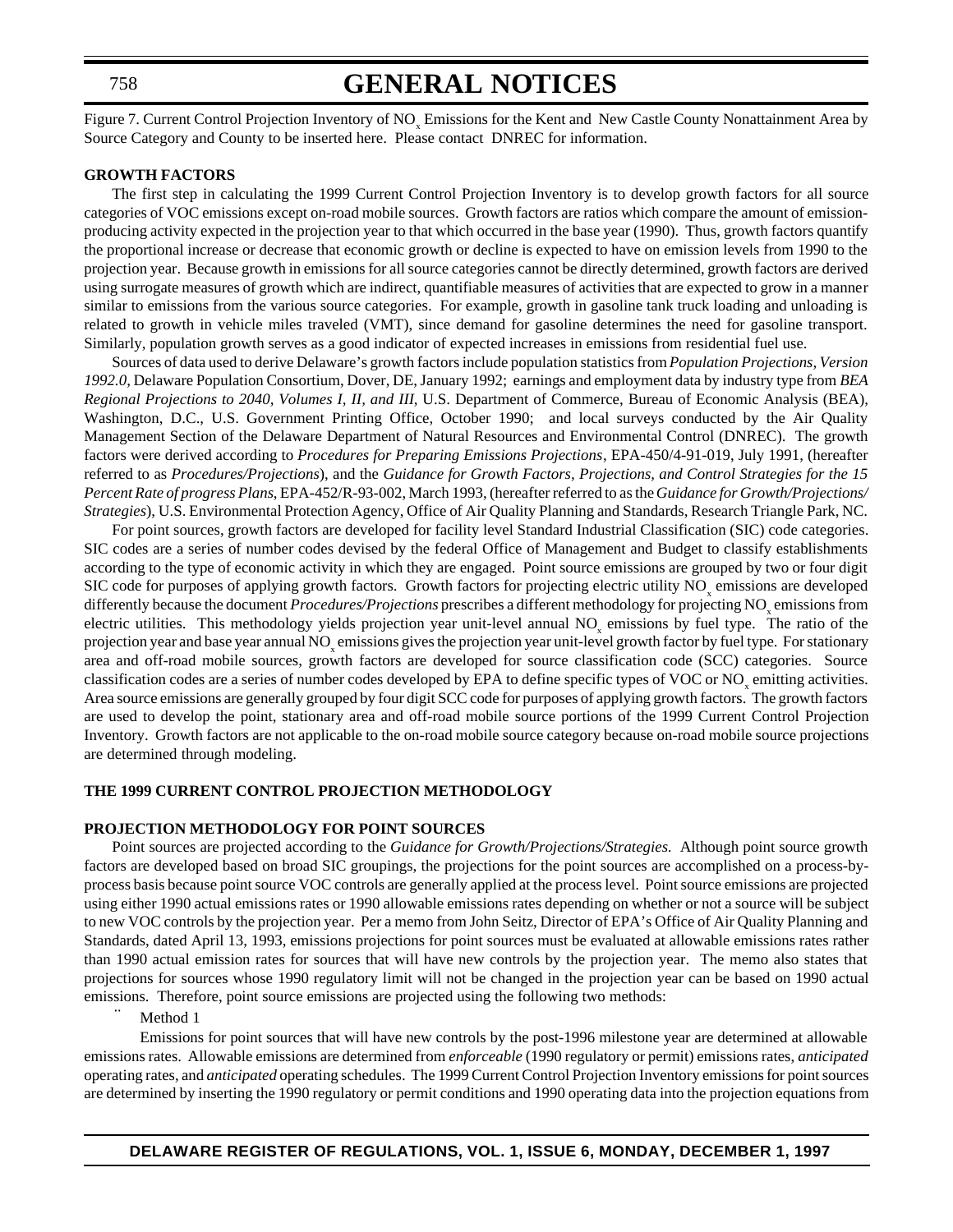Section 6.4 of the *Guidance for Growth/Projections/Strategies*. These projection equations use controlled emissions factors or process control efficiencies, process operating parameters, growth factors, and rule effectiveness factors to project emissions to the target year.

More specifically, for purposes of the 1999 Current Control Projection Inventory:

- Controlled Emissions Factors or Process Control Efficiencies are 1990 regulatory or permit limits expressed in mass of emissions per unit time or weight percent emissions reduction for each affected process in the 1990 Baseline Inventory.
- Process Operating Parameters are 1990 process throughput values, operating schedules, or emissions rates for each affected process in the 1990 Baseline Inventory.
- Growth Factors for point sources are developed for facility level Standard Industrial Classification Codes as previously discussed. Growth Factors for electric utility  $NO<sub>x</sub>$  emissions are developed for facility-level SCC type.
- Rule effectiveness is an adjustment to the emissions estimates of regulated sources to account for the fact that all sources are not in compliance with applicable air regulations 100 percent of the time. The rule effectiveness adjustment compensates for underestimates of emissions caused by noncompliance with existing regulations, control equipment downtime, operating problems, and process upsets.
- Because the same projection equations are used to determine both the 1999 Current Control Projection Inventory and the 1999 Control Strategy Projection Inventory (discussed in Part III of this plan), sample calculations using the projection equations are presented in Part III of this plan.
- Method 2

Point source processes that will not have new controls by 1999 are projected by multiplying the appropriate growth factor for that process by the 1990 actual baseline emissions for that process.

### **PROJECTION METHODOLOGY FOR STATIONARY AREA AND OFF-ROAD MOBILE SOURCES**

The 1999 Current Control Projection Inventory for stationary area and off-road mobile sources is determined by multiplying the 1990 Baseline Inventory emissions for each emissions category by the appropriate growth factor.

### **PROJECTION METHODOLOGY FOR ON-ROAD MOBILE SOURCES**

On-road mobile source projections are determined using the EPA's MOBILE5a software. The on-road mobile source 1999 Current Control Projection Inventory is based on 1990 emissions factors generated by MOBILE5a and the 1999 projected vehicle-miles-traveled (VMT) on the 1990 Delaware roadway network. The projection inventories for 1999 are developed by Vanasse Hangen Brustlin, Inc. under contract with DelDOT, following similar procedures as were used in the preparation of the on-road mobile source emissions in Delaware's 1990 Base Year Inventory.

The 1999 Current Control Projection Inventory for on-road mobile sources is based on VMT projections made by the network-based travel-demand models for Kent and New Castle Counties. The 1990 and 1999 VMT projections calculated by the travel demand models for each functional class are used to derive a growth factor which was applied to the 1990 VMT estimates from the Highway Performance Monitoring System (HPMS) data. This methodology provides consistency with the 1990 Base Year Inventory methodology, since they are both based on the HPMS VMT. The 1990 motor vehicle emission factors used in the 1999 Current Control Projection Inventory are the same as the emission factors used in the 1990 Base Year Inventory. The 1990 and milestone year VMT projections calculated by the travel demand models for each functional class were used to derive a growth factor which was applied to the 1990 VMT estimates from the Highway Performance Monitoring System (HPMS) data. This methodology provides consistency with the 1990 Base Year Inventory methodology, since they are both based on the HPMS VMT.

### **Calculation of Total Required VOC Emissions Reduction**

The total amount of VOC emissions reductions that Delaware must plan to achieve in order to meet the rate of progress requirement for the 1990-1999 period is the difference between the 1999 Current Control Projection Inventory and the 1999 Target Level of VOC emissions. In other words, these are the VOC emissions reductions that must be achieved between 1990 and 1999 to satisfy not only the 15% Plan requirements but also the 3 percent per year rate of progress requirements for the period 1996-1999. The NO<sub>x</sub> emissions reduction requirement for the 1990-1999 period is determined similarly. The required reductions are summarized in Table 13.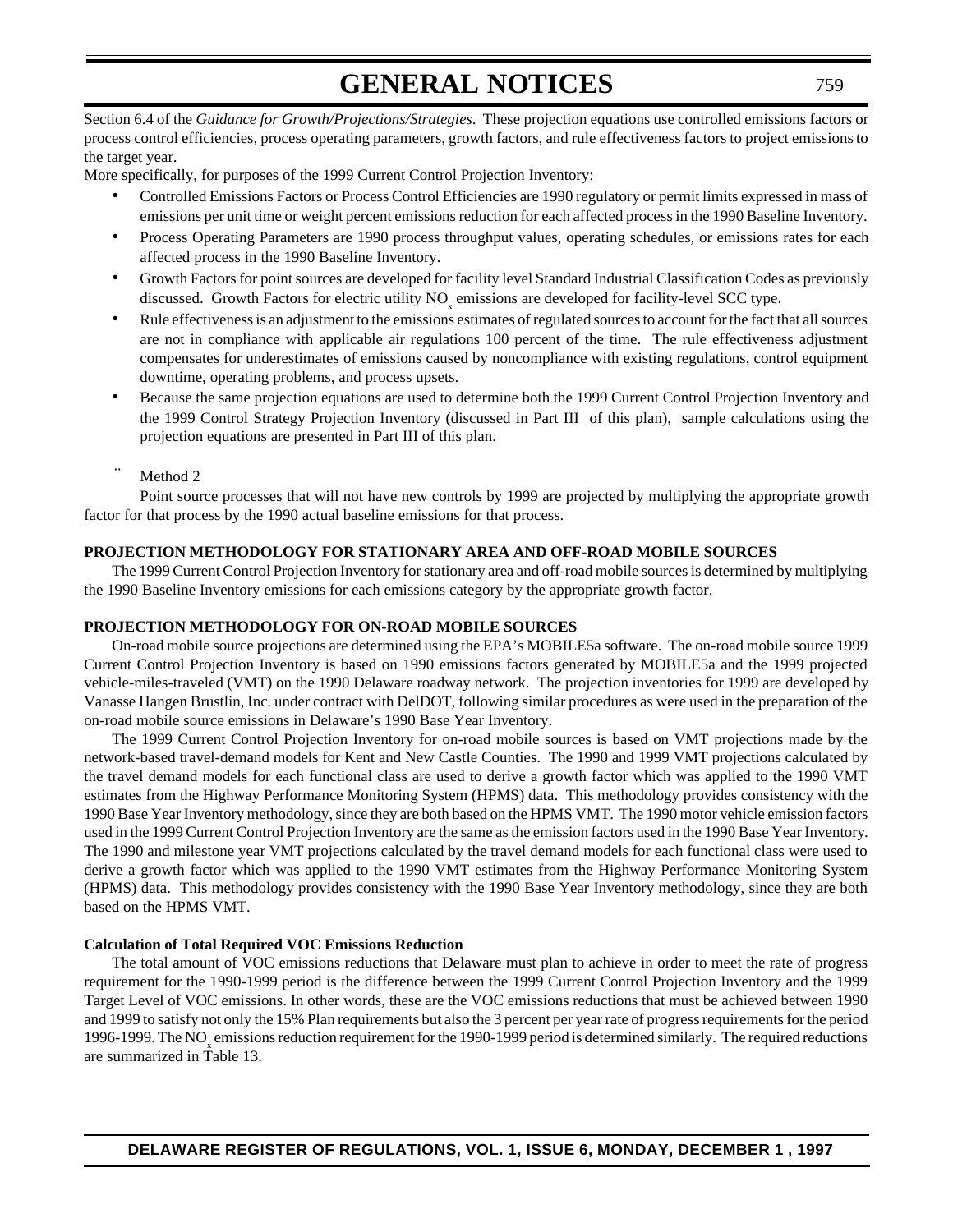TABLE 13 REQUIRED EMISSIONS REDUCTIONS FOR MILESTONE YEAR 1999 IN TONS PER PEAK OZONE SEASON DAY

| $\mathbb D$ escription                 | ∥VOC     | INQ.    |
|----------------------------------------|----------|---------|
| ∥Current Control Projection            | ∥159.738 | 184.059 |
| Target Level                           | 110.185  | 148.995 |
| Emissions Reductions Required for 1999 | 149.553  | 35.064  |

### **PART III 1999 CONTROL STRATEGY PROJECTION INVENTORY AND CONTROL MEASURES**

### **The 1999 Control Strategy Projection Inventory**

The amounts of VOC and  $NO<sub>x</sub>$  emissions reductions that Delaware must plan to achieve in order to meet the 3 percent per year rate of progress requirement for the milestone year 1999 are already determined and presented in Table 13. These emissions reductions will be achieved through the implementation of national, regional and local control measures. Some of the control measures are already presented in the 15% Plan. In order to show that the reductions associated with these new control measures are adequate to meet the 3 percent per year reduction requirement for the milestone year 1999, the 1990 Baseline emissions are projected to milestone year 1999 including the effects of both growth and the new control measures, and the resulting inventory is compared to the 1999 Target Level of VOC and  $NO<sub>x</sub>$  emissions. The inventory that results from projecting 1990 Baseline emissions to the milestone year 1999 including growth and new controls is called the 1999 Control Strategy Projection Inventory. The 1999 control strategy projection inventory of VOC and NO<sub>y</sub> emissions for the total nonattainment area and by county are in Tables 14 and 15, respectively.

To show that the control measures will be adequate to meet the average 3 percent per year rate of progress requirement, the expected level of the 1999 Control Strategy Projection emissions must be equal to or less than the 1999 target level of emissions. The total 1999 Control Strategy Projection Inventory of VOC and  $NO<sub>x</sub>$  emissions respectively are 110.185 (Table 14) and 147.103 (Table 15) tons per peak ozone season day. The total 1999 Control Strategy Projection of VOC and NO<sub>x</sub> emissions values are less than or equal to the respective target levels 110.185 and 148.995 tons per day (Table 9). Therefore, the control measures that are included in the 1999 Control Strategy Projection are adequate to meet the 3 percent per year rate of progress requirement for the 1996-1999 period.

| TABLE 14                                                                             |  |
|--------------------------------------------------------------------------------------|--|
| SUMMARY OF 1999 CONTROL STRATEGY PROJECTION INVENTORY VOC EMISSIONS IN TONS PER PEAK |  |
| OZONE SEASON DAY                                                                     |  |
|                                                                                      |  |

| Category                | Kent County | New Castle<br>County | ∥Total Nonattainment area |
|-------------------------|-------------|----------------------|---------------------------|
| Point Sources           | 1.279       | 21.313               | 22.592                    |
| Stationary Area Sources | 10.247      | 27.999               | 38.246                    |
| Off-Road Mobile Sources | 3.436       | 15.871               | 19.307                    |
| On-Road Mobile Sources  | 7.550       | 22.490               | 30.040                    |
| Total Emissions         | 22.512      | 87.673               | 110.185                   |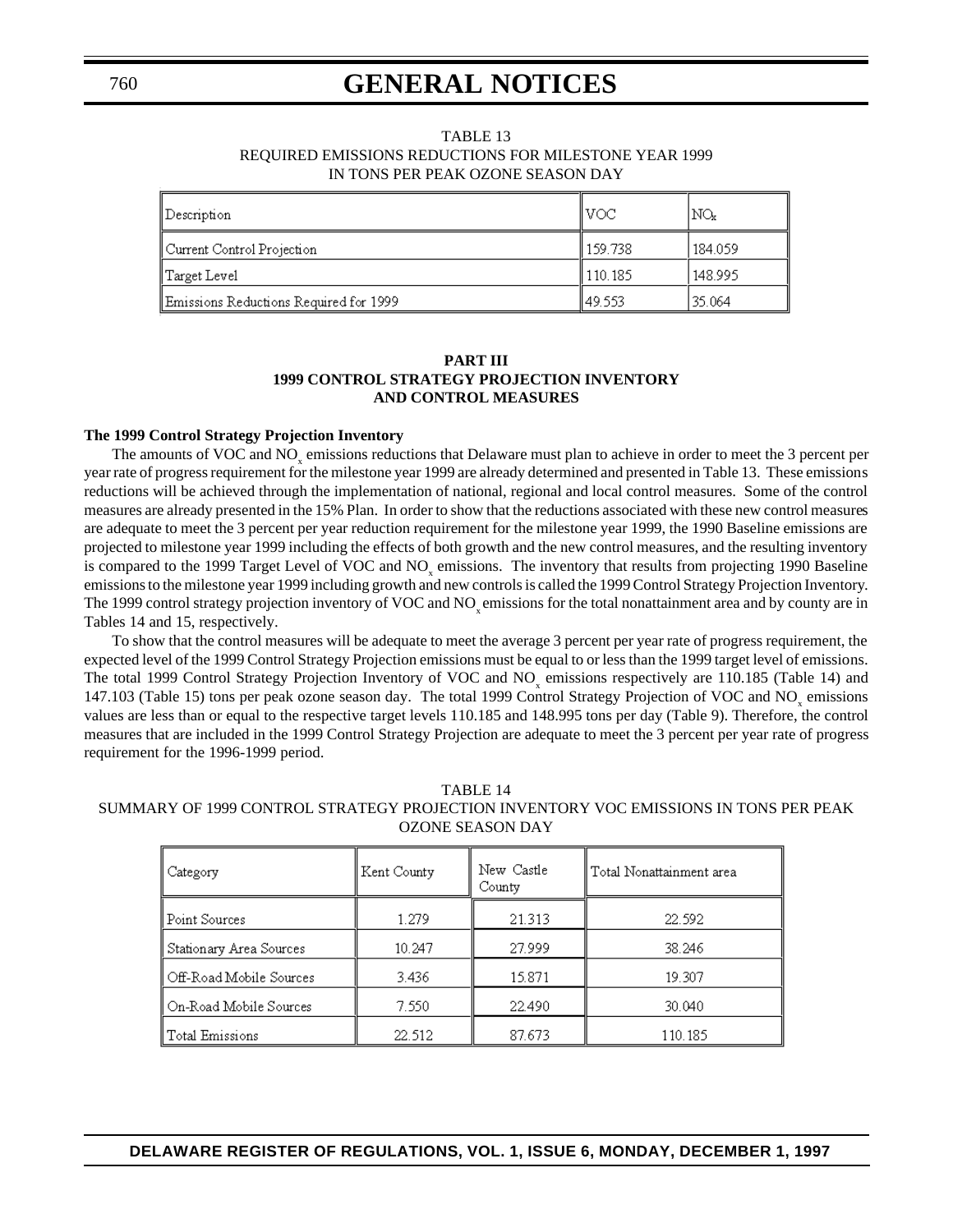### TABLE 15 SUMMARY OF 1999 CONTROL STRATEGY PROJECTION INVENTORY NO $_{\rm x}$  EMISSIONS IN TONS PER PEAK OZONE SEASON DAY

| Category                | Kent<br>County | New Castle<br>County | l Total<br>Nonattainment area |
|-------------------------|----------------|----------------------|-------------------------------|
| Point Sources           | 3.846          | 71.467               | 75.313                        |
| Stationary Area Sources | 0.959          | 4.718                | 5.677                         |
| Off-Road Mobile Sources | 8.266          | 19.167               | 27.433                        |
| On-Road Mobile Sources  | 10.270         | 28.510               | 38.780                        |
| Total Emissions         | 23.341         | 123.862              | 147.203                       |

### **THE 1999 CONTROL STRATEGY PROJECTION METHODOLOGY**

### **Projection Methodology for Point Sources**

Point sources are projected on a process-by-process basis in accordance with the *Guidance for Growth/Projections/ Strategies*. As explained in Part II of this summary, the method used to project point source emissions is dependent on whether or not a source will have new controls by the projection year. VOC and  $NO<sub>x</sub>$  emissions for point sources that will have new controls by 1999 are projected at allowable emissions rates using the same point source projection equations that are used to determine the 1999 Current Control Projection Inventory. However, the projection data used for the 1999 Control Strategy Projection Inventory differs from the 1999 Current Control Projection Inventory. The difference is that the processes that will have new controls by 1999 will have updated controlled emissions factors, process control efficiencies, emissions rates, and rule effectiveness values instead of 1990 controls. VOC and NO<sub>x</sub> emissions for point sources that will not have new controls by 1999 are projected by multiplying the 1990 actual baseline emissions by the appropriate growth factor.

The following is an example of 1999 Control Strategy Projection calculation for a point source process that will have new controls by 1999:

#### **Example Point Source Calculation**

The Delaware Regulations Governing Solid Waste have been revised since 1990 to include requirements for installation of gas control systems at all sanitary landfills. Control efficiencies for each affected landfill are determined based on design data for the proposed gas control systems. For the Cherry Island facility located in New Castle County, a control device efficiency (flare efficiency) of 98% and a capture efficiency of 51.49% are used to project the VOC emissions. The overall control efficiency for the Cherry Island landfill is:

$$
0.98 \times 0.5149 = 0.5046 = 50.46 %
$$

Using the emissions projection equation:

$$
EMIS_{\mathcal{W}} = CRTPOL \times \frac{1 - \frac{CE_{\mathcal{W}}}{100} \times \frac{RE_{\mathcal{W}}}{100}}{1 - \frac{CEQEFF}{100} \times \frac{RULEFF}{100}} \times GF_{\mathcal{W}}
$$

where:

| EMIS <sub>.</sub>        | $=$ Projection Year Emissions (Tons Per Peak Ozone Season Day) |
|--------------------------|----------------------------------------------------------------|
| CRTPOL                   | $= 1990$ Base Year Ozone Season Actual Emissions               |
|                          | (Tons Per Peak Ozone Season Day)                               |
|                          | $=$ Projection Year Control Efficiency (Percent)               |
| $\frac{CE_{\rho y}}{RE}$ | $=$ Projection Year Rule Effectiveness (Percent)               |
|                          |                                                                |

### **DELAWARE REGISTER OF REGULATIONS, VOL. 1, ISSUE 6, MONDAY, DECEMBER 1 , 1997**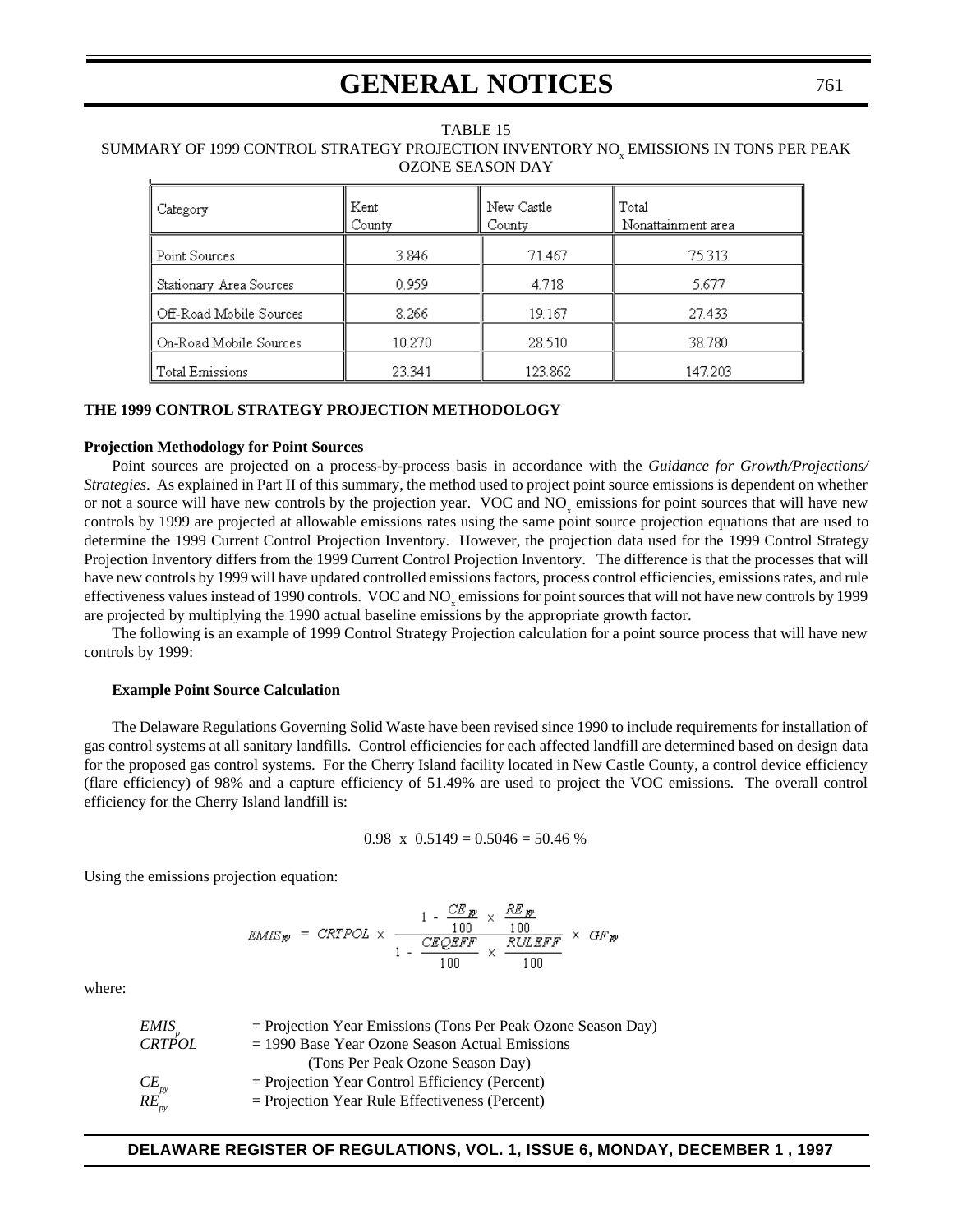762

## **GENERAL NOTICES**

| <b>CEOEFF</b> | $= 1990$ Base Year Control Efficiency (Percent) |
|---------------|-------------------------------------------------|
| <b>RULEFF</b> | $= 1990$ Base Year Rule Effectiveness (Percent) |
| $GF_{_{py}}$  | $= 1999$ Growth Factor (Dimensionless)          |

the 1999 projected VOC emissions value for the Cherry Island landfill with the addition of new controls is:

$$
EMIS_{\mathcal{B}'} = 0.268 \times \frac{1 - \frac{50.46}{100} \times \frac{80}{100}}{1 - \frac{0}{100} \times \frac{0}{100}} \times 1.07 = 0.171 \text{ tons VOC/ day}
$$

#### **Projection Methodology for Stationary Area and Off-Road Mobile Sources**

Stationary area and off-road mobile sources that *will not* be subject to new controls by 1999 are projected by multiplying the 1990 Baseline Emissions for the category by the appropriate growth factor. For stationary area and off-road mobile sources that *will* be subject to new controls by 1999, the 1999 Control Strategy Projections are determined in a manner similar to the point source 1999 Control Strategy Projections, using projection equations from the *Guidance for Growth/ Projections/Strategies*. The main difference between the point source projections and the stationary area and off-road mobile source projections is that point source emissions are projected on a process-by-process basis as described above, while stationary area and off-road mobile source emissions are projected on a category-wide basis. Therefore, the 1999 Control Strategy Projection Inventory for stationary area and off-road mobile sources is determined using category-wide activity level data versus the process operating data that is used for point source projections.

The stationary area and off-road mobile source projection data reflects the 1999 controls and rule effectiveness values. A rule penetration value is also factored into the emissions projection. Rule penetration factors are used in conjunction with rule effectiveness to adjust regulated stationary area source emissions estimates. Rule penetration is the portion of an area source category that is affected by a regulation. If a regulation applies to only a certain percentage of sources within a source category, a rule penetration factor is applied to ensure that the rule effectiveness adjustment affects only the emissions values for those regulated sources, and not the emissions values for the unregulated sources in the category.

The following is an example 1999 Control Strategy Projection calculation for a stationary area source category that will have new controls by 1999.

#### **Example Stationary Area Source Calculation**

Section 34 of Delaware Air Regulation 24 prohibits the manufacture, mixing, storage, use, and application of cutback asphalt during the ozone season. 1999 projected VOC emissions from cutback asphalt with new controls for Kent County are determined using the area source projection equation:

$$
EMIS_{\mathcal{W}} = ACTLEY \times EMP_{\mathcal{W}} \times GF_{\mathcal{W}} \times \left[1 - \frac{CE_{\mathcal{W}}}{100} \times \frac{RE_{\mathcal{W}}}{100} \times \frac{RP_{\mathcal{W}}}{100}\right]
$$

where:

| $EMIS_{n}$                        | = Projection Year Emissions (Tons/Peak Ozone Season Day) |
|-----------------------------------|----------------------------------------------------------|
| <i>ACTLEV</i>                     | $= 1990$ Baseline Activity Level                         |
|                                   | (Production Units/Peak Ozone Season Day)                 |
| EMF                               | $=$ Projection Year Emissions Factor                     |
|                                   | (Mass of Pollutant/Production Unit)                      |
| $\frac{GF_{\rho y}}{CE_{\rho y}}$ | $=$ Projection Year Growth Factor                        |
|                                   | $=$ Projection Year Control Efficiency (Percent)         |
| $RE^{py}$                         | $=$ Projection Year Rule Effectiveness (Percent)         |
| $\overline{RP}^{py}$<br><i>py</i> | $=$ Projection Year Rule Penetration (Percent)           |
|                                   |                                                          |

The control efficiency and rule penetration are both determined from Section 34 of Regulation 12 to be 100%. The projected VOC emissions are:

$$
EMIS_{\mathcal{W}} = 0.173 \times 420 \times 0.87 \times \left[1 - \frac{100}{100} \times \frac{80}{100} \times \frac{100}{100}\right] \times \frac{1}{2000} \text{ tons VOC/day}
$$
  
= 0.006 tons VOC/daw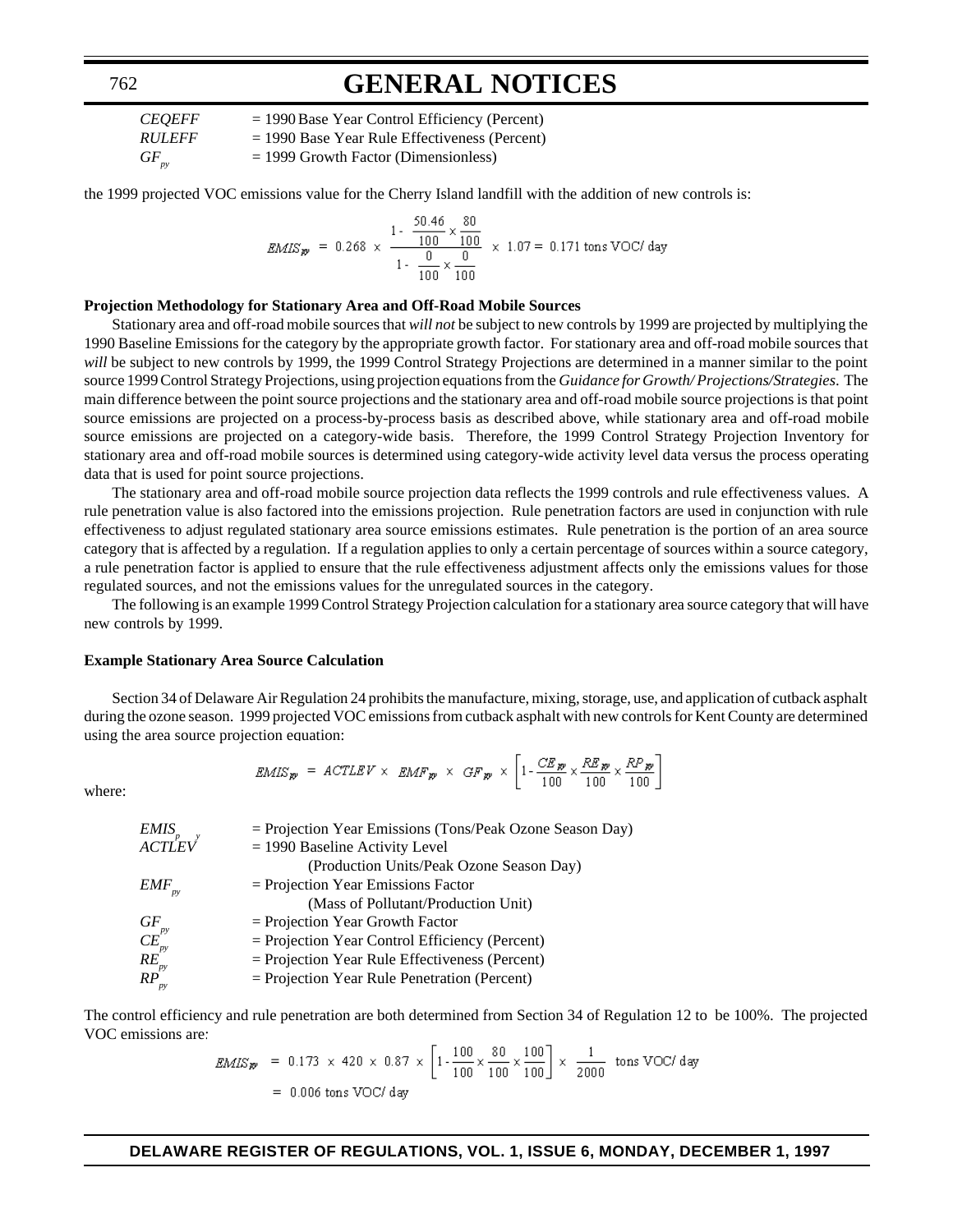### **Projection Methodology for On-Road Mobile Sources**

The on-road mobile source 1999 Control Strategy Projection Inventory is determined from 1999 emissions factors generated by MOBILE5a and the projected vehicle-miles-traveled (VMT) on the 1996 Delaware roadway network. The 1999 VMT projections are determined using the network-based Travel Demand Model for Kent and New Castle Counties. The 1990 and 1999 VMT projections, calculated by the travel demand models for each functional class, are used to derive a growth factor which was applied to the 1990 VMT estimates from the Highway Performance Monitoring System (HPMS) data. This methodology provides consistency with the 1990 Base Year Inventory methodology, since they are both based on HPMS VMT. The on-road mobile source projection inventory is developed by Vanasse Hangen Brustlin, Inc. under contract with DelDOT.

### **CONTROL MEASURES**

The control measures that Delaware plans to implement in order to meet the average 3 percent per year rate of progress for the milestone year 1999 are listed in Tables 16. The VOC and  $NO<sub>x</sub>$  emissions reductions from each control measure are listed in Table 16. The VOC and NO<sub>x</sub> emissions reductions for the nonattainment area are 49.553 and 36.856 tons per peak ozone season day, respectively. The VOC and NO<sub>x</sub> reductions that are required by Delaware in order to meet the average 3 percent rate of progress requirement are 49.553 and 35.064 tons per peak ozone season day, respectively (determined in Part II of this summary). Therefore, the control measures listed in Tables 16 are adequate to meet the 3 percent per rate of progress requirement for the milestone year 1999.

Figure 8. VOC Emissions Reductions by Source Category for 1999 RPP to be inserted here. Please contact DNREC for information

Figure 9. NO<sub>x</sub> Emissions Reductions by Source Category for 1999 RPP to be inserted here. Please contact DNREC for information.

1 Federal Clean Air Act, 42 U.S.C.A. 7401 et seq., as amended by the Clean Air Act Amendments of 1990, P.L. 101-549, November 15, 1990

2 Ozone Attainment Demonstrations, Mary D. Nichols, Assistant Administrator for Air and Radiation, U.S. EPA, Washington, D.C. 20460, March 02, 1995

3 Act, Title I, Part D, Sec. 181

4 CAAA, Title I, Part D, Sec. 172(c)(3) and Sec. 182

5 *NO<sub>x</sub>* Substitution Guidance, Office of Air Quality Planning and Standards, U.S. Environmental Protection Agency, Research Triangle Park, North Carolina 27711, December, 1993.

<sup>6</sup> Clarification of Policy for Nitrogen Oxides (NO<sub>x</sub>) Substitution, from John Seitz, Director, Office of Air Quality Planning and Standards, July 12, 1994.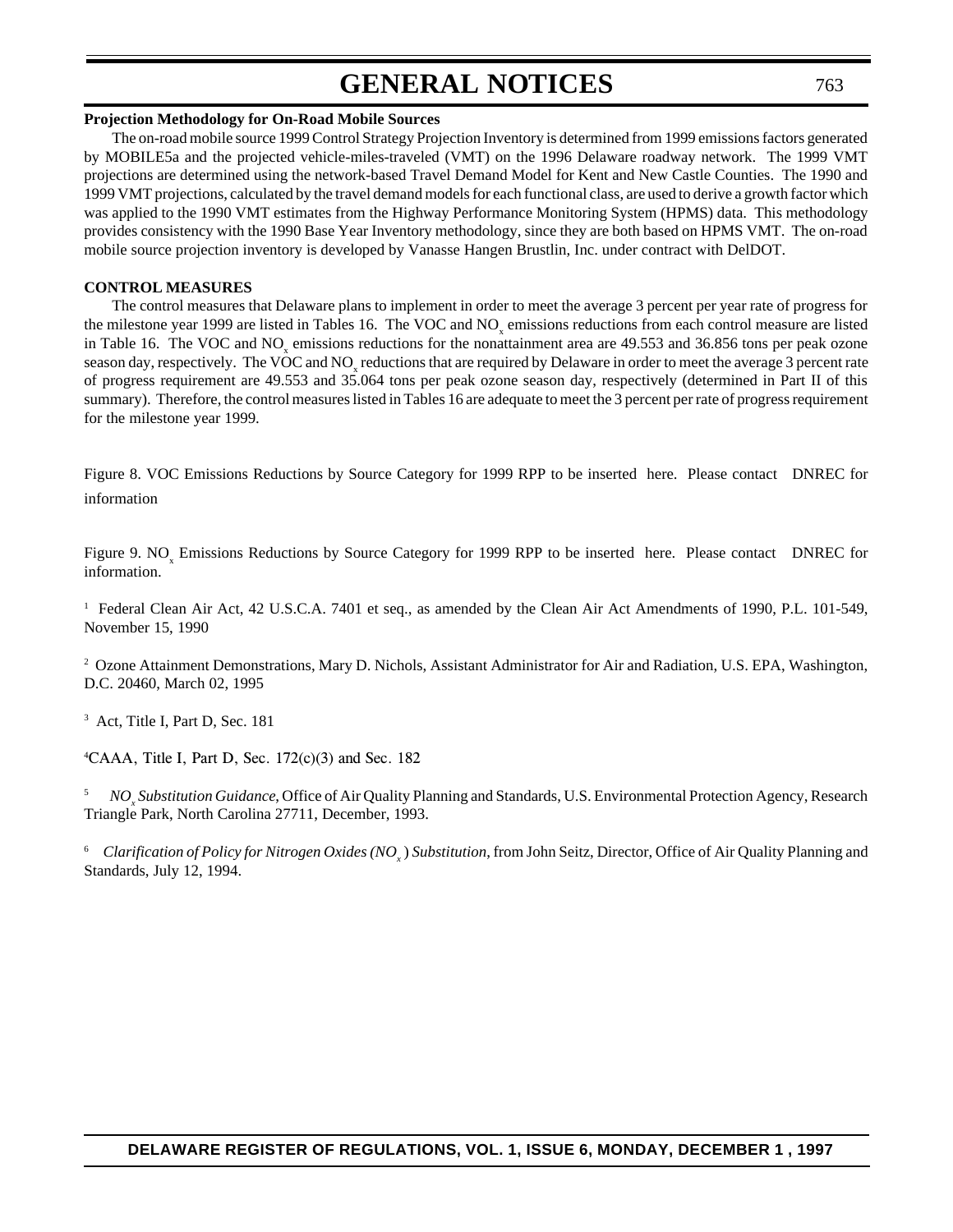764

**DELAWARE REGISTER OF REGULATIONS, VOL. 1, ISSUE 6, MONDAY, DECEMBER 1, 1997**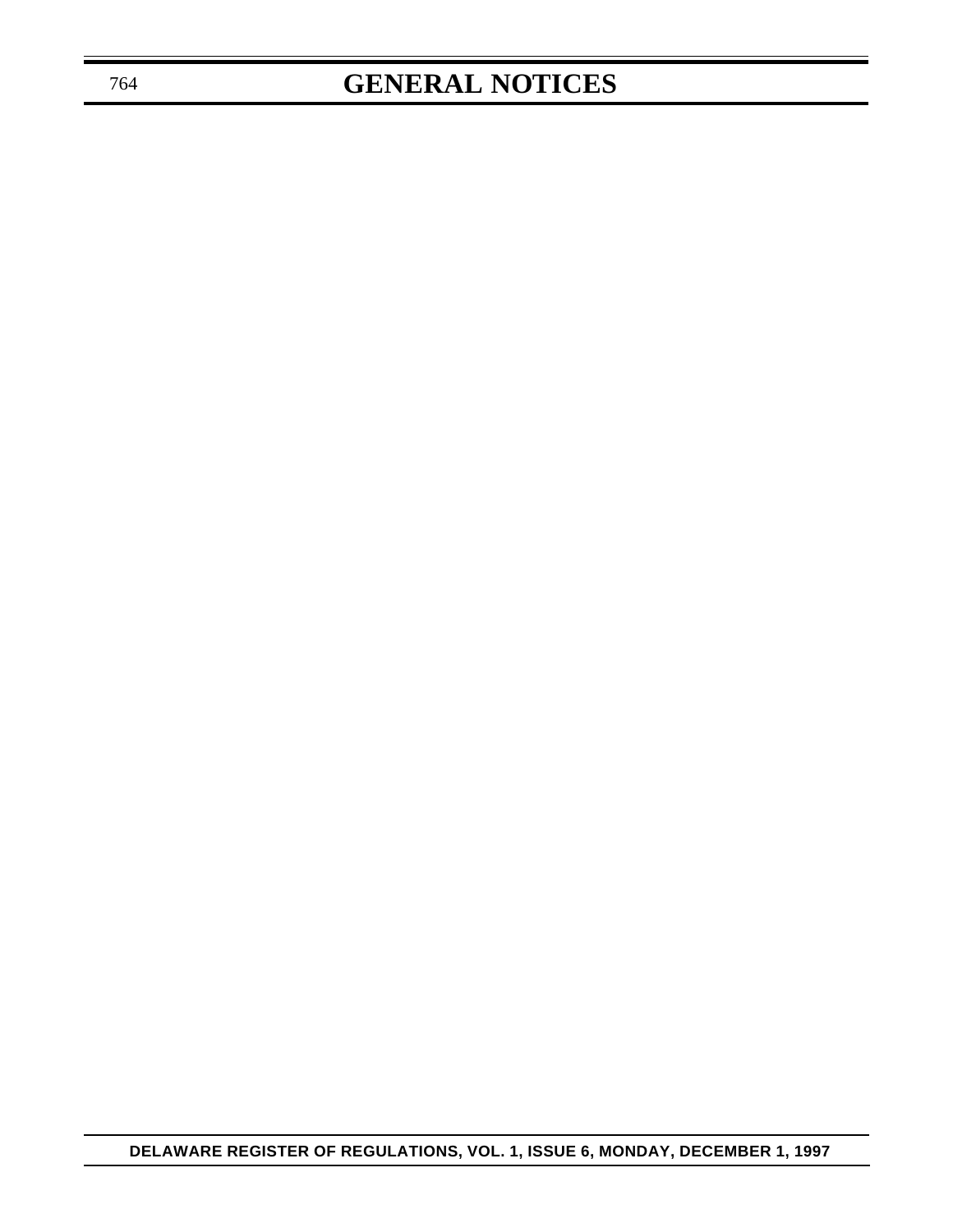**DELAWARE REGISTER OF REGULATIONS, VOL. 1, ISSUE 6, MONDAY, DECEMBER 1 , 1997**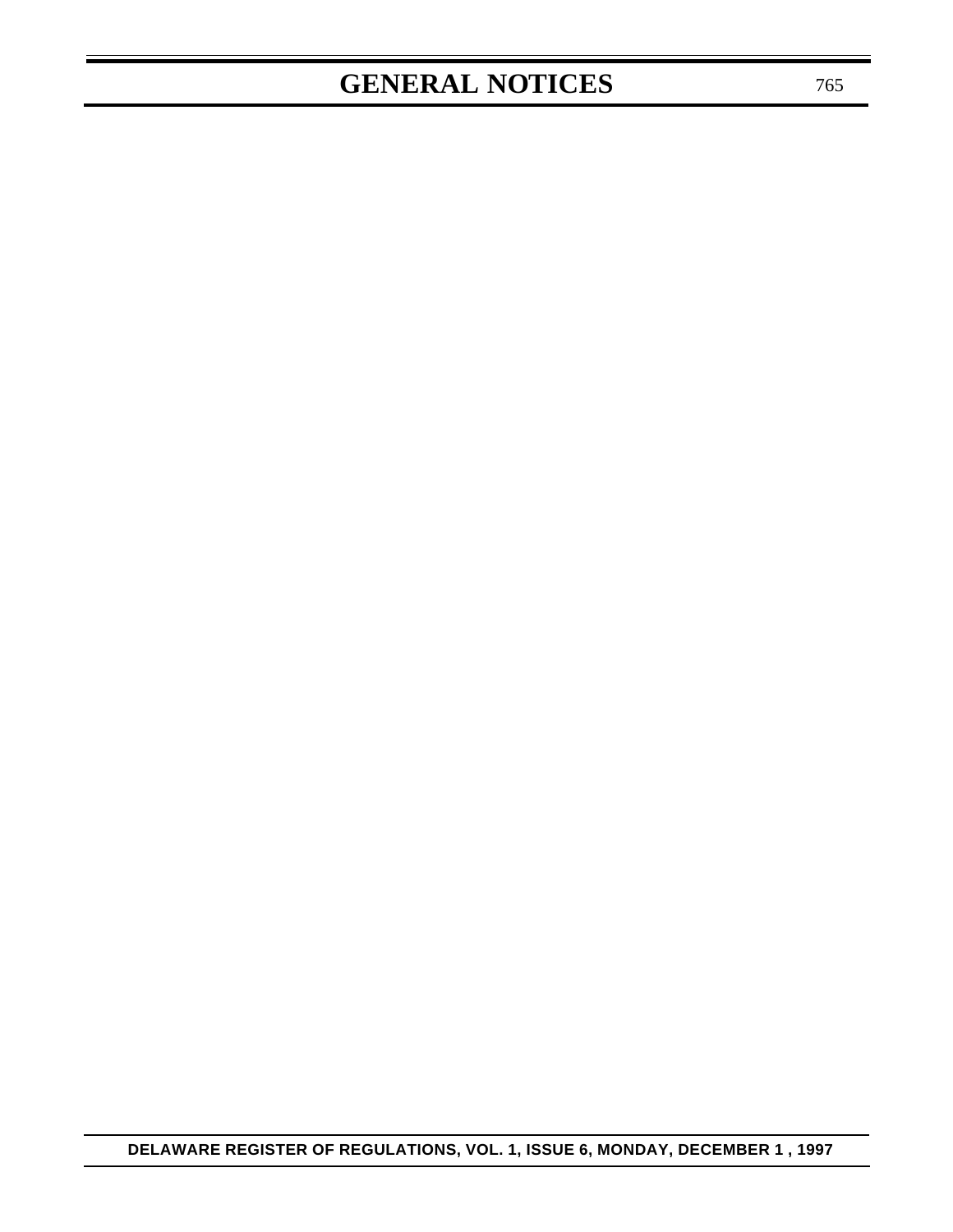766

**DELAWARE REGISTER OF REGULATIONS, VOL. 1, ISSUE 6, MONDAY, DECEMBER 1, 1997**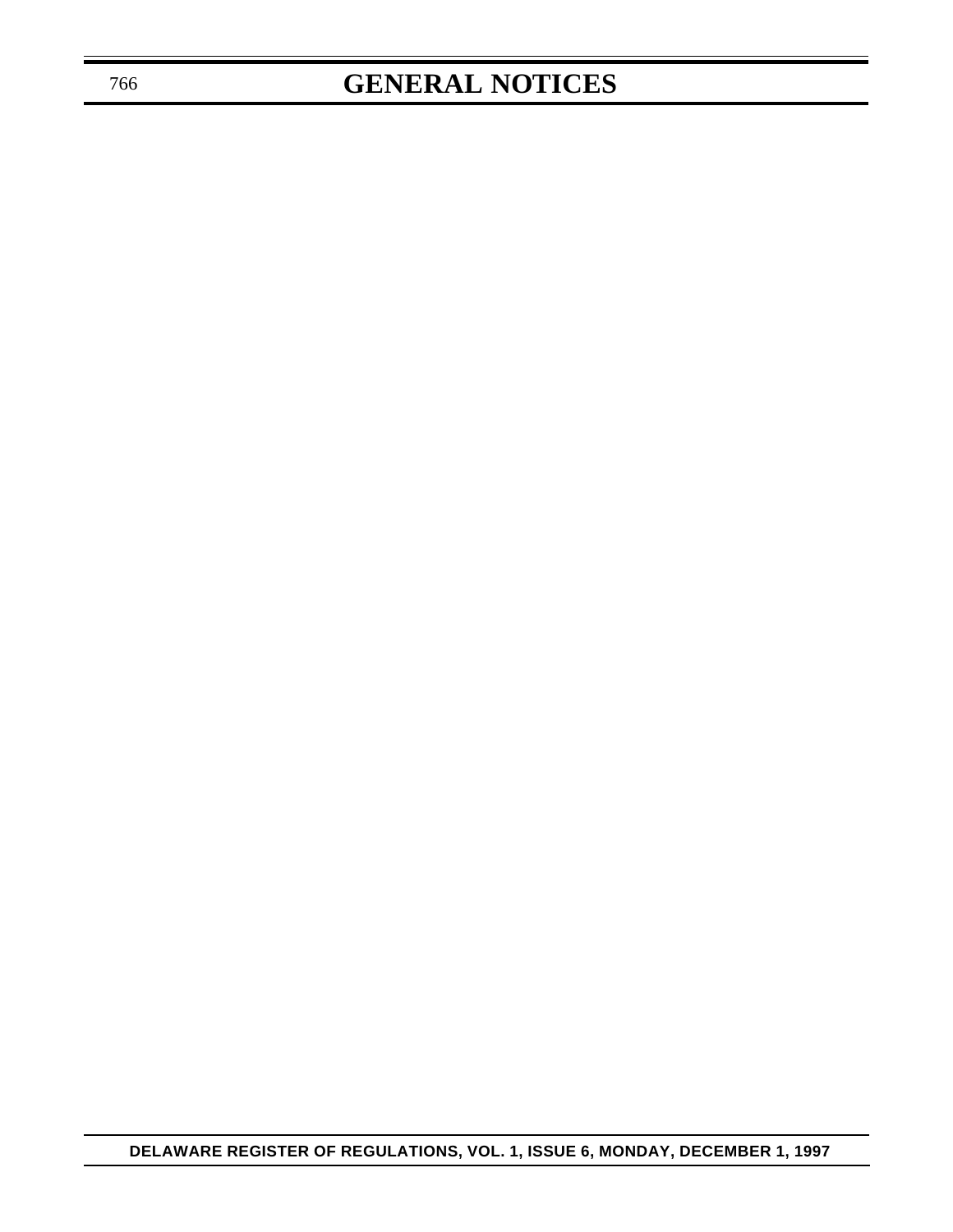767

**DELAWARE REGISTER OF REGULATIONS, VOL. 1, ISSUE 6, MONDAY, DECEMBER 1 , 1997**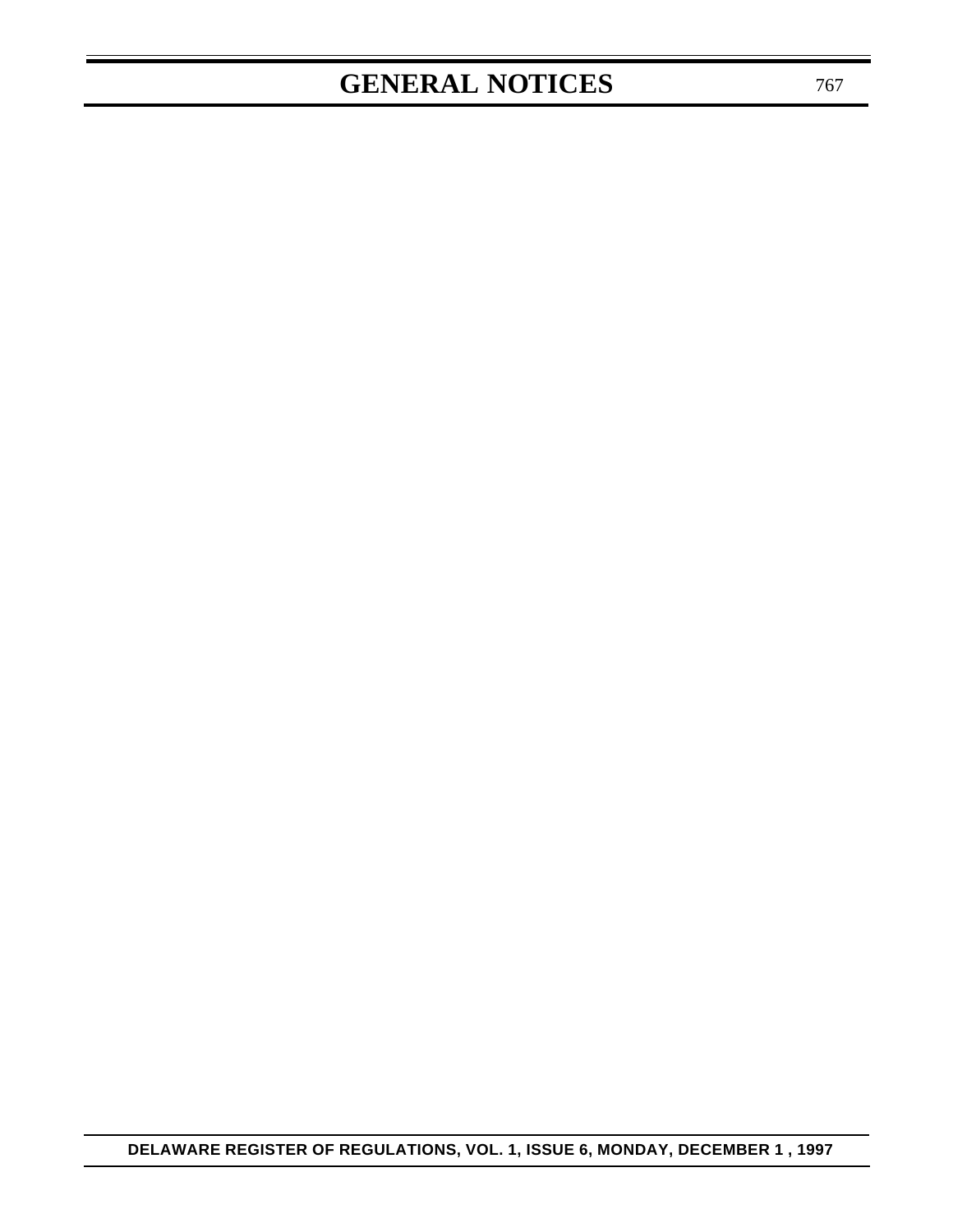### **[DEPARTMENT OF HEALTH &](http://www.state.de.us/govern/agencies/dhss/irm/dssc/dsschome.htm) SOCIAL SERVICES**

**DIVISION OF STATE SERVICE CENTERS OFFICE OF COMMUNITY SERVICES**

### COMMENTS REQUESTED ON THE 1998 [COMMUNITY SERVICES BLOCK GRANT \(CSBG\)](#page-4-0) STATE PLAN

The public is hereby notified that the Delaware Department of Health and Social Services, Division of State Service Centers, Office of Community Services will apply to the U.S. Department of Health and Human Services for Community Services Block Grant (CSBG) funds for the State of Delaware. The proposed 1998 CSBG State Plan is available for public review and comment from November 19, 1997, through December 19, 1997, the date of the legislative public hearing to be held at Buena Vista conference Center, Route 13, New Castle at 10:00 a.m. Write, phone, or fax comments to:

Dennis J. Savage, Administrator Office of Community Services Dept. of Health & Social Services P.O. Box 8911 Wilmington, DE 19899-8911 Telephone: (302)577-3491 / Fax: (302)577-2383

Public Review locations include all State Service Centers: Appoquinimink; Belvedere; Claymont; Northeast; Winder Laird Porter; DeLaWarr; Floyd I. Hudson; James W. Williams; Milford; Bridgeville; Seaford; Georgetown; Laurel; Edward W. Pyle; and:

| Office of Community Services     | Neighborhood House             |
|----------------------------------|--------------------------------|
| Carvel State Building, 4th Floor | 24 North Broad Street          |
| 820 N. French Street             | Middletown, DE 19709           |
| Wilmington, DE 19801             | 378-7217                       |
| 577-3491                         |                                |
|                                  |                                |
| Food Bank of Delaware            | <b>State Budget Office</b>     |
| 14 Garfield Way                  | <b>Thomas Collins Building</b> |
| Delaware Industrial Park         | Dover, DE 19901                |
| Newark, DE 19713                 | 739-3326                       |
| 292-1305                         |                                |
|                                  |                                |
| Delmarya Rural Ministries        | Neighborhood House             |
| 26 Wyoming Ave.                  | 1218 B Street                  |

Dover, DE 19901 Wilmington, DE 19801 678-2000 652-3928

First State Community Action Agency 308 North Railroad Avenue Georgetown, DE 19947

### **[BEFORE THE PUBLIC SERVICE](http://www.state.de.us/govern/agencies/pubservc/delpsc.htm) COMMISSION OF THE STATE OF DELAWARE**

IN THE MATTER OF THE IMPLEMENTATION OF PSC REGULATION THE UNIVERSAL SERVICE | DOCKET NO. 48 PROVISIONS OF THE TELECOMMUNICATIONS | **ACT OF 1996** [\(OPENED AUGUST 12, 1997\)](#page-4-0) |

ORDER NO. 4639

This 4th day of November, 1997, the Commission directs and orders the following:

### **I. INTRODUCTION**

1. In the Telecommunications Act of 1996 (the "Act"),<sup>1</sup> Congress directed the Federal Communications Commission ("FCC") and the state utility commissions to take various steps to establish explicit support mechanisms to ensure the delivery of affordable telecommunications service to all Americans. 47 U.S.C. § 254. Specifically, Congress directed the FCC, in conjunction with the states, to devise methods to ensure that "[c]onsumers in all regions of the Nation, including low-income consumers and those in rural, insular, and high cost areas ... have access to telecommunications and information services ... at rates that are reasonably comparable to rates charged for similar services in urban areas." 47 U.S.C. § 254(b)(3). To provide support for such services, Congress directed the creation of federal universal service mechanisms. 47 U.S.C. § 254(b)(5), (d).

2. In May 1997, the FCC released its Universal Service Order ("USF Order") implementing the various universal service obligations imposed under § 254. In the Matter of the Federal-State Joint Board on Universal Service, CC Docket No. 96-45, Report & Order, FCC 97-157 (rel. May 8, 1997). Both the USF Order and the Act itself imposed on the state commissions various obligations related to the implementation of the federal universal service support programs and funding mechanisms. Accordingly, by Order 4571, dated August 12, 1997, the Commission opened this docket for the purpose of investigating and determining such actions as are necessary and advisable to fulfill those obligations.

3. This Order deals with two issues: (1) Participation in the Lifeline and Link Up programs; and (2) designation of Eligible Telecommunications Carriers ("ETCs").

Lifeline and Link Up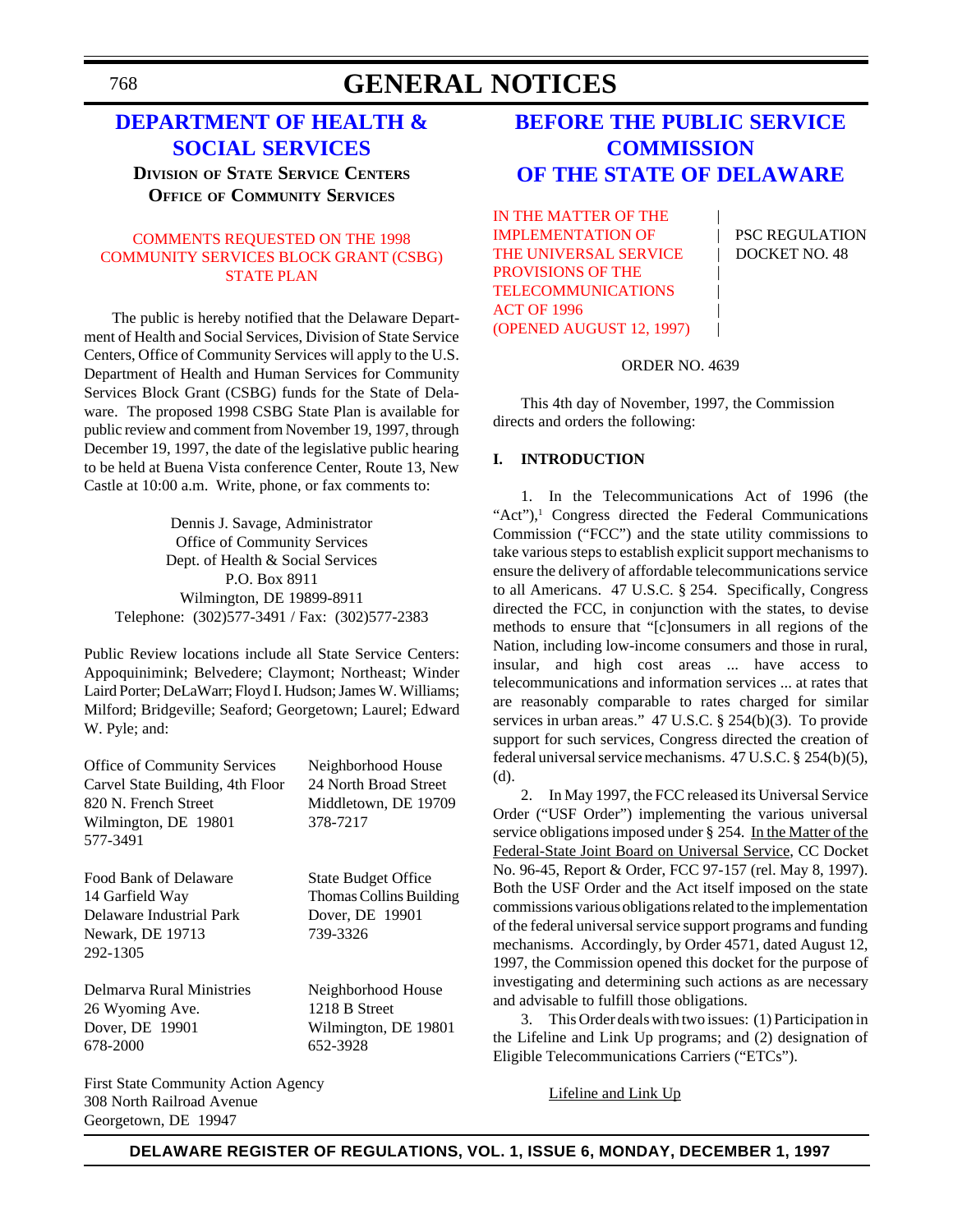4. Since 1985, the FCC has administered the federal Lifeline and Link Up programs to assist low-income telephone consumers. Under the present Lifeline program, the eligible end user's local service bill may be reduced by up to twice the \$3.50 federal Subscriber Line Charge ("SLC"). In order to participate, the state must authorize a matching (or greater) reduction in the intrastate end user charges. The companion Link Up program currently pays one-half of the first \$60 of residential installation charges for eligible recipients. Since 1993, the Commission has authorized Bell Atlantic-Delaware, Inc. ("BA-Del") to participate in the Link Up program. However, the Commission has declined to participate in the Lifeline program because of Delaware's already high level of household telephone subscription and low dial tone rates, and because of doubts as to whether the Commission is the appropriate body to undertake the sort of social policy determinations which participation in the program requires.

5. However, by the USF Order, the FCC changed the structure of the Lifeline and Link Up programs effective January 1, 1998. Under the Lifeline modifications, all eligible telecommunications carriers will be required to provide to qualifying low-income subscribers, federal Lifeline support for specified local services in an amount at least as great as the federal baseline support amount of \$3.50. 47 CFR § 54.403. This baseline support level will be available for all eligible subscribers in all states, without the need for any state participation. In addition, under the new Lifeline program, if the state approves an additional reduction of \$1.75 in the amount to be paid by the eligible end user, the federal support mechanism will make such amount available to the carrier providing such service to that consumer. Id. For both the baseline amount and the additional \$1.75 reduction, the state need not generate any matching funds. The support will be paid from a federal pool funded by all interstate carriers.

6. The FCC Order did not change the nature of the support available under the Link Up programs. However, Link Up reimbursements will now also come from the federal pool funded by contributions from all interstate carriers.

### Eligible Telecommunications Carriers

7. Under the USF, as of January 1, 1998, only "eligible telecommunications carriers" will be eligible to receive support from the federal universal support mechanisms. That Order delegated to the states the responsibility of designating such common carriers as meet the requirements of 47 U.S.C. § 214(e)(2) for "eligible telecommunications carriers for a service area designated by the State Commission." The FCC determined that neither the states nor the FCC itself is authorized to adopt criteria for ETCs beyond those set forth in § 214(e)(1). USF ¶ 135. Though responsibility for defining

service areas is delegated to the states, the FCC has provided the states with guidance in making this determination:

> We . . . encourage state commissions not to adopt as service areas the study areas of large ILECs. In order to promote competition, we further encourage state commissions to consider designating service areas that require ILECs to serve areas that they have not traditionally served. We recognize that a service area cannot be tailored to the natural facilitiesbased service area of each entrant but note that ILECs, like other carriers, may use resold wholesale service or unbundled network elements to provide service in the portions of a service area where they have not constructed facilities.

USF Order ¶ 185.

### **II. DISCUSSION**

8. By a report submitted October 31, 1997, the Commission's Staff recommended that, given the changes in the Lifeline program, the Commission should endorse Lifeline participation, limited to the automatic \$3.50 baseline, plus the \$1.75 additional reduction, both financed by federal funds. As Staff observed, given the lack of any matching requirement, Delaware has little reason to choose not to participate. Staff further recommended continued participation in the Link Up program.

9. Staff recommends that the service area applicable to Delaware's only ILEC, BA-Del, be defined, on an interim basis, as the State of Delaware. Staff has explained that BA-Del already serves the entire State and that it is necessary to promptly define a service area for BA-Del, in order to allow BA-Del to apply for ETC status and begin offering Lifeline and Link Up to low income Delawareans by January 1, 1998. Staff further recommends that other carriers seeking ETC designation set forth a proposed service area in their application to the Commission. The Commission may then consider the appropriateness of the proposed service area, together with its consideration of the carriers compliance with the remaining criteria.

10. In view of the impending January 1, 1998 commencement date of the revised Lifeline and Link Up programs, the Commission must act promptly to ensure that, by that date, it has authorized Delaware's participation in those programs, and has designated any carrier meeting the federal criteria and applying for ETC status as an ETC. The Commission cannot take such actions on time to make the federal deadline while also complying with the notice provisions imposed by 29 Del. C. §§ 1105 and 10118.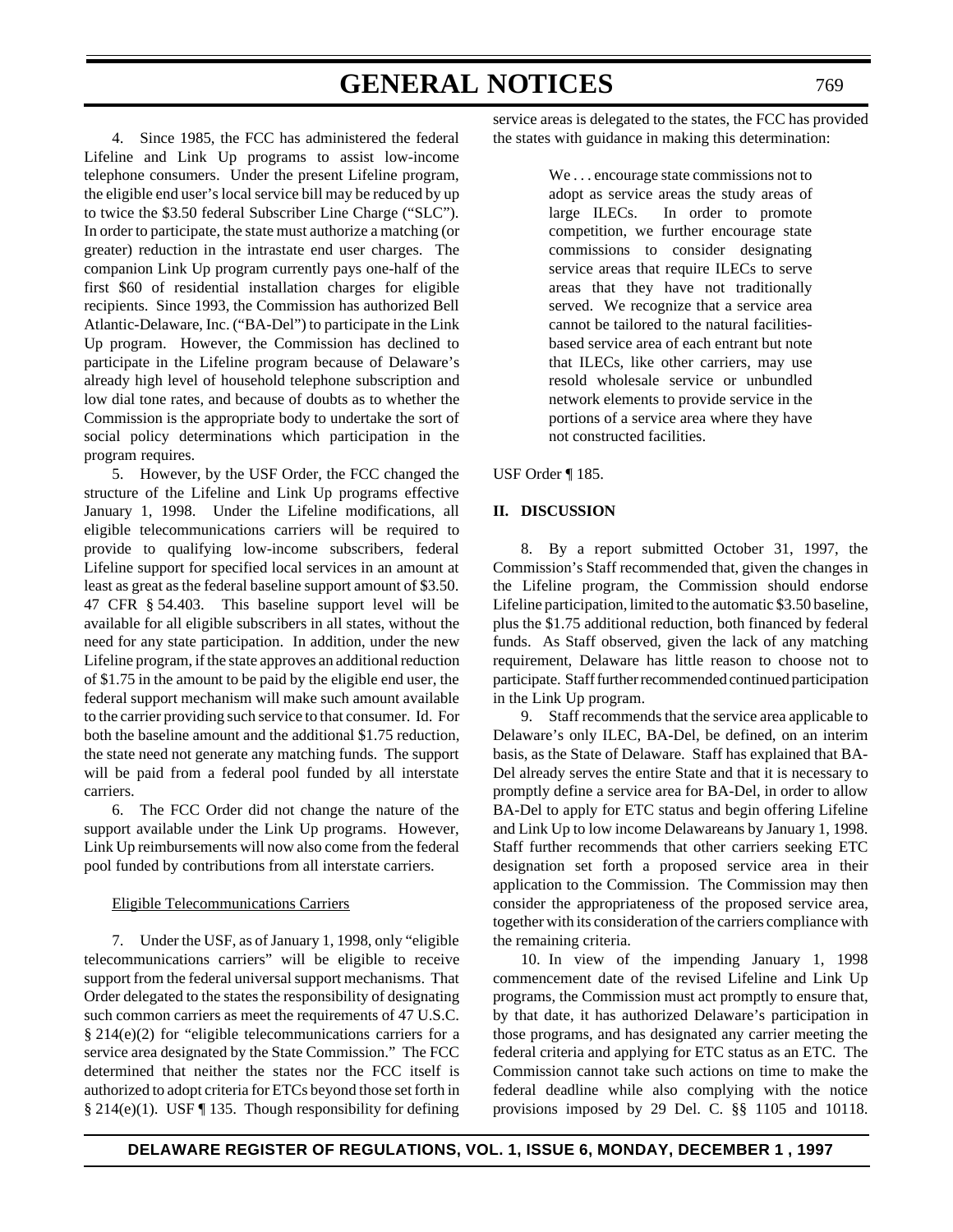Accordingly the Commission deems this an appropriate instance to exercise the authority granted it by the General Assembly, set forth at 26 Del. C. § 703, to deviate from Title 29's procedural requirements when appropriate to facilitate compliance with obligations imposed by the Act.

11. However, the Commission wishes to provide such opportunity for public participation in this matter as is feasible given the federal time frame prior to determining whether to adopt Staff's recommendations. Accordingly, the Commission will solicit public comment and will consider the positions of any person submitting comments on an expedited schedule. Thus, by this Order, the Commission directs its Secretary to promptly have published a public notice in the form attached hereto as Exhibit "A". The notice shall describe the actions being considered by the Commission and solicit public written comment to be submitted within twenty (20) days of publication.

12. The Commission will consider the comments received and deliberate at its regularly scheduled public meeting of December 16, 1997.

13. This schedule is designed to allow the Commission to issue an Order, if appropriate, prior to December 31, 1997.

### NOW, THEREFORE, IT IS HEREBY ORDERED:

A. That the Secretary of the Commission shall have published the Notice attached as Exhibit "A" in the News Journal and Delaware State News newspapers on the earliest date such publication may be obtained. In addition, the Secretary shall mail a copy of such notice to (1) the Public Advocate; and (2) all persons who have made timely requests for advance notice of rulemaking proceedings. Finally, the Secretary shall file the notice with the Registrar of Regulations for publication in the Register of Regulations.

B. That the Commission shall consider the written comments received and deliberate at its regularly scheduled public meeting of December 16, 1997.

C. That the Commission reserves the jurisdiction and authority to enter such further Orders in this matter as may be deemed necessary or proper.

### BY ORDER OF THE COMMISSION:

Robert J. McMahon, Chairman Joshua M. Twilley, Vice Chairman Arnetta McRae, Commissioner Donald J. Puglisi, Commissioner John R. McClelland, Commissioner

### ATTEST:

Linda A. Mills, Secretary

### **E X H I B I T "A"**

BEFORE THE PUBLIC SERVICE COMMISSION OF THE STATE OF DELAWARE

IN THE MATTER OF THE IMPLEMENTATION OF PSC REGULATION THE UNIVERSAL | DOCKET NO. 48 SERVICE PROVISIONSOF THE TELECOMMUNICATIONS ACT | OF 1996 (OPENED AUGUST 12, 1997) |

### **NOTICE OF PROPOSED COMMISSION ACTION CONCERNING FEDERAL ASSISTANCE FOR LOW-INCOME TELEPHONE CONSUMERS**

### **TO: All Telecommunications Carriers, and Other Interested Persons**

The Telecommunications Act of 1996 (the "Act") Public Law 104-104, 110 Stat 56, (codified at 47 U.S.C. § 251, et seq.) and Federal Communications Commission ("FCC") orders implementing the Act have revised the existing federal Lifeline and Link Up assistance programs for low-income consumers. Under the new federal standards, eligible Delaware low-income consumers may be eligible for up to \$5.25 in federally funded assistance, without contribution of any state funds as of January 1, 1998. Prior to that date, the Delaware Public Service Commission ("PSC") must elect to allow eligible Delaware telecommuncations carriers to participate and must designate such carriers and define their service areas.

Accordingly, the PSC hereby gives notice that it is considering taking the following actions and adopting the following criteria to govern participation of Delaware telecommunications carriers in these programs:

- 1. That the Commission will approve a reduction of \$1.75 in local service billings to be paid by eligible Lifeline customers as defined in 47 CFR § 54.409(b) for eligible Lifeline services (as defined in 47 CFR  $§$  54.401(a)). Such amount shall be in addition to any reduction based upon the \$3.50 federal baseline amount. Eligible telecommunications carriers may receive federal Lifeline support in the amount of the \$3.50 federal baseline amount plus the additional \$1.75 reduction of intrastate end-user charges. The reduction of \$1.75 shall continue only so long as such amount is supported by federal universal service funds;
- 2. That the Commission will approve telecommunications carriers designated as eligible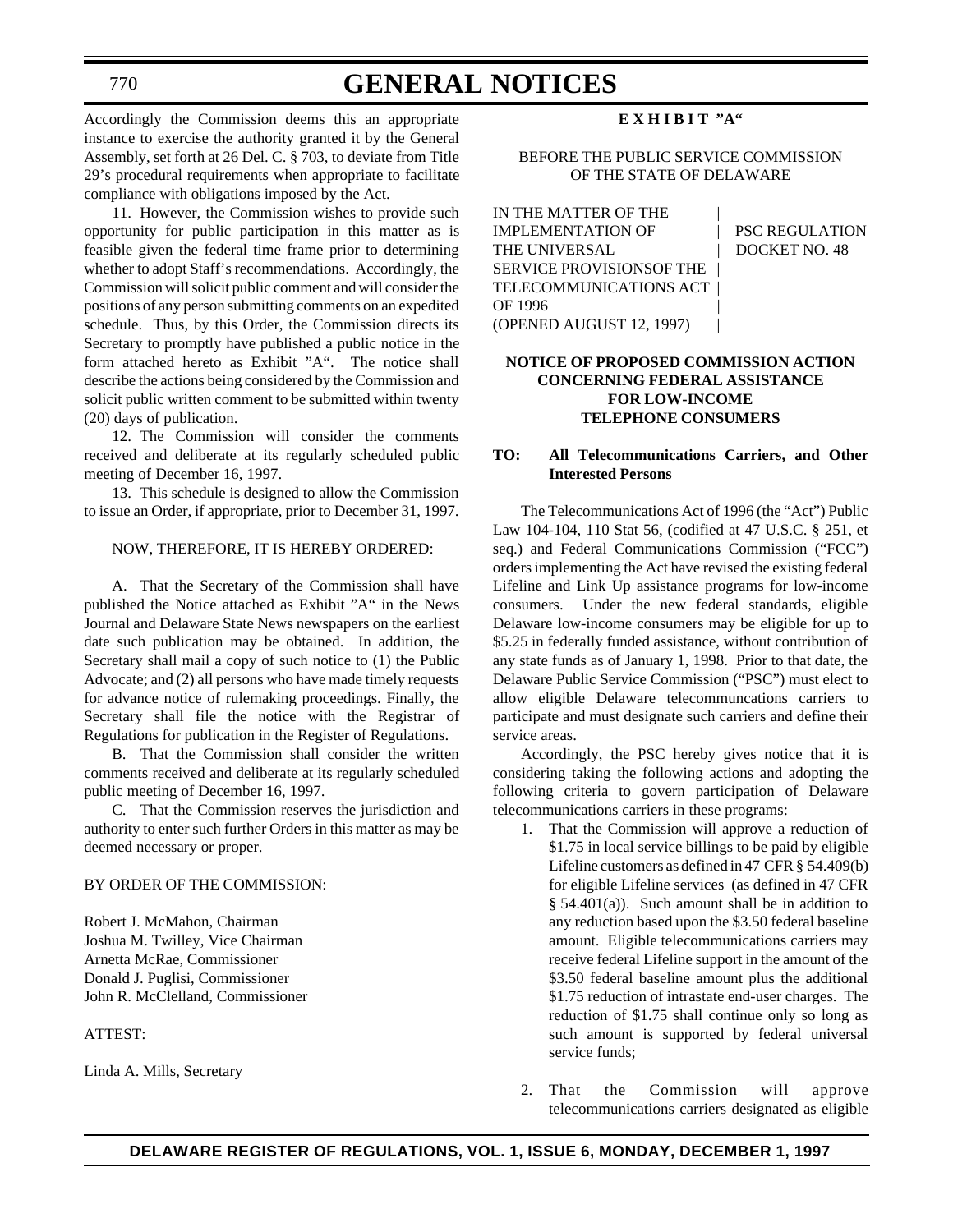telecommunications carriers receiving support under the federal Link Up program. Such support shall be used to provide discounts (as described in 47 CFR § 54.411) to eligible Lifeline customers;

- 3. That eligible telecommunications carriers shall comply with all federal rules governing the Lifeline and Link Up programs, including those related to disconnection, toll limitation, and service deposits. To the extent that a federal rule governing Lifeline or Link Up conflicts with a rule or order of this Commission, the state order or rule shall be preempted to the extent of the conflict in the case of the Lifeline or Link Up customer;
- 4. That telecommunications carriers designated as eligible telecommunications carriers shall file appropriate tariffs consistent with the federal Lifeline and Link Up programs and paragraphs (1),  $(2)$  and  $(3)$  above;
- 5. That eligible telecommunications carriers which offer Lifeline or Link Up shall verify the customer's participation in the manner described in 47 CFR § 54.409(b);
- 6. That retail services supported by Lifeline and Link Up may be purchased for resale under 47 U.S.C. § 251(c)(4) but such services may not be resold to end users not eligible to subscribe to such services;
- 7. That, to be deemed eligible telecommunications carriers, all applicants must offer the following services: (a) single party service; (b) voice grade access to the public switch network; (c) Dual Tone Multi-Frequency ("DTMF") Signaling or its functional equivalent ("Touchtone†"); (d) access to emergency services (e.g., 911 and E911); (e) access to operator services; (f) access to interexchange service; (g) access to directory assistance; (h) toll limitation for qualifying low-income consumers; and (i) Lifeline and Link Up service (47 CFR §§ 54.401, 405, 411);
- 8. That all applications requesting certification as eligible telecommunications carriers must demonstrate the following: (a) that the company is a telecommunications carrier; (b) that, within ten (10) days of becoming certificated by the Commission as an eligible telecommunications carrier, that the company shall publish notice in the News Journal and Delaware State News of the services and their charges that it proposes to offer as an eligible telecommunications carrier and provide the affidavits

of publication to the Secretary of the Commission within twenty (20) days; (c) that the company offers Lifeline and Link Up services that fully comply with both Federal and State requirements; (d) that the company describes the availability of Lifeline and Link Up services in its white pages directory; (e) that the company provide discounted services to schools, libraries and rural healthcare providers in accordance with Federal and State requirements, including 54 CFR § 54.501-623;

- 9. That the Commission define the service area applicable to Bell Atlantic-Delaware, Inc. ("BA-Del") as the entire State of Delaware;
- 10. That any other carrier requesting certification as an eligible telecommunications carrier shall, in its application for such designation, propose an appropriate service area for the Commission's consideration; and
- 11. That companies acting as "aggregators," as defined in 47 U.S.C. § 226 (generally operators of pay telephones), are not eligible for designation as eligible telecommunications carriers.

The Commission solicits written comments concerning these proposals. Ten (10) copies of all materials submitted shall be filed on or before November 26, 1997 at the Public Service Commission's office located at 861 Silver Lake Boulevard, Cannon Building, Suite 100, Dover, DE 19904. The Commission shall consider the comments received and deliberate thereon at its regularly scheduled meeting to be held at the above address on December 16, 1997.

Any individual with disabilities who wishes to participate in these proceedings should contact the PSC to discuss any auxiliary aids or services needed to facilitate such review or participation. Such contact may be in person, by writing, telephonically, by use of Telecommunications Relay Service or otherwise. The PSC's toll-free telephone number is (800) 282-8574. Persons with questions concerning this notice may contact the PSC's Public Information Officer by either Text Telephone (TT) or by regular telephone at (302) 739-4333 or by Email at mcarl@state.de.us.

1 Public Law 104-104, 110 Stat 56, codified at 47 U.S.C. §251 et. seq.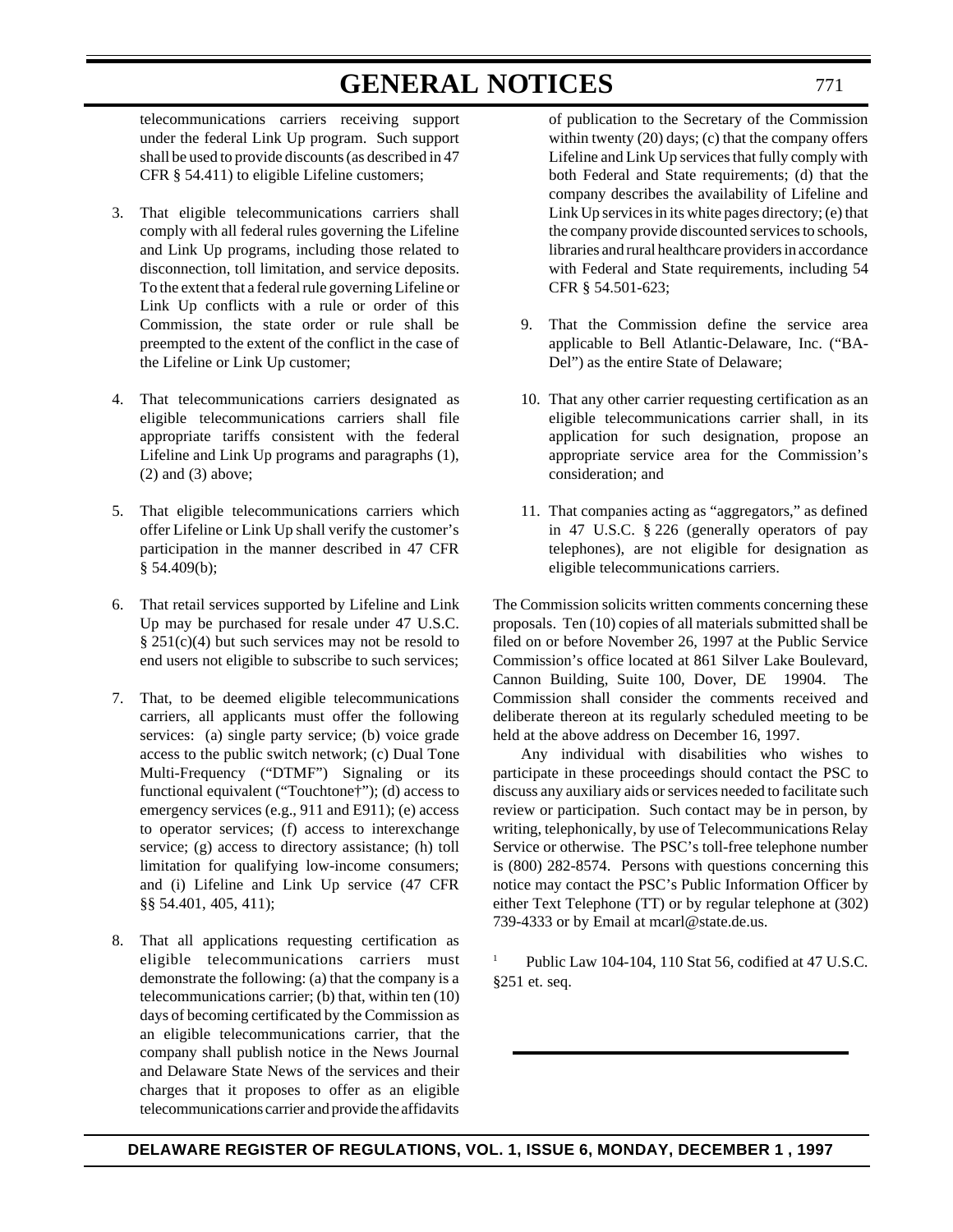### **[DEPARTMENT OF AGRICULTURE](http://www.state.de.us/deptagri/deptagri.htm) [THOROUGHBRED](#page-4-0) RACING COMMISSION**

The Commission proposes the repeal of Rule 15.02(e) pursuant to 3 <u>Del</u>. C. sections 10103 and  $10128(m)(1)$ , and 29 Del. C. section 10115. The proposed repeal of Rule 15.02(e) would allow for two year old horses to participate in the bleeder program. The proposed Rule will be considered by the Commission at its next regularly scheduled meeting on January 5, 1997 at 11:00 a.m. at the Delaware State Lottery Office, 1575 McKee Road, Suite 102, Dover, DE 19904-1903. Copies of the proposed rule may be obtained from the Commission. Comments may be submitted in writing to the Commission Office on or before 4:00 p.m. on December 30, 1998. The Commission Office is located at 2320 South DuPont Highway, Dover, DE 19901 and the phone number is (302) 739-4811.

### **[DEPARTMENT OF FINANCE](http://www.state.de.us/govern/agencies/revenue/revenue.htm) DIVISION OF [REVENUE](#page-4-0)**

The following shall constitute Regulations of the Division of Revenue as authorized in 30 Del. C. §§ 354 and 563. The comment period shall run from December 1, 1997, to December 31, 1997, and comments should be addressed to William M. Remington at the above address.

Thirty *Del. C.* § 1306(a) provides for inclusion in the gross estate of "the value of all taxable gifts, as defined in § 1401 of this title, made by the decedent in contemplation of death."

Subsection (b) of that section provides that taxable gifts made within six months of death are presumed to have been made in contemplation of death and also provides that no gifts made more than six months before death are to be treated as having been made in contemplation of death.

The state gift tax is repealed effective for gifts made on or after January 1, 1998. 71 Del. Laws. ch. 130.

The legislative history of ch. 130 does not reveal an intent to alter the treatment of gifts made in contemplation of death and in fact manifests an intention that such treatment continue for purposes of the state inheritance tax. Thus, gifts that are taxable for federal gift tax purposes (i.e., those in excess of the \$10,000 annual per donee exclusion) shall be presumed made in contemplation of death and thereby included in the gross estate if they were made within six months of the donor's death.

This Regulation unless subsequently changed or withdrawn shall be effective for gifts made after December 31, 1997.

### CONTACT:

William M. Remington, Director of Revenue Division of Revenue 820 North French Street Wilmington, Delaware 19801 (302) 577-8686 email: wremington@state.de.us

### **[DEPARTMENT OF HEALTH &](http://www.state.de.us/govern/agencies/dhss/irm/dhss.htm) SOCIAL SERVICES**

|

IN THE MATTER OF:

REVISION OF | **REGULATIONS** CONTAINED IN DSSM | [8205.2, 8304, AND 8305](#page-4-0) |

### NATURE OF THE PROCEEDINGS:

Delaware Health and Social Services has implemented on an emergency basis the below revision of regulations contained in DSSM Section 8000 and is now accepting comments in preparation for adoption of these changes on a permanent basis.

### NOTICE OF COMMENT PERIOD

The Department will receive and consider comments regarding the proposed changes. Such comments must be forwarded by December 31, 1997, to the Director, Division of Social Services, P.O. Box 906, New Castle, DE 19720.

### **[DEPARTMENT OF HEALTH &](http://www.state.de.us/govern/agencies/dhss/irm/dhss.htm) SOCIAL SERVICES**

|

IN THE MATTER OF:

[REVISION OF REGULATION](#page-4-0) CONTAINED IN DSSM 8201 |

NATURE OF THE PROCEEDINGS: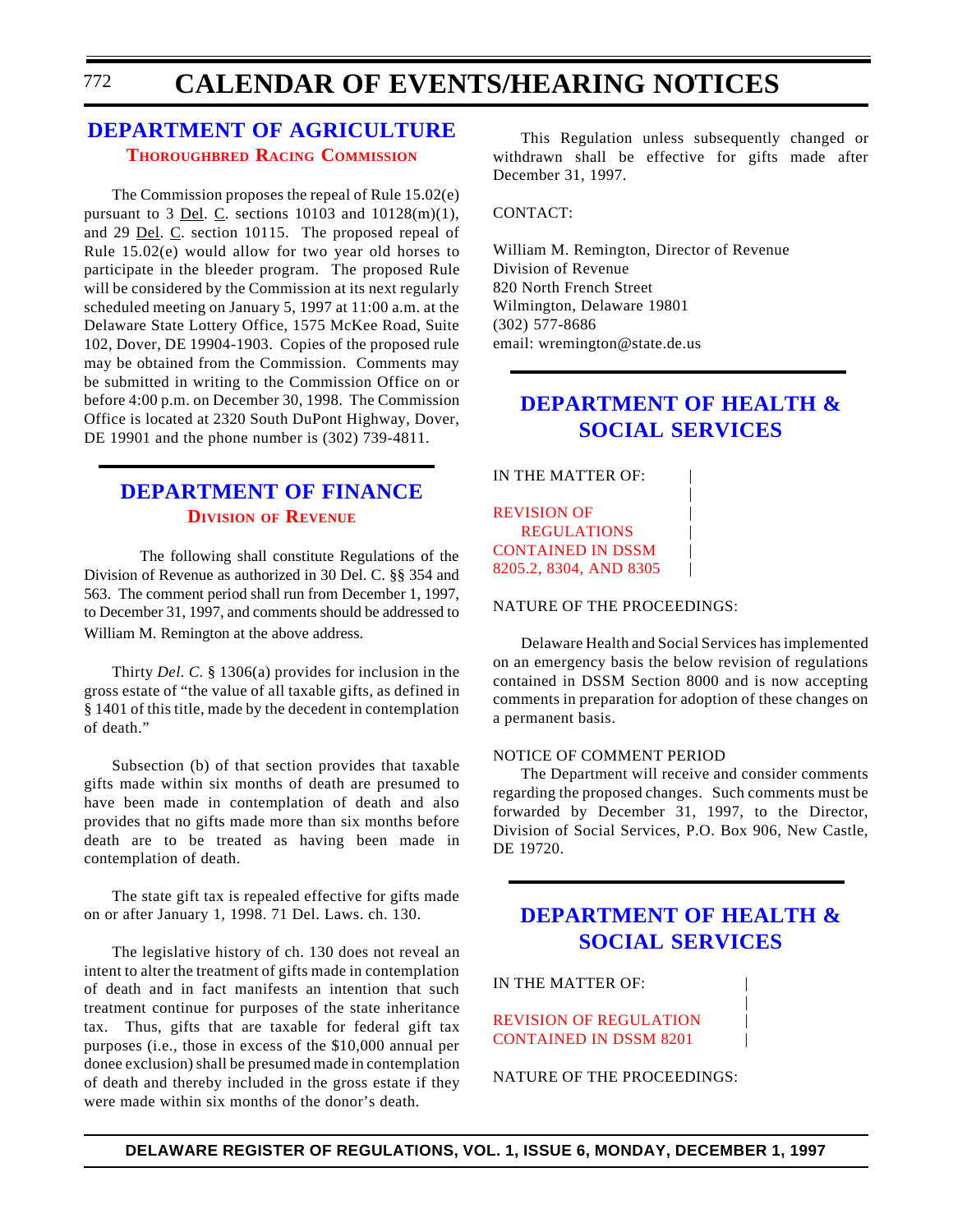Delaware Health and Social Services has implemented on an emergency basis the below revision of regulations contained in DSSM Section 8201 and is now accepting comments in preparation for adoption of these changes on a permanent basis.

### NOTICE OF COMMENT PERIOD

The Department will receive and consider comments regarding the proposed changes. Such comments must be forwarded by December 31, 1997, to the Director, Division of Social Services, P.O. Box 906, New Castle, DE 19720.

CARMEN R. NAZARIO **SECRETARY** 

### **[DEPARTMENT OF HEALTH &](http://www.state.de.us/govern/agencies/dhss/irm/dssc/dsschome.htm) SOCIAL SERVICES**

**DIVISION OF STATE SERVICE CENTERS OFFICE OF COMMUNITY SERVICES**

### COMMENTS REQUESTED ON THE 1998 [COMMUNITY SERVICES BLOCK GRANT \(CSBG\)](#page-4-0) STATE PLAN

The public is hereby notified that the Delaware Department of Health and Social Services, Division of State Service Centers, Office of Community Services will apply to the U.S. Department of Health and Human Services for Community Services Block Grant (CSBG) funds for the State of Delaware. The proposed 1998 CSBG State Plan is available for public review and comment from November 19, 1997, through December 19, 1997, the date of the legislative public hearing to be held at Buena Vista conference Center, Route 13, New Castle at 10:00 a.m. Write, phone, or fax comments to:

Dennis J. Savage, Administrator Office of Community Services Dept. of Health & Social Services P.O. Box 8911 Wilmington, DE 19899-8911 Telephone: (302)577-3491 / Fax: (302)577-2383

### **[DEPARTMENT OF NATURAL RE-](http://www.dnrec.state.de.us/)SOURCES & ENVIRONMENTAL CONTROL**

### REGISTER NOTICE

1. TITLE OF THE REGULATIONS:

[The Delaware 1999 Rate-of-Progress Plan for Kent](#page-4-0) and New Castle Counties

### 2. BRIEF SYNOPSIS OF THE SUBJECT, SUBSTANCE AND ISSUES:

The Clean Air Act Amendments (CAAA) of 1990 require States with ground-level ozone nonattainment areas classified as severe or above to provide for, in addition to 15 percent reduction in volatile organic compounds (VOC) emissions by 1996, a VOC reduction or an equivalent nitrogen oxide (NO<sub>x</sub>) reduction of 3 percent per year averaged over each 3-year period beginning November 1996 until the area's applicable attainment date. These reductions are achieved through the development and implementation of Rate-of-Progress Plans that contain pollution control measures. Kent and New Castle Counties are classified as a severe nonattainment area, with an attainment date of November 2005. Therefore, rate-of-progress plans for Kent and New Castle Counties must be submitted to the USEPA for milestone years 1999, 2002, and 2005. The first of these plans, the 1999 Rate-of-Progress Plan, has been developed and is now being proposed as a revision to Delaware's State Implementation Plan for attaining the ozone standard. The 1999 Rate-of-Progress Plan explains the methods and pollution control strategies that will achieve the required average pollution reduction of three percent per year between 1997 and 1999.

### 3. POSSIBLE TERMS OF THE AGENCY ACTION:

N/A

4. STATUTORY BASIS OR LEGAL AUTHORITY TO ACT:

> 7 Del. C., Chapter 60 Section 6010 Clean Air Act Amendments of 1990

5. OTHER REGULATIONS THAT MAY BE AFFECTED BY THE PROPOSAL:

None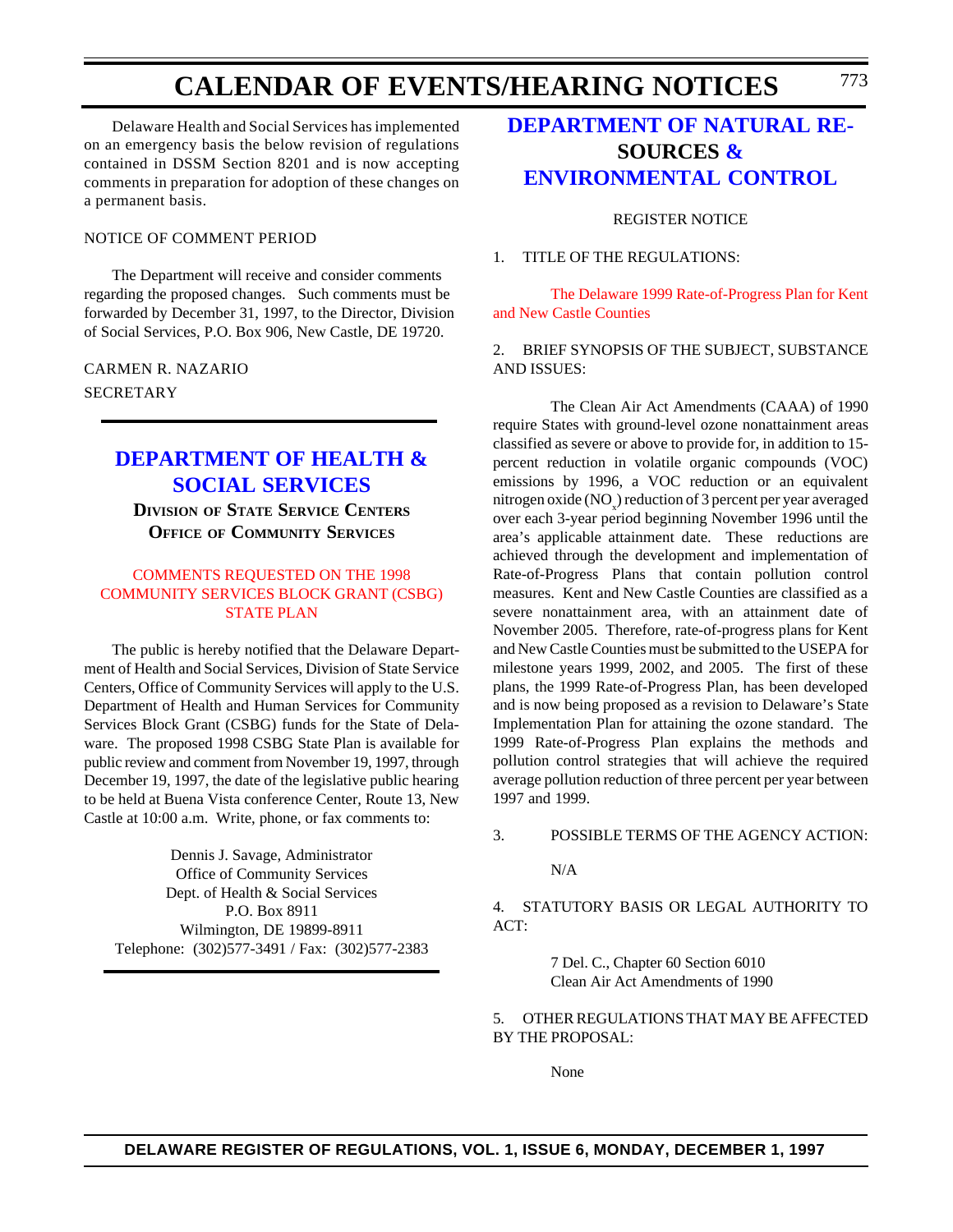### 6. NOTICE OF PUBLIC COMMENT:

The Department is holding a Public Hearing on "The Delaware 1999 Rate-of-Progress Plan for Kent and New Castle Counties" on Monday, December 22, 1997 at 6:30 p.m. at Richardson and Robbins Building Auditorium, 89 Kings Highway, Dover, Delaware. If you have any questions or need any additional information, please contact Mr. Alfred R. Deramo at (302) 739-4791.

### **[DEPARTMENT OF SERVICES FOR](http://www.state.de.us/kids/index.htm) CHILDREN, YOUTH AND THEIR FAMILIES**

**DIVISION OF FAMILY [SERVICES](#page-4-0)**

**OFFICE OF CHILD CARE LICENSING** Statutory Authority: 31 Delaware Code, Chapter 3 ( 31 **Del.C.** Ch. 3)

Pursuant to 31 Del.C. Chapter 3, the Division of Family Services has revised licensing requirements for Residential Child Care Facilities and Day Treatment Programs.

A public hearing to consider the proposed regulations has been scheduled as follows:

January 13, 1998, 10:00 a.m. to 12:00 noon Delaware Youth and Family Center First Floor Conference Room 199 1825 Faulkland Road Wilmington, Delaware 19805

The regulations address general requirements, staff qualifications and training, physical environment and safety, program specifications, health and nutrition, ongrounds educational programs and specialized programs which include: secure residential care, shelter care, transitional care, day treatment programs, restrictive procedures, adventure activity, parenting adolescent facility.

Written comments may be submitted to Janet I. Carter, Licensing Supervisor, Office of Child Care Licensing, 400 Court Street, Dover, Delaware 19901.

### **[INSURANCE DEPARTMENT](#page-4-0)**

### INSURANCE COMMISSIONER DONNA LEE H.

[WILLIAMS hereby gives notice that a PUBLIC HEARING](http://www.state.de.us/govern/elecoffl/inscom.htm) will be held on Wednesday, December 17, 1997 at 10:00 a.m. in the First Floor Conference Room of the Delaware Department of Insurance, 841 Silver Lake Boulevard, Dover Delaware. The purpose of the Hearing is to solicit comments from the industry, the medical community and the general public on Auto Bulletin No. 10 regarding payment of Personal Injury Protection (PIP) Benefits. The Hearing will be conducted in accordance with the Delaware Administrative Procedures Act, 29 **Del.C.** Chapter 101. Comments are being solicited from any interested party. Comments may be in writing or may be presented orally at the Hearing. Written comments must be received by the Department of Insurance no later than Wednesday, December 10, 1997, and should be addressed to Michael W. Teichman, 841 Silver Lake Boulevard, Dover, DE 19904. Those wishing to testify or those intending to provide oral testimony must notify Michael W. Teichman at (302)739-4251, Ext. 171 or (800)282-8611 no later than Wednesday, December 10, 1997.

### **[BEFORE THE PUBLIC SERVICE](http://www.state.de.us/govern/agencies/pubservc/delpsc.htm) COMMISSION OF THE STATE OF DELAWARE**

IN THE MATTER OF THE IMPLEMENTATION OF PSC REGULATION THE UNIVERSAL SERVICE | DOCKET NO. 48 PROVISIONS OF THE **TELECOMMUNICATIONS ACT OF 1996** [\(OPENED AUGUST 12, 1997\)](#page-4-0) |

### ORDER NO. 4639

In view of the impending January 1, 1998 commencement date of the revised Lifeline and Link Up programs, the Commission must act promptly to ensure that, by that date, it has authorized Delaware's participation in those programs, and has designated any carrier meeting the federal criteria and applying for ETC status as an ETC. The Commission cannot take such actions on time to make the federal deadline while also complying with the notice provisions imposed by 29 Del. C. §§ 1105 and 10118. Accordingly the Commission deems